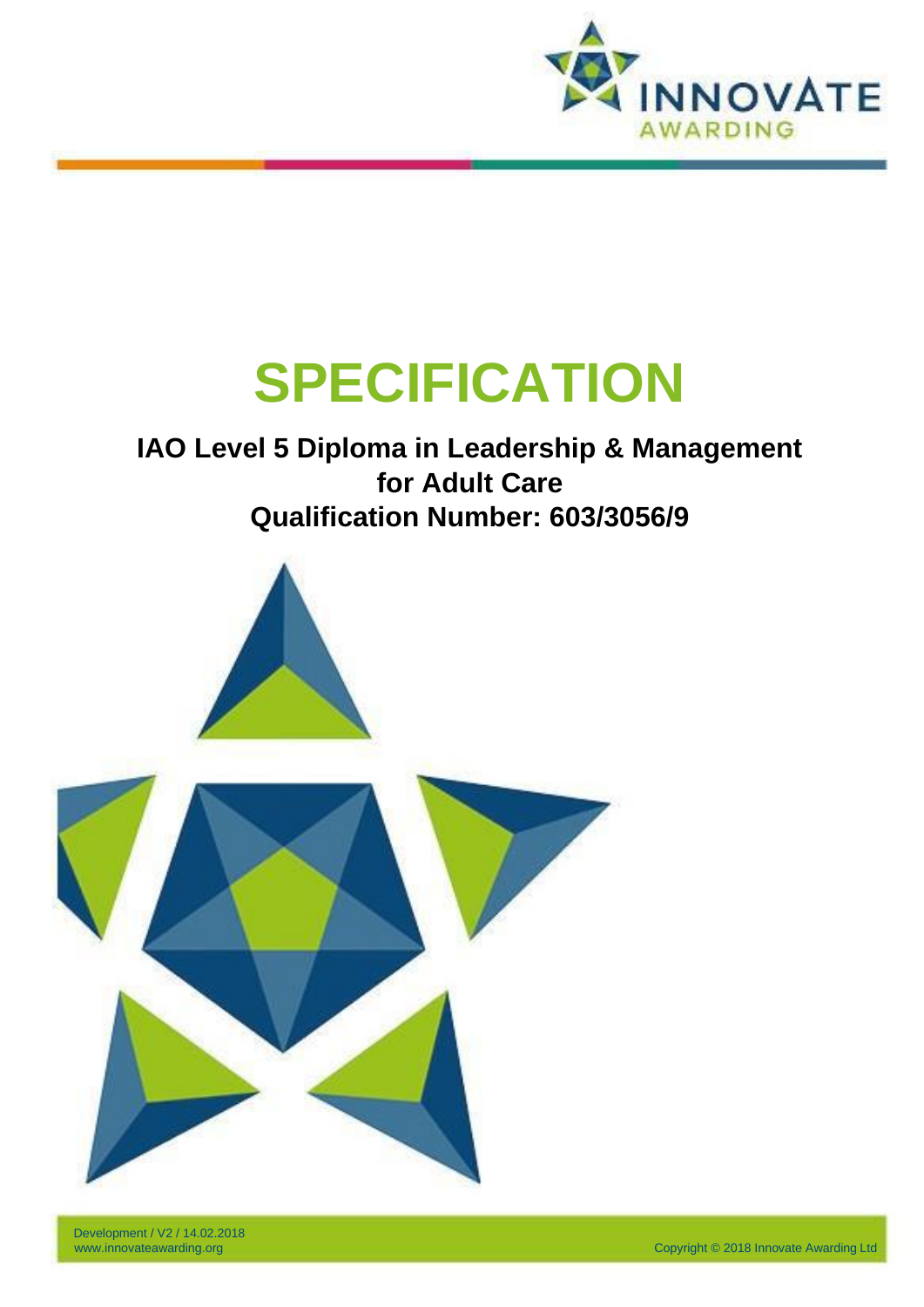

Innovate Awarding is an Ofqual regulated awarding organisation with an innovative and dynamic approach. We develop off-the-shelf, customised and fully bespoke qualifications across a growing number of sectors – all on the Regulated Qualifications Framework (RQF).

Our portfolio is always growing and we currently have qualifications in the following sectors:

| <b>Health and Social Care</b>   |
|---------------------------------|
| <b>Hospitality and Catering</b> |
|                                 |
| Logistics                       |
| <b>Education and Training</b>   |
|                                 |

We currently offer over 120 qualifications and we're continuously developing and diversifying our portfolio. Please visit our website regularly to keep up-to-date [www.innovateawarding.org](http://www.innovateawarding.org/)

This document will be updated if there are any changes so it is important to make sure you are working from the most up-to-date version, which is available to download from our website.

This specification also provides details on administration, quality assurance policies and the requirements as well as responsibilities that are associated with the delivery of vocational qualifications.

Innovate Awarding is recognised as an awarding organisation by the following qualifications regulators – Ofqual (England).

If you have any questions regarding qualifications in general, aspects of specific qualifications or our quality assurance policies and procedures, visit our website where a lot more information is available.

If you cannot find what you are looking for on our website, please call or email our customer support team:

Telephone: 0117 314 2800 Email: [contactus@innovateawarding.org](mailto:contactus@innovateawarding.org)

> *" We work with a wide variety of organisations such as employers, training providers, FE colleges and Sector Skills Councils and develop off-the-shelf, customised and bespoke qualifications. "*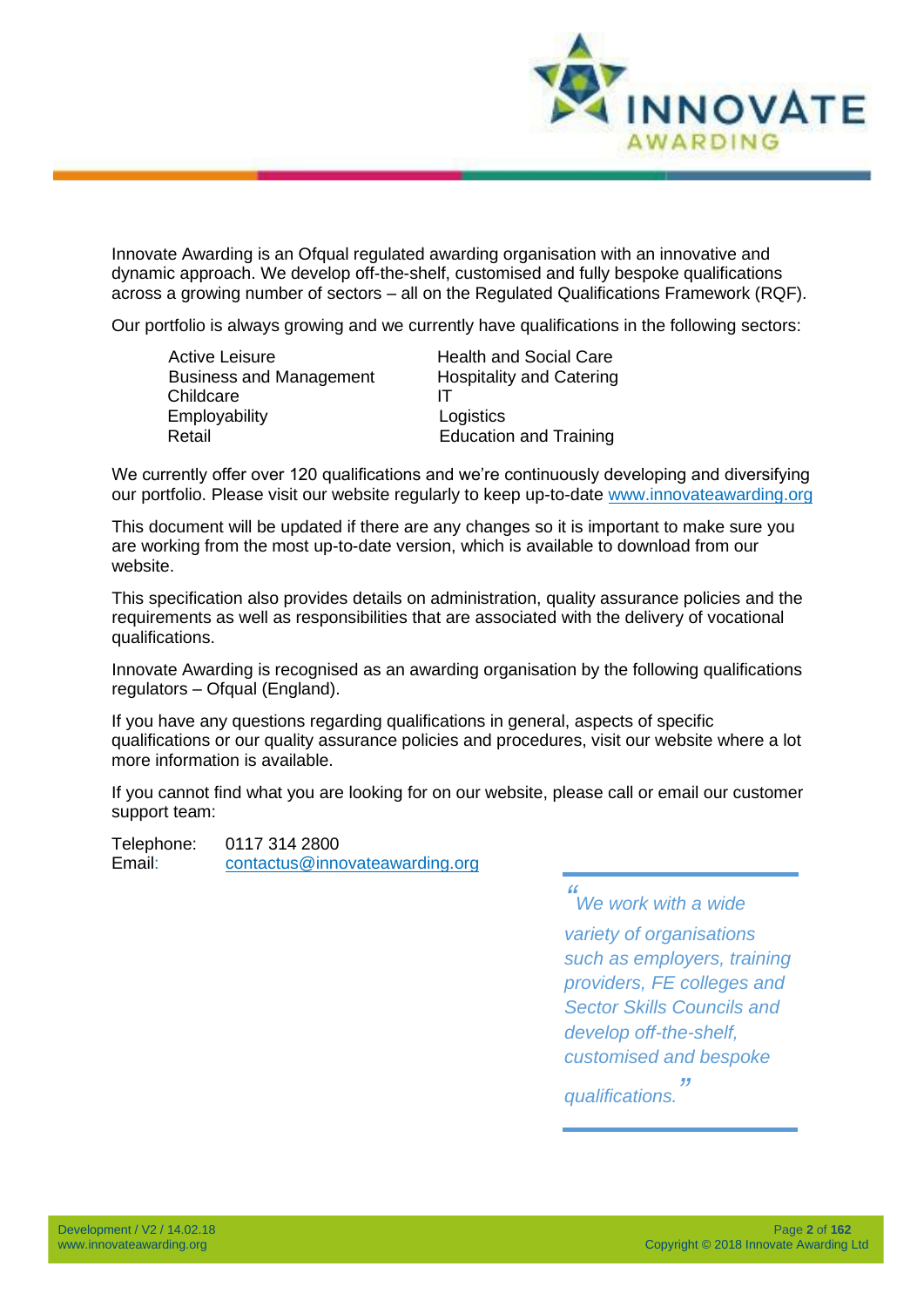

# **Contents**

| D/616/9021 Lead practice for communication and information management in adult care20 |
|---------------------------------------------------------------------------------------|
|                                                                                       |
| M/616/9265 Understanding governance and regulatory processes for adult care24         |
|                                                                                       |
| A/616/9267 Outcomes based person centred practice in adult care30                     |
|                                                                                       |
|                                                                                       |
|                                                                                       |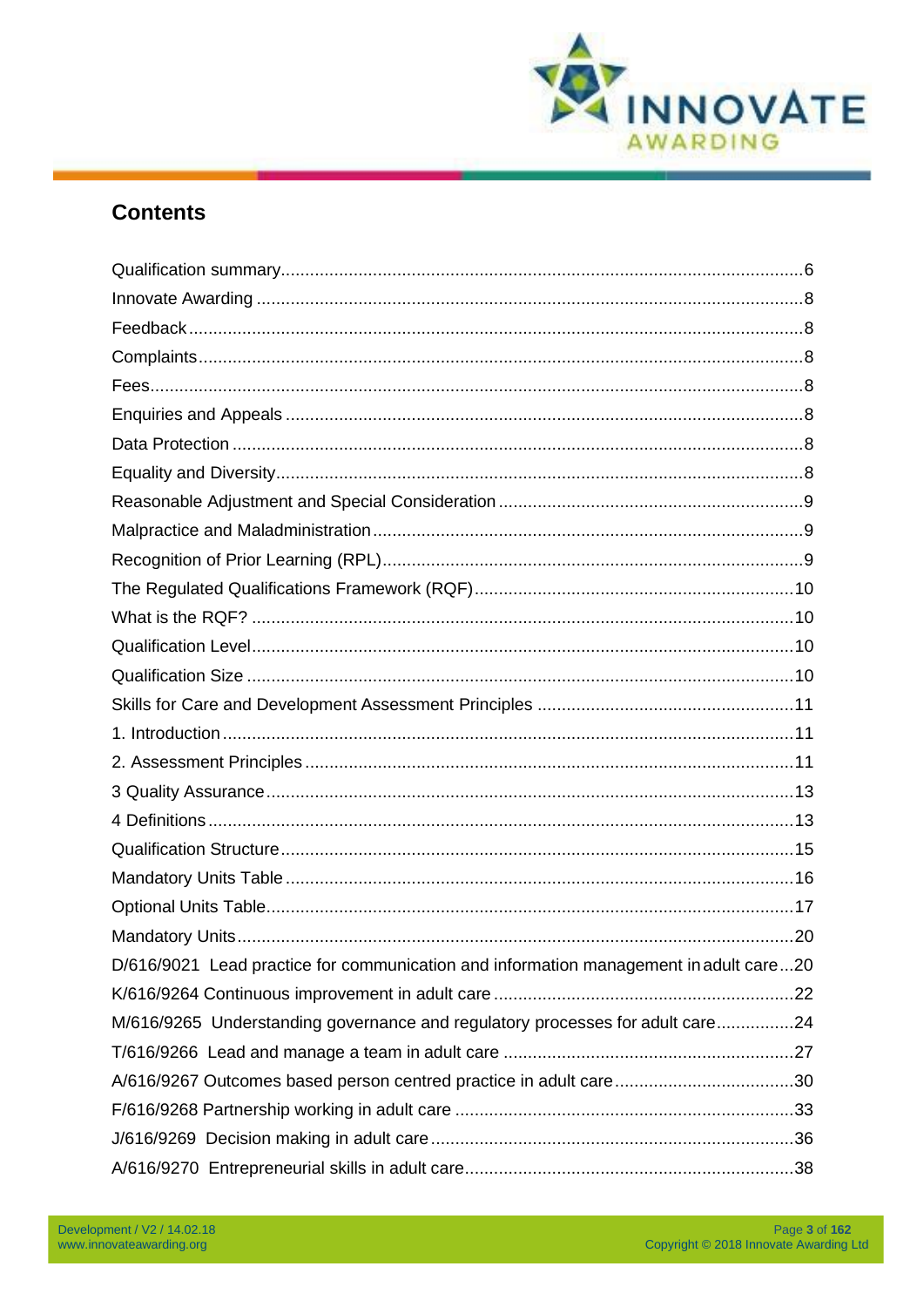

| L/616/9273 Health and safety, risk taking and risk management in adult care42                  |
|------------------------------------------------------------------------------------------------|
|                                                                                                |
|                                                                                                |
|                                                                                                |
|                                                                                                |
|                                                                                                |
|                                                                                                |
| M/616/9282 Supervision and performance management in adult care59                              |
|                                                                                                |
| A/616/9284 Promote access to healthcare for individuals with learning disabilities 62          |
|                                                                                                |
| L/616/9287 Lead practice in the support of individuals with autistic spectrum conditions 68    |
| Y/616/9289 Recognise indications of substance misuse and refer individuals to relevant         |
| L/616/9290 Principles of supporting individuals with a learning disability regarding sexuality |
| R/616/9291 Support individuals to access housing and accommodation services 75                 |
|                                                                                                |
|                                                                                                |
|                                                                                                |
| K/616/9295 Facilitate the development of effective group practice in health and social care    |
|                                                                                                |
|                                                                                                |
|                                                                                                |
| F/616/9304 Develop procedures and practice to respond to concerns and complaints 93            |
| L/616/9306 Providing independent mental capacity advocacy deprivation of liberty               |
|                                                                                                |
| D/616/9309 Manage an inter-professional team in an adult care setting101                       |
| R/616/9310 Recruitment and selection within adult care services 104                            |
|                                                                                                |
|                                                                                                |
| D/616/9312 Manage finance within own area of responsibility in adult care services111          |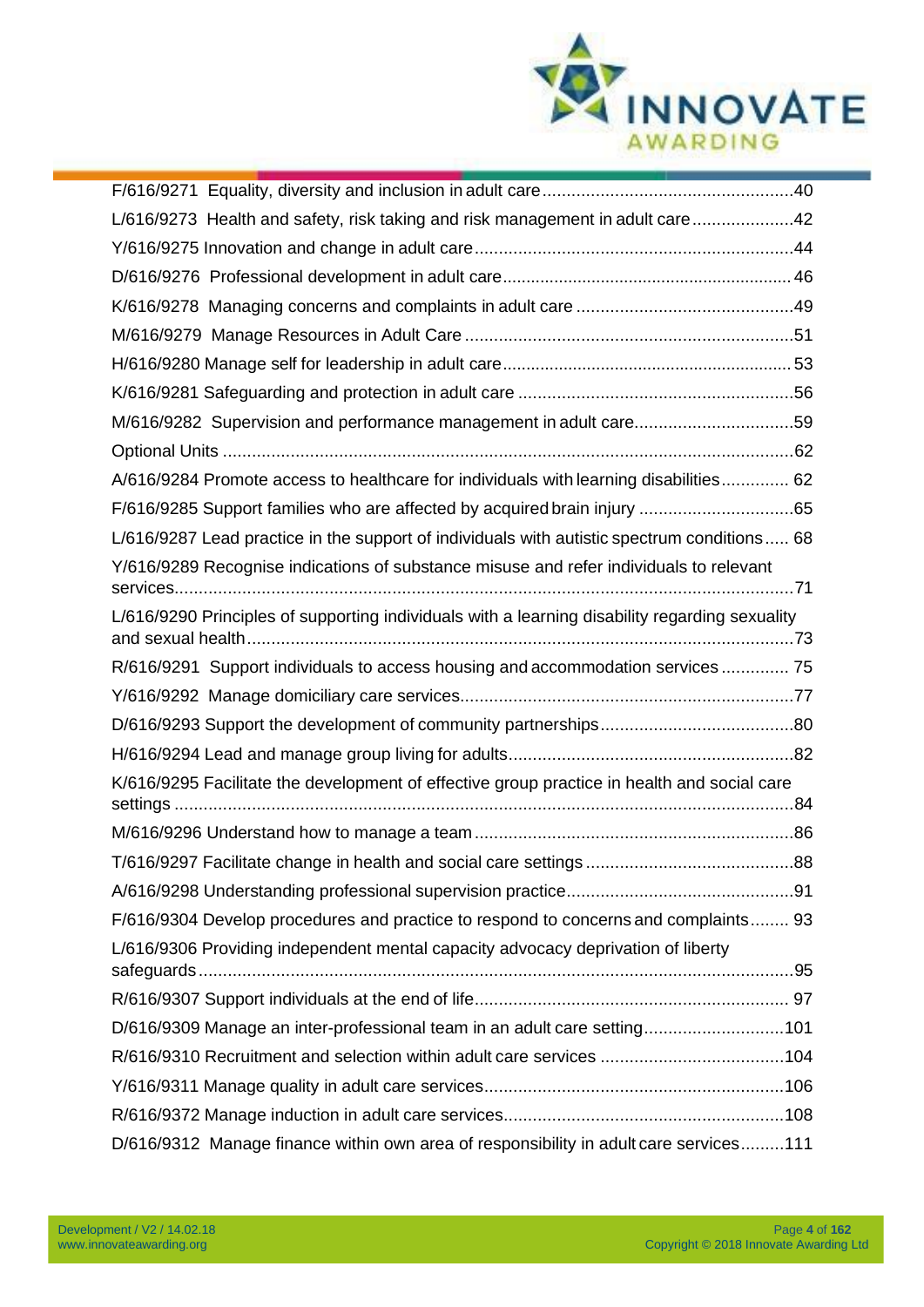

| H/616/9313 Develop and evaluate operational plans for own area of responsibility 114    |
|-----------------------------------------------------------------------------------------|
| K/616/9314 Understand the process and experience of dementia116                         |
|                                                                                         |
| T/616/9316 Support individuals with sensory loss with communication120                  |
| A/616/9317 Understand the impact of acquired brain injury on individuals 122            |
|                                                                                         |
| J/616/9319 Support individuals to access education, training or employment127           |
| A/616/9320 Undertake a research project within services for health and social care 130  |
|                                                                                         |
| J/616/9322 Identify and act upon immediate risk of danger to substance misusers134      |
| L/616/9323 Work with families, carers and individuals during times of crisis136         |
|                                                                                         |
|                                                                                         |
| D/616/9326 Assess the individual in a health and social care setting 142                |
|                                                                                         |
|                                                                                         |
|                                                                                         |
| Y/616/9339 Support individuals with multiple conditions or disabilities152              |
|                                                                                         |
|                                                                                         |
|                                                                                         |
| A/616/9351 Facilitate coaching and mentoring of practitioners in health and social care |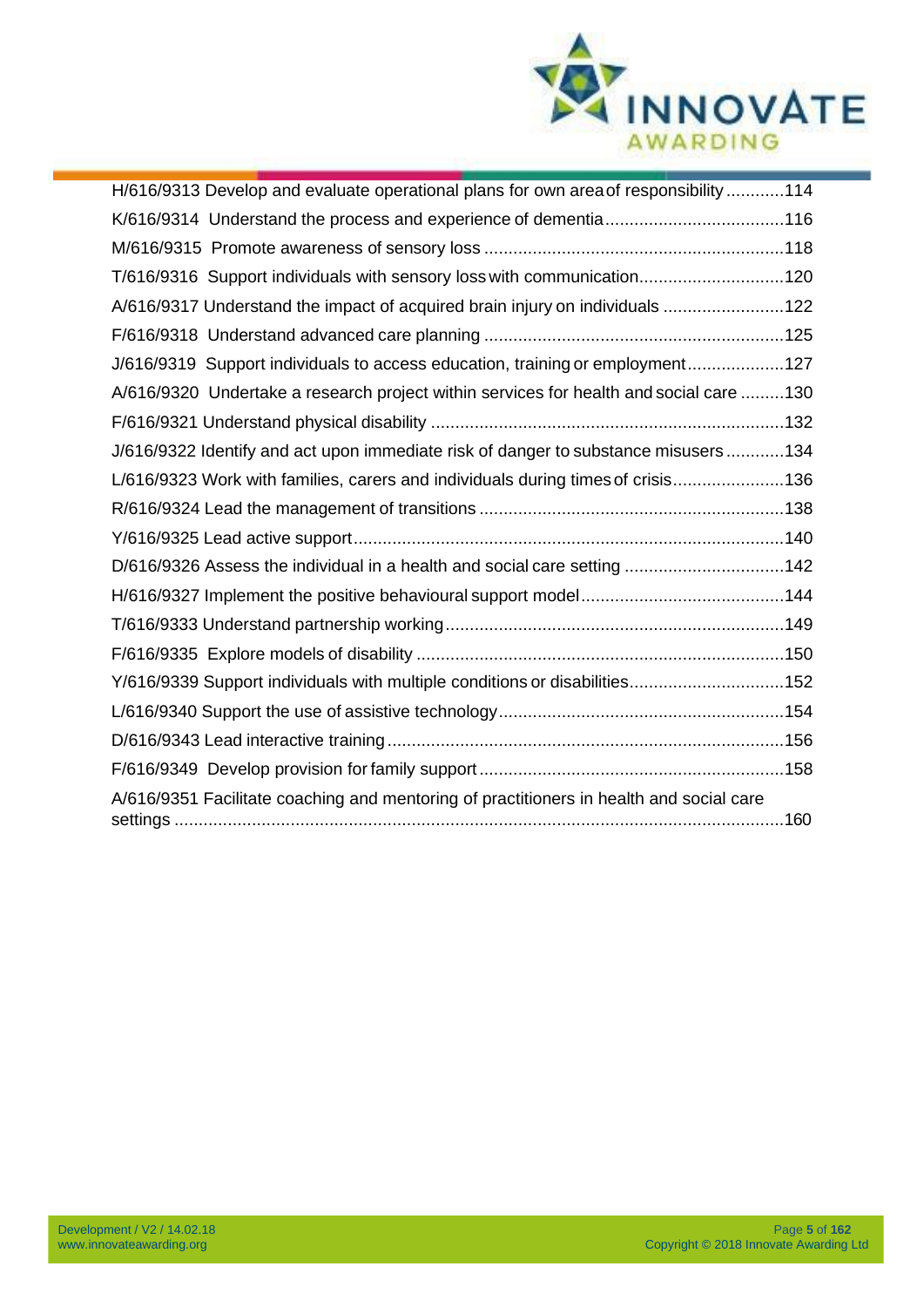

# <span id="page-5-0"></span>**Qualification summary**

| <b>Qualification Accreditation</b><br>Number (QAN) | 603/3056/9                                                                                                                                                                                                                                                                                                            |
|----------------------------------------------------|-----------------------------------------------------------------------------------------------------------------------------------------------------------------------------------------------------------------------------------------------------------------------------------------------------------------------|
| <b>Qualification review date</b>                   | 01/06/22                                                                                                                                                                                                                                                                                                              |
| <b>Guided Learning Hours</b><br>(GLH)              | Minimum 283 hours                                                                                                                                                                                                                                                                                                     |
| <b>Total Qualification Time</b><br>(TQT)           | 800                                                                                                                                                                                                                                                                                                                   |
| <b>RQF</b> level                                   | Level <sub>5</sub>                                                                                                                                                                                                                                                                                                    |
| <b>Qualification credit value</b>                  | 80 credits                                                                                                                                                                                                                                                                                                            |
| Minimum credits at/above<br>level                  | 44 credits                                                                                                                                                                                                                                                                                                            |
| Assessment requirements                            | Portfolio of Evidence                                                                                                                                                                                                                                                                                                 |
|                                                    | This qualification is internally assessed and internally quality assured<br>by Centre staff and externally quality assured by Innovate Awarding<br>External Quality Advisors (EQAs).                                                                                                                                  |
| Aims and objectives of the<br>qualification        | This qualification is aimed at advanced practitioners in Adult Care.<br>The qualification provides Learners with the skills and knowledge<br>required to manage practice and lead others.                                                                                                                             |
|                                                    | This qualification confirms competence in these areas and serves as<br>the required qualification for registration and regulatory requirements<br>in the sector where appropriate.                                                                                                                                    |
| Entry guidance                                     | There are no formal entry requirements for this qualification however<br>Learners must be at least 19 years of age.                                                                                                                                                                                                   |
|                                                    | This qualification is suitable for those who work within the Adult Care<br>sector as a manager or Adult Care team leader. It is recommended<br>that learners hold a Level 3 qualification in a related area.                                                                                                          |
| Progression opportunities                          | This qualification provides learners with an opportunity to demonstrate<br>their experience in management roles within adult care services. This<br>qualification will be the accepted qualification for registration and<br>regulation where appropriate and can demonstrate continuing<br>professional development. |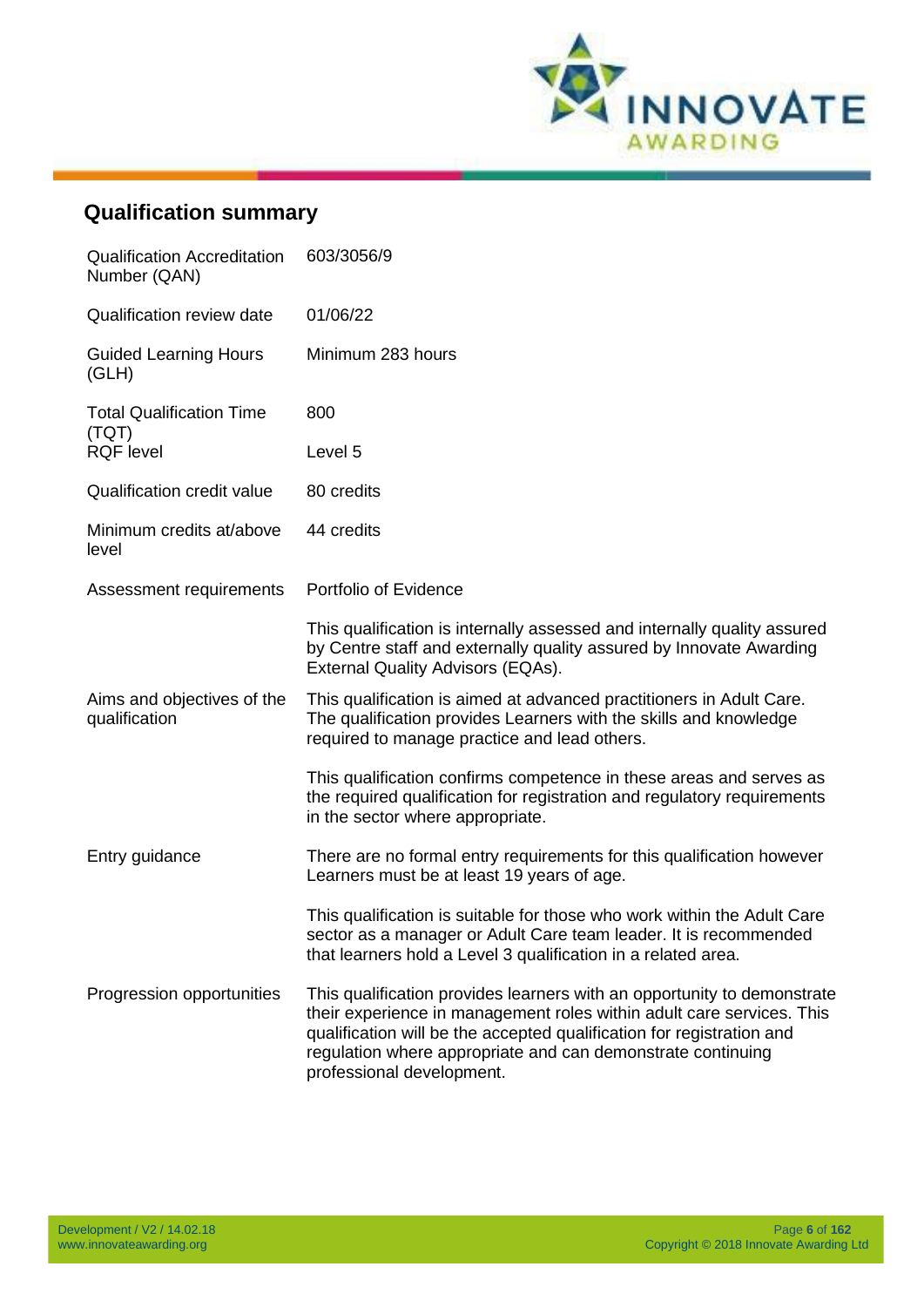

Funding For details on eligibility for government funding please refer to the following websites: <http://www.education.gov.uk/section96> <https://www.gov.uk/government/organisations/skills-funding-agency>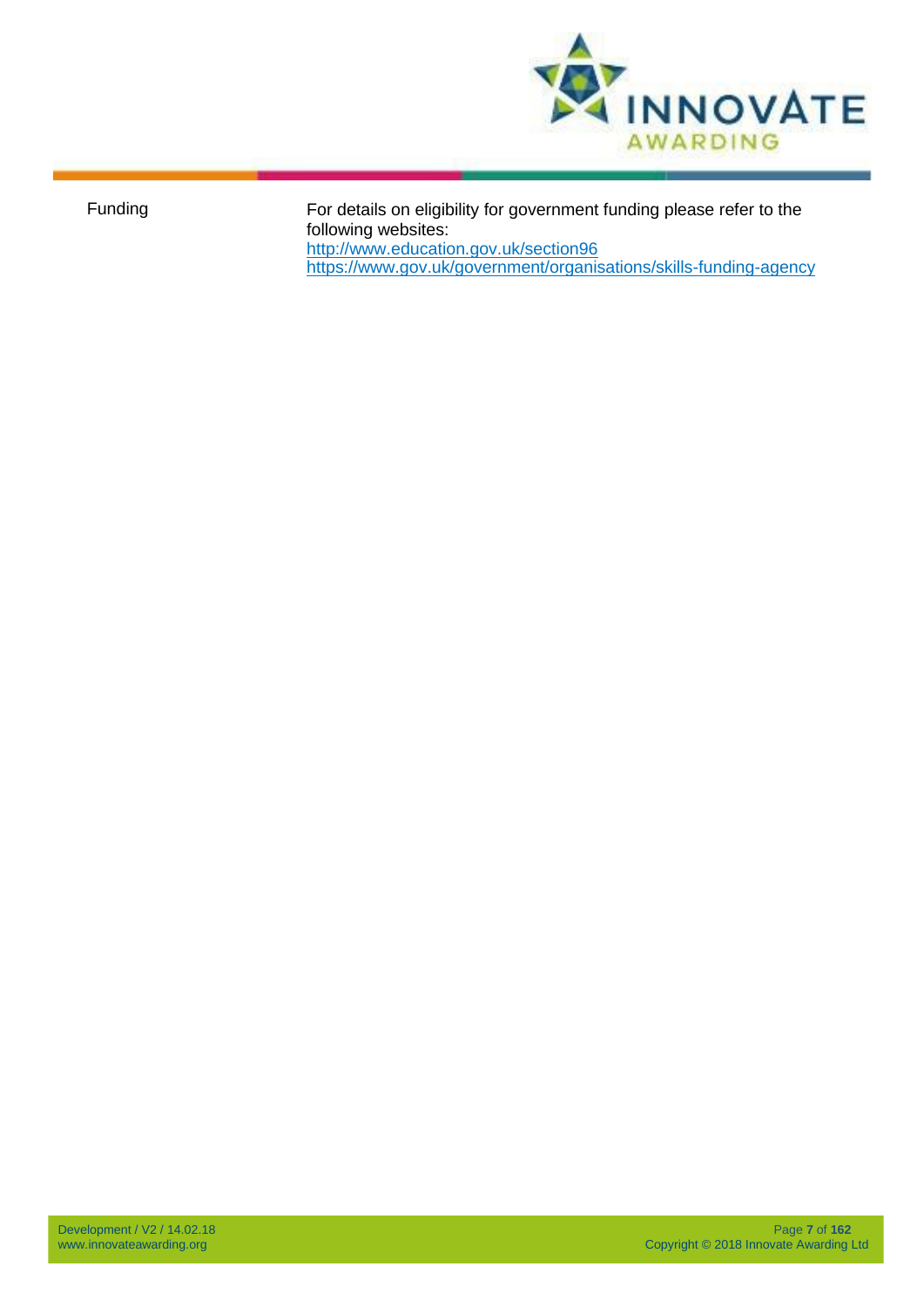

#### <span id="page-7-0"></span>**Innovate Awarding**

When you work with Innovate Awarding, you're working with an awarding organisation that sets itself apart – a dynamic company with a collaborative approach to doing business. We're consultative and innovative…everything that our customers say they want an awarding organisation to be.

We're easy to work with, committed and passionate about exceeding our customers' expectations. We're not tied down by bureaucracy and red tape and can think outside the box and respond quickly to our customers' needs.

We have a Performance Pledge that details guaranteed response times. Copies of these can be found on our website [www.innovateawarding.org](http://www.innovateawarding.org/)

#### <span id="page-7-1"></span>**Feedback**

Your feedback is very important to us. We're always open to suggestions when it comes to enhancing and improving our services, products and systems. Email us at [contactus@innovateawarding.org o](mailto:contactus@innovateawarding.org)r call us on 0117 314 2800.

#### <span id="page-7-2"></span>**Complaints**

If we do get things wrong, we'll make every effort to resolve your issues quickly and efficiently. If you'd like to raise a formal complaint then we recommend you read our Complaints Procedure which can be found on our website.

#### <span id="page-7-3"></span>**Fees**

Our fees structure is transparent and straightforward. Our fees are published on our website in a clear format with no hidden charges. Unlike other awarding organisations, we do not charge an annual centre fee. Visit our website to compare our fees.

#### <span id="page-7-4"></span>**Enquiries and Appeals**

We recognise that sometimes decisions are made that a centre (or learner) may wish to appeal. We have an Enquiries and Appeals Policy and Process on our website that sets out guidelines on grounds for appeal and the process.

#### <span id="page-7-5"></span>**Data Protection**

Innovate Awarding takes the protection of data seriously; we have a data protection statement outlining how we and our centres, comply with the current legislation on data protection. This statement can be found on our website.

#### <span id="page-7-6"></span>**Equality and Diversity**

Innovate Awarding is committed to giving everyone who wants to gain one of our qualifications an equal opportunity of achieving it in line with current UK legislation (Equality Act 2010) and EU directives.

Centres are required, as conditions of approval, to use an equality and diversity policy that works together with ours and that they maintain an effective complaint and appeals process. We expect centres to tell learners how to find and use their own equality and diversity and appeals processes. For information, please visit our website.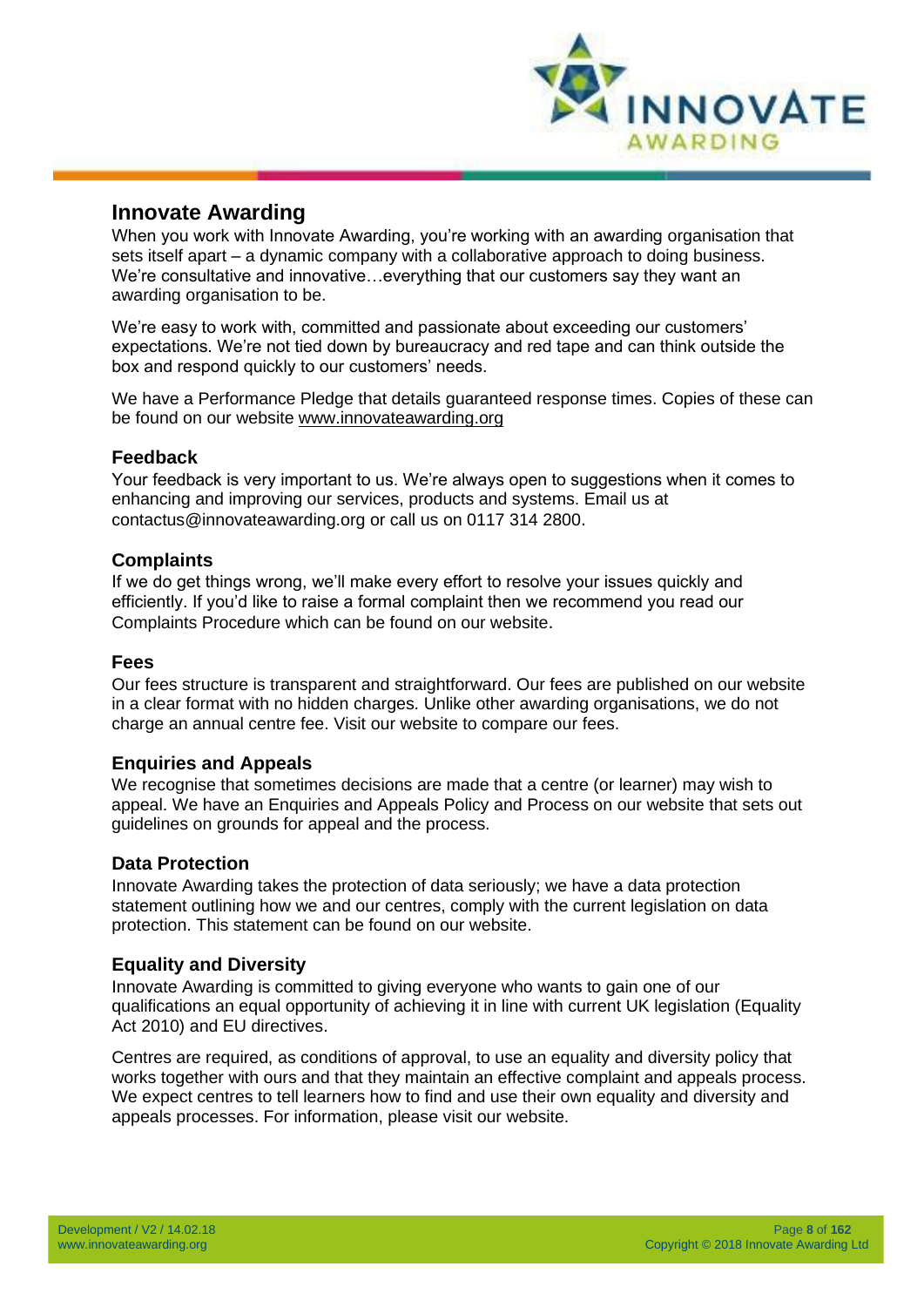

#### <span id="page-8-0"></span>**Reasonable Adjustment and Special Consideration**

All learners must be treated fairly and equally and be given every opportunity to achieve our/the qualifications. A copy of our policy on Reasonable Adjustments and Special Considerations, and application form, can be found on our website.

#### <span id="page-8-1"></span>**Malpractice and Maladministration**

Innovate Awarding has a responsibility to do everything it can to prevent any malpractice or maladministration from occurring, and where it has already occurred, ensuring action is taken proportionate to the gravity and scope of the occurrence.

A copy of our policy and procedure on Malpractice and Maladministration is available on our website.

#### <span id="page-8-2"></span>**Recognition of Prior Learning (RPL)**

RPL recognises how the contribution of a learner's previous experience could contribute to a qualification or unit. Innovate Awarding have produced guidance on RPL and this can be found within our Information and Guidance for Centres on our website.

Please note the above is not a comprehensive guide to running IAO qualifications. Once approved centres must adhere to the Centre Agreement and Information and Guidance for Centres.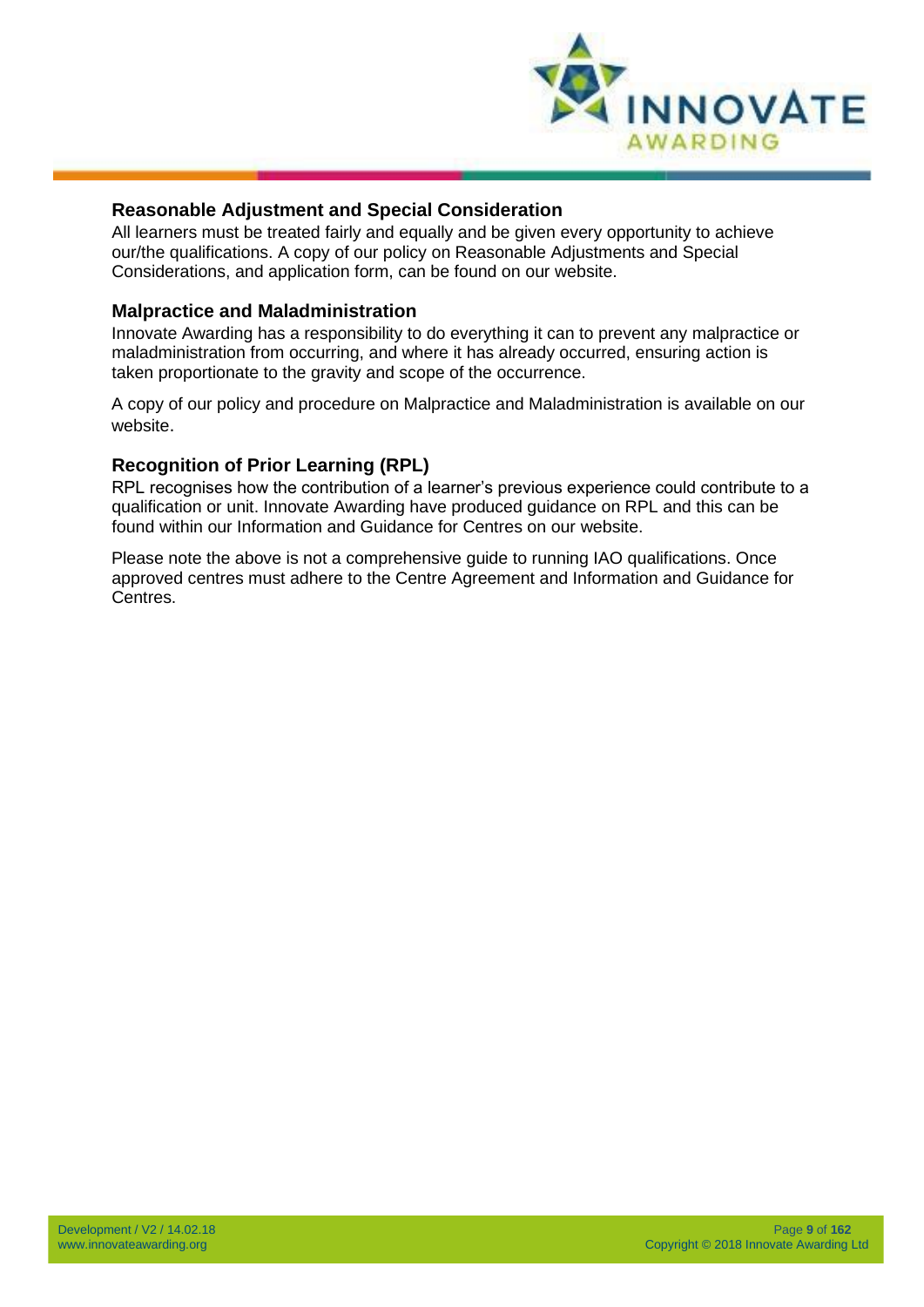

# <span id="page-9-0"></span>**The Regulated Qualifications Framework (RQF)**

#### <span id="page-9-1"></span>**What is the RQF?**

The Regulated Qualifications Framework (RQF) is an Ofqual regulated system of cataloguing qualifications. Qualifications on the RQF can be found by their size or level. Qualifications at a given level can differ depending on their content and purpose.

All of Innovate Awarding's qualifications are on the RQF.

#### <span id="page-9-2"></span>**Qualification Level**

The level reflects the challenge or difficulty of the qualification. There are eight levels of qualification from 1 to 8, supported by three "Entry" levels.

#### <span id="page-9-3"></span>**Qualification Size**

The size of a qualification reflects the estimated total amount of time it would take the average learner to study and be assessed. The size of a qualification is expressed in terms of Total Qualification Time (TQT). The time spent being taught or supervised, rather than studying alone, is the Guided Learning Hours (GLH).

Qualifications can sit at different levels, but require similar amounts of study and assessment. Similarly, qualifications at the same level can take different amounts of time to complete.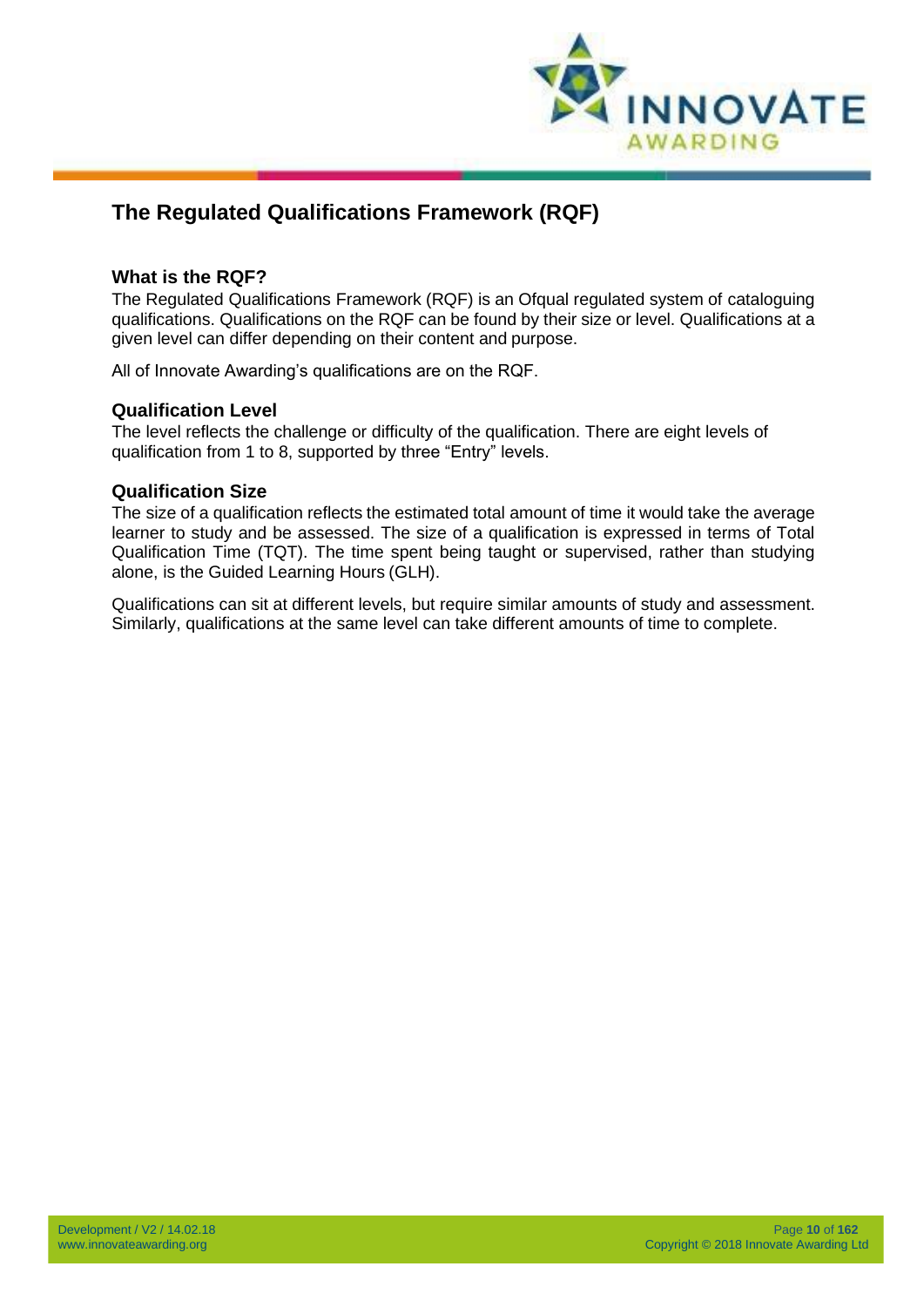

# <span id="page-10-0"></span>**Skills for Care and Development Assessment Principles**

#### <span id="page-10-1"></span>**1. Introduction**

- 1.1 Skills for Care and Development (SfC&D) is the UK sector skills council (SSC) for social care, children, early years and young people. Its structure for realising the SSC remit is via a partnership of four organisations: Care Council for Wales, Northern Ireland Social Care Council, Scottish Social Services Council and Skills for Care (adult social care only).
- 1.2 This document sets out the minimum expected principles and approaches to assessment, and should be read alongside qualification regulatory arrangements and any specific requirements set out for particular qualifications. Additional information and guidance regarding assessment can be obtained from Awarding Organisations and from SfC&D partner organisations
- 1.3 The information is intended to support the quality assurance processes of Awarding Organisations that offer qualifications in the Sector.
- 1.4 Where Skills for Care and Development qualifications are jointly supported with Skills for Health, Skill for Health assessment principles should also be considered: [http://www.skillsforhealth.org.uk/images/standards/qcf/Assessment%20of%20Compete](http://www.skillsforhealth.org.uk/images/standards/qcf/Assessment%20of%20Competence%20-%20Skills%20for%20Health%20Assessment%20Principles.pdf) [nce%20-%20Skills%20for%20Health%20Assessment%20Principles.pdf](http://www.skillsforhealth.org.uk/images/standards/qcf/Assessment%20of%20Competence%20-%20Skills%20for%20Health%20Assessment%20Principles.pdf)
- 1.5 Throughout this document the term unit is used for simplicity, but this can mean module or any other similar term.
- 1.6 In all work we would expect assessors to observe and review learners practising core values and attitudes required for quality practice. These include embracing dignity and respect, rights, choice, equality, diversity, inclusion, individuality and confidentiality. All learners should follow the appropriate standards for conduct and all those involved in any form of assessment must know and embrace the values and standards of practice set out in these documents.
- 1.7 Assessors should ensure that the voices and choices of people who use services drive their practice and that of their learner. This will be apparent throughout the evidence provided for a learner's practice'

#### <span id="page-10-2"></span>**2. Assessment Principles**

Good practice dictates the following:

- 2.1 Learners must be registered with the Awarding Organisation before formal assessment commences.
- 2.2 Assessors must be able to evidence and justify the assessment decisions that they have made.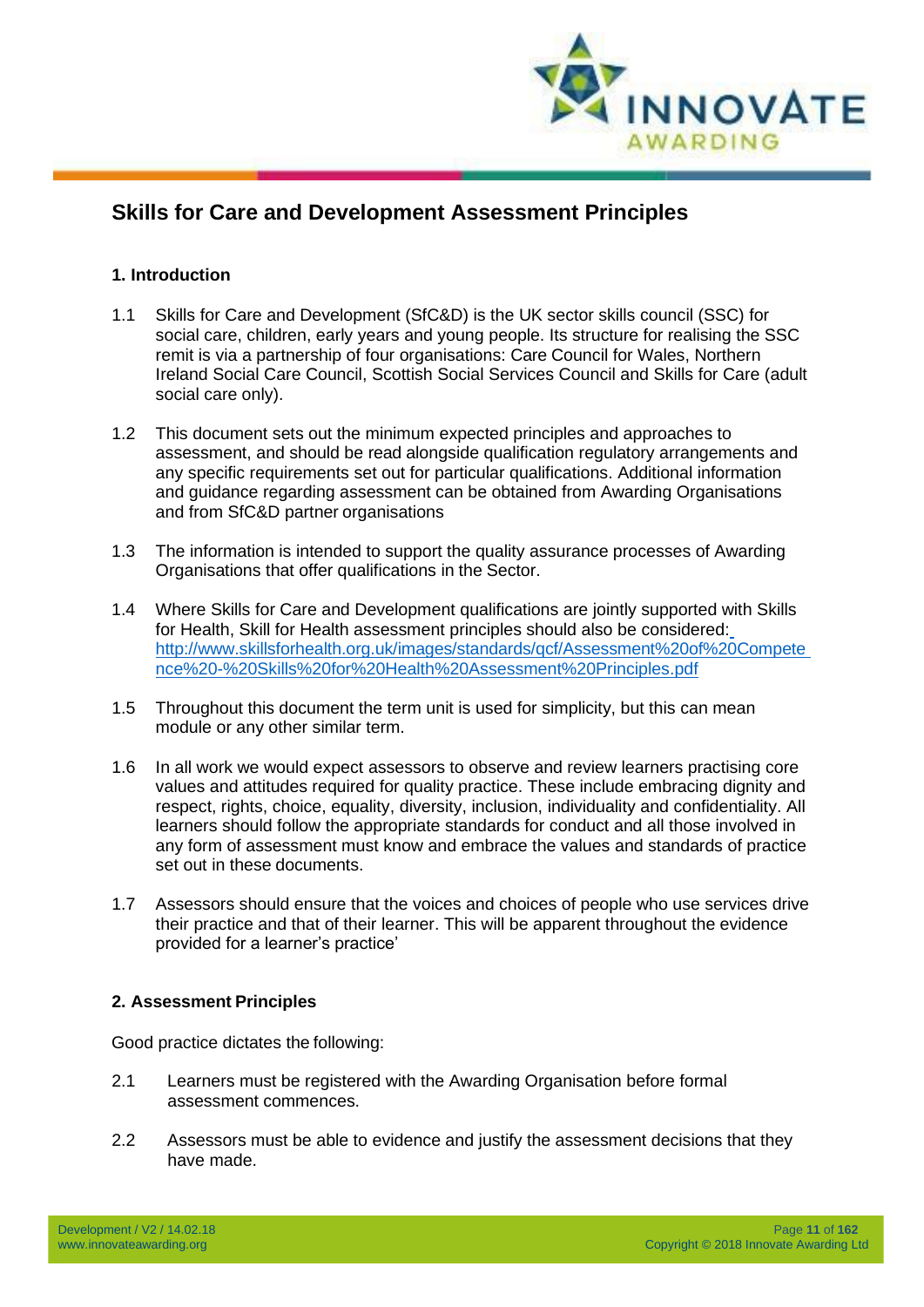

- 2.3 Assessment decisions for skills based learning outcomes must be made during the learner's normal work activity by an occupationally qualified, competent and knowledgeable assessor.
- 2.4 Skills based assessment must include direct observation as the main source of evidence, and must be carried out over an appropriate period of time. Evidence should be naturally occurring and so minimise the impact on individuals who use care and support, their families and carers.
- 2.5 Any knowledge evidence integral to skills based learning outcomes may be generated outside of the work environment, but the final assessment decision must show application of knowledge within the real work environment.
- 2.6 Assessment decisions for skills based learning outcomes must be made by an assessor qualified to make assessment decisions. It is the responsibility of the Awarding Organisation to confirm that their assessors are suitably qualified to make assessment decisions.
- 2.7 Simulation may not be used as an assessment method for skills based learning outcomes except where this is specified in the assessment requirements. In these cases, the use of simulation should be restricted to obtaining evidence where the evidence cannot be generated through normal work activity. Video or audio recording should not be used where this compromises the privacy, dignity or confidentiality of any individual or family using services.
- 2.8 Where the assessor is not occupationally competent in a specialist area, expert witnesses can be used for direct observation where they have occupational expertise in the specialist area. The use of expert witnesses should be determined and agreed by the assessor, in line with internal quality assurance arrangements and Awarding Organisation requirements for assessment of units within the qualification and the sector. The assessor remains responsible for the final assessment decision.
- 2.9 Where an assessor is occupationally competent but not yet qualified as an assessor, assessment decisions must rest with a qualified assessor. This may be expressed through a robust countersigning strategy that supports and validates assessment decisions made by as yet unqualified assessors, until the point where they meet the requirements for qualification.
- 2.10 Witness testimony from others, including those who use services and their families, can enrich assessment and make an important contribution to the evidence used in assessment decisions.
- 2.11 Assessment of knowledge based learning outcomes
	- may take place in or outside of a real work environment
		- must be made by an occupationally qualified and knowledgeable assessor, qualified to make assessment decisions
		- must be robust, reliable, valid and current; any assessment evidence using pre-set automated tests, including e-assessment portfolios, must meet these requirements and can only contribute to overall decisions made by the assessor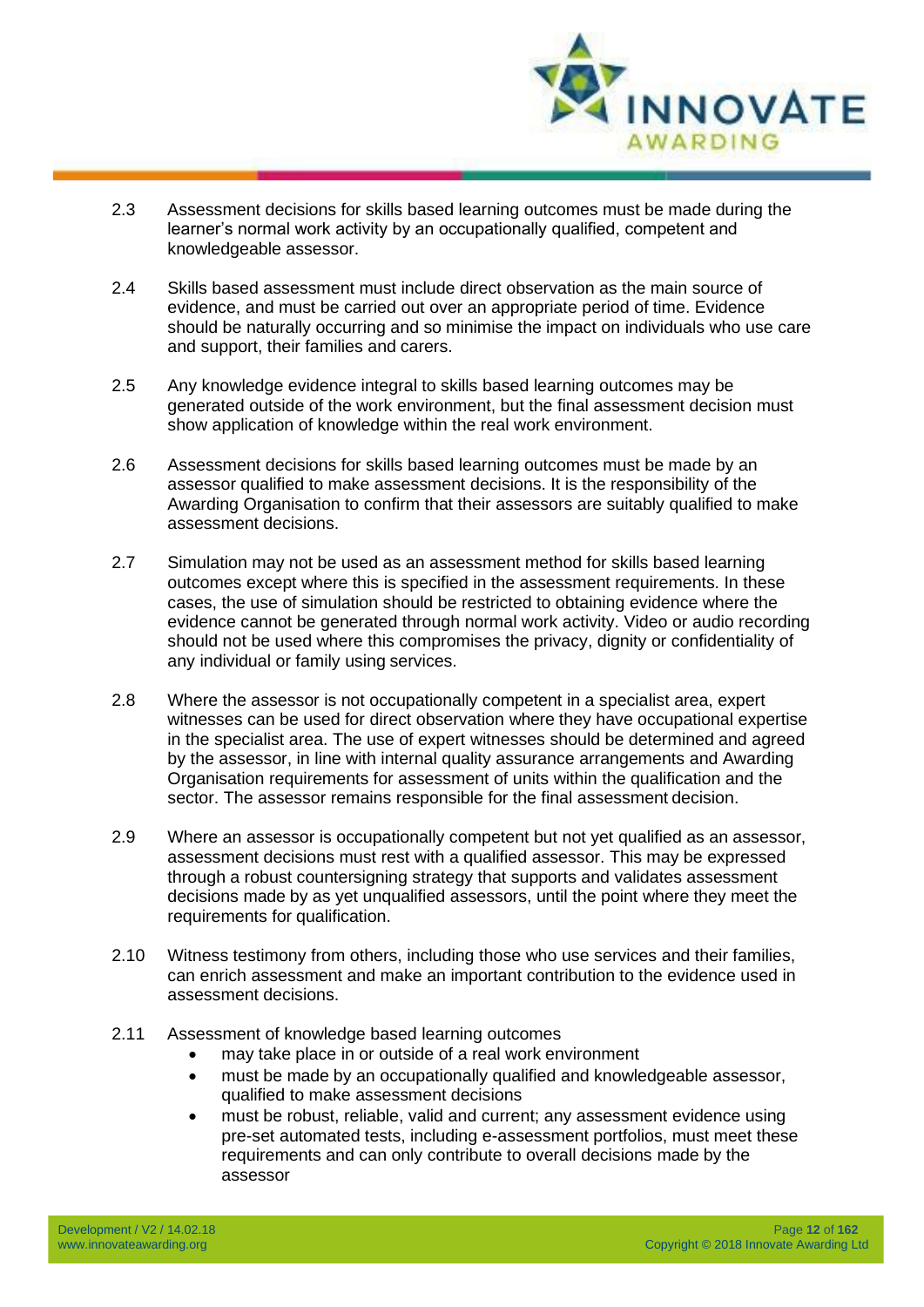

- 2.12 It is the responsibility of the Awarding Organisation to ensure that those involved in assessment can demonstrate their continuing professional development, up to date skills, knowledge and understanding of practice at or above the level of the unit.
- 2.13 Regardless of the form of recording used for assessment evidence, the guiding principle must be that evidence gathered for assessment must comply with policy and legal requirements in relation to confidentiality and data protection. Information collected must be traceable for internal and external verification purposes. Additionally assessors must ensure they are satisfied the evidence presented is traceable, auditable and authenticated and meets assessment principles.

#### <span id="page-12-0"></span>**3 Quality Assurance**

- 3.1 Internal quality assurance is key to ensuring that the assessment of evidence is of a consistent and appropriate quality. Those carrying out internal quality assurance must be occupationally knowledgeable in the unit they are assuring and be qualified to make quality assurance decisions. It is the responsibility of the Awarding Organisation to confirm that those involved in internal quality assurance are suitably qualified for this role.
- 3.2 Those involved in internal quality assurance must have the authority and the resources to monitor the work of assessors. They have a responsibility to highlight and propose ways to address any challenges in the assessment process (eg. to ensure suitable assessors are assigned to reflect the strengths and needs of particular learners)
- 3.3 Those carrying out external quality assurance must be occupationally knowledgeable and understand the policy and practice context of the qualifications in which they are involved. It is the responsibility of the Awarding Organisation to confirm that those involved in external quality assurance are suitably qualified for this role.
- 3.4 Those involved in external quality assurance have a responsibility to promote continuous improvement in the quality of assessment processes.

#### <span id="page-12-1"></span>**4 Definitions**

4.1 Occupationally competent: This means that each assessor must be capable of carrying out the full requirements of the area they are assessing Occupational competence may be at unit level for specialist areas: this could mean that different assessors may be needed across a whole qualification while the final assessment decision for a qualification remains with the lead assessor. Being occupationally competent means also being occupationally knowledgeable. This occupational competence should be maintained annually through clearly demonstrable continuing learning and professional development.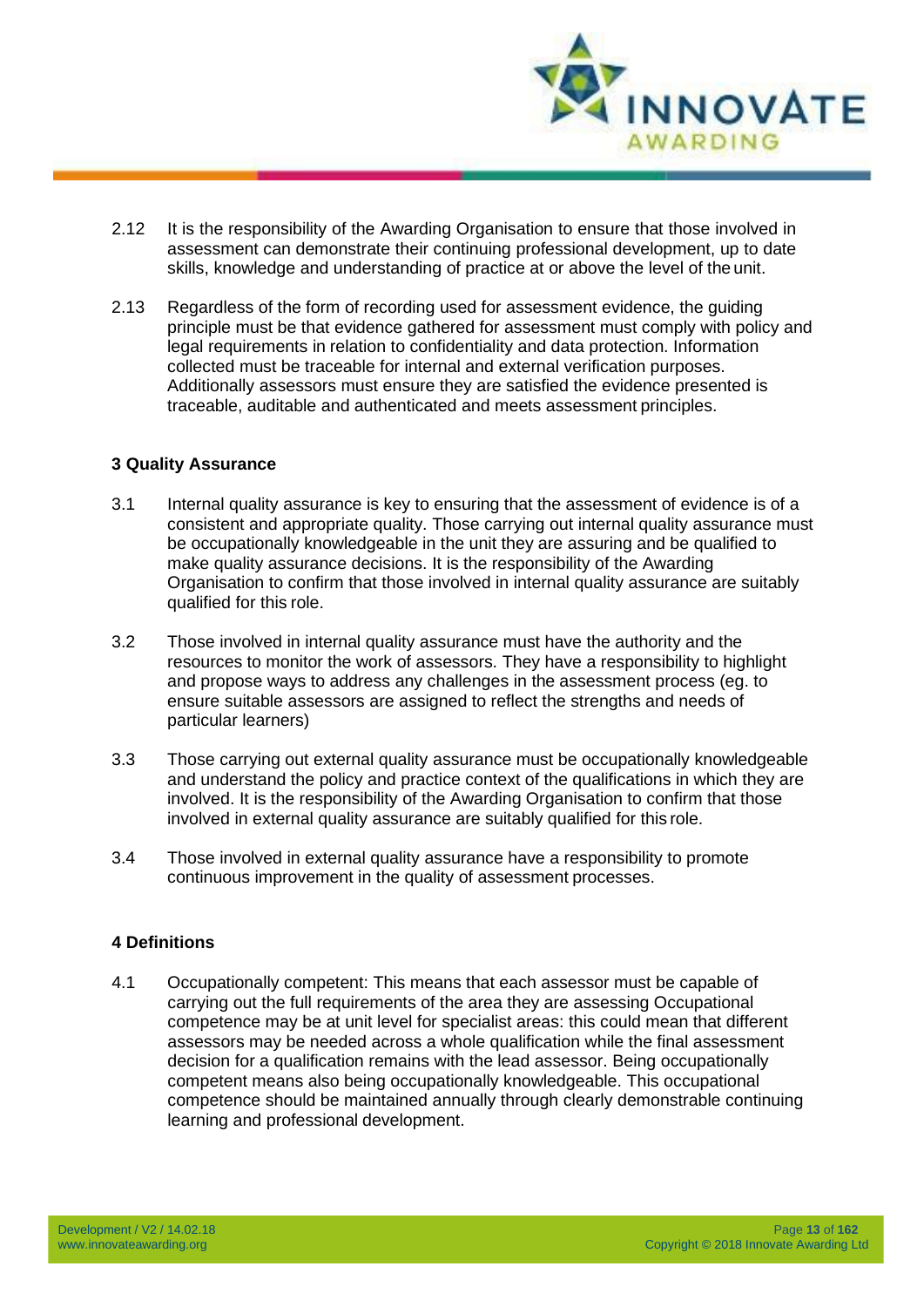

- 4.2 Occupationally knowledgeable: This means that each assessor should possess, knowledge and understanding relevant to the qualifications and / or units they are assessing. Occupationally knowledgeable assessors may assess at unit level for specialist areas within a qualification, while the final assessment decision for a qualification remains with the lead assessor. This occupational knowledge should be maintained annually through clearly demonstrable continuing learning and professional development.
- 4.3 Qualified to make assessment decisions: This means that each assessor must hold a qualification suitable to support the making of appropriate and consistent assessment decisions. Awarding Organisations will determine what will qualify those making assessment decisions according to the unit of skills under assessment.
- 4.4 Qualified to make quality assurance decisions: Awarding Organisations will determine what will qualify those undertaking internal and external quality assurances to make decisions about that quality assurance.
- 4.5 Expert witness: An expert witness must:
	- have a working knowledge of the units for which they are providing expert testimony
	- be occupationally competent in the area for which they are providing expert testimony
	- have EITHER any qualification in assessment of workplace performance OR a work role which involves evaluating the everyday practice of staff within their area of expertise.
- 4.6 Witness testimony: Witness testimony is an account of practice that has been witnessed or experienced by someone other than the assessor and the learner. Witness testimony has particular value in confirming reliability and authenticity, particularly in the assessment of practice in sensitive situations. Witness testimony provides supporting information for assessment decisions and should not be used as the only evidence of skills.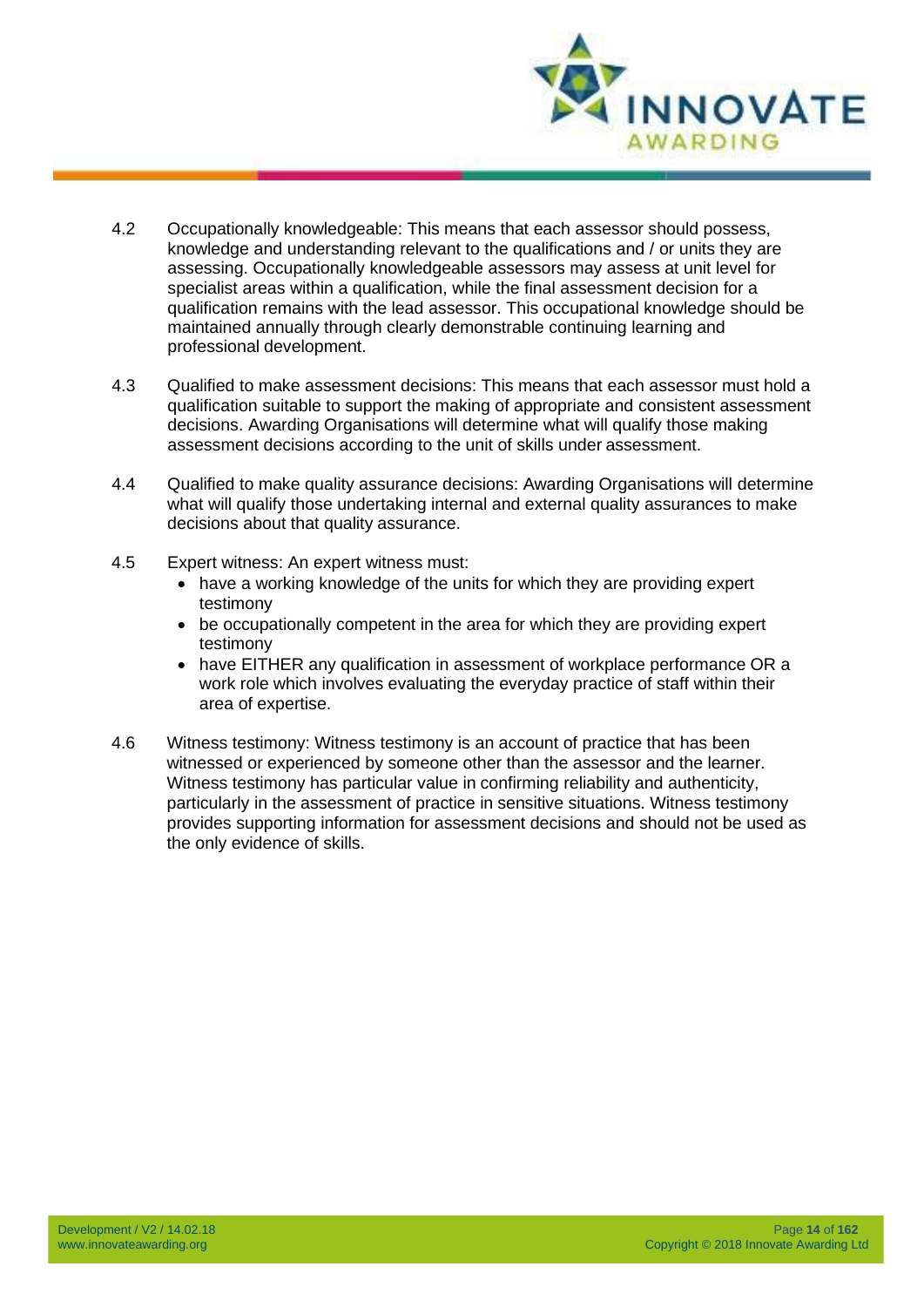

#### <span id="page-14-0"></span>**Qualification Structure**

Learners must achieve at least 80 credits to gain this qualification. These are made of 48 credits from the mandatory and a minimum of 32 credits from the optional units.

The Minimum Guided Learning Hours (GLH) for this qualification is 283 hours.

The Total Qualification Time (TQT) for this qualification is 800 hours.

#### **Unit Structures**

Mandatory and optional units are listed below.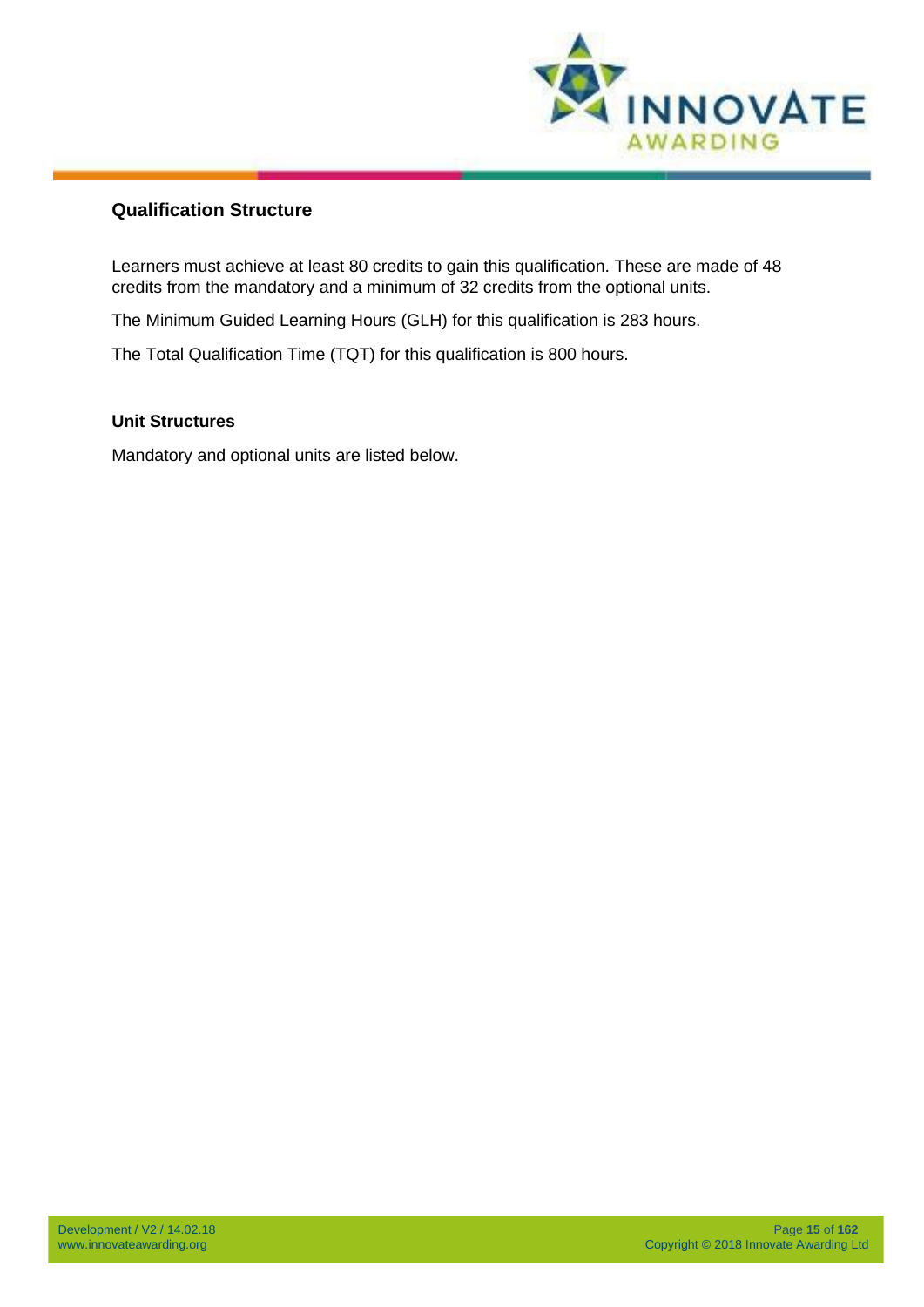

## <span id="page-15-0"></span>**Mandatory Units:**

| <b>Unit ref</b> | <b>Unit title</b>                                                           | <b>Level</b> | <b>Credit</b><br>value | <b>GLH</b>     |
|-----------------|-----------------------------------------------------------------------------|--------------|------------------------|----------------|
| D/616/9021      | Lead practice for communication and<br>information management in adult care | 5            | 4                      | 20             |
| K/616/9264      | Continuous improvement in adult care                                        | 5            | 1                      | 10             |
| M/616/9265      | Understanding governance and<br>regulatory processes for adult care         | 5            | $\overline{2}$         | 10             |
| A/616/9267      | Outcomes based person-centred<br>practice in adult care                     | 5            | $\overline{2}$         | 8              |
| T/616/9266      | Lead and manage a team in adult care                                        | 5            | $\overline{2}$         | 10             |
| F/616/9268      | Partnership working in adult care                                           | 5            | $\overline{4}$         | 20             |
| J/616/9269      | Decision making in adult care                                               | 5            | $\mathbf{1}$           | 5              |
| A/616/9270      | Entrepreneurial skills in adult care                                        | 5            | 3                      | 11             |
| F/616/9271      | Equality, diversity and inclusion in adult<br>care                          | 5            | $\overline{2}$         | 9              |
| L/616/9273      | Health and safety, risk taking and risk<br>management in adult care         | 5            | 5                      | 12             |
| Y/616/9275      | Innovation and change in adult care                                         | 5            | 3                      | 10             |
| D/616/9276      | Professional development in adult care                                      | 5            | $\overline{2}$         | $\overline{4}$ |
| K/616/9278      | Managing concerns and complaints in<br>adult care                           | 5            | $\overline{2}$         | $\overline{7}$ |
| M/616/9279      | Manage resources in adult care                                              | 5            | 3                      | 10             |
| H/616/9280      | Manage self for leadership in adult care                                    | 4            | 4                      | 15             |
| K/616/9281      | Safeguarding and protection in adult<br>care                                | 5            | 6                      | 18             |
| M/616/9282      | Supervision and performance<br>management in adult care                     | 5            | $\overline{2}$         | 10             |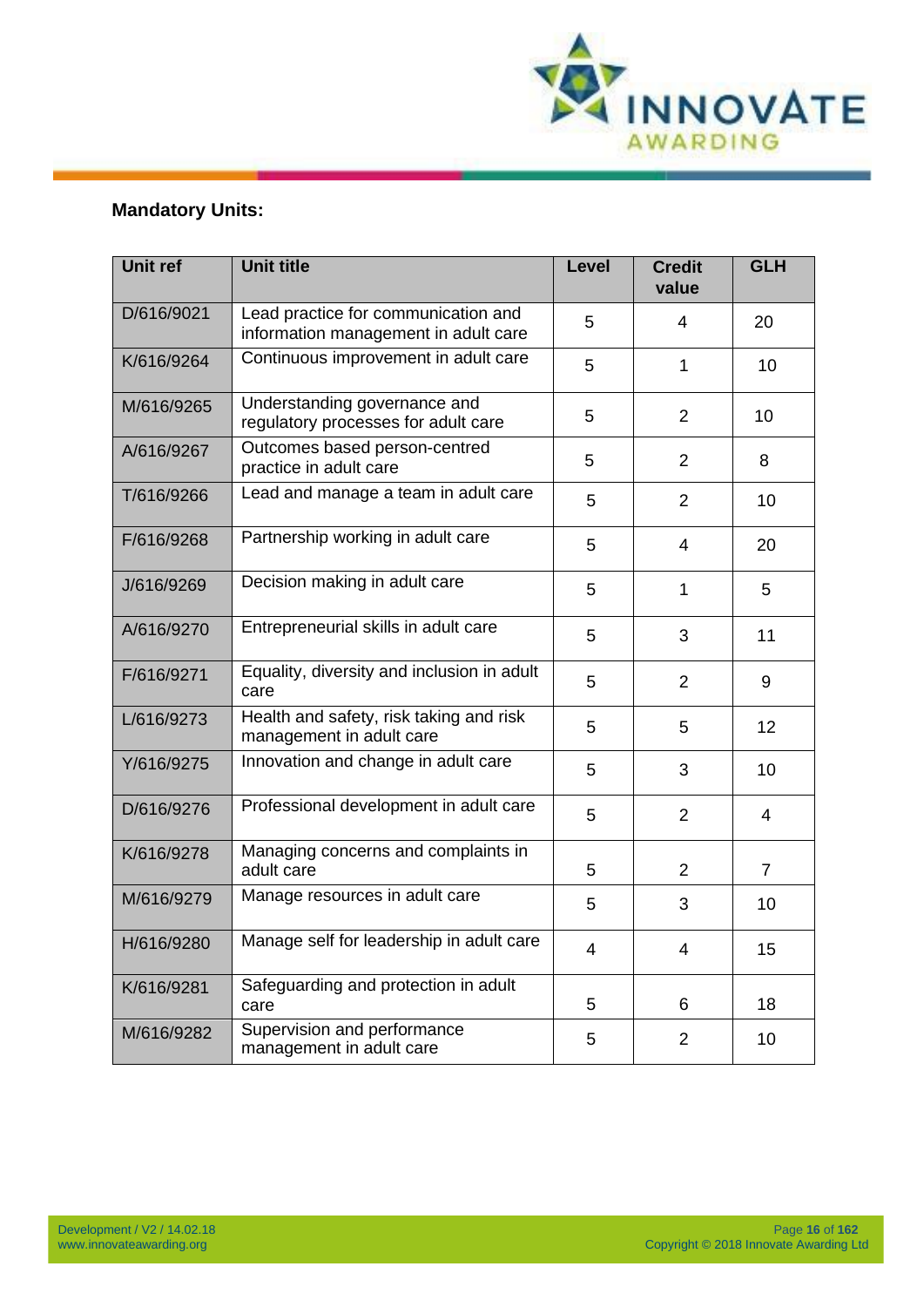

# <span id="page-16-0"></span>**Optional Units:**

| <b>Unit ref</b> | <b>Unit title</b>                                                                                           | <b>Level</b> | <b>Credit</b><br>value | <b>GLH</b>     |
|-----------------|-------------------------------------------------------------------------------------------------------------|--------------|------------------------|----------------|
| F/616/9318      | Understand advanced care planning                                                                           | 3            | 3                      | 25             |
| L/616/9287      | Lead practice in the support of<br>individuals with autistic spectrum<br>conditions                         | 5            | $\overline{2}$         | 10             |
| L/616/9290      | Principles of supporting individuals with<br>a learning disability regarding sexuality<br>and sexual health | 3            | 3                      | 19             |
| L/616/9306      | Providing independent mental capacity<br>advocacy deprivation of liberty<br>safeguards                      | 5            | $\overline{2}$         | 9              |
| A/616/9298      | Understanding professional supervision<br>practice                                                          | 4            | $\mathbf 1$            | 4              |
| F/616/9304      | Develop procedures and practice to<br>respond to concerns and complaints                                    | 5            | $\mathbf 1$            | 4              |
| R/616/9291      | Support individuals to access housing<br>and accommodation services                                         | 3            | 3                      | 15             |
| Y/616/9311      | Manage quality in adult care services                                                                       | 5            | $\overline{2}$         | 10             |
| D/616/9309      | Manage an inter-professional team in<br>an adult care setting                                               | 5            | $\mathbf 1$            | $\overline{7}$ |
| R/616/9310      | Recruitment and selection within adult<br>care services                                                     | 4            | 1                      | 6              |
| D/616/9312      | Manage finance within own area of<br>responsibility in adult care services                                  | 5            | 2                      | 10             |
| H/616/9294      | Lead and manage group living for<br>adults                                                                  | 5            | 1                      | 5              |
| K/616/9295      | Facilitate the development of effective<br>group practice in health and social care<br>settings             | 5            | 6                      | 5              |
| J/616/9322      | Identify and act upon immediate risk of<br>danger to substance misusers                                     | 3            | 4                      | 13             |
| M/616/9296      | Understand how to manage a team                                                                             | 4            | $\mathbf{1}$           | $\overline{4}$ |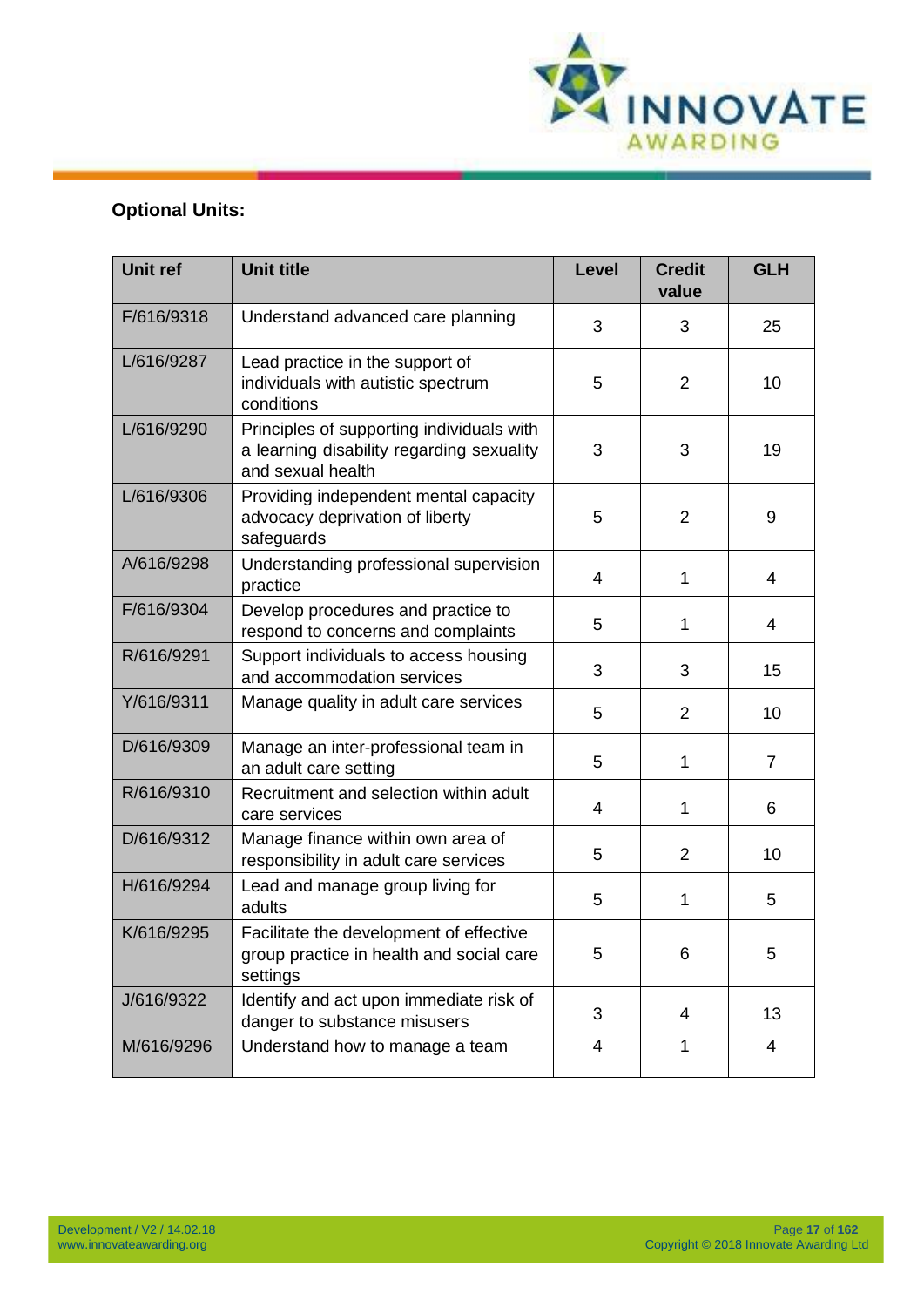

| L/616/9323 | Work with families, carers and<br>individuals during times of crisis                        | 4              | 4              | 23             |
|------------|---------------------------------------------------------------------------------------------|----------------|----------------|----------------|
| T/616/9297 | Facilitate change in health and social<br>care settings                                     | 5              | 2              | 8              |
| R/616/9324 | Lead the management of transitions                                                          | 5              | $\overline{4}$ | 14             |
| J/616/9319 | Support individuals to access<br>education, training or employment                          | 5              | 4              | 13             |
| L/616/9340 | Support the use of assistive technology                                                     | $\overline{4}$ | 3              | 16             |
| Y/616/9325 | Lead active support                                                                         | 5              | $\overline{4}$ | 6              |
| K/616/9314 | Understand the process and experience<br>of dementia                                        | 3              | 3              | 11             |
| D/616/9326 | Assess the individual in a health and<br>social care setting                                | 5              | 5              | 10             |
| A/616/9284 | Promote access to healthcare for<br>individuals with learning disabilities                  | 5              | 4              | 24             |
| F/616/9321 | Understand physical disability                                                              | 3              | 3              | 17             |
| A/616/9320 | Undertake a research project within<br>services for health and social care                  | 5              | 10             | 20             |
| F/616/9335 | Explore models of disability                                                                | 5              | 3              | 19             |
| D/616/9343 | Lead interactive training                                                                   | 5              | 3              | 14             |
| F/616/9349 | Develop provision for family support                                                        | 5              | 5              | 14             |
| Y/616/9292 | Manage domiciliary care services                                                            | 5              | $\overline{2}$ | 8              |
| A/616/9351 | Facilitate coaching and mentoring of<br>practitioners in health and social care<br>settings | 5              | 3              | 16             |
| Y/616/9289 | Recognise indications of substance<br>misuse and refer individuals to relevant<br>services  | 3              | 3              | 24             |
| M/616/9315 | Promote awareness of sensory loss                                                           | $\overline{4}$ | 2              | $\overline{7}$ |
| T/616/9316 | Support individuals with sensory loss<br>with communication                                 | 4              | 4              | 16             |
| F/616/9285 | Support families who are affected by<br><b>Acquired Brain Injury</b>                        | 4              | 4              | 12             |
| D/616/9293 | Support the development of community<br>partnerships                                        | 5              | 1              | 6              |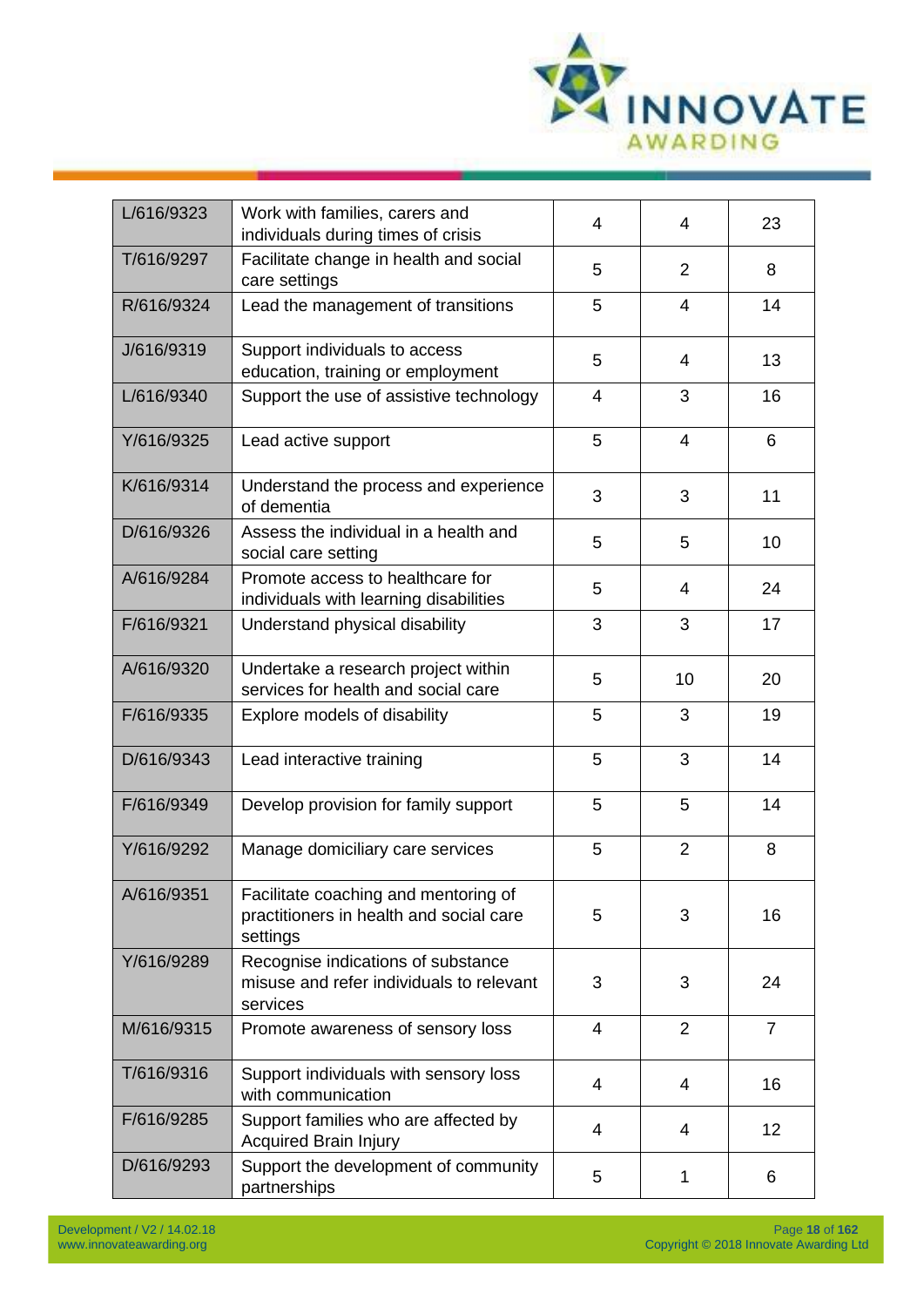

| Y/616/9339 | Support individuals with multiple<br>conditions or disabilities          | 5 | 3             | 14 |
|------------|--------------------------------------------------------------------------|---|---------------|----|
| R/616/9307 | Support individuals at the end of life                                   | 4 | 3             | 20 |
| H/616/9327 | Implement the positive behavioural<br>support model                      | 4 | 8             | 28 |
| R/616/9372 | Manage induction in adult care services                                  | 5 | $\mathcal{P}$ | 11 |
| T/616/9333 | Understand partnership working                                           | 4 |               | 3  |
| H/616/9313 | Develop and evaluate operational plans<br>for own area of responsibility | 5 | $\mathcal{P}$ | 5  |
| A/616/9317 | Understand the impact of acquired brain<br>injury on individuals         |   | 4             | 12 |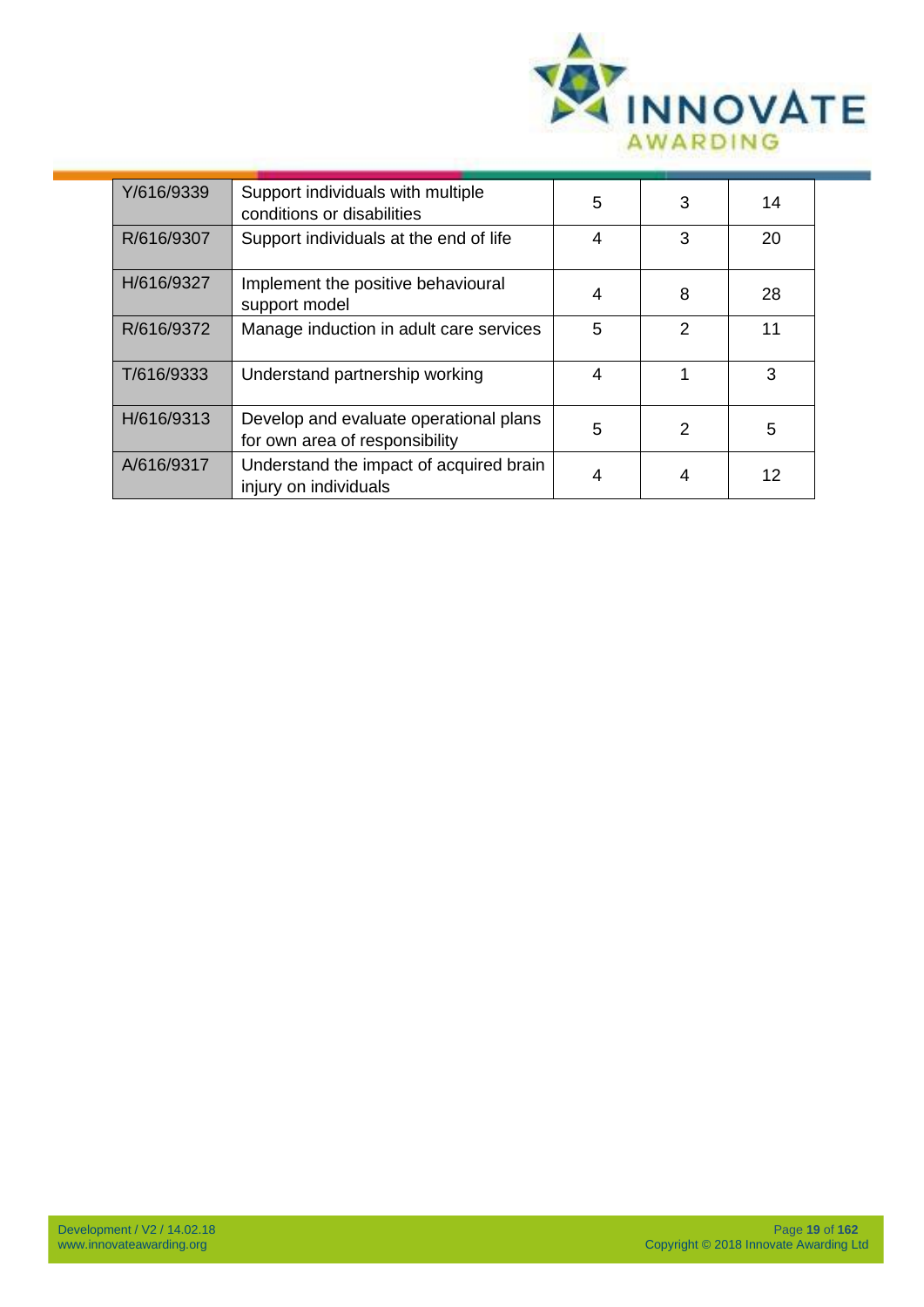<span id="page-19-1"></span>

## <span id="page-19-0"></span>**Mandatory Units:**

| <b>Title:</b>                                                                          | D/616/9021 Lead practice for<br>communication and information<br>management in adult care                                                                                                                                                                                                                                                                                                                                                                                                                                                                                          |
|----------------------------------------------------------------------------------------|------------------------------------------------------------------------------------------------------------------------------------------------------------------------------------------------------------------------------------------------------------------------------------------------------------------------------------------------------------------------------------------------------------------------------------------------------------------------------------------------------------------------------------------------------------------------------------|
| Level:                                                                                 | 5                                                                                                                                                                                                                                                                                                                                                                                                                                                                                                                                                                                  |
| <b>Credit Value:</b>                                                                   | 4                                                                                                                                                                                                                                                                                                                                                                                                                                                                                                                                                                                  |
| GLH:                                                                                   | 20                                                                                                                                                                                                                                                                                                                                                                                                                                                                                                                                                                                 |
| <b>Learning Outcomes</b><br>The learner will:                                          | <b>Assessment Criteria</b><br>The learner can:                                                                                                                                                                                                                                                                                                                                                                                                                                                                                                                                     |
| Understand the role of communication<br>1 <sub>1</sub><br>in adult care settings       | 1.1 Compare theoretical models of<br>communication used in adult care<br>settings<br>1.2 Explain how to implement models of<br>communication used in adult care<br>1.3 Explain why different systems of<br>communication are needed in adult care<br>settings<br>1.4 Analyse how communication underpins:<br>· sustainable relationships<br>• positive outcomes for individuals,<br>families and carers<br>• leadership and management of teams<br>• conflict resolution<br>• partnership working<br>1.5 Explain how communication contributes<br>to effective information sharing |
| Develop communication systems and<br>2.<br>practices that support positive<br>outcomes | 2.1 Monitor the effectiveness of<br>communication systems and practices<br>2.2 Evaluate the effectiveness of<br>communication systems and practices<br>2.3 Propose improvements to<br>communication systems and practices<br>2.4 Lead the implementation of revised<br>communication systems and practices                                                                                                                                                                                                                                                                         |
| Implement systems for effective<br>3.<br>information management                        | 3.1 Analyse the legal and ethical conflicts<br>between maintaining confidentiality and<br>sharing information<br>3.2 Manage systems to address potential<br>legal and/or ethical conflicts that can                                                                                                                                                                                                                                                                                                                                                                                |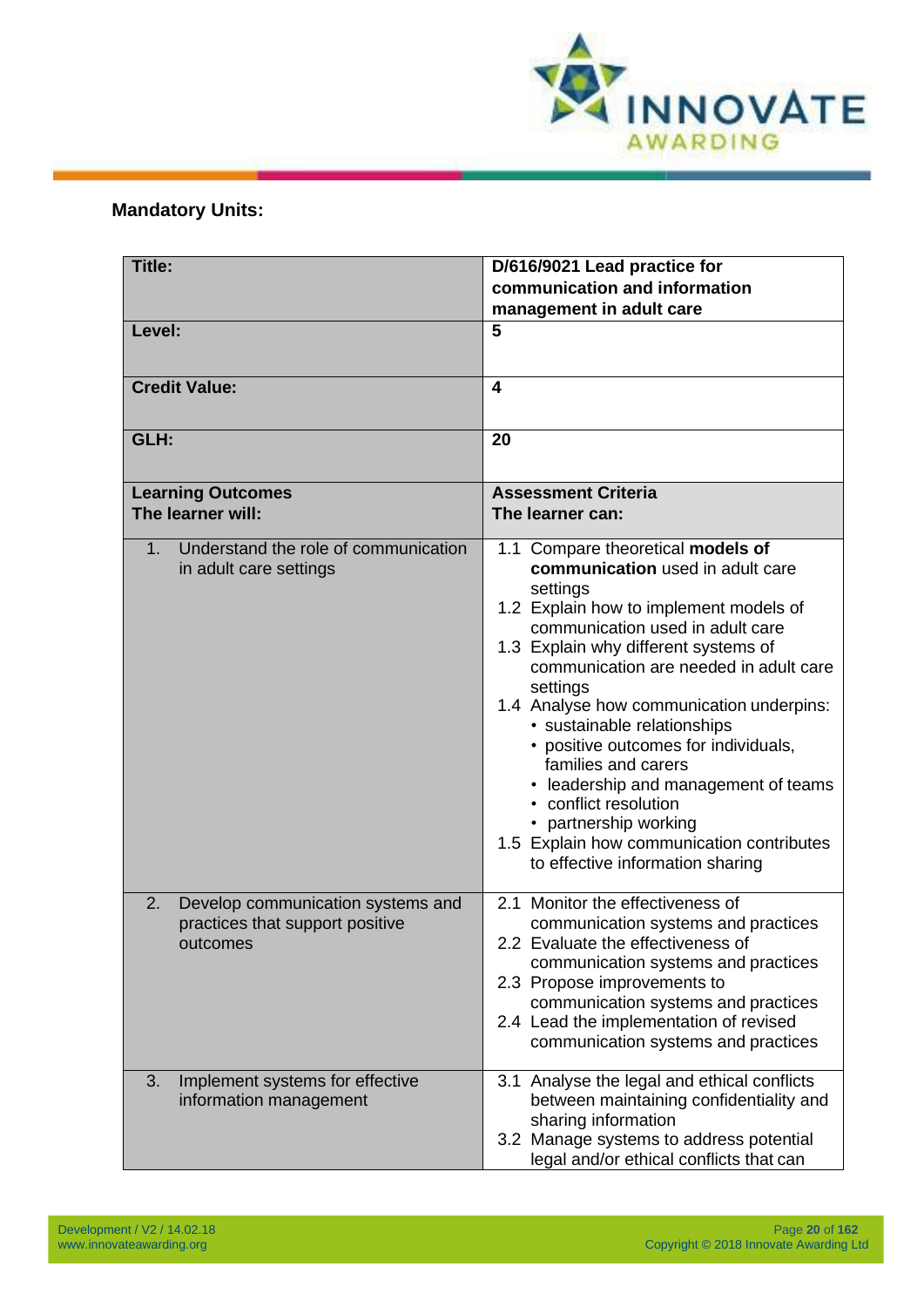

|                                                                                         | arise between maintaining<br>confidentiality and sharing information                                                                                                                                                                                                                           |  |  |
|-----------------------------------------------------------------------------------------|------------------------------------------------------------------------------------------------------------------------------------------------------------------------------------------------------------------------------------------------------------------------------------------------|--|--|
| Additional information about this unit                                                  |                                                                                                                                                                                                                                                                                                |  |  |
| Models of communication can include linear, interactive, transactional                  |                                                                                                                                                                                                                                                                                                |  |  |
| Unit aim (s)                                                                            | The purpose of this unit is to develop the<br>learner's understanding and skills to<br>communicate effectively in adult care<br>settings. The unit explores the range of<br>relationships where communication plays a<br>vital role and the legal and ethical aspects<br>influencing practice. |  |  |
| Assessment requirements specified by a<br>sector or regulatory body (if appropriate)    | This unit must be assessed in accordance<br>with Skills for Care and Development's RQF<br>Assessment Principles.                                                                                                                                                                               |  |  |
| Details of the relationship of the unit and<br>relevant National Occupational Standards | SCDLMCE1<br>SCDHSC 0434                                                                                                                                                                                                                                                                        |  |  |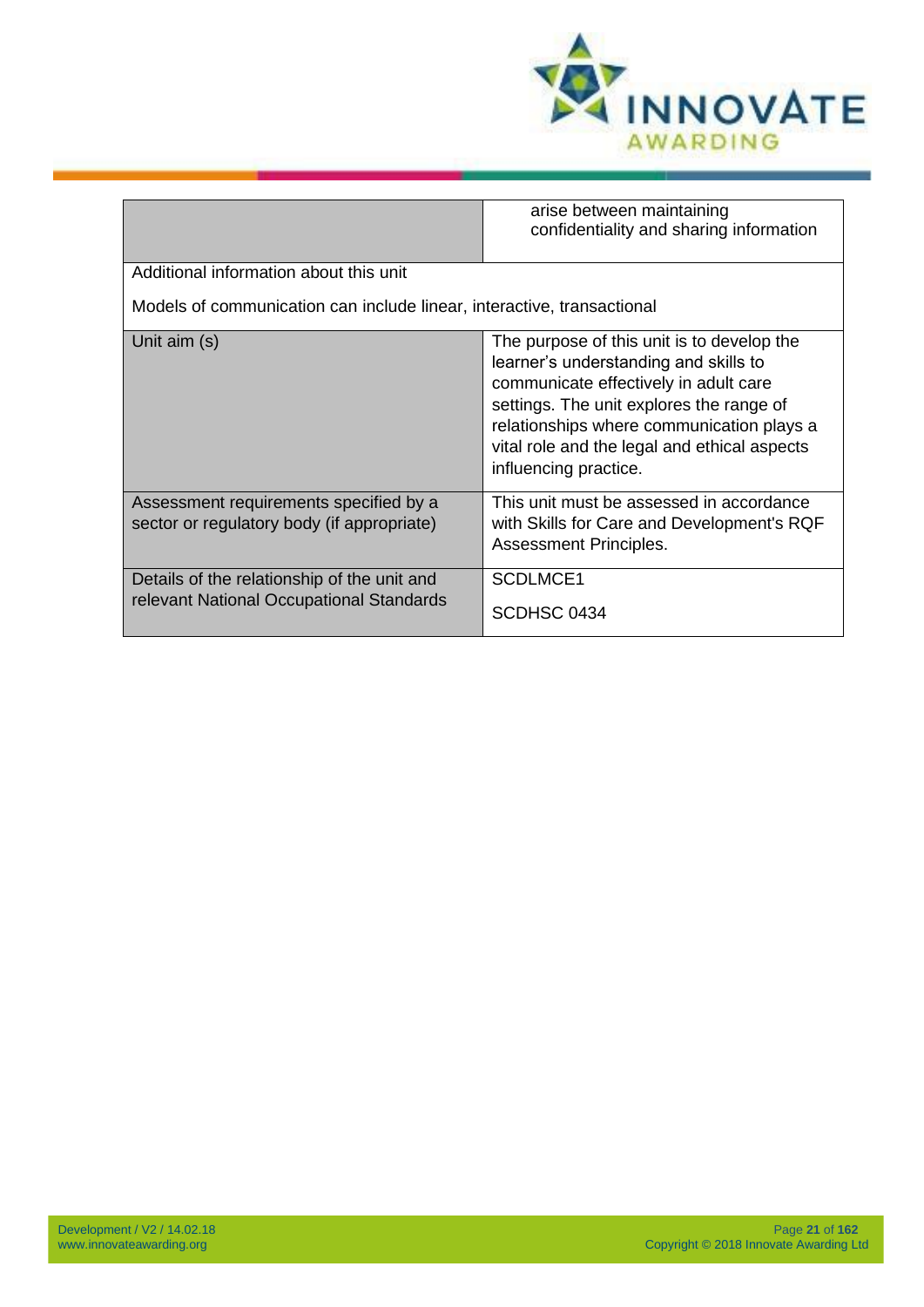<span id="page-21-0"></span>

| <b>Title:</b>                                                        | K/616/9264 Continuous improvement in<br>adult care                                                                                                                                                                                                                                                                                                                                                                                                                                                                                                                                                                                                                                         |
|----------------------------------------------------------------------|--------------------------------------------------------------------------------------------------------------------------------------------------------------------------------------------------------------------------------------------------------------------------------------------------------------------------------------------------------------------------------------------------------------------------------------------------------------------------------------------------------------------------------------------------------------------------------------------------------------------------------------------------------------------------------------------|
| Level:                                                               | 5                                                                                                                                                                                                                                                                                                                                                                                                                                                                                                                                                                                                                                                                                          |
|                                                                      |                                                                                                                                                                                                                                                                                                                                                                                                                                                                                                                                                                                                                                                                                            |
| <b>Credit Value:</b>                                                 | 1                                                                                                                                                                                                                                                                                                                                                                                                                                                                                                                                                                                                                                                                                          |
| GLH:                                                                 | 10                                                                                                                                                                                                                                                                                                                                                                                                                                                                                                                                                                                                                                                                                         |
| <b>Learning Outcomes</b><br>The learner will:                        | <b>Assessment Criteria</b><br>The learner can:                                                                                                                                                                                                                                                                                                                                                                                                                                                                                                                                                                                                                                             |
| 1.<br>Understand continuous improvement<br>in practice in adult care | 1.1 Explain continuous improvement in the<br>context of adult care services<br>1.2 Explain roles and responsibilities in<br>relation to continuous improvement<br>1.3 Explain how the whistleblowing<br>procedure supports continuous<br>improvement                                                                                                                                                                                                                                                                                                                                                                                                                                       |
| 2.<br>Develop a culture of continuous<br>improvement in adult care   | 2.1 Monitor and evaluate progress towards<br>the achievement of positive outcomes<br>and person-centred practice<br>2.2 Listen to the views of individuals and<br>carers about the service provided<br>2.3 Use evidence-based research to<br>identify best practice in outcomes based<br>and person-centred practice<br>2.4 Act on lessons learned from incidents<br>that have taken place<br>2.5 Review the impact of systems,<br>processes and practice on the<br>achievement of positive outcomes<br>2.6 Plan for and lead the implementation of<br>improvements to systems and practice<br>2.7 Measure the impact of changes made<br>as identified in quality improvement<br>processes |
| Additional information about this unit                               |                                                                                                                                                                                                                                                                                                                                                                                                                                                                                                                                                                                                                                                                                            |
| N/A                                                                  |                                                                                                                                                                                                                                                                                                                                                                                                                                                                                                                                                                                                                                                                                            |
| Unit aim (s)                                                         | This unit explores how to lead continuous<br>improvement in service delivery. The unit<br>addresses how progress can be monitored to<br>ensure positive outcomes and person-<br>centred practice is achieved. The use of                                                                                                                                                                                                                                                                                                                                                                                                                                                                   |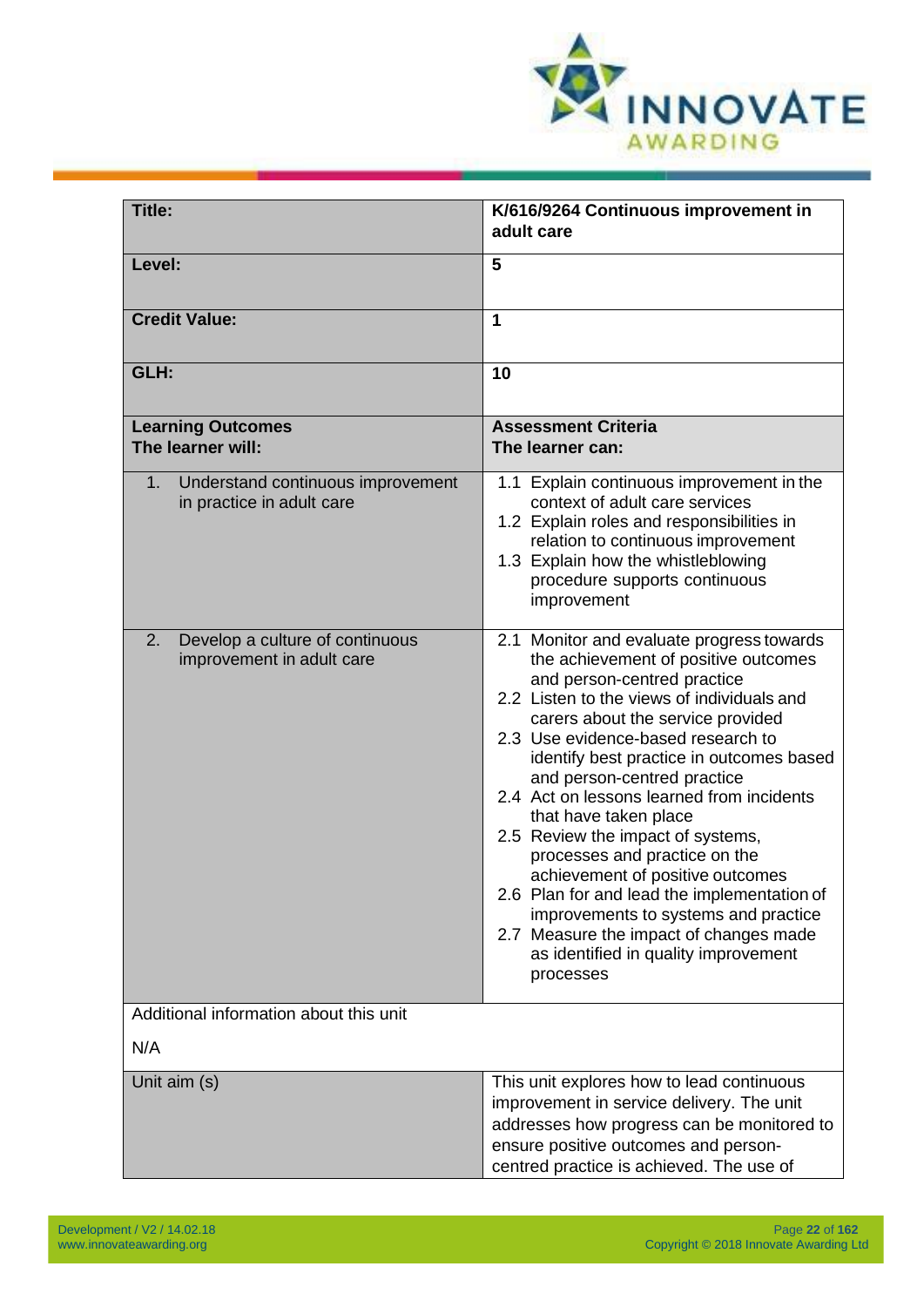

|                                                                                         | evidence-based research is also covered,<br>and its role in supporting the identification of<br>best practice.   |
|-----------------------------------------------------------------------------------------|------------------------------------------------------------------------------------------------------------------|
| Assessment requirements specified by a<br>sector or regulatory body (if appropriate)    | This unit must be assessed in accordance<br>with Skills for Care and Development's RQF<br>Assessment Principles. |
| Details of the relationship of the unit and<br>relevant National Occupational Standards | D/602/2844, T/504/2197                                                                                           |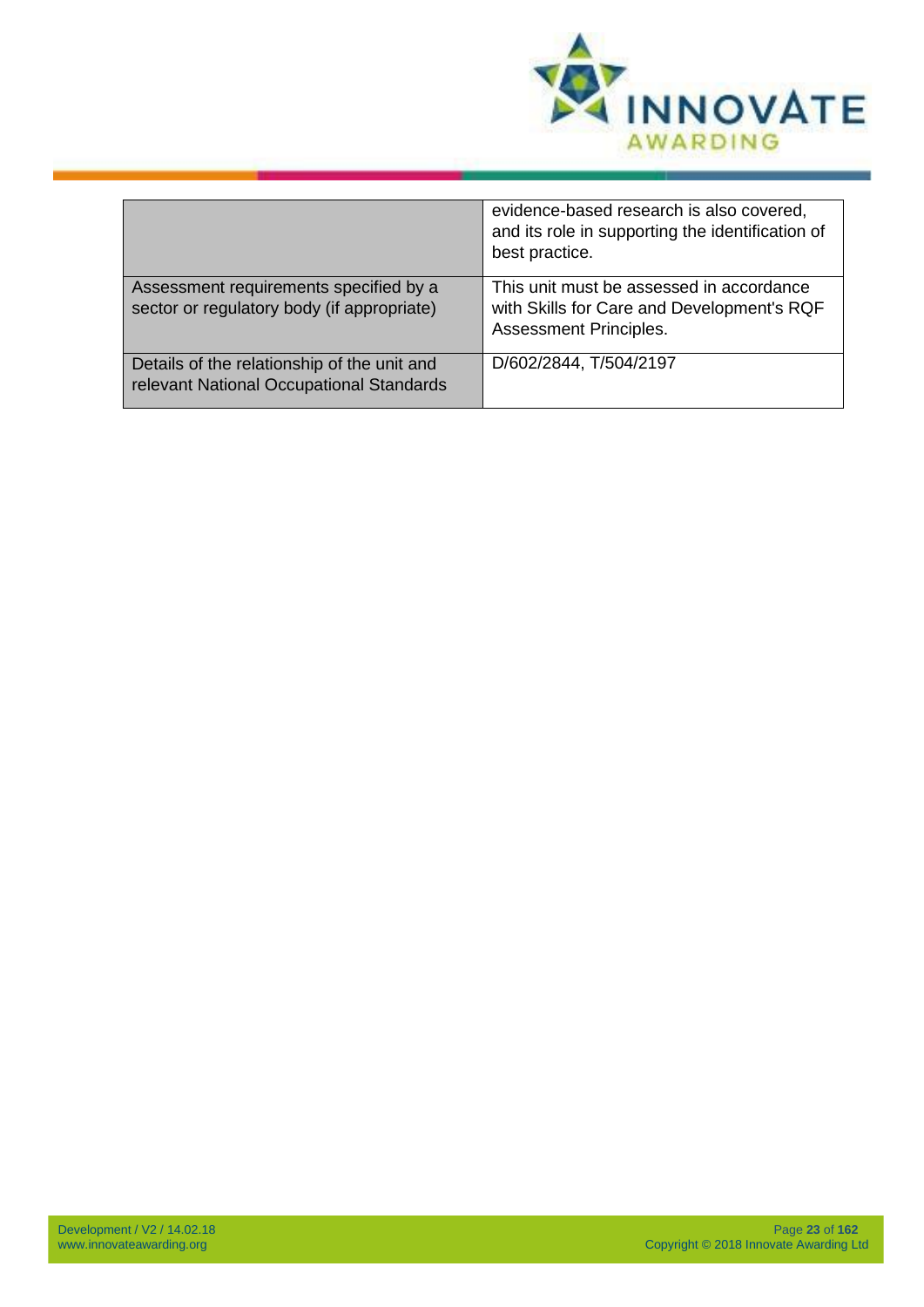<span id="page-23-0"></span>

| <b>Title:</b>                                                                            | M/616/9265 Understanding governance<br>and regulatory processes for adult care                                                                                                                                                                                                                                                                               |
|------------------------------------------------------------------------------------------|--------------------------------------------------------------------------------------------------------------------------------------------------------------------------------------------------------------------------------------------------------------------------------------------------------------------------------------------------------------|
| Level:                                                                                   | 5                                                                                                                                                                                                                                                                                                                                                            |
| <b>Credit Value:</b>                                                                     | $\overline{2}$                                                                                                                                                                                                                                                                                                                                               |
| GLH:                                                                                     | 10                                                                                                                                                                                                                                                                                                                                                           |
| <b>Learning Outcomes</b><br>The learner will:                                            | <b>Assessment Criteria</b><br>The learner can:                                                                                                                                                                                                                                                                                                               |
| Understand key drivers influencing<br>1.<br>practice in adult care provision             | 1.1 Explain legislative and statutory<br>requirements underpinning the delivery<br>of adult care<br>1.2 Analyse the effect current drivers have<br>on person-centred and outcomes based<br>procedures and practice<br>1.3 Explain how forums can highlight<br>conflicts that may develop between<br>statutory frameworks and the values for<br>best practice |
| Understand the role of governance<br>2.<br>and accountability in adult care              | 2.1 Evaluate the governance mechanisms<br>in own organisation<br>2.2 Explain how governance mechanisms<br>relate to own organisation's identity<br>2.3 Analyse own role and responsibilities in<br>relation to accountability within the<br>governance structure<br>2.4 Explain how agreed ways of working<br>relate to governance and accountability        |
| Understand requirements for<br>3.<br>regulation and inspection of adult care<br>services | 3.1 Explain the remit of the inspection<br>system<br>3.2 Identify the services subject to<br>registration and inspection<br>3.3 Evaluate drivers and legislation<br>underpinning regulation and inspection<br>3.4 Explain the key areas of enquiry for<br>inspection<br>3.5 Describe sources of information and<br>support                                   |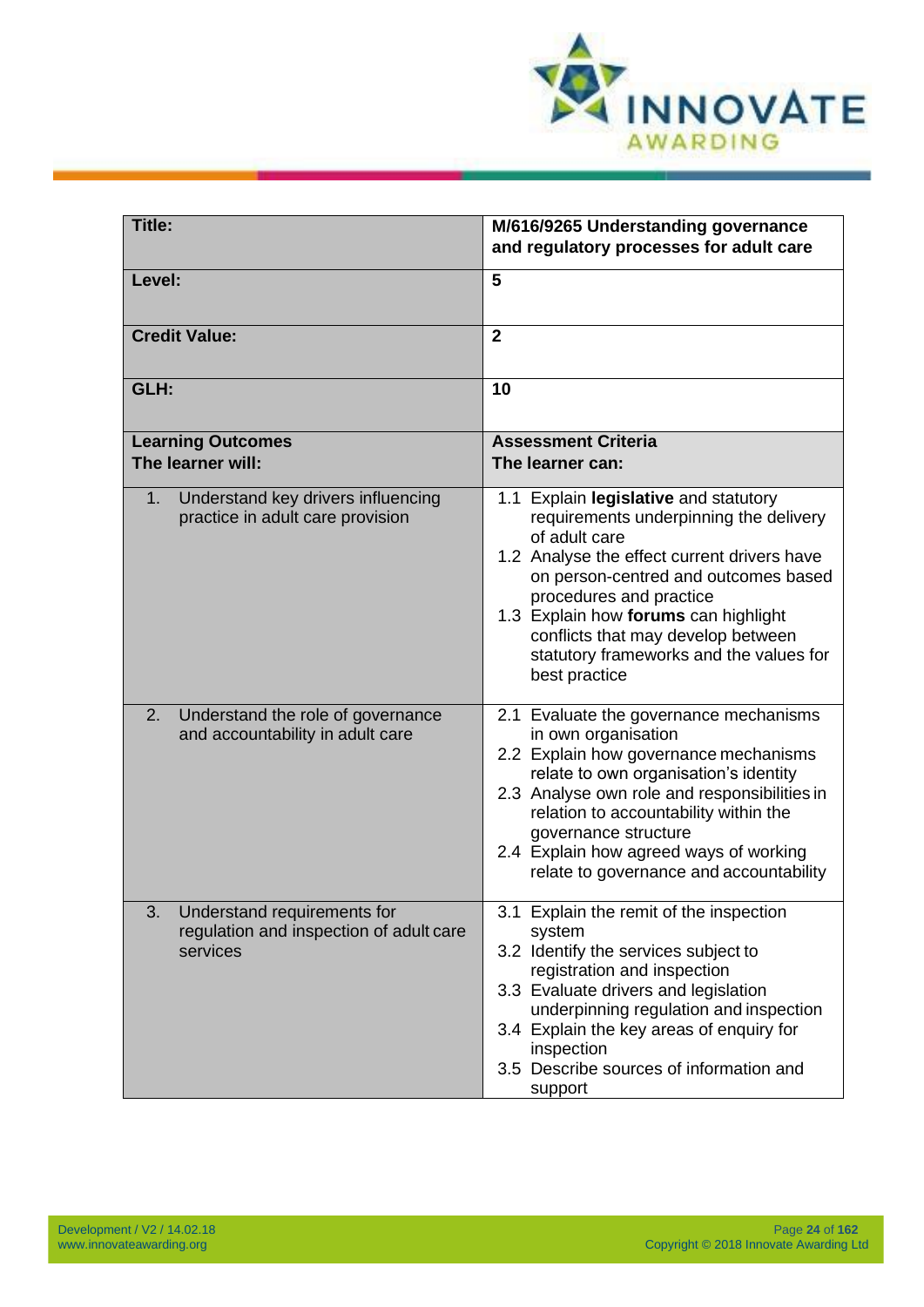

| Understand the remit of those involved<br>4.<br>in registration and inspection in adult<br>care | 4.1 Explain the roles and responsibilities of:<br>the Registered Manager<br>٠<br>the Nominated Individual<br>the 'fit and proper person'<br>inspectors<br>others<br>4.2 Explain who may hold the role of the<br>nominated individual                                                                                                                                                                                                                                                                            |
|-------------------------------------------------------------------------------------------------|-----------------------------------------------------------------------------------------------------------------------------------------------------------------------------------------------------------------------------------------------------------------------------------------------------------------------------------------------------------------------------------------------------------------------------------------------------------------------------------------------------------------|
| Understand the inspection process in<br>5.<br>adult care services                               | 5.1 Identify the information required in<br>preparation for inspection<br>5.2 Explain who needs to be involved in the<br>inspection process<br>5.3 Explain how to prepare for an<br>inspection<br>5.4 Evaluate sources of information and<br>support in relation to regulation and<br>inspection<br>5.5 Explain the process of inspection<br>5.6 Explain the grading system, including<br>the implications of each inspection<br>grade<br>5.7 Explain how to address the outcome<br>and impact of an inspection |
| Understand the wider range of<br>6.<br>regulatory requirements that apply to<br>the service     | 6.1 Describe the range of regulation<br>processes that apply to the service or<br>aspects of it<br>6.2 Explain the types of information<br>required for each<br>6.3 Identify areas where different regulatory<br>frameworks may present conflicting<br>requirements and ways to address such<br>conflicts                                                                                                                                                                                                       |
| Additional information about this unit                                                          |                                                                                                                                                                                                                                                                                                                                                                                                                                                                                                                 |
|                                                                                                 | Legislative and statutory requirements: Legislation, policy, statutory frameworks, codes of                                                                                                                                                                                                                                                                                                                                                                                                                     |

practice, research, practice, protocols, inquiries, funding

Others: May include individuals, carers, family members and friends, advocates, paid workers, other professionals

Forums - Online discussion site where people can hold conversations in the form of posted messages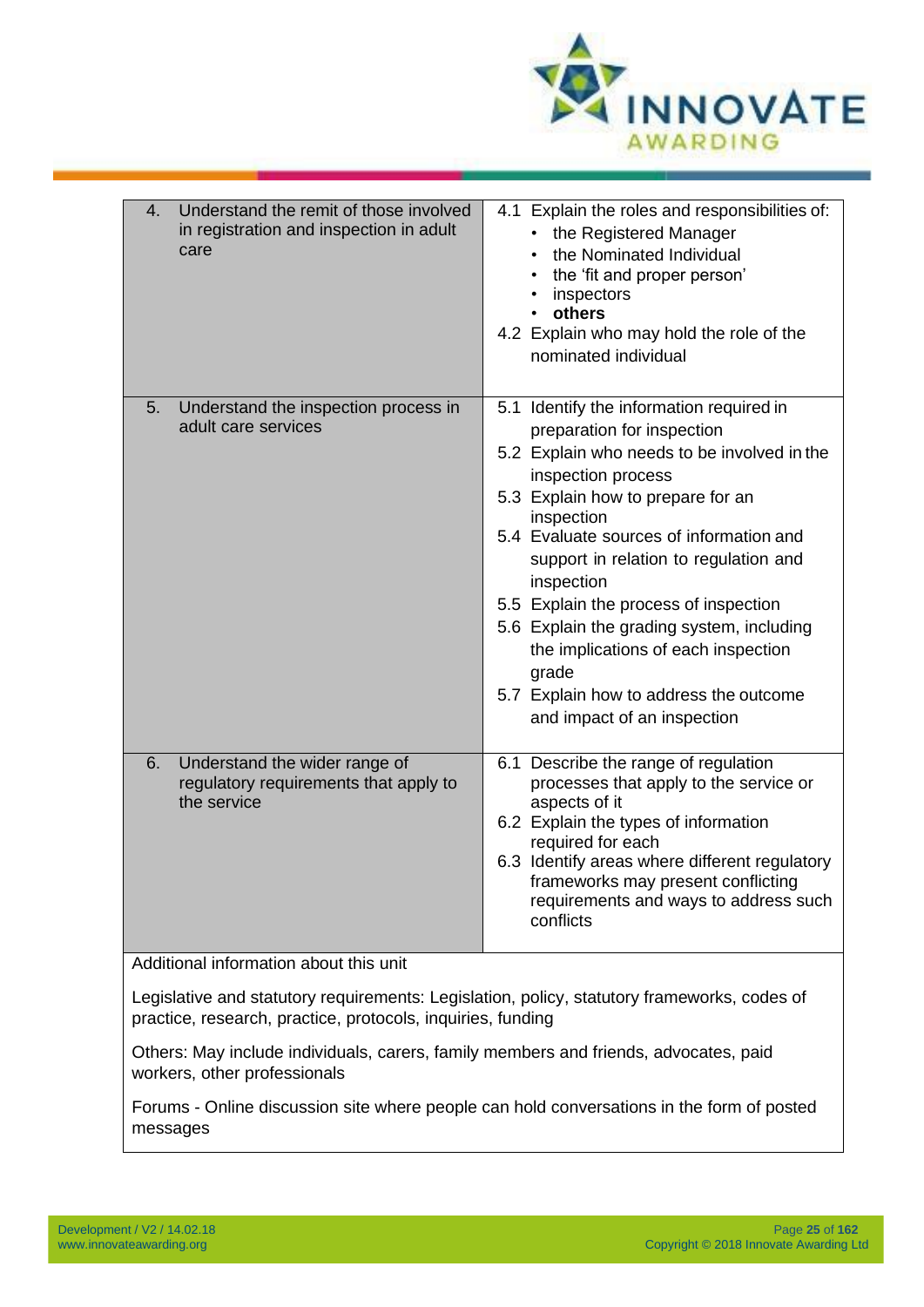

| Unit aim (s)                                                                            | This unit develops the learner's knowledge<br>and understanding of legislation and<br>statutory requirements influencing practice<br>and the delivery of adult care services. The<br>unit looks at the structure and governance of<br>organisations in adult care. |
|-----------------------------------------------------------------------------------------|--------------------------------------------------------------------------------------------------------------------------------------------------------------------------------------------------------------------------------------------------------------------|
|                                                                                         | The unit also explores what is required when<br>leading and managing the quality of adult<br>care service provision to meet legislative,<br>regulatory, registration and inspection<br>requirements.                                                               |
| Assessment requirements specified by a<br>sector or regulatory body (if appropriate)    | This unit must be assessed in accordance<br>with Skills for Care and Development's RQF<br>Assessment Principles.                                                                                                                                                   |
| Details of the relationship of the unit and<br>relevant National Occupational Standards | N/A                                                                                                                                                                                                                                                                |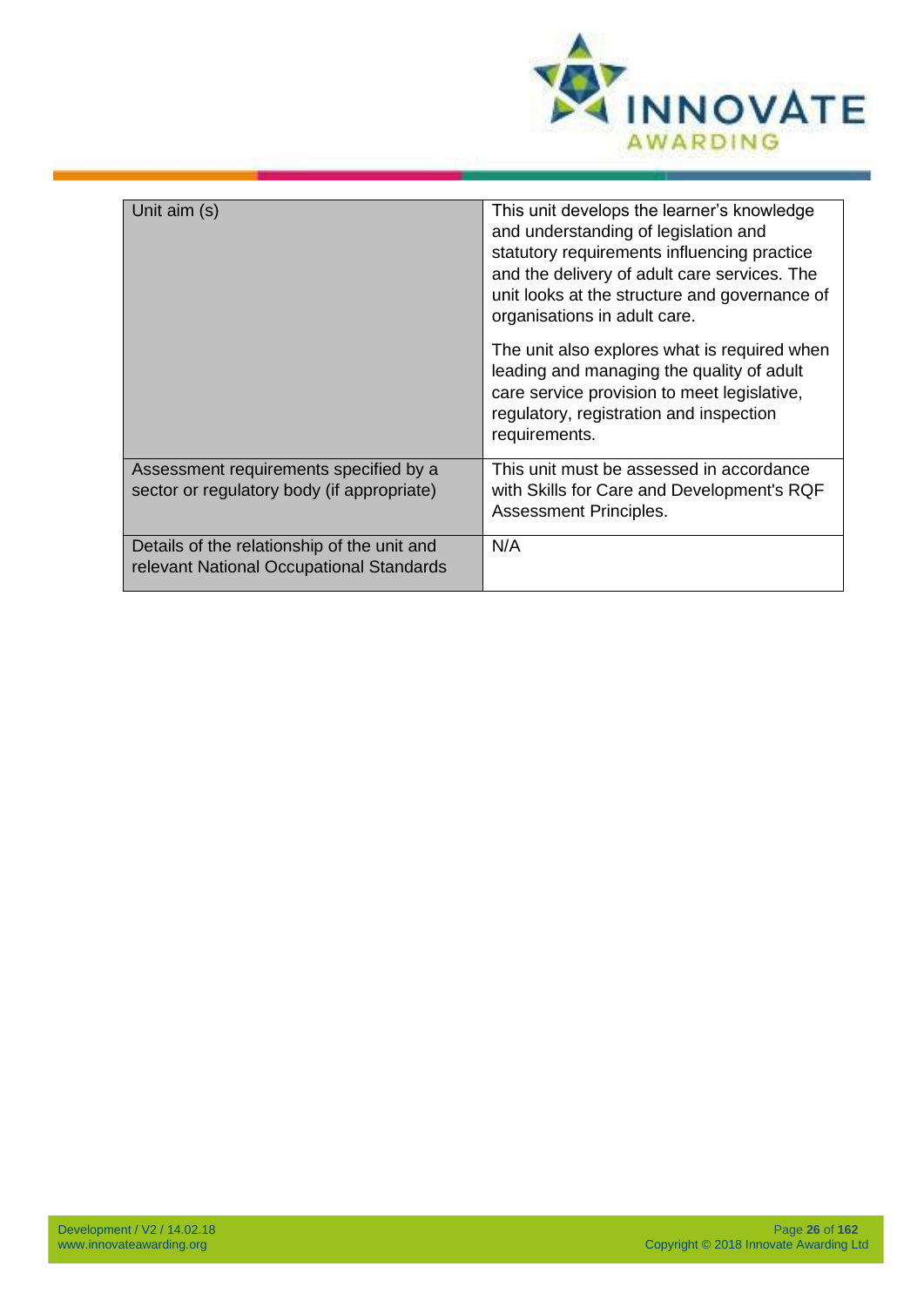<span id="page-26-0"></span>

| Title:                                                      | T/616/9266 Lead and manage a team in<br>adult care                                                                                                                                                                                                                                                                                                                                                                                                                                                                                                                                                                                                                                                               |
|-------------------------------------------------------------|------------------------------------------------------------------------------------------------------------------------------------------------------------------------------------------------------------------------------------------------------------------------------------------------------------------------------------------------------------------------------------------------------------------------------------------------------------------------------------------------------------------------------------------------------------------------------------------------------------------------------------------------------------------------------------------------------------------|
| Level:                                                      | 5                                                                                                                                                                                                                                                                                                                                                                                                                                                                                                                                                                                                                                                                                                                |
| <b>Credit Value:</b>                                        | $\overline{2}$                                                                                                                                                                                                                                                                                                                                                                                                                                                                                                                                                                                                                                                                                                   |
| GLH:                                                        | 10                                                                                                                                                                                                                                                                                                                                                                                                                                                                                                                                                                                                                                                                                                               |
| <b>Learning Outcomes</b><br>The learner will:               | <b>Assessment Criteria</b><br>The learner can:                                                                                                                                                                                                                                                                                                                                                                                                                                                                                                                                                                                                                                                                   |
| Understand theories of leadership and<br>1.<br>management   | Analyse theories of leadership and<br>1.1<br>management<br>1.2 Explain how theoretical models are<br>applied to practice<br>1.3 Analyse how to address potential<br>conflicts between the application of<br>leadership and management models                                                                                                                                                                                                                                                                                                                                                                                                                                                                     |
| 2.<br>Understand leadership and<br>management in adult care | Analyse the impact of national policy<br>2.1<br>drivers on leadership and management<br>in adult care services<br>2.2 Explain the leadership and<br>management skills needed in social<br>care settings<br>Analyse why managers in social care<br>2.3<br>settings need both leadership and<br>management skills<br>2.4 Explain why leadership and<br>management styles need to be adapted<br>to manage different situations<br>2.5 Evaluate the two-way interaction<br>between leadership and the values and<br>culture of an organisation<br>2.6 Explain how to establish a culture of<br>continual learning and development in<br>the setting<br>Describe the importance of learning<br>2.7<br>from experience |
| Lead commitment to a vision for the<br>3.<br>service        | 3.1<br>Communicate own ideas and<br>enthusiasm about the service and its<br>future confidently in a way which<br>engages others<br>Support stakeholders within and beyond<br>3.2 <sub>2</sub><br>the organisation to:                                                                                                                                                                                                                                                                                                                                                                                                                                                                                            |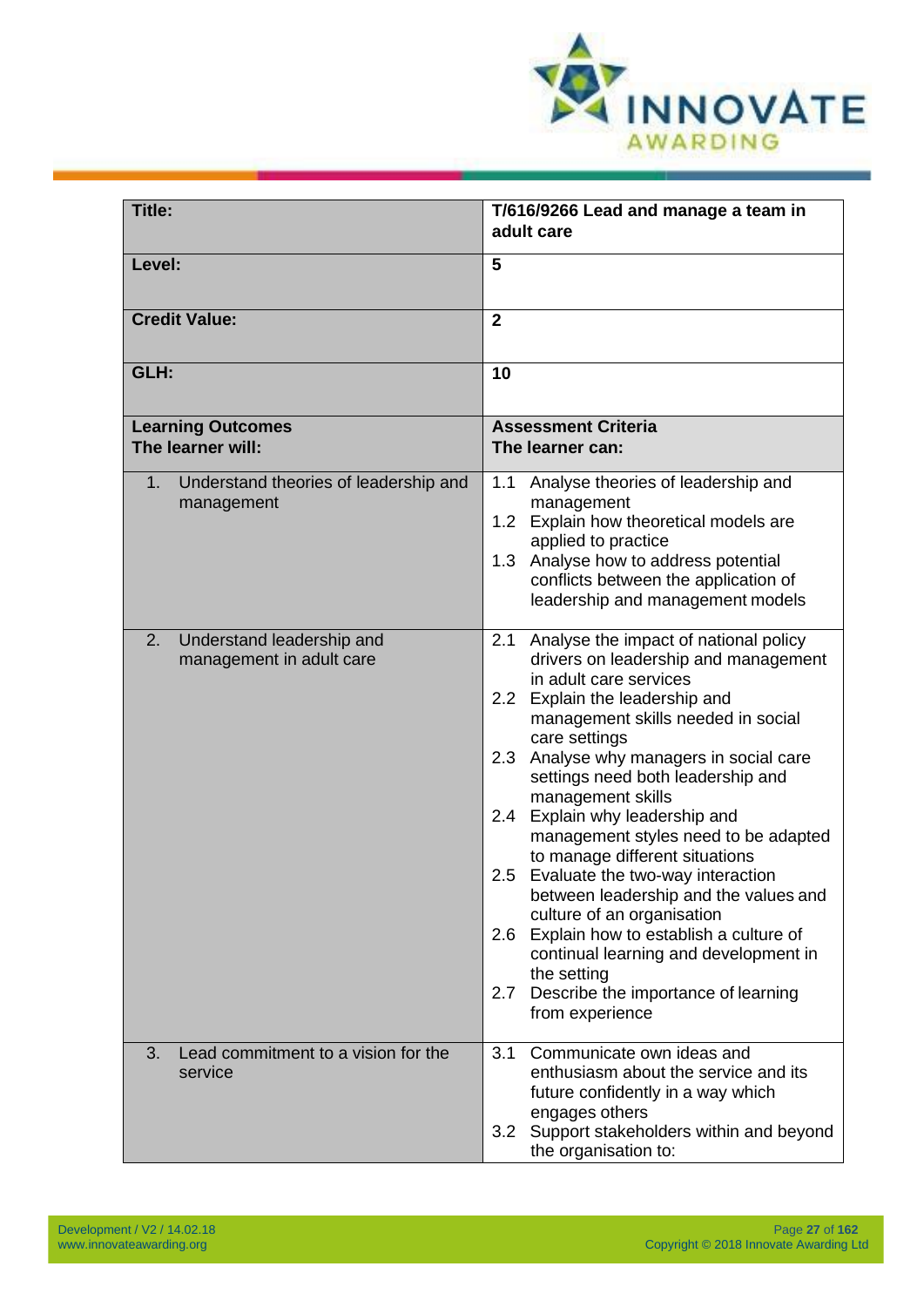

|                                     | be aware of the vision for the<br>$\bullet$                                 |
|-------------------------------------|-----------------------------------------------------------------------------|
|                                     | service                                                                     |
|                                     | understand the impact it will have<br>on them                               |
|                                     | 3.3 Work with others to build support for the<br>vision                     |
|                                     | 3.4 Ensure the vision is shared and owned                                   |
|                                     | by those who will be implementing and                                       |
|                                     | communicating it                                                            |
| Provide leadership for a team<br>4. | Adapt leadership styles to reflect<br>4.1                                   |
|                                     | different stages in the team's                                              |
|                                     | development                                                                 |
|                                     | 4.2 Establish trust and accountability within                               |
|                                     | the team                                                                    |
|                                     | Build team commitment to the service<br>4.3                                 |
|                                     | and its values by consistently                                              |
|                                     | demonstrating own commitment and                                            |
|                                     | expressing own vision<br>Develop, implement and review<br>4.4               |
|                                     | strategies to support a positive values-                                    |
|                                     | based culture in the team                                                   |
|                                     | Model and promote team practice that:<br>4.5                                |
|                                     | champions diversity, equality and                                           |
|                                     | inclusion                                                                   |
|                                     | challenges discrimination and<br>exclusion                                  |
|                                     |                                                                             |
| Manage team working<br>5.           | Facilitate team members to actively<br>5.1                                  |
|                                     | participate in agreeing team objectives                                     |
|                                     | 5.2 Encourage creativity and innovation to:                                 |
|                                     | meet team objectives                                                        |
|                                     | agree a team plan                                                           |
|                                     | Analyse how the attributes of the team<br>5.3<br>can meet agreed objectives |
|                                     | 5.4 Agree roles, responsibilities and                                       |
|                                     | personal work objectives with team                                          |
|                                     | members                                                                     |
|                                     | 5.5<br>Support team members to work towards                                 |
|                                     | personal and team objectives                                                |
|                                     | Monitor progress towards personal and<br>5.6                                |
|                                     | team objectives                                                             |
|                                     | Provide feedback on performance to<br>5.7                                   |
|                                     | individual team members                                                     |
|                                     | the team<br>$\bullet$                                                       |
|                                     | Work with team members to:<br>5.8<br>address any issues with performance    |
|                                     | identify opportunities for continuing                                       |
|                                     | development                                                                 |
|                                     | 5.9 Recognise progress achieved towards                                     |
|                                     | team and personal work objectives                                           |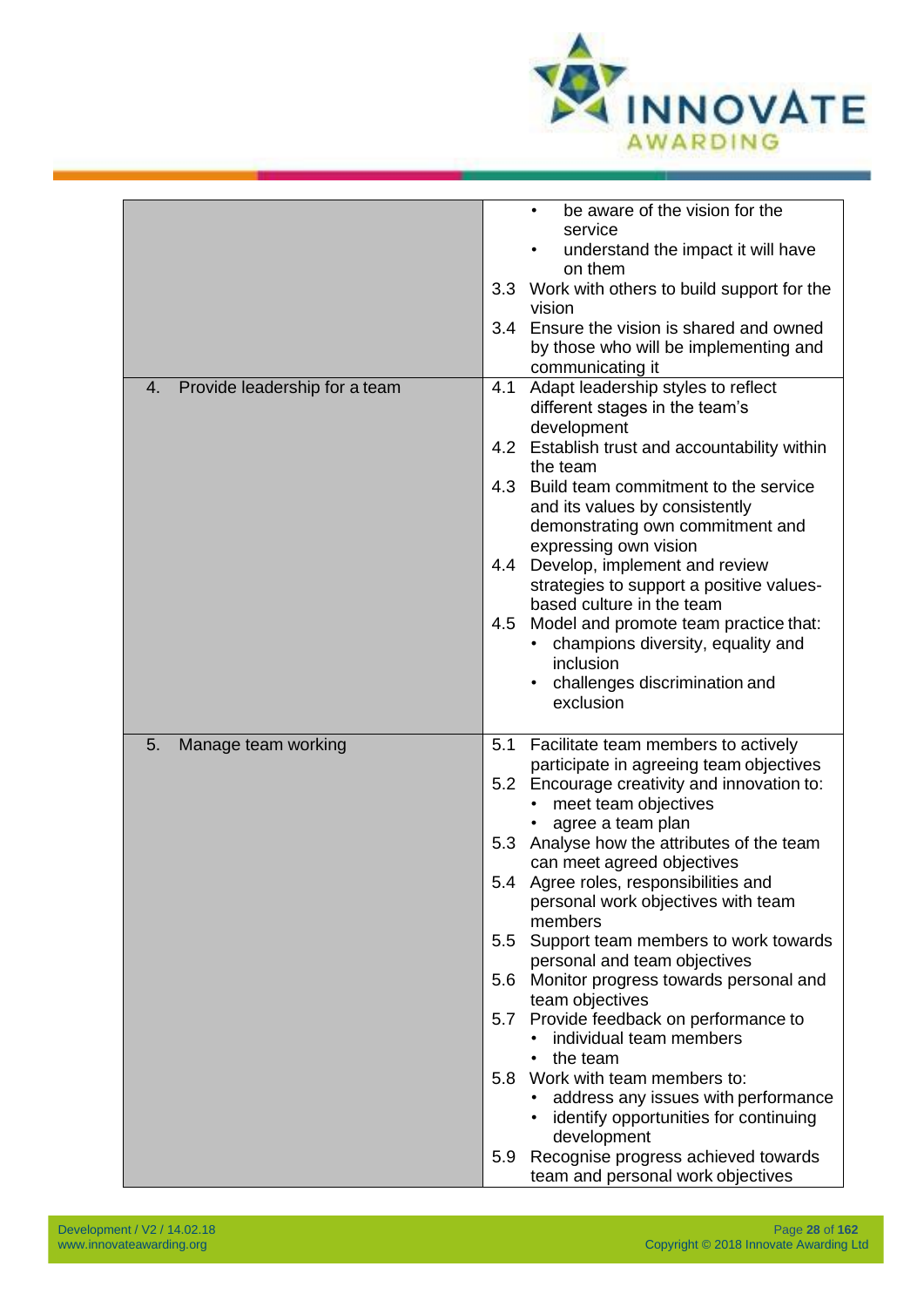

| Additional information about this unit                                                  |                                                                                                                                                               |
|-----------------------------------------------------------------------------------------|---------------------------------------------------------------------------------------------------------------------------------------------------------------|
| N/A                                                                                     |                                                                                                                                                               |
| Unit aim (s)                                                                            | The purpose of this unit is to assess the<br>learner's knowledge, understanding and<br>skills required to lead and manage a team in<br>an adult care setting. |
| Assessment requirements specified by a<br>sector or regulatory body (if appropriate)    | This unit must be assessed in accordance<br>with Skills for Care and Development's RQF<br><b>Assessment Principles.</b>                                       |
| Details of the relationship of the unit and<br>relevant National Occupational Standards | N/A                                                                                                                                                           |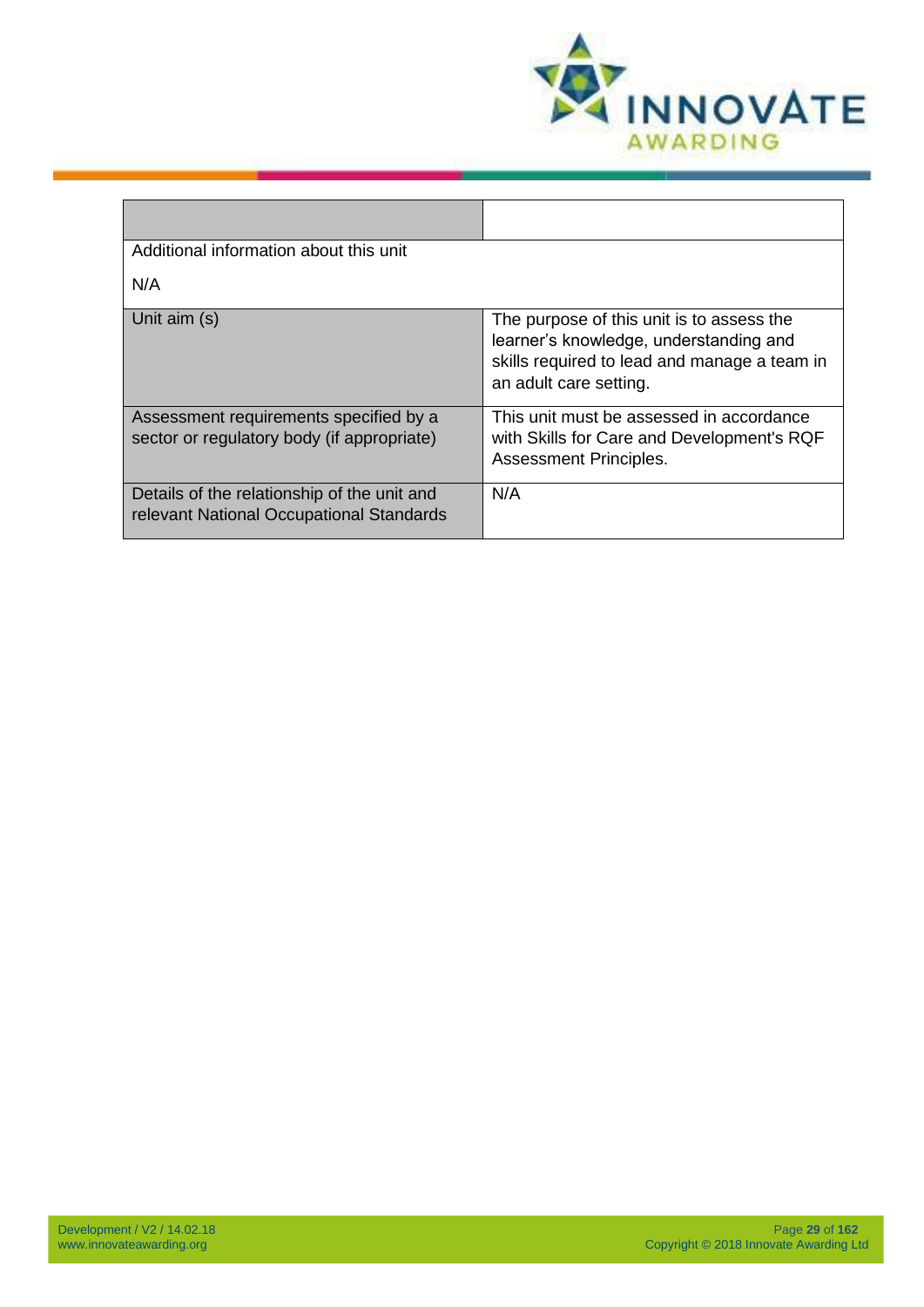<span id="page-29-0"></span>

| <b>Title:</b>                                                                                                         | A/616/9267 Outcomes based person<br>centred practice in adult care                                                                                                                                                                                                                                                                                                                                                                                                                                                                                                                                                                                                                                                                                                                                    |
|-----------------------------------------------------------------------------------------------------------------------|-------------------------------------------------------------------------------------------------------------------------------------------------------------------------------------------------------------------------------------------------------------------------------------------------------------------------------------------------------------------------------------------------------------------------------------------------------------------------------------------------------------------------------------------------------------------------------------------------------------------------------------------------------------------------------------------------------------------------------------------------------------------------------------------------------|
| Level:                                                                                                                | 5                                                                                                                                                                                                                                                                                                                                                                                                                                                                                                                                                                                                                                                                                                                                                                                                     |
| <b>Credit Value:</b>                                                                                                  | $\overline{2}$                                                                                                                                                                                                                                                                                                                                                                                                                                                                                                                                                                                                                                                                                                                                                                                        |
| GLH:                                                                                                                  | 8                                                                                                                                                                                                                                                                                                                                                                                                                                                                                                                                                                                                                                                                                                                                                                                                     |
| <b>Learning Outcomes</b><br>The learner will:                                                                         | <b>Assessment Criteria</b><br>The learner can:                                                                                                                                                                                                                                                                                                                                                                                                                                                                                                                                                                                                                                                                                                                                                        |
| Understand outcomes based and<br>1.<br>person-centred practice in adult care                                          | 1.1 Explain the features, principles and<br>values of:<br>outcomes based practice<br>person-centred practice<br>1.2 Analyse how outcomes based and<br>person-centred practice relates to:<br>the wellbeing of individuals<br>choice and control<br>1.3 Explain how outcomes based practice<br>and person-centred practice interlink to<br>facilitate positive change for individuals<br>1.4 Explain how active participation<br>contributes to:<br>wellbeing<br>• the achievement of positive<br>outcomes<br>1.5 Explain ways of working to ensure<br>individuals have choice and control<br>over:<br>decisions affecting them<br>outcomes they want to achieve<br>1.6 Analyse how integrated service<br>provision that crosses traditional<br>boundaries achieves better outcomes<br>for individuals |
| Be able to achieve positive outcomes<br>2.<br>for individuals through the<br>management of person-centred<br>practice | 2.1 Facilitate a culture that respects an<br>individuals':<br>well-being<br>$\bullet$<br>history<br>• preferences, wishes, needs and<br>strengths<br>2.2 Implement a plan to ensure team<br>members can support individuals in                                                                                                                                                                                                                                                                                                                                                                                                                                                                                                                                                                        |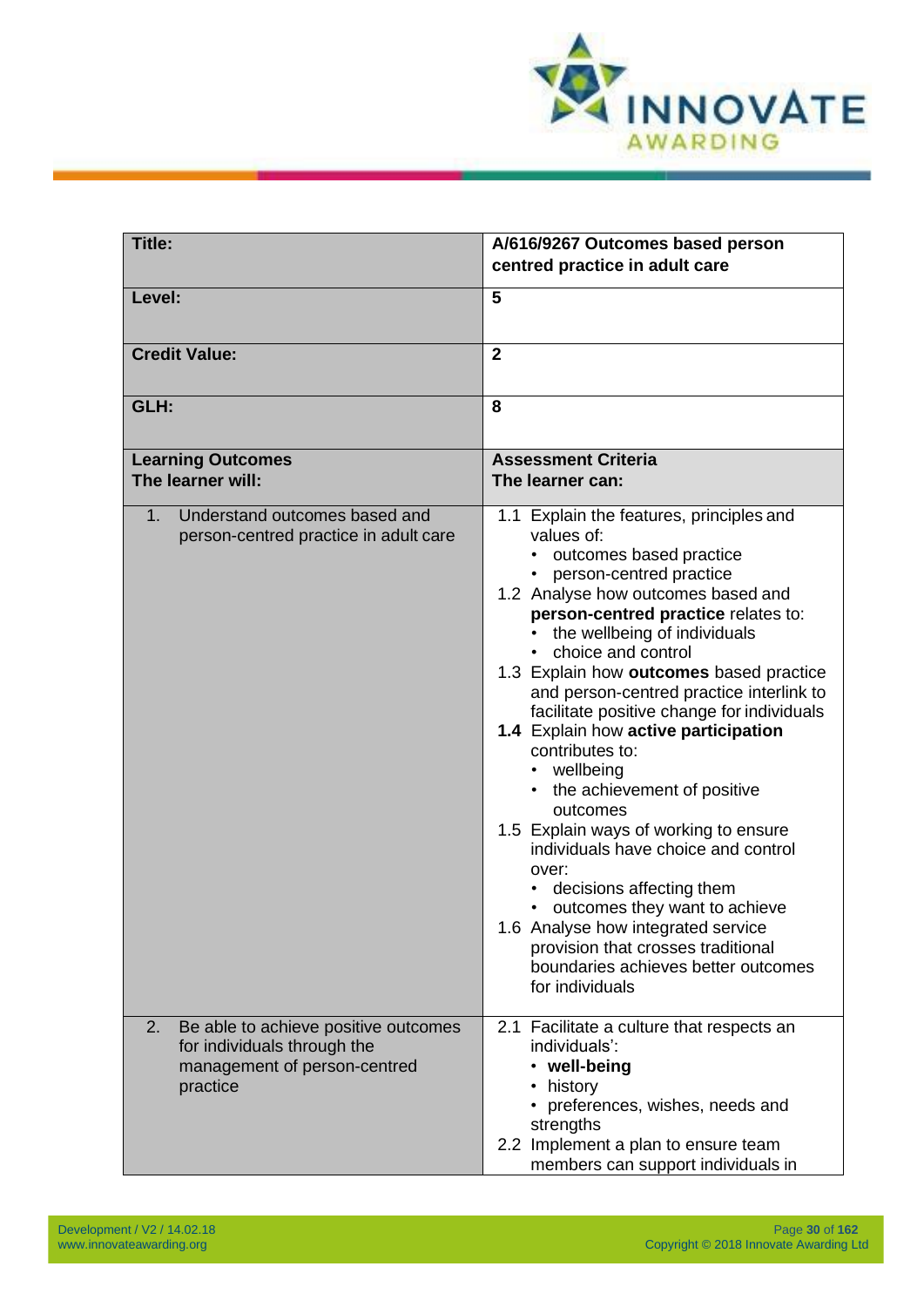

|                                                                  | person-centred ways for the<br>achievement of positive outcomes<br>2.3 Support others to review<br>• individuals' preferences, wishes,<br>needs and strengths                                                                                 |
|------------------------------------------------------------------|-----------------------------------------------------------------------------------------------------------------------------------------------------------------------------------------------------------------------------------------------|
|                                                                  | • approaches used in the care and<br>support of individuals<br>2.4 Support others to adapt approaches in<br>response to individuals' evolving needs<br>and preferences<br>2.5 Manage resources that:<br>• support individuals to make choices |
|                                                                  | and achieve positive outcomes<br>• promote good health and healthy<br>choices                                                                                                                                                                 |
|                                                                  | 2.6 Implement systems and processes to<br>record identification, progress and<br>achievement of outcomes                                                                                                                                      |
|                                                                  | 2.7 Use systems and processes to record<br>the implementation of person centred<br>practice                                                                                                                                                   |
| 3.<br>Be able to lead practice to achieve<br>healthcare outcomes | 3.1 Support others to identify and record<br>individuals' current and emerging<br>healthcare needs                                                                                                                                            |
|                                                                  | 3.2 Support others to maintain healthcare<br>records in line with legislation, policy<br>and practices                                                                                                                                        |
|                                                                  | 3.3 Enable others to understand the<br>importance of early identification of<br>healthcare issues                                                                                                                                             |
|                                                                  | 3.4 Follow protocols for involving<br>healthcare professionals                                                                                                                                                                                |
|                                                                  | 3.5 Collaborate with healthcare<br>professionals to ensure team members<br>have appropriate training to carry out<br>healthcare procedures                                                                                                    |
|                                                                  | 3.6 Support individuals to work towards<br>health outcomes using appropriate<br>healthcare methods                                                                                                                                            |
|                                                                  | 3.7 Ensure lines of accountability for<br>continuing healthcare procedures are<br>understood and agreed                                                                                                                                       |
| Additional information about this unit                           |                                                                                                                                                                                                                                               |

Person-centred practice: an approach that puts the person receiving care and support at the centre, treating the individual as an equal partner and ensuring the service fits the person rather than making the person fit the service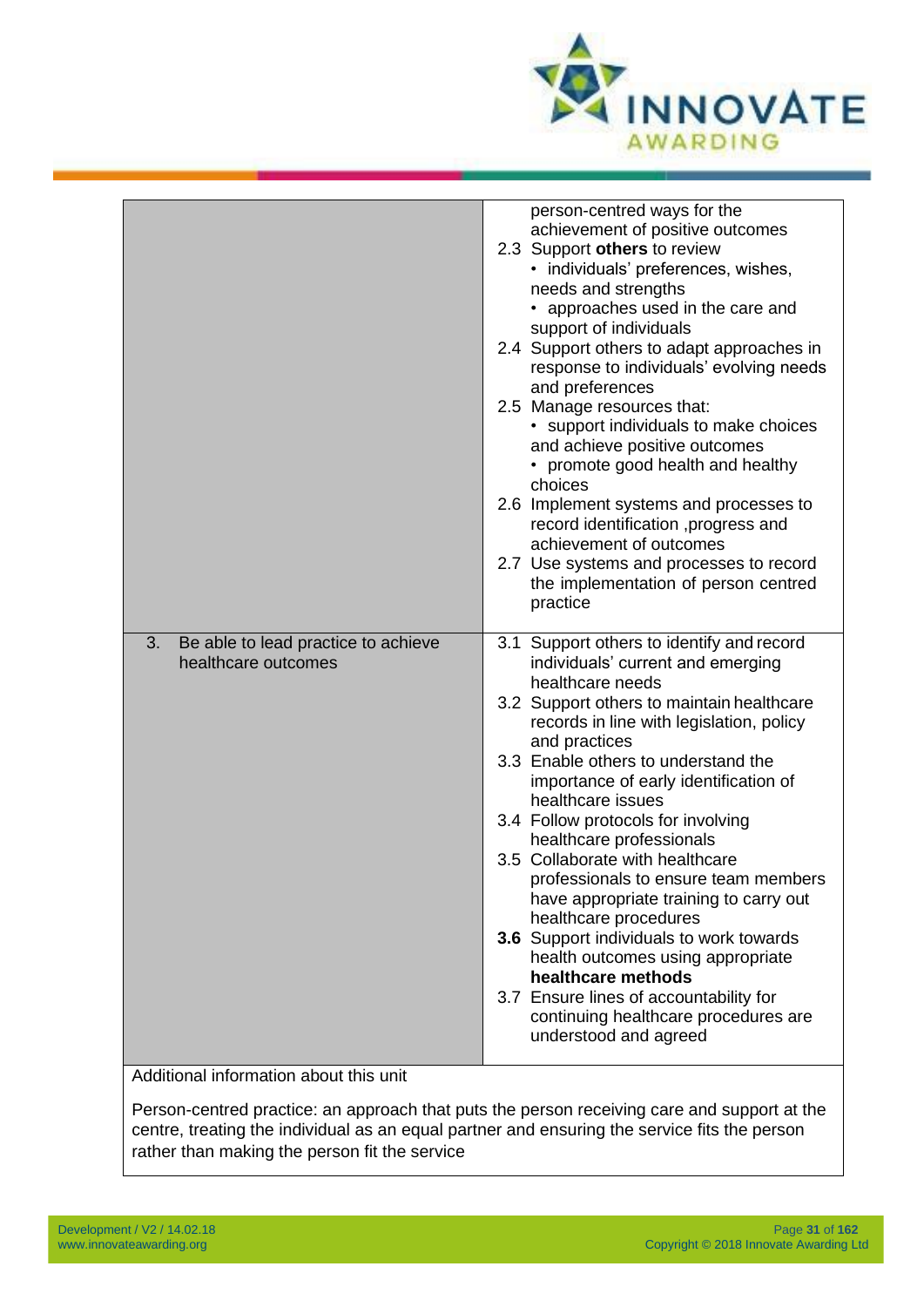

Outcome: an aim or objective that an individual would like to achieve, or which needs to happen – for example, continuing to live at home, or being able to go out and about

Wellbeing: wellbeing is a broad concept relating to the following areas in particular: personal dignity, physical and mental health, emotional wellbeing, protection from abuse and neglect, control over day-to-day life (including control over care and support and the way it is provided), participation in work, education or training, participation in recreation, social and economic wellbeing, and domestic, family and personal relationships

Active participation: a way of working that recognises an individual's right to participate in the activities and relationships of everyday life as independently as possible; the individual is regarded as an active partner in their own care or support, rather than a passive recipient

e.g. between health, housing and social care

Others may include: individuals, carers, family members and friends, advocates, paid workers, other professionals

Appropriate healthcare methods may include:

- Regular health checks
- Agreed therapeutic activities
- Administering prescribed medication or medical treatment
- Promoting and supporting healthy lifestyle choices

| Unit aim (s)                                                                            | This unit covers the role of outcomes based<br>person centred practice and how this is<br>central to the wellbeing of individuals<br>accessing adult care services. How to<br>manage this in-service delivery is explored,<br>as is facilitating healthcare outcomes<br>according to the individual's needs |
|-----------------------------------------------------------------------------------------|-------------------------------------------------------------------------------------------------------------------------------------------------------------------------------------------------------------------------------------------------------------------------------------------------------------|
| Assessment requirements specified by a<br>sector or regulatory body (if appropriate)    | This unit must be assessed in accordance<br>with Skills for Care and Development's RQF<br>Assessment Principles.                                                                                                                                                                                            |
| Details of the relationship of the unit and<br>relevant National Occupational Standards | SCDLMCB4, SCDLMCB2                                                                                                                                                                                                                                                                                          |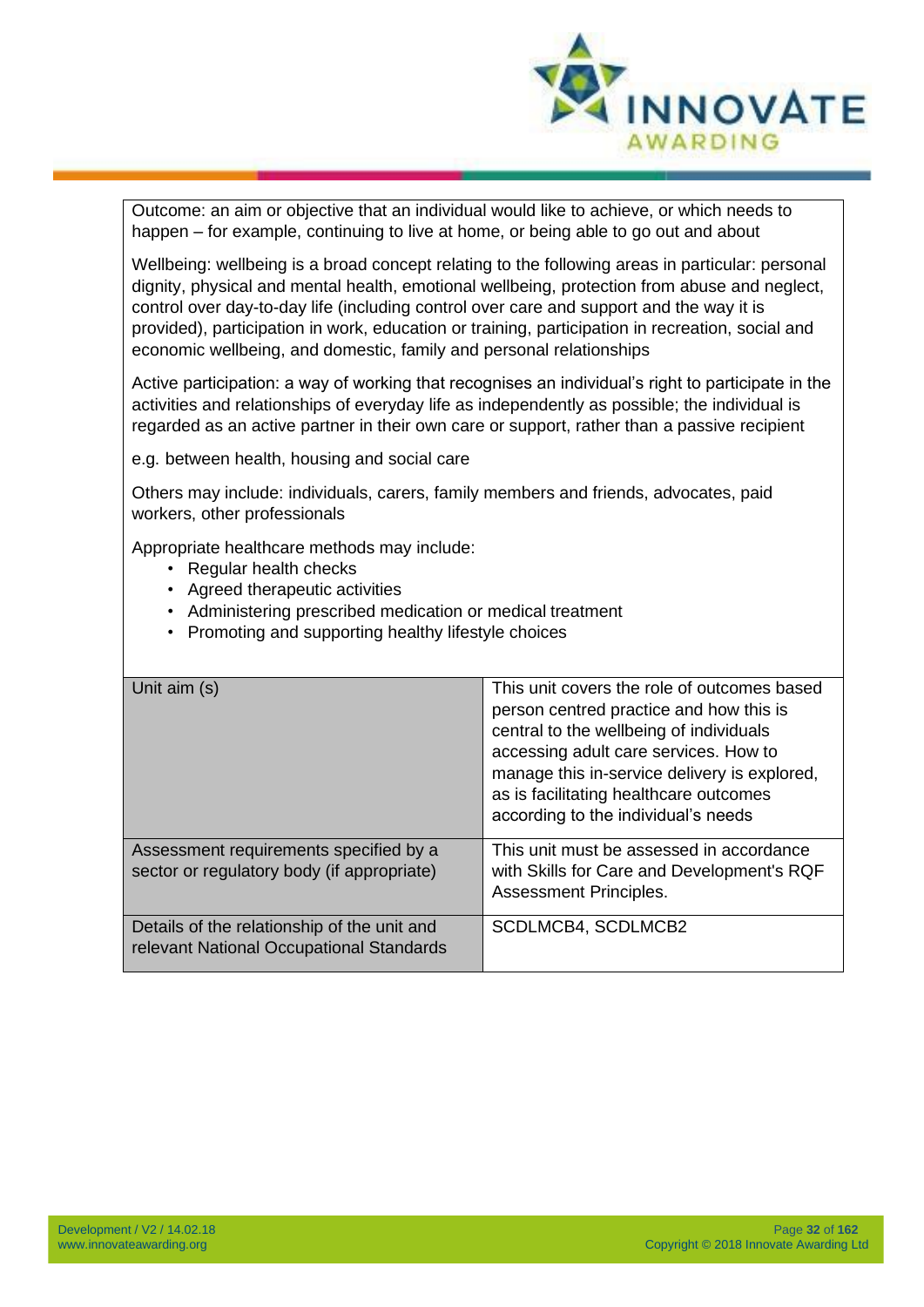<span id="page-32-0"></span>

| <b>Title:</b>                                                                                   | F/616/9268 Partnership working in adult                                                                                                                                                                                                                                                                                                                                                                                                                                                                                                                                                                                                                                                                                                                                                                                                                                           |
|-------------------------------------------------------------------------------------------------|-----------------------------------------------------------------------------------------------------------------------------------------------------------------------------------------------------------------------------------------------------------------------------------------------------------------------------------------------------------------------------------------------------------------------------------------------------------------------------------------------------------------------------------------------------------------------------------------------------------------------------------------------------------------------------------------------------------------------------------------------------------------------------------------------------------------------------------------------------------------------------------|
|                                                                                                 | care                                                                                                                                                                                                                                                                                                                                                                                                                                                                                                                                                                                                                                                                                                                                                                                                                                                                              |
| Level:                                                                                          | 5                                                                                                                                                                                                                                                                                                                                                                                                                                                                                                                                                                                                                                                                                                                                                                                                                                                                                 |
| <b>Credit Value:</b>                                                                            | $\overline{\mathbf{4}}$                                                                                                                                                                                                                                                                                                                                                                                                                                                                                                                                                                                                                                                                                                                                                                                                                                                           |
| GLH:                                                                                            | 20                                                                                                                                                                                                                                                                                                                                                                                                                                                                                                                                                                                                                                                                                                                                                                                                                                                                                |
| <b>Learning Outcomes</b><br>The learner will:                                                   | <b>Assessment Criteria</b><br>The learner can:                                                                                                                                                                                                                                                                                                                                                                                                                                                                                                                                                                                                                                                                                                                                                                                                                                    |
| Understand partnership working in<br>1.<br>adult care settings                                  | 1.1 Describe how legislation and regulation<br>influence working relationships with<br>others<br>1.2 Explain the features of effective<br>partnership working<br>1.3 Analyse how relationships with<br>individuals and their carers underpin<br>person-centred practice<br>1.4 Analyse how relationships affect<br>positive outcomes on individuals and<br>their families<br>1.5 Explain how barriers to effective<br>partnership working can be overcome<br>1.6 Describe own role and responsibilities<br>in establishing positive relationships<br>inside and outside own organisation<br>1.7 Explain how networking with other<br>agencies and community groups<br>benefits;<br>individuals<br>• the sustainability of the organisation<br>1.8 Evaluate the role of systems leadership<br>in integrated working and how this<br>delivers better outcomes for the<br>individual |
| Be able to lead effective relationships<br>2.<br>with individuals, carers and their<br>families | 2.1 Model open, respectful and supportive<br>relationships with individuals, carers<br>and their families<br>2.2 Support others to recognise the value of<br>working together with individuals, carers<br>and their families<br>2.3 Ensure that individuals and carers are<br>aware of their statutory rights.                                                                                                                                                                                                                                                                                                                                                                                                                                                                                                                                                                    |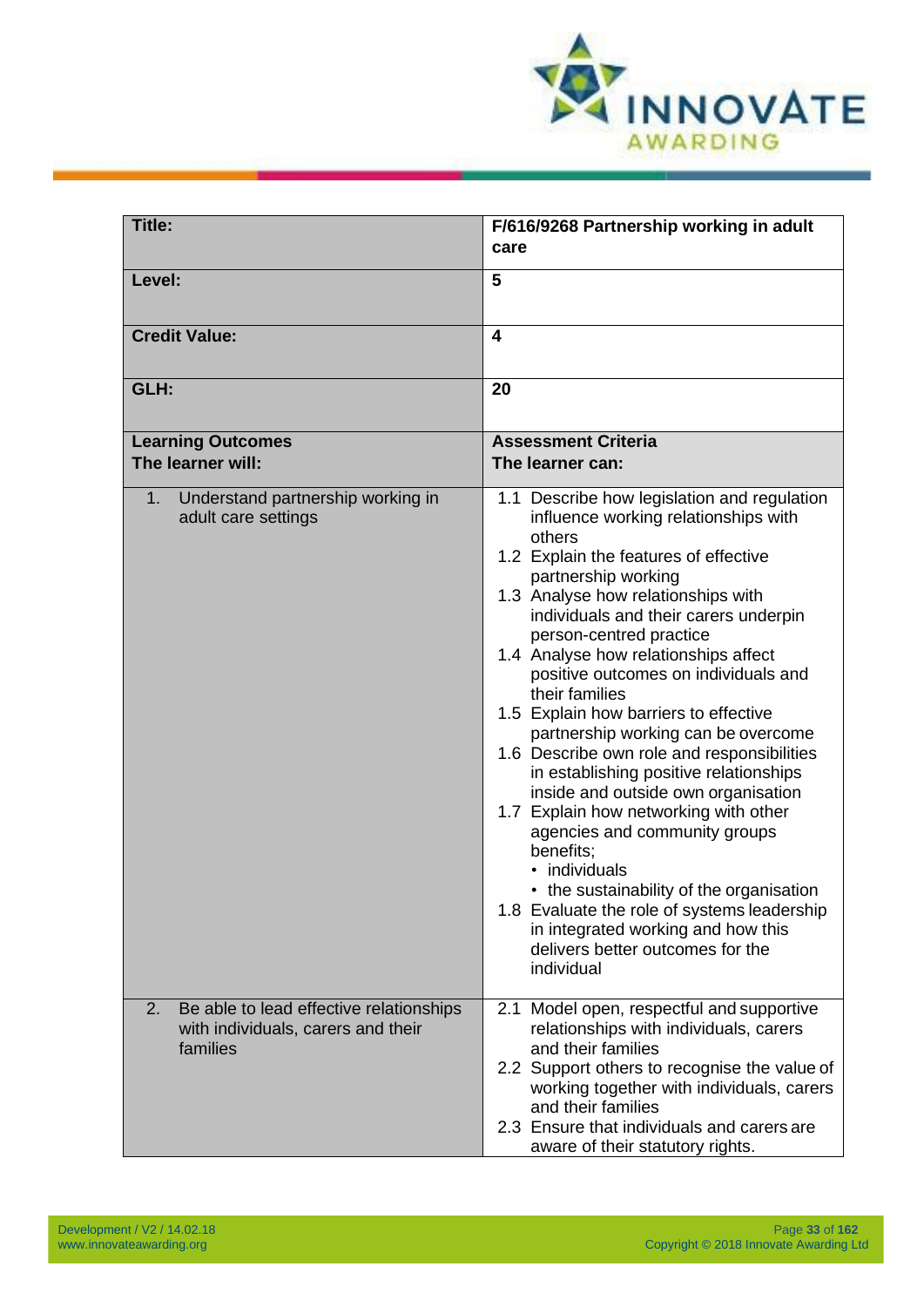

|                                                                                                                     | 2.4 Implement systems to engage<br>individuals and others, in;<br>• day-to-day practice<br>• decision making<br>• reviews                                                                                                                                                                                                                                                                                                                                                                                                                                                                                                                                                                    |
|---------------------------------------------------------------------------------------------------------------------|----------------------------------------------------------------------------------------------------------------------------------------------------------------------------------------------------------------------------------------------------------------------------------------------------------------------------------------------------------------------------------------------------------------------------------------------------------------------------------------------------------------------------------------------------------------------------------------------------------------------------------------------------------------------------------------------|
| Be able to manage working<br>3.<br>relationships with colleagues to<br>achieve positive outcomes for<br>individuals | 3.1 Develop systems to facilitate effective<br>working relationships with colleagues<br>3.2 Develop agreed common objectives<br>when working with colleagues<br>3.3 Implement systems that utilise specific<br>expertise of colleagues<br>3.4 Deal constructively with conflicts or<br>dilemmas<br>3.5 Evaluate own working relationship with<br>colleagues                                                                                                                                                                                                                                                                                                                                  |
| Be able to work in partnership with<br>4.<br>professionals in other agencies                                        | 4.1 Negotiate with professionals in other<br>agencies to agree;<br>objectives<br>• roles and responsibilities<br>procedures and ways of working<br>4.2 Carry out own role and support others,<br>following agreed ways of working<br>4.3 Deal constructively with challenges that<br>arise, including poor practice or failure<br>to work in agreed ways<br>4.4 Implement communication and record<br>keeping systems that comply with<br>current legislation<br>4.5 Work with others to monitor the<br>effectiveness of partnership working<br>4.6 Evaluate the effectiveness of<br>partnership working<br>4.7 Work with others to develop an action<br>plan to improve partnership working |
| Additional information about this unit                                                                              |                                                                                                                                                                                                                                                                                                                                                                                                                                                                                                                                                                                                                                                                                              |
| Others: Colleagues, other professionals, individuals and their families and carers.                                 |                                                                                                                                                                                                                                                                                                                                                                                                                                                                                                                                                                                                                                                                                              |
| Unit aim (s)                                                                                                        | This unit assesses the knowledge,<br>understanding and skills necessary for<br>partnership working in adult care services.<br>The unit explores the relevant legislation and<br>theory behind partnership working and<br>assesses the learner's role in ensuring<br>effective partnership working.                                                                                                                                                                                                                                                                                                                                                                                           |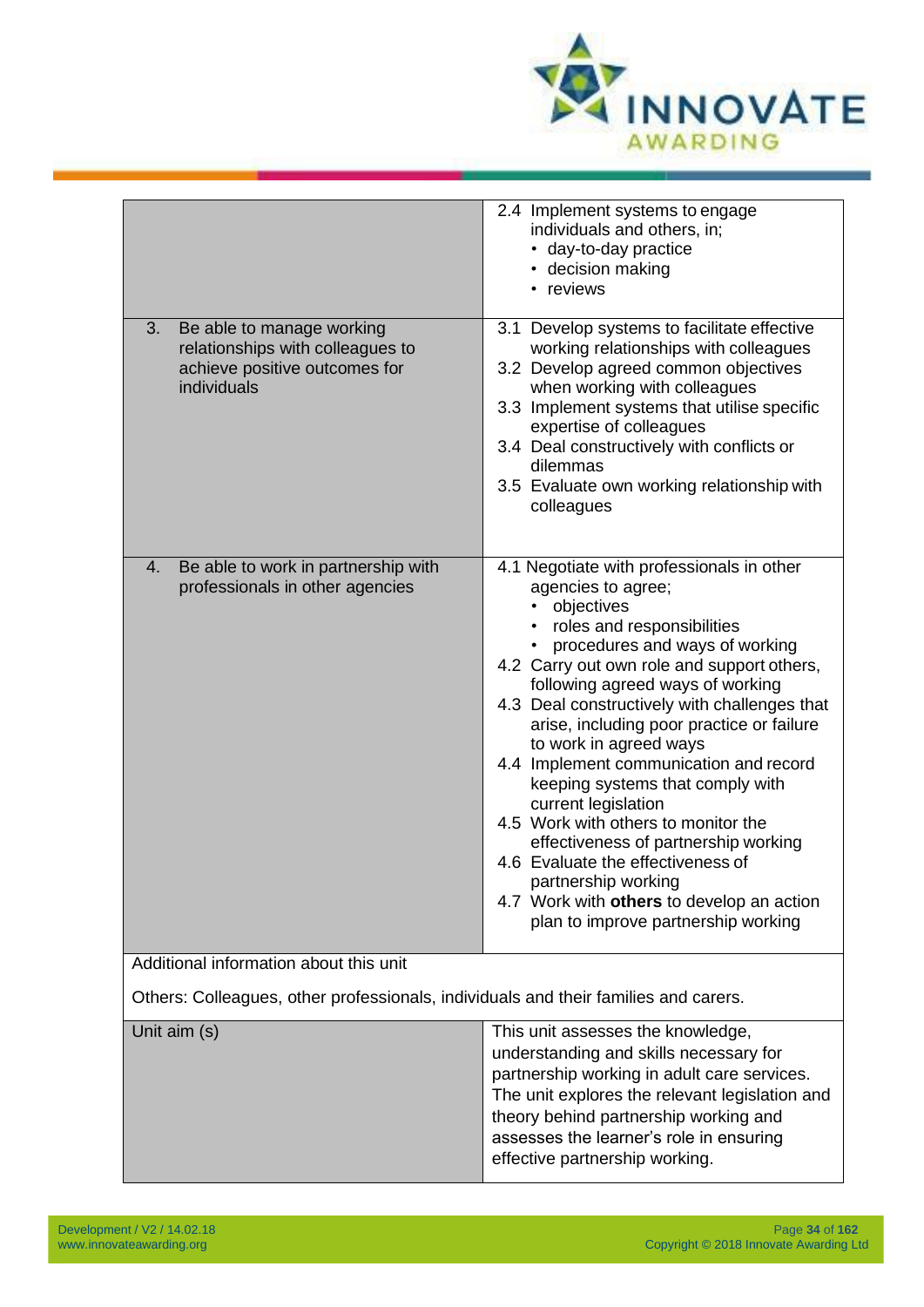

| Assessment requirements specified by a<br>sector or regulatory body (if appropriate) | This unit must be assessed in accordance<br>with Skills for Care and Development's RQF<br><b>Assessment Principles.</b> |
|--------------------------------------------------------------------------------------|-------------------------------------------------------------------------------------------------------------------------|
| Details of the relationship of the unit and                                          | SCDLMCD1                                                                                                                |
| relevant National Occupational Standards                                             | SCDLMCB4                                                                                                                |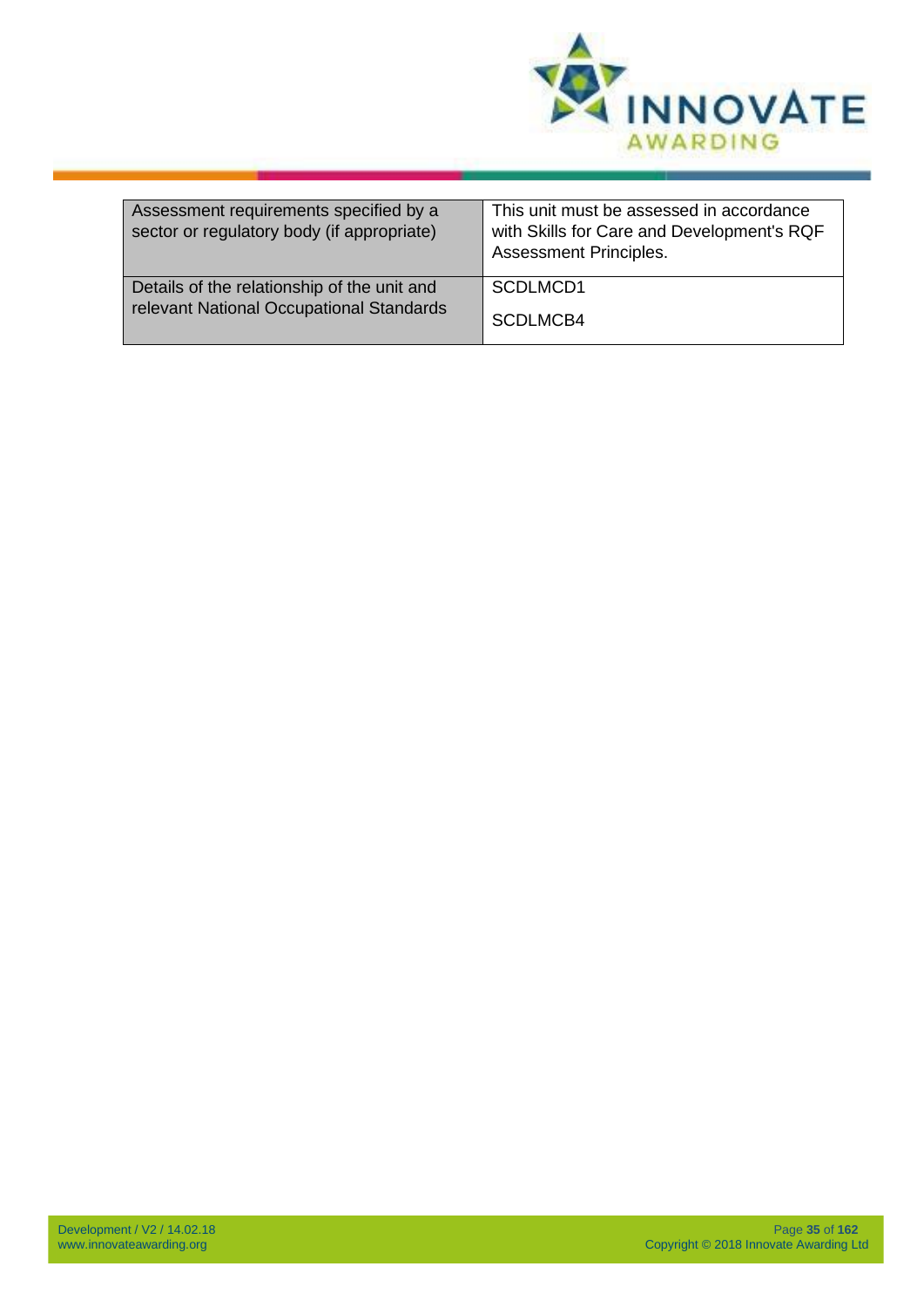<span id="page-35-0"></span>

| Title:                                        | J/616/9269 Decision making in adult care                                                                                                                                                                                                                                                                                                                                                                                                                                                                                                                                                                                                                                                                                                                                                                               |
|-----------------------------------------------|------------------------------------------------------------------------------------------------------------------------------------------------------------------------------------------------------------------------------------------------------------------------------------------------------------------------------------------------------------------------------------------------------------------------------------------------------------------------------------------------------------------------------------------------------------------------------------------------------------------------------------------------------------------------------------------------------------------------------------------------------------------------------------------------------------------------|
| Level:                                        | 5                                                                                                                                                                                                                                                                                                                                                                                                                                                                                                                                                                                                                                                                                                                                                                                                                      |
| <b>Credit Value:</b>                          | 1                                                                                                                                                                                                                                                                                                                                                                                                                                                                                                                                                                                                                                                                                                                                                                                                                      |
| GLH:                                          | 5                                                                                                                                                                                                                                                                                                                                                                                                                                                                                                                                                                                                                                                                                                                                                                                                                      |
| <b>Learning Outcomes</b><br>The learner will: | <b>Assessment Criteria</b><br>The learner can:                                                                                                                                                                                                                                                                                                                                                                                                                                                                                                                                                                                                                                                                                                                                                                         |
| 1. Understand effective decision-making       | 1.1 Explain the range of purposes and<br>situations where decisions are required<br>as a manager in adult care<br>1.2 Explain the role of evidenced based<br>decisions when improving quality<br>1.3 Describe the stages in the formal and<br>informal decision making process<br>1.4 Explain the relationship between:<br>· data<br>information<br>• intelligence<br>1.5 Explain how to analyse and use data to<br>ensure decisions are evidenced based<br>1.6 Describe the purposes and benefits of<br>engaging with <b>individuals</b> and others,<br>and respecting their contributions during<br>the decision-making process<br>1.7 Identify stakeholders to whom the<br>decision may need to be communicated<br>1.8 Explain the importance of reviewing<br>decisions made during the decision-<br>making process |
| Carry out effective decision making<br>2.     | 2.1 Research relevant and accurate<br>information that supports the decision<br>making process<br>2.2 Engage others in the decision making<br>process<br>2.3 Show how you structure factual data,<br>recommendations, suggestions and<br>ideas in a logical and meaningful way<br>2.4 Review information in order to make a<br>valid decision<br>2.5 Present conclusions and rationale<br>cogently to different stakeholders so<br>that the decision wins support                                                                                                                                                                                                                                                                                                                                                      |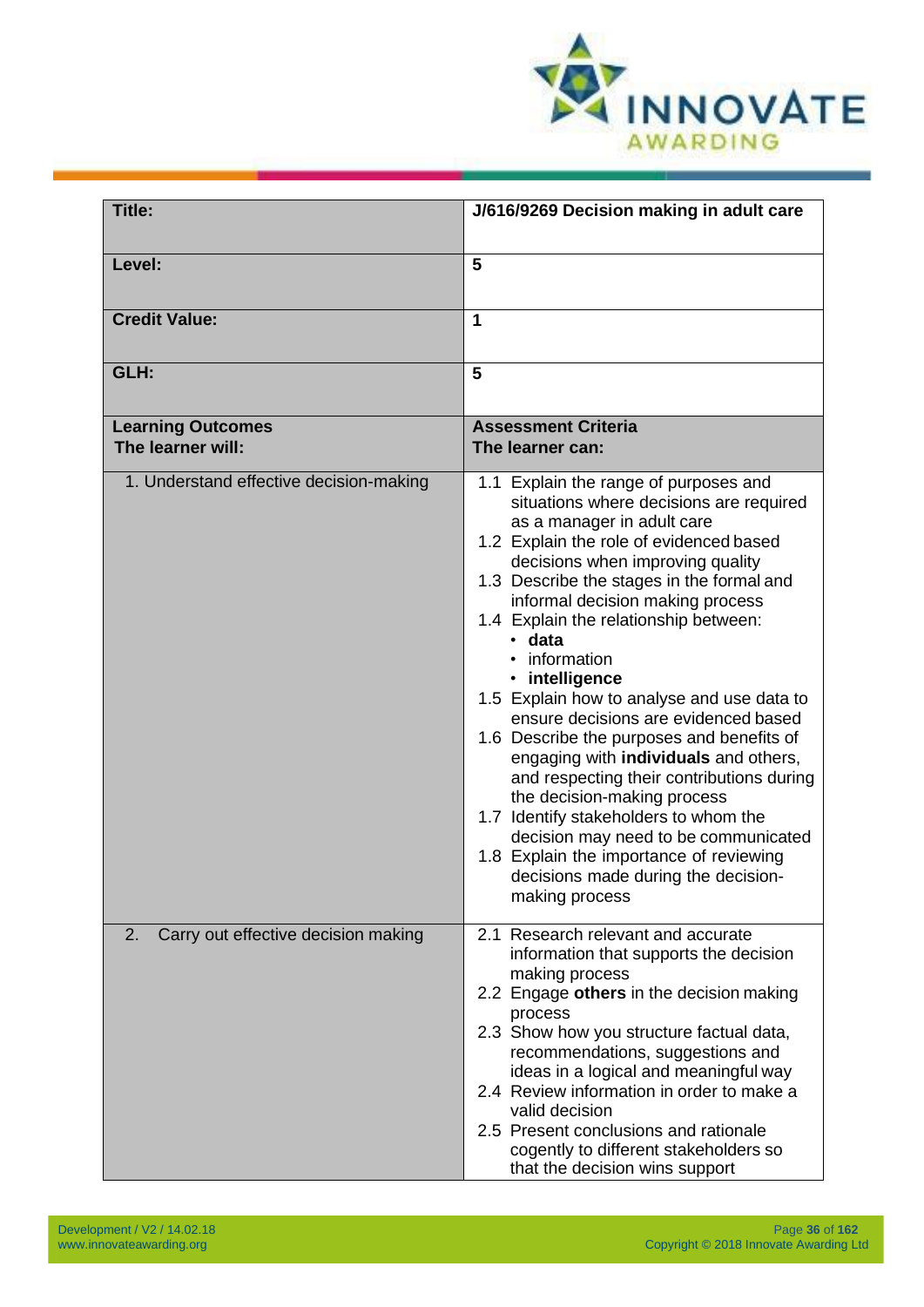

|                                                                                                         | 2.6 Review the decision-making process<br>including;<br>own research and thought processes<br>the contributions from others<br>• the impact of decisions made<br>2.7 Record and disseminate learning points<br>to improve future decision-making in the<br>service       |
|---------------------------------------------------------------------------------------------------------|--------------------------------------------------------------------------------------------------------------------------------------------------------------------------------------------------------------------------------------------------------------------------|
| Additional information about this unit                                                                  |                                                                                                                                                                                                                                                                          |
| Data includes research, reports, statistics, internal and external feedback, suggestions,<br>complaints |                                                                                                                                                                                                                                                                          |
| Individuals The person using the care or support service                                                |                                                                                                                                                                                                                                                                          |
| Intelligence - Information from external resources                                                      |                                                                                                                                                                                                                                                                          |
| Others - managers, colleagues, users of the service, family and friends                                 |                                                                                                                                                                                                                                                                          |
| Unit aim (s)                                                                                            | The purpose of this unit is to assess the<br>learner's knowledge, understanding and<br>skills required to explore and challenge th<br>e barriers of research based decision<br>making and the importance of effective<br>communication and management of<br>information. |
| Assessment requirements specified by a<br>sector or regulatory body (if appropriate)                    | All criteria must be assessed in accordance<br>with the Assessment Principles developed by<br>Skills for Care and Development to<br>complement Ofqual requirements                                                                                                       |
| Details of the relationship of the unit and<br>relevant National Occupational Standards                 | T/504/2197 Professional practice in health<br>and social care for adults or children and<br>young people<br>A/504/2198 Develop, maintain and use<br>records and reports                                                                                                  |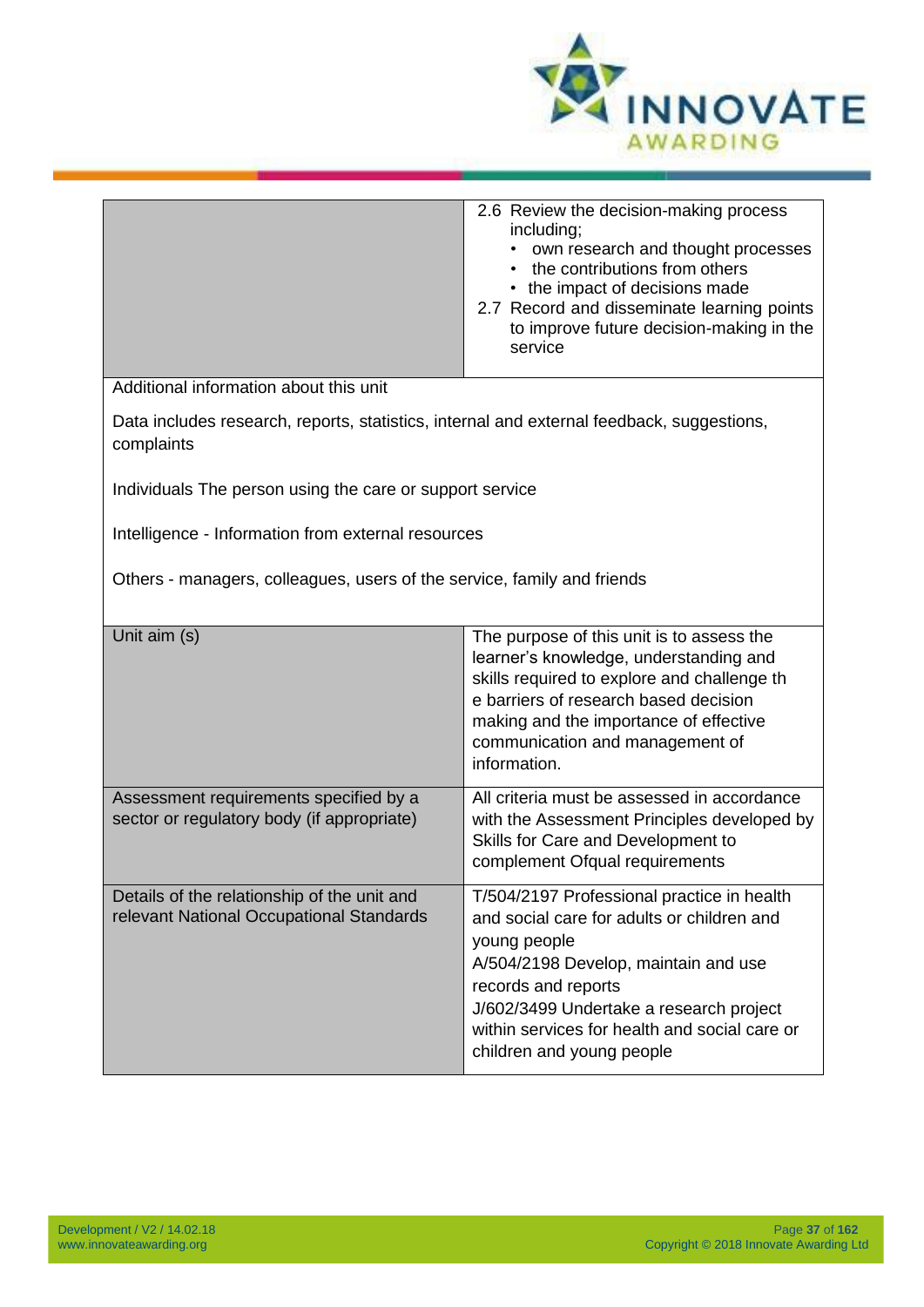

| Title:                                                                                                                                                                                                                                                                      | A/616/9270 Entrepreneurial skills in adult<br>care                                                                                                                                                                                                                                                                                                                                                                                                                       |
|-----------------------------------------------------------------------------------------------------------------------------------------------------------------------------------------------------------------------------------------------------------------------------|--------------------------------------------------------------------------------------------------------------------------------------------------------------------------------------------------------------------------------------------------------------------------------------------------------------------------------------------------------------------------------------------------------------------------------------------------------------------------|
|                                                                                                                                                                                                                                                                             |                                                                                                                                                                                                                                                                                                                                                                                                                                                                          |
| Level:                                                                                                                                                                                                                                                                      | 5                                                                                                                                                                                                                                                                                                                                                                                                                                                                        |
| <b>Credit Value:</b>                                                                                                                                                                                                                                                        | 3                                                                                                                                                                                                                                                                                                                                                                                                                                                                        |
| GLH:                                                                                                                                                                                                                                                                        | 11                                                                                                                                                                                                                                                                                                                                                                                                                                                                       |
| <b>Learning Outcomes</b><br>The learner will:                                                                                                                                                                                                                               | <b>Assessment Criteria</b><br>The learner can:                                                                                                                                                                                                                                                                                                                                                                                                                           |
| Work with others to support an<br>1.<br>entrepreneurial culture                                                                                                                                                                                                             | 1.1 Identify aspects of the organisation that<br>are no longer effective in providing a<br>person-centred service<br>1.2 Work with others to identify<br>opportunities for growth and<br>development or redesign as a service<br>and a business<br>1.3 Maintain a culture that;<br>supports innovation, change and<br>growth in relation to the service<br>provided<br>recognises the resource available in<br>the expertise of these using or<br>working in the service |
| Understand the market of provision for<br>2.<br>adult services                                                                                                                                                                                                              | 2.1 Explain how services are<br>commissioned, procured and funded<br>2.2 Describe current drivers shaping adult<br>care, funding mechanisms and related<br>services<br>2.3 Explain how own service relates to the<br>wider market<br>2.4 Identify gaps in current market provision<br>2.5 Explain the importance of<br>entrepreneurial skills in ensuring that<br>the market is able to meet future<br>demand for adult care services                                    |
| Additional information about this unit                                                                                                                                                                                                                                      |                                                                                                                                                                                                                                                                                                                                                                                                                                                                          |
| <b>Entrepreneurial skills</b><br>The skills needed to ensure that the service is able to recognise and proactively adapt to<br>trends, gaps and improvements in the provision of care and support<br>Others; managers, colleagues, users of the service, family and friends |                                                                                                                                                                                                                                                                                                                                                                                                                                                                          |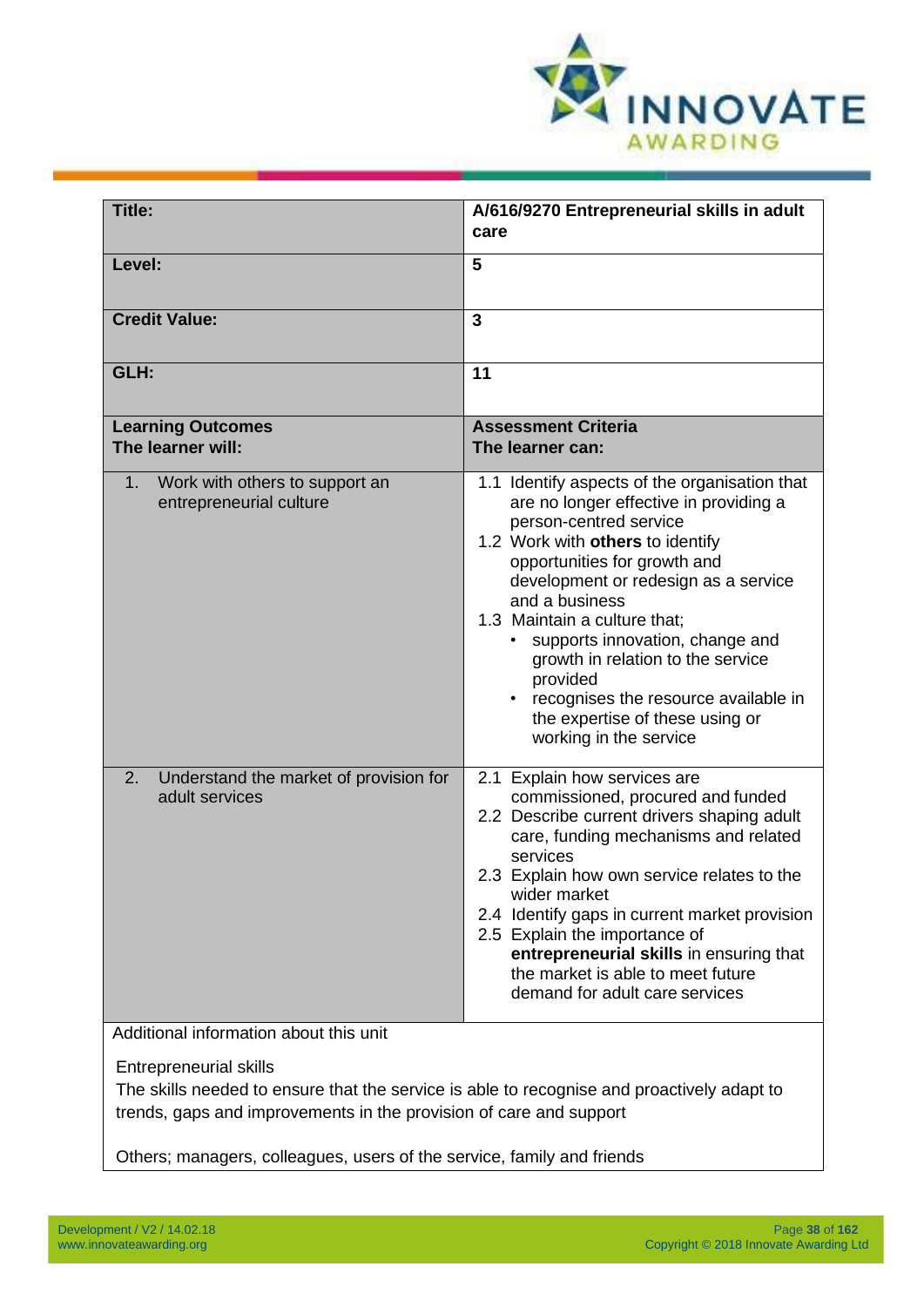

| Unit aim (s)                                                                            | The purpose of this unit is to develop the<br>learner's knowledge and understanding of<br>the contribution entrepreneurial skills can be<br>made to adult care services. It also looks at<br>an awareness in the field of expertise and<br>the ability to understand and analyse<br>relevant trends |
|-----------------------------------------------------------------------------------------|-----------------------------------------------------------------------------------------------------------------------------------------------------------------------------------------------------------------------------------------------------------------------------------------------------|
| Assessment requirements specified by a<br>sector or regulatory body (if appropriate)    | All criteria must be assessed in accordance<br>with the Assessment Principles developed by<br>Skills for Care and Development to<br>complement Ofqual requirements                                                                                                                                  |
| Details of the relationship of the unit and<br>relevant National Occupational Standards | SCDLMCA2 Lead and manage change<br>within care services                                                                                                                                                                                                                                             |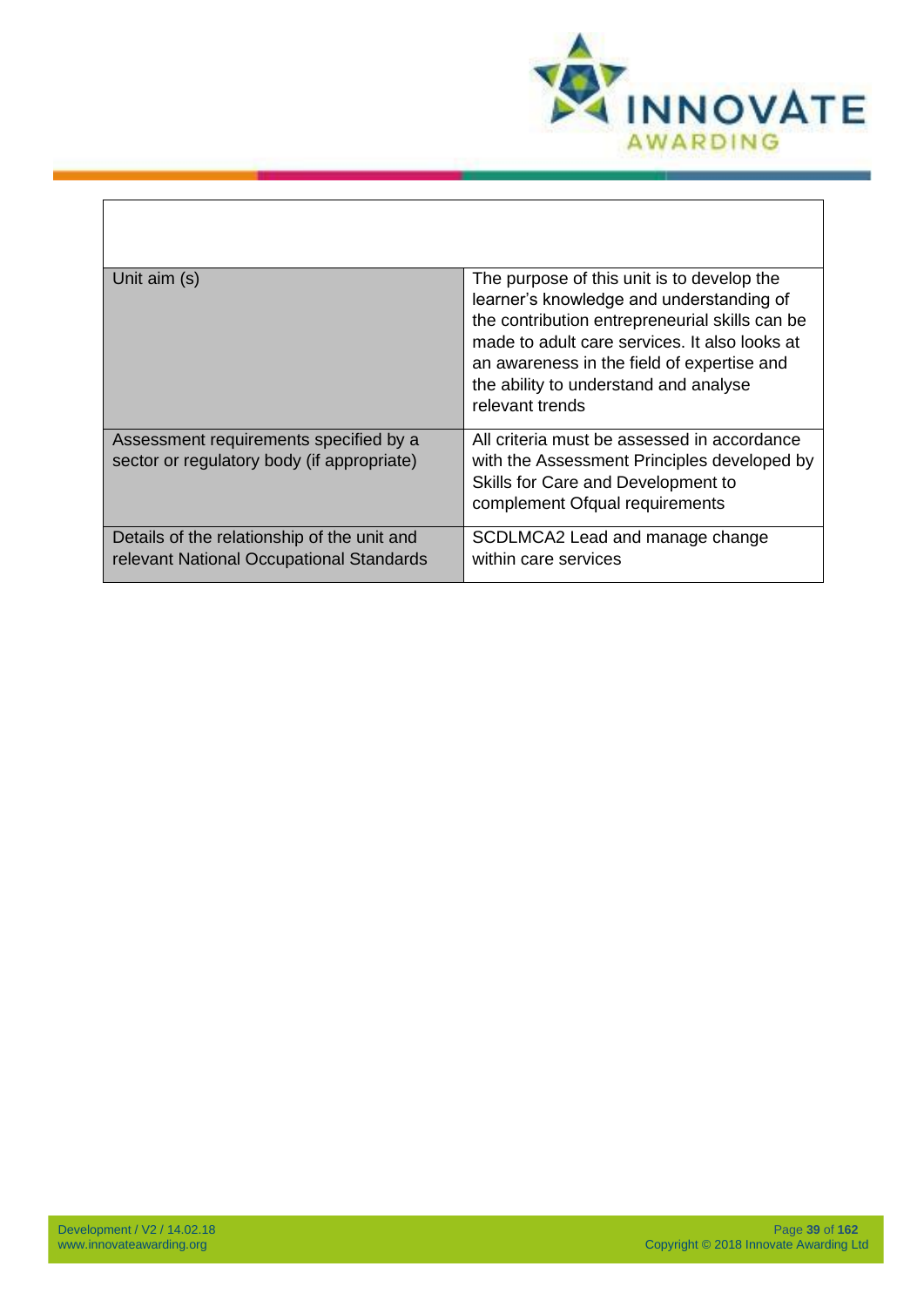

| <b>Title:</b>                                                                                          | F/616/9271 Equality, diversity and                                                                                                                                                                                                                                                                                                                                                                                                                               |
|--------------------------------------------------------------------------------------------------------|------------------------------------------------------------------------------------------------------------------------------------------------------------------------------------------------------------------------------------------------------------------------------------------------------------------------------------------------------------------------------------------------------------------------------------------------------------------|
|                                                                                                        | inclusion in adult care                                                                                                                                                                                                                                                                                                                                                                                                                                          |
| Level:                                                                                                 | 5                                                                                                                                                                                                                                                                                                                                                                                                                                                                |
| <b>Credit Value:</b>                                                                                   | $\overline{2}$                                                                                                                                                                                                                                                                                                                                                                                                                                                   |
| GLH:                                                                                                   | 9                                                                                                                                                                                                                                                                                                                                                                                                                                                                |
| <b>Learning Outcomes</b><br>The learner will:                                                          | <b>Assessment Criteria</b><br>The learner can:                                                                                                                                                                                                                                                                                                                                                                                                                   |
| Understand the context of equality,<br>$1_{-}$<br>diversity and inclusion in adult care                | 1.1 Explain the legal requirements<br>underpinning;<br>equality<br>diversity<br>inclusion<br>• the effects of discrimination and<br>inclusion<br>1.2 Analyse the impact of legislation and<br>policy initiatives on the promotion of<br>equality, diversity and inclusion                                                                                                                                                                                        |
| 2.<br>Be able to promote good practice in<br>equality, diversity and inclusion in adult<br>care        | 2.1 Explain own role in championing<br>diversity, equality and inclusion<br>2.2 Provide others with information about<br>equality, diversity and inclusion<br>2.3 Evaluate policies and practices that<br>promote equality, diversity and inclusion<br>2.4 Revise policies and practices that<br>promote equality, diversity and inclusion<br>2.5 Support others to challenge<br>discrimination and exclusion to achieve<br>change and promote positive outcomes |
| Be able to manage the risks when<br>3.<br>balancing individual rights and<br>professional duty of care | 3.1 Describe ethical dilemmas in own area<br>of responsibility when balancing<br>individual rights and duty of care<br>3.2 Address ethical dilemmas that may<br>arise when balancing individual rights<br>and duty of care<br>3.3 Explain the principle of informed choice<br>3.4 Explain how issues of individual<br>capacity may affect informed choice<br>3.5 Manage risks when balancing individual<br>rights and duty of care                               |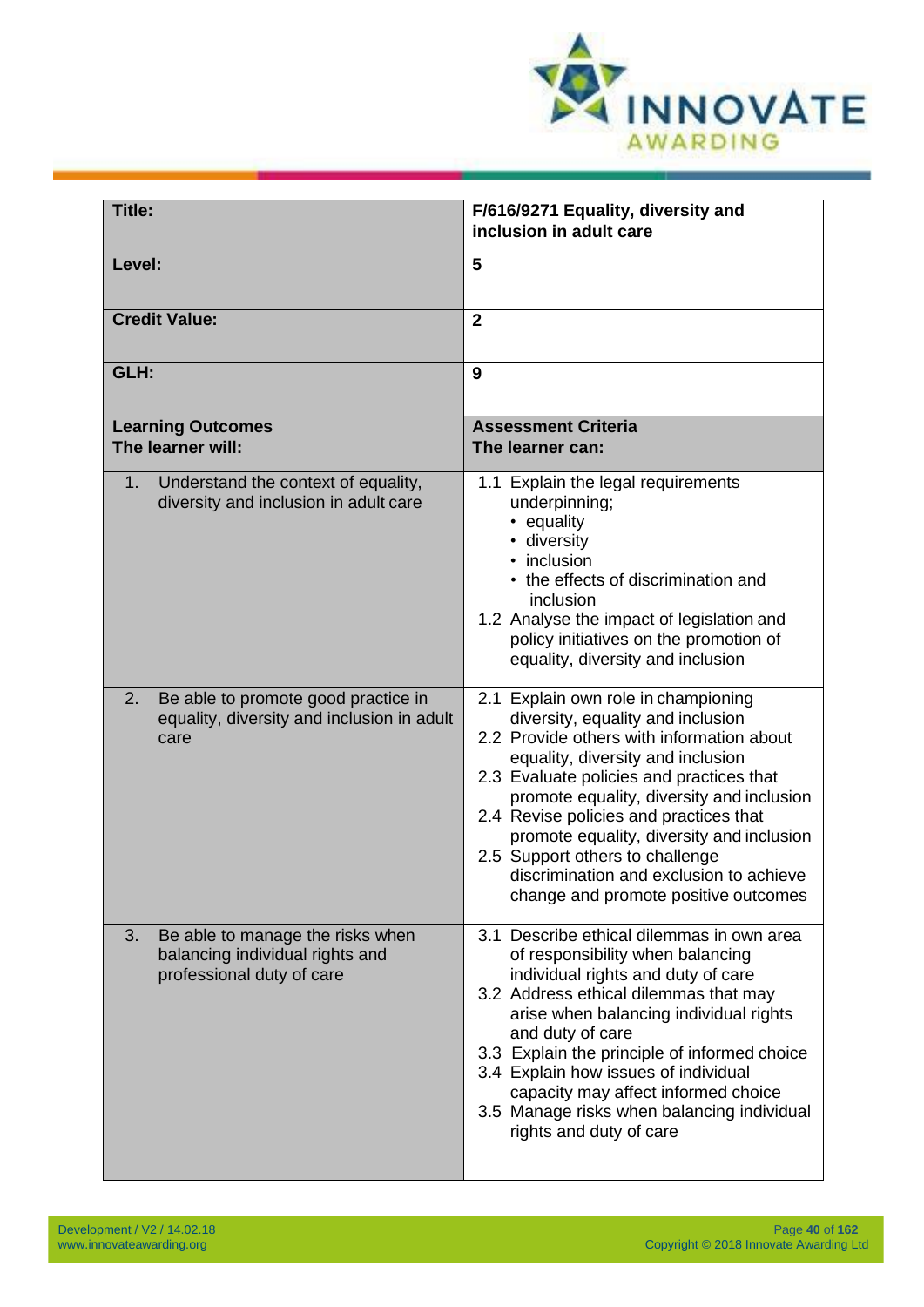

| Additional information about this unit                                                  |                                                                                                                                                                                                                                                                                                                                                                    |
|-----------------------------------------------------------------------------------------|--------------------------------------------------------------------------------------------------------------------------------------------------------------------------------------------------------------------------------------------------------------------------------------------------------------------------------------------------------------------|
|                                                                                         |                                                                                                                                                                                                                                                                                                                                                                    |
| N/A                                                                                     |                                                                                                                                                                                                                                                                                                                                                                    |
|                                                                                         |                                                                                                                                                                                                                                                                                                                                                                    |
|                                                                                         |                                                                                                                                                                                                                                                                                                                                                                    |
| Unit aim (s)                                                                            | This unit covers the legal requirements<br>surrounding equality, diversity and inclusion<br>in adult care services. How legislation and<br>policy informs good practice in relation to<br>equality, diversity and inclusion is also<br>addressed. Methods of supporting others to<br>challenge discrimination and exclusion in a<br>positive way are also explored |
| Assessment requirements specified by a<br>sector or regulatory body (if appropriate)    | All criteria must be assessed in accordance<br>with the Assessment Principles developed by<br>Skills for Care and Development to<br>complement Ofqual requirements                                                                                                                                                                                                 |
| Details of the relationship of the unit and<br>relevant National Occupational Standards | SCDLMCB4, SCDLMCB2                                                                                                                                                                                                                                                                                                                                                 |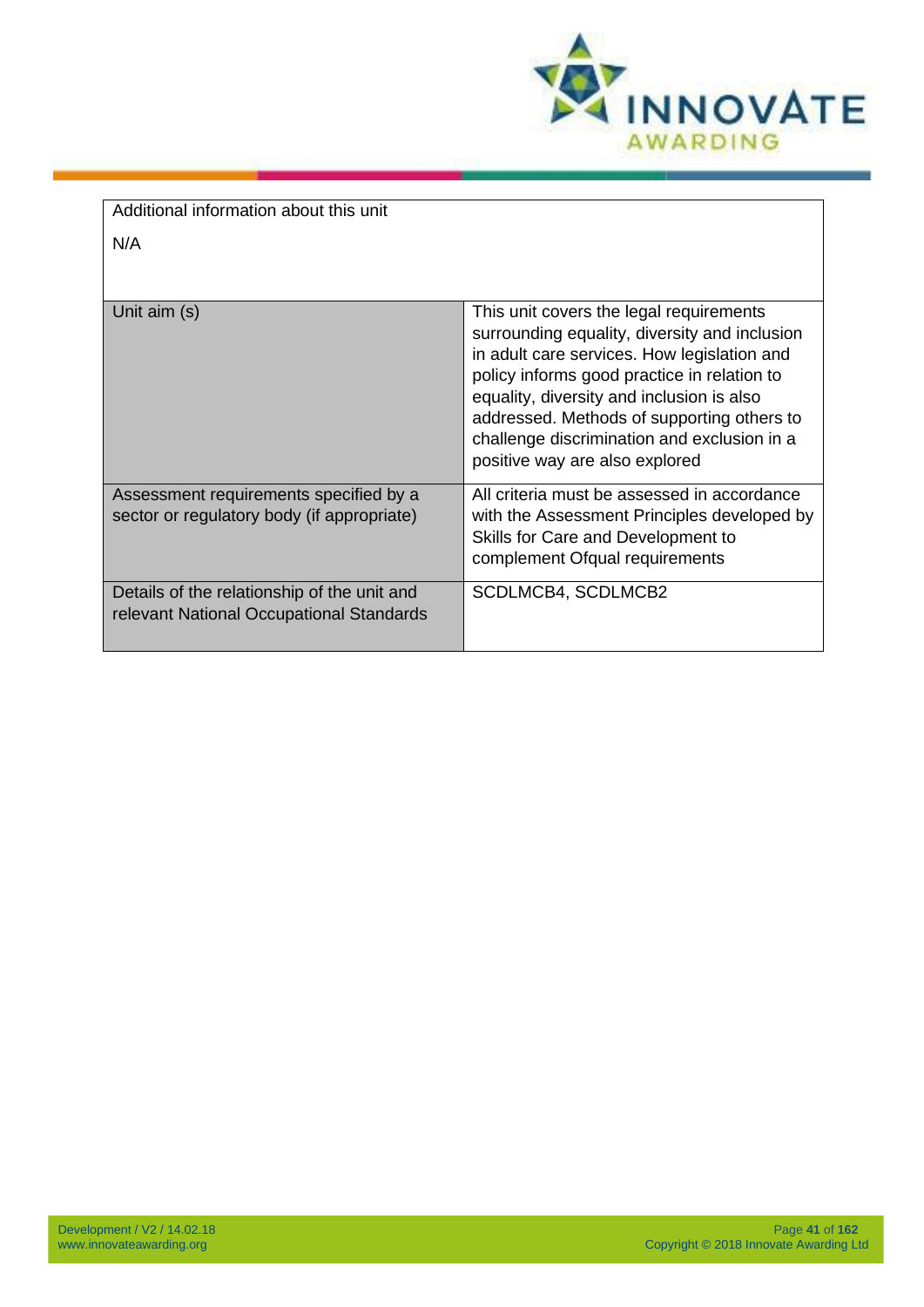

| Title:                                                           | L/616/9273 Health and safety, risk taking<br>and risk management in adult care                                                                                                                                                                                                                                                                                                                                                          |
|------------------------------------------------------------------|-----------------------------------------------------------------------------------------------------------------------------------------------------------------------------------------------------------------------------------------------------------------------------------------------------------------------------------------------------------------------------------------------------------------------------------------|
| Level:                                                           | 5                                                                                                                                                                                                                                                                                                                                                                                                                                       |
| <b>Credit Value:</b>                                             | 5                                                                                                                                                                                                                                                                                                                                                                                                                                       |
| GLH:                                                             | 12                                                                                                                                                                                                                                                                                                                                                                                                                                      |
| <b>Learning Outcomes</b><br>The learner will:                    | <b>Assessment Criteria</b><br>The learner can:                                                                                                                                                                                                                                                                                                                                                                                          |
| Lead the implementation of health and<br>1.<br>safety procedures | 1.1 Describe the legislative framework for<br>health and safety in adult care settings<br>1.2 Support others to comply with health<br>and safety policies, procedures and<br>practices<br>1.3 Ensure others are aware of<br>consequences of non-compliance<br>1.4 Complete health and safety records and<br>reports<br>1.5 Evaluate health and safety policies,<br>procedures and practices                                             |
| Understand positive risk taking<br>2.                            | 2.1 Explain how risk taking can contribute to<br>the achievement of positive outcomes<br>for individuals<br>2.2 Analyse the impact of a risk averse<br>culture on person-centred practice and<br>the well being of individuals<br>2.3 Explain how supporting others to<br>balance risks and rights, supports<br>practice                                                                                                                |
| Understand issues around mental<br>3.<br>capacity and consent    | 3.1 Explain the links between<br>• consent<br>• risk management<br>· safeguarding<br>3.2 Analyse the key legislation regarding<br>mental capacity and how these relate to<br>the service<br>3.3 Identify the support available when<br>mental capacity needs to be assessed<br>3.4 Identify the systems that support<br>individuals to give informed consent<br>3.5 Explain ways to address situations<br>where consent cannot be given |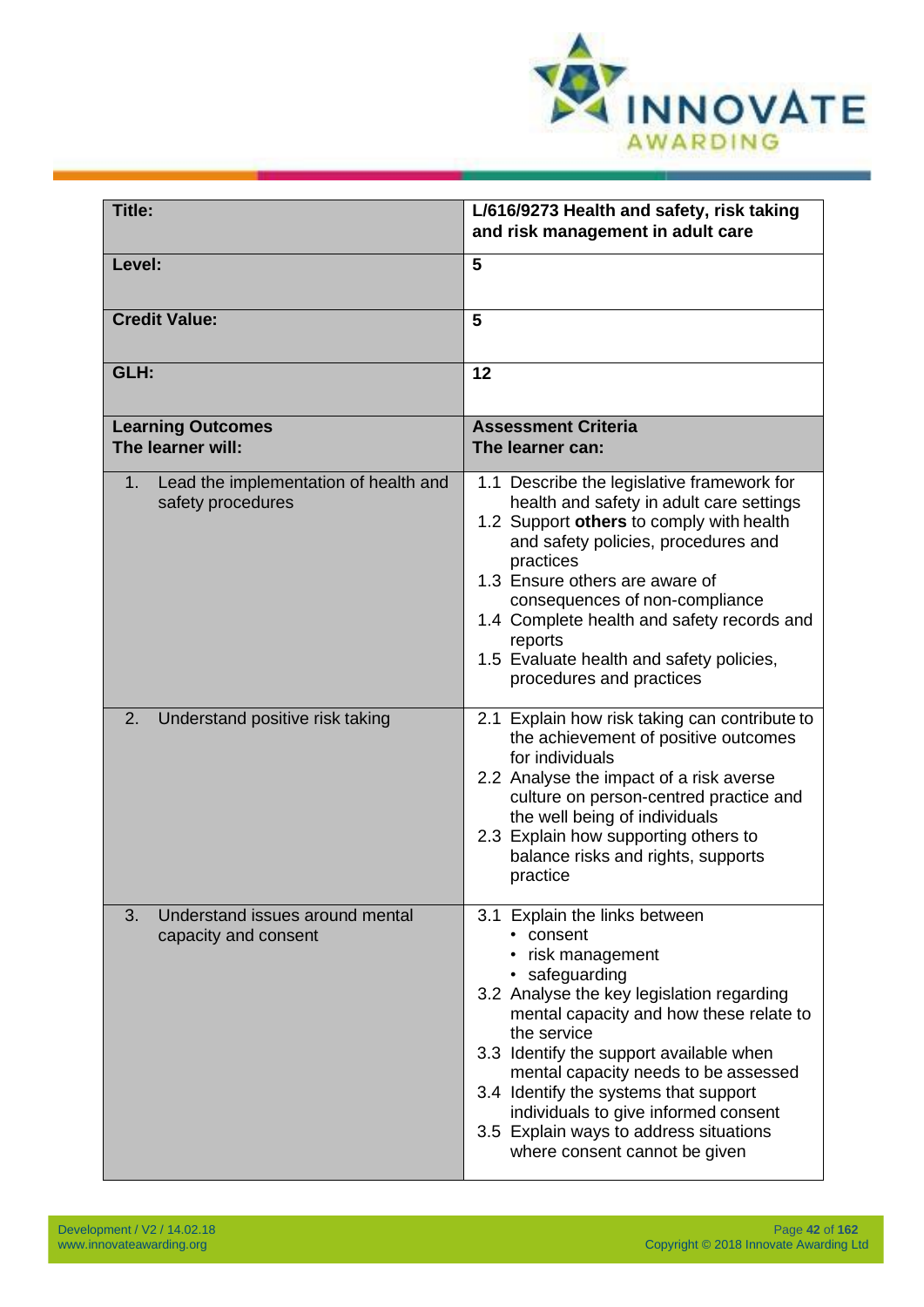

| Lead the implementation of policies,<br>4.<br>procedures and practices to manage<br>risk | 4.1 Contribute to the development of<br>policies, procedures and practice to<br>identify, assess and manage risk<br>4.2 Show others how to balance the<br>management of risks with an<br>individual's rights and the duty of care of<br>the organisation<br>4.3 Work with others to assess and manage<br>risks and issues<br>4.4 Evaluate own practice during risk taking<br>and risk management |
|------------------------------------------------------------------------------------------|--------------------------------------------------------------------------------------------------------------------------------------------------------------------------------------------------------------------------------------------------------------------------------------------------------------------------------------------------------------------------------------------------|
| Additional information about this unit                                                   |                                                                                                                                                                                                                                                                                                                                                                                                  |
| Others could include                                                                     |                                                                                                                                                                                                                                                                                                                                                                                                  |
| Family<br>Friends<br>Carers<br>Colleagues                                                |                                                                                                                                                                                                                                                                                                                                                                                                  |
| Unit aim (s)                                                                             | This unit is designed to assess the learner's<br>knowledge, understanding and skills to<br>understand and implement positive risk<br>management in line with legislation and<br>using the individuals support network. It also<br>addresses mental capacity.                                                                                                                                     |
| Assessment requirements specified by a<br>sector or regulatory body (if appropriate)     | All criteria must be assessed in accordance<br>with the Assessment Principles developed by<br>Skills for Care and Development to<br>complement Ofqual requirements                                                                                                                                                                                                                               |
| Details of the relationship of the unit and<br>relevant National Occupational Standards  | N/A                                                                                                                                                                                                                                                                                                                                                                                              |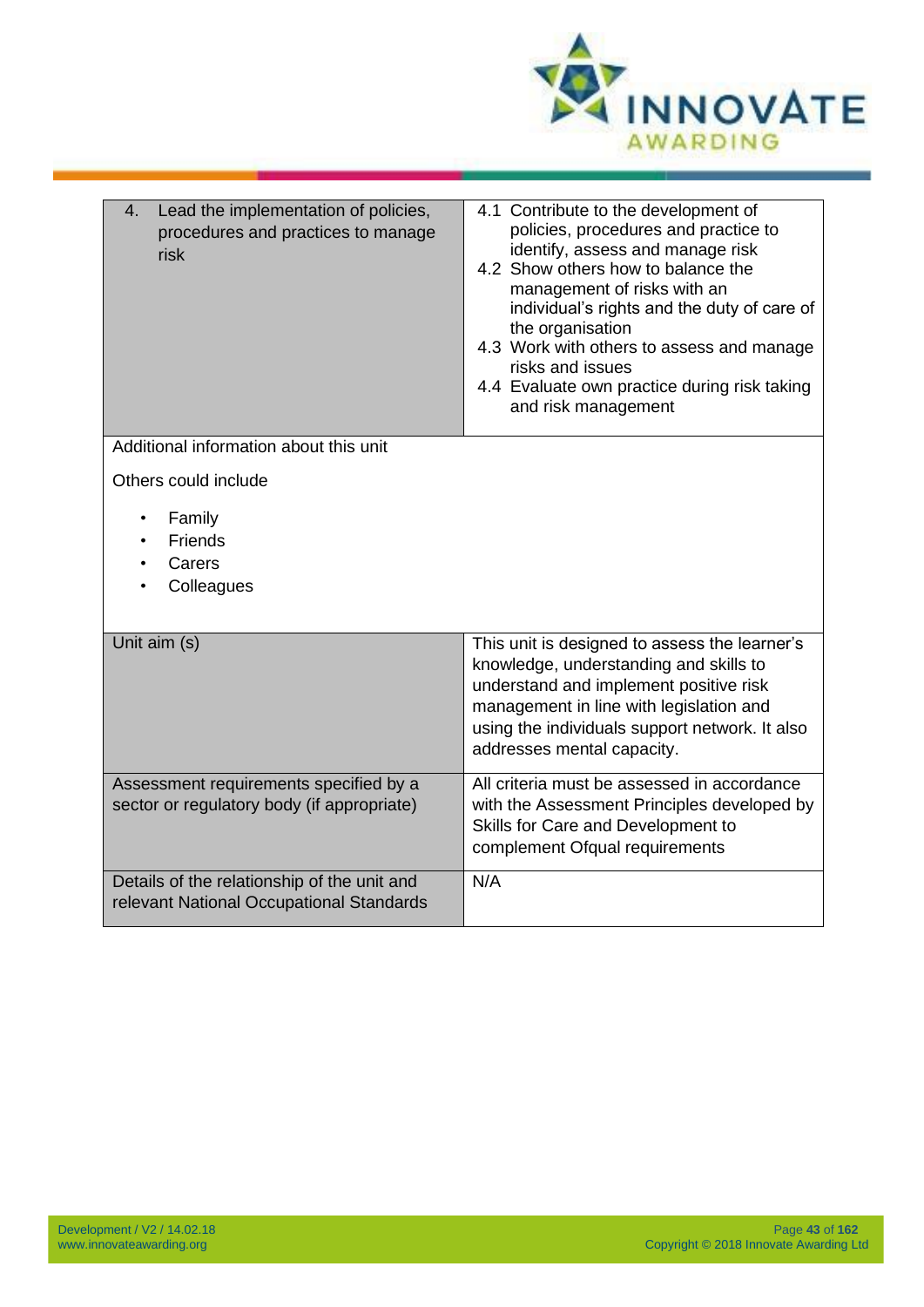

| Title:                                                                    | Y/616/9275 Innovation and change in<br>adult care                                                                                                                                                                                                                                                                                                                                                                                                                                                                                                                                                                                                                                                                                                                                                                                                                                                                                                      |
|---------------------------------------------------------------------------|--------------------------------------------------------------------------------------------------------------------------------------------------------------------------------------------------------------------------------------------------------------------------------------------------------------------------------------------------------------------------------------------------------------------------------------------------------------------------------------------------------------------------------------------------------------------------------------------------------------------------------------------------------------------------------------------------------------------------------------------------------------------------------------------------------------------------------------------------------------------------------------------------------------------------------------------------------|
| Level:                                                                    | 5                                                                                                                                                                                                                                                                                                                                                                                                                                                                                                                                                                                                                                                                                                                                                                                                                                                                                                                                                      |
| <b>Credit Value:</b>                                                      | $\overline{3}$                                                                                                                                                                                                                                                                                                                                                                                                                                                                                                                                                                                                                                                                                                                                                                                                                                                                                                                                         |
| GLH:                                                                      | 10                                                                                                                                                                                                                                                                                                                                                                                                                                                                                                                                                                                                                                                                                                                                                                                                                                                                                                                                                     |
| <b>Learning Outcomes</b><br>The learner will:                             | <b>Assessment Criteria</b><br>The learner can:                                                                                                                                                                                                                                                                                                                                                                                                                                                                                                                                                                                                                                                                                                                                                                                                                                                                                                         |
| Understand how to develop a vision for<br>1.<br>the future of the service | 1.1 Explain the role of the learner within the<br>wider organisation in relation to<br>developing a vision for the service<br>1.2 Identify ways to engage with colleagues<br>and key influencers, including people<br>who use services and others in the<br>organisation and the local community,<br>about the future of the service<br>1.3 Describe factors likely to have an<br>impact on service provision and the<br>organisation<br>1.4 Explain how to use evidence-based<br>research, analysis and reflection to<br>formulate options for the future of the<br>service and develop a vision which is<br>bold, innovative and embodies core<br>values of adult care<br>1.5 Describe how to express the vision<br>succinctly in a way which engages and<br>inspires others<br>1.6 Explain how to monitor developments<br>within the wider adult care system to<br>review the vision and ensure it<br>continues to be compatible and<br>appropriate |
| Understand principles of effective<br>2.<br>change management             | 2.1 Explain how to critically evaluate<br>theories and models of good practice<br>about change management<br>2.2 Identify how to use change<br>management tools and techniques to<br>support innovation and business<br>development                                                                                                                                                                                                                                                                                                                                                                                                                                                                                                                                                                                                                                                                                                                    |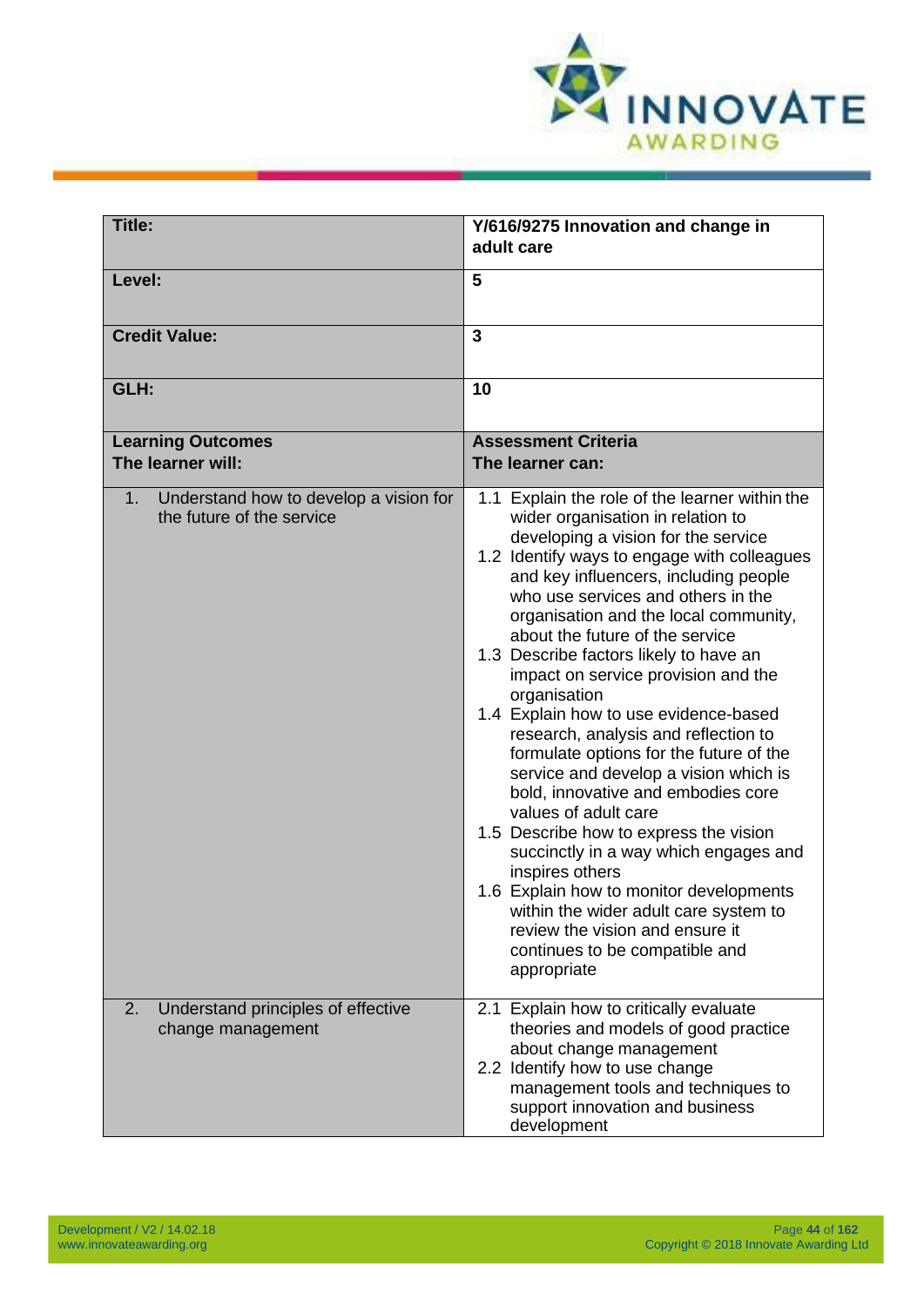

| Additional information about this unit                                                  |                                                                                                                                                                                                                                                                                                               |
|-----------------------------------------------------------------------------------------|---------------------------------------------------------------------------------------------------------------------------------------------------------------------------------------------------------------------------------------------------------------------------------------------------------------|
| N/A                                                                                     |                                                                                                                                                                                                                                                                                                               |
| Unit aim (s)                                                                            | The purpose of this unit is to develop the<br>learner's knowledge and understanding of<br>the contribution innovative skills can be<br>made to adult care services. It also looks at<br>an awareness in the field of expertise and<br>the ability to understand and analyse<br>relevant trends and techniques |
| Assessment requirements specified by a<br>sector or regulatory body (if appropriate)    | All criteria must be assessed in accordance<br>with the Assessment Principles developed by<br>Skills for Care and Development to<br>complement Ofqual requirements                                                                                                                                            |
| Details of the relationship of the unit and<br>relevant National Occupational Standards | SCDLMCA2 Lead and manage change<br>within care services                                                                                                                                                                                                                                                       |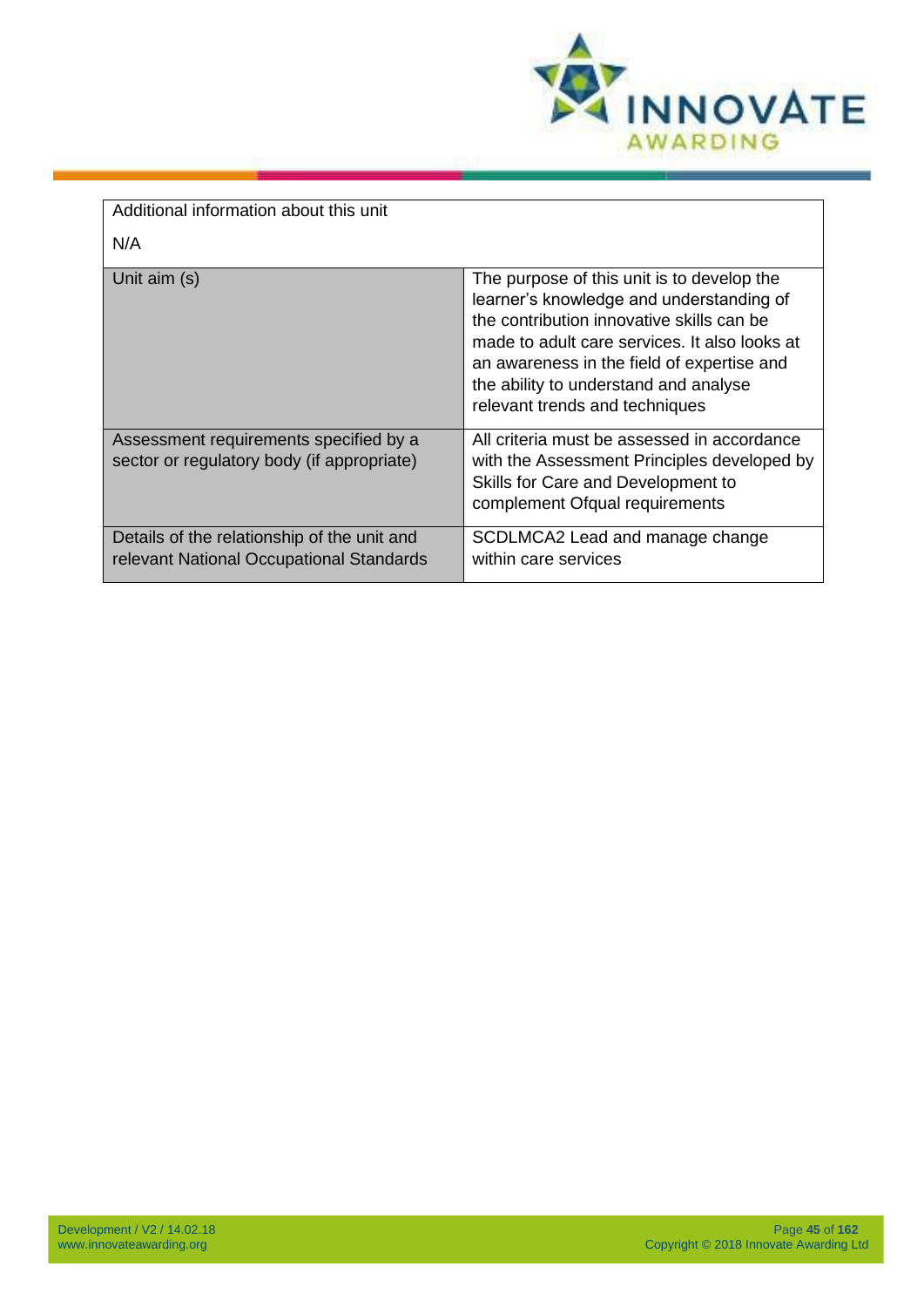

| Title:                                                                | D/616/9276 Professional development in<br>adult care                                                                                                                                                                                                                                                                                                                                                                                                                                                                                                                                  |
|-----------------------------------------------------------------------|---------------------------------------------------------------------------------------------------------------------------------------------------------------------------------------------------------------------------------------------------------------------------------------------------------------------------------------------------------------------------------------------------------------------------------------------------------------------------------------------------------------------------------------------------------------------------------------|
| Level:                                                                | 5                                                                                                                                                                                                                                                                                                                                                                                                                                                                                                                                                                                     |
|                                                                       |                                                                                                                                                                                                                                                                                                                                                                                                                                                                                                                                                                                       |
| <b>Credit Value:</b>                                                  | $\overline{2}$                                                                                                                                                                                                                                                                                                                                                                                                                                                                                                                                                                        |
| GLH:                                                                  | 4                                                                                                                                                                                                                                                                                                                                                                                                                                                                                                                                                                                     |
| <b>Learning Outcomes</b><br>The learner will:                         | <b>Assessment Criteria</b><br>The learner can:                                                                                                                                                                                                                                                                                                                                                                                                                                                                                                                                        |
| Understand professional development<br>1.<br>in adult care            | 1.1 Explain the importance of continually<br>improving own and others knowledge<br>and practice<br>1.2 Analyse the use of models of reflective<br>practice in adult care<br>1.3 Analyse the mechanisms and<br>resources that facilitate learning and<br>development in adult care<br>1.4 Explain how to overcome barriers to<br>professional development in adult care<br>settings<br>1.5 Explain the sources and systems of<br>support available for professional<br>development<br>1.6 Explain factors to consider when<br>commissioning activities for professional<br>development |
| 2. Understand how to manage<br>professional development in adult care | 2.1 Explain own responsibility for identifying<br>learning opportunities to meet own and<br>others development objectives<br>2.2 Explain how to ensure a culture where<br>new learning can be applied to practice<br>2.3 Explain how to support others to engage<br>in reflective practice<br>2.4 Analyse how to measure the impact of<br>learning transfer<br>2.5 Evaluate the importance of a<br>professional development plan                                                                                                                                                      |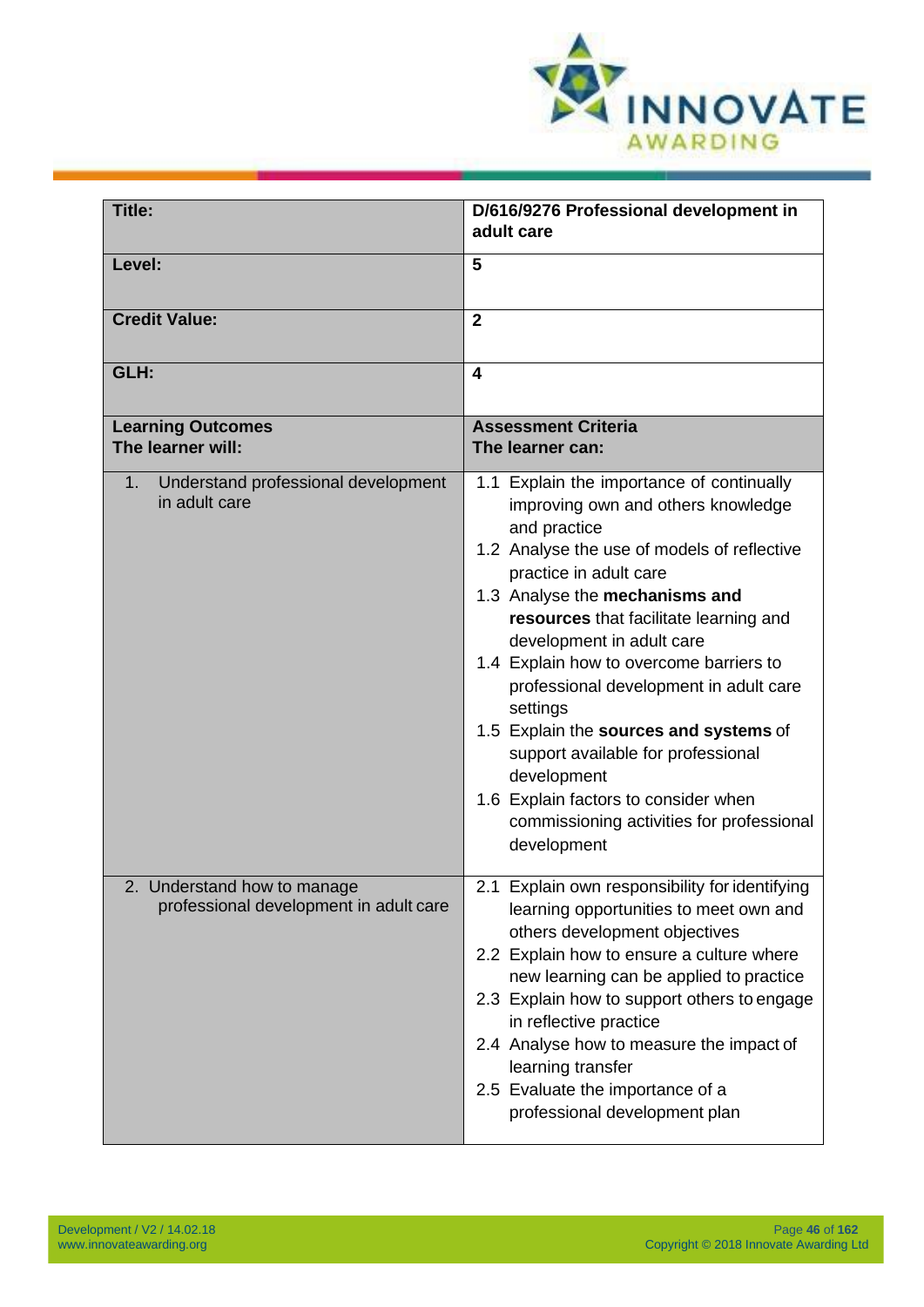

| 3.<br>Understand the importance of literacy,<br>numeracy and digital skills in adult care                                                                                                               | 3.1 Explain the importance of literacy,<br>numeracy and digital skills in all areas of<br>adult social care provision<br>3.2 Explain how to support others to assess<br>their level of literacy, numeracy and<br>digital skills in relation to their work<br>3.3 Explain how to access support for<br>further development of literacy,<br>numeracy and digital skills |
|---------------------------------------------------------------------------------------------------------------------------------------------------------------------------------------------------------|-----------------------------------------------------------------------------------------------------------------------------------------------------------------------------------------------------------------------------------------------------------------------------------------------------------------------------------------------------------------------|
| Additional information about this unit                                                                                                                                                                  |                                                                                                                                                                                                                                                                                                                                                                       |
| Mechanisms and resources that support learning and development: includes qualifications,<br>National Occupational Standards, apprenticeships, funding streams, endorsement schemes<br>and quality marks |                                                                                                                                                                                                                                                                                                                                                                       |
| Sources and systems of support: support for professional development may include:                                                                                                                       |                                                                                                                                                                                                                                                                                                                                                                       |
| formal support<br>informal support<br>supervision<br>appraisal<br>mentoring<br>funding for development activities                                                                                       |                                                                                                                                                                                                                                                                                                                                                                       |
| These may be:                                                                                                                                                                                           |                                                                                                                                                                                                                                                                                                                                                                       |
| within the organisation<br>beyond the organisation                                                                                                                                                      |                                                                                                                                                                                                                                                                                                                                                                       |
| Unit aim (s)                                                                                                                                                                                            | This unit explores the role of professional<br>development in the improvement of practice<br>and service provision. How to overcome<br>constraints affecting professional<br>development opportunities is also addressed,<br>as is the role of reflective practice in<br>professional development                                                                     |
| Assessment requirements specified by a<br>sector or regulatory body (if appropriate)                                                                                                                    | All criteria must be assessed in accordance<br>with the Assessment Principles developed by<br>Skills for Care and Development to<br>complement Ofqual requirements                                                                                                                                                                                                    |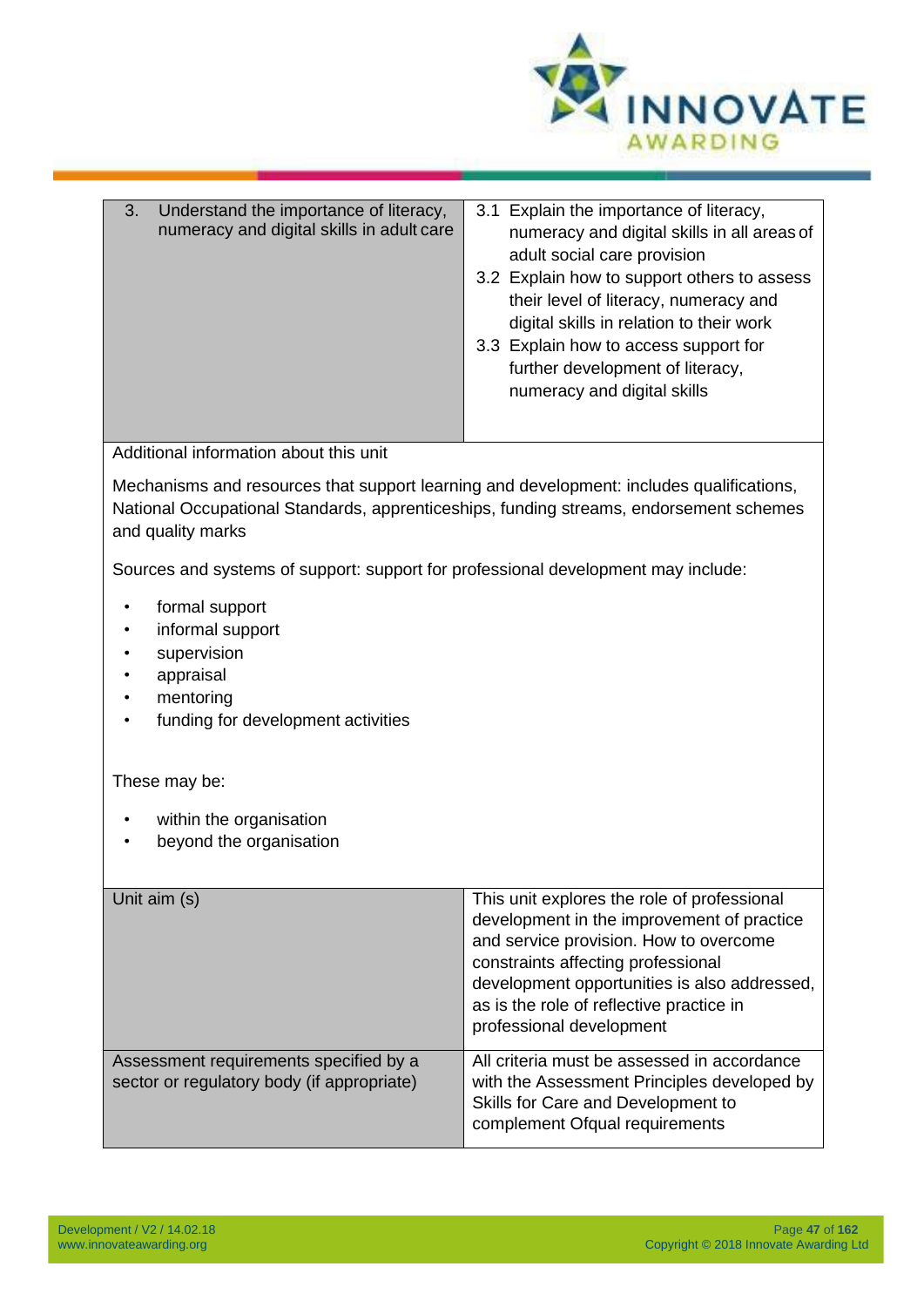

| Details of the relationship of the unit and<br>relevant National Occupational Standards | N/A |
|-----------------------------------------------------------------------------------------|-----|
|                                                                                         |     |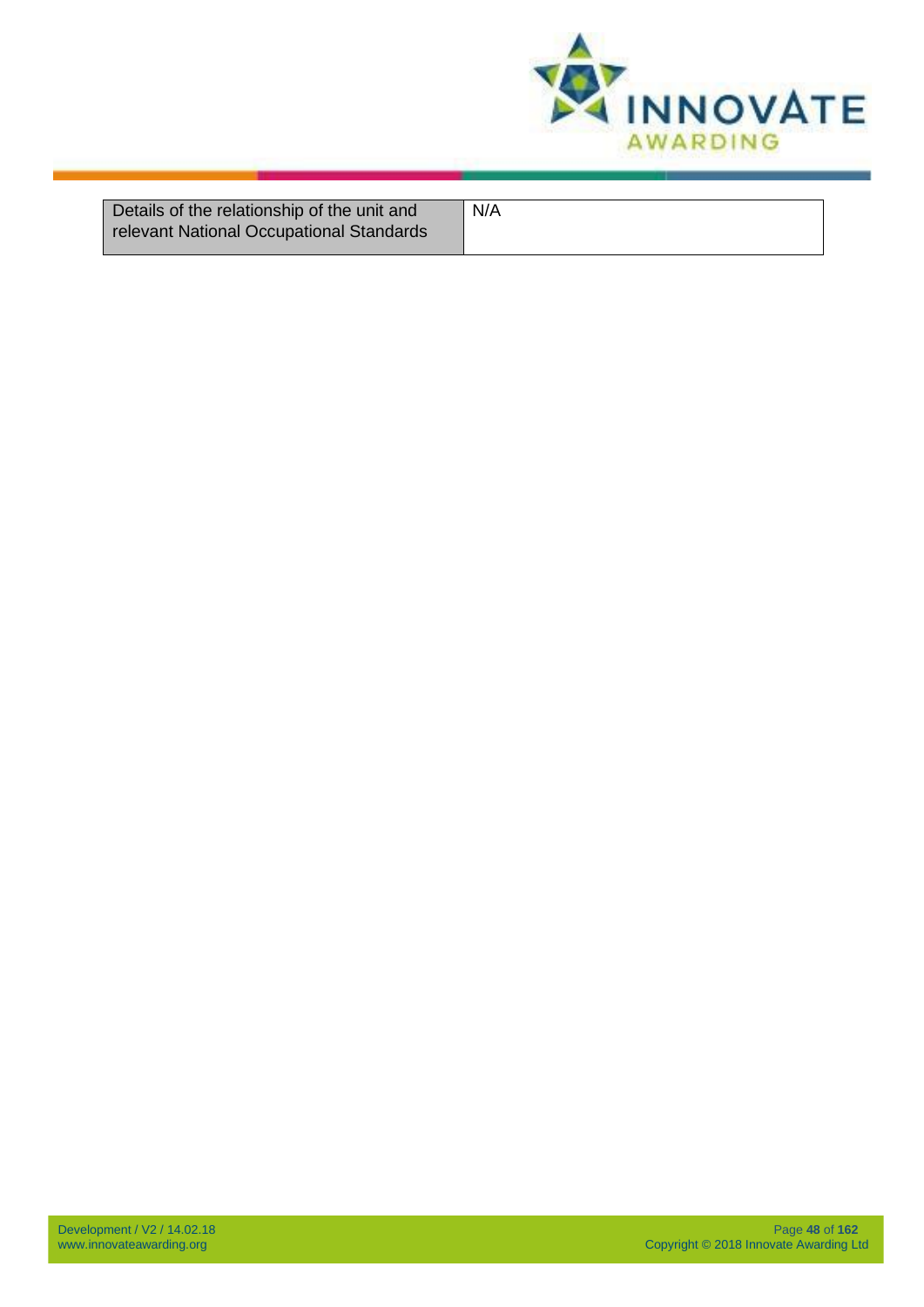

| Title:                                                        | K/616/9278 Managing concerns and<br>complaints in adult care                                                                                                                                                                                                                                                                                                                                                                                                                                                   |
|---------------------------------------------------------------|----------------------------------------------------------------------------------------------------------------------------------------------------------------------------------------------------------------------------------------------------------------------------------------------------------------------------------------------------------------------------------------------------------------------------------------------------------------------------------------------------------------|
| Level:                                                        | 5                                                                                                                                                                                                                                                                                                                                                                                                                                                                                                              |
| <b>Credit Value:</b>                                          | $\overline{2}$                                                                                                                                                                                                                                                                                                                                                                                                                                                                                                 |
| GLH:                                                          | $\overline{7}$                                                                                                                                                                                                                                                                                                                                                                                                                                                                                                 |
| <b>Learning Outcomes</b><br>The learner will:                 | <b>Assessment Criteria</b><br>The learner can:                                                                                                                                                                                                                                                                                                                                                                                                                                                                 |
| Understand the management of<br>1.<br>concerns and complaints | 1.1 Analyse the links between the<br>management of concerns/complaints,<br>risk management and safeguarding<br>1.2 Explain the regulatory requirements,<br>codes of practice and guidance for<br>managing concerns and complaints<br>1.3 Analyse why those using services may<br>be reluctant to raise concerns or make<br>complaints<br>1.4 Evaluate attitudes and approaches that<br>ensure concerns and complaints can<br>prompt continuous improvement of the<br>service                                   |
| 2.<br>Lead practice to address concerns and<br>complaints     | 2.1 Support team members to understand<br>systems and procedures relating to<br>concerns and complaints<br>2.2 Ensure information and support is in<br>place to enable those using services<br>and their carers to raise concerns and<br>make complaints when they wish to<br>2.3 Implement systems and procedures that<br>address and respond to concerns and<br>complaints within agreed time frames<br>2.4 Use outcomes from concern and<br>complaint investigations to make<br>improvements to the service |
| Additional information about this unit                        |                                                                                                                                                                                                                                                                                                                                                                                                                                                                                                                |
| N/A                                                           |                                                                                                                                                                                                                                                                                                                                                                                                                                                                                                                |
| Unit aim (s)                                                  | This unit is designed to assess the learner's<br>knowledge, understanding and skills when<br>constructing, reviewing and implementing a<br>robust complaints and appeals procedure,                                                                                                                                                                                                                                                                                                                            |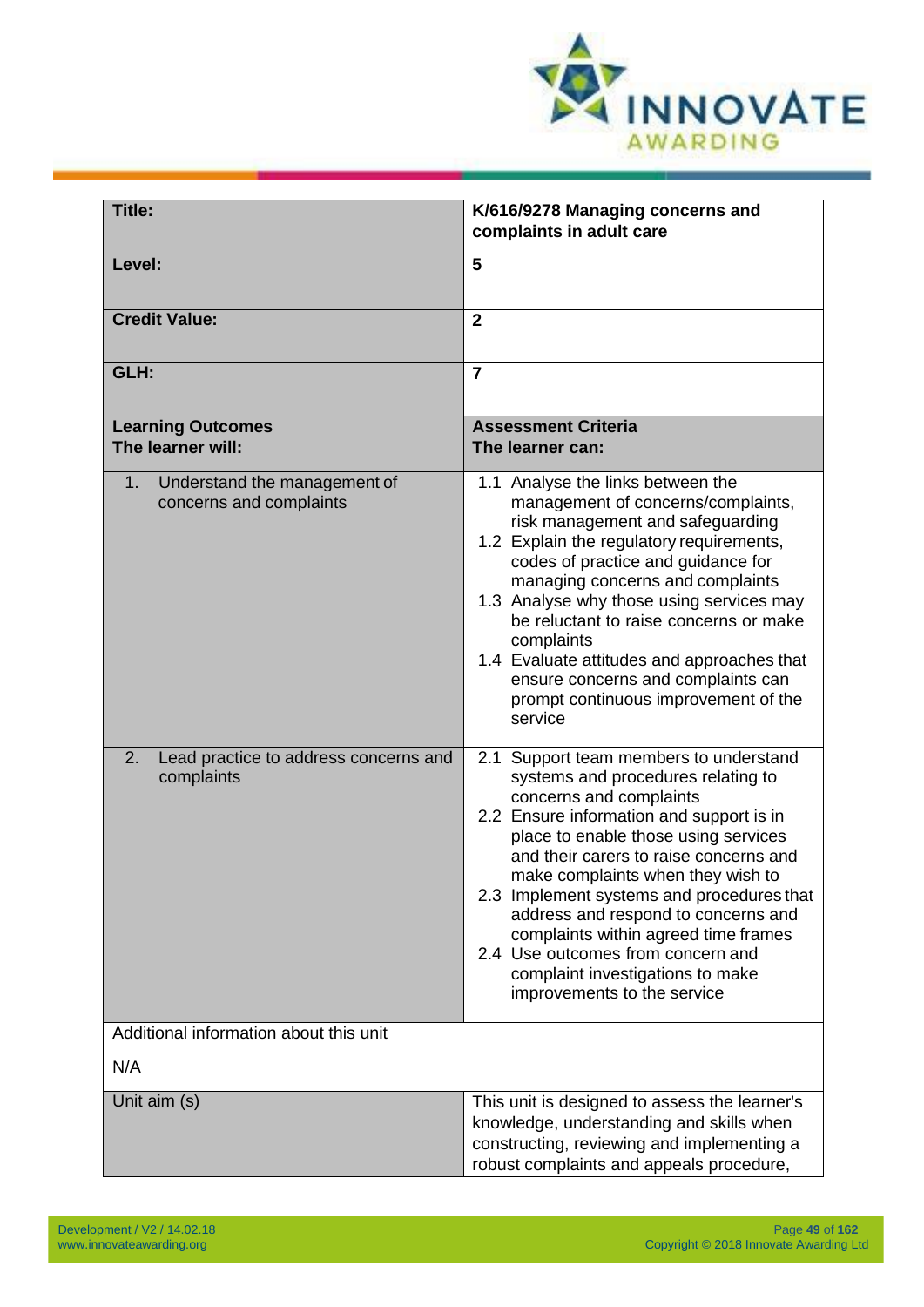

|                                                                                         | and ensuring that others are aware of this<br>and how to implement it                                                                                              |
|-----------------------------------------------------------------------------------------|--------------------------------------------------------------------------------------------------------------------------------------------------------------------|
| Assessment requirements specified by a<br>sector or regulatory body (if appropriate)    | All criteria must be assessed in accordance<br>with the Assessment Principles developed by<br>Skills for Care and Development to<br>complement Ofqual requirements |
| Details of the relationship of the unit and<br>relevant National Occupational Standards | N/A                                                                                                                                                                |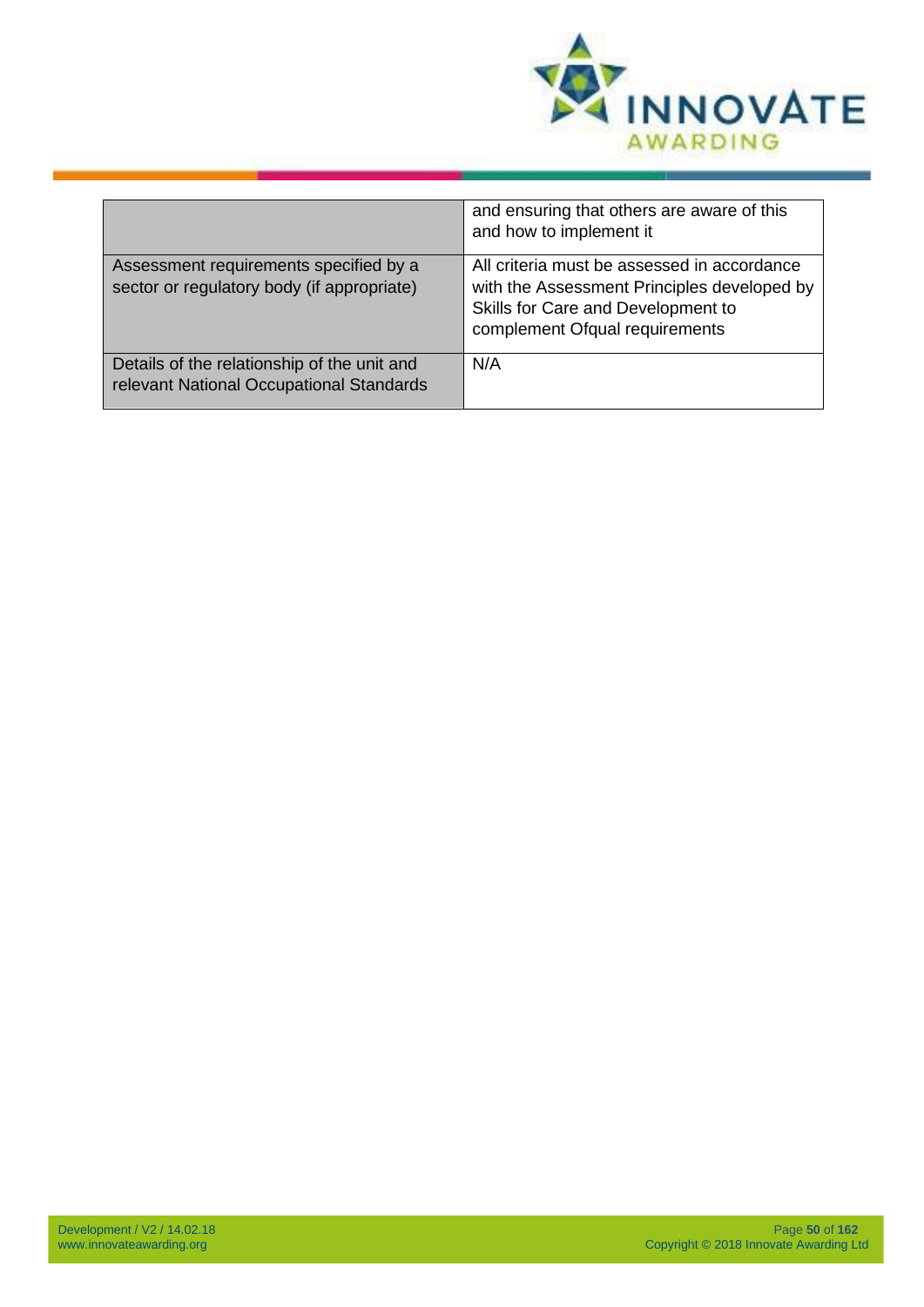

| Title:                                                               | M/616/9279 Manage Resources in Adult<br>Care                                                                                                                                                                                                                                                                                                                                                                                                                                                                                                                                                                                                                                                                                                             |
|----------------------------------------------------------------------|----------------------------------------------------------------------------------------------------------------------------------------------------------------------------------------------------------------------------------------------------------------------------------------------------------------------------------------------------------------------------------------------------------------------------------------------------------------------------------------------------------------------------------------------------------------------------------------------------------------------------------------------------------------------------------------------------------------------------------------------------------|
| Level:                                                               | 5                                                                                                                                                                                                                                                                                                                                                                                                                                                                                                                                                                                                                                                                                                                                                        |
| <b>Credit Value:</b>                                                 | 3                                                                                                                                                                                                                                                                                                                                                                                                                                                                                                                                                                                                                                                                                                                                                        |
| GLH:                                                                 | 10                                                                                                                                                                                                                                                                                                                                                                                                                                                                                                                                                                                                                                                                                                                                                       |
| <b>Learning Outcomes</b>                                             | <b>Assessment Criteria</b>                                                                                                                                                                                                                                                                                                                                                                                                                                                                                                                                                                                                                                                                                                                               |
| The learner will:                                                    | The learner can:                                                                                                                                                                                                                                                                                                                                                                                                                                                                                                                                                                                                                                                                                                                                         |
|                                                                      |                                                                                                                                                                                                                                                                                                                                                                                                                                                                                                                                                                                                                                                                                                                                                          |
| Understand the principles for effective<br>1.<br>resource management | 1.1 Analyse the impact of national and local<br>strategies and priorities on resource<br>planning and management in relation<br>to:<br>• financial resources<br>• physical resources<br>• human resources<br>1.2 Explain the importance of accurate<br>forecasting to identify resource<br>requirements<br>1.3 Explain the value of using assets and<br>resources outside traditional services<br>and in the community<br>1.4 Analyse the place of technology as a<br>resource in:<br>• service delivery<br>• service management<br>1.5 Explain the meaning of sustainability in<br>terms of resource management in adult<br>care<br>1.6 Describe the roles, responsibilities and<br>accountabilities for resource<br>management within the organisation |
| 2.<br>Understand the principles of human<br>resource management      | 2.1 Critically evaluate factors and<br>approaches known to improve<br>recruitment and retention of adult care<br>staff<br>2.2 Describe recruitment, selection and<br>induction processes in the organisation<br>and your own role in each of them<br>2.3 Explain the importance of ensuring that<br>employment practices are free from<br>discrimination and harassment                                                                                                                                                                                                                                                                                                                                                                                  |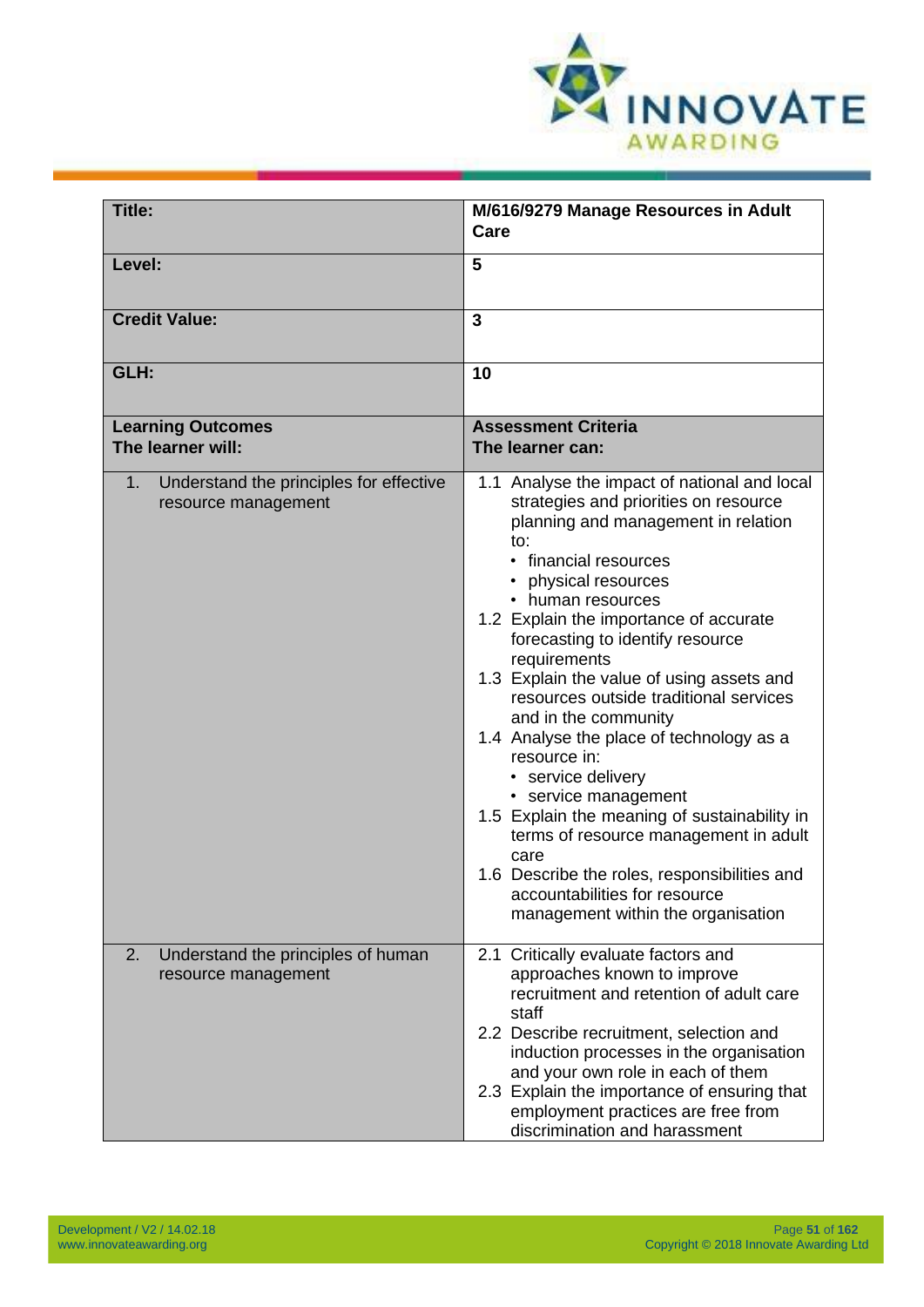

|                                                                                         | 2.4 Explain how to identify the numbers and<br>patterns of staffing required to provide a<br>person-centred outcomes based service<br>2.5 Explain how to manage staffing patterns<br>and adjust them to meet changing<br>circumstances |
|-----------------------------------------------------------------------------------------|----------------------------------------------------------------------------------------------------------------------------------------------------------------------------------------------------------------------------------------|
| Additional information about this unit                                                  |                                                                                                                                                                                                                                        |
| N/A                                                                                     |                                                                                                                                                                                                                                        |
| Unit aim (s)                                                                            | This unit is designed to assess the learners<br>knowledge and understanding of managing<br>resources including financial, physical and<br>human                                                                                        |
| Assessment requirements specified by a<br>sector or regulatory body (if appropriate)    | All criteria must be assessed in accordance<br>with the Assessment Principles developed by<br>Skills for Care and Development to<br>complement Ofqual requirements                                                                     |
| Details of the relationship of the unit and<br>relevant National Occupational Standards | This unit links to K/600/9711 Manage<br>Physical Resources and NOS SCDLMCE5                                                                                                                                                            |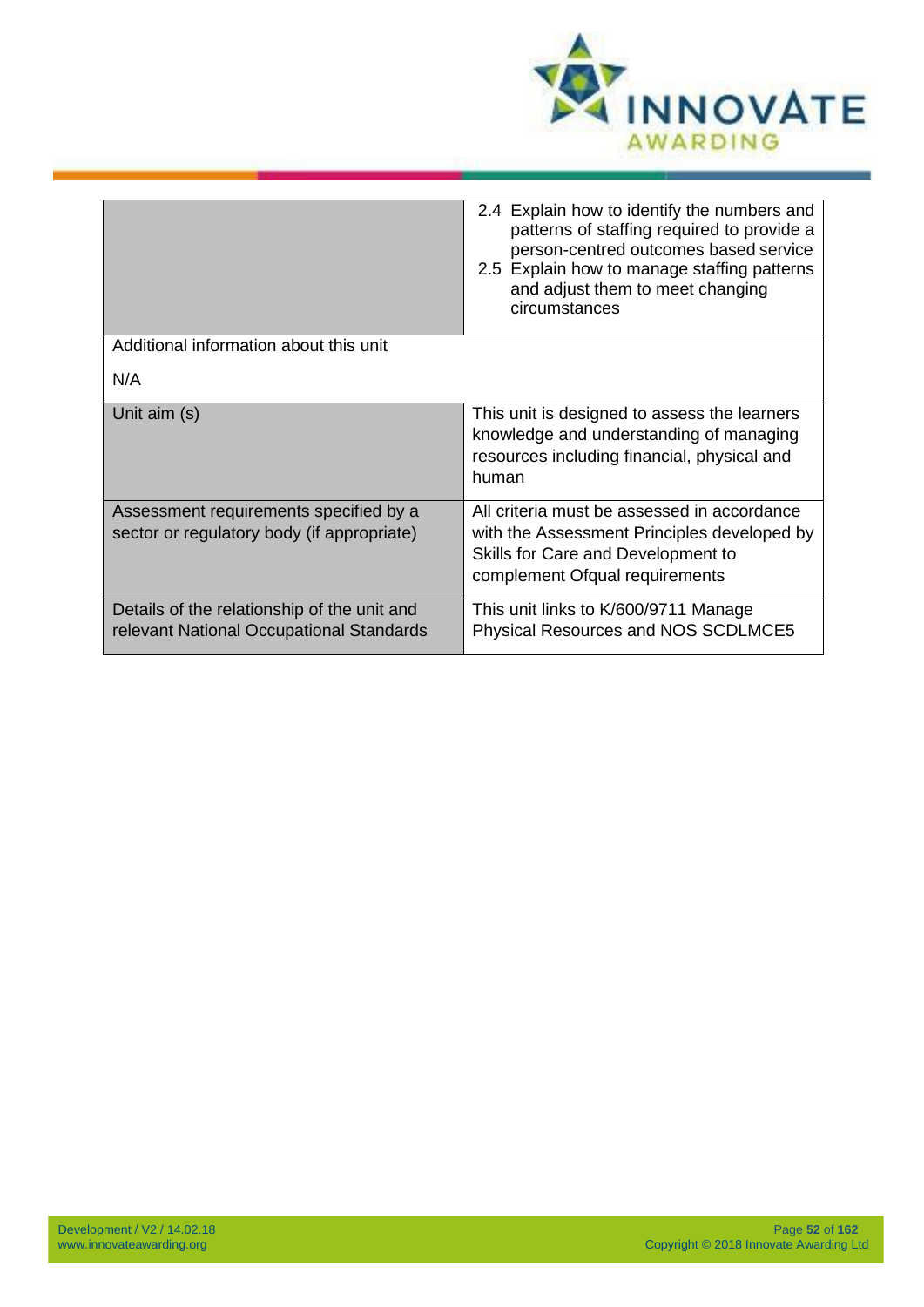

| Title:                                                | H/616/9280 Manage self for leadership in<br>adult care                                                                                                                                                                                                                                                                                                                                                                                                                                                                                                                                                              |
|-------------------------------------------------------|---------------------------------------------------------------------------------------------------------------------------------------------------------------------------------------------------------------------------------------------------------------------------------------------------------------------------------------------------------------------------------------------------------------------------------------------------------------------------------------------------------------------------------------------------------------------------------------------------------------------|
| Level:                                                | 4                                                                                                                                                                                                                                                                                                                                                                                                                                                                                                                                                                                                                   |
| <b>Credit Value:</b>                                  | 4                                                                                                                                                                                                                                                                                                                                                                                                                                                                                                                                                                                                                   |
| GLH:                                                  | 15                                                                                                                                                                                                                                                                                                                                                                                                                                                                                                                                                                                                                  |
| <b>Learning Outcomes</b><br>The learner will:         | <b>Assessment Criteria</b><br>The learner can:                                                                                                                                                                                                                                                                                                                                                                                                                                                                                                                                                                      |
| Understand the importance of self-<br>1.<br>awareness | 1.1 Explain how your values, belief systems<br>and experiences affect your own<br>working practice<br>1.2 Explain how your own emotions can<br>affect your own behaviour and the<br>behaviour of others<br>1.3 Describe strategies for being aware of<br>your own stress levels and for<br>maintaining your own well-being<br>1.4 Explain how to use feedback and<br>reflective practice to increase your own<br>self-awareness                                                                                                                                                                                     |
| 2. Manage your own behaviour                          | 2.1 Demonstrate how your own actions<br>reflect a high standard of personal<br>integrity<br>2.2 Demonstrate how you manage your<br>own emotions when interacting with<br>others<br>2.3 Explain how you act and behave in<br>response to feedback<br>2.4 Explain how you adapt your<br>communication in response to the<br>emotional context and communication<br>style of others<br>2.5 Show how you ensure that your own<br>words and actions reinforce the vision<br>and values of the service<br>2.6 Challenge views, actions, systems and<br>routines that do not match the vision<br>and values of the service |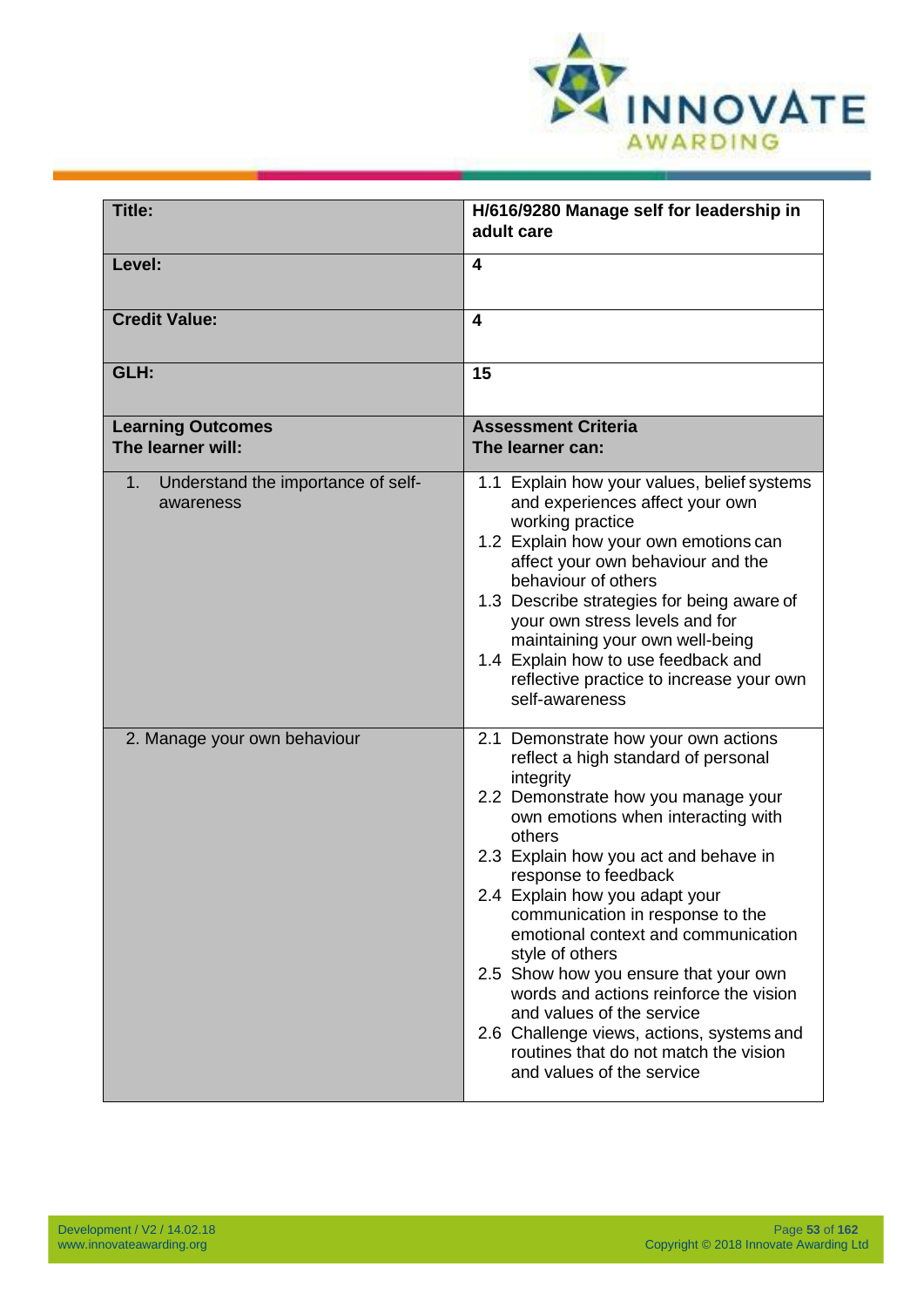

| 3. Manage your own workload                  | 3.1 Use strategies and tools to identify<br>priorities for work<br>3.2 Plan ways to meet responsibilities and<br>organisational priorities while<br>maintaining your own well-being<br>3.3 Demonstrate how to use digital<br>technology to enhance your own<br>efficiency<br>3.4 Show how you delegate responsibilities<br>appropriately to others<br>3.5 Show how you revise plans to take<br>account of changing circumstances                                                                                                                                                                                                                          |
|----------------------------------------------|-----------------------------------------------------------------------------------------------------------------------------------------------------------------------------------------------------------------------------------------------------------------------------------------------------------------------------------------------------------------------------------------------------------------------------------------------------------------------------------------------------------------------------------------------------------------------------------------------------------------------------------------------------------|
| 4. Undertake own professional<br>development | 4.1 Evaluate your own knowledge and<br>performance against:<br>• standards and benchmarks<br>• feedback from others<br>4.2 Produce a plan to show how you<br>prioritise your own development goals<br>and targets that meet objectives and<br>reflect your own learning style<br>4.3 Establish a process to review and<br>evaluate the effectiveness of your own<br>professional development plan<br>4.4 Evaluate how your own practice has<br>been improved through:<br>• the reflection on feedback from<br>others<br>• your reflection on failures, mistakes,<br>successes and achievements<br>implementation of your professional<br>development plan |
| Additional information about this unit       |                                                                                                                                                                                                                                                                                                                                                                                                                                                                                                                                                                                                                                                           |
| Standards and benchmarks:                    |                                                                                                                                                                                                                                                                                                                                                                                                                                                                                                                                                                                                                                                           |
| Codes of practice                            |                                                                                                                                                                                                                                                                                                                                                                                                                                                                                                                                                                                                                                                           |
| Regulations<br>$\bullet$                     |                                                                                                                                                                                                                                                                                                                                                                                                                                                                                                                                                                                                                                                           |
| Minimum/essential standards                  |                                                                                                                                                                                                                                                                                                                                                                                                                                                                                                                                                                                                                                                           |
| <b>National Occupational Standards</b>       |                                                                                                                                                                                                                                                                                                                                                                                                                                                                                                                                                                                                                                                           |
| Unit aim (s)                                 | The purpose of this unit is to assess the<br>learner's knowledge, understanding and<br>skills required to identify own processes and<br>how these impact on the work role, and how                                                                                                                                                                                                                                                                                                                                                                                                                                                                        |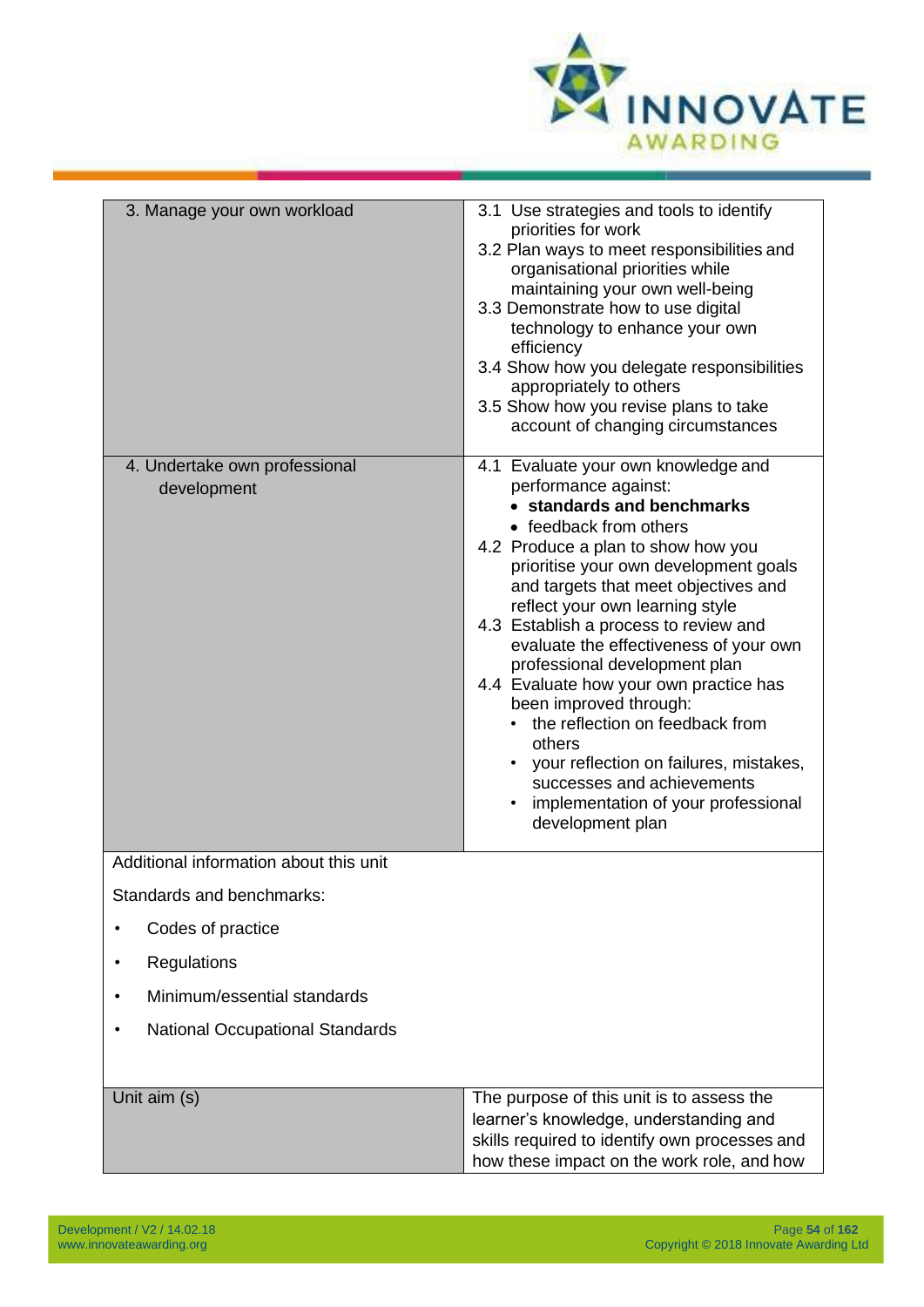

|                                                                                         | to progress and develop including continually<br>reflecting and improving on practice                                                                              |
|-----------------------------------------------------------------------------------------|--------------------------------------------------------------------------------------------------------------------------------------------------------------------|
| Assessment requirements specified by a<br>sector or regulatory body (if appropriate)    | All criteria must be assessed in accordance<br>with the Assessment Principles developed by<br>Skills for Care and Development to<br>complement Ofqual requirements |
| Details of the relationship of the unit and<br>relevant National Occupational Standards | SCDHSC0033 Develop your practice through<br>reflection and learning                                                                                                |
|                                                                                         | SCDLMCA1 Manage and develop yourself<br>and your workforce within care services                                                                                    |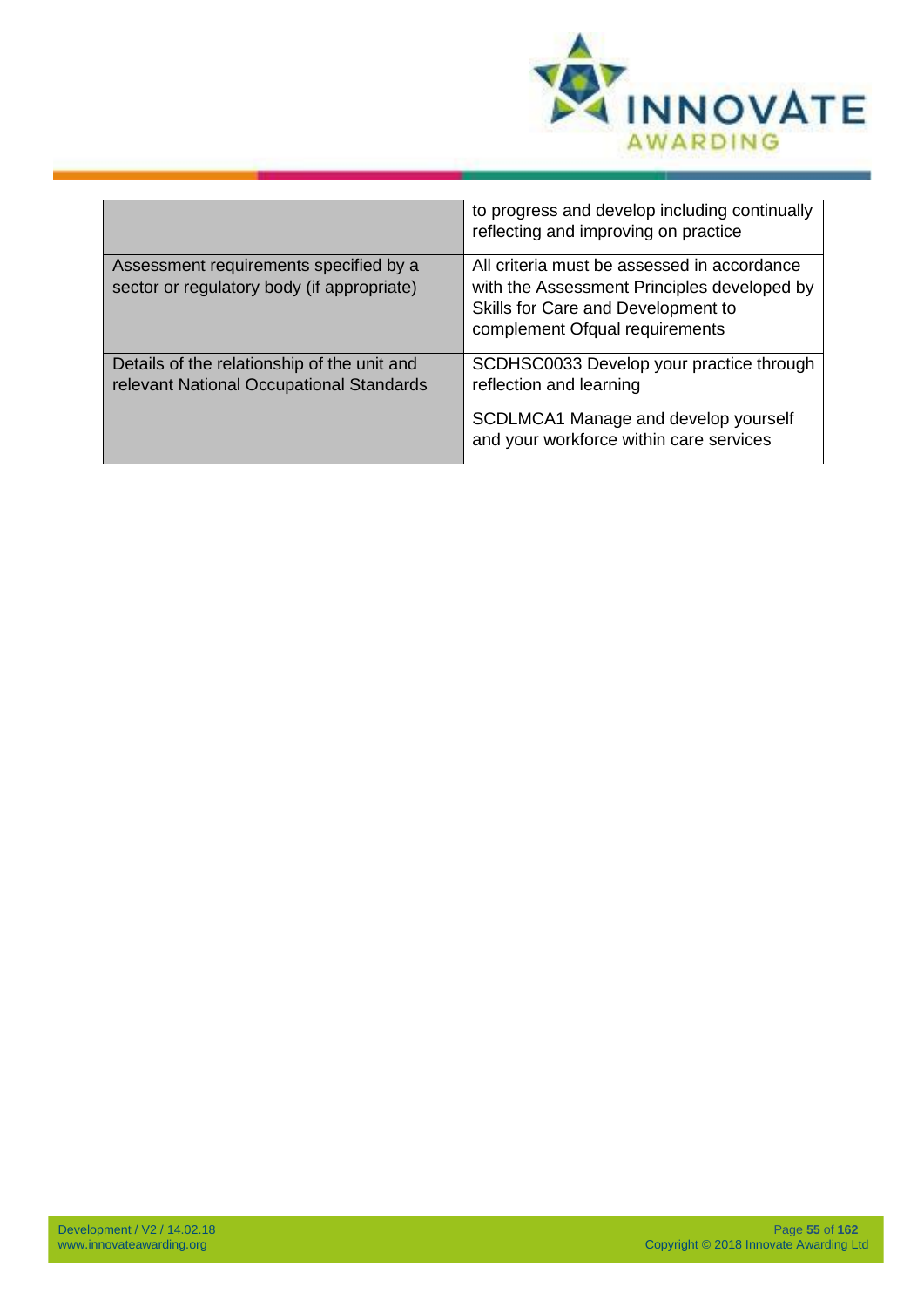

| <b>Title:</b>                                                                                               | K/616/9281 Safeguarding and protection<br>in adult care                                                                                                                                                                                                                                                                                                                                                                                                                                                                                                                                                                                                                                                                                                                                                       |
|-------------------------------------------------------------------------------------------------------------|---------------------------------------------------------------------------------------------------------------------------------------------------------------------------------------------------------------------------------------------------------------------------------------------------------------------------------------------------------------------------------------------------------------------------------------------------------------------------------------------------------------------------------------------------------------------------------------------------------------------------------------------------------------------------------------------------------------------------------------------------------------------------------------------------------------|
| Level:                                                                                                      | 5                                                                                                                                                                                                                                                                                                                                                                                                                                                                                                                                                                                                                                                                                                                                                                                                             |
| <b>Credit Value:</b>                                                                                        | $6\phantom{1}6$                                                                                                                                                                                                                                                                                                                                                                                                                                                                                                                                                                                                                                                                                                                                                                                               |
| GLH:                                                                                                        | 18                                                                                                                                                                                                                                                                                                                                                                                                                                                                                                                                                                                                                                                                                                                                                                                                            |
| <b>Learning Outcomes</b><br>The learner will:                                                               | <b>Assessment Criteria</b><br>The learner can:                                                                                                                                                                                                                                                                                                                                                                                                                                                                                                                                                                                                                                                                                                                                                                |
| Understand requirements for<br>1.<br>safeguarding of vulnerable adults                                      | 1.1 Explain the current legislative<br>framework that underpins the<br>safeguarding of vulnerable adults<br>1.2 Analyse how national and local<br>guidelines, policies and procedures for<br>safeguarding affect<br>• day to day work with individuals<br>• the managers' responsibilities<br>towards individuals, their families and<br>carers as well as team members<br>1.3 Explain the legal provisions in relation to<br>whistle-blowing                                                                                                                                                                                                                                                                                                                                                                 |
| 2.<br>Lead the implementation of policies<br>and procedures to support<br>safeguarding of vulnerable adults | 2.1 Show how to ensure that all policies,<br>procedures, systems and processes<br>used in the work setting comply with<br>legal requirements<br>2.2 Support team members to develop the<br>knowledge and skills they need to<br>safeguard vulnerable adults<br>2.3 Plan and implement the review and<br>revision of policies and procedures to<br>ensure continuous improvement in<br>safeguarding of vulnerable adults, the<br>review to include:<br>the views of vulnerable adults and<br>those who are important to them<br>current guidance arising from serious<br>case reviews<br>support systems for staff and others<br>liaison with external organisations<br>2.4 Follow agreed protocols to participate<br>in inter-agency, joint or integrated<br>working in order to protect vulnerable<br>adults |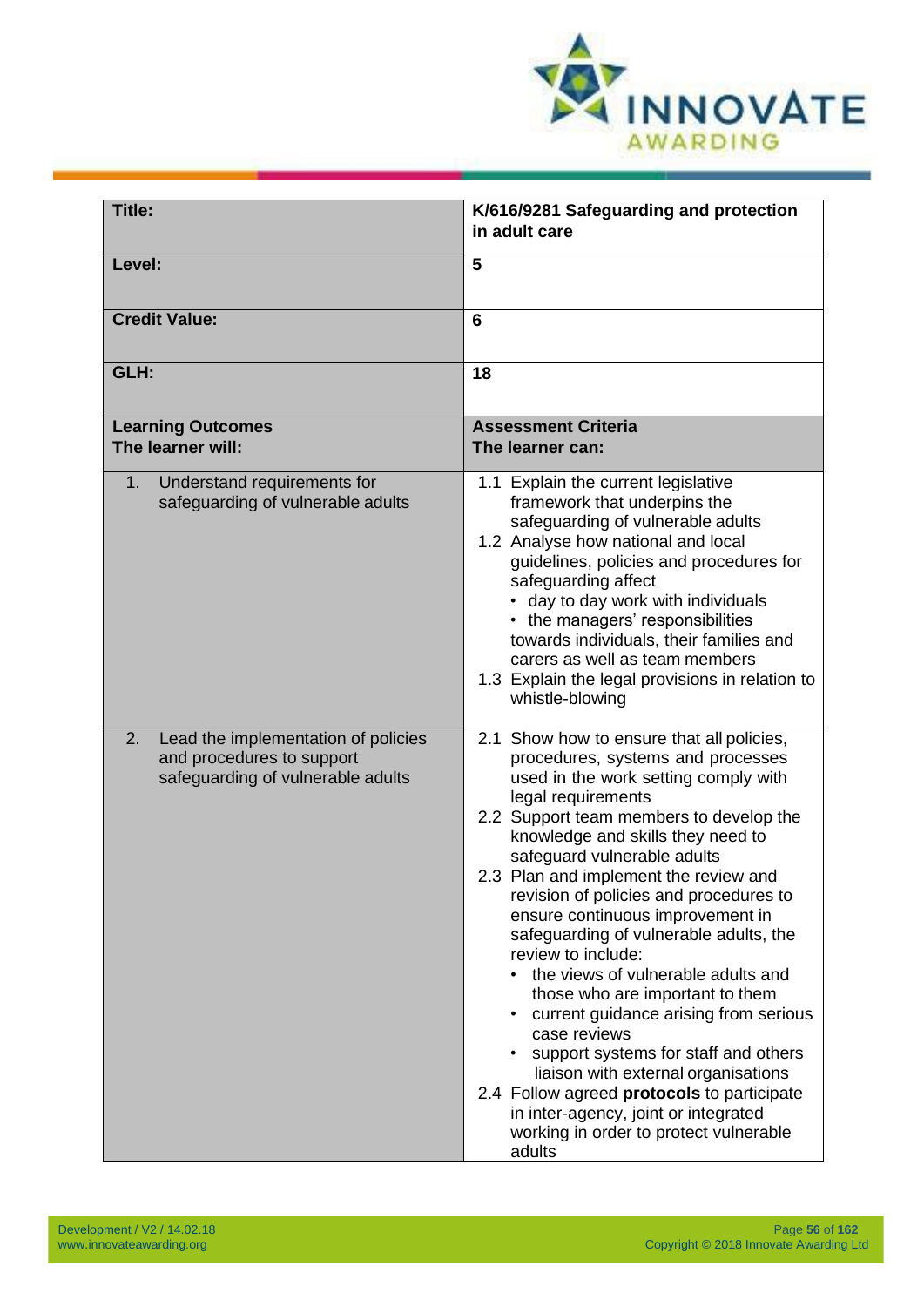

| Support safeguarding of children and<br>3.<br>young people encountered in an adult<br>care service | 3.1 Evaluate the local systems for<br>safeguarding children and young people<br>and the manager's responsibilities<br>3.2 Support team members to understand<br>why everyone has a responsibility to act<br>on concerns about the abuse of a child<br>or young person<br>3.3 Provide information to team members<br>on the actions to take if a concern,<br>disclosure or allegation arises                                                                                                         |
|----------------------------------------------------------------------------------------------------|-----------------------------------------------------------------------------------------------------------------------------------------------------------------------------------------------------------------------------------------------------------------------------------------------------------------------------------------------------------------------------------------------------------------------------------------------------------------------------------------------------|
| Understand the use and impact of<br>4.<br>restrictive practices                                    | 4.1 Give detailed definitions of<br>• 'restrictive practices'<br>'restraint'<br>• 'hidden restraint'<br>4.2 Analyse the impact on safety, dignity,<br>relationships and wellbeing if restrictive<br>practices are used<br>4.3 Analyse how person-centred practice<br>and accurate assessment can minimise<br>the use of restrictive practices<br>4.4 Explain the organisational requirements<br>and legal implications relating to<br>restrictive practices including their use<br>as a last resort |
| Additional information about this unit                                                             |                                                                                                                                                                                                                                                                                                                                                                                                                                                                                                     |
| Agreed protocols may include                                                                       |                                                                                                                                                                                                                                                                                                                                                                                                                                                                                                     |
| <b>Boundaries</b>                                                                                  |                                                                                                                                                                                                                                                                                                                                                                                                                                                                                                     |
| Areas of responsibility                                                                            |                                                                                                                                                                                                                                                                                                                                                                                                                                                                                                     |
| Information sharing                                                                                |                                                                                                                                                                                                                                                                                                                                                                                                                                                                                                     |
| Limits of authority                                                                                |                                                                                                                                                                                                                                                                                                                                                                                                                                                                                                     |
| Decision making                                                                                    |                                                                                                                                                                                                                                                                                                                                                                                                                                                                                                     |
| Unit aim (s)                                                                                       | This unit is designed to assess learners<br>knowledge, understanding and skills who<br>have managerial responsibility in developing<br>and implementing safeguarding practices                                                                                                                                                                                                                                                                                                                      |
| Assessment requirements specified by a<br>sector or regulatory body (if appropriate)               | All criteria must be assessed in accordance<br>with the Assessment Principles developed by                                                                                                                                                                                                                                                                                                                                                                                                          |

 $\blacksquare$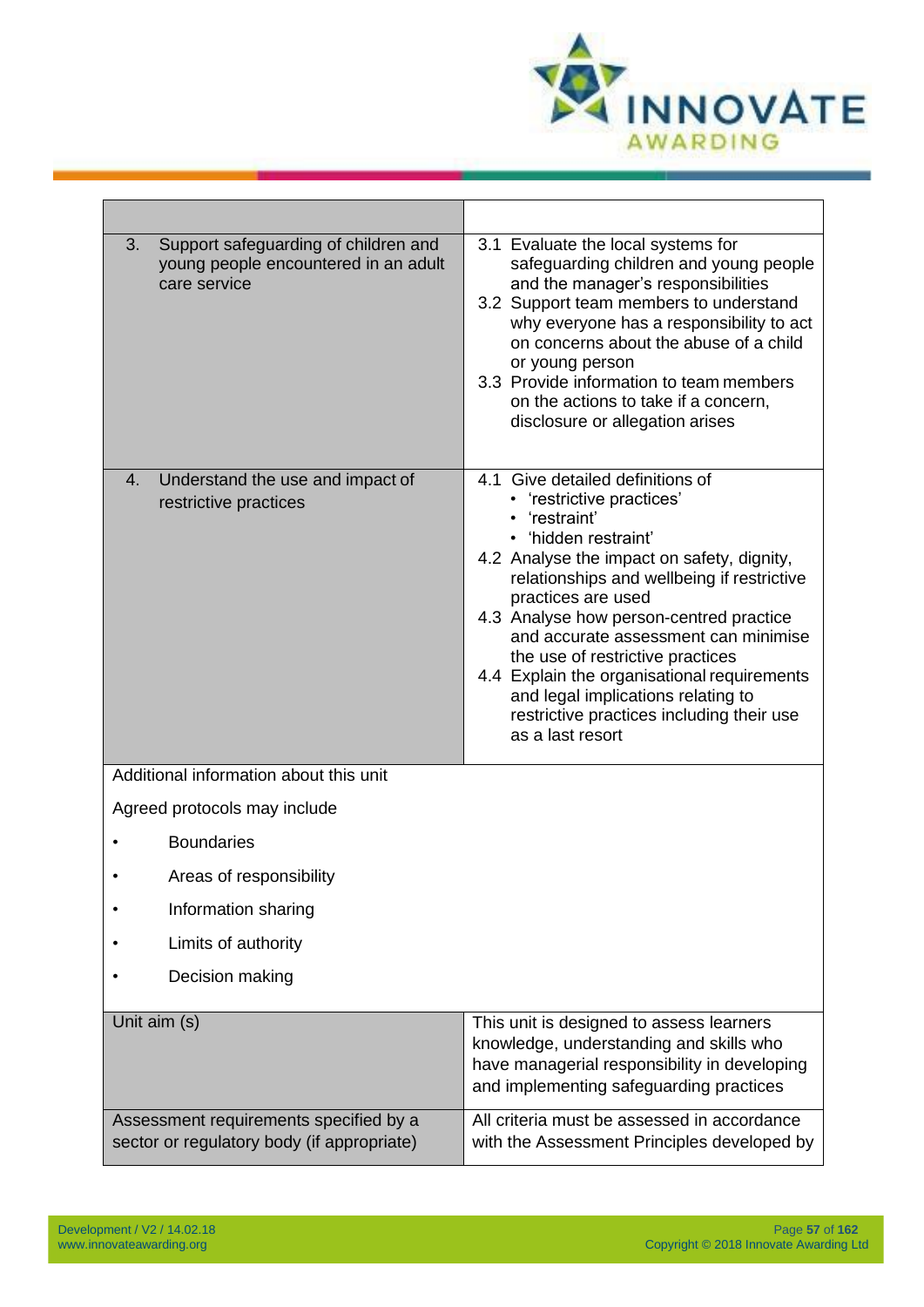

|                                                                                         | Skills for Care and Development to<br>complement Ofqual requirements |
|-----------------------------------------------------------------------------------------|----------------------------------------------------------------------|
| Details of the relationship of the unit and<br>relevant National Occupational Standards | N/A                                                                  |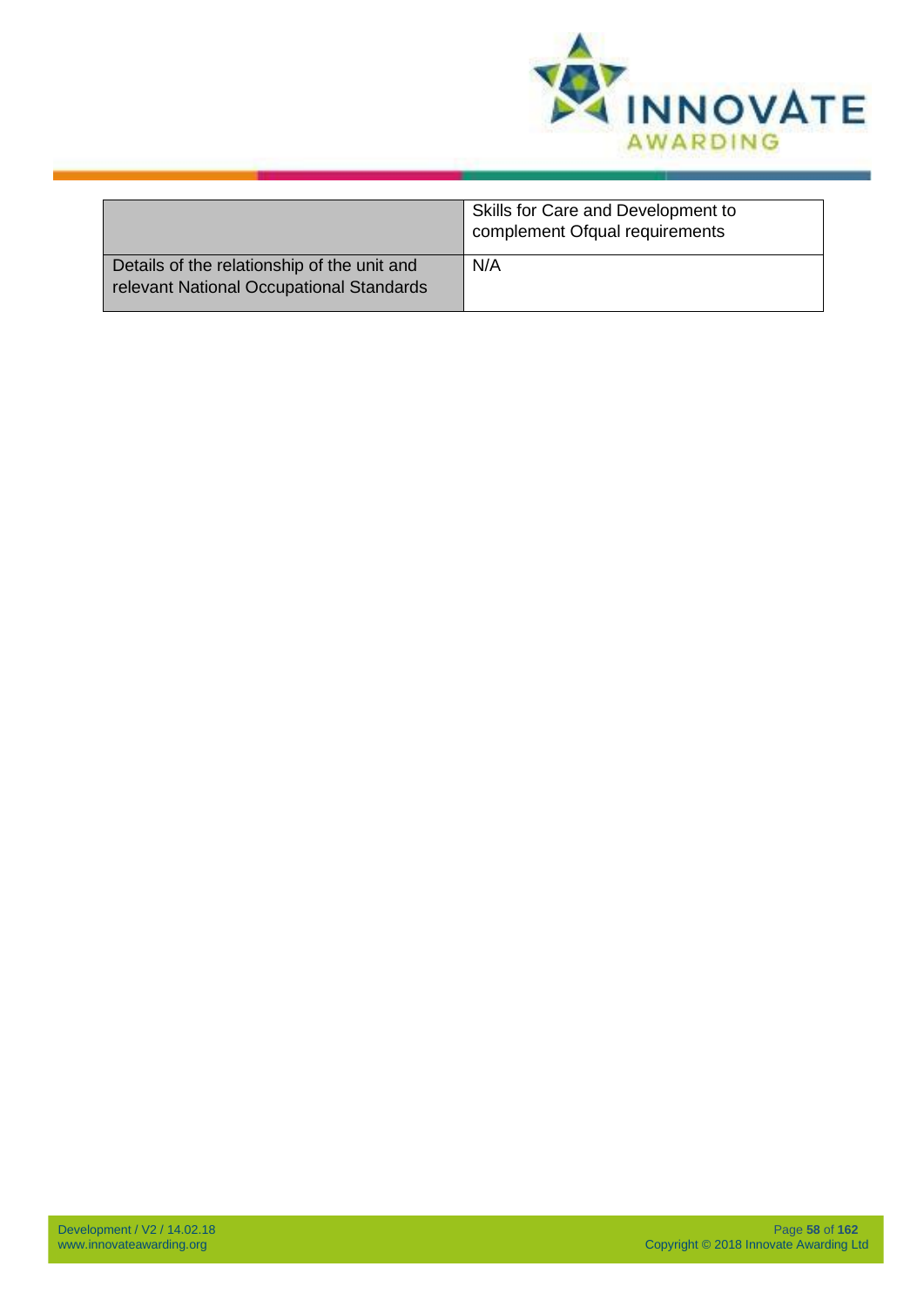

| Title:                                                                                   | M/616/9282 Supervision and performance                                                                                                                                                                                                                                                                                                                                                                                                                                                                                                                                                                                                                                                                                                               |
|------------------------------------------------------------------------------------------|------------------------------------------------------------------------------------------------------------------------------------------------------------------------------------------------------------------------------------------------------------------------------------------------------------------------------------------------------------------------------------------------------------------------------------------------------------------------------------------------------------------------------------------------------------------------------------------------------------------------------------------------------------------------------------------------------------------------------------------------------|
|                                                                                          | management in adult care                                                                                                                                                                                                                                                                                                                                                                                                                                                                                                                                                                                                                                                                                                                             |
| Level:                                                                                   | 5                                                                                                                                                                                                                                                                                                                                                                                                                                                                                                                                                                                                                                                                                                                                                    |
| <b>Credit Value:</b>                                                                     | $\overline{2}$                                                                                                                                                                                                                                                                                                                                                                                                                                                                                                                                                                                                                                                                                                                                       |
| GLH:                                                                                     | 10                                                                                                                                                                                                                                                                                                                                                                                                                                                                                                                                                                                                                                                                                                                                                   |
| <b>Learning Outcomes</b><br>The learner will:                                            | <b>Assessment Criteria</b><br>The learner can:                                                                                                                                                                                                                                                                                                                                                                                                                                                                                                                                                                                                                                                                                                       |
| Understand the principles of<br>1 <sub>1</sub><br>professional supervision in adult care | 1.1 Explain the principles, scope and<br>purpose of professional supervision<br>1.2 Analyse theories and models of<br>supervision<br>1.3 Explain how legislation, codes of<br>practice and agreed ways of working<br>influence supervision<br>1.4 Explain how findings from research,<br>critical reviews and inquiries can be<br>used within supervision<br>1.5 Analyse how professional supervision<br>can protect:<br>• the supervisor<br>• the supervisee<br>• individuals, carers and families<br>1.6 Explain how professional supervision<br>can be used to inform performance<br>management<br>1.7 Analyse why a 'performance<br>management cycle' model is used<br>1.8 Explain how performance indicators can<br>be used to measure practice |
| Prepare for professional supervision in<br>2.<br>adult care                              | 2.1 Establish agreement with the<br>supervisee on key areas relating to<br>supervision<br>2.2 Analyse information from different<br>perspectives to provide evidence based<br>insight into the supervisee's<br>performance<br>2.3 Support a supervisee to identify their<br>own development needs                                                                                                                                                                                                                                                                                                                                                                                                                                                    |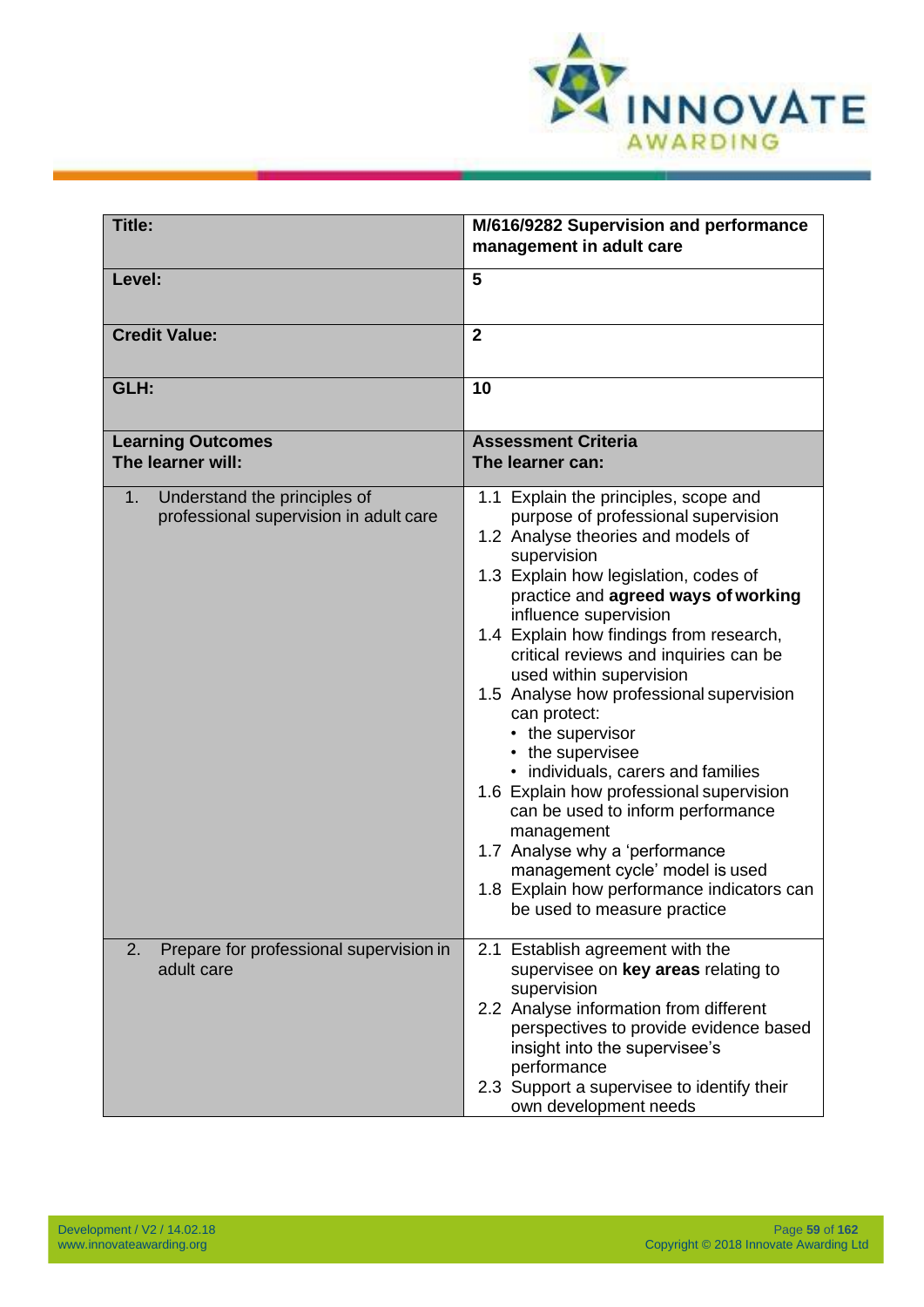

|                                                                                             | 2.4 Review and revise targets to meet<br>objectives of the work setting and the<br>supervisee                                                                                                                                                                                                                                                                                                                                                                                                                                                                  |
|---------------------------------------------------------------------------------------------|----------------------------------------------------------------------------------------------------------------------------------------------------------------------------------------------------------------------------------------------------------------------------------------------------------------------------------------------------------------------------------------------------------------------------------------------------------------------------------------------------------------------------------------------------------------|
| Facilitate the supervision process in<br>3.<br>adult care                                   | 3.1 Support supervisee to reflect on their<br>practice using:<br>• the range of information available<br>• their own insights<br>3.2 Support supervisees to explore<br>methods of addressing challenging<br>situations in their work<br>3.3 Provide constructive feedback that can<br>be used to improve performance<br>3.4 Address issues which can result in a<br>power imbalance in professional<br>supervision<br>3.5 Adapt approaches to supervision in<br>response to feedback from supervisees<br>and others<br>3.6 Record agreed supervision decisions |
| Understand how to address<br>$\mathbf{4}$ .<br>performance management and related<br>issues | 4.1 Describe how appraisal processes can<br>be used with supervision to manage<br>and improve performance<br>4.2 Explain the organisation's procedures<br>for:<br>addressing conduct and performance<br>issues<br>discipline and grievance<br>4.3 Explain the learner's role in procedures<br>for:<br>addressing conduct and performance<br><b>issues</b><br>discipline and grievance<br>4.4 Evaluate the use of conflict resolution<br>models to address challenges identified<br>during supervision                                                          |
| Additional information about this unit:                                                     |                                                                                                                                                                                                                                                                                                                                                                                                                                                                                                                                                                |

Agreed ways of working: will include policies and procedures where these apply.

Key areas: confidentiality, boundaries, roles and accountability, the frequency and location of supervision sessions, sources of data and evidence that can be used to inform supervision, actions to be taken in preparation for supervision

| Unit aim (s) | This unit covers how professional      |
|--------------|----------------------------------------|
|              | development contributes to performance |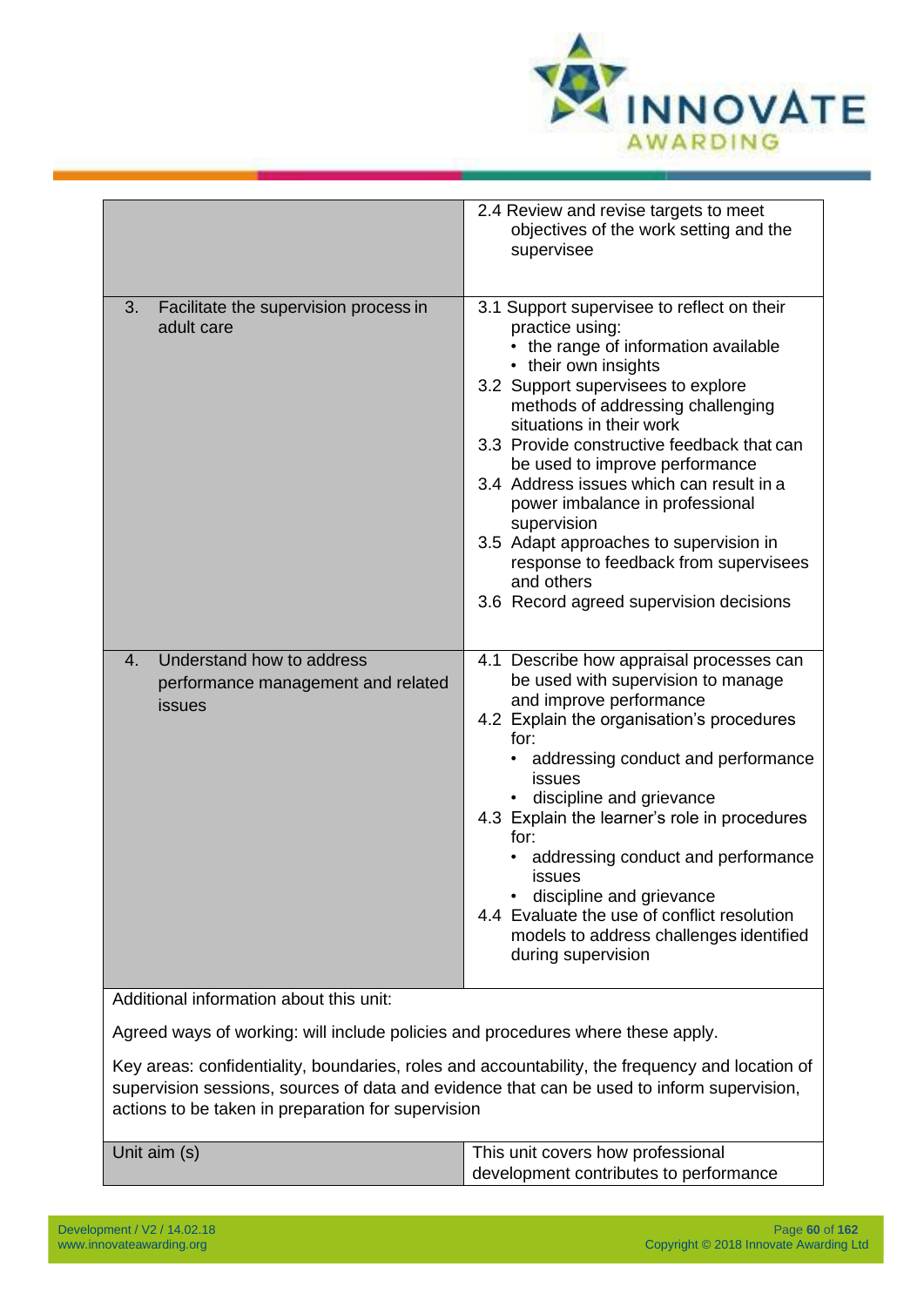

|                                                                                         | management and how any issues identified<br>can be addressed. The preparation and<br>process of supervision are addressed, and<br>how to support supervisees to identify and<br>review their development needs and<br>progress. |
|-----------------------------------------------------------------------------------------|---------------------------------------------------------------------------------------------------------------------------------------------------------------------------------------------------------------------------------|
| Assessment requirements specified by a<br>sector or regulatory body (if appropriate)    | All criteria must be assessed in accordance<br>with the Assessment Principles developed by<br>Skills for Care and Development to<br>complement Ofqual requirements                                                              |
| Details of the relationship of the unit and<br>relevant National Occupational Standards | M/602/3187                                                                                                                                                                                                                      |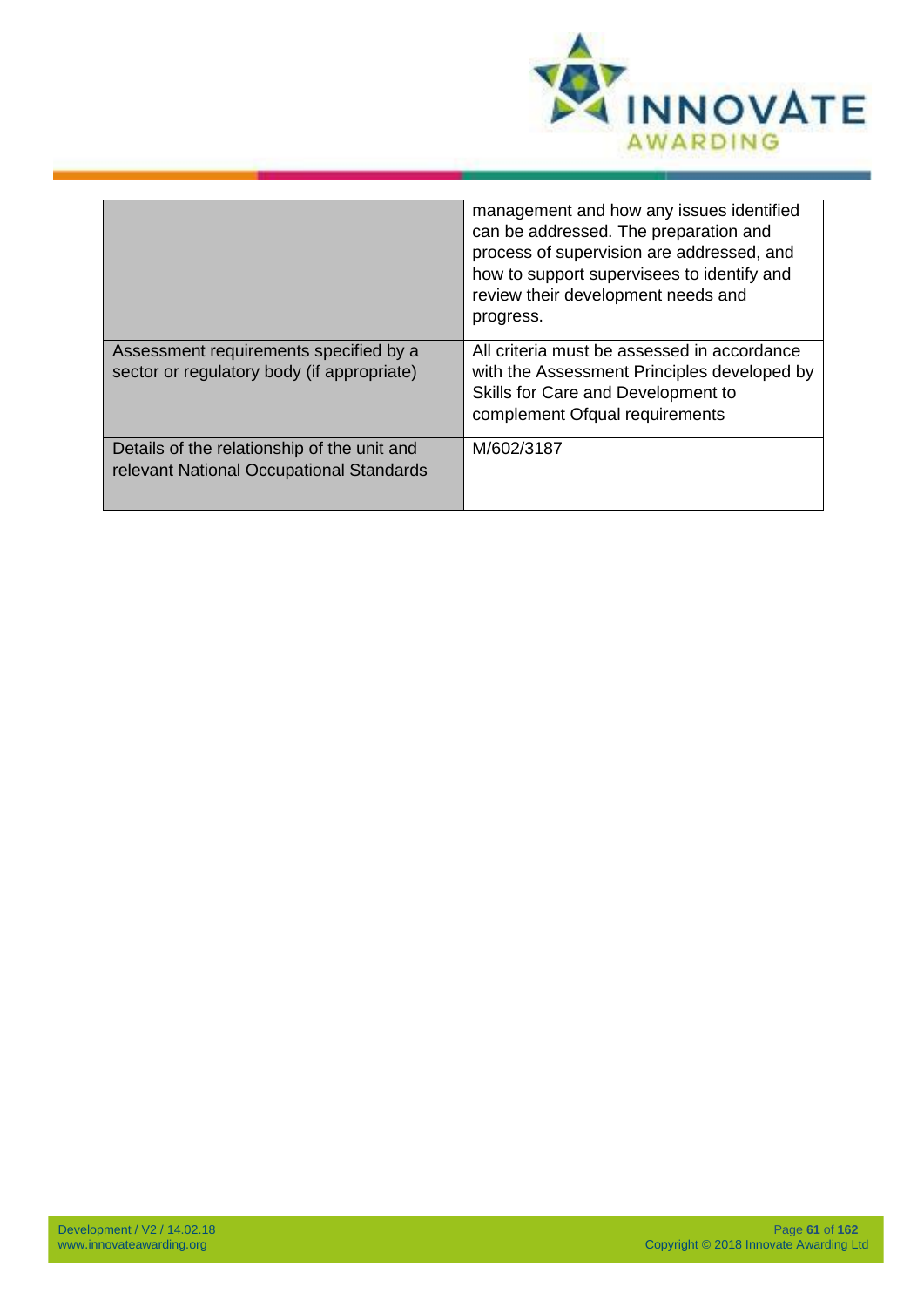

## **Optional Units:**

| Title:                                                                                                          | A/616/9284 Promote access to healthcare<br>for individuals with learning disabilities                                                                                                                                                                                                                                                                                                                                                                                                                                                                                                                                                                                                          |
|-----------------------------------------------------------------------------------------------------------------|------------------------------------------------------------------------------------------------------------------------------------------------------------------------------------------------------------------------------------------------------------------------------------------------------------------------------------------------------------------------------------------------------------------------------------------------------------------------------------------------------------------------------------------------------------------------------------------------------------------------------------------------------------------------------------------------|
| Level:                                                                                                          | 5                                                                                                                                                                                                                                                                                                                                                                                                                                                                                                                                                                                                                                                                                              |
| <b>Credit Value:</b>                                                                                            | 4                                                                                                                                                                                                                                                                                                                                                                                                                                                                                                                                                                                                                                                                                              |
| GLH:                                                                                                            | 24                                                                                                                                                                                                                                                                                                                                                                                                                                                                                                                                                                                                                                                                                             |
| <b>Learning Outcomes</b><br>The learner will:                                                                   | <b>Assessment Criteria</b><br>The learner can:                                                                                                                                                                                                                                                                                                                                                                                                                                                                                                                                                                                                                                                 |
| 1. Understand issues related to access to<br>health care services for individuals with<br>learning disabilities | Explain the rights based approach to<br>1.1<br>accessing health care services<br>Identify inequalities to access to health<br>1.2<br>care services for individuals with<br>learning disabilities<br>1.3 Evaluate how different investigations,<br>inquiries and reports have demonstrated<br>the need for improved access to<br>services for individuals with learning<br>disabilities<br>1.4 Describe the legislation policy, or<br>guidance which enables individuals with<br>a learning disability to access health<br>care services<br>1.5 Analyse how legislation, policy or<br>guidance on capacity and consent<br>should be used for individuals<br>considering and receiving treatment |
| 2. Understand the health care needs that<br>may affect individuals with learning<br>disabilities                | 2.1 Analyse trends of health care needs<br>among individuals with learning<br>disabilities<br>2.2 Explain systemic approaches that may<br>support better health and health care for<br>individuals with a learning disability<br>2.3 Research and report on the difficulties in<br>diagnosing health conditions in<br>individuals with a learning disability                                                                                                                                                                                                                                                                                                                                   |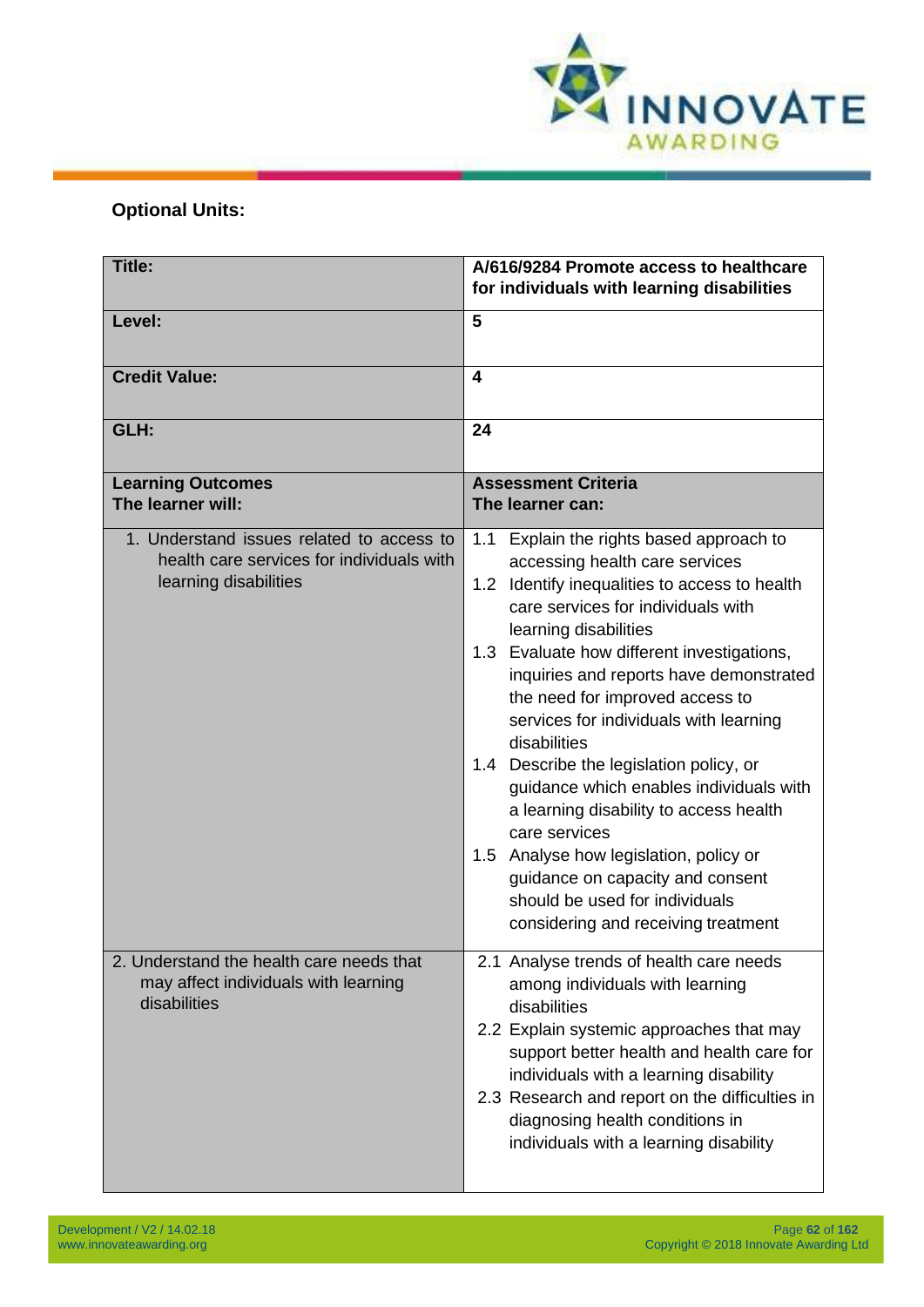

| 3.<br>Understand good practice in<br>supporting people with a learning<br>disability to access health care<br>services                | 3.1 Evaluate the effectiveness of existing<br>communication systems and practices<br>in supporting individuals to meet their<br>health care needs<br>3.2 Evaluate different ways of working in<br>partnership to support individuals to<br>meet their health care needs<br>3.3 Explain how to promote access to<br>health care through the use of<br>reasonable adjustments<br>3.4 Analyse the rights of significant others<br>to be involved in planning health care<br>services                                          |
|---------------------------------------------------------------------------------------------------------------------------------------|----------------------------------------------------------------------------------------------------------------------------------------------------------------------------------------------------------------------------------------------------------------------------------------------------------------------------------------------------------------------------------------------------------------------------------------------------------------------------------------------------------------------------|
| 4. Explain how to support others to<br>develop' implement, monitor and<br>review plans for health care                                | 4.1 Explain how to champion a person-<br>centred focus to the health care<br>planning process<br>4.2 Analyse factors to consider when<br>supporting others to develop and<br>implement plans for health care<br>4.3 Explain how to support others to<br>monitor and review plans for health care<br>4.4 Explain how to challenge health care<br>providers and services when advocating<br>with or on behalf of individuals<br>4.5 Explain how to support others to raise<br>concerns and challenge health care<br>services |
| 5.<br>Be able to develop processes to<br>support others to meet the health care<br>needs of individuals with a learning<br>disability | 5.1 Develop a person-centred strategy to<br>underpin work with an individual to<br>identify and meet their health care<br>needs<br>5.2 Develop systems to support others to<br>work across a range of healthcare<br>services to meet the health needs of<br>individuals with a learning disability<br>5.3 Ensure systems are used by others in<br>meeting the health care needs of<br>individuals<br>5.4 Evaluate the impact of systems in<br>meeting individual's healthcare needs                                        |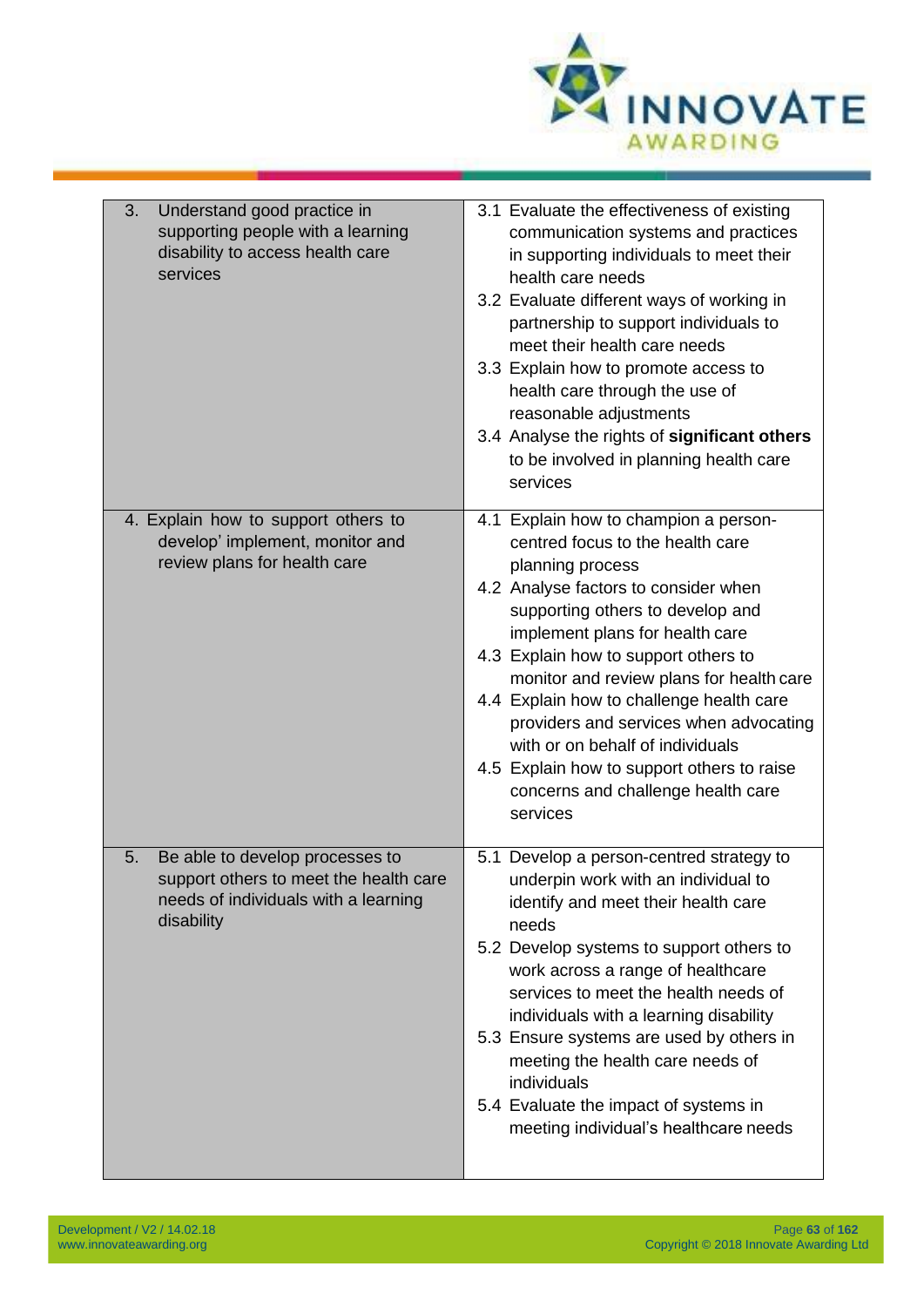

| 6.<br>Be able to promote good practice to<br>others in their support of individuals<br>with learning disabilities accessing<br>health care | 6.1 Promote effective use of communication<br>methods to enable individuals to<br>understand their healthcare needs and<br>what options are available to them<br>6.2 Promote partnership working to meet<br>the health care needs of individuals with<br>learning disabilities<br>6.3 Promote awareness of the use of<br>reasonable adjustments to enable<br>individuals with learning disabilities to<br>access health care services<br>6.4 Ensure the appropriate involvement of<br>significant others to the individual in<br>planning and delivering health care |
|--------------------------------------------------------------------------------------------------------------------------------------------|----------------------------------------------------------------------------------------------------------------------------------------------------------------------------------------------------------------------------------------------------------------------------------------------------------------------------------------------------------------------------------------------------------------------------------------------------------------------------------------------------------------------------------------------------------------------|
| Additional information about this unit                                                                                                     |                                                                                                                                                                                                                                                                                                                                                                                                                                                                                                                                                                      |
| Significant others - a person who is important to the individual's well-being; especially<br>a spouse or one in a similar relationship     |                                                                                                                                                                                                                                                                                                                                                                                                                                                                                                                                                                      |
| Unit aim (s)                                                                                                                               | This unit is aimed at providing relevant<br>knowledge and understanding for those who<br>manage staff who support individuals with a<br>learning disability. This knowledge and<br>understanding can be drawn on to ensure<br>that individuals are supported to access the<br>best possible health services.                                                                                                                                                                                                                                                         |
| Assessment requirements specified by a<br>sector or regulatory body (if appropriate)                                                       | This unit must be assessed in accordance<br>with Skills for Care and Development's RQF<br>Assessment Principles.                                                                                                                                                                                                                                                                                                                                                                                                                                                     |
| Details of the relationship of the unit and<br>relevant National Occupational Standards                                                    | N/A                                                                                                                                                                                                                                                                                                                                                                                                                                                                                                                                                                  |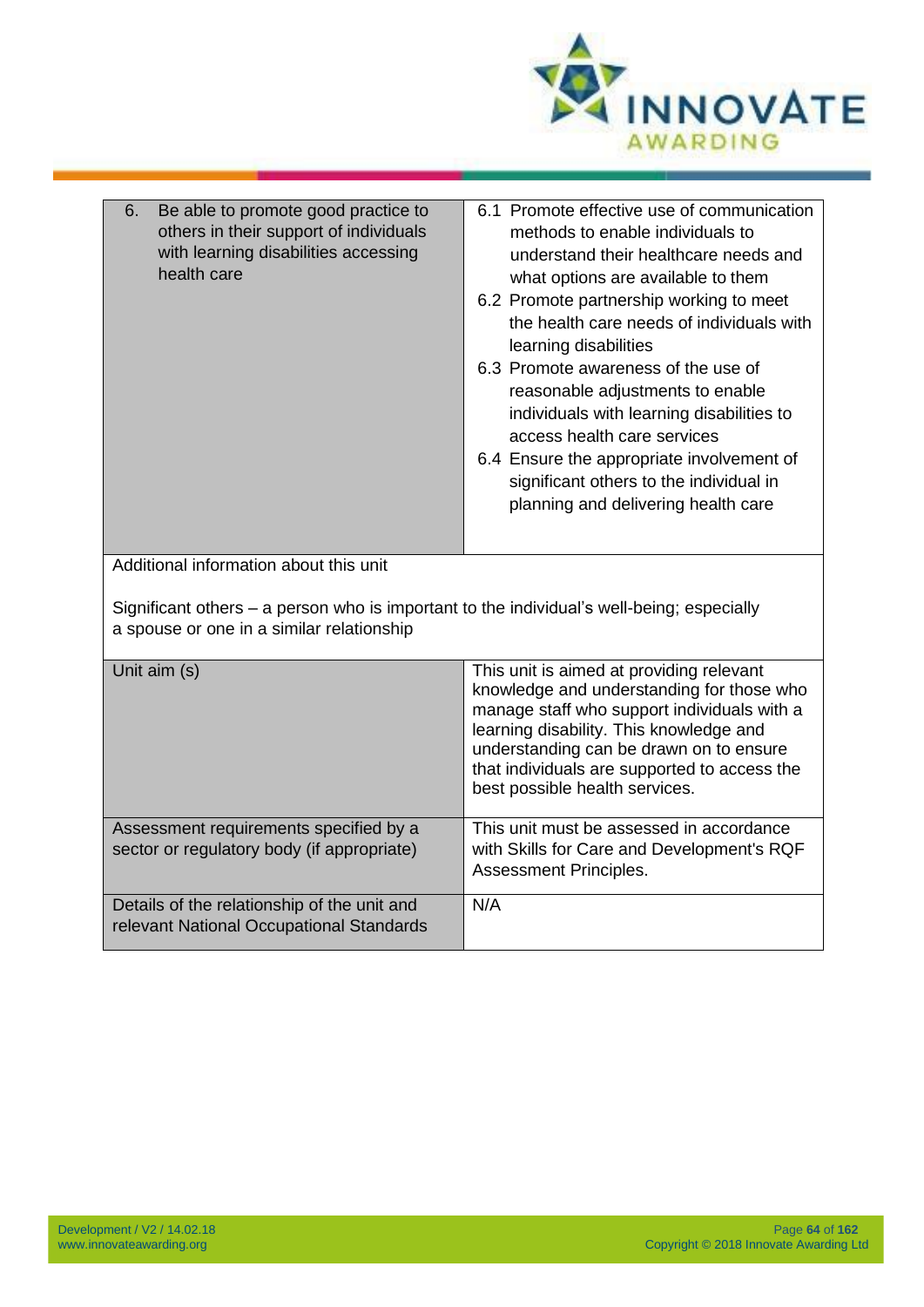

| Title:                                                                                                                                    | F/616/9285 Support families who are                                                                                                                                                                                                                                                                                                                                                                                                                                                                                                              |
|-------------------------------------------------------------------------------------------------------------------------------------------|--------------------------------------------------------------------------------------------------------------------------------------------------------------------------------------------------------------------------------------------------------------------------------------------------------------------------------------------------------------------------------------------------------------------------------------------------------------------------------------------------------------------------------------------------|
|                                                                                                                                           | affected by acquired brain injury                                                                                                                                                                                                                                                                                                                                                                                                                                                                                                                |
| Level:                                                                                                                                    | 4                                                                                                                                                                                                                                                                                                                                                                                                                                                                                                                                                |
| <b>Credit Value:</b>                                                                                                                      | 4                                                                                                                                                                                                                                                                                                                                                                                                                                                                                                                                                |
| GLH:                                                                                                                                      | 12                                                                                                                                                                                                                                                                                                                                                                                                                                                                                                                                               |
| <b>Learning Outcomes</b><br>The learner will:                                                                                             | <b>Assessment Criteria</b><br>The learner can:                                                                                                                                                                                                                                                                                                                                                                                                                                                                                                   |
| Understand the impact on families who<br>$1_{\cdot}$<br>care for an individual who is in a<br>minimally responsive or vegetative<br>state | 1.1 Explain the impact on the family of<br>caring for an individual in a minimally<br>responsive or vegetative state<br>1.2 Describe how theories of loss and<br>grief provide a framework for practice<br>1.3 Describe the long-term adjustments<br>families and friends may need to make                                                                                                                                                                                                                                                       |
| 2.<br>Understand the long-term effects of<br>acquired brain injury on family                                                              | 2.1 Explain the emotional impact of<br>acquired brain injury on families<br>2.2 Compare the difference for families<br>between caring for an individual with<br>mild to moderate brain injury and an<br>individual with severe brain injury<br>2.3 Describe the socio-economic impact on<br>the family of the long-term effects of<br>acquired brain injury<br>2.4 Explain the impact on families of<br>personality changes in the individual<br>2.5 Describe changes that may occur in<br>relationships as a result of acquired<br>brain injury |
| Understand legislation that is relevant<br>3.<br>to carers of an individual effected by<br>acquired brain injury                          | Identify legislation and policy specific to<br>3.1<br>carers of an individual affected by<br>acquired brain injury<br>3.2 Explain the key principles within<br>legislation and policy which are<br>applicable to carers of an individual<br>affected by acquired brain injury<br>3.3 Outline the obligations on social care<br>organisations as a result of legislation                                                                                                                                                                          |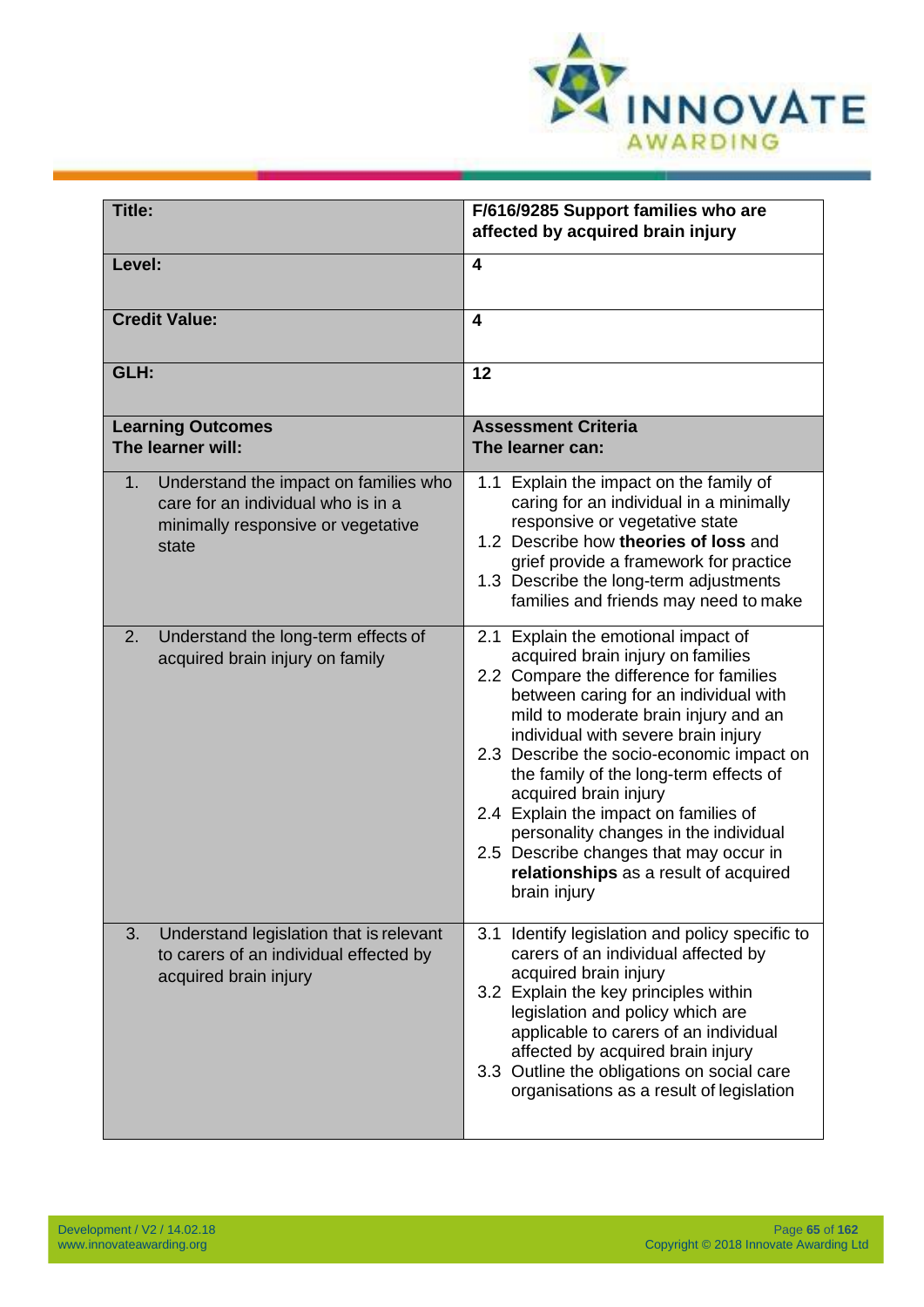

| Assess the support required by<br>4.<br>families who hold the primary caring<br>role | 4.1 Work together with primary carers to<br>establish the support they require<br>4.2 Agree with the primary carer a plan of<br>support<br>4.3 Identify support which can best be<br>provided by others<br>4.4 Identify unmet needs and report to<br>significant professionals/agencies<br>where there are unmet needs |
|--------------------------------------------------------------------------------------|------------------------------------------------------------------------------------------------------------------------------------------------------------------------------------------------------------------------------------------------------------------------------------------------------------------------|
| Be able to work in partnership with<br>5.<br>other professionals and agencies        | 5.1 Explain the role of other professionals<br>and agencies working with individuals<br>with acquired brain injury<br>5.2 Work in partnership with other<br>professionals and agencies to support<br>families<br>5.3 Evaluate outcomes for families of<br>partnership working                                          |
| Additional information about this unit                                               |                                                                                                                                                                                                                                                                                                                        |
| The individual is the person with acquired brain injury.                             |                                                                                                                                                                                                                                                                                                                        |
| Theories of loss and grief:<br><b>Elizabeth Kublar Ross</b><br>Warden                |                                                                                                                                                                                                                                                                                                                        |
| Primary carers:<br>Spouse/partner<br>Child<br>Parent<br>Sibling<br>Friend            |                                                                                                                                                                                                                                                                                                                        |
| Relationships:<br>Spouse/partner<br>Child<br>Parent<br>Sibling<br>Friend             |                                                                                                                                                                                                                                                                                                                        |
| Unit aim (s)                                                                         | This unit is aimed at those whose role<br>involves supporting families of people<br>with an acquired brain injury. It covers<br>the impact on the family/carers including<br>putting them at the centre of the<br>intervention, recognising the emotional<br>impact of acquired brain injury on a                      |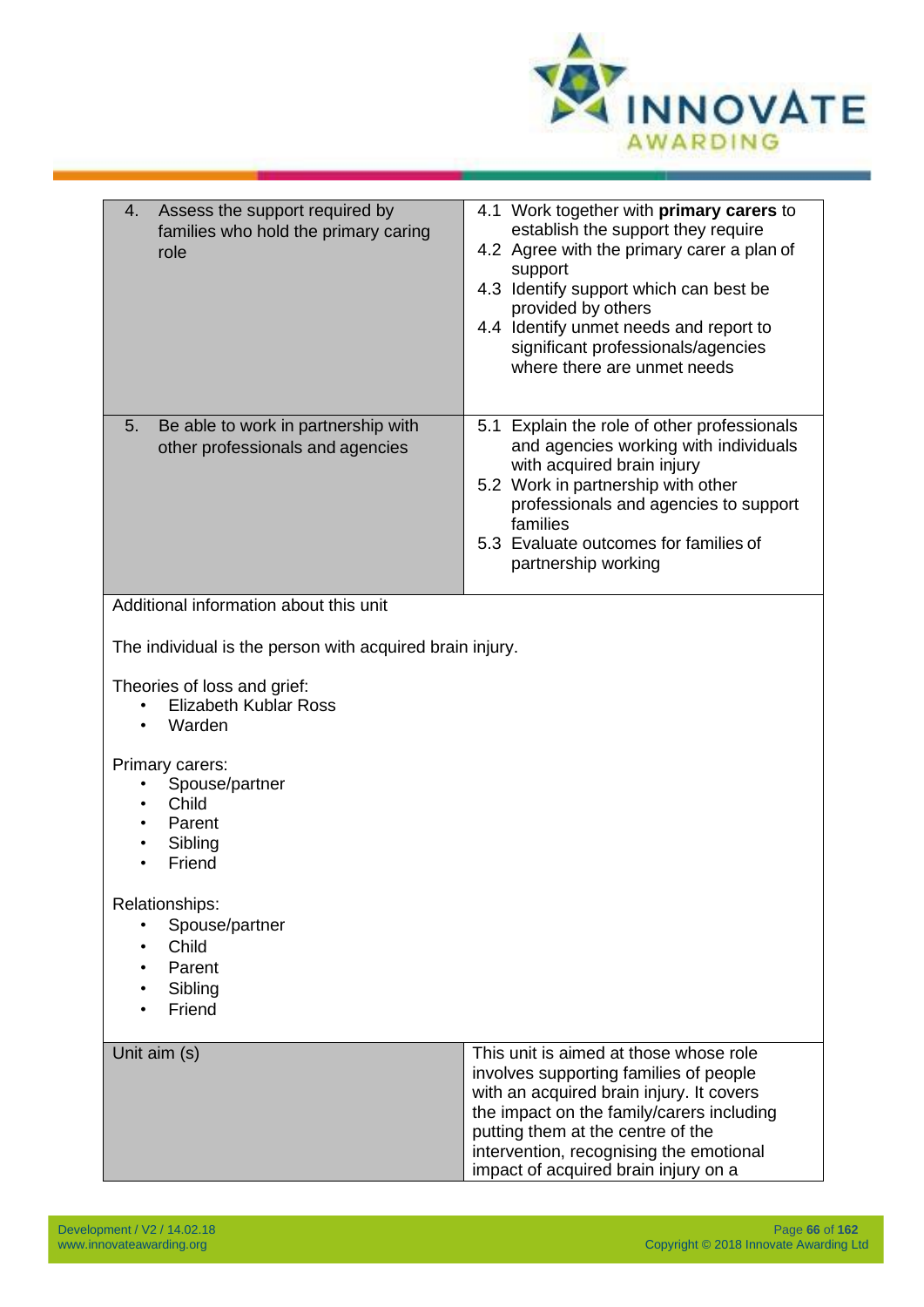

|                                                                                         | variety of relationships. It also addresses<br>the ability to access support from other<br>professionals and agencies where<br>appropriate. |
|-----------------------------------------------------------------------------------------|---------------------------------------------------------------------------------------------------------------------------------------------|
| Assessment requirements specified by a<br>sector or regulatory body (if appropriate)    | This unit must be assessed in accordance<br>with Skills for Care and Development's RQF<br>Assessment Principles.                            |
| Details of the relationship of the unit and<br>relevant National Occupational Standards | N/A                                                                                                                                         |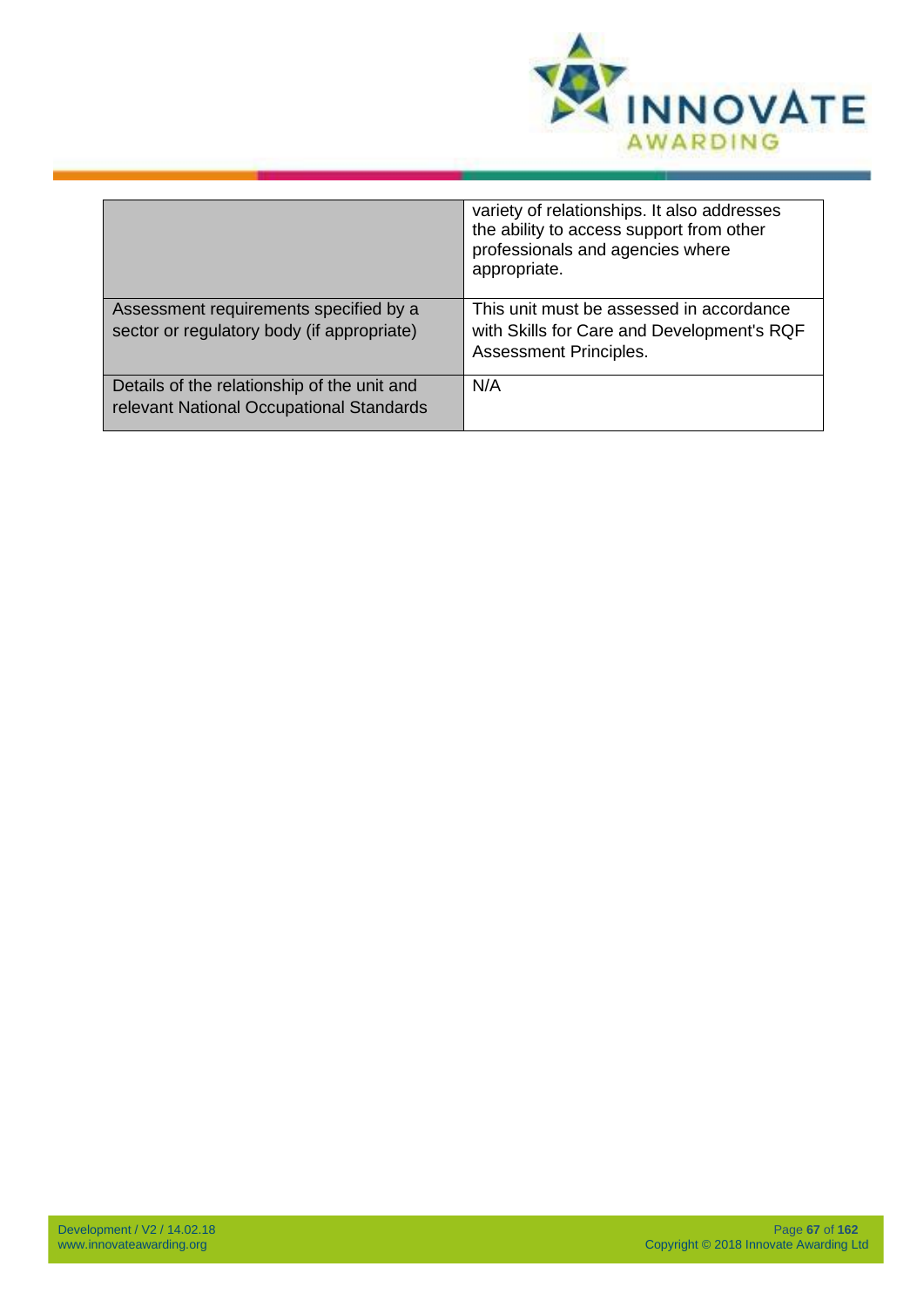

| Title:                                                                                                                             | L/616/9287 Lead practice in the support of<br>individuals with autistic spectrum<br>conditions                                                                                                                                                                                                                                                                                                                                                                                                                   |
|------------------------------------------------------------------------------------------------------------------------------------|------------------------------------------------------------------------------------------------------------------------------------------------------------------------------------------------------------------------------------------------------------------------------------------------------------------------------------------------------------------------------------------------------------------------------------------------------------------------------------------------------------------|
| Level:                                                                                                                             | 5                                                                                                                                                                                                                                                                                                                                                                                                                                                                                                                |
| <b>Credit Value:</b>                                                                                                               | $\overline{2}$                                                                                                                                                                                                                                                                                                                                                                                                                                                                                                   |
| GLH:                                                                                                                               | 10                                                                                                                                                                                                                                                                                                                                                                                                                                                                                                               |
| <b>Learning Outcomes</b><br>The learner will:                                                                                      | <b>Assessment Criteria</b><br>The learner can:                                                                                                                                                                                                                                                                                                                                                                                                                                                                   |
| Understand autistic spectrum<br>1 <sub>1</sub><br>conditions                                                                       | 1.1 Analyse the features of autistic<br>spectrum conditions<br>1.2 Review historical and current<br>perspectives on the causes of autism<br>1.3 Evaluate approaches to the care and<br>support of individuals with autistic<br>spectrum conditions<br>1.4 Analyse how the views of others impact<br>on the lives of individuals with an<br>autistic spectrum conditions<br>1.5 Explain the types of sensory and<br>perceptual difficulties that individuals<br>with an autistic spectrum condition<br>experience |
| Understand the legal and policy<br>2.<br>framework underpinning the support of<br>individuals with autistic spectrum<br>conditions | 2.1 Analyse the impact of legislation and<br>policy initiatives on the support of<br>individuals with autistic spectrum<br>conditions<br>2.2 Explain the role of autism advocacy<br>groups                                                                                                                                                                                                                                                                                                                       |
| Promote positive practice in the<br>3.<br>support of individuals with an autistic<br>spectrum condition                            | 3.1 Enable workers to apply different<br>approaches, interventions and<br>strategies according to the individual's<br>needs and wishes<br>3.2 Develop practice guidance to maximize<br>consistency and stability in the<br>environment<br>3.3 Ensure use of structured activities to<br>optimise individuals' learning                                                                                                                                                                                           |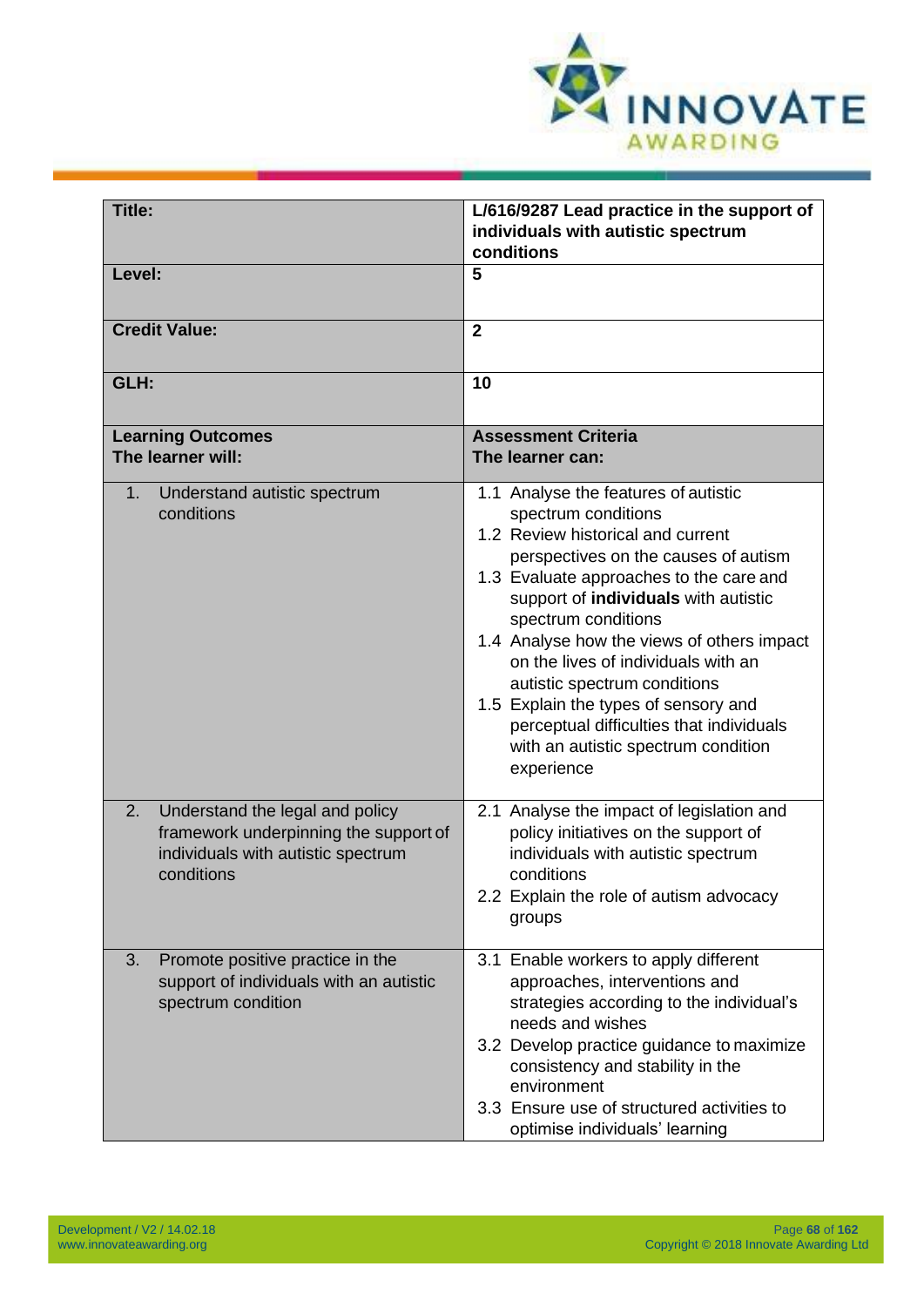

|                                                                                                                                  | 3.4 Support others to minimise the<br>vulnerability of individuals with autistic<br>spectrum conditions<br>3.5 Implement strategies which support<br>others to apply, monitor and review<br>positive behaviour support with<br>individuals<br>3.6 Support others to work in partnership<br>with parents and/or other informal<br>carers or support networks                                                                                 |
|----------------------------------------------------------------------------------------------------------------------------------|---------------------------------------------------------------------------------------------------------------------------------------------------------------------------------------------------------------------------------------------------------------------------------------------------------------------------------------------------------------------------------------------------------------------------------------------|
| Support others to implement positive<br>4.<br>communication strategies for<br>individuals with an autistic spectrum<br>condition | 4.1 Analyse the implications for practice of<br>the link between behaviour and<br>communication<br>4.2 Support others to understand the link<br>between behaviour and communication<br>4.3 Liaise with family/carers and<br>professionals to maximise the<br>effectiveness of communication<br>4.4 Support others to implement alternative<br>and augmented communication<br>systems which enable individuals to<br>communicate effectively |
| Implement strategies to support<br>5.<br>individuals with an autistic spectrum<br>condition to manage their sensory<br>world     | 5.1 Participate, as part of a multi-<br>disciplinary team, in the development of<br>a sensory management strategy<br>5.2 Implement a sensory management<br>strategy to meet the needs of<br>individuals who have problems with<br>sensory processing<br>5.3 Enable others to create environments<br>which:<br>prevent sensory overload<br>increase sensory stimulation                                                                      |

Additional information about this unit

The terminology chosen to describe the Autistic Spectrum in this unit is Autistic Spectrum Condition (ASC), one of several different usages in this field. In diagnosis and other clinical and research settings, the more usual term is Autism Spectrum Disorders (ASDs). Other usages, such as 'autism' as an umbrella term for the spectrum, are also frequently used informally and by organisations such as the National Autistic Society. ASC has been chosen here since it forms a more neutral and less medical phrase than ASDs in this context.

An individual is someone requiring care or support.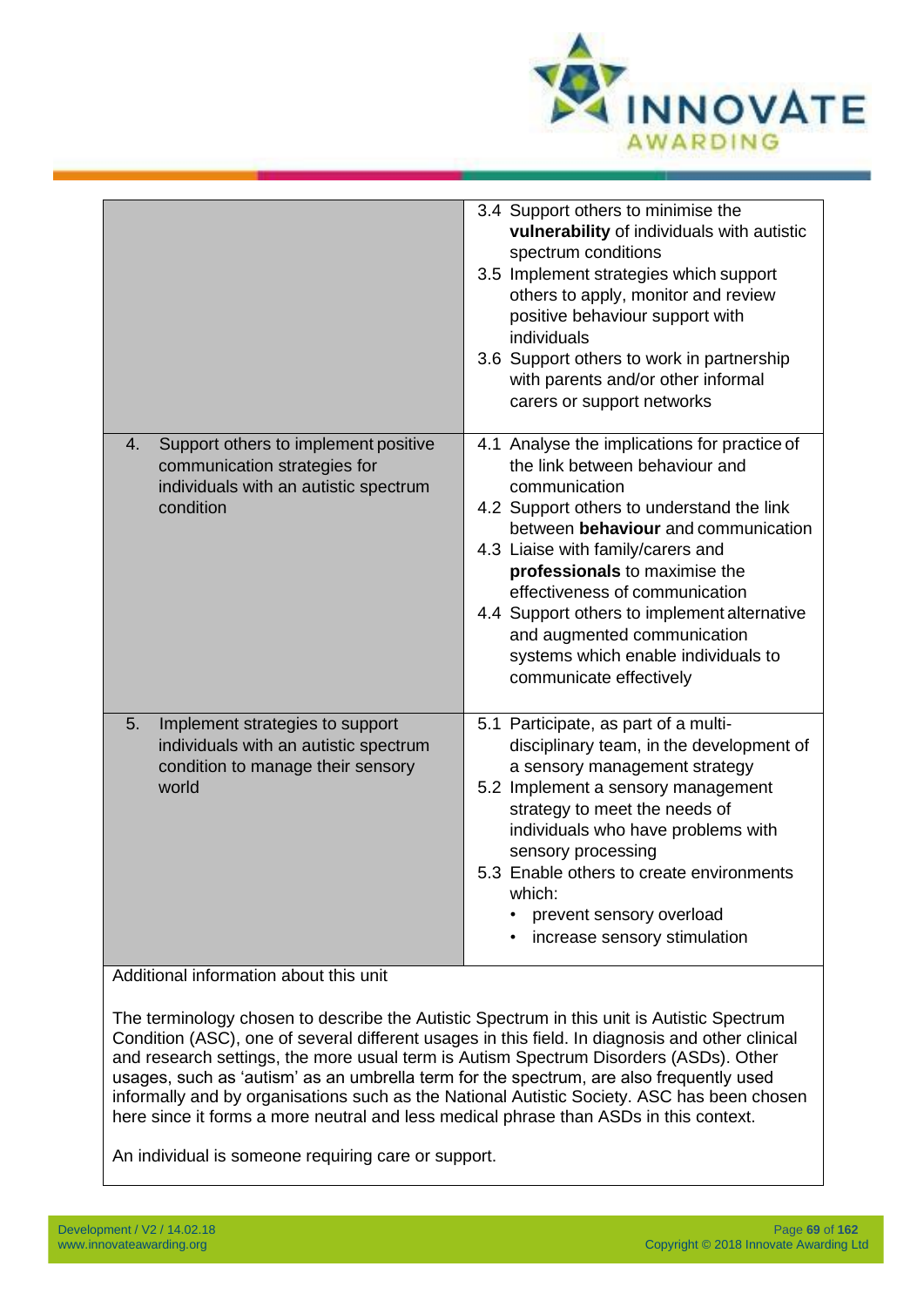

Different approaches should include multi-agency approaches.

Vulnerability covers areas such as: being exploited or abused; violating the law without realising s/he is doing something harmful; being the victim of cyber-bullying.

Behaviour includes non-verbal communication and behaviour that can present challenges.

Professionals can include: speech and language professionals, psychologists, specialist nurses.

| Unit aim (s)                                                                            | To develop the knowledge and skills<br>necessary to lead practice in supporting the<br>needs of individuals with Autistic Spectrum<br>Conditions. |
|-----------------------------------------------------------------------------------------|---------------------------------------------------------------------------------------------------------------------------------------------------|
| Assessment requirements specified by a<br>sector or regulatory body (if appropriate)    | This unit must be assessed in accordance<br>with Skills for Care and Development's RQF<br><b>Assessment Principles.</b>                           |
| Details of the relationship of the unit and<br>relevant National Occupational Standards | N/A                                                                                                                                               |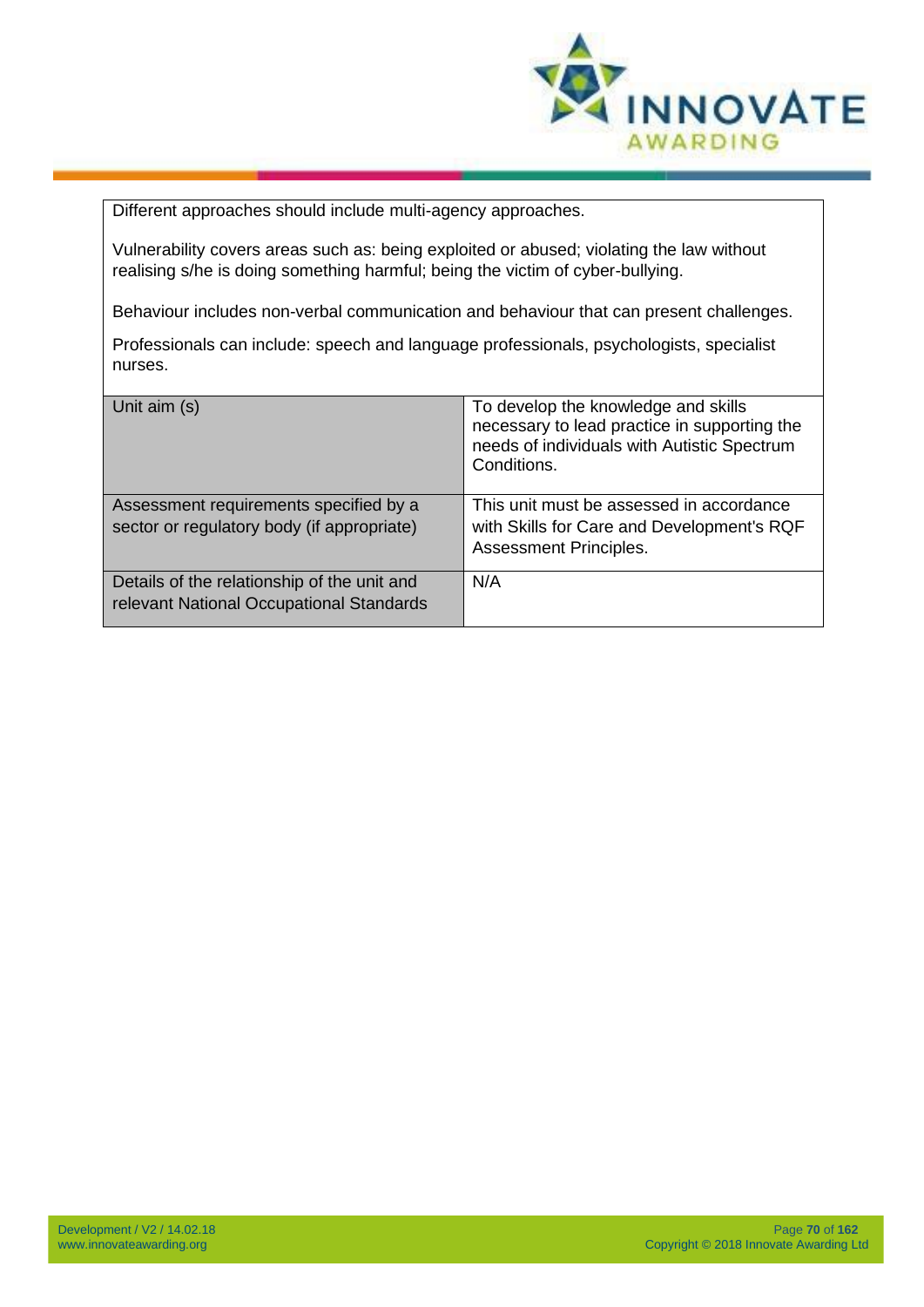

| <b>Title:</b>                                      | Y/616/9289 Recognise indications of<br>substance misuse and refer individuals to<br>relevant services                                                                                                                                                                                                                                                                                                                                                                 |
|----------------------------------------------------|-----------------------------------------------------------------------------------------------------------------------------------------------------------------------------------------------------------------------------------------------------------------------------------------------------------------------------------------------------------------------------------------------------------------------------------------------------------------------|
| Level:                                             | 3                                                                                                                                                                                                                                                                                                                                                                                                                                                                     |
| <b>Credit Value:</b>                               | $\mathbf{3}$                                                                                                                                                                                                                                                                                                                                                                                                                                                          |
| GLH:                                               | 24                                                                                                                                                                                                                                                                                                                                                                                                                                                                    |
| <b>Learning Outcomes</b><br>The learner will:      | <b>Assessment Criteria</b><br>The learner can:                                                                                                                                                                                                                                                                                                                                                                                                                        |
| Recognise indications of substance<br>1.<br>misuse | 1.1 Identify the range of substances which<br>may be misused and their effects<br>1.2 Identify possible indications of<br>substance misuse<br>1.3 Identify other factors which produce<br>indications that may be interpreted as a<br>cause of substance misuse<br>1.4 Show how to obtain specialist<br>assistance where required<br>1.5 Demonstrate how to keep personal<br>knowledge about substances and<br>possible indications of substance<br>misuse up-to-date |
| <b>Assess and Monitor risk</b><br>2.               | 2.1 Assess the risk to the individual and to<br>others which may result from substance<br>misuse, in accordance with<br>organisational procedures<br>2.2 Review the assessment of risk and<br>explain why this is important<br>2.3 Identify appropriate action which may<br>be required in the light of changes to<br>the situation and level of risk                                                                                                                 |
| Handle information and maintain<br>3.<br>records   | 3.1 Identify situations and actions taken in<br>line with organisational requirements<br>and explain the importance of doing so<br>3.2 Identify the rights of individuals and the<br>principle of confidentiality when<br>handling data relating to the individual<br>3.3 Maintain records relating to the<br>individual and their substance abuse                                                                                                                    |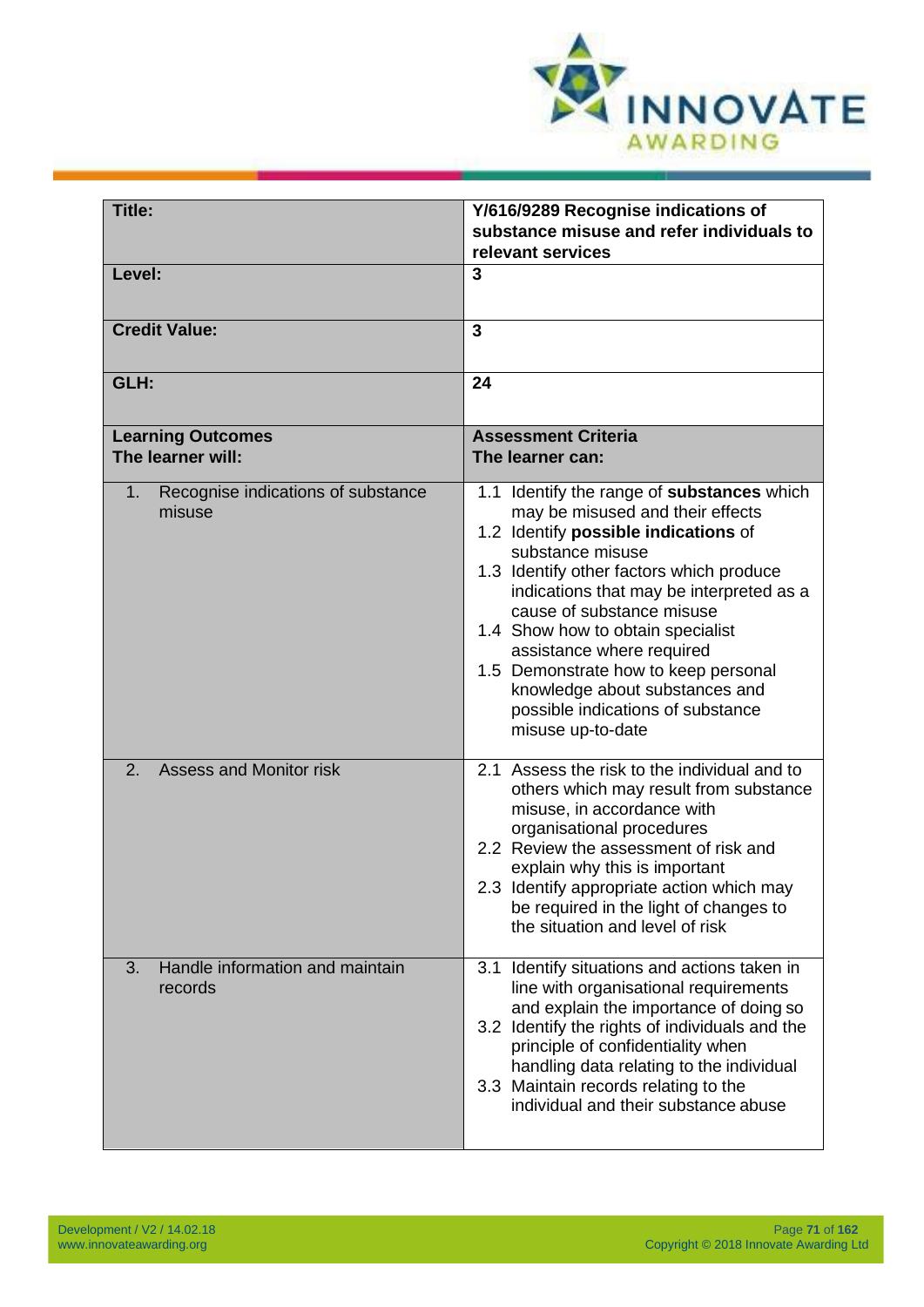

| Refer individuals to appropriate<br>4.<br>services                                                                                                                                                            | 4.1 Identify the range of services relevant to<br>substance misuse available locally and<br>nationally<br>4.2 Demonstrate how to refer individuals to<br>services in line with organisational<br>requirements<br>4.3 Provide appropriate services with<br>complete and accurate information<br>about the situation in line with<br>organisational requirements |
|---------------------------------------------------------------------------------------------------------------------------------------------------------------------------------------------------------------|----------------------------------------------------------------------------------------------------------------------------------------------------------------------------------------------------------------------------------------------------------------------------------------------------------------------------------------------------------------|
| Additional information about this unit                                                                                                                                                                        |                                                                                                                                                                                                                                                                                                                                                                |
| Substances which may be misused could include: Illegal drugs; prescription drugs; over the<br>counter drugs; alcohol; solvents<br>Possible indications could include: Physical; behaviour; social; emotional. |                                                                                                                                                                                                                                                                                                                                                                |
| Unit aim (s)                                                                                                                                                                                                  | This unit is designed to asses a leaner's<br>knowledge, skills and understanding on<br>their understanding on substance misuse<br>and how they work with referring<br>individuals when needed.                                                                                                                                                                 |
| Assessment requirements specified by a<br>sector or regulatory body (if appropriate)                                                                                                                          | This unit must be assessed in accordance<br>with Skills for Care and Development's RQF<br>Assessment Principles.                                                                                                                                                                                                                                               |
| Details of the relationship of the unit and<br>relevant National Occupational Standards                                                                                                                       | N/A                                                                                                                                                                                                                                                                                                                                                            |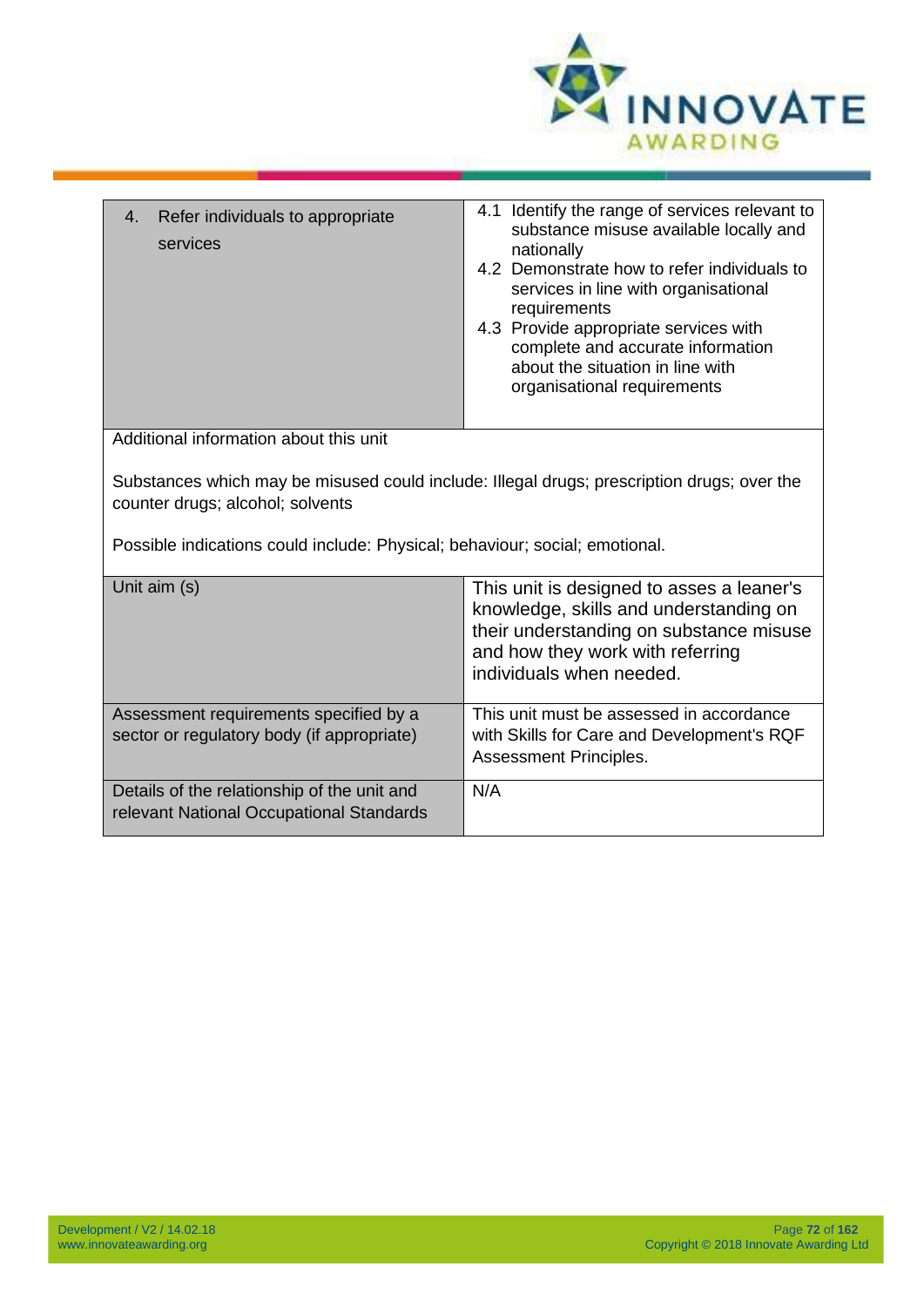

| <b>Title:</b>                                                                                          | L/616/9290 Principles of supporting<br>individuals with a learning disability<br>regarding sexuality and sexual health                                                                                                                                                                                                                                                                                                       |
|--------------------------------------------------------------------------------------------------------|------------------------------------------------------------------------------------------------------------------------------------------------------------------------------------------------------------------------------------------------------------------------------------------------------------------------------------------------------------------------------------------------------------------------------|
| Level:                                                                                                 | $\overline{3}$                                                                                                                                                                                                                                                                                                                                                                                                               |
| <b>Credit Value:</b>                                                                                   | $\overline{3}$                                                                                                                                                                                                                                                                                                                                                                                                               |
| GLH:                                                                                                   | 19                                                                                                                                                                                                                                                                                                                                                                                                                           |
| <b>Learning Outcomes</b><br>The learner will:                                                          | <b>Assessment Criteria</b><br>The learner can:                                                                                                                                                                                                                                                                                                                                                                               |
| Understand the development of human<br>$1_{\cdot}$<br>sexuality                                        | 1.1 Define the terms:<br>sexuality<br>$\bullet$<br>sexual health<br>sexual orientation<br>sexual expression<br>$\bullet$<br>1.2 Explain the main sexual development<br>milestones throughout an individual's<br>lifetime                                                                                                                                                                                                     |
| Understand how the sexual<br>2.<br>development of individuals with a<br>learning disability can differ | 2.1 Describe how genetic factors can<br>influence the sexual development,<br>sexual expression and sexual health of<br>an individual with a learning disability<br>2.2 Describe how socio-cultural factors and<br>religious beliefs can influence an<br>individual's sexual development<br>2.3 Explain how mental capacity can<br>influence sexual development, sexual<br>experiences sexual expression and<br>sexual health |
| Understand the issues of sexual health<br>3.<br>and how these can be supported                         | 3.1 Explain the key features of sexual<br>health and well-being and how this<br>relates to an individual's overall health<br>and well-being<br>3.2 Identify sexual health issues that affect<br>men and women<br>3.3 Explain how sexual health issues can<br>be supported within plans for healthcare                                                                                                                        |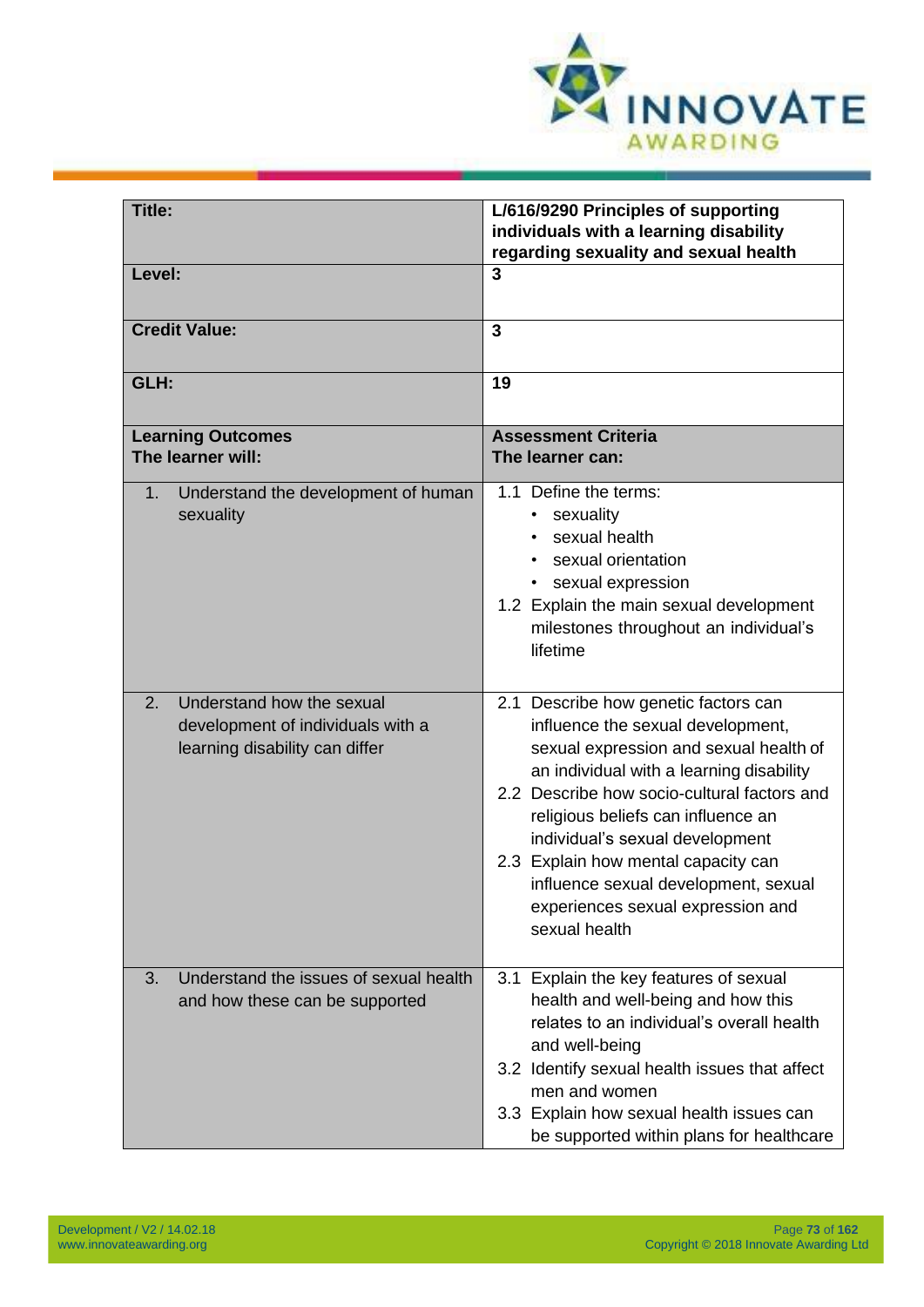

|                                                                                                                                                  | 3.4 Identify local services that exist to<br>support sexual health for individuals                                                              |
|--------------------------------------------------------------------------------------------------------------------------------------------------|-------------------------------------------------------------------------------------------------------------------------------------------------|
| Understand relevant legislation<br>4.<br>influencing the support of sexuality and<br>sexual health for individuals with<br>learning disabilities | 4.1 Explain key parts of relevant legislation<br>relating to sexuality and sexual health<br>for individuals and how this influences<br>practice |
| Additional information about this unit                                                                                                           |                                                                                                                                                 |
| N/A                                                                                                                                              |                                                                                                                                                 |
| Unit aim (s)                                                                                                                                     | The unit gives a broad background to issues<br>around sexuality, and relevant legislation, for<br>individuals with a learning disability.       |
| Assessment requirements specified by a<br>sector or regulatory body (if appropriate)                                                             | This unit must be assessed in accordance<br>with Skills for Care and Development's RQF<br>Assessment Principles.                                |
| Details of the relationship of the unit and<br>relevant National Occupational Standards                                                          | N/A                                                                                                                                             |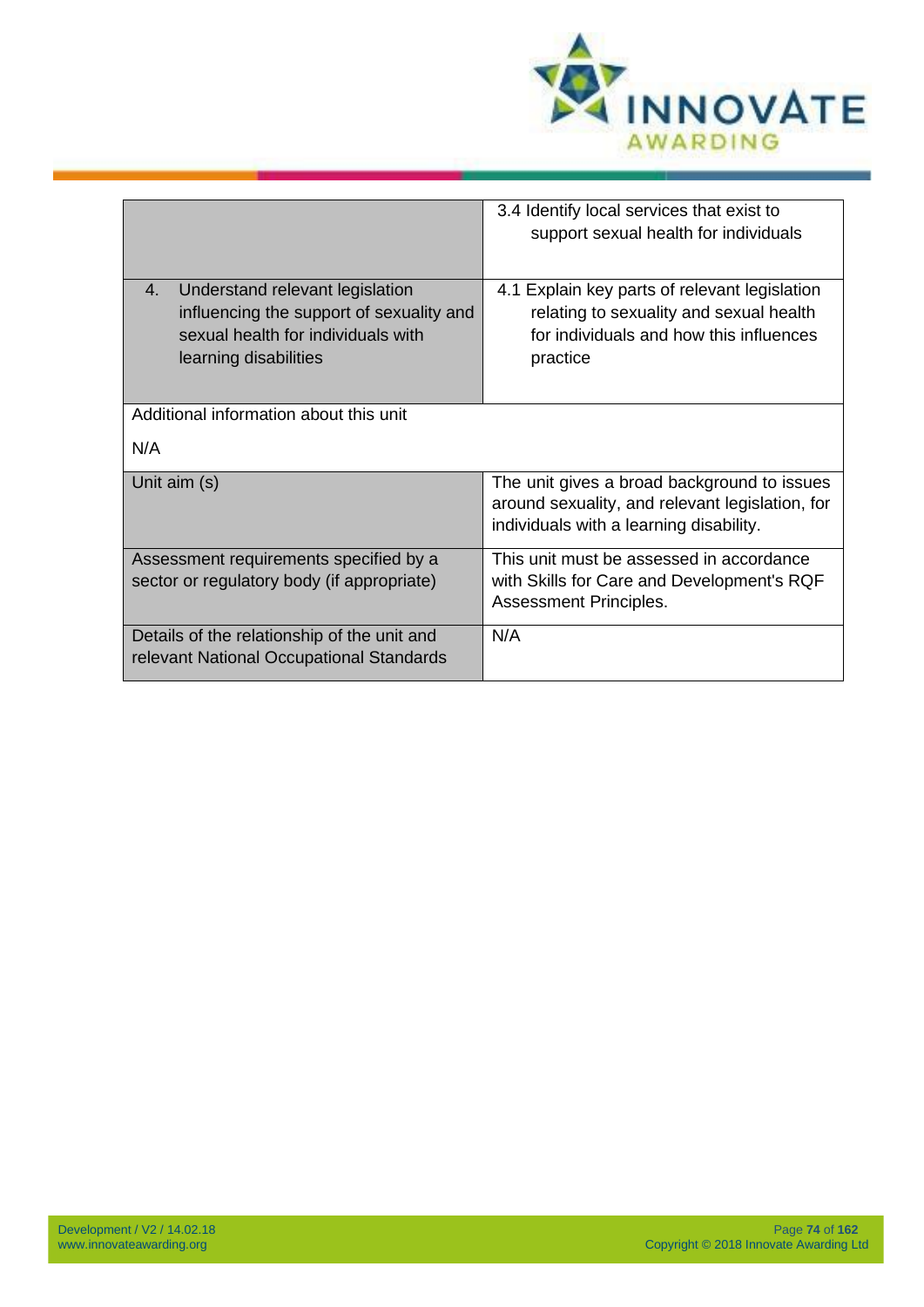

| Title:                                                                                                         | R/616/9291 Support individuals to access<br>housing and accommodation services                                                                                                                                                                                                                                        |
|----------------------------------------------------------------------------------------------------------------|-----------------------------------------------------------------------------------------------------------------------------------------------------------------------------------------------------------------------------------------------------------------------------------------------------------------------|
| Level:                                                                                                         | $\overline{3}$                                                                                                                                                                                                                                                                                                        |
| <b>Credit Value:</b>                                                                                           | 3                                                                                                                                                                                                                                                                                                                     |
| GLH:                                                                                                           | 15                                                                                                                                                                                                                                                                                                                    |
| <b>Learning Outcomes</b><br>The learner will:                                                                  | <b>Assessment Criteria</b><br>The learner can:                                                                                                                                                                                                                                                                        |
| 1. Understand support available to access<br>housing and accommodation services                                | 1.1 Identify sources of funding and benefits<br>available for housing and<br>accommodation services<br>1.2 Analyse the range of housing and<br>accommodation services available<br>1.3 Explain how and where to access<br>specialist information and advice about<br>housing and accommodation services               |
| 2. Be able to work with individuals to<br>identify housing and accommodation<br>services that meet their needs | 2.1 Work with an individual to identify their<br>accommodation requirements<br>2.2 Work with the individual to understand<br>the range of accommodation services<br>that could meet their needs<br>2.3 Support the individual to understand<br>requirements that may be made by<br>housing and accommodation services |
| 3. Be able to work with individuals to plan<br>access to housing and accommodation<br>services                 | 3.1 Work with the individual and others to<br>agree a plan for accessing housing and<br>accommodation services<br>3.2 Establish with an individual which<br>housing and accommodation services<br>will be approached                                                                                                  |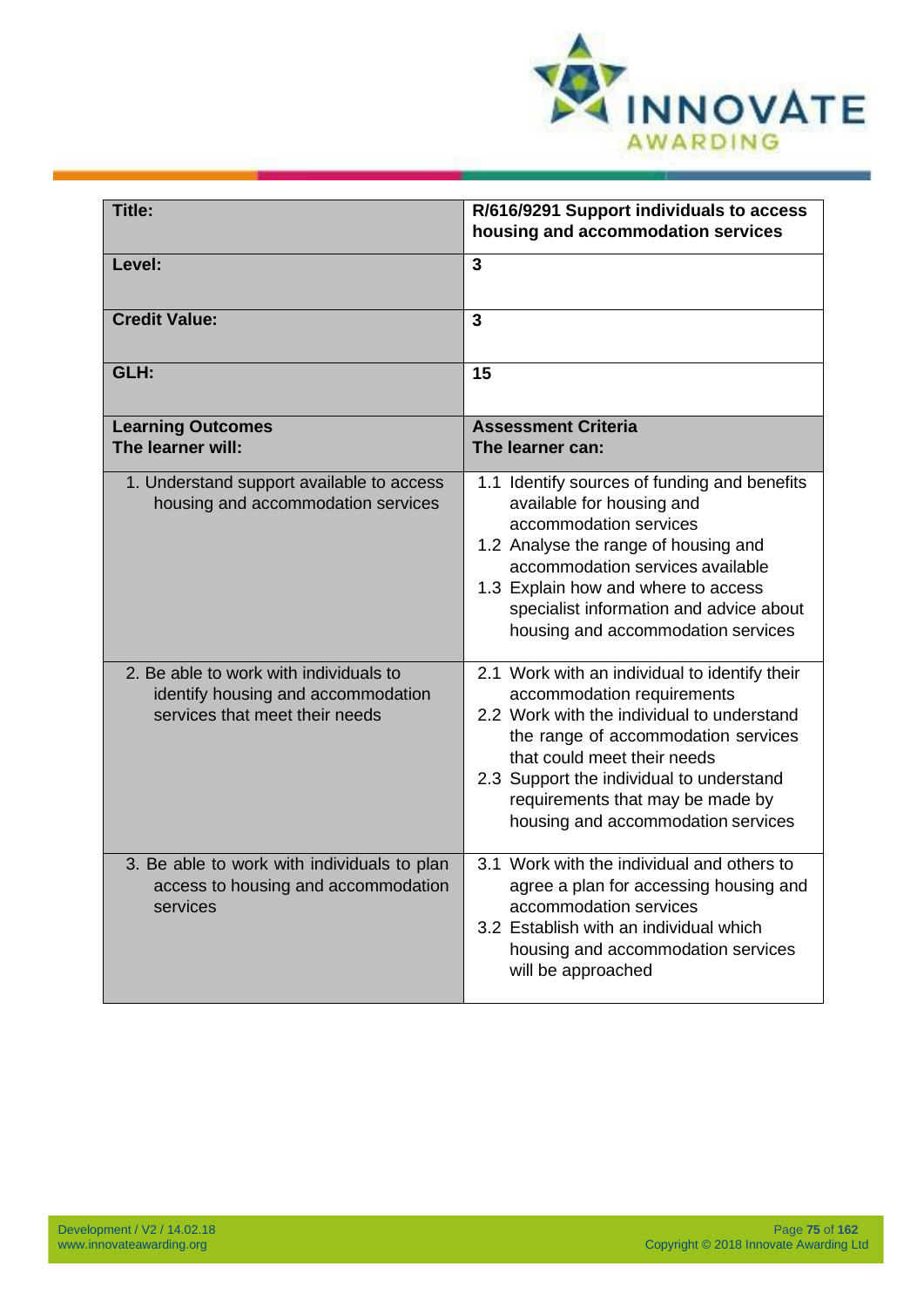

| Be able to work with individuals to<br>$\mathbf{4}$<br>access housing and accommodation<br>services | 4.1 Support the individual to prepare to<br>attend meetings with housing and<br>accommodation services<br>4.2 Work with the individual to provide<br>accurate and complete information to<br>express their requirements and<br>preferences<br>4.3 Support the individual to understand the<br>outcome of decisions made by a<br>housing or accommodation service |
|-----------------------------------------------------------------------------------------------------|------------------------------------------------------------------------------------------------------------------------------------------------------------------------------------------------------------------------------------------------------------------------------------------------------------------------------------------------------------------|
| Additional information about this unit                                                              |                                                                                                                                                                                                                                                                                                                                                                  |
|                                                                                                     |                                                                                                                                                                                                                                                                                                                                                                  |
| N/A                                                                                                 |                                                                                                                                                                                                                                                                                                                                                                  |
| Unit aim (s)                                                                                        | This unit provides the learner with the<br>knowledge and skills to support individuals to<br>access housing and accommodation<br>services.                                                                                                                                                                                                                       |
| Assessment requirements specified by a<br>sector or regulatory body (if appropriate)                | This unit must be assessed in accordance<br>with Skills for Care and Development's RQF<br>Assessment Principles.                                                                                                                                                                                                                                                 |
| Details of the relationship of the unit and<br>relevant National Occupational Standards             | N/A                                                                                                                                                                                                                                                                                                                                                              |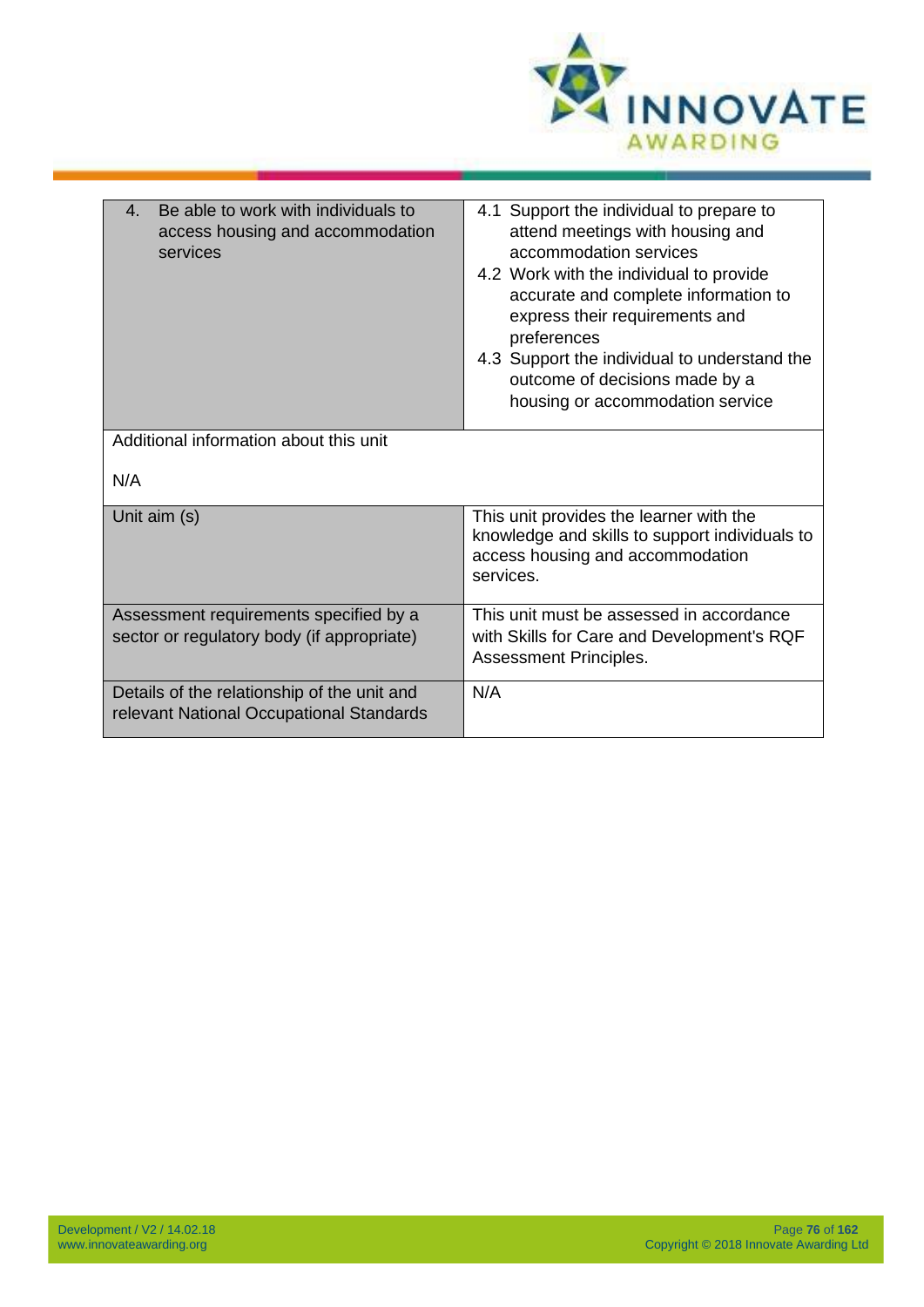

| Title:                                                                                 | Y/616/9292 Manage domiciliary care<br>services                                                                                                                                                                                                                                                                                                                             |
|----------------------------------------------------------------------------------------|----------------------------------------------------------------------------------------------------------------------------------------------------------------------------------------------------------------------------------------------------------------------------------------------------------------------------------------------------------------------------|
| Level:                                                                                 | 5                                                                                                                                                                                                                                                                                                                                                                          |
| <b>Credit Value:</b>                                                                   | $\overline{2}$                                                                                                                                                                                                                                                                                                                                                             |
| GLH:                                                                                   | 8                                                                                                                                                                                                                                                                                                                                                                          |
| <b>Learning Outcomes</b><br>The learner will:                                          | <b>Assessment Criteria</b><br>The learner can:                                                                                                                                                                                                                                                                                                                             |
| Understand factors influencing the<br>1.<br>management of domiciliary care<br>services | 1.1 Explain how the management of<br>domiciliary care is influenced by:<br>current legislative framework<br>• evidence based research<br>• organisational policies and protocols<br>• person centred practice<br>1.2 Analyse ethical dilemmas and conflicts<br>experienced by managers and their<br>teams<br>1.3 Explain how the cost of domiciliary care<br>is calculated |
| Be able to manage domiciliary care<br>2.<br>services                                   | 2.1 Allocate practitioners to support the<br>needs of an individual<br>2.2 Support practitioners to understand<br>their duties and responsibilities<br>2.3 Manage record keeping to meet<br>legislative and regulatory requirements                                                                                                                                        |
| 3. Be able to implement systems for<br>working safely in domiciliary care<br>services  | 3.1 Apply agreed ways of working that<br>support the safety and protection of<br>individuals and others<br>3.2 Support practitioners to:<br>• anticipate<br>manage<br>• report risks<br>3.3 Manage systems for risk or incident<br>reporting                                                                                                                               |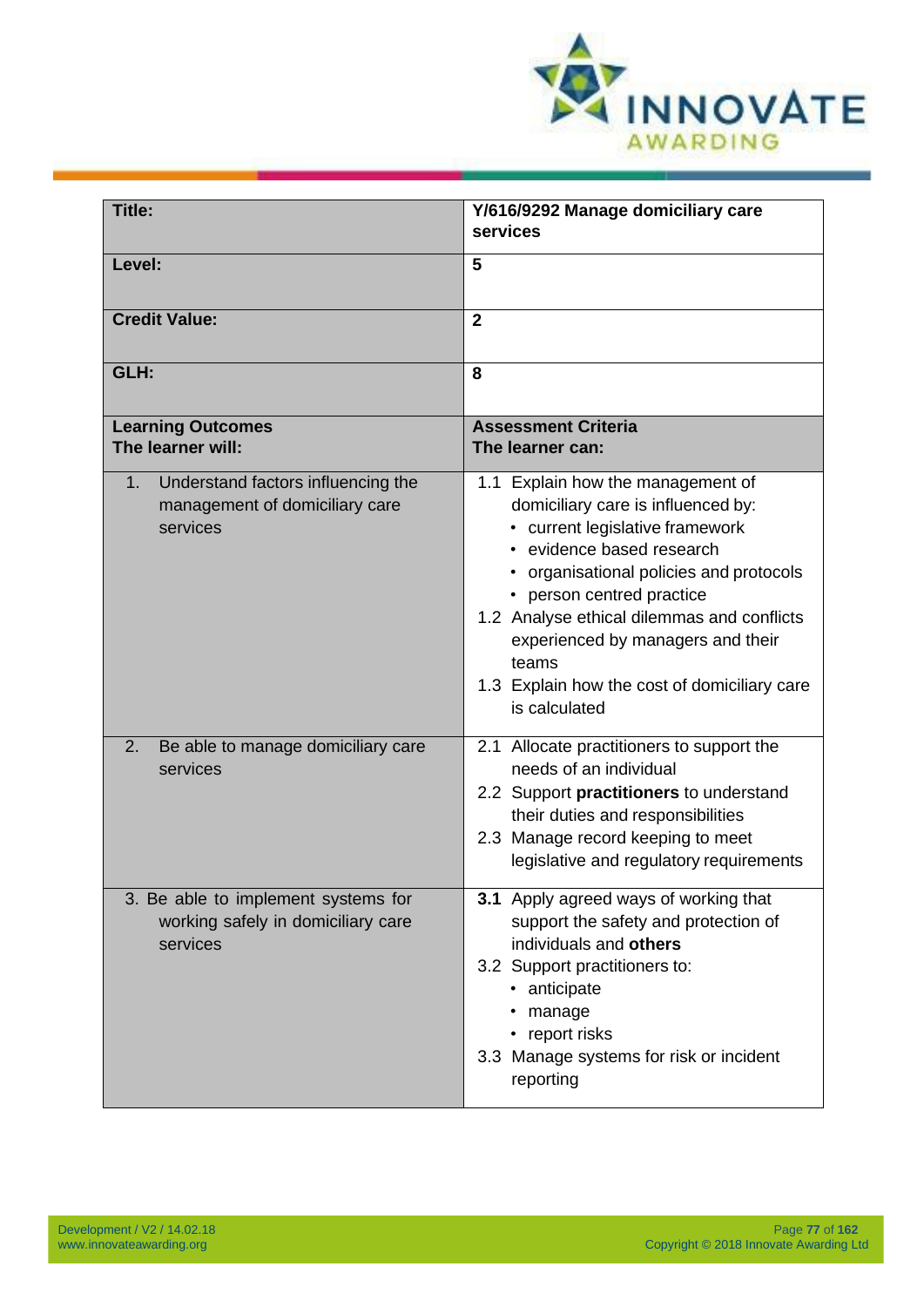

| Support practitioners to promote<br>4.<br>individual's needs and preferences in<br>domiciliary care services | 4.1 Support practitioners to place the<br>individual's needs and preferences at<br>the centre of their practice<br>4.2 Manage systems that evaluate the<br>effectiveness of practitioners in<br>promoting individual needs and<br>preferences<br>4.3 Explain the importance of supporting<br>practitioners to challenge systems and<br>ways of working<br>4.4 Support practitioners to develop<br>innovative and creative approaches to<br>their work<br>4.5 Support practitioners to balance the<br>needs and preferences of the<br>individuals with potential risks |
|--------------------------------------------------------------------------------------------------------------|-----------------------------------------------------------------------------------------------------------------------------------------------------------------------------------------------------------------------------------------------------------------------------------------------------------------------------------------------------------------------------------------------------------------------------------------------------------------------------------------------------------------------------------------------------------------------|
| Respond to day to day changes and<br>5.<br>emergencies in domiciliary care<br>services                       | 5.1 Explain the challenges of addressing<br>day to day changes and emergencies in<br>domiciliary care services<br>5.2 Manage day to day changes and<br>emergencies in domiciliary care<br>services                                                                                                                                                                                                                                                                                                                                                                    |
| Manage human resources required for<br>6.<br>domiciliary services                                            | 6.1 Plan human resource requirements for<br>domiciliary care services<br>6.2 Review contingency arrangements for<br>planned and unforeseen circumstances<br>6.3 Implement systems for supervision of a<br>dispersed workforce<br>6.4 Arrange the induction and training for<br>practitioners to support their roles and<br>individual needs<br>6.5 Support practitioners to comply with<br>agreed ways of working<br>6.6 Take action when practitioners do not<br>comply with agreed ways of working                                                                  |
| Additional information about this unit                                                                       |                                                                                                                                                                                                                                                                                                                                                                                                                                                                                                                                                                       |
|                                                                                                              |                                                                                                                                                                                                                                                                                                                                                                                                                                                                                                                                                                       |

Practitioners can include carers, support workers, registered practitioners, managers in adult services.

Others can include self, practitioners, significant others, visitors to the work setting.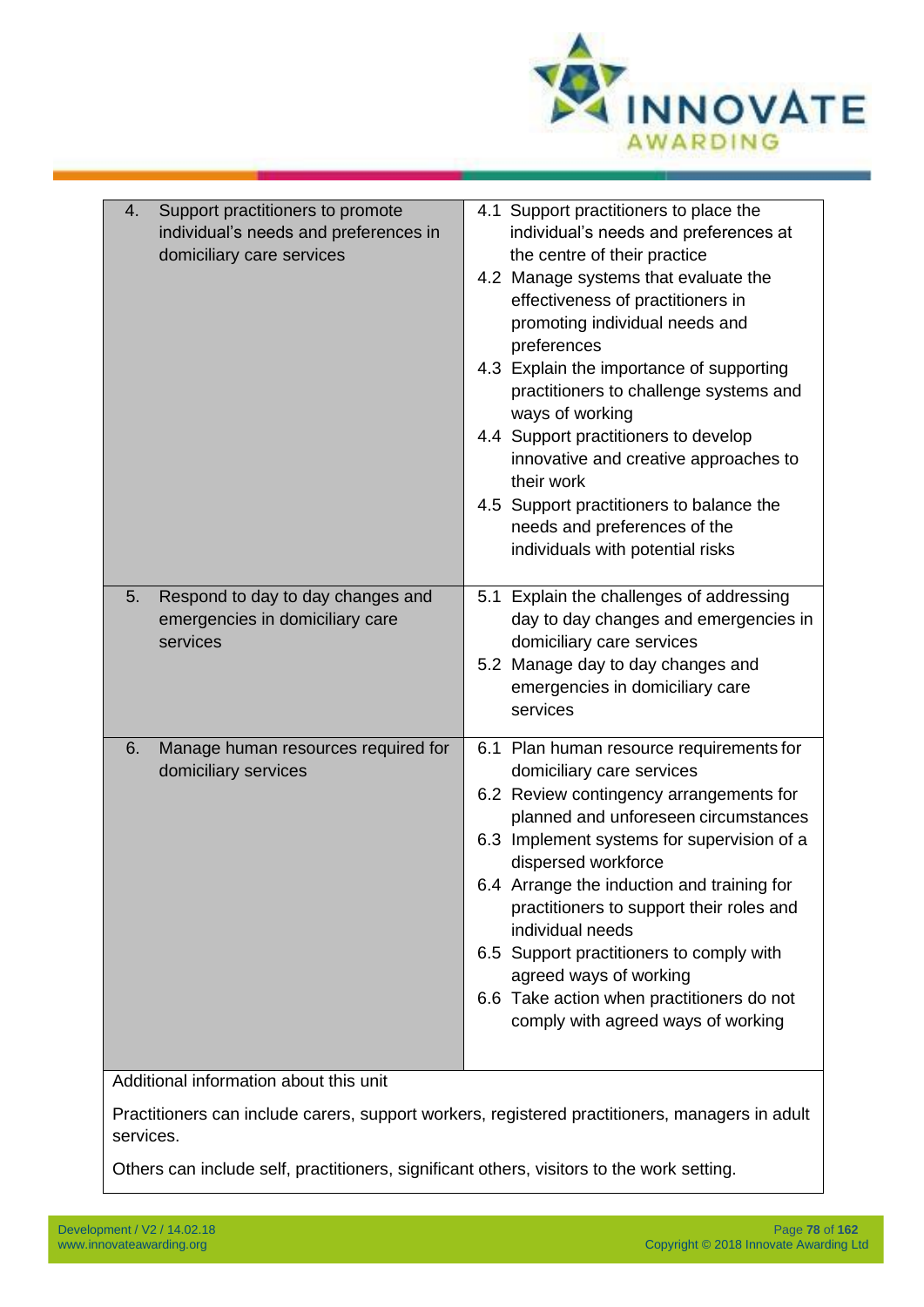

| Unit aim (s)                                                                            | The purpose of this unit is to assess the<br>knowledge, understanding and skills required<br>to manage domiciliary care services,<br>supporting the practice of a dispersed<br>workforce. |
|-----------------------------------------------------------------------------------------|-------------------------------------------------------------------------------------------------------------------------------------------------------------------------------------------|
| Assessment requirements specified by a<br>sector or regulatory body (if appropriate)    | This unit must be assessed in accordance<br>with Skills for Care and Development's RQF<br><b>Assessment Principles.</b>                                                                   |
| Details of the relationship of the unit and<br>relevant National Occupational Standards | N/A                                                                                                                                                                                       |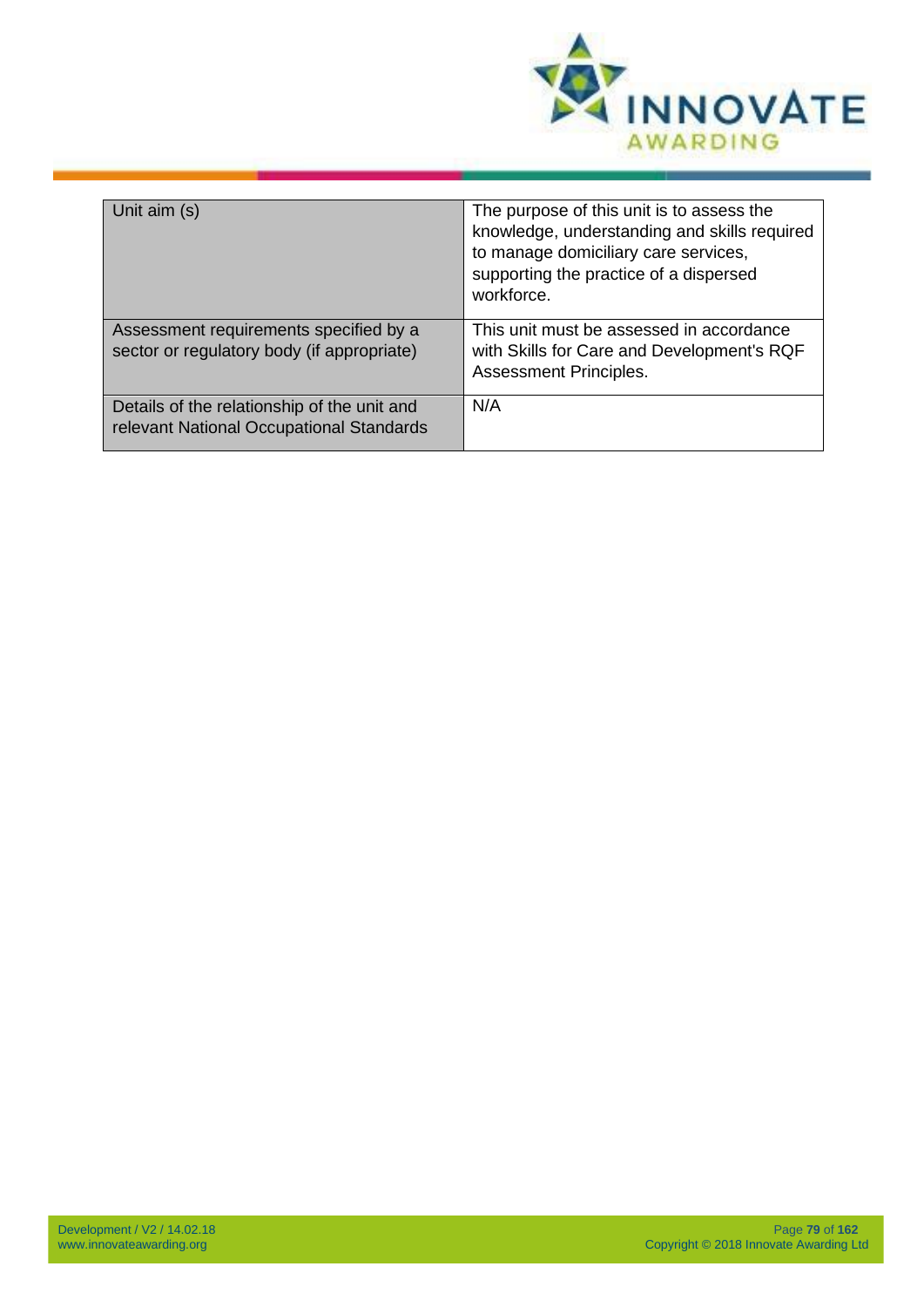

| Title:                                                                           | D/616/9293 Support the development of                                                                                                                                                                                                                                                                                                                                                                                                                                                                       |
|----------------------------------------------------------------------------------|-------------------------------------------------------------------------------------------------------------------------------------------------------------------------------------------------------------------------------------------------------------------------------------------------------------------------------------------------------------------------------------------------------------------------------------------------------------------------------------------------------------|
|                                                                                  | community partnerships                                                                                                                                                                                                                                                                                                                                                                                                                                                                                      |
| Level:                                                                           | 5                                                                                                                                                                                                                                                                                                                                                                                                                                                                                                           |
| <b>Credit Value:</b>                                                             | 1                                                                                                                                                                                                                                                                                                                                                                                                                                                                                                           |
| GLH:                                                                             | 6                                                                                                                                                                                                                                                                                                                                                                                                                                                                                                           |
| <b>Learning Outcomes</b><br>The learner will:                                    | <b>Assessment Criteria</b><br>The learner can:                                                                                                                                                                                                                                                                                                                                                                                                                                                              |
| Understand the role of community<br>1.<br>partnerships                           | 1.1 Explain the concept of community<br>partnerships<br>1.2 Analyse the benefits of community<br>partnerships<br>1.3 Explain others who may be involved in<br>community partnerships                                                                                                                                                                                                                                                                                                                        |
| 2.<br>Identify where community partnerships<br>could inform and support practice | 2.1 Work with others to identify needs that<br>could be met through community<br>partnerships<br>2.2 Gather and share information about<br>community partnerships to meet<br>identified needs<br>2.3 Evaluate information about existing<br>community partnerships and identify<br>gaps<br>2.4 Work with others to determine how<br>identified gaps could be filled with<br>another community provision                                                                                                     |
| 3.<br>Be able to support the setting up of<br>partnerships                       | 3.1 Identify and disseminate information to<br>others who may wish to be involved in<br>the partnership<br>3.2 Invite participation in the proposed<br>partnership<br>3.3 Gather information about good practice<br>from partnerships with shared purposes<br>3.4 Gather information about potential cost<br>and sources of funding for the<br>partnership<br>3.5 Provide information gathered to<br>potential members of the partnership<br>3.6 Work with others to agree<br>membership of the partnership |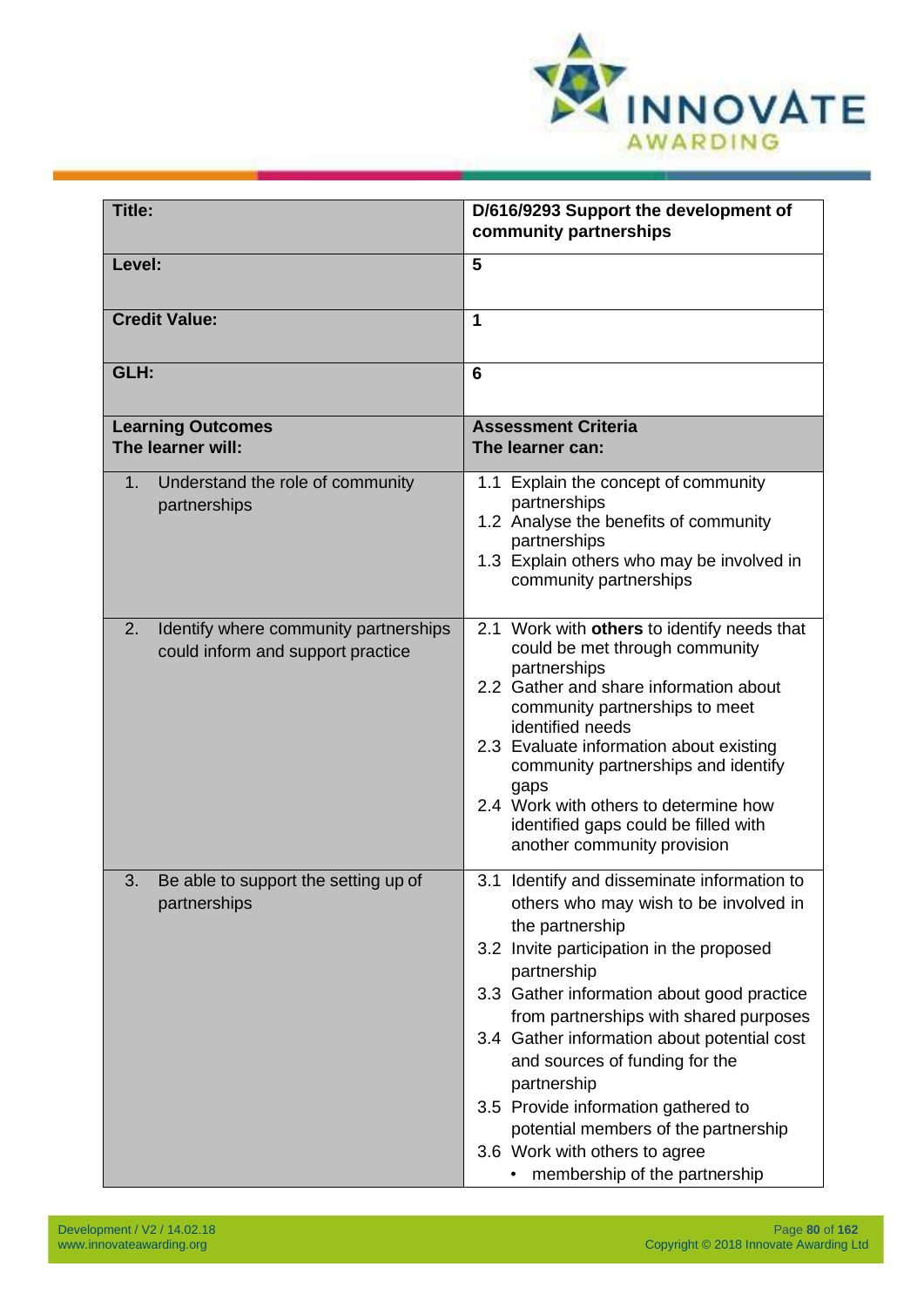

|                                                                                                                                                                              | aims and objectives<br>$\bullet$<br>roles and responsibilities<br>activities and practices                                                                                                                                                                                                               |
|------------------------------------------------------------------------------------------------------------------------------------------------------------------------------|----------------------------------------------------------------------------------------------------------------------------------------------------------------------------------------------------------------------------------------------------------------------------------------------------------|
| Contribute to the running of community<br>4.<br>partnerships                                                                                                                 | 4.1 Carry out own responsibilities to support<br>community partnerships<br>4.2 Support the community partnership to<br>operate effectively<br>4.3 Support the community partnership<br>when a member disengages                                                                                          |
| 5.<br>Contribute to the review of community<br>partnerships                                                                                                                  | 5.1 Support members of the partnership to<br>monitor its activities<br>5.2 Support members of the partnership to<br>agree how to evaluate the effectiveness<br>of the partnership<br>5.3 Contribute to evaluating the partnership<br>5.4 Contribute to agreeing changes to the<br>partnership's practice |
| Additional information about this unit                                                                                                                                       |                                                                                                                                                                                                                                                                                                          |
| Others: e.g. agencies, networks, organisations, individuals, families and friends, internal and<br>external colleagues                                                       |                                                                                                                                                                                                                                                                                                          |
| Roles and responsibilities may include contribution of resources, time or allocating tasks                                                                                   |                                                                                                                                                                                                                                                                                                          |
| Operating effectively will include working inclusively, respecting and valuing all members,<br>supporting members to participate, abiding by agreements, resolving conflicts |                                                                                                                                                                                                                                                                                                          |
| Unit aim (s)                                                                                                                                                                 | The purpose of this unit is to assess<br>knowledge and understanding and skills<br>required for practitioners to support the<br>development of community partnerships                                                                                                                                    |
| Assessment requirements specified by a<br>sector or regulatory body (if appropriate)                                                                                         | This unit must be assessed in accordance<br>with Skills for Care and Development's RQF<br>Assessment Principles.                                                                                                                                                                                         |
| Details of the relationship of the unit and<br>relevant National Occupational Standards                                                                                      | HSC301 HSC3102 HSC3104                                                                                                                                                                                                                                                                                   |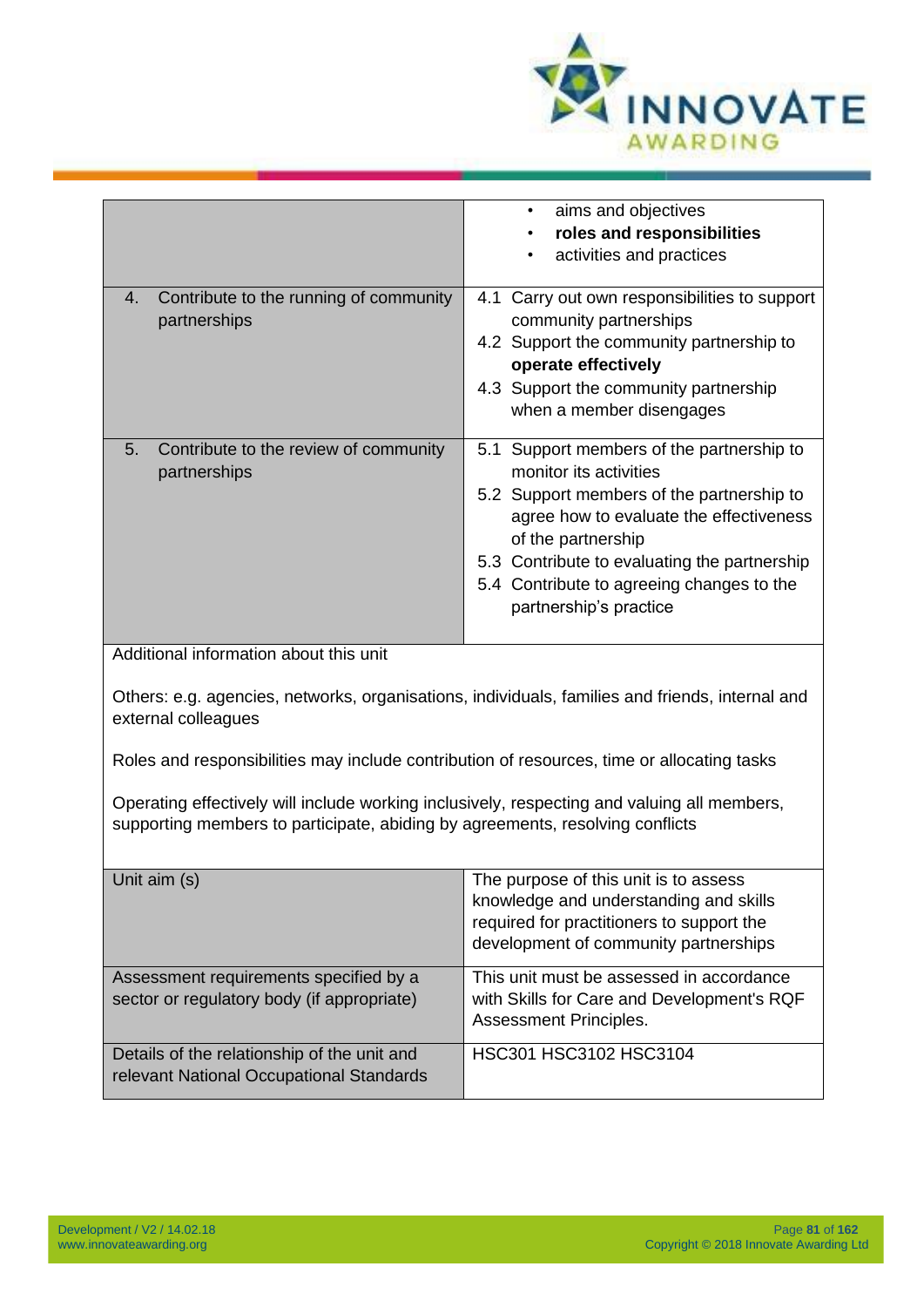

| <b>Title:</b>                                                                                             | H/616/9294 Lead and manage group living<br>for adults                                                                                                                                                                                                                                                                                                                                                                                                                                                                        |
|-----------------------------------------------------------------------------------------------------------|------------------------------------------------------------------------------------------------------------------------------------------------------------------------------------------------------------------------------------------------------------------------------------------------------------------------------------------------------------------------------------------------------------------------------------------------------------------------------------------------------------------------------|
| Level:                                                                                                    | 5                                                                                                                                                                                                                                                                                                                                                                                                                                                                                                                            |
| <b>Credit Value:</b>                                                                                      | 1                                                                                                                                                                                                                                                                                                                                                                                                                                                                                                                            |
| GLH:                                                                                                      | 5                                                                                                                                                                                                                                                                                                                                                                                                                                                                                                                            |
| <b>Learning Outcomes</b><br>The learner will:                                                             | <b>Assessment Criteria</b><br>The learner can:                                                                                                                                                                                                                                                                                                                                                                                                                                                                               |
| Know how to develop the group living<br>1.<br>environment to promote positive<br>outcomes for individuals | 1.1 Analyse theoretical approaches to<br>group living provision for adults<br>1.2 Explain how legal and regulatory<br>requirements impact on a group living<br>environment<br>1.3 Describe the challenges of maintaining<br>a safe and secure environment that<br>facilitates freedom and choice<br>1.4 Explain how the environment can<br>support well being                                                                                                                                                                |
| Facilitate positive outcomes in a group<br>2.<br>living environment                                       | 2.1 Enable others to plan and implement<br>daily living activities that meet the<br>individual's needs and preferences<br>2.2 Develop systems to ensure individuals<br>are involved in decision making<br>2.3 Evaluate how the group living<br>environment enables positive outcomes<br>for individuals<br>2.4 Make recommendations for improving<br>the environment to achieve positive<br>outcomes for individuals<br>2.5 Implement changes to the environment<br>in order to achieve positive outcomes<br>for individuals |
| 3.<br>Manage a team to support a positive<br>group living environment                                     | 3.1 Evaluate the impact of working<br>schedules and patterns on a group<br>living environment<br>3.2 Recommend changes to working<br>schedules and patterns I as a result of<br>the evaluation                                                                                                                                                                                                                                                                                                                               |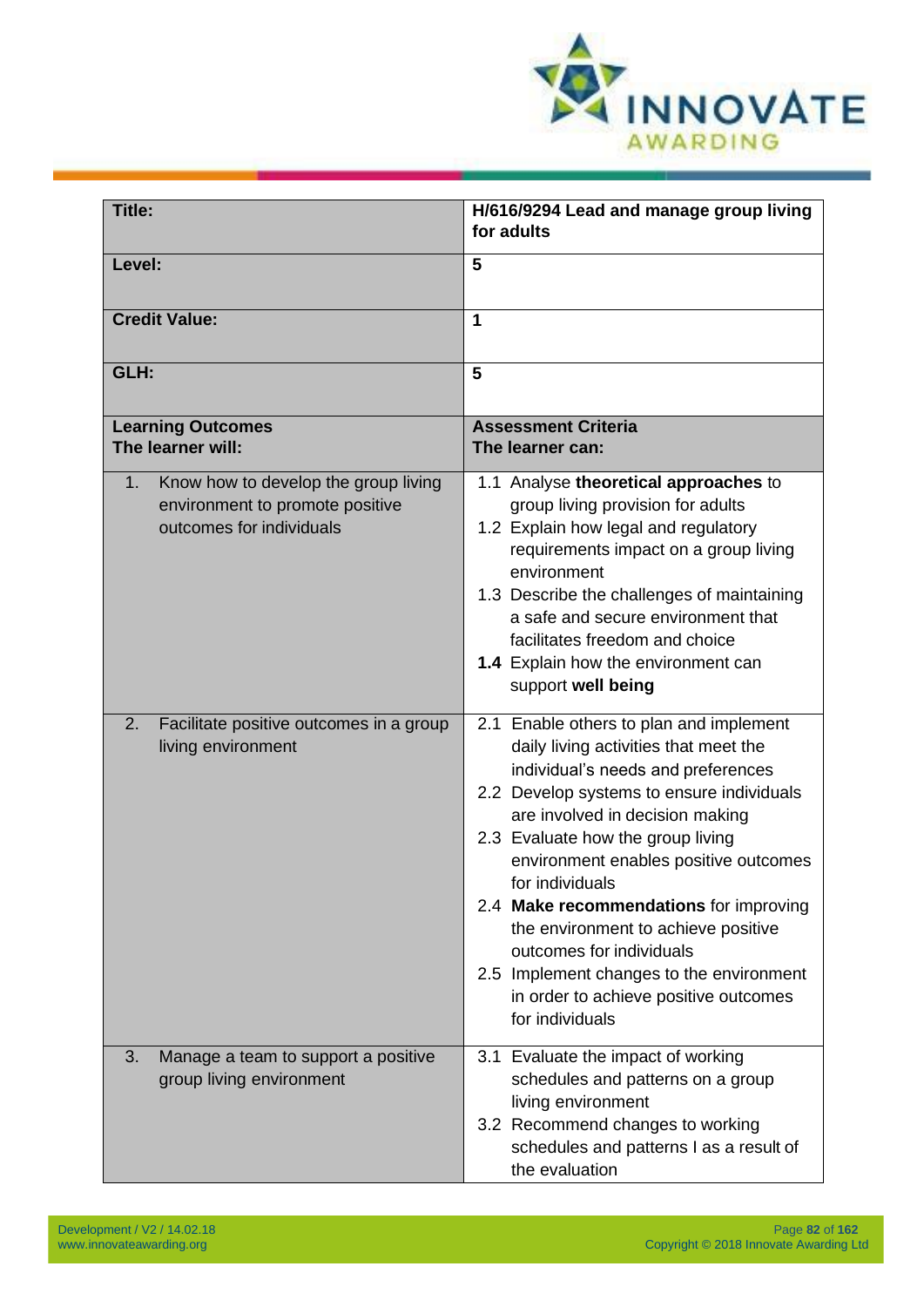

|                                                                                                                                                                      | 3.3 Develop a workforce development plan<br>for the group living environment<br>3.4 Support staff to understand professional<br>boundaries whilst developing and<br>maintaining positive relationships with<br>individuals<br>3.5 Raise staff awareness of the group<br>dynamics in a group living environment<br>3.6 Review the effectiveness of resource |  |
|----------------------------------------------------------------------------------------------------------------------------------------------------------------------|------------------------------------------------------------------------------------------------------------------------------------------------------------------------------------------------------------------------------------------------------------------------------------------------------------------------------------------------------------|--|
|                                                                                                                                                                      | management in maintaining a positive<br>group living environment                                                                                                                                                                                                                                                                                           |  |
| Additional information about this unit                                                                                                                               |                                                                                                                                                                                                                                                                                                                                                            |  |
| Theoretical approaches may include person centred care, community inclusion, the<br>personalisation agenda and best practice in relation to supporting independence. |                                                                                                                                                                                                                                                                                                                                                            |  |
| Well being means a subjective state of being content and healthy.                                                                                                    |                                                                                                                                                                                                                                                                                                                                                            |  |
| Make recommendations may include changes to working schedules, the environment, group<br>living activities, systems and processes, boundaries.                       |                                                                                                                                                                                                                                                                                                                                                            |  |
| Unit $\sin(5)$                                                                                                                                                       | This unit is to assess the learner's                                                                                                                                                                                                                                                                                                                       |  |

| Unit aim (s)                                                                            | This unit is to assess the learner's<br>knowledge and skills required to manage<br>group living facilities to provide opportunities<br>to achieve positive outcomes. |
|-----------------------------------------------------------------------------------------|----------------------------------------------------------------------------------------------------------------------------------------------------------------------|
| Assessment requirements specified by a<br>sector or regulatory body (if appropriate)    | This unit must be assessed in accordance<br>with Skills for Care and Development's RQF<br>Assessment Principles.                                                     |
|                                                                                         | LO <sub>2</sub> and 3 must be assessed in the work<br>setting.                                                                                                       |
| Details of the relationship of the unit and<br>relevant National Occupational Standards | <b>LMCS B7</b>                                                                                                                                                       |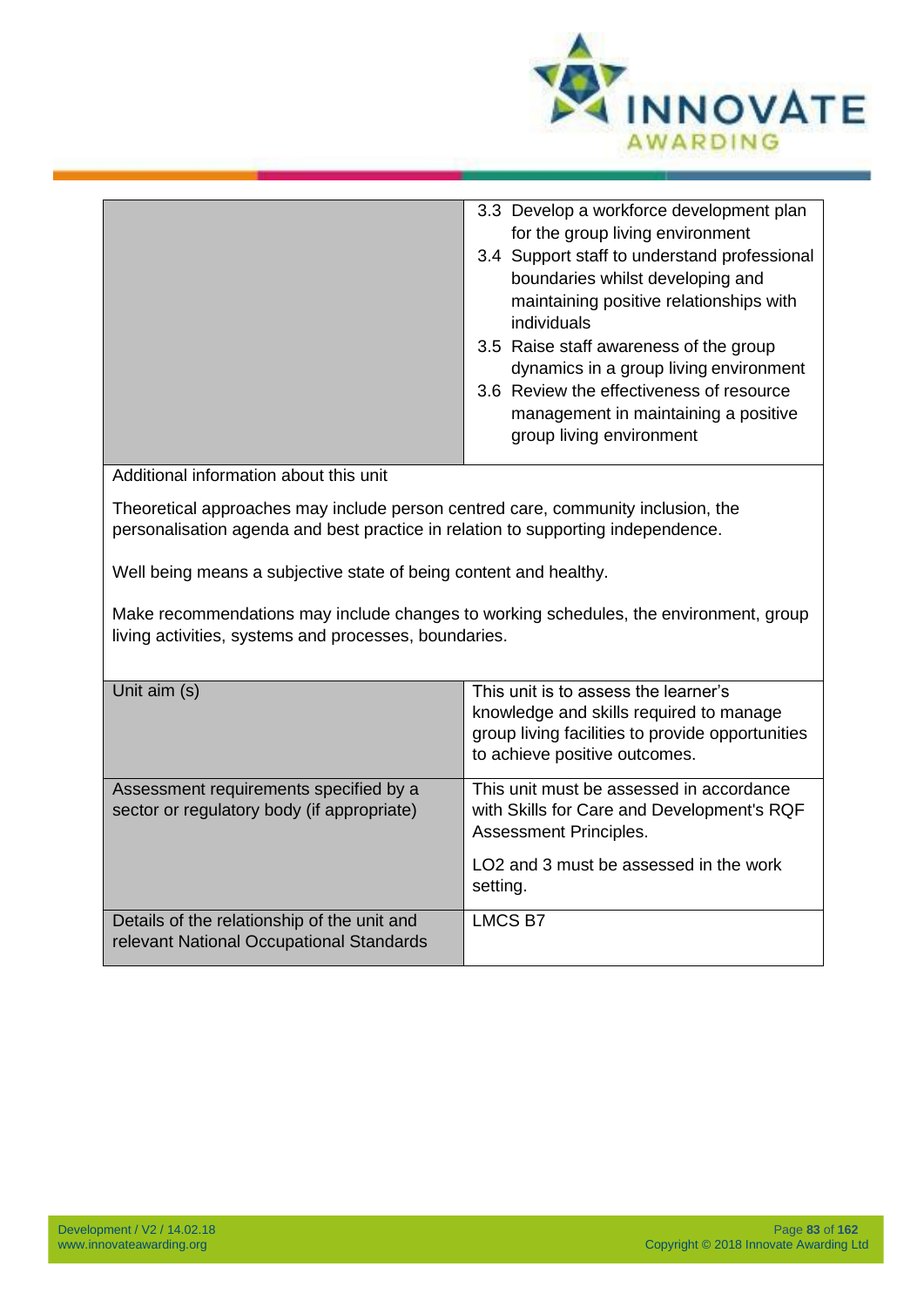

| Title:                                                                                             | K/616/9295 Facilitate the development of<br>effective group practice in health and<br>social care settings                                                                                                                                                                                                                                                                                                                                                                                       |
|----------------------------------------------------------------------------------------------------|--------------------------------------------------------------------------------------------------------------------------------------------------------------------------------------------------------------------------------------------------------------------------------------------------------------------------------------------------------------------------------------------------------------------------------------------------------------------------------------------------|
| Level:                                                                                             | 5                                                                                                                                                                                                                                                                                                                                                                                                                                                                                                |
| <b>Credit Value:</b>                                                                               | 6                                                                                                                                                                                                                                                                                                                                                                                                                                                                                                |
| GLH:                                                                                               | 5                                                                                                                                                                                                                                                                                                                                                                                                                                                                                                |
| <b>Learning Outcomes</b><br>The learner will:                                                      | <b>Assessment Criteria</b><br>The learner can:                                                                                                                                                                                                                                                                                                                                                                                                                                                   |
| Understand how groups develop and<br>$1_{\cdot}$<br>function in health and social care<br>settings | 1.1 Analyse the impact of theories and<br>models on group work practice<br>1.2 Explain how to form and maintain an<br>effective group<br>1.3 Explain how different facilitation styles<br>may influence:<br>group dynamics<br>lifecycle of the group<br>group outcomes<br>development of roles within the<br>group<br>1.4 Explain the importance of a clear<br>purpose and agreed outcomes for the<br>group<br>1.5 Analyse the value of participant<br>engagement in achieving group<br>outcomes |
| Create a climate that facilitates<br>2.<br>effective groups in health and social<br>care settings  | 2.1 Prepare an environment that is<br>conducive to the functioning of the<br>group<br>2.2 Work with the group to negotiate and<br>agree:<br>behaviours<br>tasks<br>outcomes<br>ways of working                                                                                                                                                                                                                                                                                                   |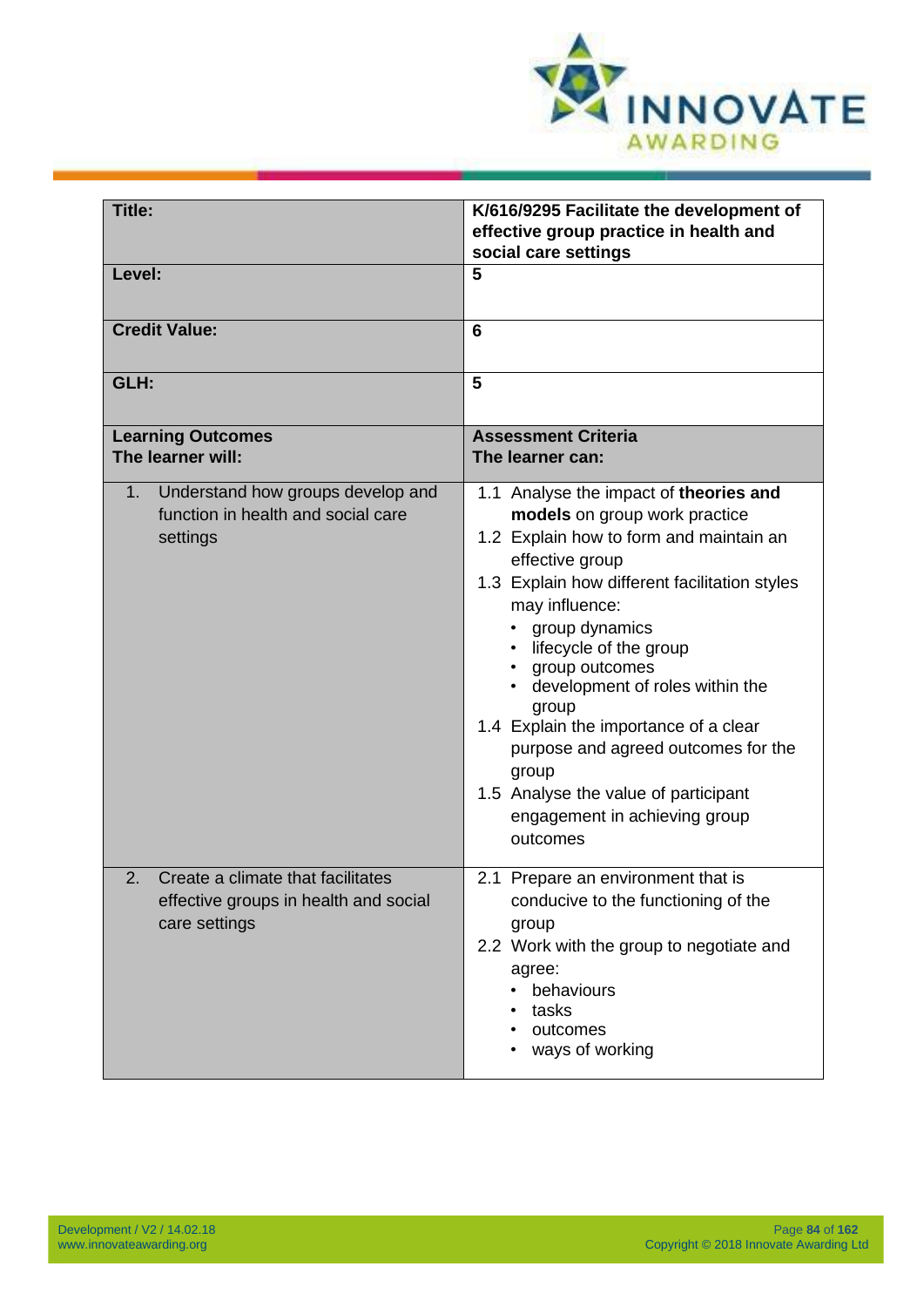

| Facilitate a group in health and social<br>3.<br>care settings                          | 3.1 Use appropriate methods to meet<br>different learning styles within the group<br>3.2 Provide a group experience where<br>participants are learning and engaged<br>3.3 Intervene effectively in a group session<br>to improve the learning process                                                                                                                                                                                                                           |
|-----------------------------------------------------------------------------------------|---------------------------------------------------------------------------------------------------------------------------------------------------------------------------------------------------------------------------------------------------------------------------------------------------------------------------------------------------------------------------------------------------------------------------------------------------------------------------------|
| Enhance learning in health and social<br>4.<br>care settings                            | 4.1 Demonstrate inclusive practice when<br>facilitating groups<br>4.2 Support consensus and manage conflict<br>within a group<br>4.3 Manage diverse group behaviours                                                                                                                                                                                                                                                                                                            |
| Monitor and review the work of a group<br>5.<br>in health and social care settings      | 5.1<br>Work with the group to agree monitoring<br>and review processes<br>Implement systems and processes to<br>5.2<br>monitor and review the progress of the<br>group<br>Assess the effectiveness of the group in<br>5.3<br>relation to identified outcomes<br>5.4 Analyse strengths and weaknesses in<br>own practice of facilitating the group<br>Explain how to challenge discriminatory<br>5.5<br>behaviour<br>Explain when to refer issues and areas<br>5.6<br>of concern |
| Additional information about this unit                                                  |                                                                                                                                                                                                                                                                                                                                                                                                                                                                                 |
| Theories and Models: Tuckman, Rogers, Nudge, Belbin, Leadership Styles                  |                                                                                                                                                                                                                                                                                                                                                                                                                                                                                 |
| Unit aim (s)                                                                            | The purpose of this unit is to assess the<br>learner's knowledge, understanding and<br>skills required to facilitate groups, support<br>individuals' rights within the group process<br>and enable groups to deal with conflicts.                                                                                                                                                                                                                                               |
| Assessment requirements specified by a<br>sector or regulatory body (if appropriate)    | This unit must be assessed in accordance<br>with Skills for Care and Development's RQF<br>Assessment Principles.                                                                                                                                                                                                                                                                                                                                                                |
| Details of the relationship of the unit and<br>relevant National Occupational Standards | <b>AG27 HSC429 LDSS418</b>                                                                                                                                                                                                                                                                                                                                                                                                                                                      |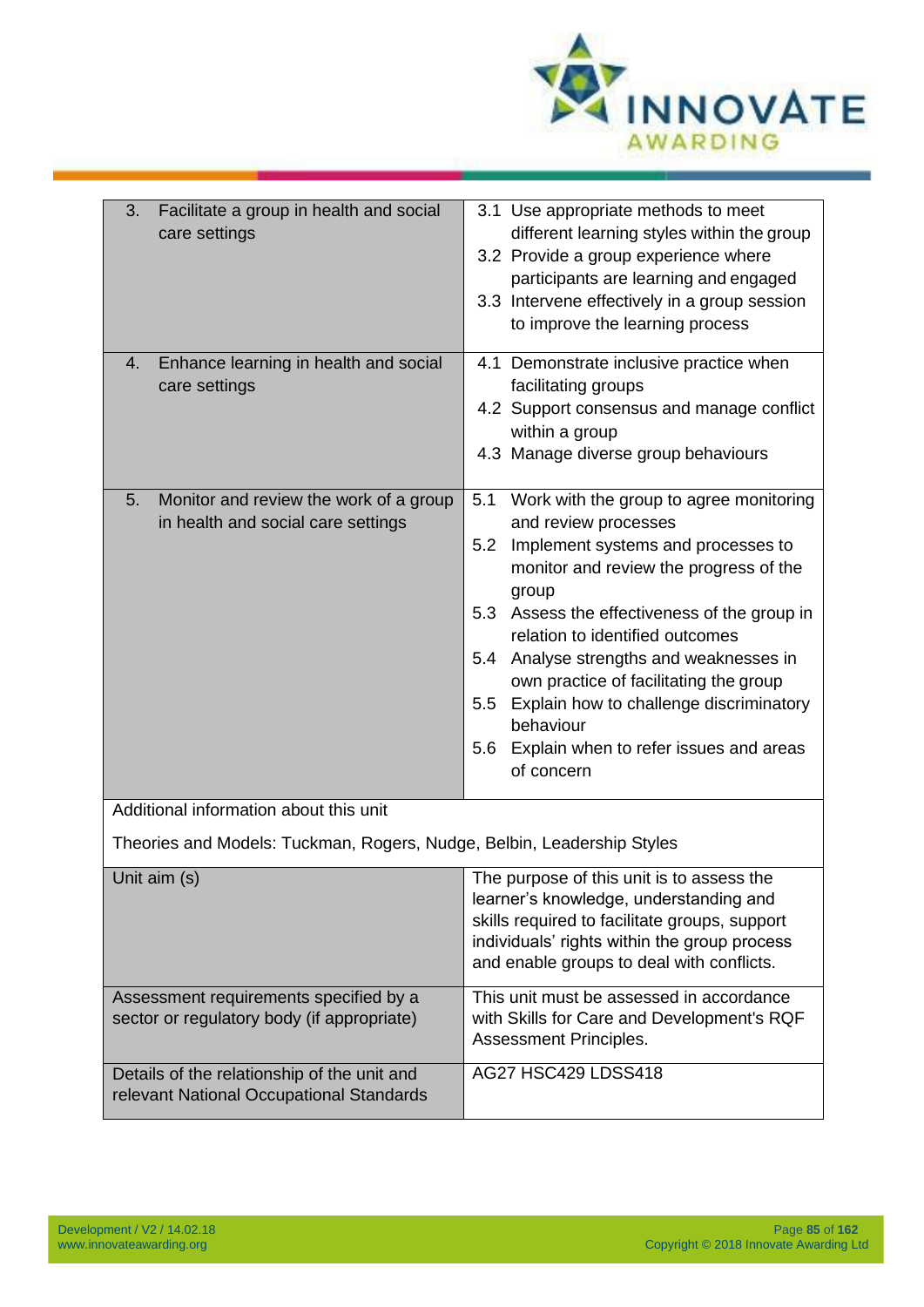

| Title:                                                                       | M/616/9296 Understand how to manage a<br>team                                                                                                                                                                                                                                                                                                                                                                           |
|------------------------------------------------------------------------------|-------------------------------------------------------------------------------------------------------------------------------------------------------------------------------------------------------------------------------------------------------------------------------------------------------------------------------------------------------------------------------------------------------------------------|
| Level:                                                                       | 4                                                                                                                                                                                                                                                                                                                                                                                                                       |
| <b>Credit Value:</b>                                                         | 1                                                                                                                                                                                                                                                                                                                                                                                                                       |
| GLH:                                                                         | $\overline{\mathbf{4}}$                                                                                                                                                                                                                                                                                                                                                                                                 |
| <b>Learning Outcomes</b><br>The learner will:                                | <b>Assessment Criteria</b><br>The learner can:                                                                                                                                                                                                                                                                                                                                                                          |
| Understand the attributes of effective<br>1 <sub>1</sub><br>team performance | 1.1 Analyse the key features of effective<br>team performance<br>1.2 Compare the different models used to<br>link individual roles and development<br>with team performance                                                                                                                                                                                                                                             |
| Know how to support team<br>2.<br>development                                | 2.1 Analyse the stages of team<br>development<br>2.2 Identify barriers and how these can be<br>overcome<br>2.3 Analyse the effect group norms can<br>have on team development<br>2.4 Compare the differences between<br>beneficial and destructive conflict within<br>a team<br>2.5 Evaluate methods of dealing with<br>conflict within a team<br>2.6 Describe how to develop and establish<br>trust and accountability |
| Understand how to promote shared<br>3.<br>purpose within a team              | 3.1 Evaluate ways of promoting a shared<br>vision within the team<br>3.2 Review approaches that promote the<br>sharing of skills and knowledge<br>between team members                                                                                                                                                                                                                                                  |
| Know how to promote a 'no blame<br>4.<br>culture' within a team              | 4.1 Explain the definition of a 'no blame<br>culture'<br>4.2 Compare the benefits and risks of a 'no<br>blame culture'<br>4.3 Review how systems and processes<br>support a 'no blame culture'                                                                                                                                                                                                                          |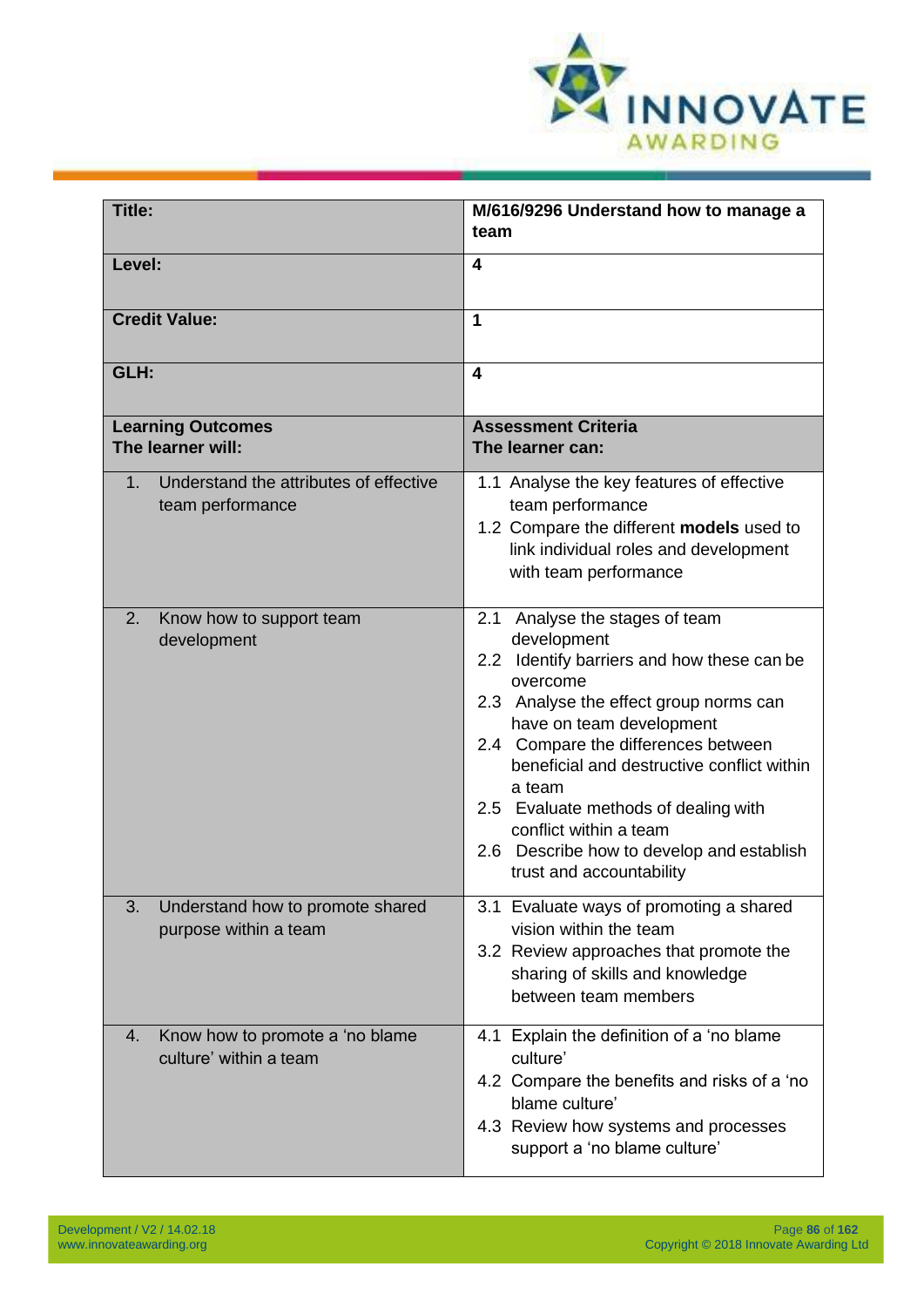

| Additional information about this unit                                                  |                                                                                                                         |
|-----------------------------------------------------------------------------------------|-------------------------------------------------------------------------------------------------------------------------|
| Models may include Tuckman, Rogers, Nudge, Belbin                                       |                                                                                                                         |
| Unit aim (s)                                                                            | The purpose of this unit is to enable learners<br>to understand how to manage a team<br>effectively.                    |
| Assessment requirements specified by a<br>sector or regulatory body (if appropriate)    | This unit must be assessed in accordance<br>with Skills for Care and Development's RQF<br><b>Assessment Principles.</b> |
| Details of the relationship of the unit and<br>relevant National Occupational Standards | N/A                                                                                                                     |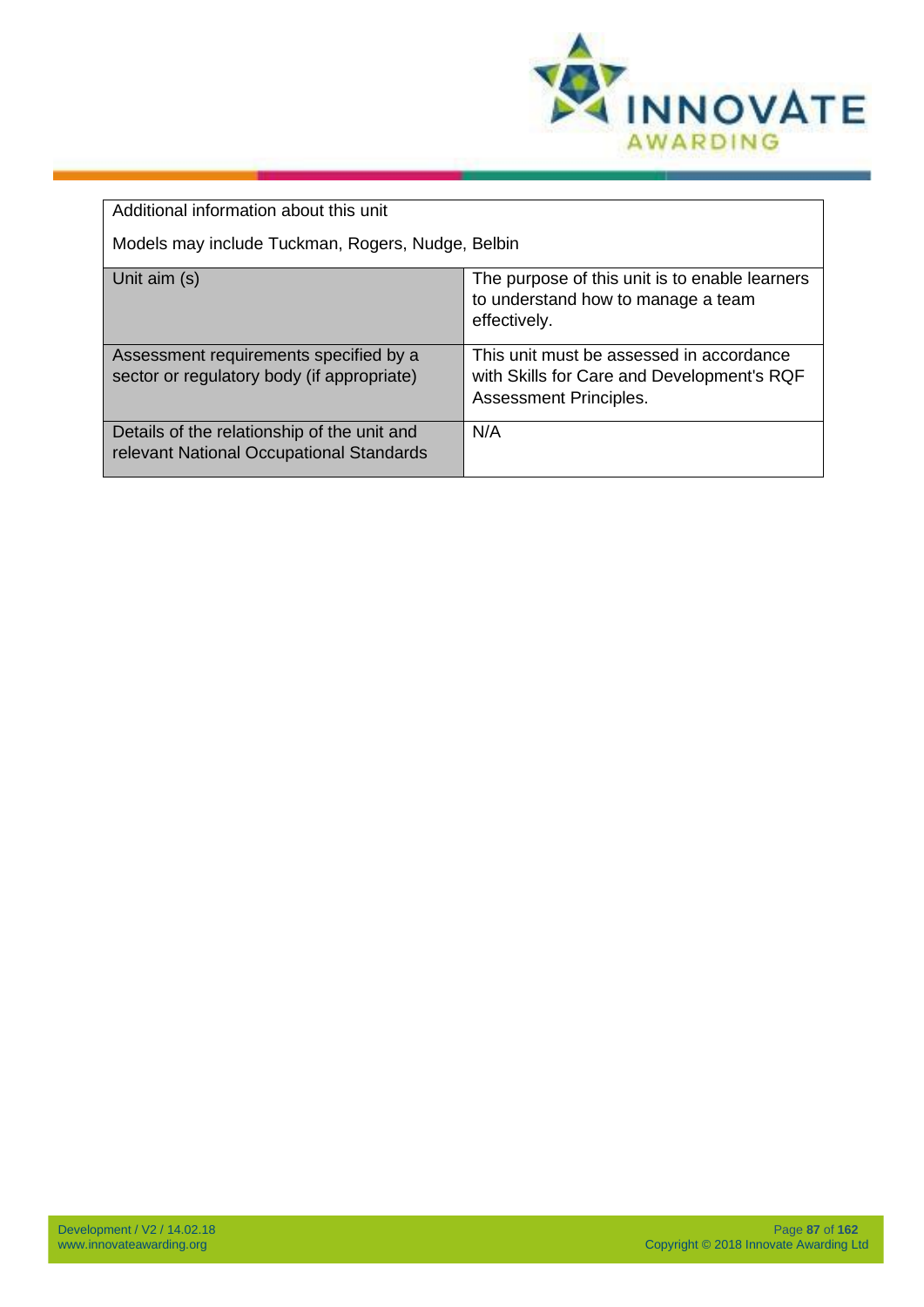

| Title:                                                                                                    | T/616/9297 Facilitate change in health and<br>social care settings                                                                                                                                                                                                                              |
|-----------------------------------------------------------------------------------------------------------|-------------------------------------------------------------------------------------------------------------------------------------------------------------------------------------------------------------------------------------------------------------------------------------------------|
| Level:                                                                                                    | 5                                                                                                                                                                                                                                                                                               |
| <b>Credit Value:</b>                                                                                      | $\overline{2}$                                                                                                                                                                                                                                                                                  |
| GLH:                                                                                                      | 8                                                                                                                                                                                                                                                                                               |
| <b>Learning Outcomes</b><br>The learner will:                                                             | <b>Assessment Criteria</b><br>The learner can:                                                                                                                                                                                                                                                  |
| Understand the principles of change<br>1 <sub>1</sub><br>management in health and social care<br>settings | 1.1 Analyse factors that drive change<br>1.2 Evaluate underpinning theories and<br>tools supporting change management<br>1.3 Explain the importance of effective<br>change management on service<br>provision<br>1.4 Analyse challenges that occur during<br>the process of change              |
| Facilitate a shared understanding of<br>2.<br>the need to change in health and social<br>care settings    | 2.1 Promote the benefits of change<br>2.2 Enable others to express views about<br>proposed changes<br>2.3 Support others to recognise the<br>reasons for change                                                                                                                                 |
| 3.<br>Develop a change management plan                                                                    | 3.1 Analyse the impact of a proposed<br>change to the service provision<br>3.2 Produce a change management plan<br>that takes account of identified impact<br>3.3 Establish criteria that can be used to<br>evaluate the plan<br>3.4 Secure approval required for the<br>change management plan |
| Gain support for a proposed change in<br>4.<br>the health and social care setting                         | 4.1 Identify others who can promote the<br>vision for change<br>4.2 Use strategies that challenge resistance<br>to change<br>4.3 Implement a communication strategy<br>to support others to understand a<br>proposed change                                                                     |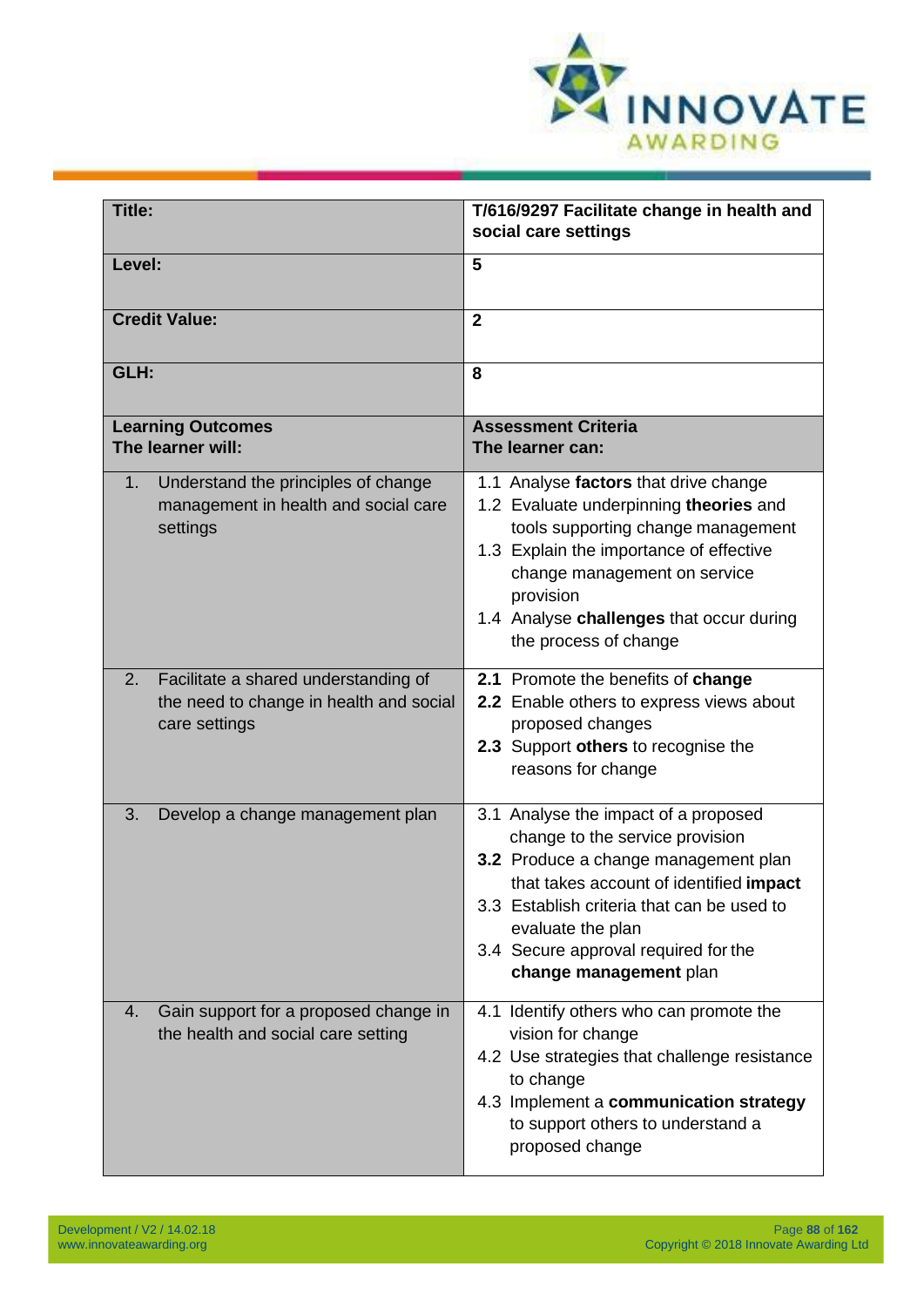

| 5.<br>Implement the approved change<br>management plan                                                                                                                                                                 | 5.1 Identify roles and responsibilities for<br>implementing the change management<br>plan<br>5.2 Support others to implement their<br>agreed roles in the change<br>management plan<br>5.3 Adapt the change management plan to<br>address any issues that arise<br>5.4 Determine strategies for ensuring that<br>the quality of service for individuals is<br>maintained during the change |  |
|------------------------------------------------------------------------------------------------------------------------------------------------------------------------------------------------------------------------|--------------------------------------------------------------------------------------------------------------------------------------------------------------------------------------------------------------------------------------------------------------------------------------------------------------------------------------------------------------------------------------------|--|
| Evaluate the change management<br>6.<br>process                                                                                                                                                                        | 6.1 Implement systems to monitor the<br>effectiveness of the change<br>management plan<br>6.2 Work with others to review the change<br>management plan against the identified<br>criteria<br>6.3 Evaluate outcomes of the change                                                                                                                                                           |  |
| Additional information about this unit                                                                                                                                                                                 |                                                                                                                                                                                                                                                                                                                                                                                            |  |
| Factors can be internal or external.                                                                                                                                                                                   |                                                                                                                                                                                                                                                                                                                                                                                            |  |
| Theories can include Nudge, John K Potter.                                                                                                                                                                             |                                                                                                                                                                                                                                                                                                                                                                                            |  |
| Challenges can include anxiety, stress, resistance, fear, resources, competence.                                                                                                                                       |                                                                                                                                                                                                                                                                                                                                                                                            |  |
| Impact can include risks, costs, benefits.                                                                                                                                                                             |                                                                                                                                                                                                                                                                                                                                                                                            |  |
| Change Management Plan may include a workforce development plan, a resources plan, a<br>support plan for individuals and others affected by the change, a communication plan, a<br>contingency plan.                   |                                                                                                                                                                                                                                                                                                                                                                                            |  |
| Others can include individuals, practitioners, significant others, advocates, colleagues, other<br>professionals, stakeholders.                                                                                        |                                                                                                                                                                                                                                                                                                                                                                                            |  |
| Communication strategy can include the incorporation of using a range of methods, adjusting<br>the pace of information sharing, repeating key messages, clarifying and summarising,<br>updating information as needed. |                                                                                                                                                                                                                                                                                                                                                                                            |  |
| Change may include sustainability, closure, growth, development, improvement, merger.                                                                                                                                  |                                                                                                                                                                                                                                                                                                                                                                                            |  |
| Unit aim (s)                                                                                                                                                                                                           | The purpose of this unit is to assess<br>knowledge, understanding and skills required                                                                                                                                                                                                                                                                                                      |  |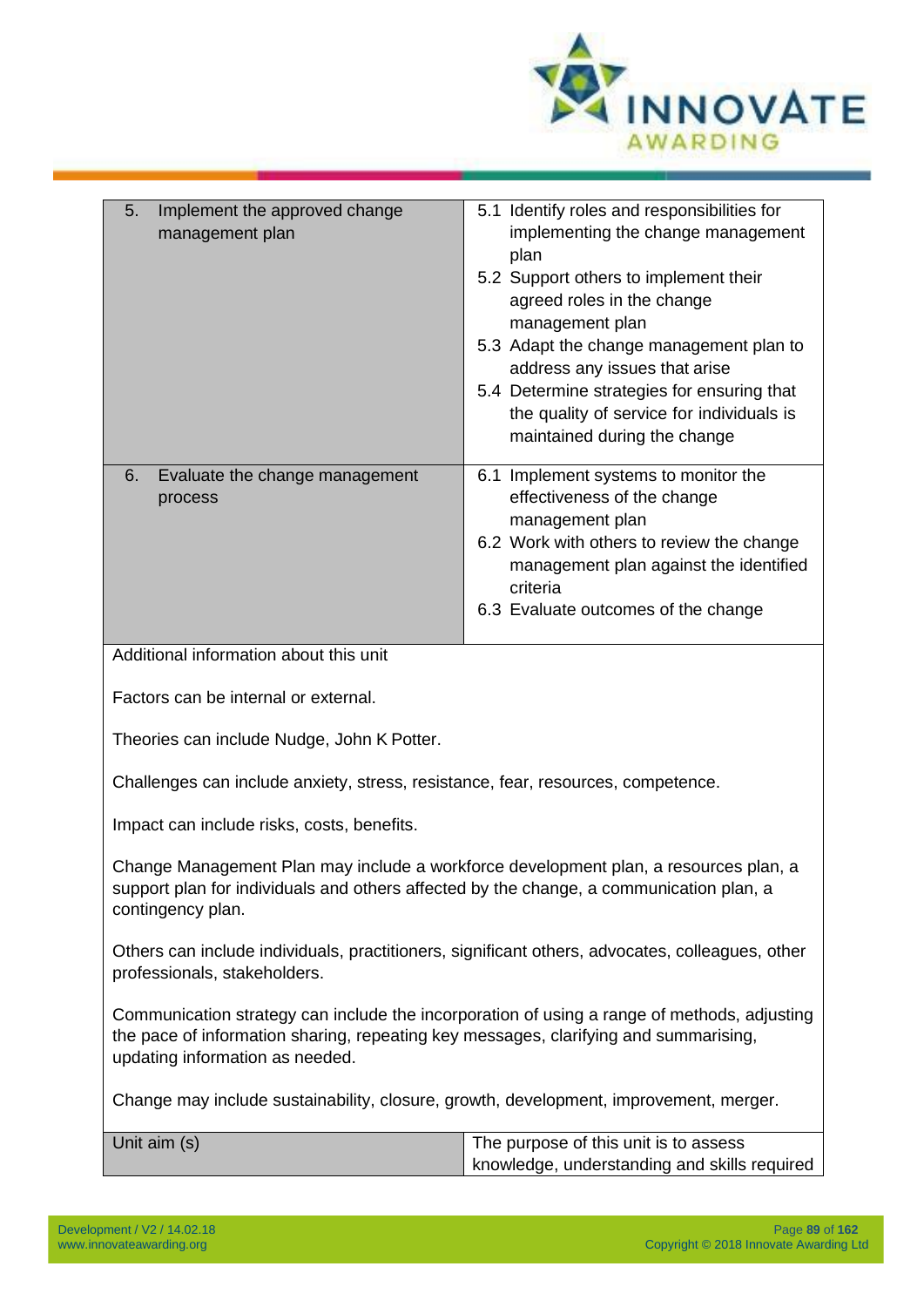

|                                                                                         | to facilitate organisational change in a health<br>and social care setting.                                      |
|-----------------------------------------------------------------------------------------|------------------------------------------------------------------------------------------------------------------|
| Assessment requirements specified by a<br>sector or regulatory body (if appropriate)    | This unit must be assessed in accordance<br>with Skills for Care and Development's RQF<br>Assessment Principles. |
| Details of the relationship of the unit and<br>relevant National Occupational Standards | LMC A2 MSC C5                                                                                                    |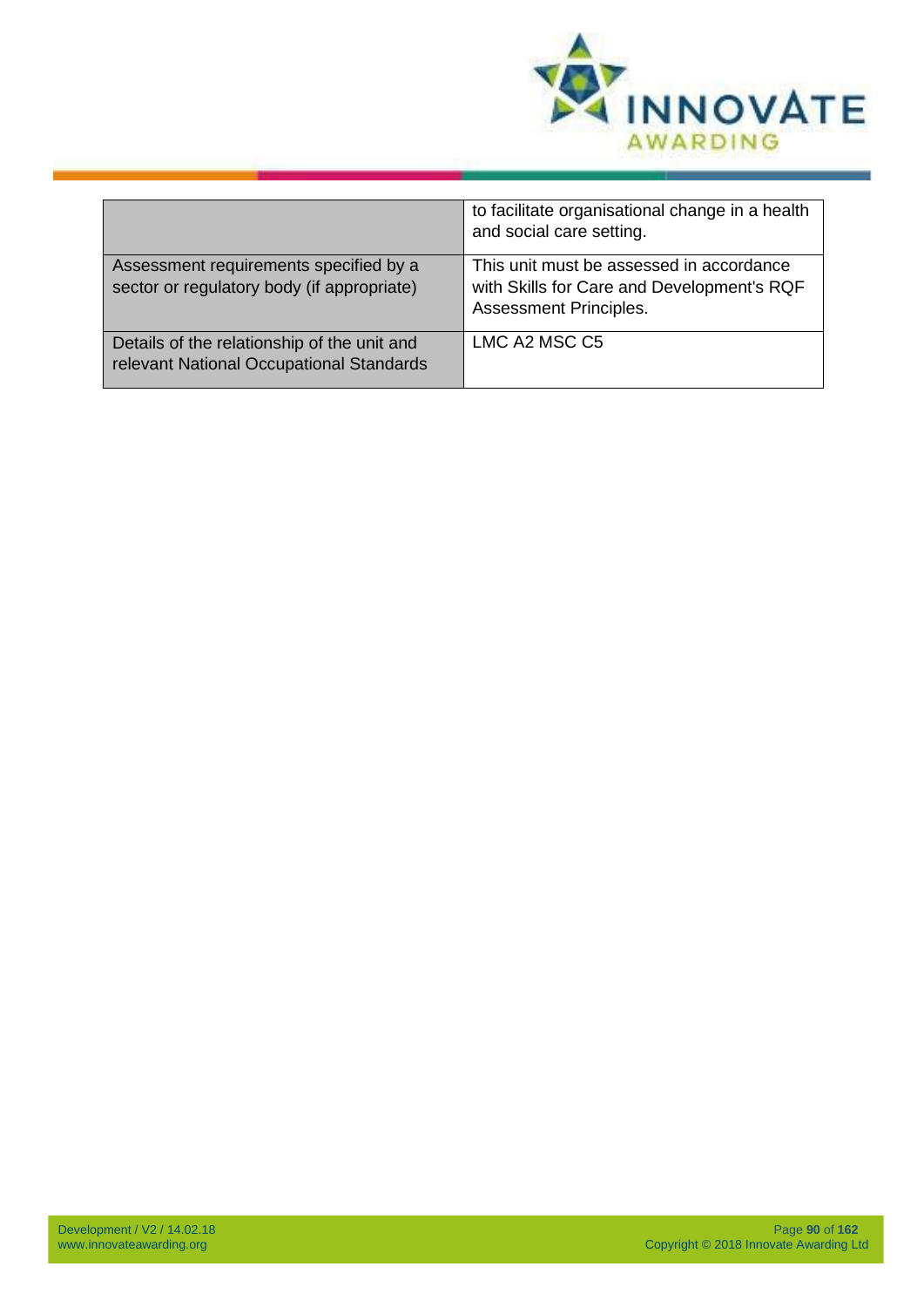

| Title:                                                                         | A/616/9298 Understanding professional<br>supervision practice                                                                                                                                                                                                                                                                                                                                                         |
|--------------------------------------------------------------------------------|-----------------------------------------------------------------------------------------------------------------------------------------------------------------------------------------------------------------------------------------------------------------------------------------------------------------------------------------------------------------------------------------------------------------------|
| Level:                                                                         | 4                                                                                                                                                                                                                                                                                                                                                                                                                     |
| <b>Credit Value:</b>                                                           | 1                                                                                                                                                                                                                                                                                                                                                                                                                     |
| GLH:                                                                           | 4                                                                                                                                                                                                                                                                                                                                                                                                                     |
| <b>Learning Outcomes</b><br>The learner will:                                  | <b>Assessment Criteria</b><br>The learner can:                                                                                                                                                                                                                                                                                                                                                                        |
| Understand the purpose of supervision<br>1.                                    | 1.1 Explain the function of supervision<br>1.2 Compare different models of<br>professional supervision<br>1.3 Analyse how the following factors<br>impact on professional supervision:<br>legislation<br>codes of practice<br>policies<br>procedures                                                                                                                                                                  |
| 2.<br>Understand how to support individuals<br>within professional supervision | 2.1 Analyse the concept of anti-oppressive<br>practice within professional supervision<br>2.2 Describe methods that can be used to<br>enable employees to deal with work<br>related challenges that they may have<br>experienced<br>2.3 Explain how conflict can be managed<br>within professional supervision                                                                                                        |
| 3.<br>Understand how formal supervision<br>supports performance                | 3.1 Describe the performance management<br>cycle<br>3.2 Explain the importance of managing<br>performance in relation to:<br>management and Leadership<br>safeguarding<br>learning from critical reviews and<br>inquiries into serious failures<br>3.3 Describe indicators of poor performance<br>3.4 Explain the responsibilities of the<br>supervisor in setting specific,<br>measurable, achievable, realistic and |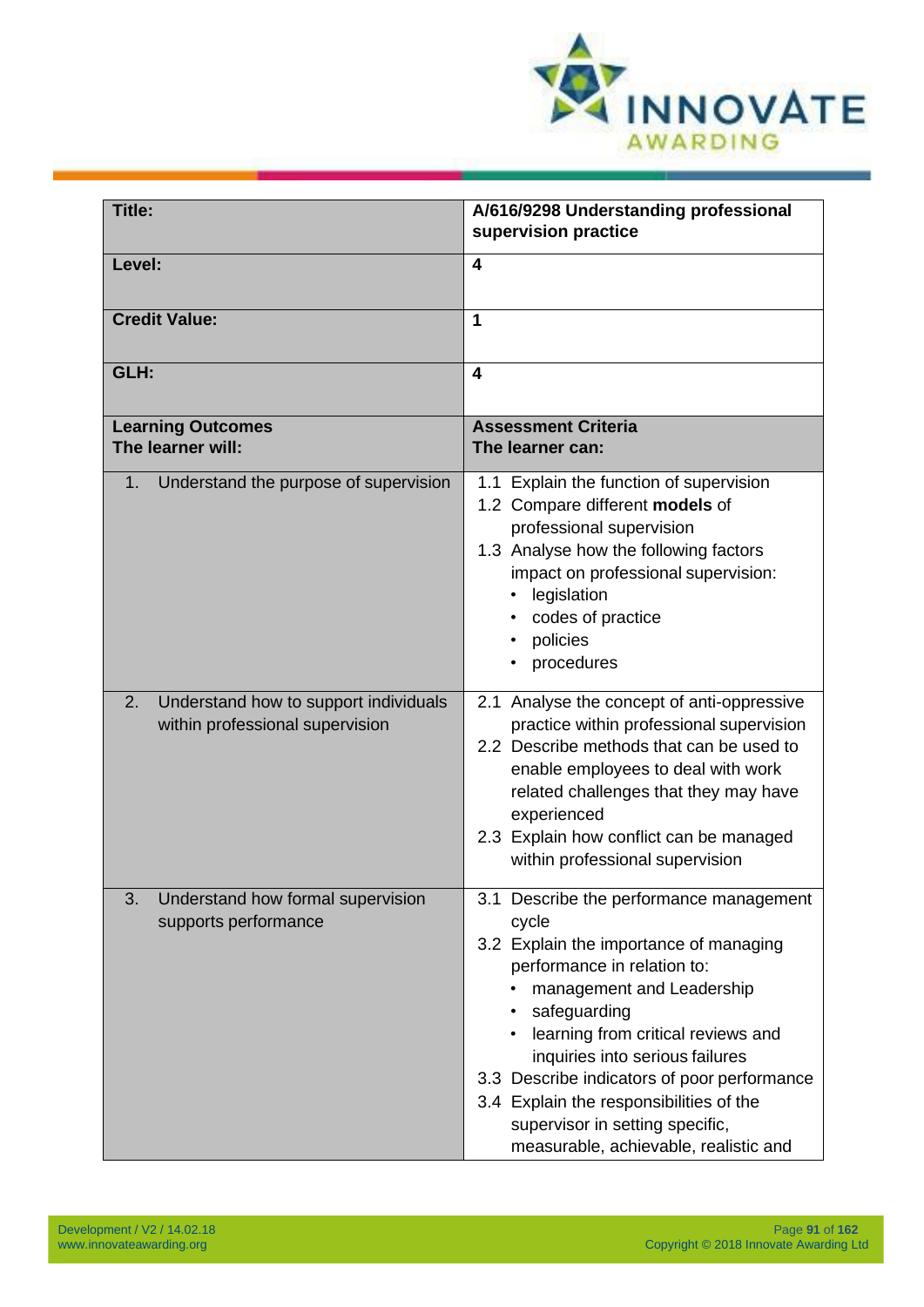

|                                                                                         | timely (SMART) targets to address<br>performance issues<br>3.5 Explain the importance of feedback to<br>improve performance                |
|-----------------------------------------------------------------------------------------|--------------------------------------------------------------------------------------------------------------------------------------------|
| Additional information about this unit                                                  |                                                                                                                                            |
| Models can include Developmental, Integrative and Orientation                           |                                                                                                                                            |
| Unit aim (s)                                                                            | The purpose of this unit is to assess the<br>learners understanding of professional<br>supervision in a health and social care<br>setting. |
| Assessment requirements specified by a<br>sector or regulatory body (if appropriate)    | This unit must be assessed in accordance<br>with Skills for Care and Development's RQF<br>Assessment Principles.                           |
| Details of the relationship of the unit and<br>relevant National Occupational Standards | N/A                                                                                                                                        |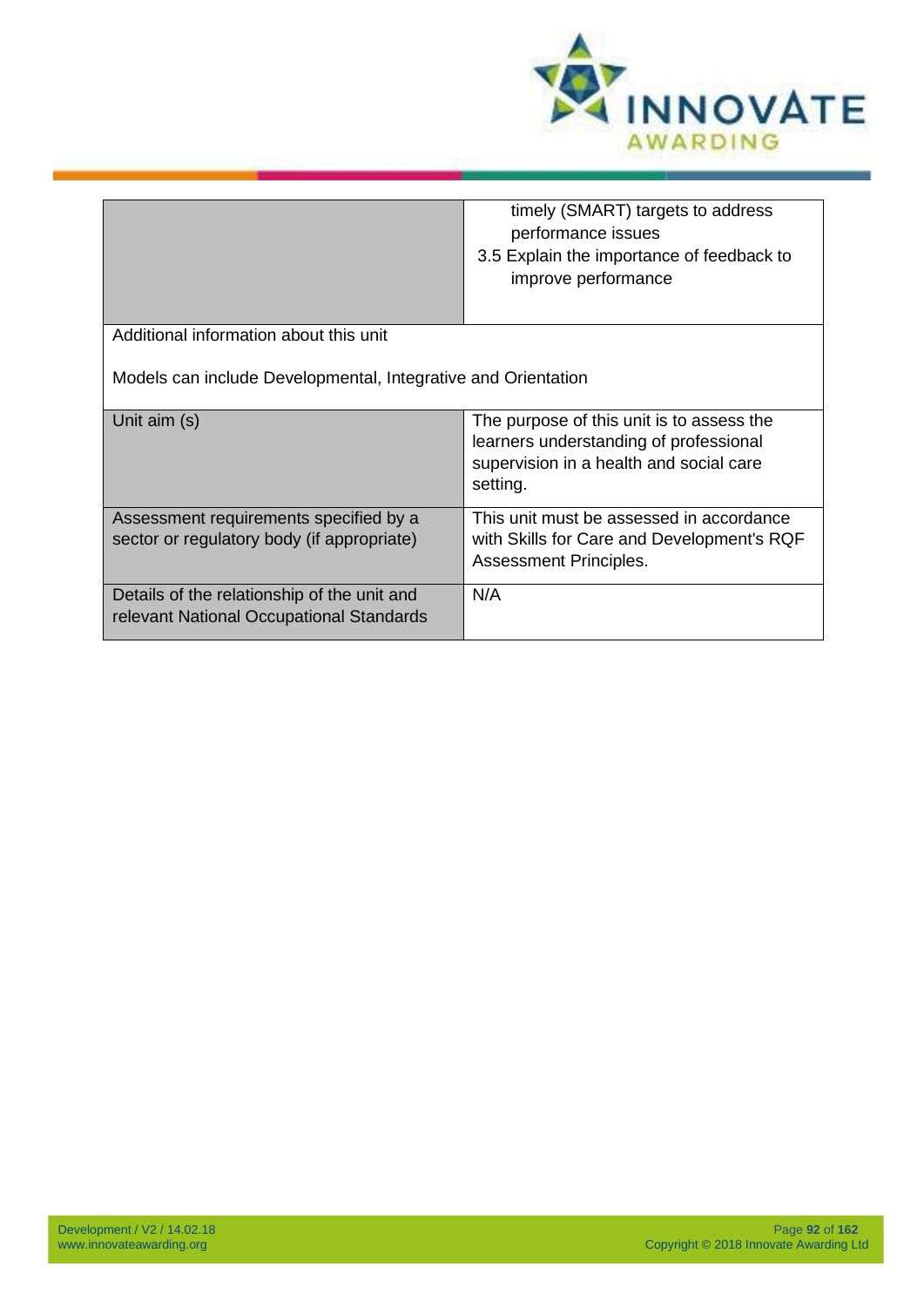

| Title:                                                                                                 | F/616/9304 Develop procedures and<br>practice to respond to concerns and<br>complaints                                                                                                                                                                                                                                                                                                                                                    |
|--------------------------------------------------------------------------------------------------------|-------------------------------------------------------------------------------------------------------------------------------------------------------------------------------------------------------------------------------------------------------------------------------------------------------------------------------------------------------------------------------------------------------------------------------------------|
| Level:                                                                                                 | 5                                                                                                                                                                                                                                                                                                                                                                                                                                         |
| <b>Credit Value:</b>                                                                                   | 1                                                                                                                                                                                                                                                                                                                                                                                                                                         |
| GLH:                                                                                                   | $\overline{\mathbf{4}}$                                                                                                                                                                                                                                                                                                                                                                                                                   |
| <b>Learning Outcomes</b><br>The learner will:                                                          | <b>Assessment Criteria</b><br>The learner can:                                                                                                                                                                                                                                                                                                                                                                                            |
| Understand legislation and guidance<br>1.<br>underpinning the management of<br>concerns and complaints | 1.1 Identify the regulatory requirements,<br>codes of practice and guidance for<br>managing concerns and complaints<br>1.2 Analyse how regulatory requirements,<br>codes of practice and relevant guidance<br>affect the management of concerns and<br>complaints                                                                                                                                                                         |
| 2.<br>Develop procedures to address<br>concerns and complaints                                         | 2.1 Explain how individuals can be<br>encouraged to raise concerns and<br>complaints<br>2.2 Work with others to develop<br>procedures to address concerns and<br>complaints<br>2.3 Ensure information is available in<br>accessible formats on how to raise<br>concerns and make a complaint                                                                                                                                              |
| 3.<br>Lead the implementation of procedures<br>and practice for addressing concerns<br>and complaints  | 3.1 Promote a person-centred approach to<br>addressing concerns and complaints<br>3.2 Inform others about the procedure for<br>raising concerns and complaints<br>3.3 Use supervision to support workers to<br>recognise concerns or complaints<br>3.4 Implement systems and procedures<br>which address concerns and complaints<br>3.5 Inform the complainant of the outcome<br>of the concern or complaint within<br>agreed time frames |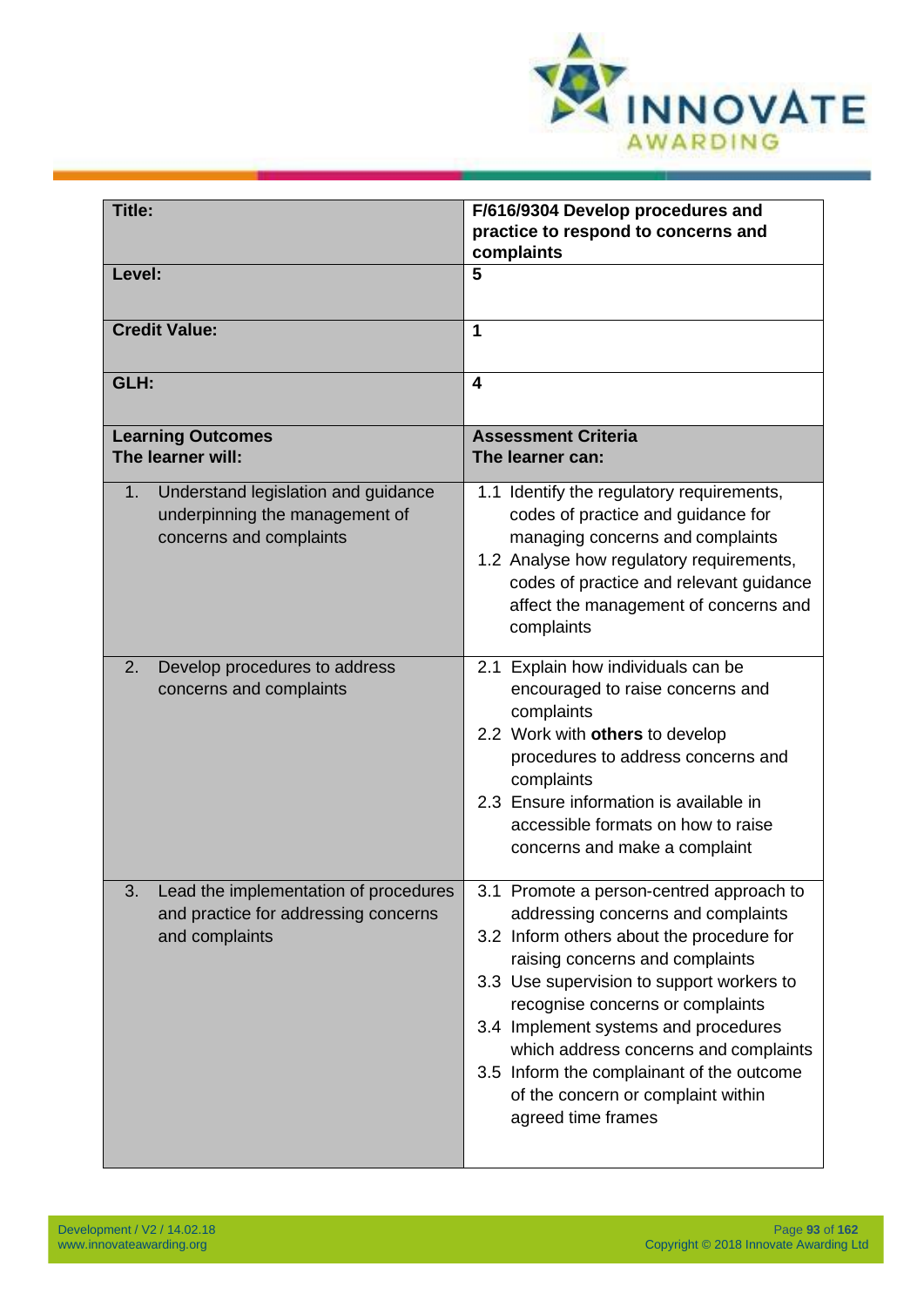

| Review the procedures and practices<br>4.<br>for addressing concerns and<br>complaints                         | 4.1 Monitor and evaluate the use of<br>systems for addressing concerns and<br>complaints<br>4.2 Involve others in the review of<br>procedures and practices for addressing<br>concerns and complaints<br>4.3 Explain how own management practice<br>has provided a culture where the<br>organisation can learn from concerns or<br>complaints<br>4.4 Analyse how the conclusion of<br>investigating a concern or complaint has<br>been used to improve the quality of<br>service |  |
|----------------------------------------------------------------------------------------------------------------|----------------------------------------------------------------------------------------------------------------------------------------------------------------------------------------------------------------------------------------------------------------------------------------------------------------------------------------------------------------------------------------------------------------------------------------------------------------------------------|--|
| Additional information about this unit                                                                         |                                                                                                                                                                                                                                                                                                                                                                                                                                                                                  |  |
| Others may include: Workers, Carers, Practitioners, Significant others, Other Professionals,<br>Service Users. |                                                                                                                                                                                                                                                                                                                                                                                                                                                                                  |  |
| Unit aim (s)                                                                                                   | The purpose of this unit is to assess the<br>learner's knowledge, understanding and<br>skills required to develop, implement and<br>review procedures and practices to address<br>concerns and complaints. It covers the<br>relevant requision, requirements, codes of                                                                                                                                                                                                           |  |

relevant regulatory requirements, codes of practice and relevant guidance, and analyses the impact of these on service provision. Assessment requirements specified by a sector or regulatory body (if appropriate) This unit must be assessed in accordance with Skills for Care and Development's RQF Assessment Principles.

|                                                                                         | ASSESSMENt Principles. |
|-----------------------------------------------------------------------------------------|------------------------|
| Details of the relationship of the unit and<br>relevant National Occupational Standards | LMCS E9                |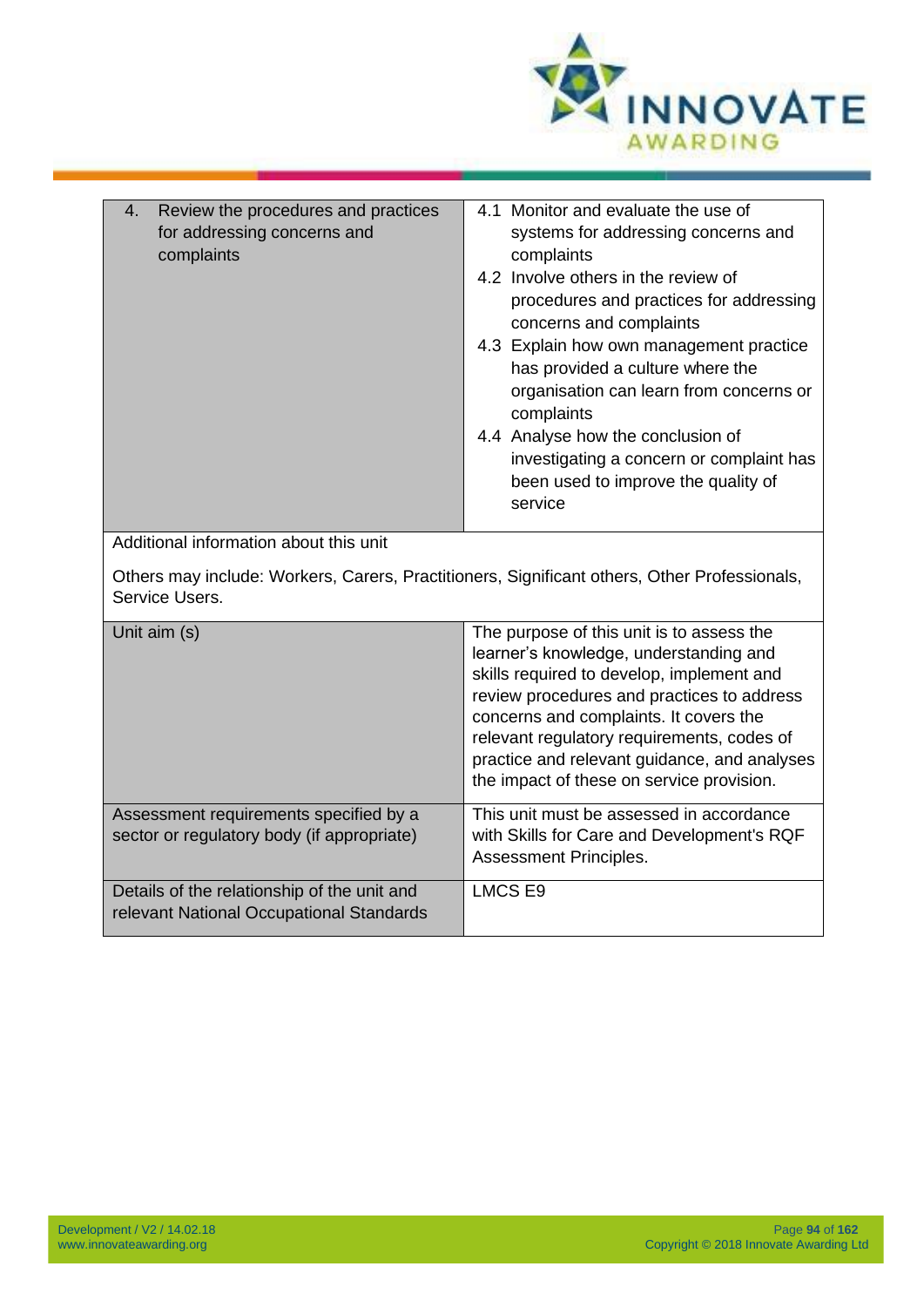

| <b>Title:</b>                                                                                                                                 | L/616/9306 Providing independent mental<br>capacity advocacy deprivation of liberty<br>safeguards                                                                                                                                                                                                                                                                                                                                                                                                                                                   |
|-----------------------------------------------------------------------------------------------------------------------------------------------|-----------------------------------------------------------------------------------------------------------------------------------------------------------------------------------------------------------------------------------------------------------------------------------------------------------------------------------------------------------------------------------------------------------------------------------------------------------------------------------------------------------------------------------------------------|
| Level:                                                                                                                                        | 5                                                                                                                                                                                                                                                                                                                                                                                                                                                                                                                                                   |
| <b>Credit Value:</b>                                                                                                                          | $\overline{2}$                                                                                                                                                                                                                                                                                                                                                                                                                                                                                                                                      |
| GLH:                                                                                                                                          | 9                                                                                                                                                                                                                                                                                                                                                                                                                                                                                                                                                   |
| <b>Learning Outcomes</b><br>The learner will:                                                                                                 | <b>Assessment Criteria</b><br>The learner can:                                                                                                                                                                                                                                                                                                                                                                                                                                                                                                      |
| Understand legislation underpinning<br>1.<br>Deprivation of Liberty Safeguards or<br>the formal provisions of the Mental<br><b>Health Act</b> | 1.1 Identify when an Independent Mental<br>Capacity Advocate-Deprivation of<br>Liberty Safeguards (IMCA DOLS) must<br>be instructed<br>1.2 Identify factors which may determine<br>whether a person is or is not being<br>deprived of their liberty<br>1.3 Identify the managing authority and<br>supervisory body where someone may<br>be deprived of their liberty<br>1.4 Analyse the principles of the Mental<br>Capacity Act (2005)<br>1.5 Summarise the relationship between<br>the Mental Capacity Act (2005) and<br>Mental Health Act (1983) |
| 2.<br>Provide the statutory Independent<br><b>Mental Capacity Advocate Deprivation</b><br>of Liberty Safeguards (IMCA DOLS)<br>service        | 2.1 Distinguish between standard and<br>urgent authorisations<br>2.2 Identify the requirements of each of the<br>six assessments for authorisations<br>2.3 Summarise the roles and<br>responsibilities for the Independent<br><b>Mental Capacity Advocate-Deprivation</b><br>of Liberty Safeguards roles<br>2.4 Identify factors which may or may not<br>make a deprivation of liberty in a<br>person's best interest<br>2.5 Evaluate the different ways the<br><b>Independent Mental Capacity Advocate</b>                                         |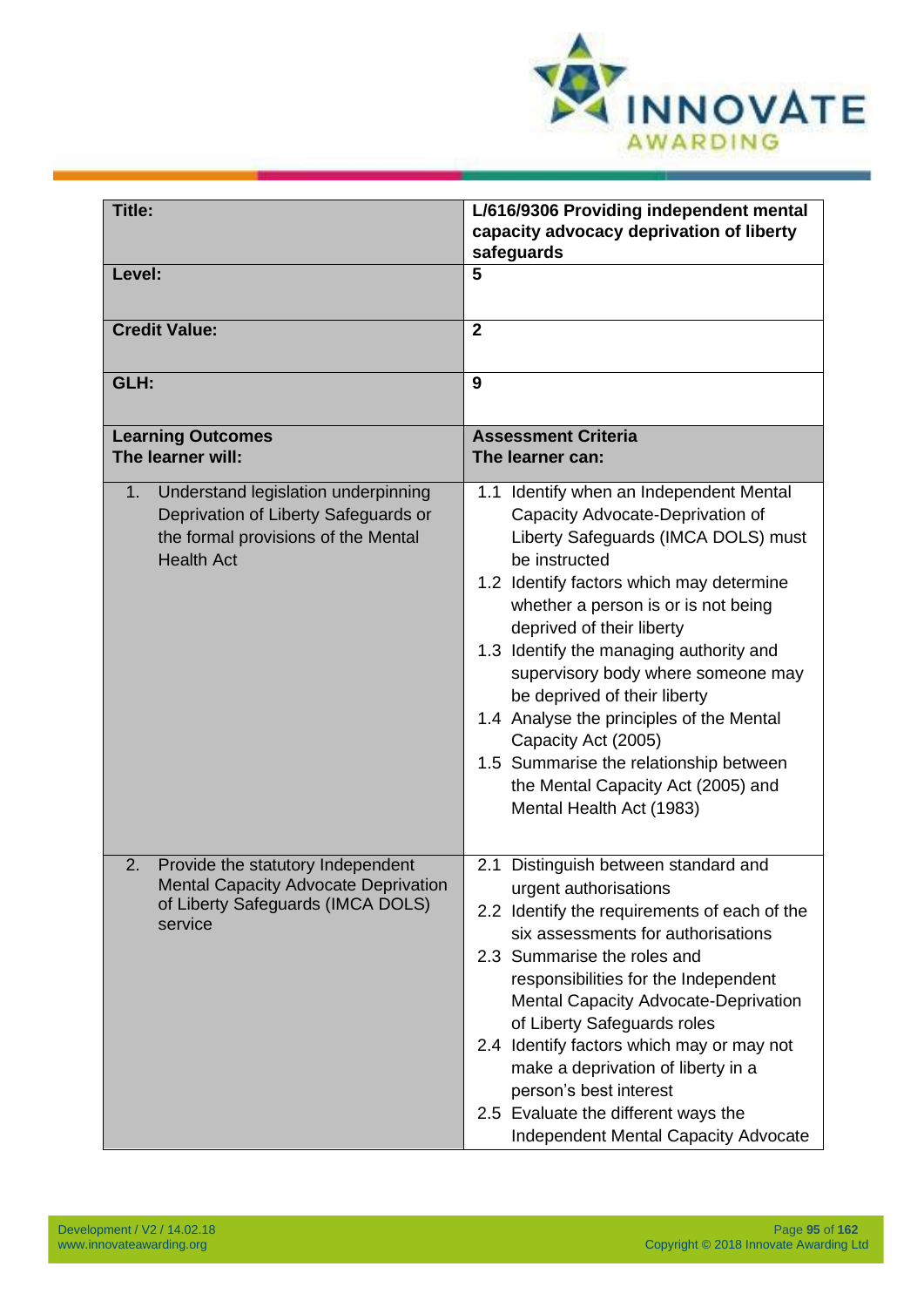

|                                                                                                                                                                                                                                                                                                                                                                                                                                                                                                                                                                                                                                                                       | can make representations in the<br>assessment process<br>2.6 Use non-instructed Advocacy to<br>ascertain the wishes, feelings or<br>preferences of an individual                                                                                                      |  |
|-----------------------------------------------------------------------------------------------------------------------------------------------------------------------------------------------------------------------------------------------------------------------------------------------------------------------------------------------------------------------------------------------------------------------------------------------------------------------------------------------------------------------------------------------------------------------------------------------------------------------------------------------------------------------|-----------------------------------------------------------------------------------------------------------------------------------------------------------------------------------------------------------------------------------------------------------------------|--|
| 3. Construct an Independent Mental<br>Capacity Advocate Deprivation of<br>Liberty Safeguards (IMCA DOLS)<br>written report that meets statutory<br>requirements                                                                                                                                                                                                                                                                                                                                                                                                                                                                                                       | 3.1 Explain good practice in recording case<br>work<br>3.2 Explain the impact of data protection<br>legislation on the recording of work<br>3.3 Identify a range of issues that should be<br>addressed within an IMCA DOLS<br>report<br>3.4 Write an IMCA DOLS report |  |
| Be able to challenge Independent<br>4.<br><b>Mental Capacity Advocate Deprivation</b><br>of Liberty Safeguards (IMCA DOLS)<br>decisions                                                                                                                                                                                                                                                                                                                                                                                                                                                                                                                               | 4.1 Map out the potential routes for formal<br>challenges<br>4.2 Explain how to:<br>raise informal and formal concerns<br>provide feedback<br>highlight concerns                                                                                                      |  |
| Additional information about this unit<br>Instructed may include: representing people who are being assessed for standard<br>authorisation or being assessed for a potential unlawful deprivation of liberty(39A), standing<br>in as a person's representative (39C) for people who are subject to an authorisation when no<br>other representative is available, supporting the person who is subject to an authorisation or<br>his/her representative where the persons' representative is unpaid (39D)<br>Report: including reports to assessors as part of the assessment process and IMCA reports<br>provided to the supervisory body for 39A, 39C and 39D roles |                                                                                                                                                                                                                                                                       |  |
| Unit aim (s)                                                                                                                                                                                                                                                                                                                                                                                                                                                                                                                                                                                                                                                          | This unit explores the skills and<br>understanding required to provide<br>Independent Mental Capacity Advocacy -<br>Deprivation of Liberty Safeguards, adhering<br>to legislation and policy guidance.                                                                |  |
| Assessment requirements specified by a<br>sector or regulatory body (if appropriate)                                                                                                                                                                                                                                                                                                                                                                                                                                                                                                                                                                                  | This unit must be assessed in accordance<br>with Skills for Care and Development's RQF<br>Assessment Principles.                                                                                                                                                      |  |
| Details of the relationship of the unit and<br>relevant National Occupational Standards                                                                                                                                                                                                                                                                                                                                                                                                                                                                                                                                                                               | N/A                                                                                                                                                                                                                                                                   |  |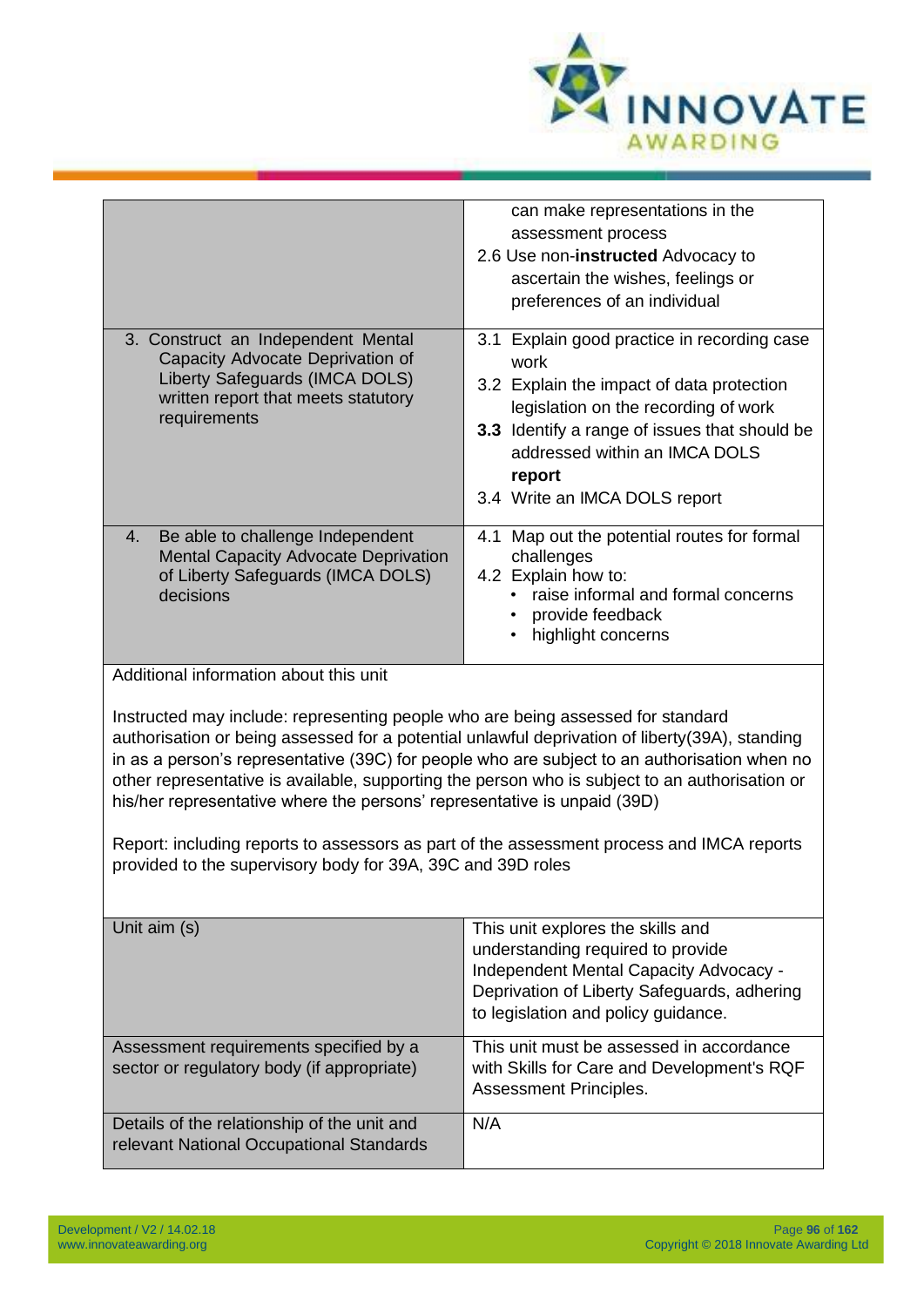

| Title:                                                                                                      | R/616/9307 Support individuals at the end<br>of life                                                                                                                                                                                                                                                                                                                                                                                                                                                  |
|-------------------------------------------------------------------------------------------------------------|-------------------------------------------------------------------------------------------------------------------------------------------------------------------------------------------------------------------------------------------------------------------------------------------------------------------------------------------------------------------------------------------------------------------------------------------------------------------------------------------------------|
| Level:                                                                                                      | 4                                                                                                                                                                                                                                                                                                                                                                                                                                                                                                     |
| <b>Credit Value:</b>                                                                                        | 3                                                                                                                                                                                                                                                                                                                                                                                                                                                                                                     |
| GLH:                                                                                                        | 20                                                                                                                                                                                                                                                                                                                                                                                                                                                                                                    |
| <b>Learning Outcomes</b><br>The learner will:                                                               | <b>Assessment Criteria</b><br>The learner can:                                                                                                                                                                                                                                                                                                                                                                                                                                                        |
| Understand the requirements to protect<br>1 <sub>1</sub><br>the rights of individuals at the end of<br>life | 1.1 Describe the legal requirements and<br>agreed ways of working protecting the<br>rights of individuals in end of life care<br>1.2 Explain how legislation designed to<br>protect the rights of individuals in end of<br>life care influences own job role                                                                                                                                                                                                                                          |
| Understand factors affecting end of life<br>2.<br>care                                                      | 2.1 Describe theories about the emotional<br>and psychological processes that<br>individuals and others may experience<br>with the approach of death<br>2.2 Explain how the beliefs, religion and<br>culture of individuals and others<br>influence end of life care<br>2.3 Explain why key people may have a<br>distinctive role in an individual's end of<br>life care<br>2.4 Explain why support for an individual's<br>health and well-being may not always<br>relate to their terminal condition |
| Understand advance care planning in<br>3.<br>relation to end of life care                                   | 3.1 Describe the benefits to an individual of<br>having as much control as possible over<br>their end of life care<br>3.2 Explain the purpose of advance care<br>planning in relation to end of life care<br>3.3 Describe own role in supporting and<br>recording decisions about advance care<br>planning                                                                                                                                                                                            |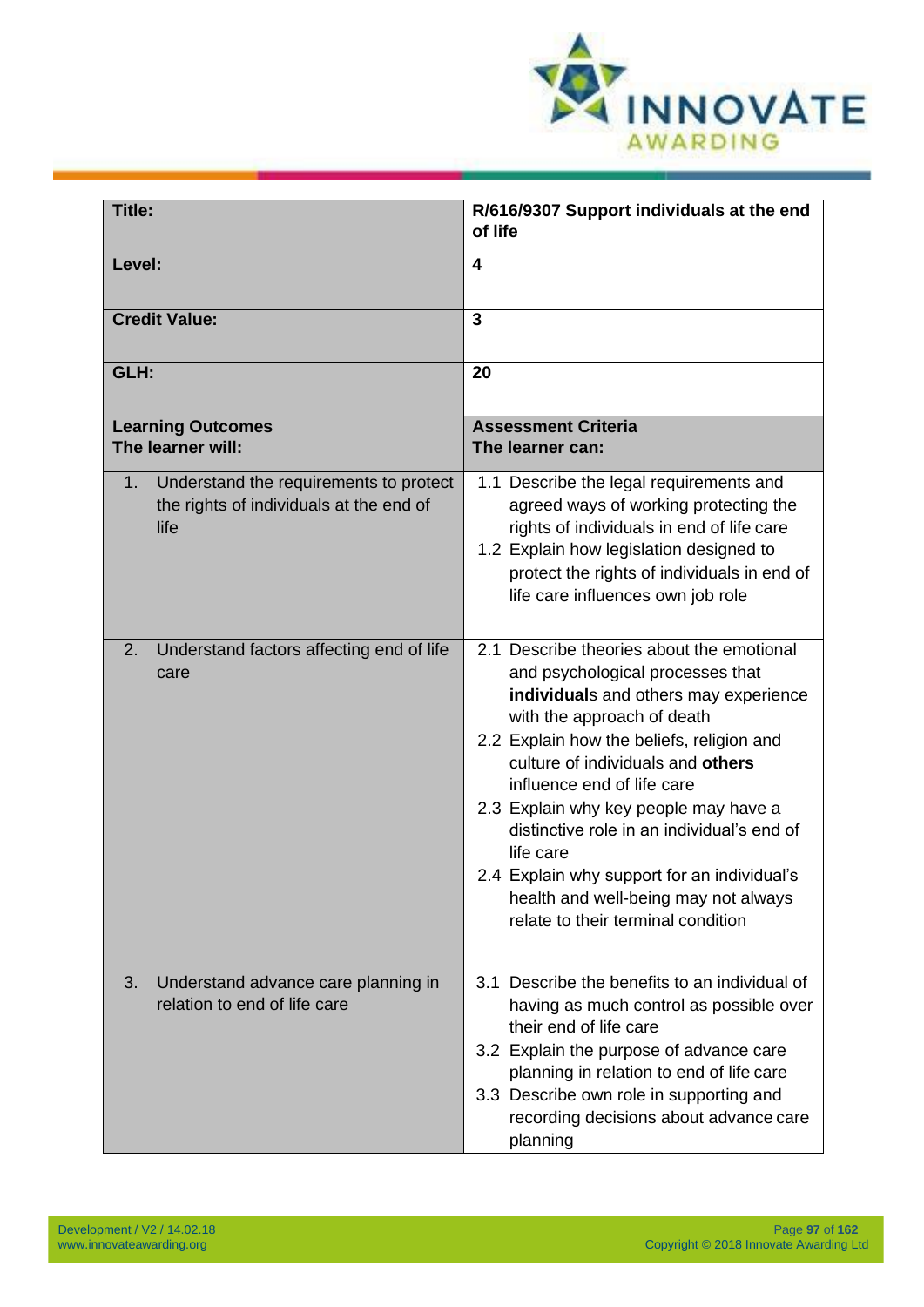

|                                                                                                       | 3.4 Outline ethical and legal issues that may<br>arise in relation to advance care<br>planning                                                                                                                                                                                                                                                                                                                                            |
|-------------------------------------------------------------------------------------------------------|-------------------------------------------------------------------------------------------------------------------------------------------------------------------------------------------------------------------------------------------------------------------------------------------------------------------------------------------------------------------------------------------------------------------------------------------|
| Provide support to individuals and<br>4.<br>others during end of life care                            | 4.1 Support the individual and others to<br>explore their thoughts and feelings<br>about death and dying<br>4.2 Adapt the support provided to reflect the<br>individual's and other's changing needs<br>4.3 Provide support for the individual and<br>others that respects their beliefs, religion<br>and culture<br>4.4 Provide information to the individual and<br>others about the individual's illness and<br>the support available  |
| Understand how to address<br>5.<br>sensitive issues in relation to end<br>of life care                | 5.1 Explain the importance of recording<br>significant conversations during end of<br>life care<br>5.2 Explain factors that influence who<br>should give significant news to an<br>individual or key people<br>5.3 Describe conflicts and legal or ethical<br>issues that may arise in relation to end<br>of life care<br>5.4 Analyse ways to address such conflicts                                                                      |
| Understand the role of organisations<br>6.<br>and support services in relation to end<br>of life care | 6.1 Describe the role of support<br>organisations and specialist services<br>that may contribute to end of life care<br>6.2 Analyse the role of an advocate in<br>relation to end of life care<br>6.3 Explain how to establish when an<br>advocate may be beneficial<br>6.4 Explain why support for spiritual needs<br>may be especially important at the end<br>of life<br>6.5 Describe sources of support to address<br>spiritual needs |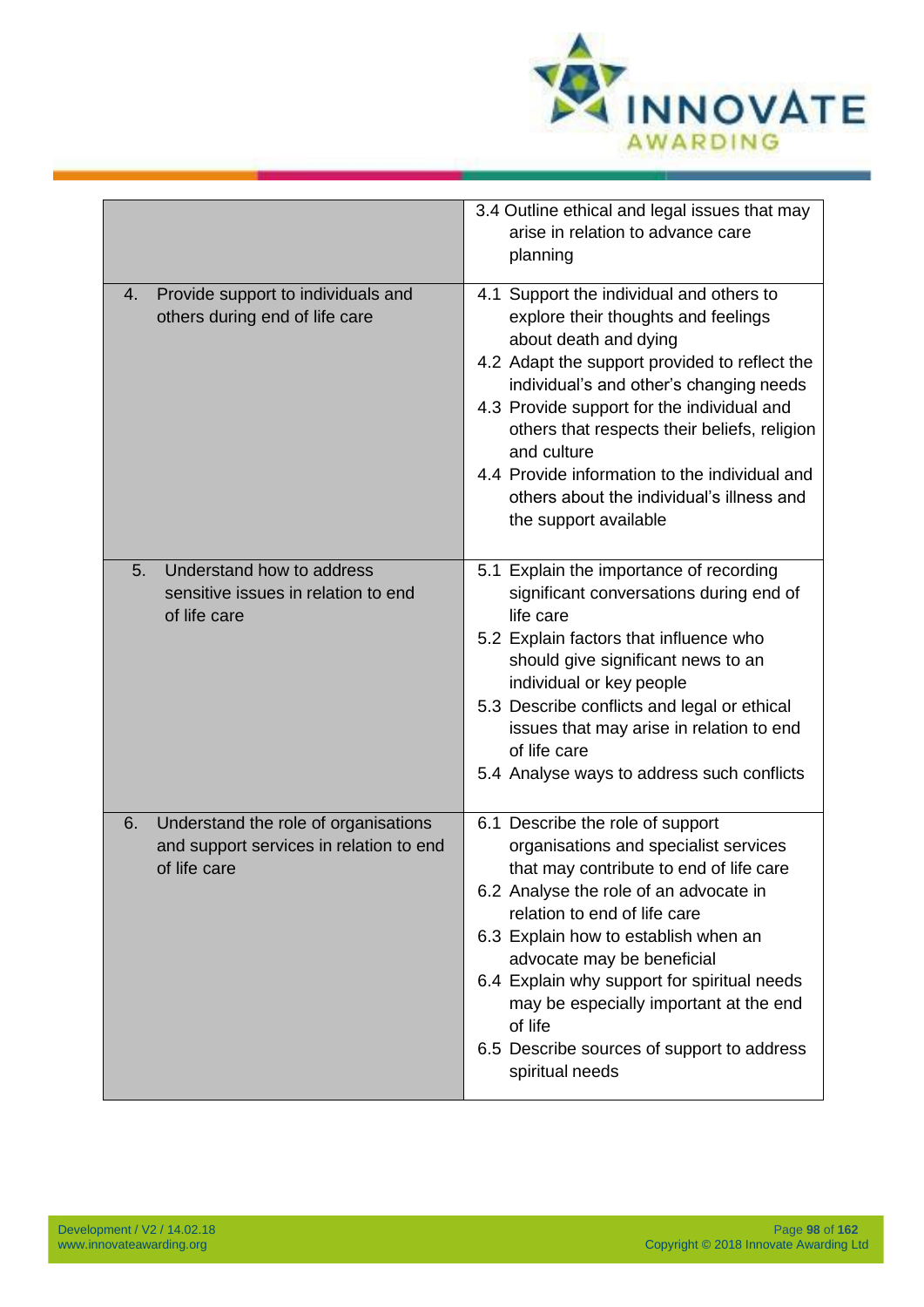

| Access support for the individual or key<br>7.<br>people from the wider team                       | 7.1 Identify when support would best be<br>offered by other members of the team<br>7.2 Liaise with other members of the team<br>to provide identified support for the<br>individual or key people                                                                                                                                         |
|----------------------------------------------------------------------------------------------------|-------------------------------------------------------------------------------------------------------------------------------------------------------------------------------------------------------------------------------------------------------------------------------------------------------------------------------------------|
| Support individuals through the<br>8.<br>process of dying                                          | 8.1 Carry out own role in an individual's<br>care<br>8.2 Contribute to addressing any distress<br>experienced by the individual promptly<br>and in agreed ways<br>8.3 Adapt support to reflect the individual's<br>changing needs or responses<br>8.4 Assess when an individual and key<br>people need to be alone                        |
| Take action following the death of<br>9.<br>individuals                                            | 9.1 Explain why it is important to know<br>about an individual's wishes for their<br>after-death care<br>9.2 Carry out actions immediately following<br>a death that respect the individual's<br>wishes and follow agreed ways of<br>working<br>9.3 Describe ways to support key people<br>immediately following an individual's<br>death |
| 10. Manage own feelings in relation to the<br>dying or death of individuals                        | 10.1 Explain how to manage own feelings in<br>relation to an individual's dying or death<br>10.2 Utilise support systems to deal with own<br>feelings in relation to an individual's<br>dying or death                                                                                                                                    |
| Additional information about this unit<br>Individual: The person using the care or support service |                                                                                                                                                                                                                                                                                                                                           |

Others/key people may include:

- carers, family members and friends
- advocates
- paid workers
- other professionals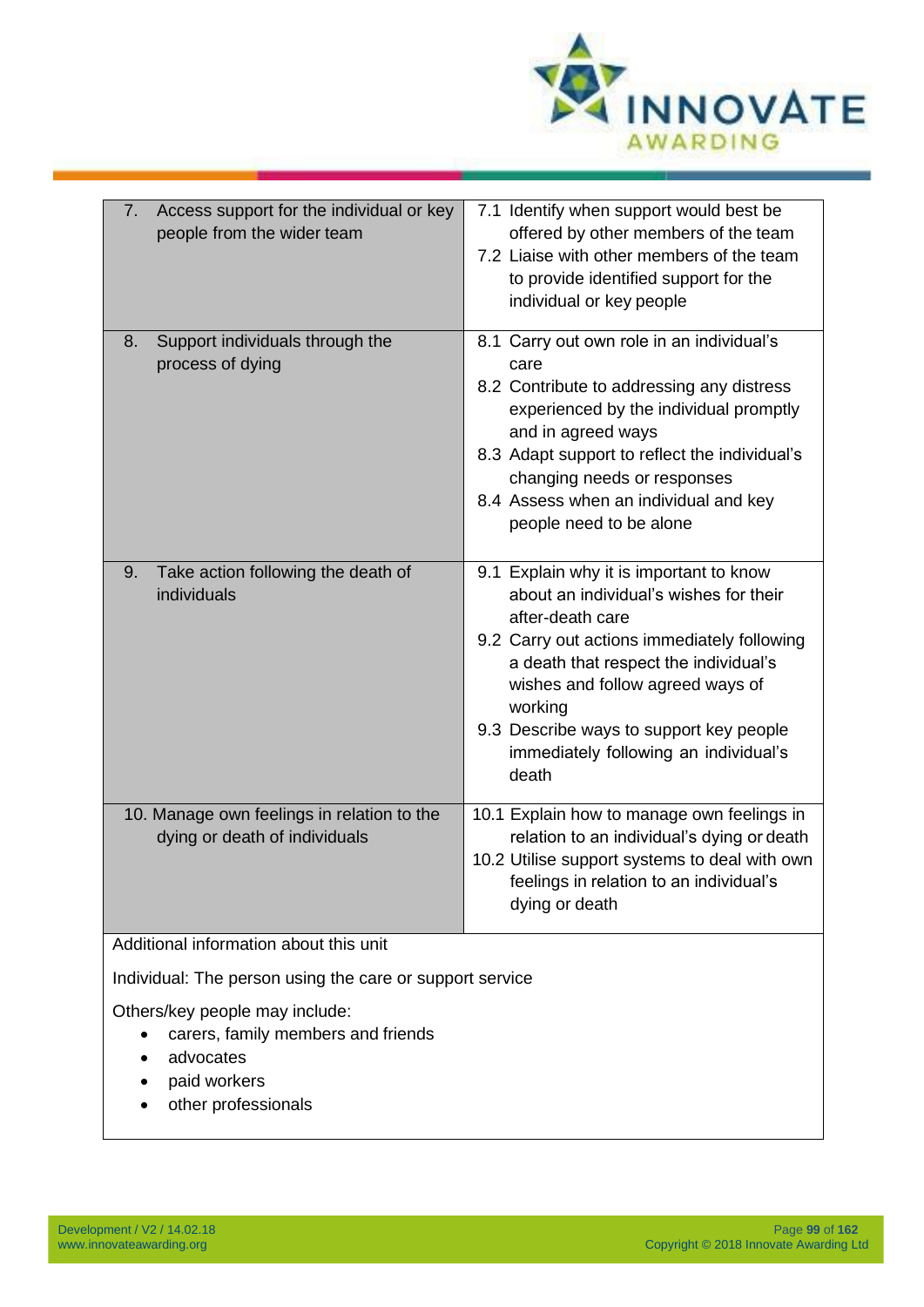

Support organisations and specialist services may include: nursing and care homes, specialist palliative care services, domiciliary, respite and day services, funeral directors

Other members of the team may include: line manager, religious representatives, specialist nurse, occupational or other therapist, social worker, key people.

| Unit aim (s)                                                                            | This unit provides the learner with the<br>knowledge and skills required to support end<br>of life care, ensuring agreed ways of working<br>and the individual's wishes are adhered to. |
|-----------------------------------------------------------------------------------------|-----------------------------------------------------------------------------------------------------------------------------------------------------------------------------------------|
| Assessment requirements specified by a<br>sector or regulatory body (if appropriate)    | This unit must be assessed in accordance<br>with Skills for Care and Development's RQF<br>Assessment Principles.                                                                        |
| Details of the relationship of the unit and<br>relevant National Occupational Standards | N/A                                                                                                                                                                                     |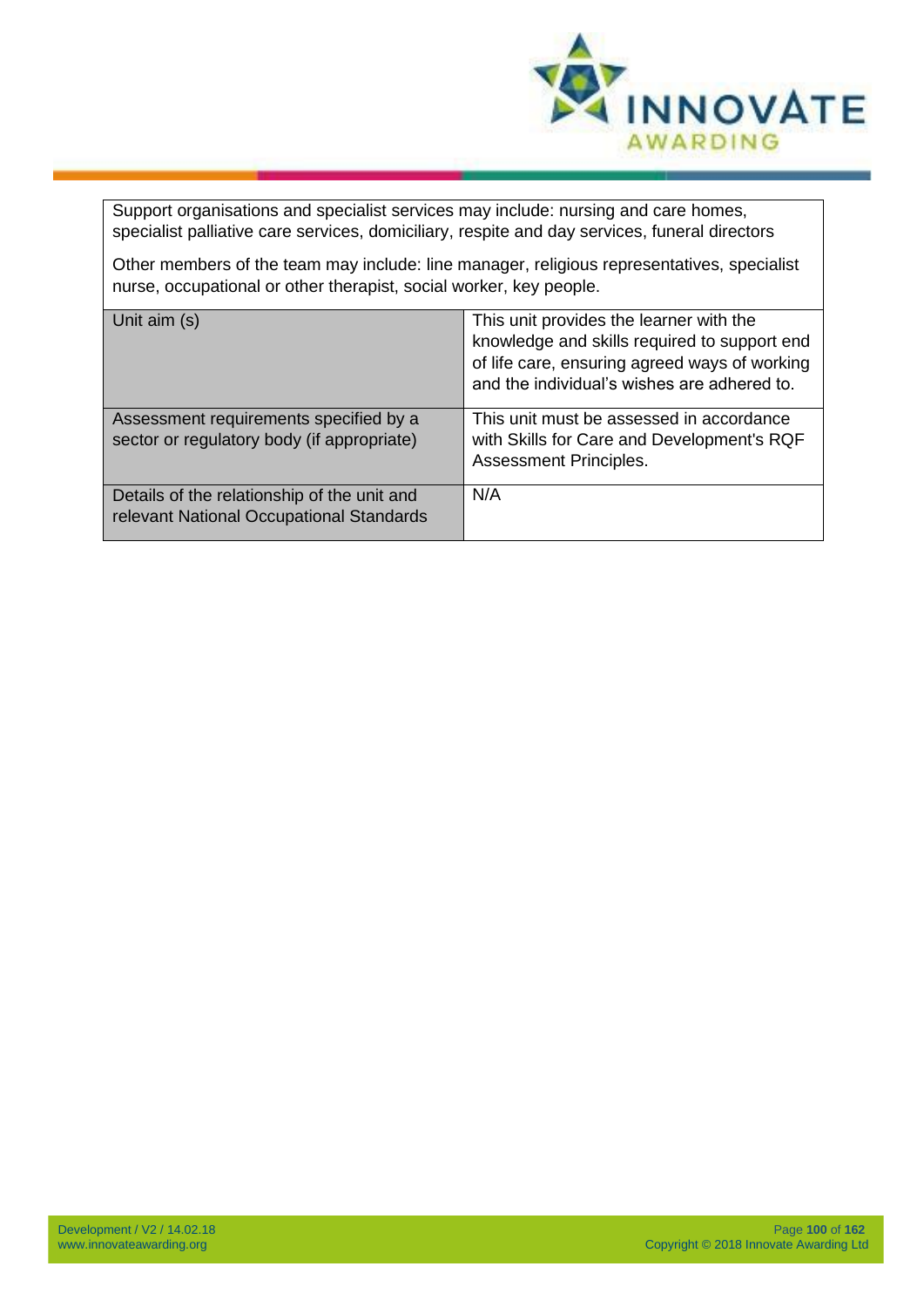

| Title:                                                                                               | D/616/9309 Manage an inter-professional<br>team in an adult care setting                                                                                                                                                                                                                                                                      |
|------------------------------------------------------------------------------------------------------|-----------------------------------------------------------------------------------------------------------------------------------------------------------------------------------------------------------------------------------------------------------------------------------------------------------------------------------------------|
| Level:                                                                                               | 5                                                                                                                                                                                                                                                                                                                                             |
| <b>Credit Value:</b>                                                                                 | 1                                                                                                                                                                                                                                                                                                                                             |
| GLH:                                                                                                 | $\overline{7}$                                                                                                                                                                                                                                                                                                                                |
| <b>Learning Outcomes</b><br>The learner will:                                                        | <b>Assessment Criteria</b><br>The learner can:                                                                                                                                                                                                                                                                                                |
| Understand inter-professional working<br>1.<br>in adult care services                                | 1.1 Explain what is meant by inter-<br>professional working<br>1.2 Analyse how inter-professional working<br>facilitates positive outcomes for<br>individuals<br>1.3 Explain the complexities of working in<br>inter-professional teams<br>1.4 Analyse how inter-professional<br>teamwork is influenced by:<br>• internal<br>external factors |
| Deliver service objectives through the<br>2.<br>inter-professional team in the adult<br>care service | 2.1 Support team members to understand<br>the inter-relationship between:<br>individual<br>$\bullet$<br>team<br>service objectives<br>2.2 Work collaboratively to agree plans to<br>meet service objectives<br>2.3 Identify team roles to meet service<br>objectives                                                                          |
| Facilitate inter-professional team<br>3.<br>working in adult care services                           | 3.1 Monitor governance arrangements<br>within inter-professional working<br>practice<br>3.2 Agree protocols within inter-professional<br>working arrangements for:<br>• feedback<br>• confidentiality and information sharing<br>record keeping<br>resources                                                                                  |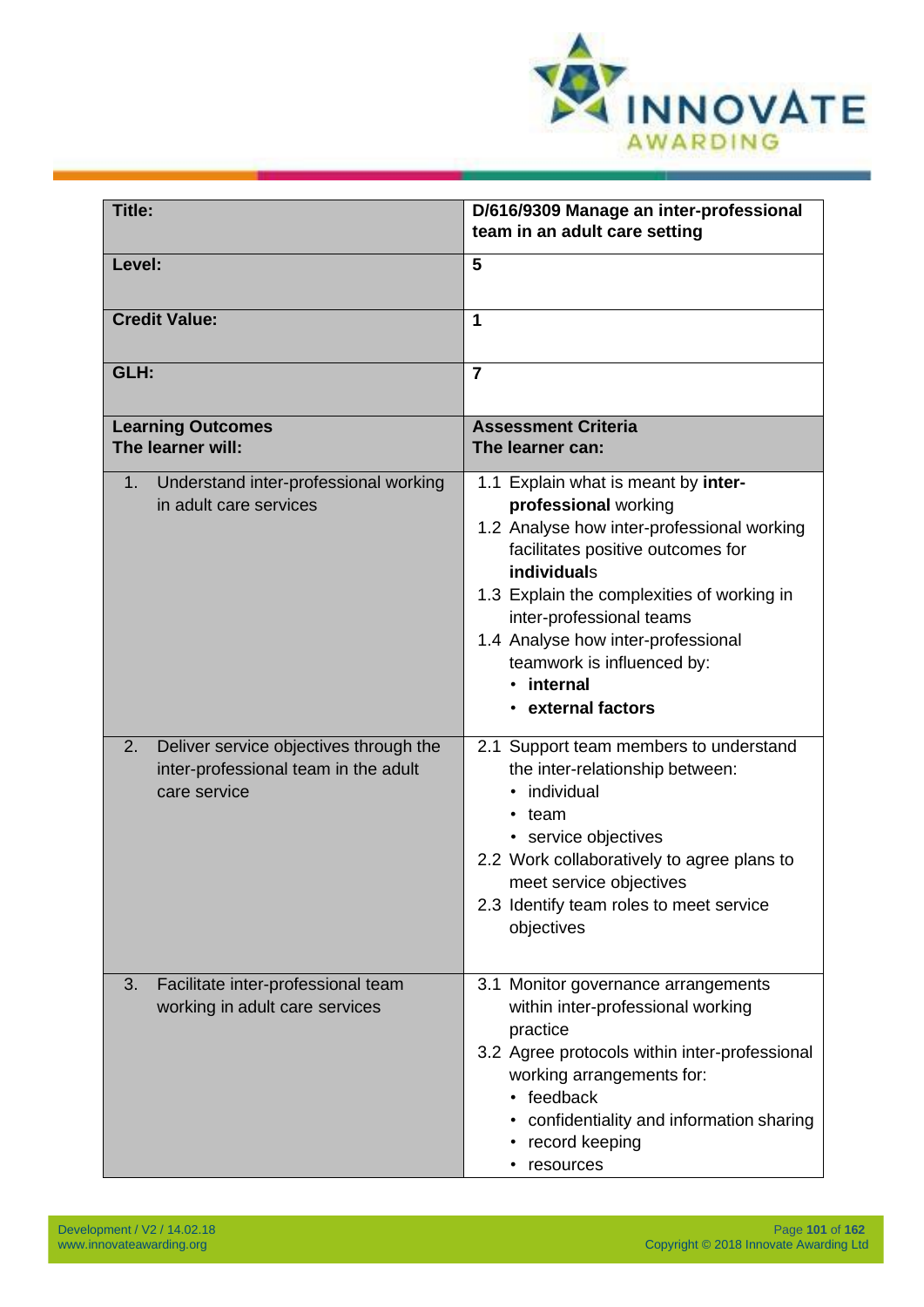

| Manage processes for inter-<br>4.                                                                                                                                                           | • concerns and complaints<br>3.3 Facilitate communication within the<br>inter-professional team<br>3.4 Work with the team to resolve<br>dilemmas that may arise<br>4.1 Ensure that plans for individuals are                                                                                                                     |
|---------------------------------------------------------------------------------------------------------------------------------------------------------------------------------------------|----------------------------------------------------------------------------------------------------------------------------------------------------------------------------------------------------------------------------------------------------------------------------------------------------------------------------------|
| professional work with individuals in<br>adult care services                                                                                                                                | based on a formal assessment<br>4.2 Work with the team to identify the lead<br>practitioners for the implementation of<br>individuals' plans<br>4.3 Ensure that information necessary for<br>the implementation of plans is<br>exchanged between those involved<br>4.4 Develop processes for the review of<br>individuals' plans |
| Evaluate the effectiveness of inter-<br>5.<br>professional team work in adult care<br>services                                                                                              | 5.1 Work with others to monitor the<br>effectiveness of the inter-professional<br>team against service objectives<br>5.2 Work with others to identify:<br>• areas of best practice<br>• areas for improvement<br>5.3 Work with others to develop an action<br>plan to improve inter-professional team<br>work                    |
| Additional information about this unit<br>Individual: The person using the care or support service                                                                                          |                                                                                                                                                                                                                                                                                                                                  |
| Inter-professional: where team membership comprises different professions and<br>occupational groups working together as a team.                                                            |                                                                                                                                                                                                                                                                                                                                  |
| Internal/external factors:<br>legislative frameworks<br>regulation<br>government initiatives<br>professional codes of practice or professional standards<br>service objectives<br>the media |                                                                                                                                                                                                                                                                                                                                  |
| Dilemmas: Issues where there is a divided opinion or ethical concerns about a course of<br>action                                                                                           |                                                                                                                                                                                                                                                                                                                                  |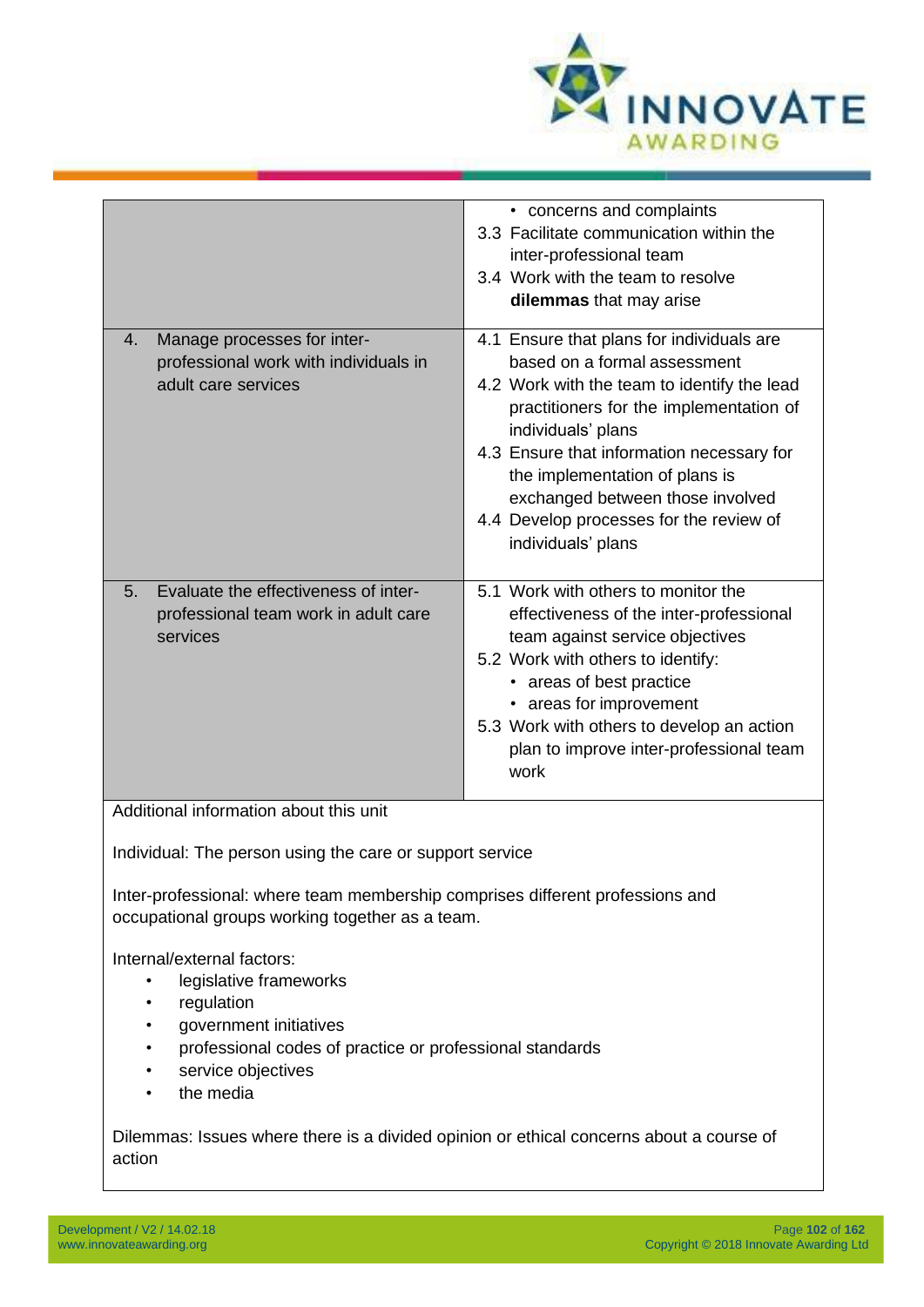

Others may include:

- individuals
- team members
- external professionals
- carers

| Unit aim (s)                                                                            | This unit assesses the knowledge,<br>understanding and skills necessary when<br>managing inter-professional teams in adult<br>care services. The unit explores this<br>approach to working and assesses the<br>learner's role in ensuring effective team<br>work. |
|-----------------------------------------------------------------------------------------|-------------------------------------------------------------------------------------------------------------------------------------------------------------------------------------------------------------------------------------------------------------------|
| Assessment requirements specified by a<br>sector or regulatory body (if appropriate)    | This unit must be assessed in accordance<br>with Skills for Care and Development's RQF<br><b>Assessment Principles.</b>                                                                                                                                           |
|                                                                                         | LOs 2, 3, 4 and 5 should be assessed in a<br>real work setting.                                                                                                                                                                                                   |
| Details of the relationship of the unit and<br>relevant National Occupational Standards | N/A                                                                                                                                                                                                                                                               |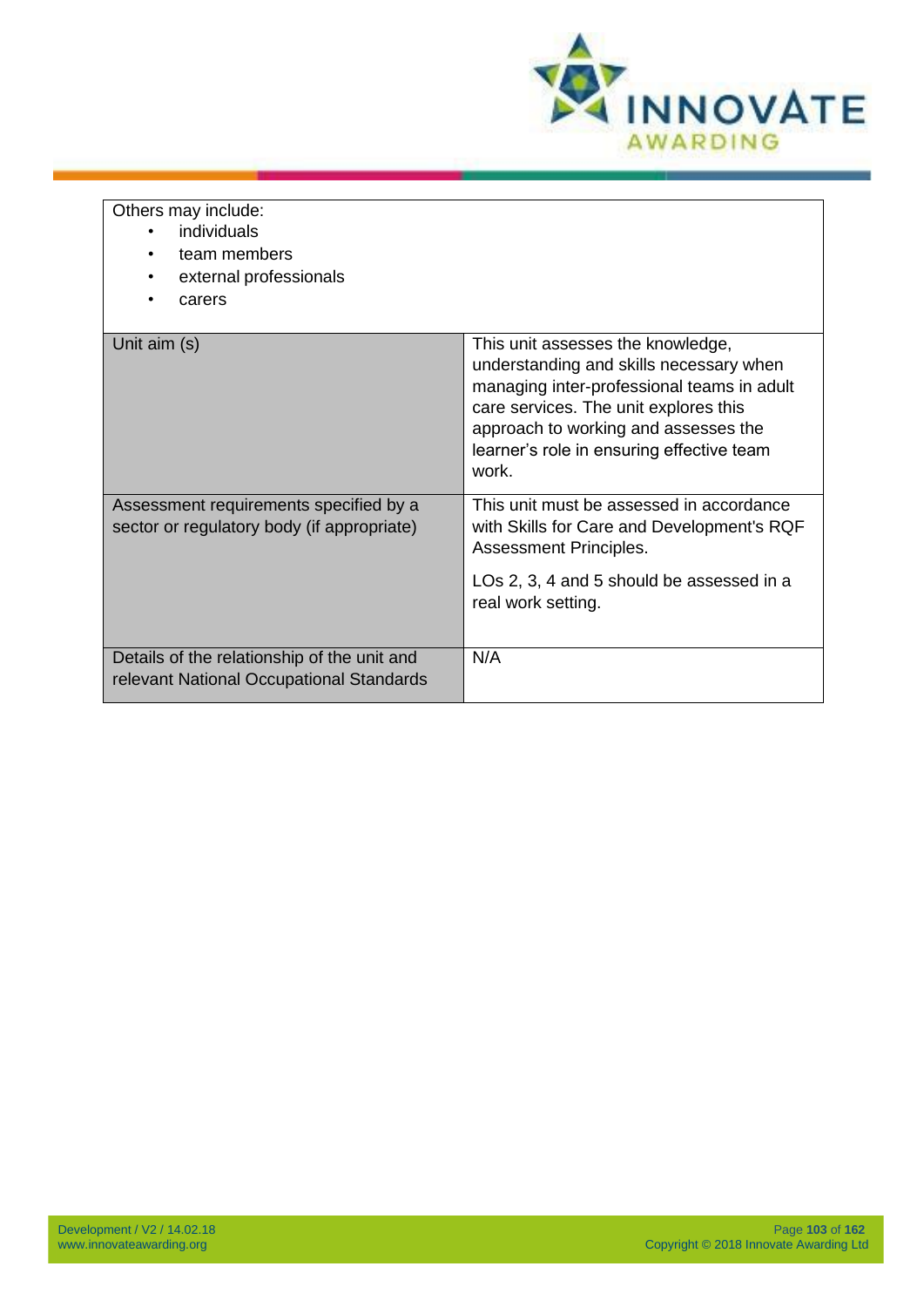

| <b>Title:</b>                                                                              | R/616/9310 Recruitment and selection<br>within adult care services                                                                                                                                                                                                                                                                                                                                                                                                                    |
|--------------------------------------------------------------------------------------------|---------------------------------------------------------------------------------------------------------------------------------------------------------------------------------------------------------------------------------------------------------------------------------------------------------------------------------------------------------------------------------------------------------------------------------------------------------------------------------------|
| Level:                                                                                     | 4                                                                                                                                                                                                                                                                                                                                                                                                                                                                                     |
| <b>Credit Value:</b>                                                                       | 1                                                                                                                                                                                                                                                                                                                                                                                                                                                                                     |
| GLH:                                                                                       | 6                                                                                                                                                                                                                                                                                                                                                                                                                                                                                     |
| <b>Learning Outcomes</b><br>The learner will:                                              | <b>Assessment Criteria</b><br>The learner can:                                                                                                                                                                                                                                                                                                                                                                                                                                        |
| Understand the recruitment and<br>$1_{-}$<br>selection processes in adult care<br>services | 1.1 Explain the impact on selection and<br>recruitment processes, in own setting,<br>of:<br>• legislative requirements<br>regulatory requirements<br>• professional codes<br>• agreed ways of working<br>1.2 Explain when it is necessary to seek<br>specialist expertise in relation to<br>recruitment and selection<br>1.3 Analyse how serious case reviews and<br>inquiries have contributed to the<br>establishment of safeguarding policies<br>and procedures within recruitment |
| 2.<br>Contribute to the recruitment process<br>in adult care services                      | 2.1 Review job descriptions and person<br>specifications to meet work setting<br>objectives<br>2.2 Work with others to establish the criteria<br>that will be used in the recruitment and<br>selection process<br>2.3 Work with others to establish the<br>methods that will be used in the<br>recruitment and selection process<br>2.4 Involve individuals in the recruitment<br>process                                                                                             |
| Participate in the selection process in<br>3.<br>adult care services                       | 3.1 Use agreed methods to assess<br>candidates<br>3.2 Use agreed criteria to select candidates<br>3.3 Communicate the outcome of the<br>selection process                                                                                                                                                                                                                                                                                                                             |
| Review the recruitment and selection<br>4.<br>processes in adult care services             | 4.1 Evaluate the recruitment and selection<br>methods and criteria used in own setting                                                                                                                                                                                                                                                                                                                                                                                                |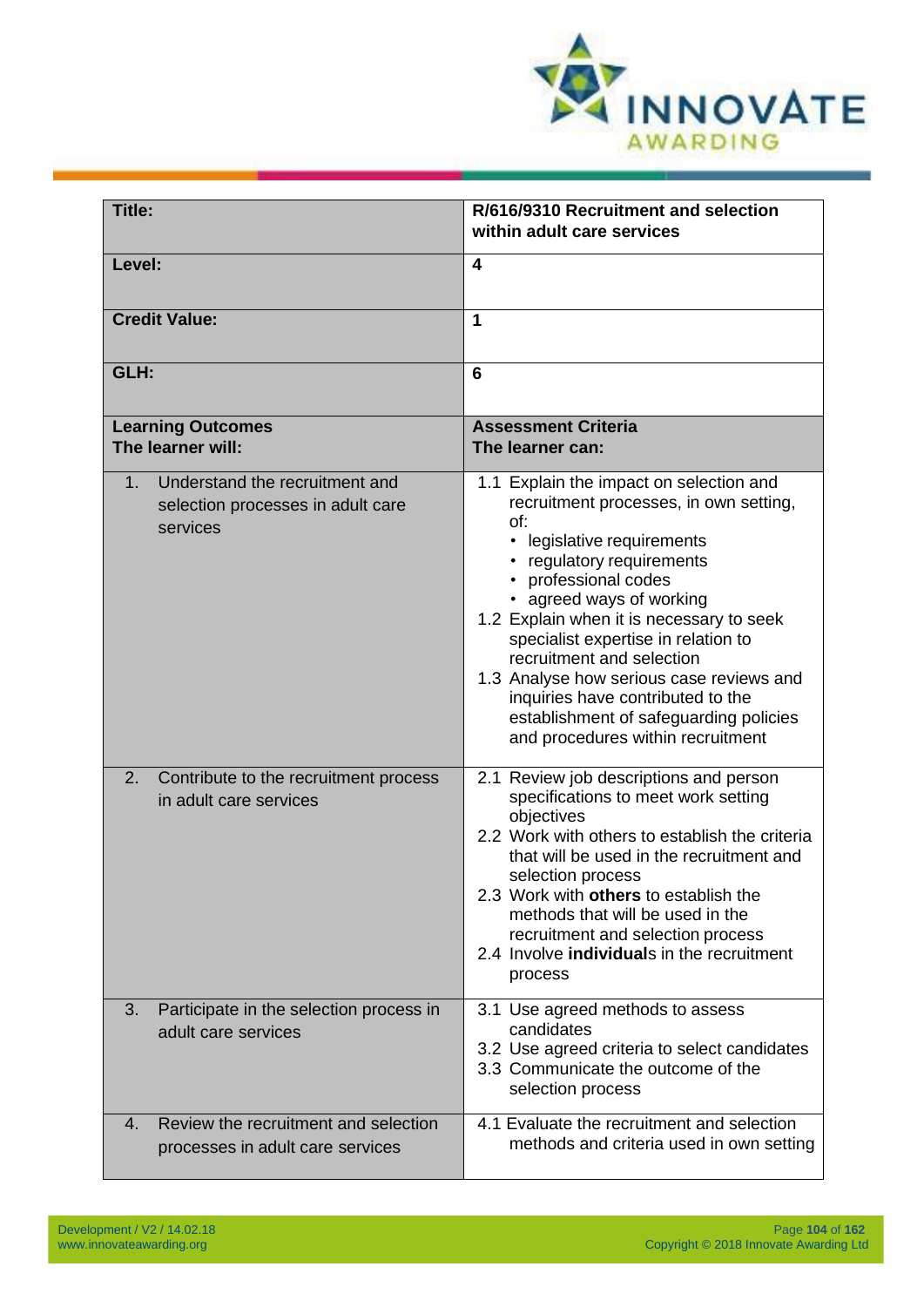

|                                                                                                          | 4.2 Recommend changes for improvement<br>to recruitment and selection processes<br>in own setting                                                                                                                                                             |
|----------------------------------------------------------------------------------------------------------|---------------------------------------------------------------------------------------------------------------------------------------------------------------------------------------------------------------------------------------------------------------|
| Additional information about this unit                                                                   |                                                                                                                                                                                                                                                               |
| Others may include:<br>human resource personnel<br>workers/practitioners<br>carers<br>significant others |                                                                                                                                                                                                                                                               |
| Individual is someone accessing care or support.                                                         |                                                                                                                                                                                                                                                               |
| Unit aim (s)                                                                                             | This unit assesses the learner's knowledge,<br>understanding and skills required to recruit<br>and select in adult care services. The unit<br>includes evaluating the organisation's<br>recruitment process, identifying any<br>necessary changes to be made. |
| Assessment requirements specified by a<br>sector or regulatory body (if appropriate)                     | This unit must be assessed in accordance<br>with Skills for Care and Development's RQF<br>Assessment Principles.                                                                                                                                              |
| Details of the relationship of the unit and<br>relevant National Occupational Standards                  | N/A                                                                                                                                                                                                                                                           |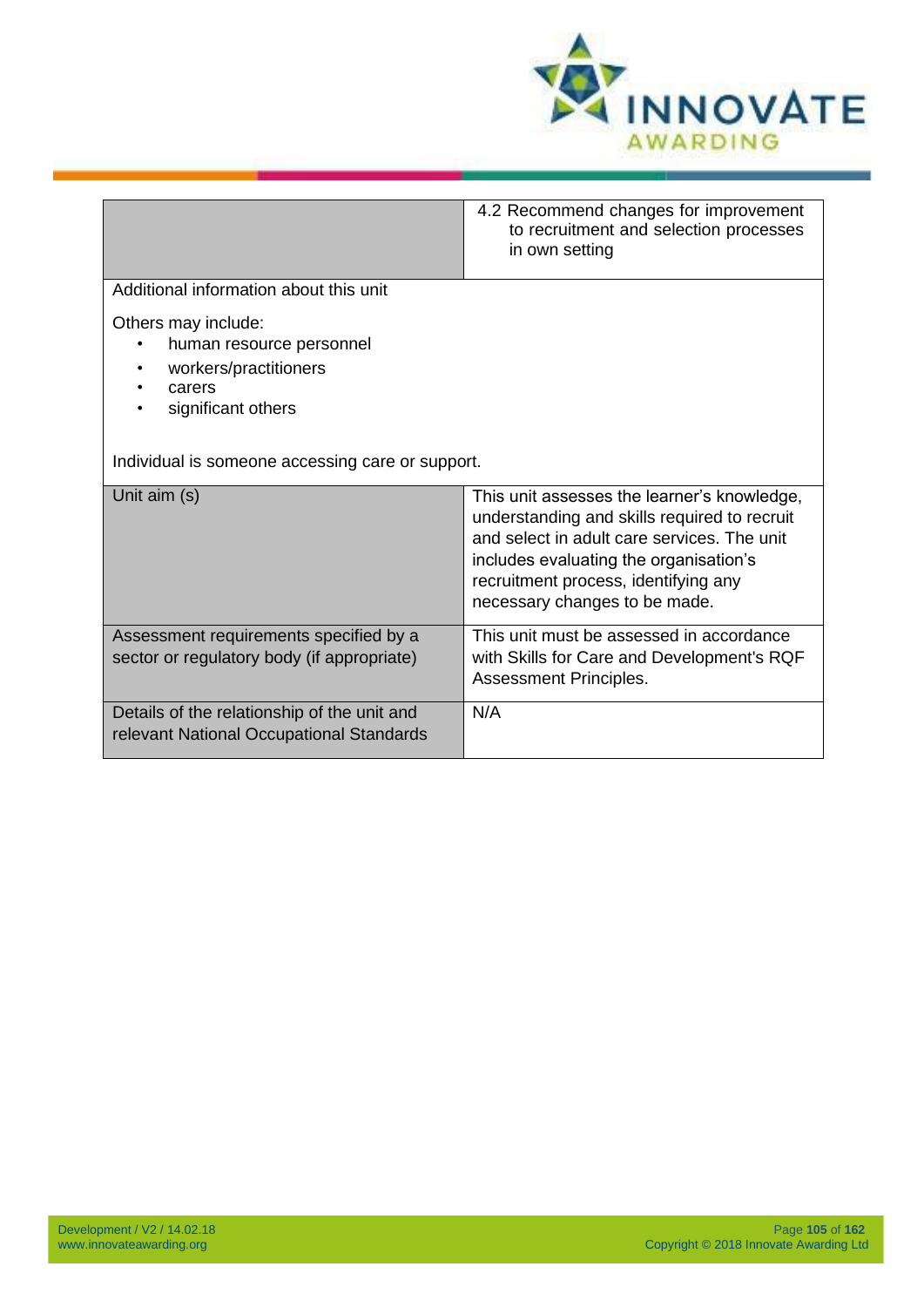

| Title:                                                                      | Y/616/9311 Manage quality in adult care                                                                                                                                                                                                                                                                                                                                                               |
|-----------------------------------------------------------------------------|-------------------------------------------------------------------------------------------------------------------------------------------------------------------------------------------------------------------------------------------------------------------------------------------------------------------------------------------------------------------------------------------------------|
|                                                                             | services                                                                                                                                                                                                                                                                                                                                                                                              |
| Level:                                                                      | 5                                                                                                                                                                                                                                                                                                                                                                                                     |
| <b>Credit Value:</b>                                                        | $\overline{2}$                                                                                                                                                                                                                                                                                                                                                                                        |
| GLH:                                                                        | 10                                                                                                                                                                                                                                                                                                                                                                                                    |
| <b>Learning Outcomes</b><br>The learner will:                               | <b>Assessment Criteria</b><br>The learner can:                                                                                                                                                                                                                                                                                                                                                        |
| Understand the context of quality<br>1.<br>assurance in adult care services | 1.1 Analyse how legislative and regulatory<br>frameworks inform quality standards<br>that apply to the work setting<br>1.2 Analyse how quality standards influence<br>positive outcomes for individuals<br>1.3 Evaluate methods that can be used to<br>measure the achievement of quality<br>standards<br>1.4 Explain how quality assurance<br>standards relate to performance<br>management          |
| Implement quality standards in adult<br>2.<br>care services                 | 2.1 Work with team members and others to:<br>agree quality standards for the<br>service<br>select indicators to measure agreed<br>standards<br>identify controls to support the<br>achievement of agreed standards<br>2.2 Develop systems and processes to<br>measure achievement of quality<br>standards<br>2.3 Support team members to carry out<br>their roles in implementing quality<br>controls |
| Lead the evaluation of quality<br>3.<br>processes in adult care services    | 3.1 Support team members to carry out<br>their roles in monitoring quality<br>indicators<br>3.2 Use selected indicators to evaluate the<br>achievement of quality standards<br>3.3 Work with others to identify:                                                                                                                                                                                      |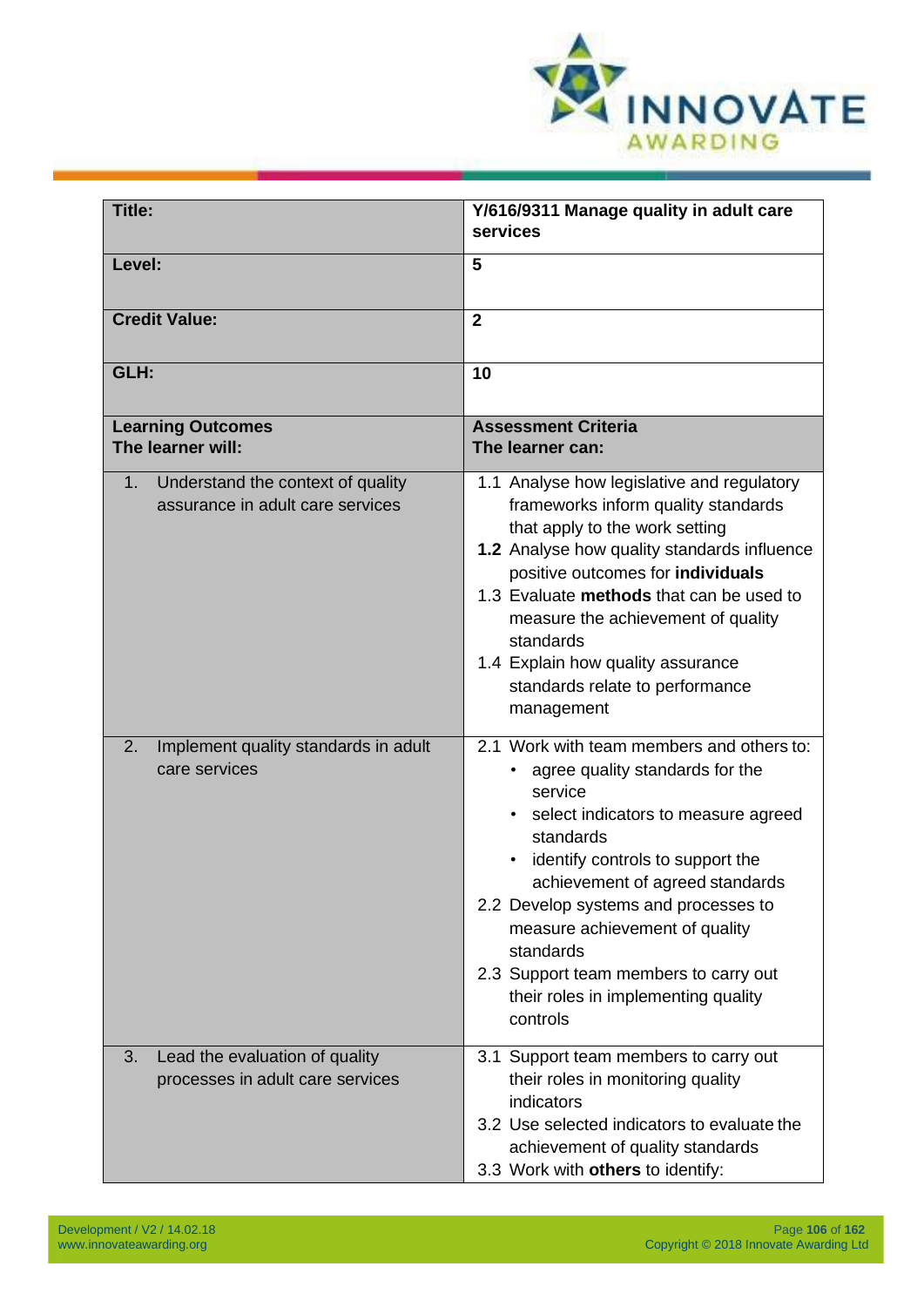

|                                                                                                                                                                 | • areas of best practice<br>• areas for improvement<br>3.4 Work with others to develop an action<br>plan to improve quality of service                                                                         |
|-----------------------------------------------------------------------------------------------------------------------------------------------------------------|----------------------------------------------------------------------------------------------------------------------------------------------------------------------------------------------------------------|
| Additional information about this unit                                                                                                                          |                                                                                                                                                                                                                |
| Individuals are those accessing care or support                                                                                                                 |                                                                                                                                                                                                                |
| Methods can include: NICE quality standards, national targets, key performance indicators,<br>specific indicators/standards, legal regulations, self-evaluation |                                                                                                                                                                                                                |
| Others may include:<br>· individuals<br>advocates<br>carers<br>family members<br>others important to the individual's well-being                                |                                                                                                                                                                                                                |
| Unit aim (s)                                                                                                                                                    | This unit assesses the learner's knowledge,<br>understanding and skills required to manage<br>quality assurance systems in own work<br>setting. The unit also explores the evaluation<br>of quality processes. |
| Assessment requirements specified by a<br>sector or regulatory body (if appropriate)                                                                            | This unit must be assessed in accordance<br>with Skills for Care and Development's RQF<br>Assessment Principles.<br>LOs 2 and 3 must be assessed in a real work<br>setting.                                    |
| Details of the relationship of the unit and<br>relevant National Occupational Standards                                                                         | N/A                                                                                                                                                                                                            |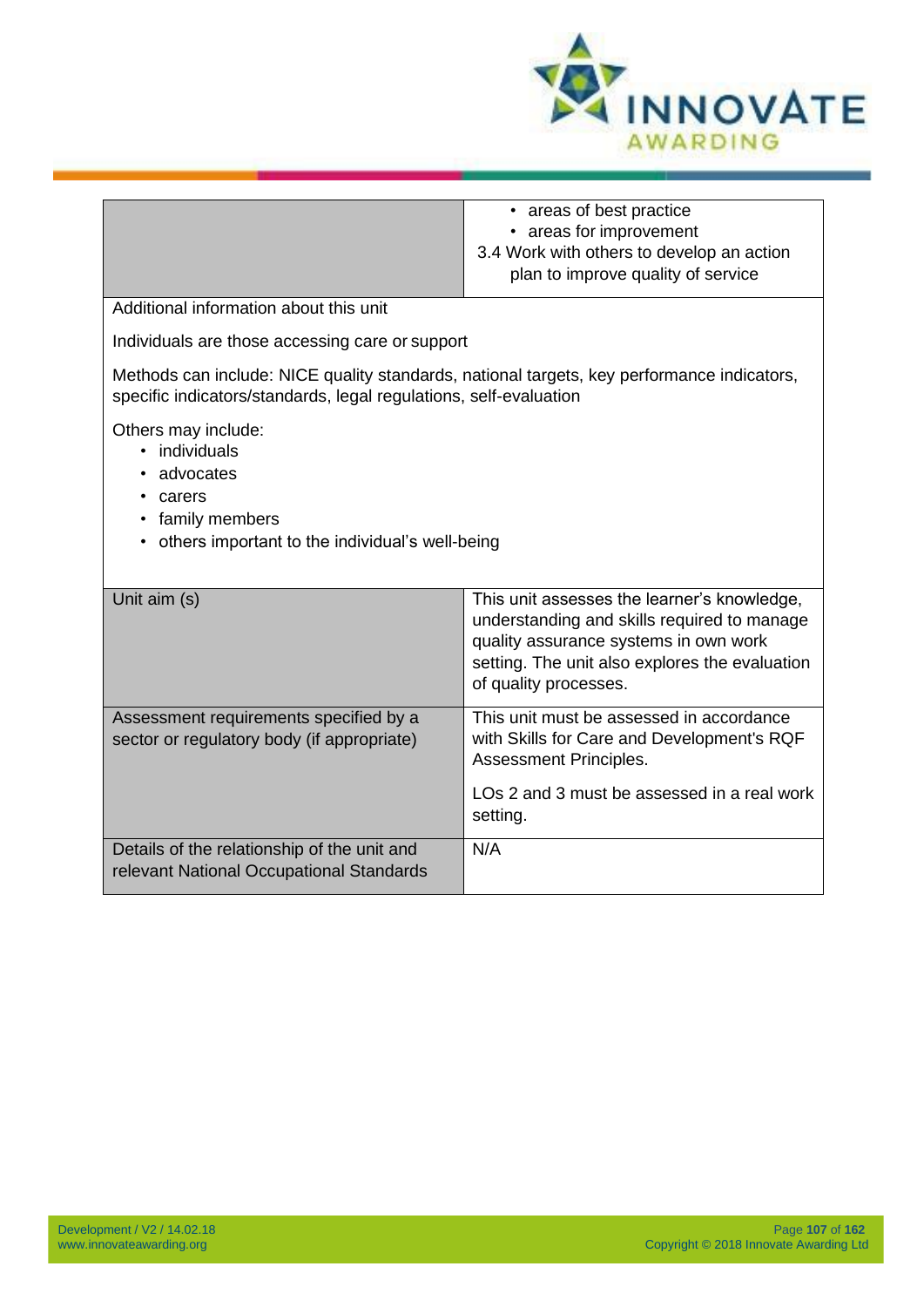

| Title:                                                               | R/616/9372 Manage induction in adult<br>care services                                                                                                                                                                                                                                                                                                                                                                                                                                                                                                                                                                                                                                           |
|----------------------------------------------------------------------|-------------------------------------------------------------------------------------------------------------------------------------------------------------------------------------------------------------------------------------------------------------------------------------------------------------------------------------------------------------------------------------------------------------------------------------------------------------------------------------------------------------------------------------------------------------------------------------------------------------------------------------------------------------------------------------------------|
| Level:                                                               | 5                                                                                                                                                                                                                                                                                                                                                                                                                                                                                                                                                                                                                                                                                               |
| <b>Credit Value:</b>                                                 | $\mathbf{2}$                                                                                                                                                                                                                                                                                                                                                                                                                                                                                                                                                                                                                                                                                    |
| GLH:                                                                 | 11                                                                                                                                                                                                                                                                                                                                                                                                                                                                                                                                                                                                                                                                                              |
| <b>Learning Outcomes</b><br>The learner will:                        | <b>Assessment Criteria</b><br>The learner can:                                                                                                                                                                                                                                                                                                                                                                                                                                                                                                                                                                                                                                                  |
| Understand the purpose of induction for<br>1.<br>adult care services | 1.1 Explain why induction is important for:<br>practitioners<br>individuals<br>organisations<br>1.2 Describe the information and support<br>materials that are available to promote<br>effective induction<br>1.3 Explain the links between:<br>• induction processes<br>• qualifications<br>• progression routes in the sector<br>1.4 Explain the role of the induction process<br>in supporting others to understand the<br>work settings:<br>• values<br>• principles<br>• agreed ways of working<br>1.5 Analyse the role of induction in<br>safeguarding individuals and others<br>within a work setting<br>1.6 Explain the factors that influence<br>induction processes for practitioners |
| Manage the induction process in adult<br>2.<br>care services         | 2.1 Develop an induction programme in<br>agreement with others<br>2.2 Manage the induction process for<br>practitioners                                                                                                                                                                                                                                                                                                                                                                                                                                                                                                                                                                         |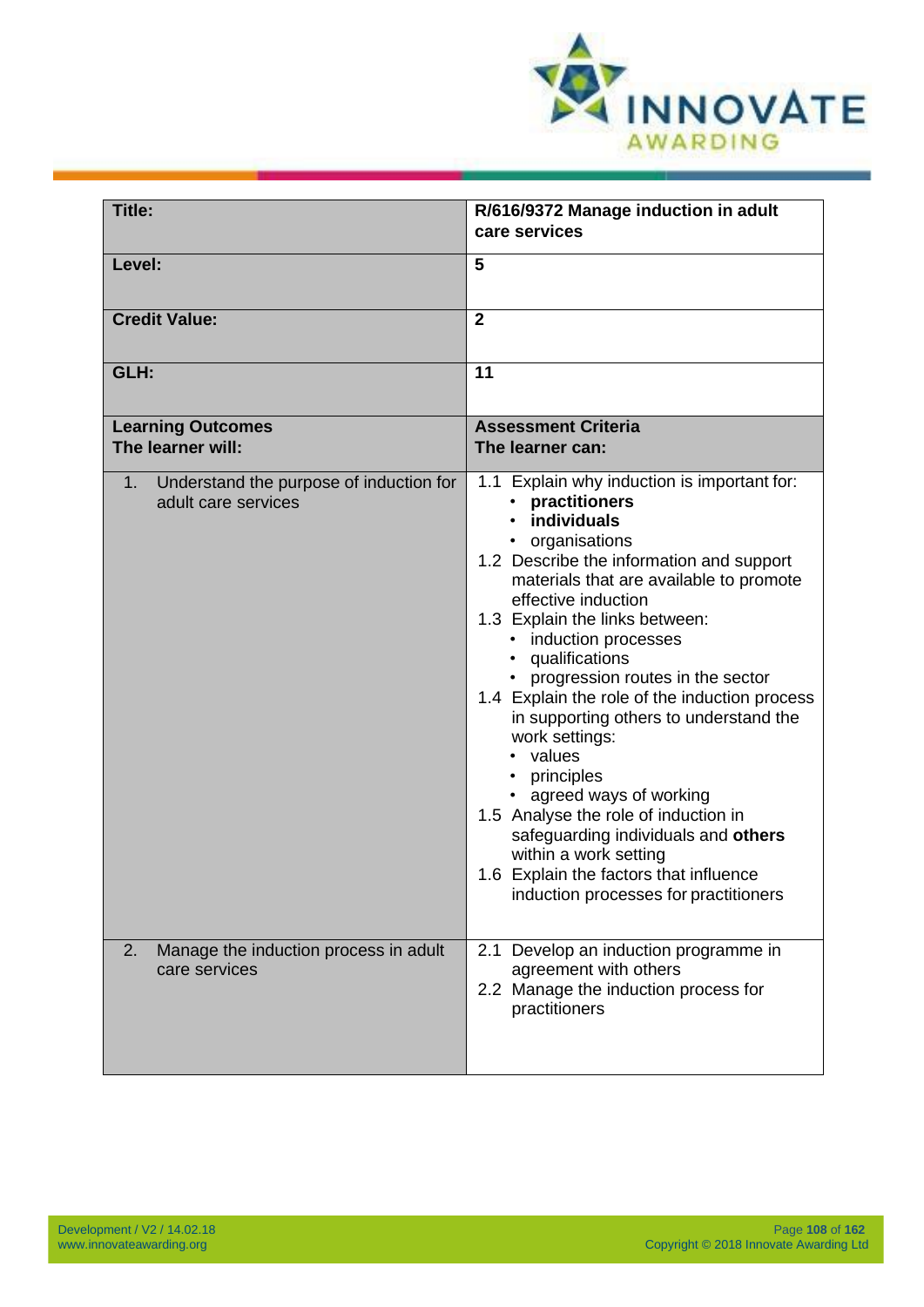

| Support the implementation of induction<br>3.<br>processes in adult care services                                        | 3.1 Identify methods that can be used to<br>support the induction process for<br>practitioners<br>3.2 Support others involved in the induction<br>of practitioners<br>3.3 Obtain feedback from others on<br>practitioner's achievement of induction<br>requirements<br>Support practitioners to reflect on their<br>3.4<br>learning and achievement of induction<br>requirements<br>3.5 Provide feedback to practitioners on<br>achievement of induction requirements<br>3.6 Support personal development planning<br>for a practitioner on completion of<br>induction |
|--------------------------------------------------------------------------------------------------------------------------|------------------------------------------------------------------------------------------------------------------------------------------------------------------------------------------------------------------------------------------------------------------------------------------------------------------------------------------------------------------------------------------------------------------------------------------------------------------------------------------------------------------------------------------------------------------------|
| Evaluate the induction process in adult<br>4.                                                                            | 4.1 Explain the importance of continuous                                                                                                                                                                                                                                                                                                                                                                                                                                                                                                                               |
| care services                                                                                                            | organisational improvement in the<br>provision of induction                                                                                                                                                                                                                                                                                                                                                                                                                                                                                                            |
|                                                                                                                          | 4.2 Obtain feedback on the induction                                                                                                                                                                                                                                                                                                                                                                                                                                                                                                                                   |
|                                                                                                                          | process from:<br>practitioners                                                                                                                                                                                                                                                                                                                                                                                                                                                                                                                                         |
|                                                                                                                          | • others in the work setting<br>4.3 Use feedback to identify areas for                                                                                                                                                                                                                                                                                                                                                                                                                                                                                                 |
|                                                                                                                          | improvement within the induction                                                                                                                                                                                                                                                                                                                                                                                                                                                                                                                                       |
|                                                                                                                          | process                                                                                                                                                                                                                                                                                                                                                                                                                                                                                                                                                                |
| Implement improvements to the<br>5.<br>induction process in adult care services                                          | 5.1 Work with others to identify<br>improvements within the induction                                                                                                                                                                                                                                                                                                                                                                                                                                                                                                  |
|                                                                                                                          | process                                                                                                                                                                                                                                                                                                                                                                                                                                                                                                                                                                |
|                                                                                                                          | 5.2 Work with others to implement changes<br>required to address areas for                                                                                                                                                                                                                                                                                                                                                                                                                                                                                             |
|                                                                                                                          | improvement within the induction                                                                                                                                                                                                                                                                                                                                                                                                                                                                                                                                       |
|                                                                                                                          | process                                                                                                                                                                                                                                                                                                                                                                                                                                                                                                                                                                |
| Additional information about this unit                                                                                   |                                                                                                                                                                                                                                                                                                                                                                                                                                                                                                                                                                        |
| Practitioners could include:                                                                                             |                                                                                                                                                                                                                                                                                                                                                                                                                                                                                                                                                                        |
| new recruits                                                                                                             |                                                                                                                                                                                                                                                                                                                                                                                                                                                                                                                                                                        |
| existing employees who have taken on additional responsibilities<br>٠<br>existing employees who have taken on a new role |                                                                                                                                                                                                                                                                                                                                                                                                                                                                                                                                                                        |
| temporary or agency workers                                                                                              |                                                                                                                                                                                                                                                                                                                                                                                                                                                                                                                                                                        |
| workers transferring from another setting                                                                                |                                                                                                                                                                                                                                                                                                                                                                                                                                                                                                                                                                        |

- students on placement
- volunteers

Individuals are those accessing care or services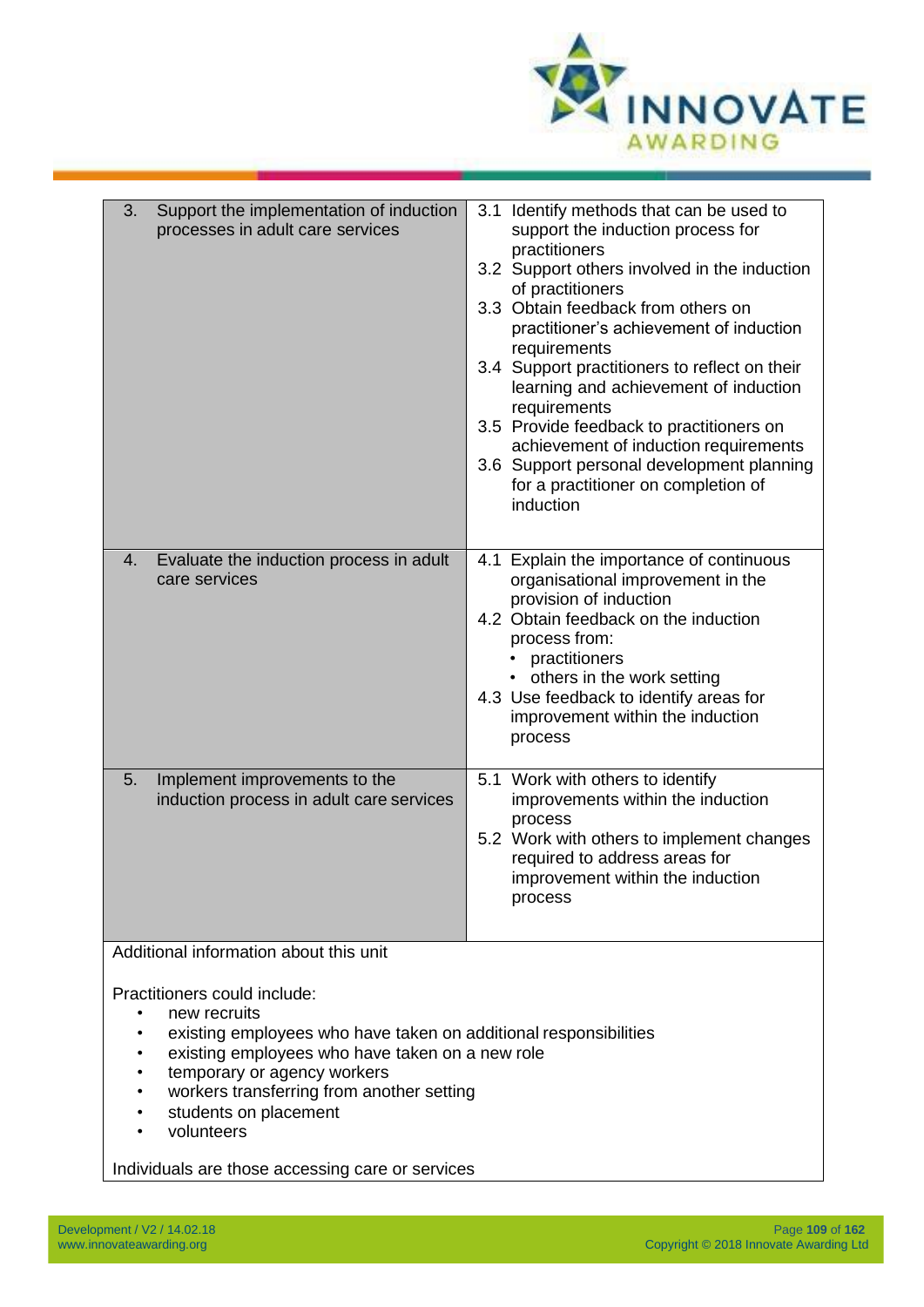

Others may include:

- workers/practitioners
- carers<br>• signific
- significant others
- individuals who access services
- line managers
- other professionals

| Unit aim (s)                                                                            | This unit assesses the learner's knowledge,<br>understanding and skills necessary when<br>managing induction in adult care services.<br>The evaluation and improvement of the<br>induction process used in the setting is also<br>covered. |
|-----------------------------------------------------------------------------------------|--------------------------------------------------------------------------------------------------------------------------------------------------------------------------------------------------------------------------------------------|
| Assessment requirements specified by a<br>sector or regulatory body (if appropriate)    | This unit must be assessed in accordance<br>with Skills for Care and Development's RQF<br>Assessment Principles.                                                                                                                           |
| Details of the relationship of the unit and<br>relevant National Occupational Standards | N/A                                                                                                                                                                                                                                        |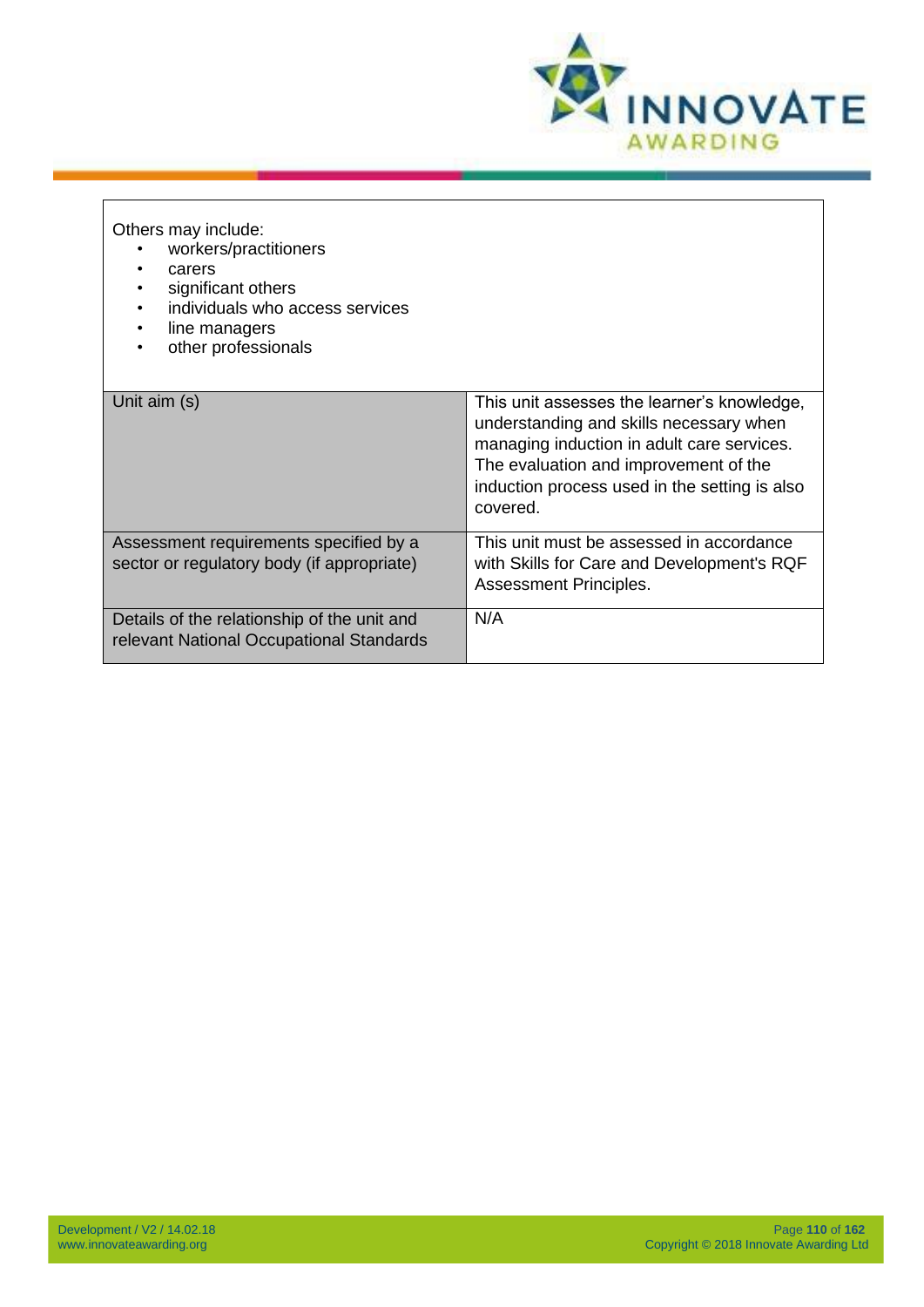

| Title:                                                           | D/616/9312 Manage finance within own<br>area of responsibility in adult care<br>services                                                                                                                                                                                                                                                                                                                                |
|------------------------------------------------------------------|-------------------------------------------------------------------------------------------------------------------------------------------------------------------------------------------------------------------------------------------------------------------------------------------------------------------------------------------------------------------------------------------------------------------------|
| Level:                                                           | 5                                                                                                                                                                                                                                                                                                                                                                                                                       |
| <b>Credit Value:</b>                                             | $\overline{2}$                                                                                                                                                                                                                                                                                                                                                                                                          |
| GLH:                                                             | 10                                                                                                                                                                                                                                                                                                                                                                                                                      |
| <b>Learning Outcomes</b><br>The learner will:                    | <b>Assessment Criteria</b><br>The learner can:                                                                                                                                                                                                                                                                                                                                                                          |
| Understand financial management in<br>1.<br>own work setting     | 1.1 Explain the importance of effective<br>financial management systems within<br>own work setting<br>1.2 Analyse sources of funding that are<br>used to construct the budget for own<br>work setting<br>1.3 Outline the roles, responsibilities and<br>accountability of all those involved in<br>budget management for own work<br>setting<br>1.4 Analyse the impact of an insufficient<br>budget on service delivery |
| 2.<br>Plan budget requirements for own area<br>of responsibility | 2.1 Work with others to calculate the<br>financial resources required to meet<br>objectives within own area of<br>responsibility<br>2.2 Communicate budget requirements<br>within remit of role and responsibility to<br>inform overall budget build<br>2.3 Work with others to prioritise budget<br>allocation in own area of responsibility                                                                           |
| Be able to manage a budget<br>3.                                 | 3.1 Explain the financial management<br>systems that are available to monitor<br>the budget for own area of responsibility<br>3.2 Agree roles and responsibilities of<br>others in recording financial expenditure<br>3.3 Calculate planned expenditure over the<br>financial period<br>3.4 Monitor actual spend against planned<br>expenditure                                                                         |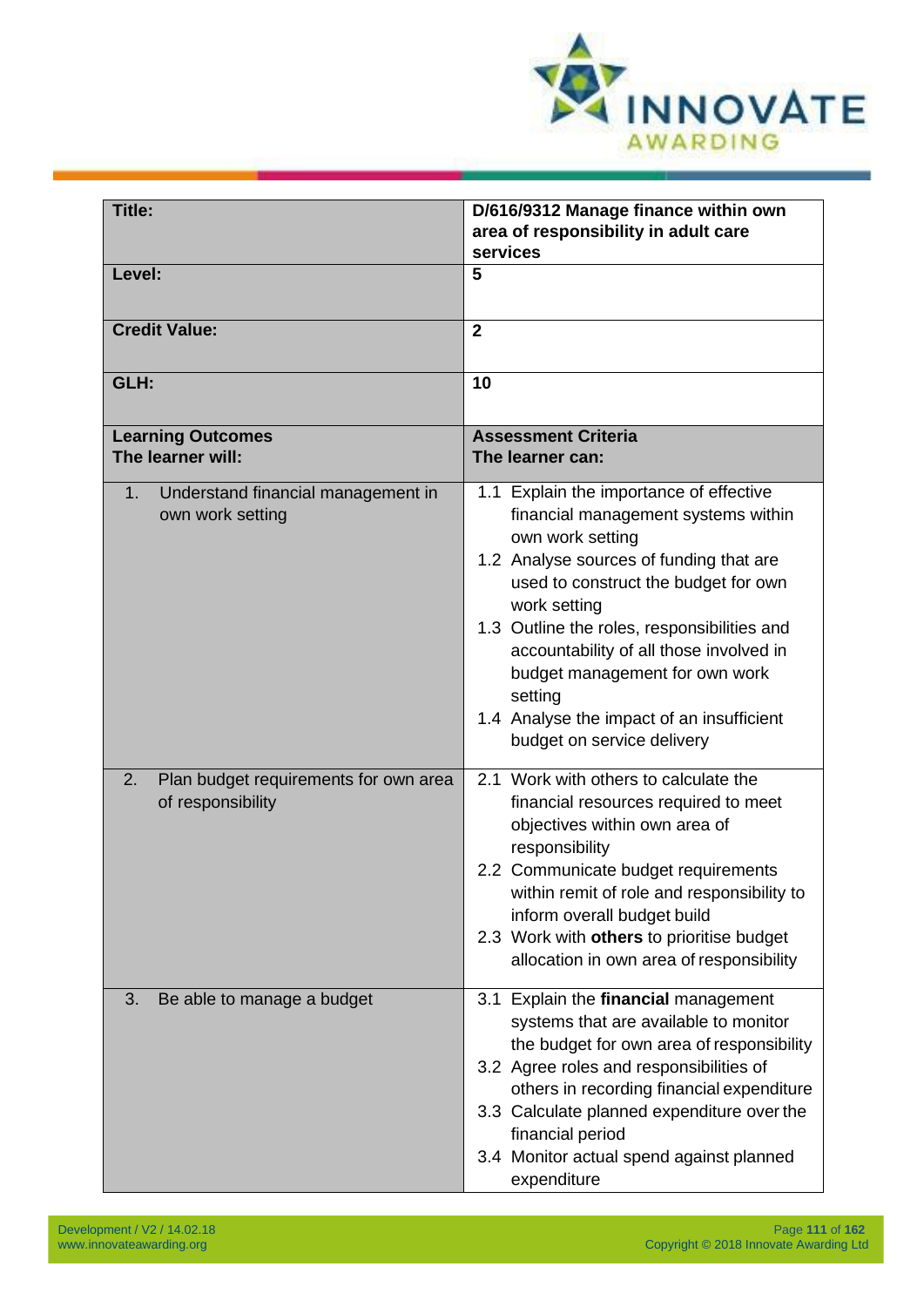

|                                                                                                                                                                                | 3.5 Analyse variances between planned<br>and actual expenditure<br>3.6 Implement corrective action to address<br>any variances<br>3.7 Make revisions to the budget to take<br>account of variances and new<br>developments                                               |
|--------------------------------------------------------------------------------------------------------------------------------------------------------------------------------|--------------------------------------------------------------------------------------------------------------------------------------------------------------------------------------------------------------------------------------------------------------------------|
| Be able to evaluate financial<br>4.<br>expenditure within own area of<br>responsibility                                                                                        | 4.1 Review actual expenditure against<br>planned expenditure within financial<br>period<br>4.2 Report findings from budget reviews<br>4.3 Make recommendations for adjustments<br>for budget planning and management                                                     |
| Additional information about this unit                                                                                                                                         |                                                                                                                                                                                                                                                                          |
| Others may include:<br>individuals and those important to them<br>$\bullet$<br>team members<br>trustees, owners or other senior decision-makers<br>regulators or commissioners |                                                                                                                                                                                                                                                                          |
| Financial period may include:<br>monthly<br>$\bullet$<br>quarterly<br>half year<br>full year                                                                                   |                                                                                                                                                                                                                                                                          |
| New developments may include:<br>change to service provision<br>external economic factors<br>government initiatives<br>human resource requirements                             |                                                                                                                                                                                                                                                                          |
| Unit aim (s)                                                                                                                                                                   | The purpose of this unit is to assess the<br>learner's knowledge, understanding and<br>skills required to manage finance in own area<br>of responsibility in an adult care service. In<br>addition, the unit explores identifying<br>budgetary needs and how to evaluate |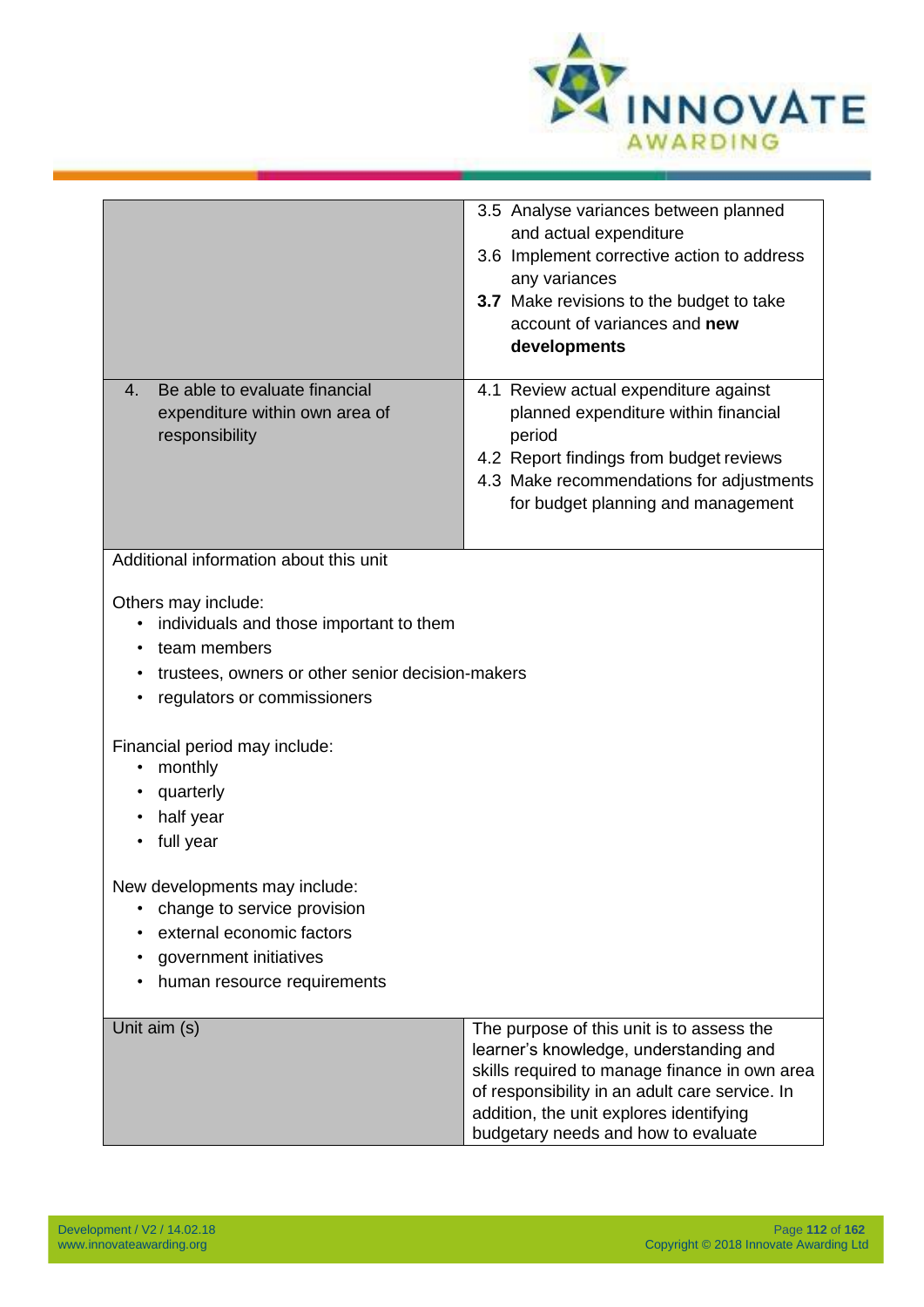

|                                                                                         | expenditure, making adjustments to planning<br>as necessary.                                                     |
|-----------------------------------------------------------------------------------------|------------------------------------------------------------------------------------------------------------------|
| Assessment requirements specified by a<br>sector or regulatory body (if appropriate)    | This unit must be assessed in accordance<br>with Skills for Care and Development's RQF<br>Assessment Principles. |
| Details of the relationship of the unit and<br>relevant National Occupational Standards | N/A                                                                                                              |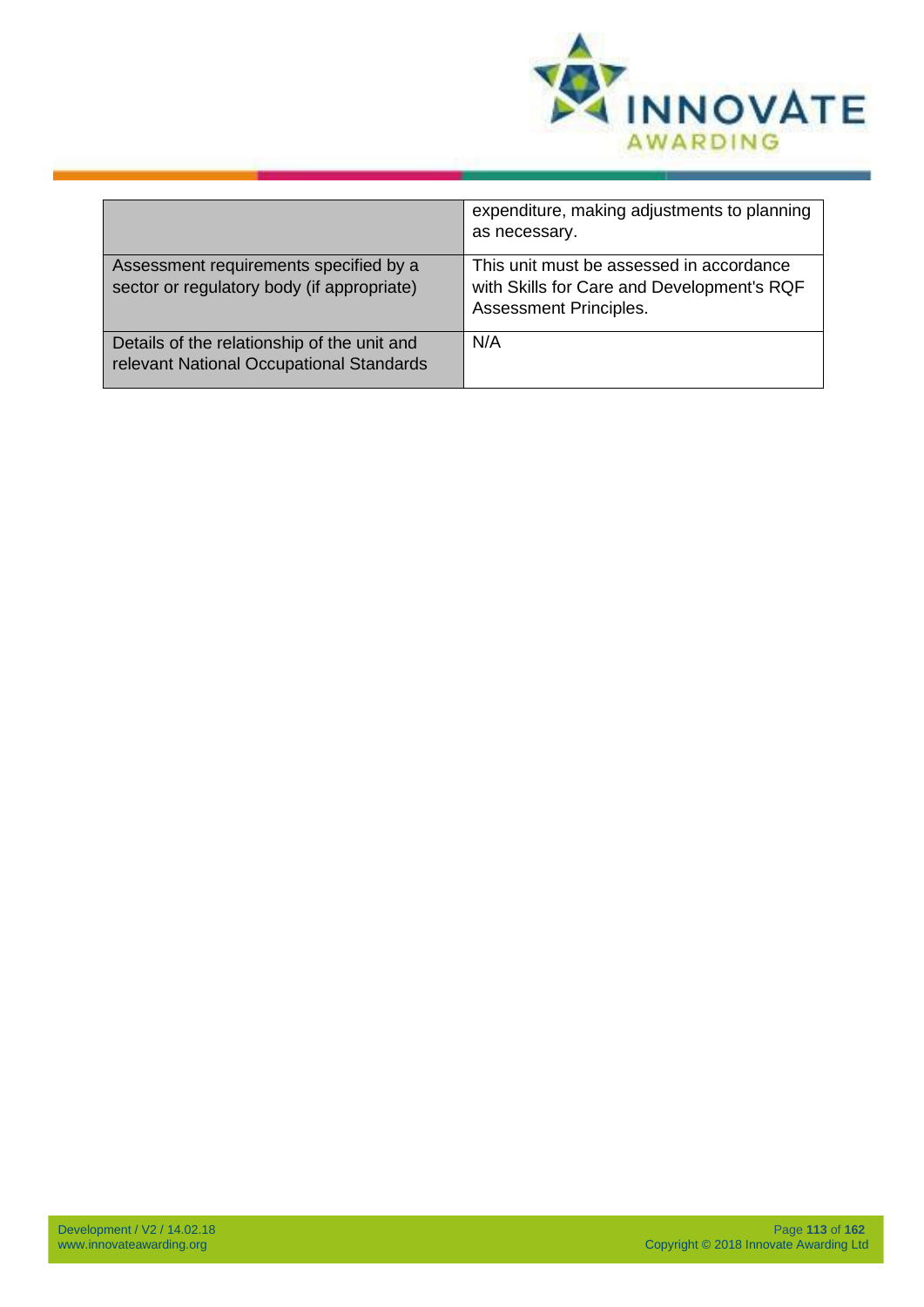

| <b>Title:</b>                                                                                 | H/616/9313 Develop and evaluate<br>operational plans for own area of<br>responsibility                                                                                                                                                                                                                         |
|-----------------------------------------------------------------------------------------------|----------------------------------------------------------------------------------------------------------------------------------------------------------------------------------------------------------------------------------------------------------------------------------------------------------------|
| Level:                                                                                        | 5                                                                                                                                                                                                                                                                                                              |
| <b>Credit Value:</b>                                                                          | $\overline{2}$                                                                                                                                                                                                                                                                                                 |
| GLH:                                                                                          | 5                                                                                                                                                                                                                                                                                                              |
| <b>Learning Outcomes</b><br>The learner will:                                                 | <b>Assessment Criteria</b><br>The learner can:                                                                                                                                                                                                                                                                 |
| Align the objectives of own area of<br>1.<br>responsibility with those of own<br>organisation | 1.1 Identify operational objectives within<br>own area of responsibility<br>1.2 Analyse objectives of own area of<br>responsibility in relation to those of own<br>organisation                                                                                                                                |
| Implement operational plans in own<br>2.<br>area of responsibility                            | 2.1 Assess risks associated with<br>operational plans<br>2.2 Identify contingency arrangements for<br>identified risks<br>2.3 Identify support from relevant<br>stakeholders<br>2.4 Implement operational plan within own<br>area of responsibility                                                            |
| Monitor and evaluate operational plans<br>3.<br>in own area of responsibility                 | 3.1 Monitor procedures within the<br>operational plan<br>3.2 Evaluate operational plans and<br>implement any necessary actions                                                                                                                                                                                 |
| Additional information about this unit                                                        |                                                                                                                                                                                                                                                                                                                |
| N/A                                                                                           |                                                                                                                                                                                                                                                                                                                |
| Unit aim (s)                                                                                  | The aim of this unit is to enable learners to<br>develop and evaluate operational plans<br>within their area of responsibility. It will<br>involve the alignment of their areas of<br>responsibility with those of the organisation,<br>the implementation, monitoring and<br>evaluation of operational plans. |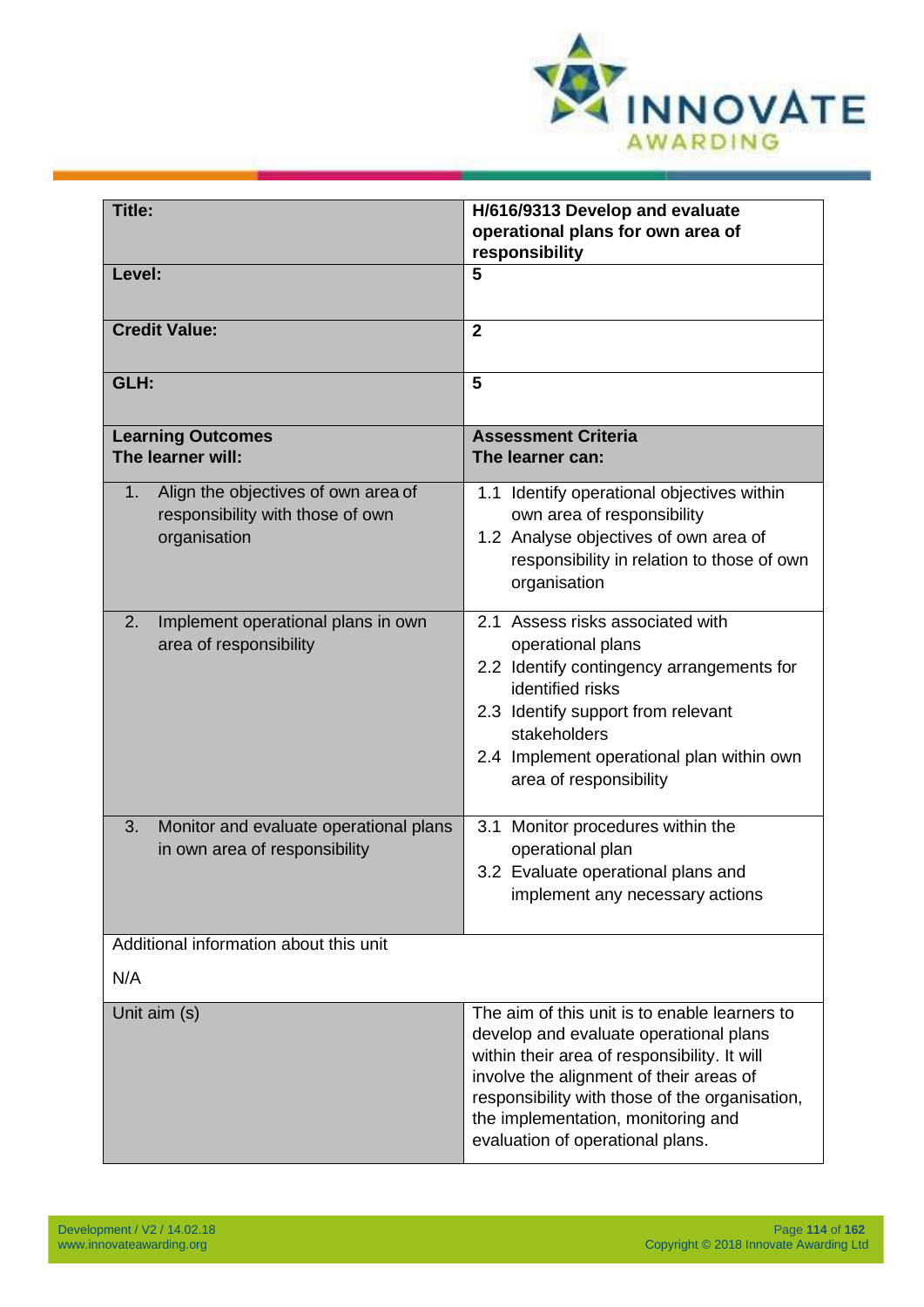

| Assessment requirements specified by a<br>sector or regulatory body (if appropriate)    | This unit must be assessed in accordance<br>with Skills for Care and Development's RQF<br><b>Assessment Principles.</b> |
|-----------------------------------------------------------------------------------------|-------------------------------------------------------------------------------------------------------------------------|
| Details of the relationship of the unit and<br>relevant National Occupational Standards | N/A                                                                                                                     |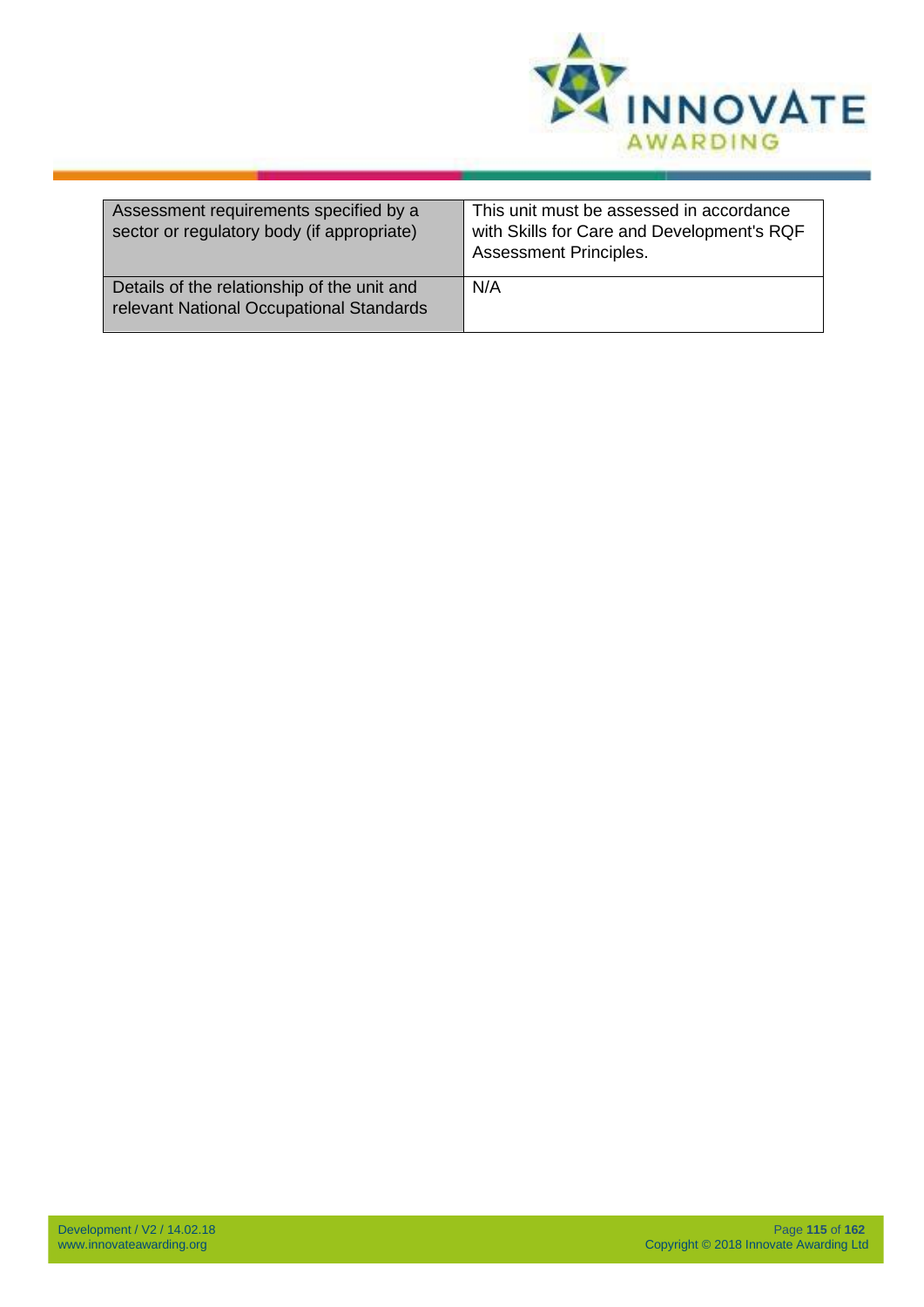

| Title:                                                                                 | K/616/9314 Understand the process and                                                                                                                                                                                                                                                                                                                                                                                                                          |
|----------------------------------------------------------------------------------------|----------------------------------------------------------------------------------------------------------------------------------------------------------------------------------------------------------------------------------------------------------------------------------------------------------------------------------------------------------------------------------------------------------------------------------------------------------------|
|                                                                                        | experience of dementia                                                                                                                                                                                                                                                                                                                                                                                                                                         |
| Level:                                                                                 | $\overline{3}$                                                                                                                                                                                                                                                                                                                                                                                                                                                 |
| <b>Credit Value:</b>                                                                   | $\overline{3}$                                                                                                                                                                                                                                                                                                                                                                                                                                                 |
| GLH:                                                                                   | 11                                                                                                                                                                                                                                                                                                                                                                                                                                                             |
| <b>Learning Outcomes</b><br>The learner will:                                          | <b>Assessment Criteria</b><br>The learner can:                                                                                                                                                                                                                                                                                                                                                                                                                 |
| 1.<br>Understand the neurology of<br>dementia                                          | 1.1 Describe a range of causes of<br>dementia syndrome<br>1.2 Describe the types of memory<br>impairment commonly experienced by<br>individuals with dementia<br>1.3 Explain how individuals with dementia<br>process information<br>1.4 Explain how other factors can cause<br>changes in an individual's condition that<br>may not be attributable to dementia<br>1.5 Explain why the abilities and needs of<br>an individual with dementia may<br>fluctuate |
| 2.<br>Understand the impact of recognition<br>and diagnosis of dementia                | 2.1 Describe the impact of early diagnosis<br>and follow up to diagnosis<br>2.2 Explain the importance of recording<br>possible signs or symptoms of dementia<br>in an individual in line with agreed ways<br>of working<br>2.3 Explain the process of reporting<br>possible signs of dementia within<br>agreed ways of working<br>2.4 Describe the possible impact of<br>receiving a diagnosis of dementia on:<br>the individual<br>their family and friends  |
| 3. Understand how dementia care must<br>be underpinned by a person-centred<br>approach | 3.1 Compare a person centred and a non-<br>person-centred approach to dementia<br>care<br>3.2 Describe a range of different techniques<br>that can be used to meet the fluctuating<br>abilities and needs of the individual with<br>dementia                                                                                                                                                                                                                   |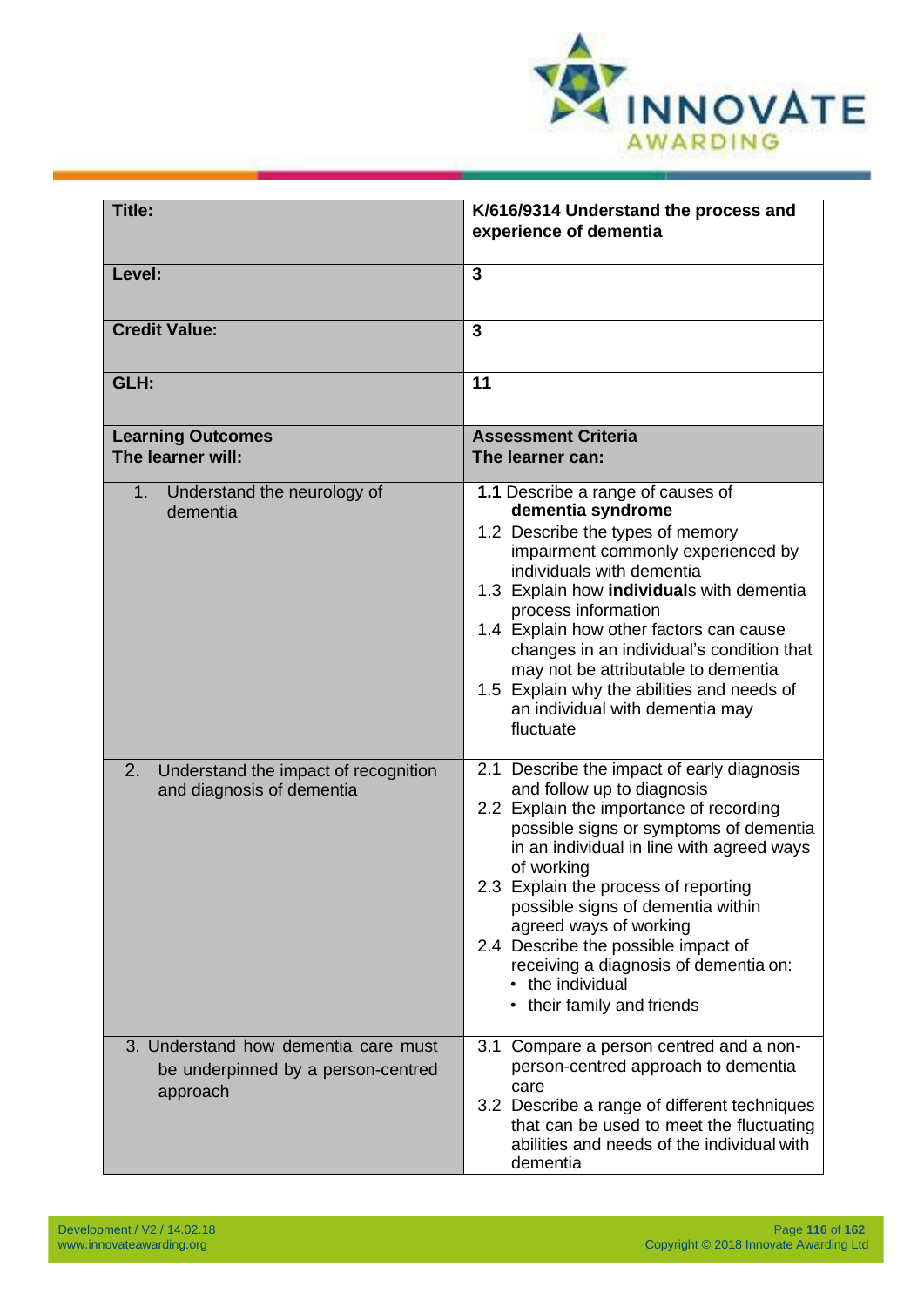

|                                                                                                         | <b>3.3</b> Describe how myths and stereotypes<br>related to dementia may affect the<br>individual and their carers<br>3.4 Describe ways in which individuals<br>and carers can be supported to<br>overcome their fears |
|---------------------------------------------------------------------------------------------------------|------------------------------------------------------------------------------------------------------------------------------------------------------------------------------------------------------------------------|
| Additional information about this unit                                                                  |                                                                                                                                                                                                                        |
| Dementia syndrome: Dementia caused by a combination of conditions, sometimes called a<br>mixed dementia |                                                                                                                                                                                                                        |
| An individual is someone requiring care or support                                                      |                                                                                                                                                                                                                        |
| Carers e.g.<br>partner<br>family<br>friends<br>neighbours                                               |                                                                                                                                                                                                                        |
| Unit aim (s)                                                                                            | This unit provides the knowledge of the<br>neurology of dementia to support the<br>understanding of how individuals may<br>experience dementia                                                                         |
| Assessment requirements specified by a<br>sector or regulatory body (if appropriate)                    | This unit must be assessed in accordance<br>with Skills for Care and Development's RQF<br><b>Assessment Principles.</b>                                                                                                |
| Details of the relationship of the unit and<br>relevant National Occupational Standards                 | N/A                                                                                                                                                                                                                    |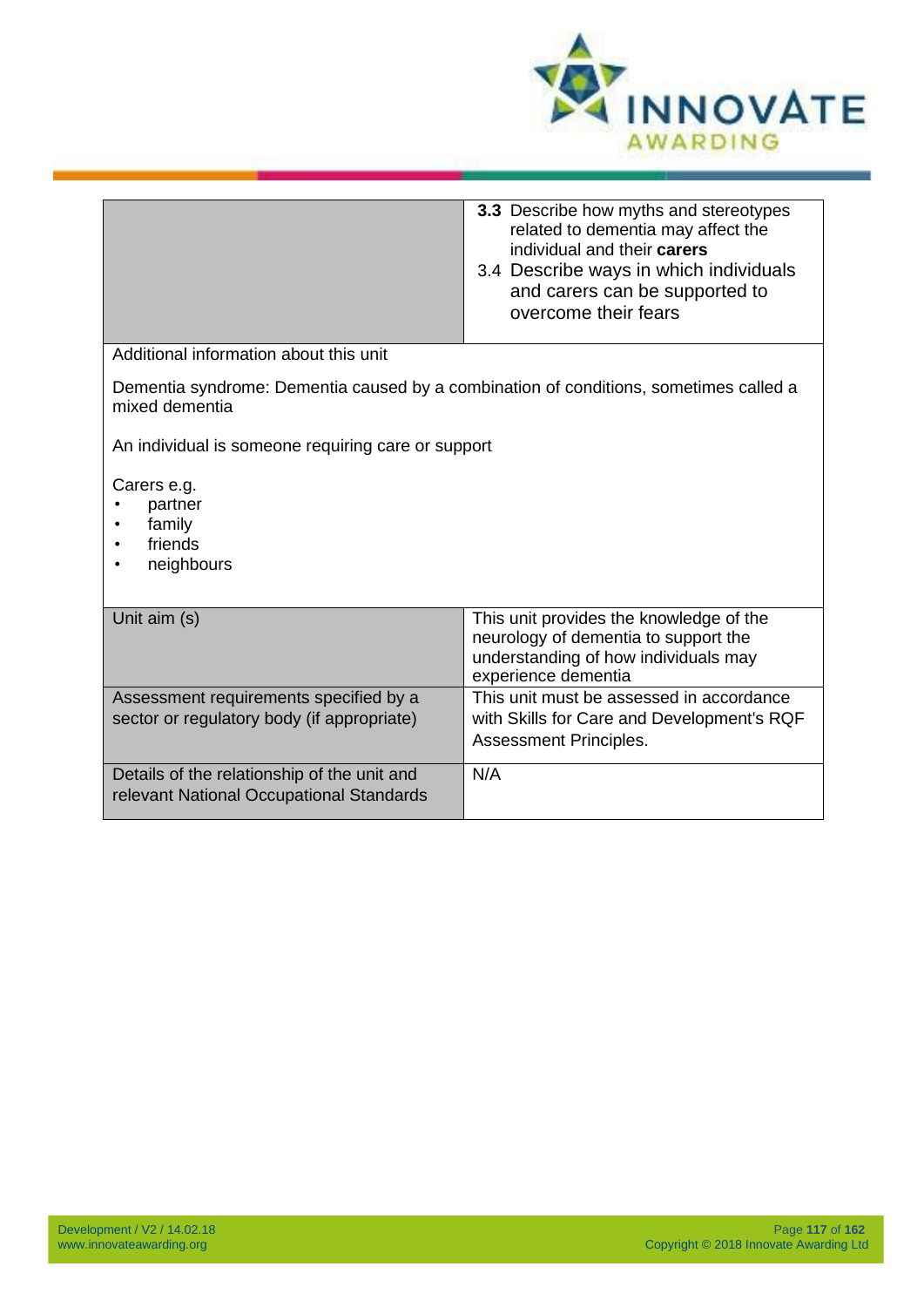

| Title:                                                                                           | M/616/9315 Promote awareness of                                                                                                                                                                                                                                                                                                    |
|--------------------------------------------------------------------------------------------------|------------------------------------------------------------------------------------------------------------------------------------------------------------------------------------------------------------------------------------------------------------------------------------------------------------------------------------|
|                                                                                                  | sensory loss                                                                                                                                                                                                                                                                                                                       |
| Level:                                                                                           | 4                                                                                                                                                                                                                                                                                                                                  |
| <b>Credit Value:</b>                                                                             | $\mathbf{2}$                                                                                                                                                                                                                                                                                                                       |
| GLH:                                                                                             | $\overline{7}$                                                                                                                                                                                                                                                                                                                     |
| <b>Learning Outcomes</b><br>The learner will:                                                    | <b>Assessment Criteria</b><br>The learner can:                                                                                                                                                                                                                                                                                     |
| Understand how to raise awareness of<br>1.<br>sensory loss                                       | 1.1 Identify methods for raising awareness<br>of sensory loss<br>1.2 Explain how different agencies can<br>provide opportunities to raise<br>awareness of sensory loss                                                                                                                                                             |
| 2.<br>Raise awareness of sensory loss                                                            | 2.1 Select and agree actions with the<br>individual and/or others to promote<br>awareness of sensory loss<br>2.2 Support others to carry out the agreed<br>actions                                                                                                                                                                 |
| 3.<br>Review action to promote awareness<br>of sensory loss                                      | 3.1 Review the outcomes of awareness<br>raising in relation to:<br>individuals with sensory loss<br>own work<br>partnership work<br>3.2 Review the effectiveness of agreed<br>ways of working in relation to raising<br>awareness of sensory loss<br>3.3 Provide feedback on the effectiveness<br>of an awareness raising activity |
| Additional information about this unit                                                           |                                                                                                                                                                                                                                                                                                                                    |
| Others could include:<br>other professionals<br>carers/family members<br>advocates<br>colleagues |                                                                                                                                                                                                                                                                                                                                    |
| Unit aim (s)                                                                                     | The aim of the unit is to enable the learner to<br>understand what sensory loss may entail for<br>individuals and how to raise awareness to                                                                                                                                                                                        |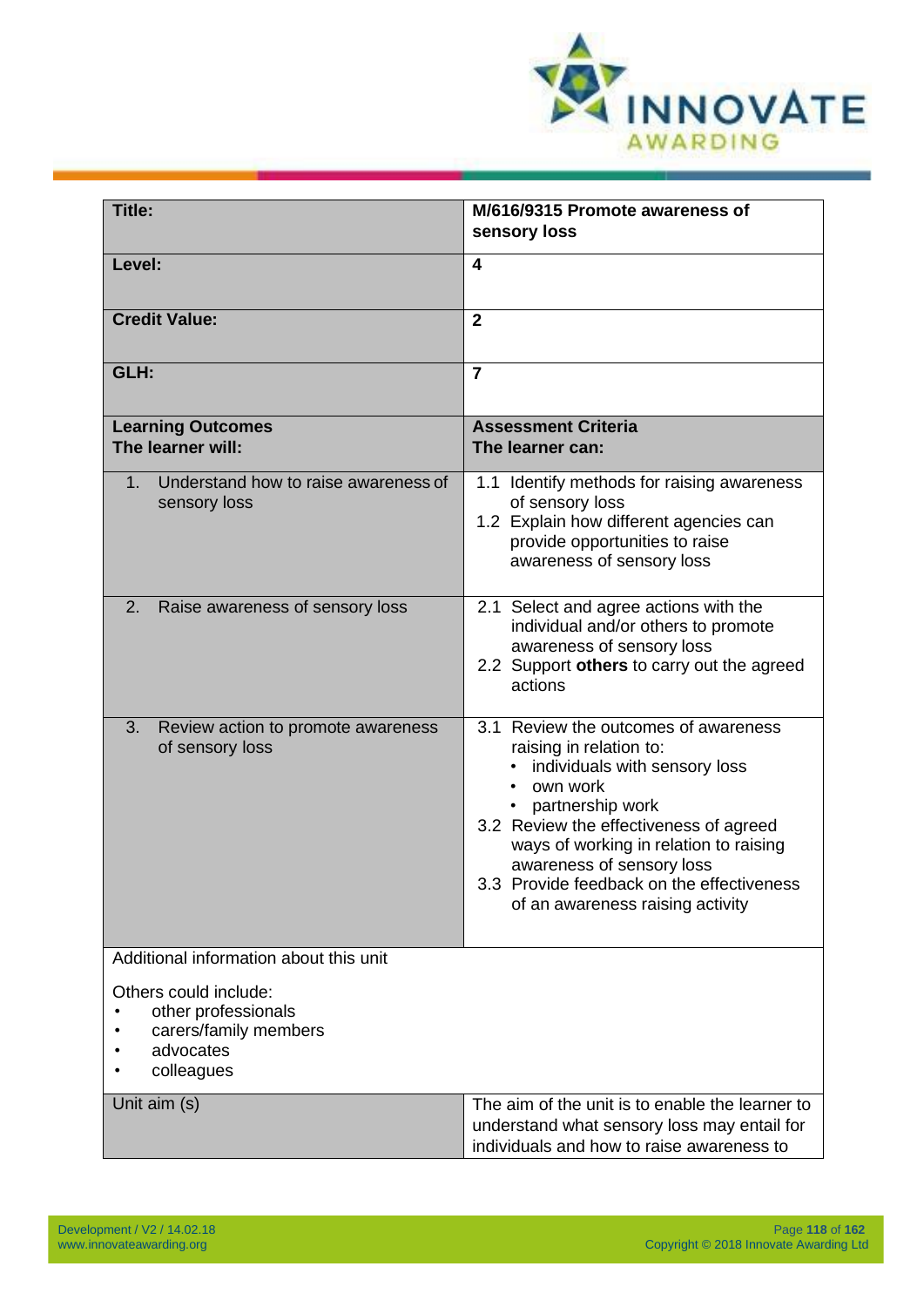

|                                                                                         | enable others to understand the impact of<br>sensory loss.                                                                                                                                     |
|-----------------------------------------------------------------------------------------|------------------------------------------------------------------------------------------------------------------------------------------------------------------------------------------------|
| Assessment requirements specified by a<br>sector or regulatory body (if appropriate)    | Assessment criteria 2.1, 2.2, 3.3 must be<br>assessed in the work setting.<br>This unit must be assessed in accordance<br>with Skills for Care and Development's RQF<br>Assessment Principles. |
| Details of the relationship of the unit and<br>relevant National Occupational Standards | N/A                                                                                                                                                                                            |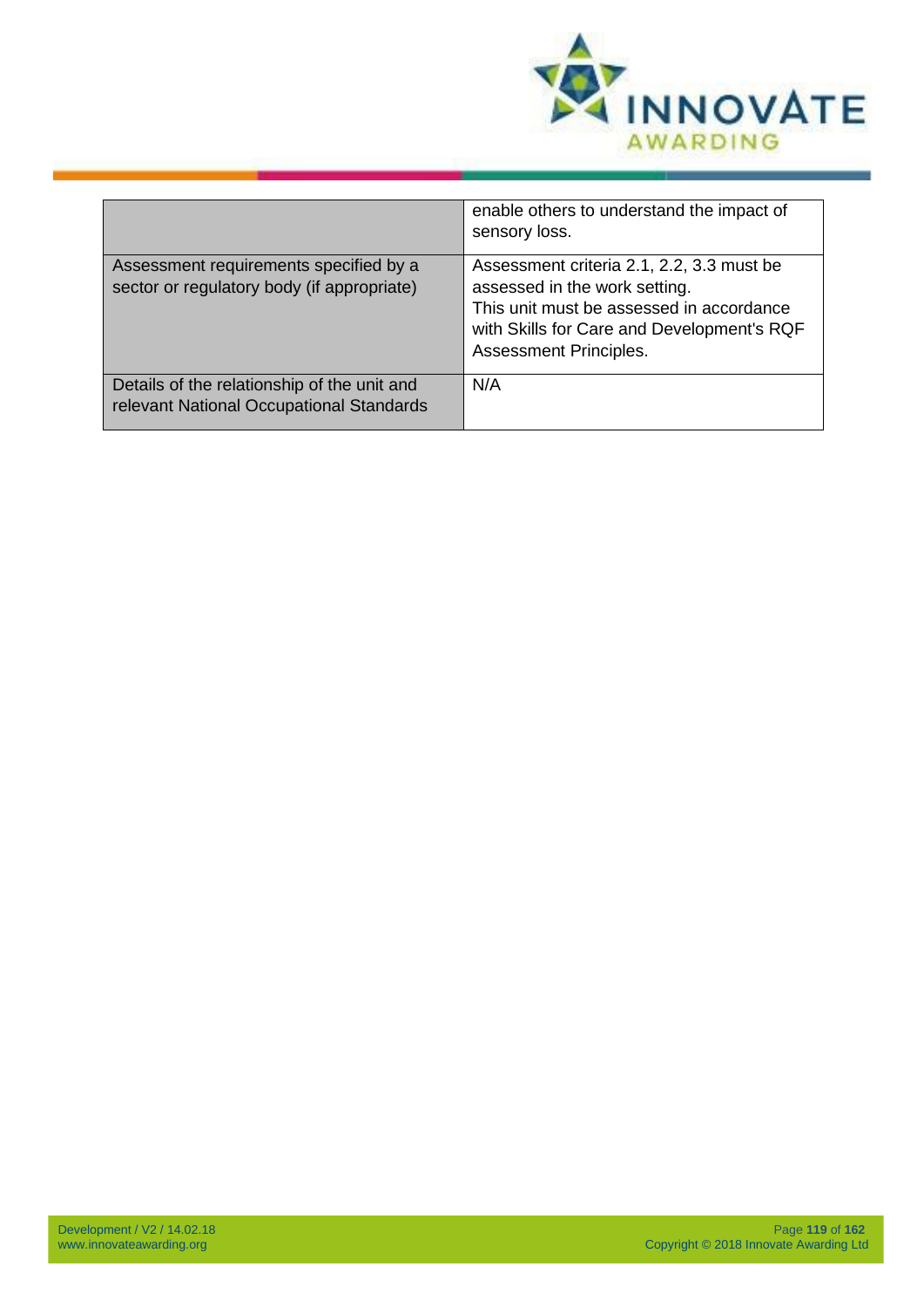

| Title:                                                                                                       | T/616/9316 Support individuals with<br>sensory loss with communication                                                                                                                                                                                                            |
|--------------------------------------------------------------------------------------------------------------|-----------------------------------------------------------------------------------------------------------------------------------------------------------------------------------------------------------------------------------------------------------------------------------|
| Level:                                                                                                       | $\overline{\mathbf{4}}$                                                                                                                                                                                                                                                           |
| <b>Credit Value:</b>                                                                                         | $\overline{\mathbf{4}}$                                                                                                                                                                                                                                                           |
| GLH:                                                                                                         | 16                                                                                                                                                                                                                                                                                |
| <b>Learning Outcomes</b><br>The learner will:                                                                | <b>Assessment Criteria</b><br>The learner can:                                                                                                                                                                                                                                    |
| Understand language development<br>1.                                                                        | 1.1 Explain the difference between<br>language and communication<br>1.2 Analyse the relationship between<br>culture and language<br>1.3 Explain how an understanding of<br>language and communication informs<br>practice                                                         |
| 2.<br>Understand factors that affect the<br>language and communication of an<br>individual with sensory loss | 2.1 Compare and contrast the impact of<br>congenital and acquired sensory loss<br>on:<br>communication<br>· language<br>2.2 Explain the potential impacts of a<br>deteriorating condition on an individual's<br>communication                                                     |
| Understand the complexities of<br>3.<br>specialist communication systems                                     | 3.1<br>Identify when specialist communication<br>systems may be used<br>3.2 Evaluate the strengths and weakness of<br>specialist communication systems                                                                                                                            |
| Support the individual with<br>4.<br>communication                                                           | 4.1 Evaluate the suitability of a range of<br>communication methods to meet the<br>needs of the individual<br>4.2 Demonstrate a range of suitable<br>communication methods to the<br>individual and/or others<br>4.3 Adapt communication methods<br>according to need and context |
| Support others to make use of<br>5.<br>specialist communication                                              | 5.1 Advise others about specialist<br>communication<br>5.2 Support others to make use of<br>specialist communication with the<br>individual                                                                                                                                       |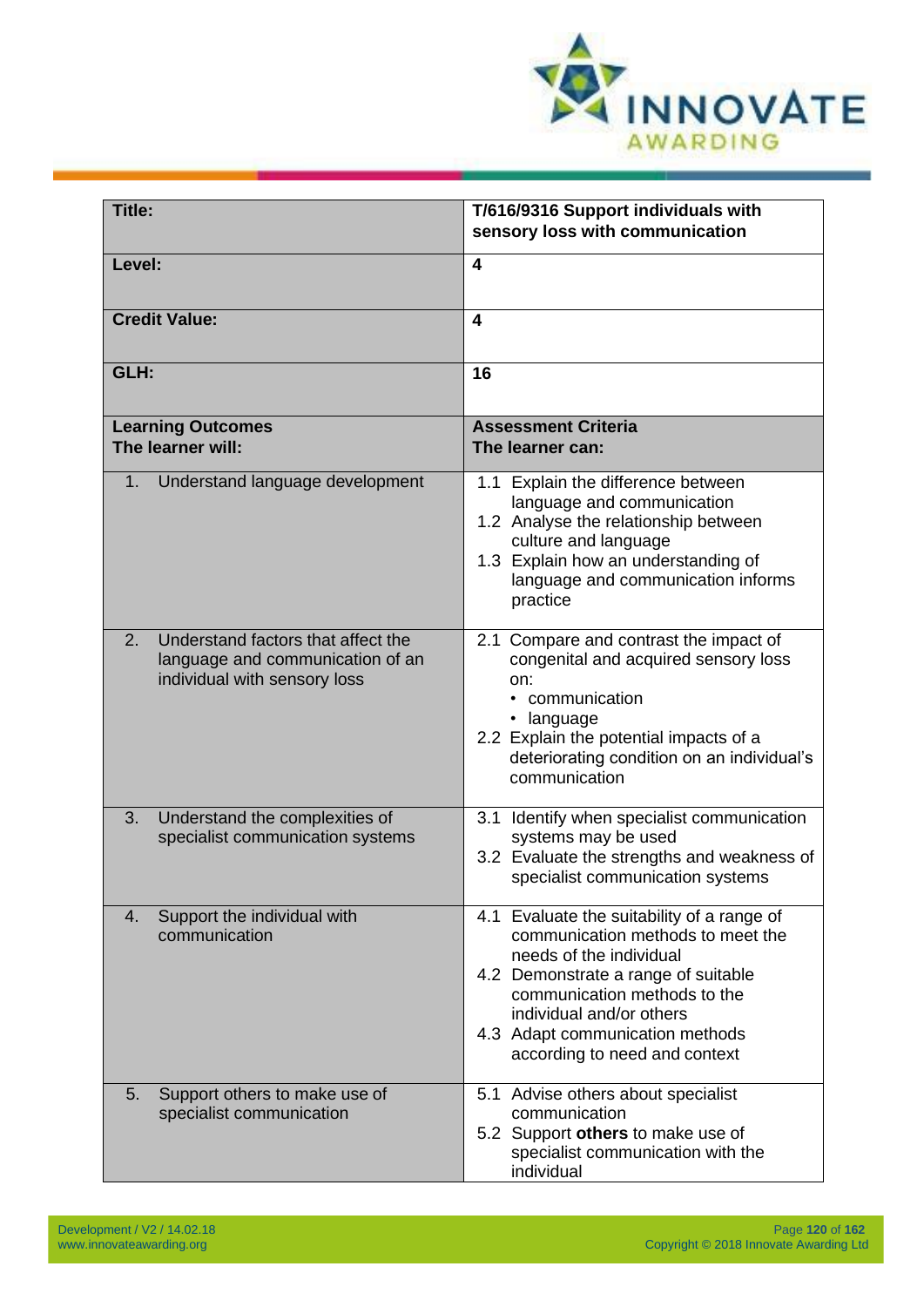

| Additional information about this unit                                                                   |                                                                                                                                                                                                     |
|----------------------------------------------------------------------------------------------------------|-----------------------------------------------------------------------------------------------------------------------------------------------------------------------------------------------------|
| Others could include:<br>• other professionals<br>• carers/family members<br>• advocates<br>• colleagues |                                                                                                                                                                                                     |
| Unit aim (s)                                                                                             | This unit provides the knowledge and skills<br>needed to discriminate between language<br>and communication and to support the use of<br>a range of communication methods.                          |
| Assessment requirements specified by a<br>sector or regulatory body (if appropriate)                     | Assessment criteria 4.2, 4.3, 5.1, 5.2 must be<br>assessed in the work setting.<br>This unit must be assessed in accordance<br>with Skills for Care and Development's RQF<br>Assessment Principles. |
| Details of the relationship of the unit and<br>relevant National Occupational Standards                  | Sensory Services 4,5,6,7,8,9,11                                                                                                                                                                     |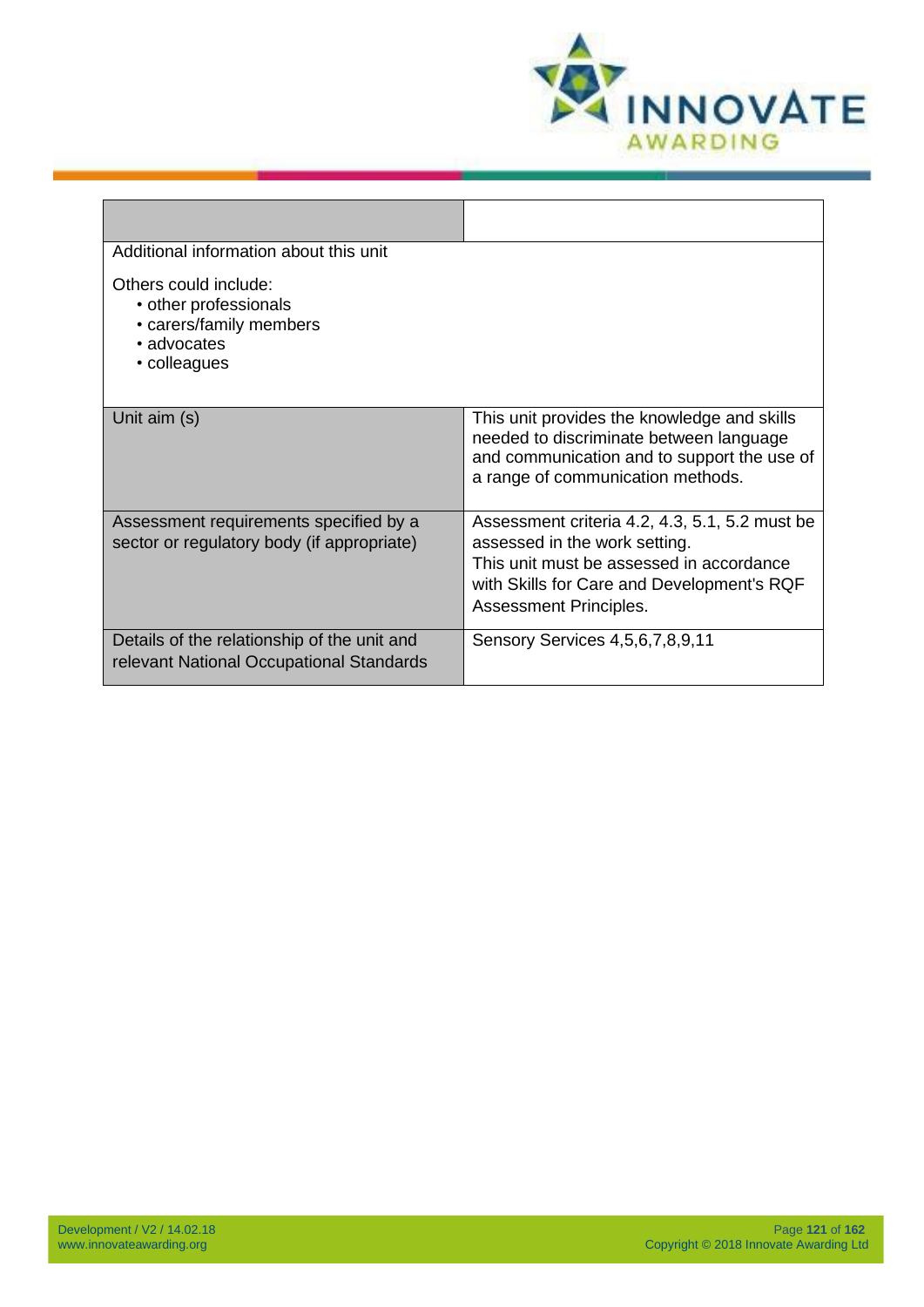

| Title:                                                                                                | A/616/9317 Understand the impact of<br>acquired brain injury on individuals                                                                                                                                                                                                                                                         |
|-------------------------------------------------------------------------------------------------------|-------------------------------------------------------------------------------------------------------------------------------------------------------------------------------------------------------------------------------------------------------------------------------------------------------------------------------------|
| Level:                                                                                                | $\overline{\mathbf{4}}$                                                                                                                                                                                                                                                                                                             |
| <b>Credit Value:</b>                                                                                  | $\boldsymbol{4}$                                                                                                                                                                                                                                                                                                                    |
| GLH:                                                                                                  | 12                                                                                                                                                                                                                                                                                                                                  |
| <b>Learning Outcomes</b><br>The learner will:                                                         | <b>Assessment Criteria</b><br>The learner can:                                                                                                                                                                                                                                                                                      |
| <b>Understand Acquired Brain Injury</b><br>1.                                                         | 1.1 Define Acquired Brain Injury<br>1.2 Describe possible causes of Acquired<br><b>Brain Injury</b><br>1.3 Explain the difference between a<br>Traumatic Brain Injury and other forms<br>of Acquired Brain Injury<br>1.4 Describe brain injuries that are;<br>• mild<br>moderate<br>severe                                          |
| Understand the impact on individuals<br>2.<br>of Acquired Brain Injury                                | 2.1 Discuss initial effects of Acquired Brain<br>Injury on an individual<br>2.2 Explain the long term effects of<br><b>Acquired Brain Injury</b><br>2.3 Explain the concepts of loss in relation<br>to Acquired Brain Injury for individuals<br>and carers                                                                          |
| 3.<br>Understand the specialist<br>communication needs of an individual<br>with Acquired Brain Injury | 3.1 Define dysphasia and dysarthria<br>3.2 Explain the effects of dysphasia and<br>dysarthria on communication<br>3.3 Compare the different techniques<br>required to support an individual with<br>dysphasia and dysarthria<br>3.4 Evaluate different intervention strategies<br>and assistive tools that support<br>communication |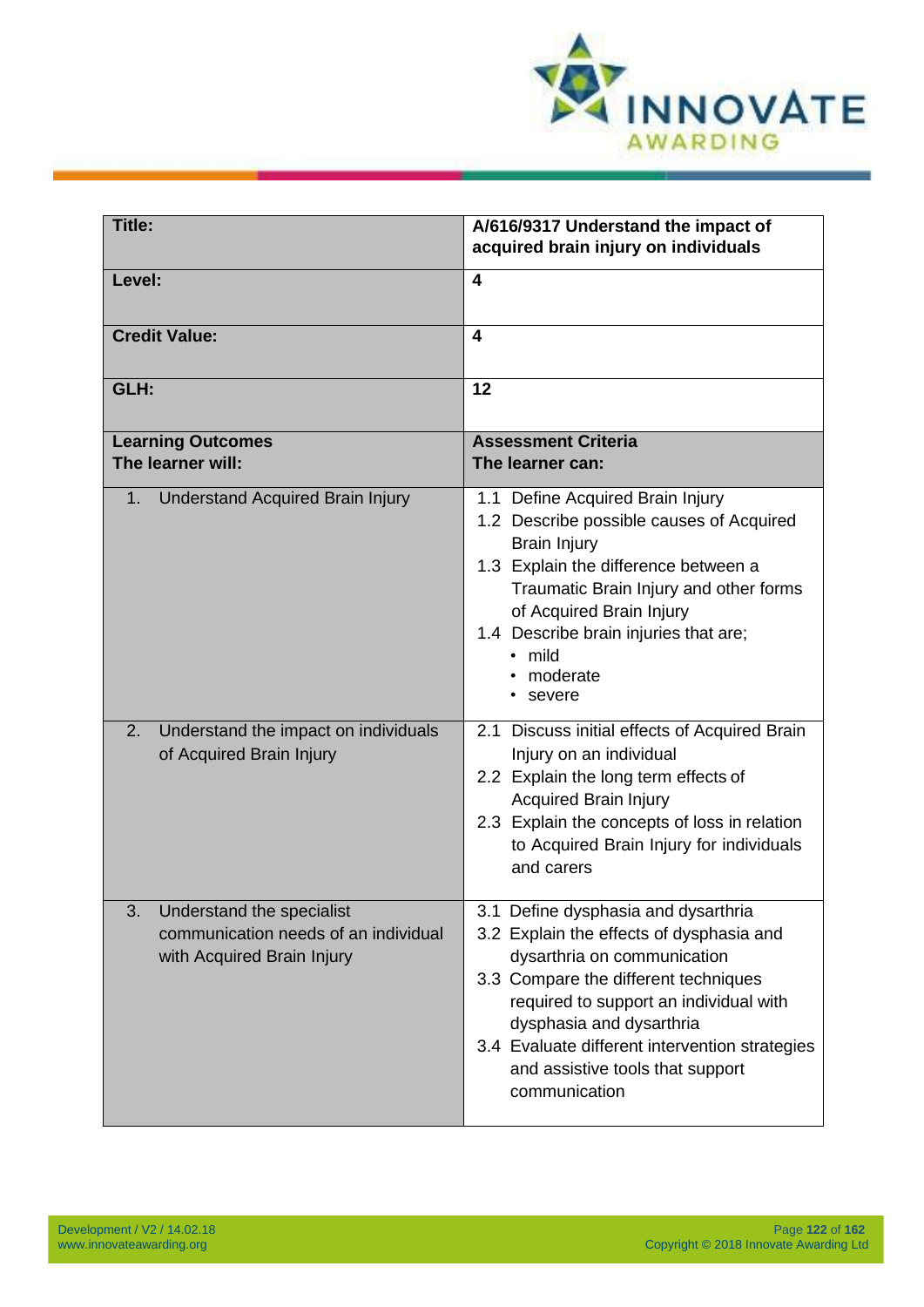

| 4. Understand the impact that personality<br>changes can have on an individual and<br>those providing support                                        | 4.1 Explain the impact of personality<br>changes on the individual<br>4.2 Explain the impact of personality<br>changes on those caring for the<br>individual<br>4.3 Explain how lack of self-<br>awareness/insight may affect the<br>individual<br>4.4 Describe the skills needed to support<br>the individual and family/carers to<br>understand and cope with personality<br>changes |
|------------------------------------------------------------------------------------------------------------------------------------------------------|----------------------------------------------------------------------------------------------------------------------------------------------------------------------------------------------------------------------------------------------------------------------------------------------------------------------------------------------------------------------------------------|
| Understand the impact of challenging<br>5.<br>behaviour                                                                                              | Explain behaviours which are<br>5.1<br>considered challenging<br>5.2 Analyse the importance of own<br>attitudes, values and skills when<br>supporting an individual to manage their<br>behaviour<br>5.3 Explain measures that should be taken<br>to manage the risk from challenging<br>behaviour<br>5.4 Explain the process for reporting and<br>referring challenging behaviour      |
| Additional information about this unit<br>The individual is the person requiring support. An advocate may need to act on behalf of an<br>individual. |                                                                                                                                                                                                                                                                                                                                                                                        |

Personality changes

- irritability
- disinhibited behaviour
- frustration
- loss of social skills
- lack of self-awareness

Self-Awareness – ability to understand the impact of behaviour on others

Carers:

- spouse/partner
- child
- parent
- sibling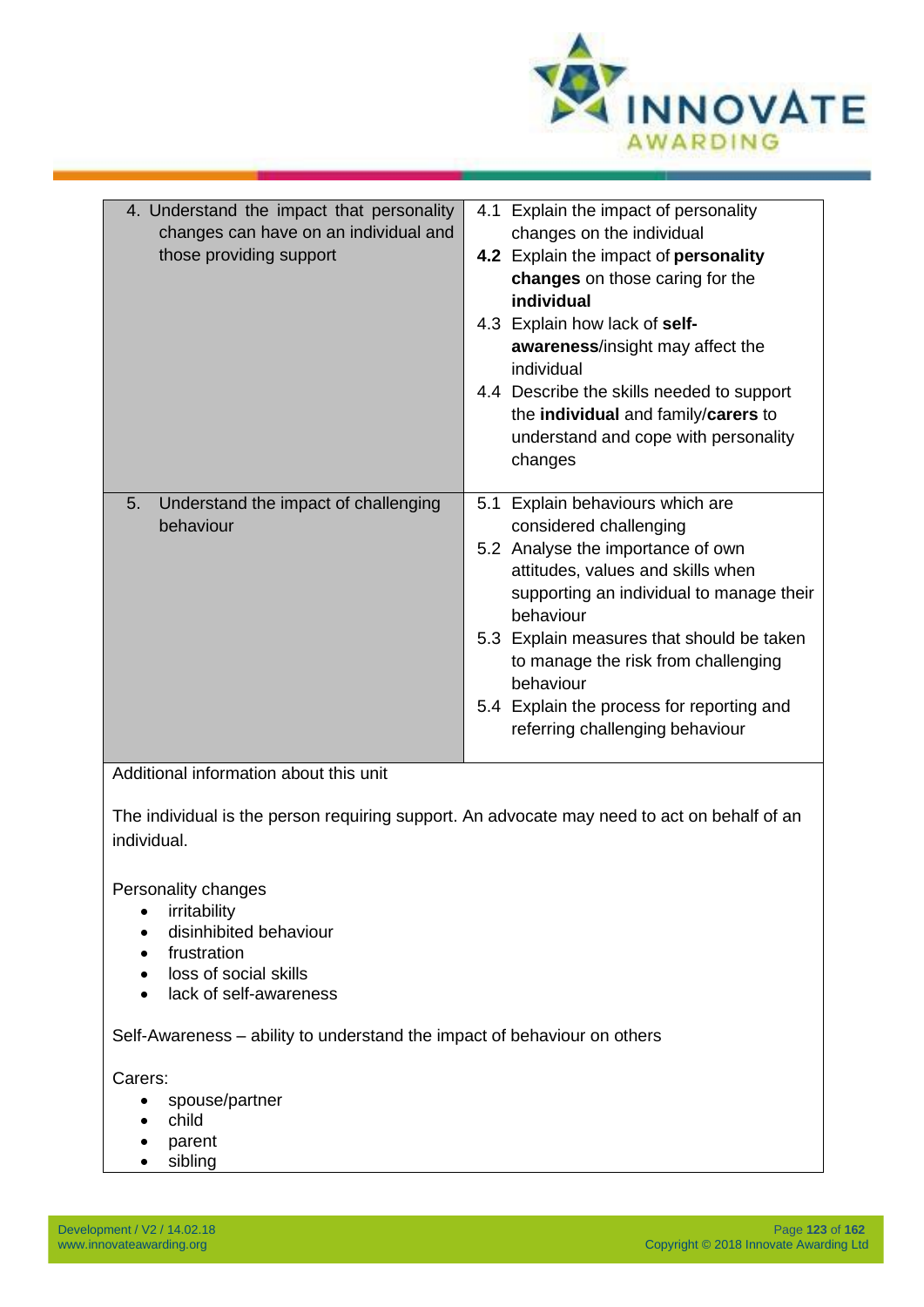

| friend                                                                                  |                                                                                                                                                                                                             |
|-----------------------------------------------------------------------------------------|-------------------------------------------------------------------------------------------------------------------------------------------------------------------------------------------------------------|
| Unit aim (s)                                                                            | The aim of the unit is to acquire knowledge<br>to support people who have an Acquired<br>Brain Injury. It covers both the impact on the<br>individual who has the Acquired Brain Injury<br>and their carers |
| Assessment requirements specified by a<br>sector or regulatory body (if appropriate)    | This unit must be assessed in accordance<br>with Skills for Care and Development's RQF<br><b>Assessment Principles.</b>                                                                                     |
| Details of the relationship of the unit and<br>relevant National Occupational Standards | N/A                                                                                                                                                                                                         |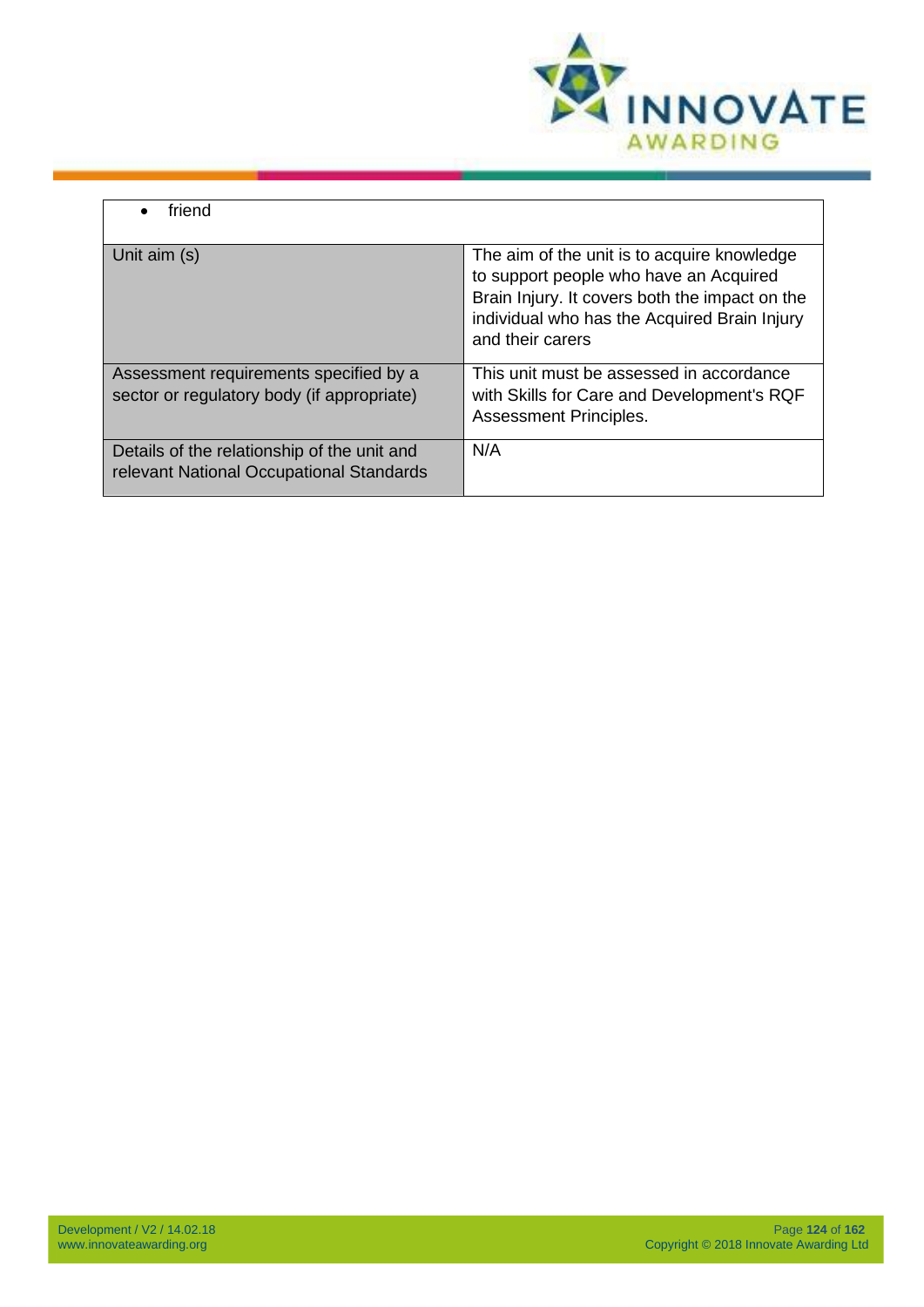

| Title:                                                               | F/616/9318 Understand advanced care                                                                                                                                                                                                                                                                                                                                                                                                                                                                                                                                                                                                                                                                                        |
|----------------------------------------------------------------------|----------------------------------------------------------------------------------------------------------------------------------------------------------------------------------------------------------------------------------------------------------------------------------------------------------------------------------------------------------------------------------------------------------------------------------------------------------------------------------------------------------------------------------------------------------------------------------------------------------------------------------------------------------------------------------------------------------------------------|
|                                                                      | planning                                                                                                                                                                                                                                                                                                                                                                                                                                                                                                                                                                                                                                                                                                                   |
| Level:                                                               | 3                                                                                                                                                                                                                                                                                                                                                                                                                                                                                                                                                                                                                                                                                                                          |
| <b>Credit Value:</b>                                                 | 3                                                                                                                                                                                                                                                                                                                                                                                                                                                                                                                                                                                                                                                                                                                          |
| GLH:                                                                 | 25                                                                                                                                                                                                                                                                                                                                                                                                                                                                                                                                                                                                                                                                                                                         |
| <b>Learning Outcomes</b><br>The learner will:                        | <b>Assessment Criteria</b><br>The learner can:                                                                                                                                                                                                                                                                                                                                                                                                                                                                                                                                                                                                                                                                             |
| Understand the principles of advance<br>$1_{\cdot}$<br>care planning | 1.1 Compare the differences of a<br>care/support plan with an Advance Care<br>Plan<br>1.2 Explain the purpose of advance care<br>planning<br>1.3 Identify the national, local and<br>organisational agreed ways of working<br>for advanced care planning<br>1.4 Explain the legal position of an<br><b>Advanced Care Plan</b><br>1.5 Explain what is involved in an 'Advance<br>Decision to Refuse Treatment'<br>1.6 Explain what is meant by a 'Do Not<br>Attempt Cardiopulmonary Resuscitation'<br>(DNACPR) order                                                                                                                                                                                                        |
| 2.<br>Understand the process of advance<br>care planning             | 2.1 Explain when advance care planning<br>may be introduced<br>2.2 Outline who might be involved in the<br>advance care planning process<br>2.3 Describe the type of information an<br>individual may need to enable them to<br>make informed decisions<br>2.4 Explain how to use legislation to<br>support decision-making about the<br>capacity of an individual to take part in<br>advance care planning<br>2.5 Explain how the individual's capacity to<br>discuss advance care planning may<br>influence their role in the process<br>2.6 Explain the meaning of informed<br>consent<br>2.7 Explain own role in the advance care<br>planning process<br>2.8 Identify how an Advance Care Plan can<br>change over time |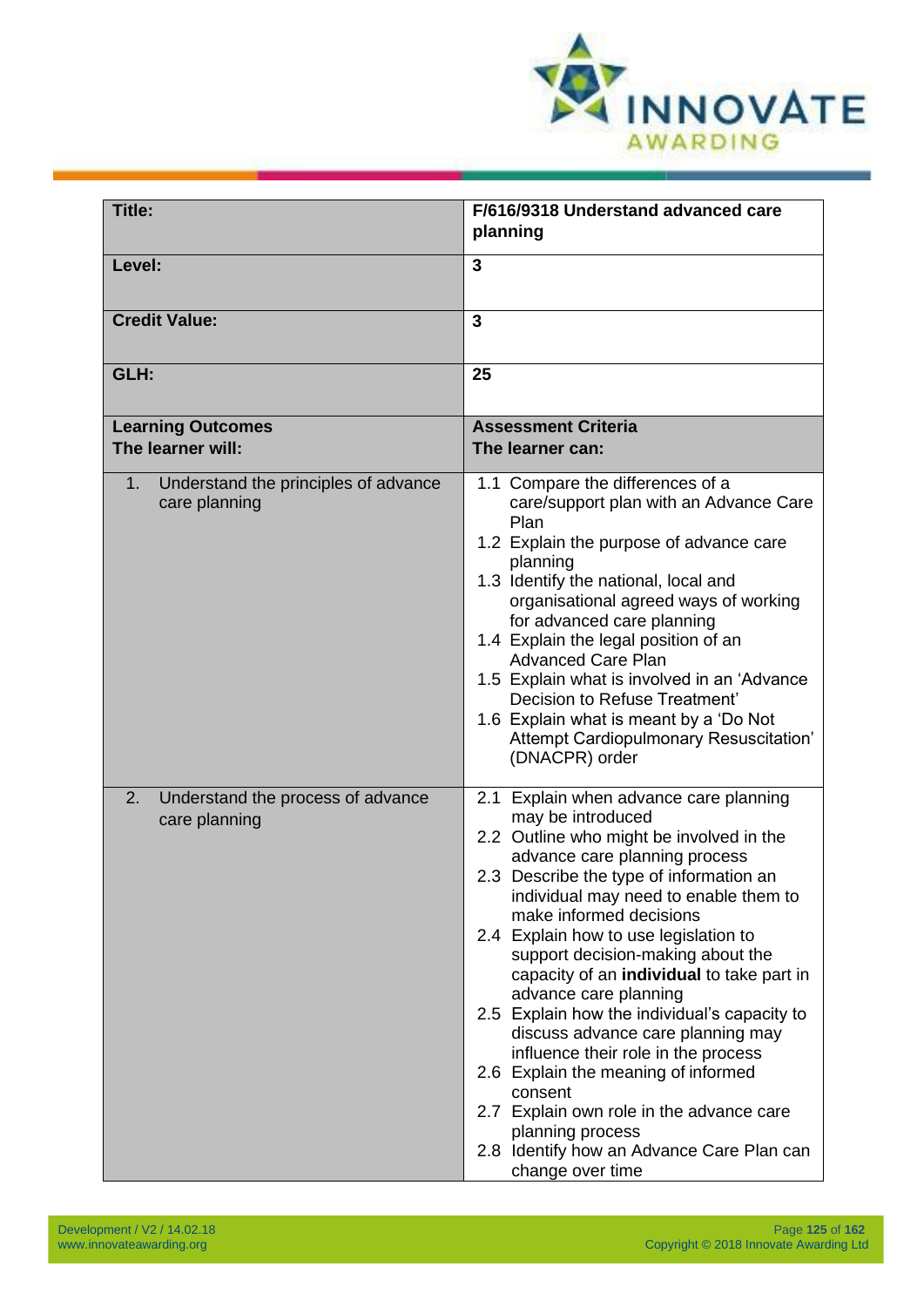

|                                                                           | 2.9<br>Outline the principles of record                                |
|---------------------------------------------------------------------------|------------------------------------------------------------------------|
|                                                                           | keeping in advance care planning                                       |
|                                                                           | 2.10 Describe circumstances when you can                               |
|                                                                           | share details of the Advance Care                                      |
|                                                                           | Plan                                                                   |
| Understand the person-centred<br>3.                                       | Describe the factors that an individual<br>3.1                         |
| approach to advance care planning                                         | might consider when planning their                                     |
|                                                                           | <b>Advanced Care Plan</b><br>3.2                                       |
|                                                                           | Explain the importance of respecting                                   |
|                                                                           | the values and beliefs that impact on<br>the choices of the individual |
|                                                                           | 3.3<br>Explain how the needs of others may                             |
|                                                                           | need to be taken into account when                                     |
|                                                                           | planning advance care                                                  |
|                                                                           | 3.4<br>Outline what actions may be                                     |
|                                                                           | appropriate when an individual is                                      |
|                                                                           | unable to or does not wish to                                          |
|                                                                           | participate in advance care planning                                   |
|                                                                           | Explain how an individual's care/<br>3.5                               |
|                                                                           | support plan may be affected by an                                     |
|                                                                           | <b>Advance Care Plan</b>                                               |
|                                                                           |                                                                        |
| Additional information about this unit                                    |                                                                        |
| Individual – is the person receiving support or care in the work setting. |                                                                        |
|                                                                           |                                                                        |
| Others - partner, family, care worker, neighbours.                        |                                                                        |
|                                                                           |                                                                        |
|                                                                           |                                                                        |
| Unit aim (s)                                                              | The purpose of this unit is to assess the                              |
|                                                                           | learner's knowledge and understanding of                               |
|                                                                           | advance care planning.                                                 |
|                                                                           |                                                                        |
| Assessment requirements specified by a                                    | This unit must be assessed in accordance                               |
| sector or regulatory body (if appropriate)                                | with Skills for Care and Development's RQF                             |
|                                                                           | Assessment Principles.                                                 |
| Details of the relationship of the unit and                               | N/A                                                                    |
| relevant National Occupational Standards                                  |                                                                        |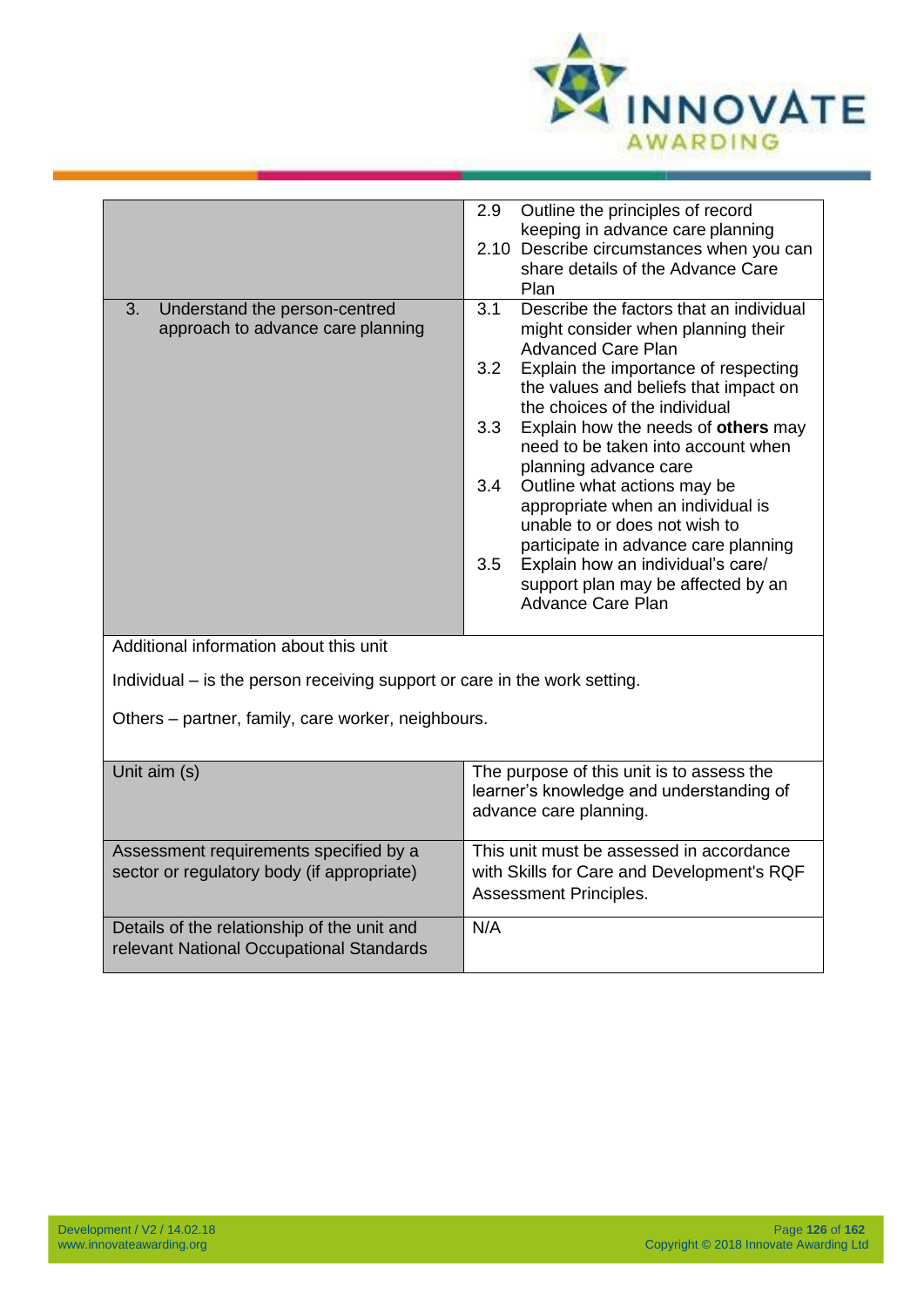

| Title:                                                                                                                                       | J/616/9319 Support individuals to access<br>education, training or employment                                                                                                                                                                                                                                                                                                                                                                                                                                      |
|----------------------------------------------------------------------------------------------------------------------------------------------|--------------------------------------------------------------------------------------------------------------------------------------------------------------------------------------------------------------------------------------------------------------------------------------------------------------------------------------------------------------------------------------------------------------------------------------------------------------------------------------------------------------------|
| Level:                                                                                                                                       | 5                                                                                                                                                                                                                                                                                                                                                                                                                                                                                                                  |
| <b>Credit Value:</b>                                                                                                                         | 4                                                                                                                                                                                                                                                                                                                                                                                                                                                                                                                  |
| GLH:                                                                                                                                         | 13                                                                                                                                                                                                                                                                                                                                                                                                                                                                                                                 |
| <b>Learning Outcomes</b><br>The learner will:                                                                                                | <b>Assessment Criteria</b><br>The learner can:                                                                                                                                                                                                                                                                                                                                                                                                                                                                     |
| Understand the value of engagement<br>$1_{\cdot}$<br>in training, education or employment<br>for individuals                                 | 1.1 Explain how engagement in education,<br>training or employment opportunities<br>can have a positive impact on the well<br>being and quality of life of individuals                                                                                                                                                                                                                                                                                                                                             |
| Understand how legislation, guidance<br>2.<br>and codes of practice supports an<br>individual to access training, education<br>or employment | 2.1 Outline the legislation, guidance and<br>codes of practice that support an<br>individual to access training, education<br>or employment<br>2.2 Explain how the duty to make<br>reasonable adjustments by learning<br>providers or employers impacts on<br>support for individuals to access<br>training, education or employment<br>2.3 Identify the assistance that is available<br>to learning providers or employers to<br>support individuals to access education,<br>training or employment opportunities |
| Understand the support available to<br>3.<br>individuals accessing education,<br>training or employment                                      | 3.1 Identify the range of agencies that<br>provide support to individuals accessing<br>education, training or employment<br>3.2 Describe the support provided by the<br>various agencies                                                                                                                                                                                                                                                                                                                           |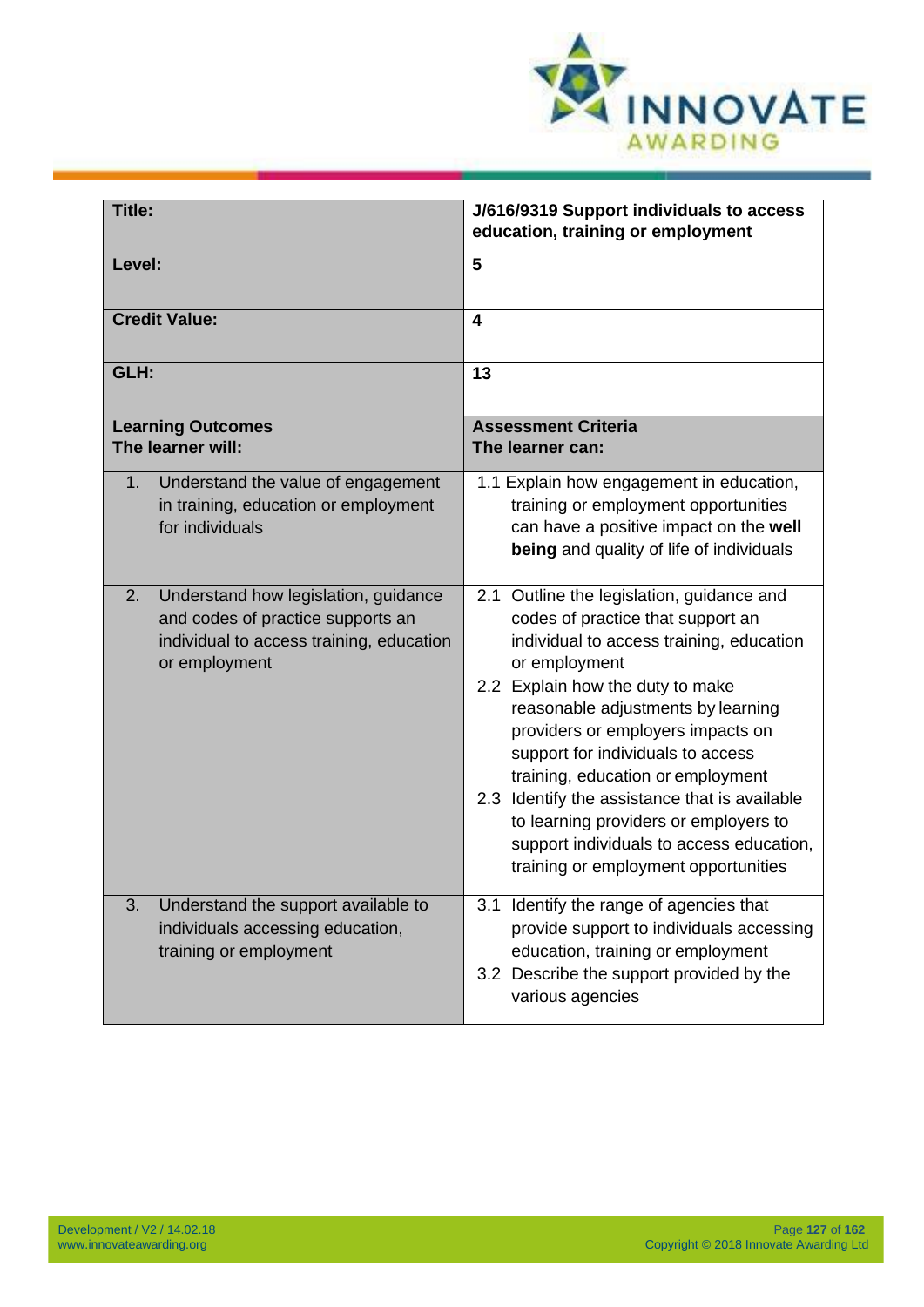

| Support an individual to identify and<br>4.<br>access education, training and<br>employment that meets their needs<br>and preferences | 4.1 Work with individuals to identify the<br>education, training or employment<br>opportunities taking account of their:<br>• aspirations<br>skills and abilities<br>• interests<br>• experience<br>• qualifications<br>• support needs<br>• preferred career pathway<br>• personal circumstances<br>• language/communication needs<br>4.2 Work with the individual and/or others<br>to source accessible information about<br>education, training or employment<br>opportunities<br>4.3 Support the individual to select<br>preferred education, training or<br>employment<br>4.4 Support the individual to complete<br>applications to access education,<br>training or employment<br>4.5 Support the individual to prepare for the<br>interview or selection for education,<br>training or employment |
|---------------------------------------------------------------------------------------------------------------------------------------|----------------------------------------------------------------------------------------------------------------------------------------------------------------------------------------------------------------------------------------------------------------------------------------------------------------------------------------------------------------------------------------------------------------------------------------------------------------------------------------------------------------------------------------------------------------------------------------------------------------------------------------------------------------------------------------------------------------------------------------------------------------------------------------------------------|
| Support individuals to undertake<br>5.<br>education, training or employment                                                           | 5.1 Outline role of others in providing<br>support to an individual to undertake<br>education, training or employment<br>5.2 Work with the individual and/or others to<br>identify assistive technology; resources<br>and support that may be needed to<br>undertake education, training or<br>employment                                                                                                                                                                                                                                                                                                                                                                                                                                                                                                |
| Be able to evaluate engagement in<br>6.<br>education, training or employment                                                          | 6.1 Review with the individual and/or others<br>how well the education, training or<br>employment opportunity has met<br>expectations and identified outcomes<br>6.2 Review with the individual and/or others<br>the continued support required to<br>undertake education, training or<br>employment                                                                                                                                                                                                                                                                                                                                                                                                                                                                                                     |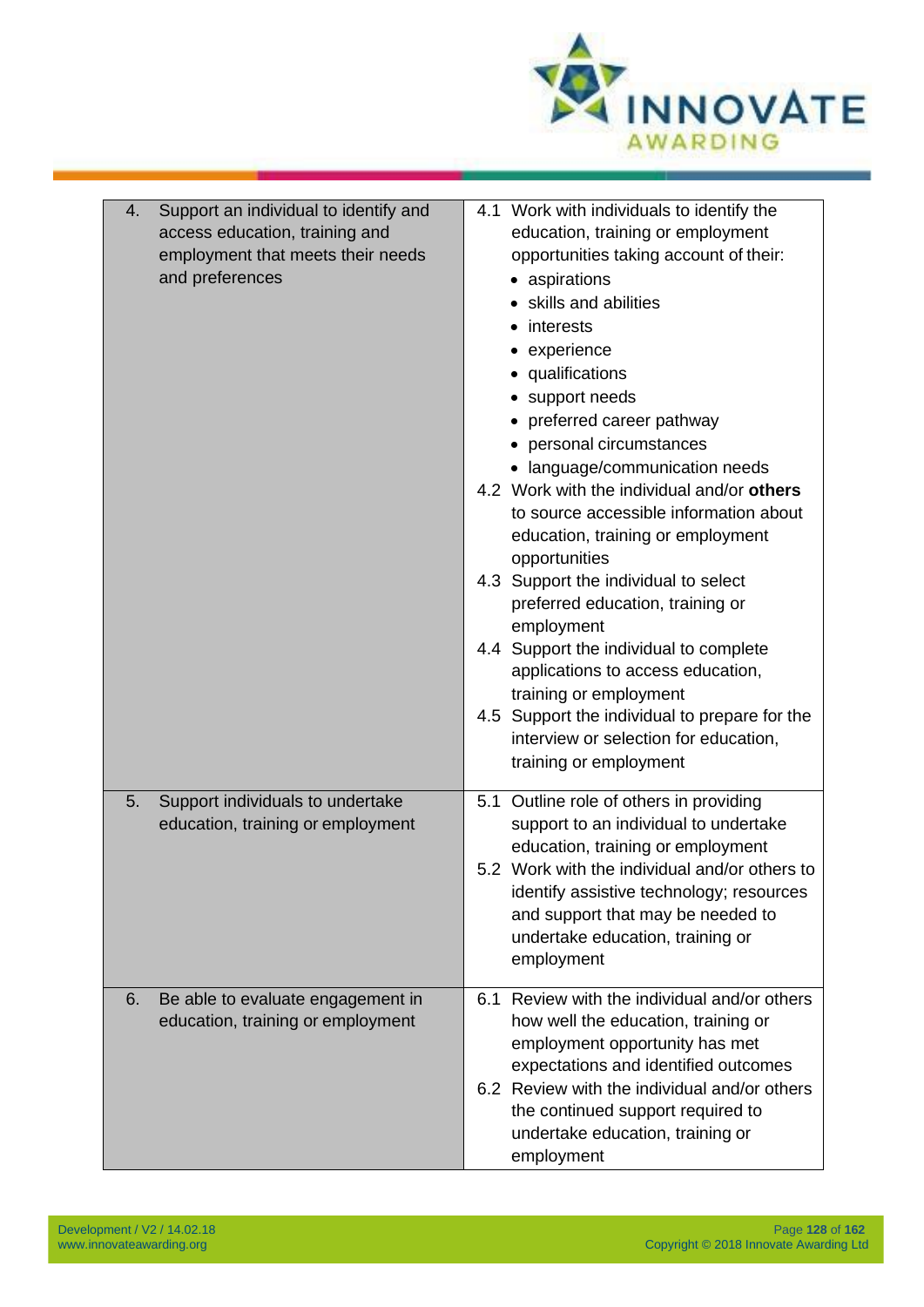

| Additional information about this unit                                                                                                                                                                      | 6.3 Agree with the individual and/or others<br>adjustments to be made to education,<br>training or employment arrangements to<br>meet individual needs and preferences                                                          |
|-------------------------------------------------------------------------------------------------------------------------------------------------------------------------------------------------------------|---------------------------------------------------------------------------------------------------------------------------------------------------------------------------------------------------------------------------------|
| Well-being<br>emotional<br>psychological<br>physical                                                                                                                                                        |                                                                                                                                                                                                                                 |
| Others could include;<br>other professionals<br>specialist employment agencies<br>careers services<br>job coach<br>learning providers<br>employers<br>٠<br>carers/family members<br>advocates<br>colleagues |                                                                                                                                                                                                                                 |
| Unit aim (s)                                                                                                                                                                                                | The purpose of this unit is to provide the<br>learner with the knowledge, understanding<br>and skills required to support individuals to<br>access education, training or employment                                            |
| Assessment requirements specified by a<br>sector or regulatory body (if appropriate)                                                                                                                        | Assessment criteria 4.1, 4.2, 4.3, 4.4, 4.5,<br>5.2, 6.1, 6.2, 6.3 must be assessed in the<br>work setting.<br>This unit must be assessed in accordance<br>with Skills for Care and Development's RQF<br>Assessment Principles. |
| Details of the relationship of the unit and<br>relevant National Occupational Standards                                                                                                                     | <b>Sensory Services 5</b>                                                                                                                                                                                                       |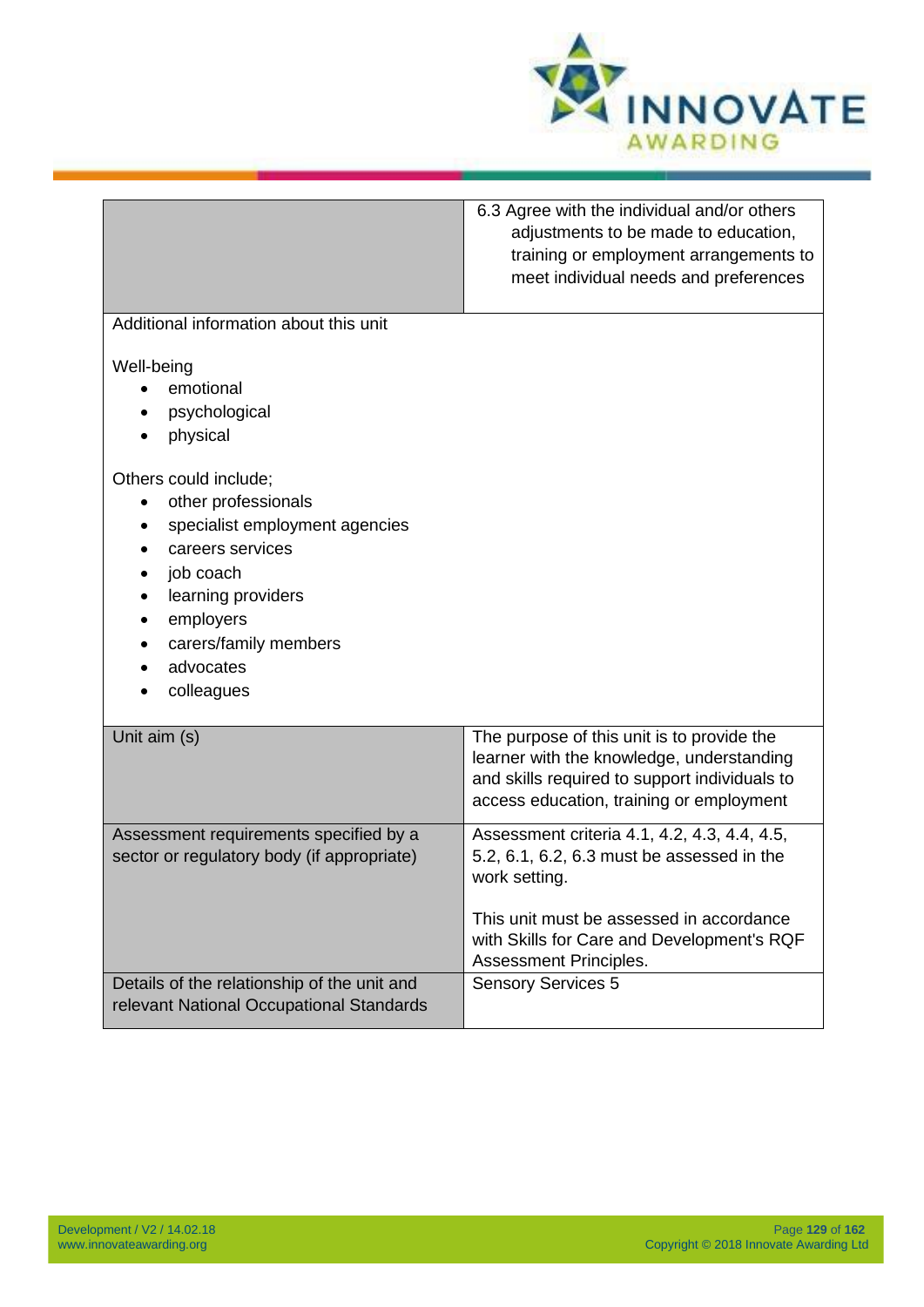

| <b>Title:</b>                                                                                              | A/616/9320 Undertake a research project<br>within services for health and social care                                                                                                                                                                                                                                                                                |
|------------------------------------------------------------------------------------------------------------|----------------------------------------------------------------------------------------------------------------------------------------------------------------------------------------------------------------------------------------------------------------------------------------------------------------------------------------------------------------------|
| Level:                                                                                                     | 5                                                                                                                                                                                                                                                                                                                                                                    |
| <b>Credit Value:</b>                                                                                       | 10                                                                                                                                                                                                                                                                                                                                                                   |
| GLH:                                                                                                       | 20                                                                                                                                                                                                                                                                                                                                                                   |
| <b>Learning Outcomes</b><br>The learner will:                                                              | <b>Assessment Criteria</b><br>The learner can:                                                                                                                                                                                                                                                                                                                       |
| Be able to justify a topic for research<br>1 <sub>1</sub><br>within services for health and social<br>care | 1.1 Identify a title for your research project<br>1.2 Develop the aims and objectives of<br>your research project<br>1.3 Explain ethical considerations that<br>apply to the area of your research<br>project<br>1.4 Complete a literature review of your<br>chosen area of research                                                                                 |
| 2.<br>Understand how the components of<br>research are used                                                | 2.1 Critically compare different types of<br>research<br>2.2 Evaluate a range of methods that can<br>be used to collect data<br>2.3 Identify a range of tools that can be<br>used to analyse data<br>2.4 Explain the importance of validity and<br>reliability of data used within research                                                                          |
| 3.<br>Conduct a research project within<br>services for health and social care                             | 3.1 Identify sources of support whilst<br>conducting your research project<br>3.2 Formulate a detailed plan for your<br>research project<br>3.3 Select research methods for your<br>project<br>3.4 Develop research questions to be used<br>within your project<br>3.5 Conduct the research using identified<br>research methods<br>3.6 Record and collate your data |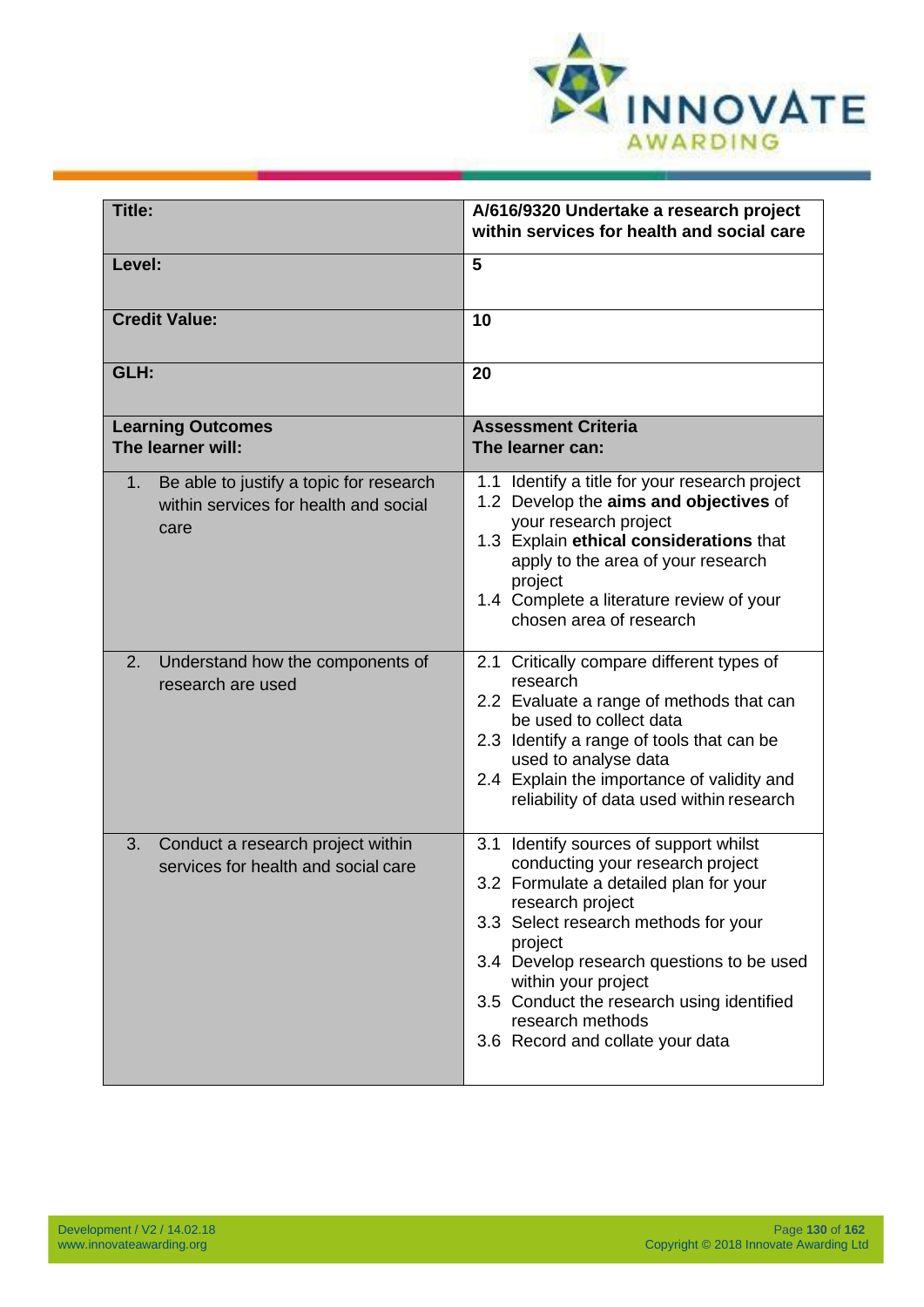

| 4. Be able to analyse your research<br>findings                                                        | 4.1 Use data analysis methods to analyse<br>the data you have gathered<br>4.2 Draw conclusions from your findings<br>4.3 Reflect how your own research findings<br>substantiate your initial literature review<br>4.4 Make recommendations related to your<br>own area of research<br>4.5 Identify potential uses for your research<br>findings within your practice |  |
|--------------------------------------------------------------------------------------------------------|----------------------------------------------------------------------------------------------------------------------------------------------------------------------------------------------------------------------------------------------------------------------------------------------------------------------------------------------------------------------|--|
| Additional information about this unit                                                                 |                                                                                                                                                                                                                                                                                                                                                                      |  |
| Aims and objectives - the reasons, understanding and methods for conducting your research<br>project   |                                                                                                                                                                                                                                                                                                                                                                      |  |
| Ethical considerations - confidentiality, sensitivity of data, seeking agreements with<br>participants |                                                                                                                                                                                                                                                                                                                                                                      |  |
| Unit aim (s)                                                                                           | The purpose of this unit is to assess the<br>learner's knowledge and understanding in<br>the skills required to undertake a research<br>project within services for health and social<br>care or children and young people.                                                                                                                                          |  |
| Assessment requirements specified by a<br>sector or regulatory body (if appropriate)                   | This unit must be assessed in accordance<br>with Skills for Care and Development's RQF<br>Assessment Principles.                                                                                                                                                                                                                                                     |  |
| Details of the relationship of the unit and<br>relevant National Occupational Standards                | CCLD 420 Undertake a research project                                                                                                                                                                                                                                                                                                                                |  |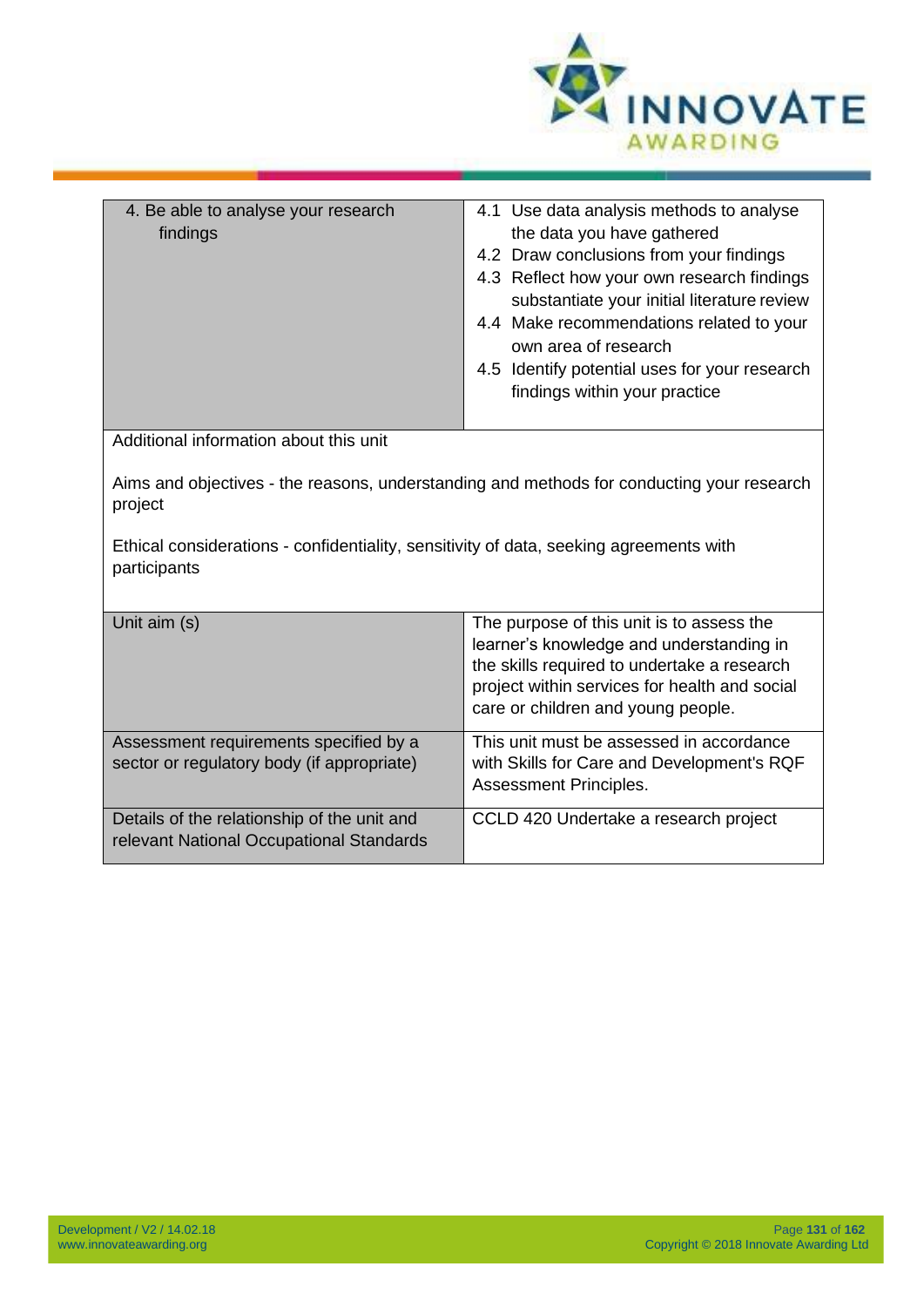

| Title:                                                                                             | F/616/9321 Understand physical disability                                                                                                                                                                                                                                                                                                                                                                                                                                             |
|----------------------------------------------------------------------------------------------------|---------------------------------------------------------------------------------------------------------------------------------------------------------------------------------------------------------------------------------------------------------------------------------------------------------------------------------------------------------------------------------------------------------------------------------------------------------------------------------------|
| Level:                                                                                             | 3                                                                                                                                                                                                                                                                                                                                                                                                                                                                                     |
| <b>Credit Value:</b>                                                                               | 3                                                                                                                                                                                                                                                                                                                                                                                                                                                                                     |
| GLH:                                                                                               | 17                                                                                                                                                                                                                                                                                                                                                                                                                                                                                    |
| <b>Learning Outcomes</b><br>The learner will:                                                      | <b>Assessment Criteria</b><br>The learner can:                                                                                                                                                                                                                                                                                                                                                                                                                                        |
| Understand the importance of<br>1.<br>differentiating between the individual<br>and the disability | 1.1 Explain why it is important to focus on<br>the individual rather than the disability<br>1.2 Explain the importance of a person-<br>centred assessment<br>1.3 Compare the difference in outcomes<br>that may occur between focusing on an<br>individual's strengths and aspirations<br>rather than their needs only                                                                                                                                                                |
| Understand the concept of physical<br>2.<br>disability                                             | 2.1 Define the term physical disability<br>2.2 Describe the following terminology used<br>in relation to physical disability:<br>• congenital<br>• acquired<br>neurological<br>$\bullet$<br>2.3 Compare a congenital disability with an<br>acquired disability, including causes<br>2.4 Explain the emotional impact of a<br>progressive disability on the individual<br>2.5 Compare the different impacts on<br>individuals that congenital and<br>progressive disabilities can have |
| Understand the impact of living with a<br>3.<br>physical disability within society                 | 3.1 Describe environmental and social<br>barriers that can have a disabling effect<br>on an individual with a physical disability<br>3.2 Analyse the socio-economic effects of<br>physical disability on an individual<br>3.3 Explain the changes that have occurred<br>in society as a result of disability<br>legislation<br>3.4 Analyse the extent of improvements for<br>the individual as a result of disability<br>legislation                                                  |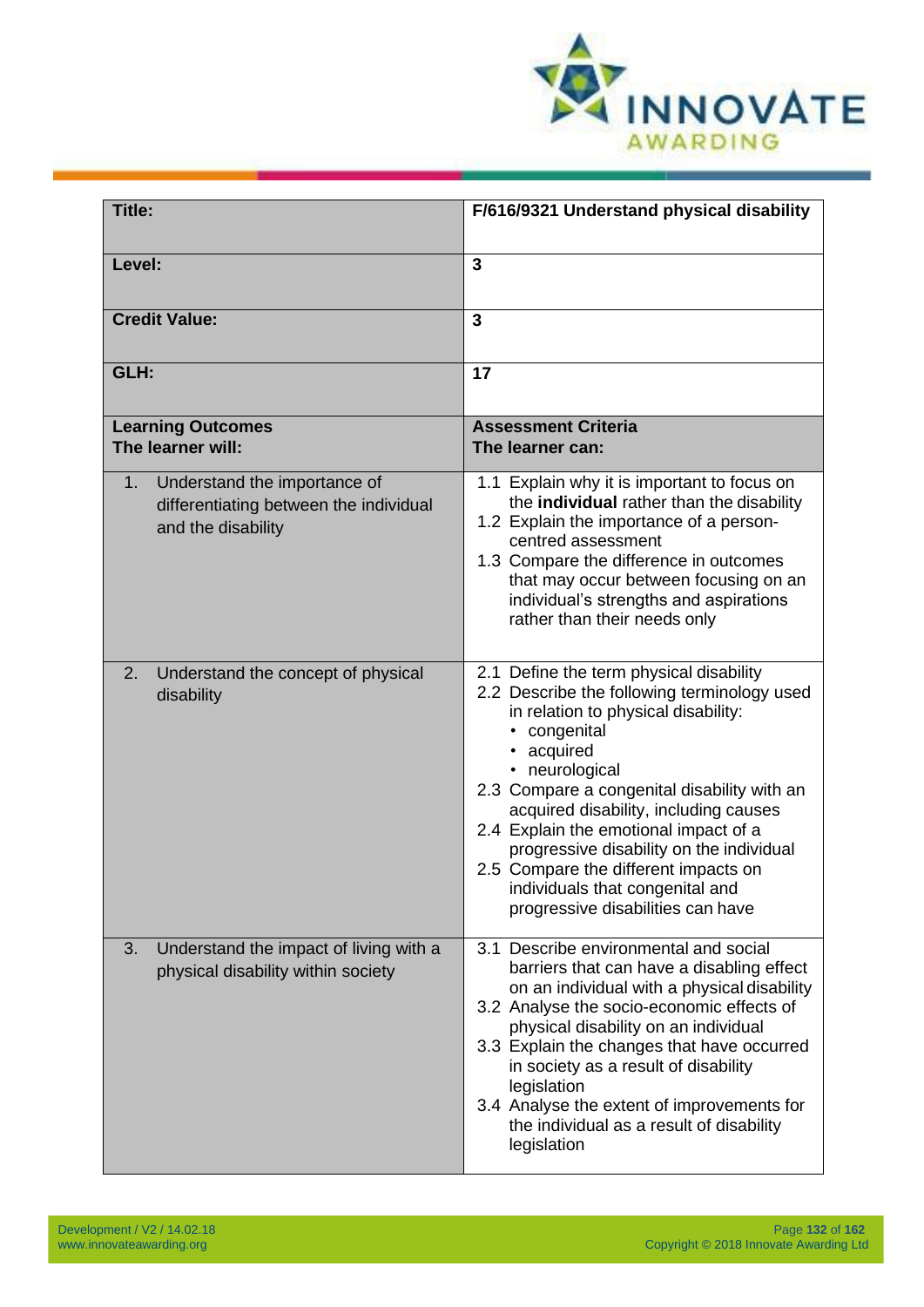

| 4.1 Explain the importance of promoting<br>Understand the importance of<br>4.<br>independence and inclusion for<br>promoting inclusion and independence<br>individuals with physical disabilities<br>for individuals with physical disabilities<br>4.2 Evaluate ways of promoting inclusion<br>and independence for people with<br>physical disabilities<br>4.3 Explain why it is important that individual<br>has control of choices and decisions<br>4.4 Analyse the importance of positive risk-<br>taking for the individual with physical<br>disabilities<br>4.5 Explain how to support the individual to<br>take positive risks while maintaining<br>safety<br>4.6 Explain strategies to challenge<br>stereotypes, prejudicial or discriminatory<br>attitudes relating to physical disabilities |                                         |  |
|-------------------------------------------------------------------------------------------------------------------------------------------------------------------------------------------------------------------------------------------------------------------------------------------------------------------------------------------------------------------------------------------------------------------------------------------------------------------------------------------------------------------------------------------------------------------------------------------------------------------------------------------------------------------------------------------------------------------------------------------------------------------------------------------------------|-----------------------------------------|--|
|                                                                                                                                                                                                                                                                                                                                                                                                                                                                                                                                                                                                                                                                                                                                                                                                       | Additional information about this unit. |  |

Additional information about this unit

Individual – is the person receiving support or care in the work setting.

| Unit aim (s)                                                                            | This unit has been designed to assess the<br>knowledge of the learners understanding of<br>physical disabilities, causes and impact. It<br>also looks at person centred planning. |
|-----------------------------------------------------------------------------------------|-----------------------------------------------------------------------------------------------------------------------------------------------------------------------------------|
| Assessment requirements specified by a<br>sector or regulatory body (if appropriate)    | This unit must be assessed in accordance<br>with Skills for Care and Development's RQF<br>Assessment Principles.                                                                  |
| Details of the relationship of the unit and<br>relevant National Occupational Standards | N/A                                                                                                                                                                               |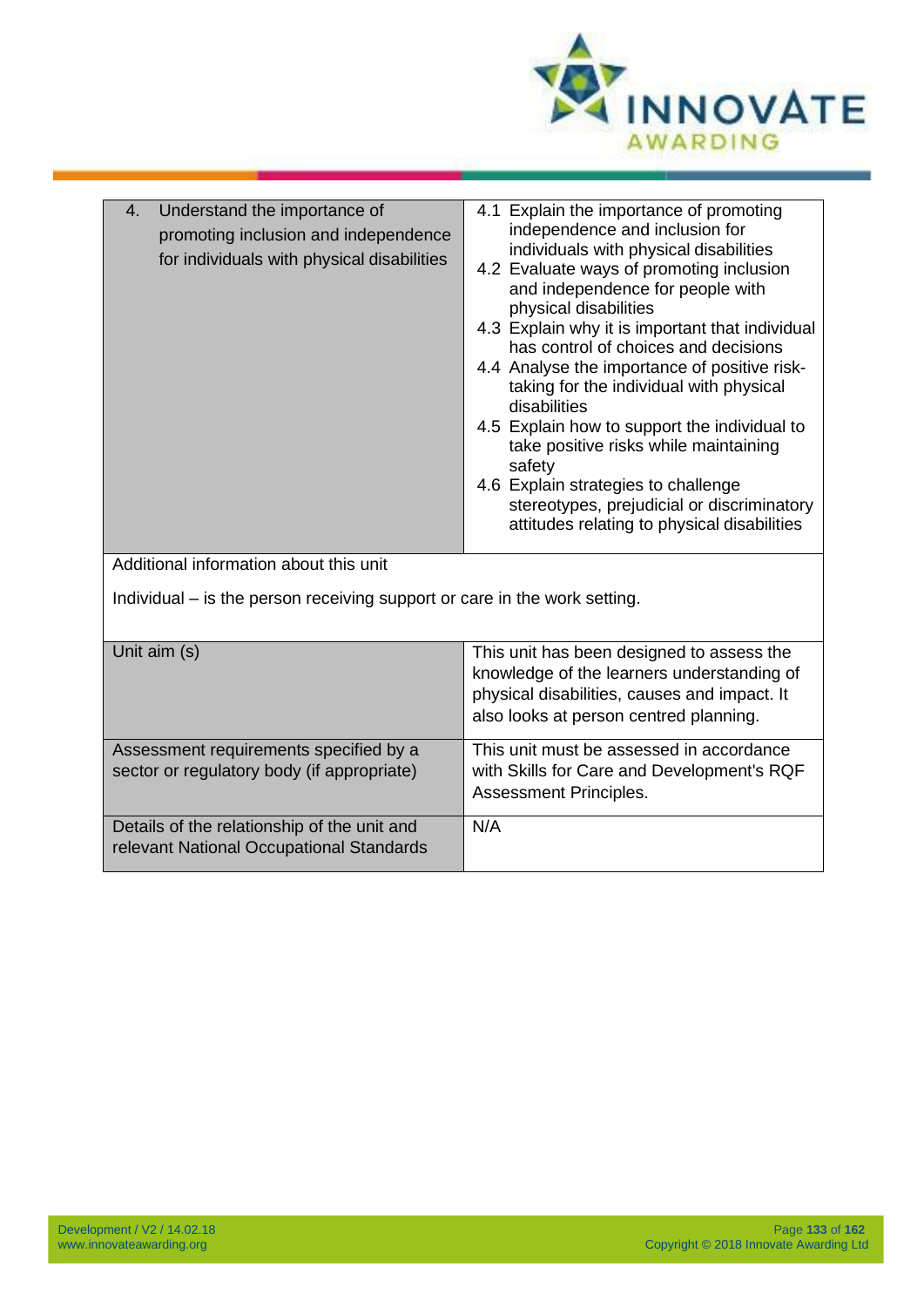

| <b>Title:</b>                                                             | J/616/9322 Identify and act upon<br>immediate risk of danger to substance                                                                                                                                                                                                                                                                                                                                                                                                                                                                                                                                                                                                                                                                                                                                                |
|---------------------------------------------------------------------------|--------------------------------------------------------------------------------------------------------------------------------------------------------------------------------------------------------------------------------------------------------------------------------------------------------------------------------------------------------------------------------------------------------------------------------------------------------------------------------------------------------------------------------------------------------------------------------------------------------------------------------------------------------------------------------------------------------------------------------------------------------------------------------------------------------------------------|
|                                                                           | misusers                                                                                                                                                                                                                                                                                                                                                                                                                                                                                                                                                                                                                                                                                                                                                                                                                 |
| Level:                                                                    | $\overline{3}$                                                                                                                                                                                                                                                                                                                                                                                                                                                                                                                                                                                                                                                                                                                                                                                                           |
|                                                                           |                                                                                                                                                                                                                                                                                                                                                                                                                                                                                                                                                                                                                                                                                                                                                                                                                          |
| <b>Credit Value:</b>                                                      | $\overline{\mathbf{4}}$                                                                                                                                                                                                                                                                                                                                                                                                                                                                                                                                                                                                                                                                                                                                                                                                  |
| GLH:                                                                      | 13                                                                                                                                                                                                                                                                                                                                                                                                                                                                                                                                                                                                                                                                                                                                                                                                                       |
|                                                                           |                                                                                                                                                                                                                                                                                                                                                                                                                                                                                                                                                                                                                                                                                                                                                                                                                          |
| <b>Learning Outcomes</b>                                                  | <b>Assessment Criteria</b>                                                                                                                                                                                                                                                                                                                                                                                                                                                                                                                                                                                                                                                                                                                                                                                               |
| The learner will:                                                         | The learner can:                                                                                                                                                                                                                                                                                                                                                                                                                                                                                                                                                                                                                                                                                                                                                                                                         |
| Identify immediate risk of danger to<br>$1_{\cdot}$<br>substance misusers | 1.1 Describe the range of different<br>substances subject to misuse and their<br>effects<br>1.2 Describe any signs of immediate risk of<br>danger which may include risk of:<br>• overdose<br>individuals causing injury or harm to<br>themselves or others (e.g. family<br>members)<br>1.3 Identify and explain the relevant policies<br>and procedures for dealing with risk of<br>danger to individuals and others                                                                                                                                                                                                                                                                                                                                                                                                    |
| Act upon immediate risk of danger to<br>2.<br>substance misusers          | 2.1 Describe how to make the individual<br>aware that the care professional is<br>available and willing to help<br>2.2 Obtain information on the substance<br>used from the individual or any person<br>near the individual<br>2.3 Obtain personal details from the<br>individual or any person near the<br>individual<br>2.4 Encourage the individual to describe<br>any pain or discomfort they may be<br>experiencing<br>2.5 Take actions which are appropriate to<br>the substance used and the effect it has<br>had on the individual e.g.:<br>calming the individual, if the<br>individual is in an agitated state, if<br>safe to do so<br>reviving the individual, if the<br>individual seems to be in a withdrawn<br>state<br>2.6 Show how to interact with the individual<br>in a manner which recognises their |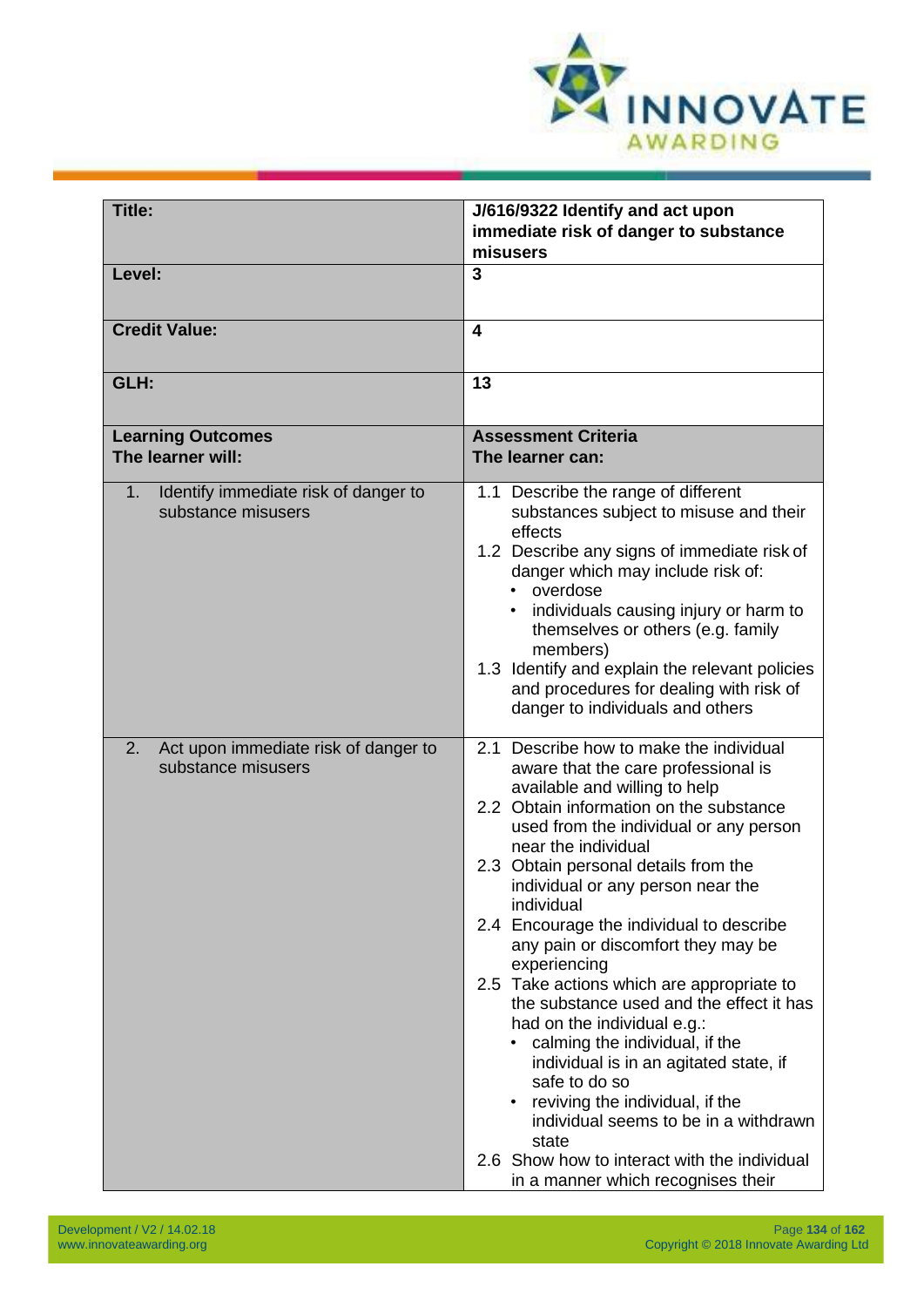

|                                                                                         | needs and rights<br>2.7 Demonstrate how to make the<br>environment as safe as possible,<br>including how and when to move<br>individuals for their safety<br>2.8 Demonstrate when and how to request<br>any first aid treatment/support<br>2.9 Support and encourage the individual<br>to recognise the consequences of the<br>episode and to seek further support and<br>assistance<br>2.10 Record all information and report to<br>appropriate person in the required<br>format |
|-----------------------------------------------------------------------------------------|-----------------------------------------------------------------------------------------------------------------------------------------------------------------------------------------------------------------------------------------------------------------------------------------------------------------------------------------------------------------------------------------------------------------------------------------------------------------------------------|
| Additional information about this unit                                                  |                                                                                                                                                                                                                                                                                                                                                                                                                                                                                   |
| Further support and assistance could include access to relevant agencies and services   |                                                                                                                                                                                                                                                                                                                                                                                                                                                                                   |
| Unit aim (s)                                                                            | This unit is designed to assess the<br>knowledge, skills and competence of the<br>learner identifying when individuals who use<br>drugs, alcohol or other substances are in<br>immediate danger and supporting the<br>individual once the risk has passed                                                                                                                                                                                                                         |
| Assessment requirements specified by a<br>sector or regulatory body (if appropriate)    | This unit must be assessed in accordance with<br>Skills for Care and Development's RQF<br>Assessment Principles.                                                                                                                                                                                                                                                                                                                                                                  |
| Details of the relationship of the unit and<br>relevant National Occupational Standards | Skills for Health/DANOS national<br>occupational standard.<br>AB5 Identify and act upon immediate risk of<br>danger to substance users                                                                                                                                                                                                                                                                                                                                            |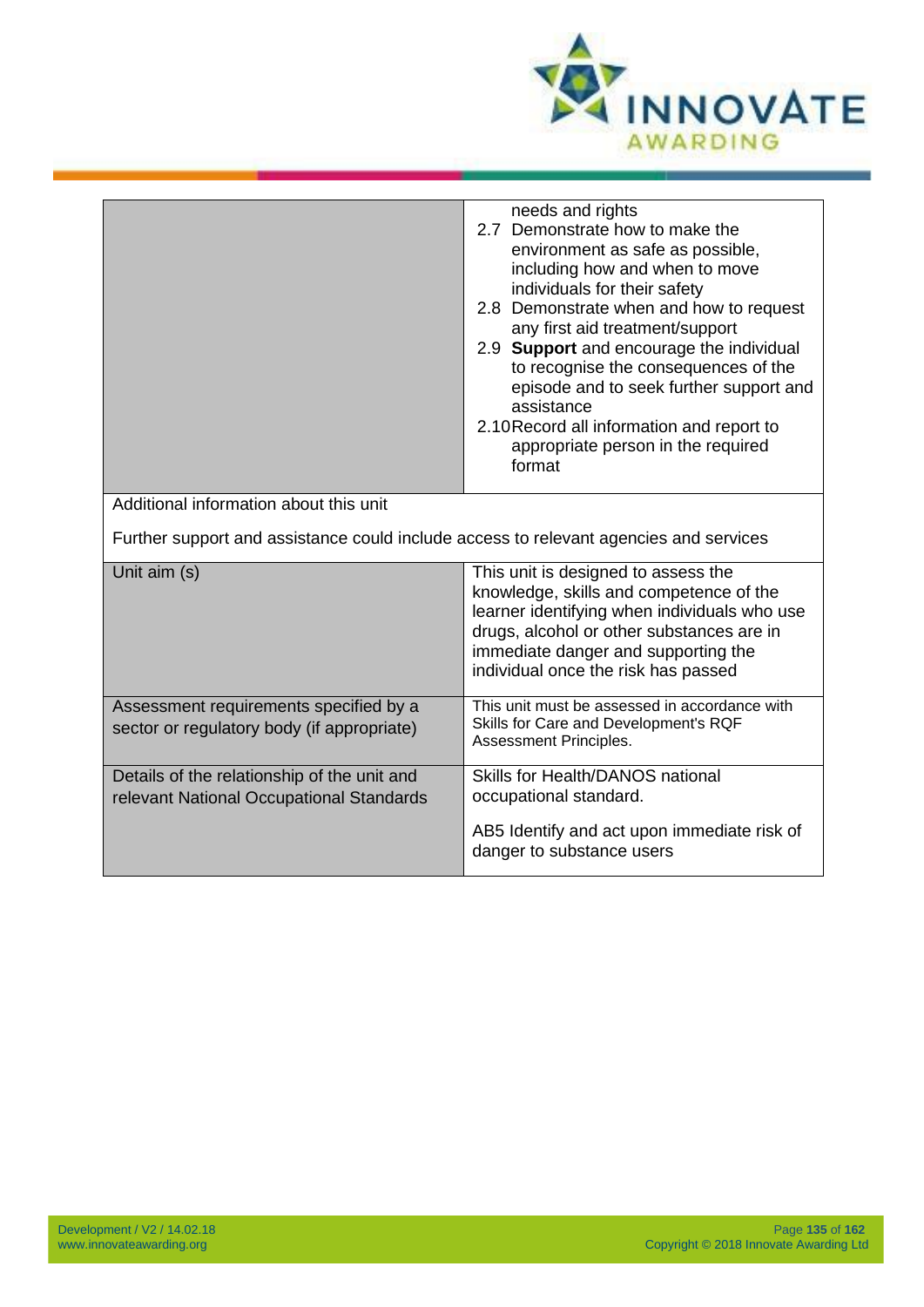

| <b>Title:</b>                                                                                                                            | L/616/9323 Work with families, carers and<br>individuals during times of crisis                                                                                                                                                                                                                                                                                                                                                                                                                                                                                                                                                                                               |
|------------------------------------------------------------------------------------------------------------------------------------------|-------------------------------------------------------------------------------------------------------------------------------------------------------------------------------------------------------------------------------------------------------------------------------------------------------------------------------------------------------------------------------------------------------------------------------------------------------------------------------------------------------------------------------------------------------------------------------------------------------------------------------------------------------------------------------|
| Level:                                                                                                                                   | 4                                                                                                                                                                                                                                                                                                                                                                                                                                                                                                                                                                                                                                                                             |
| <b>Credit Value:</b>                                                                                                                     | 4                                                                                                                                                                                                                                                                                                                                                                                                                                                                                                                                                                                                                                                                             |
| GLH:                                                                                                                                     | 23                                                                                                                                                                                                                                                                                                                                                                                                                                                                                                                                                                                                                                                                            |
| <b>Learning Outcomes</b>                                                                                                                 | <b>Assessment Criteria</b>                                                                                                                                                                                                                                                                                                                                                                                                                                                                                                                                                                                                                                                    |
| The learner will:                                                                                                                        | The learner can:                                                                                                                                                                                                                                                                                                                                                                                                                                                                                                                                                                                                                                                              |
| 1.<br>Understand current legislation, policy<br>and practice when working with<br>individuals, carers and families in times<br>of crisis | 1.1 Describe legislation, policy and practice<br>relevant to risk management<br>1.2 Describe legislation, policy and practice<br>relating to the recording, storing and<br>sharing of information by a service<br>provider<br>1.3 Explain the different types of support<br>and intervention available in times of<br>crisis to;<br>• individuals<br>• carers<br>• families<br>1.4 Explain the factors that influence the<br>types of support offered in times of<br>crisis                                                                                                                                                                                                   |
| 2. Develop risk management strategies<br>when working with individuals, carers<br>and families in times of crisis                        | 2.1 Assess the risk of crisis situations<br>occurring<br>2.2 Provide opportunities for individuals,<br>carers and families to contribute to the<br>identification a of a risk management<br>strategy<br>2.3 Support the participation of individuals,<br>carers and families during the:<br>agreement of a risk management<br>strategy<br>review of a risk management<br>$\bullet$<br>strategy<br>2.4 Formulate a risk management strategy<br>using risk assessments<br>2.5 Ensure that activities, roles and<br>responsibilities within a risk<br>management strategy are agreed by all<br>stakeholders<br>2.6 Complete documentation in line with<br>agreed ways of working |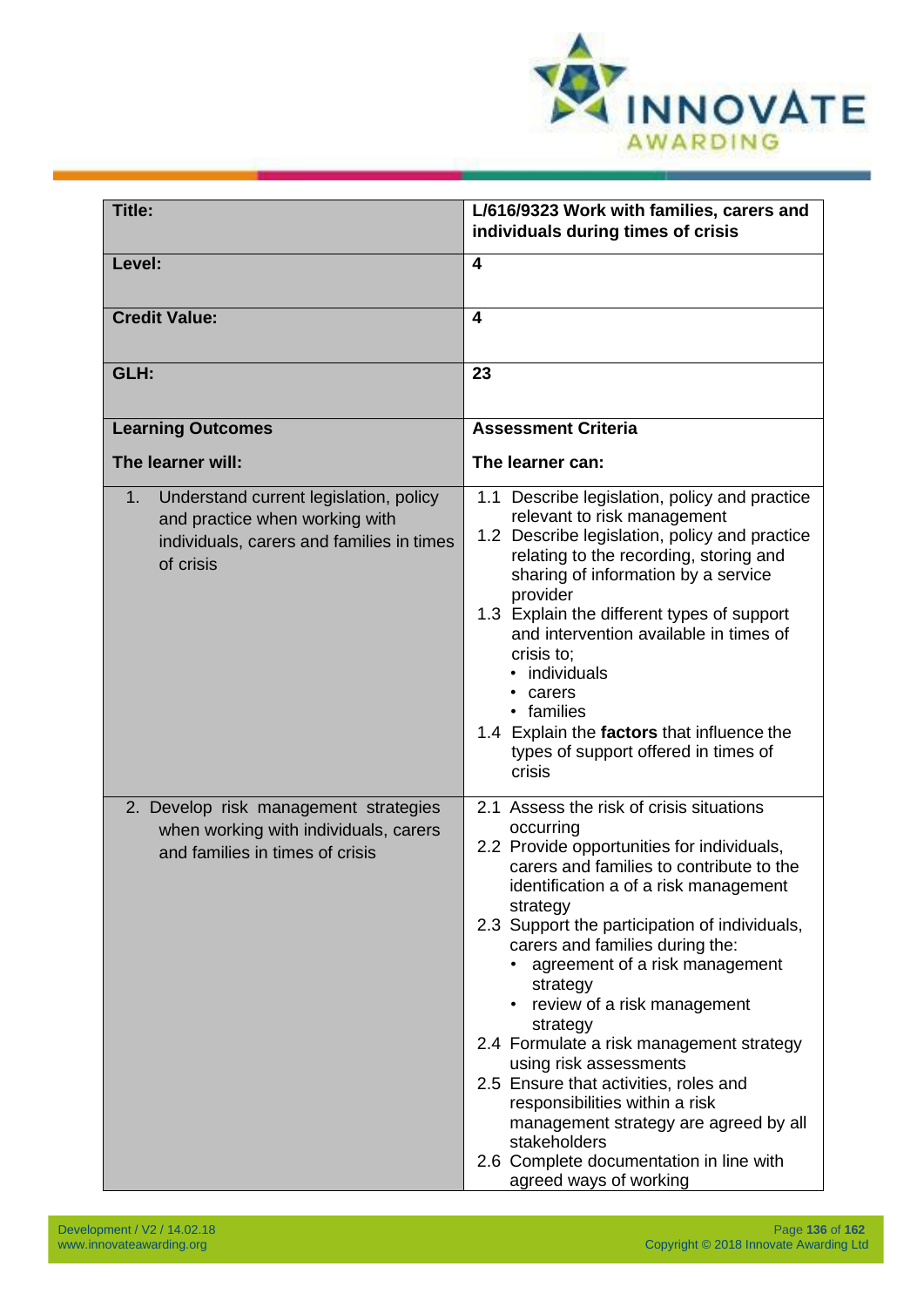

| Be able to respond during times of<br>3.<br>crisis                                                                                                                  | 3.1 Evaluate the seriousness of a request<br>for action<br>3.2 Work with families, carers and<br>individuals to agree the response to a<br>crisis situation<br>3.3 Record the agreed actions<br>3.4 Communicate the agreed action<br>3.5 Implement agreed actions in line with<br>agreed ways of working |
|---------------------------------------------------------------------------------------------------------------------------------------------------------------------|----------------------------------------------------------------------------------------------------------------------------------------------------------------------------------------------------------------------------------------------------------------------------------------------------------|
| 4. Be able to review the outcomes of<br>requests for action during times of<br>crisis                                                                               | 4.1 Explain how to conduct a<br>comprehensive review in line with<br>agreed ways of working<br>4.2 Review outcomes of:<br>• actions taken<br>• decisions made<br>4.3 Analyse the results of the review to<br>inform:<br>• future risk management strategies<br>• actions to be taken                     |
| Additional information about this unit                                                                                                                              |                                                                                                                                                                                                                                                                                                          |
| Factors include:<br>economic and social factors<br>any illnesses which the individual may have<br>risk assessment<br>restrictions which may apply under legislation |                                                                                                                                                                                                                                                                                                          |
| Agreed ways of working will include policies and procedures where these exist                                                                                       |                                                                                                                                                                                                                                                                                                          |
| Unit aim (s)                                                                                                                                                        | The unit has been designed to assess the<br>knowledge, understanding and skills of the<br>learner working with individuals and support<br>network during times of crisis and change                                                                                                                      |
| Assessment requirements specified by a<br>sector or regulatory body (if appropriate)                                                                                | This unit must be assessed in accordance<br>with Skills for Care and Development's RQF<br>Assessment Principles.                                                                                                                                                                                         |
| Details of the relationship of the unit and<br>relevant National Occupational Standards                                                                             | N/A                                                                                                                                                                                                                                                                                                      |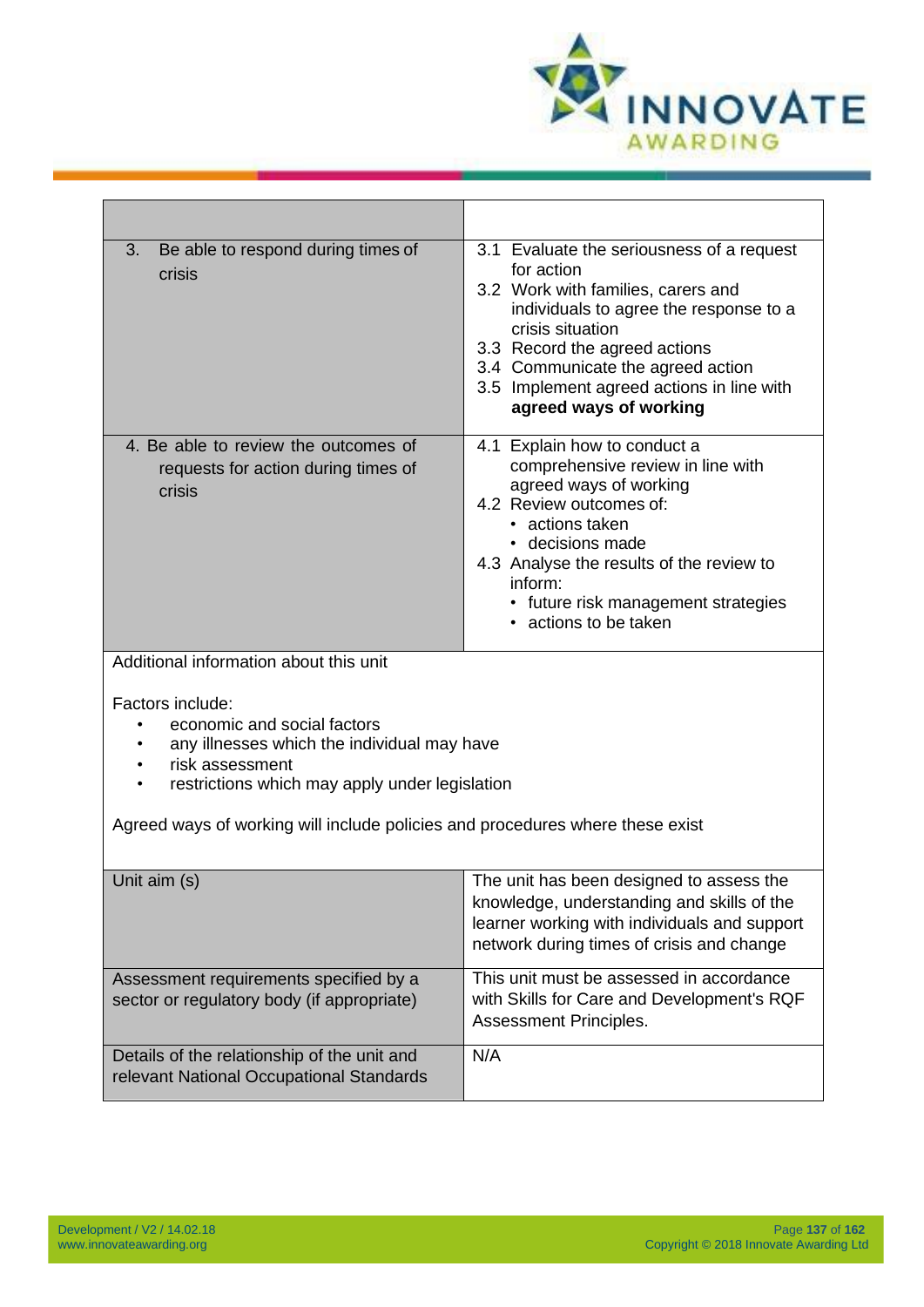

| <b>Title:</b>                                                                                                 | R/616/9324 Lead the management of<br>transitions                                                                                                                                                                                                                                                                                                                                                                                                                                                                                                                                                                                                      |
|---------------------------------------------------------------------------------------------------------------|-------------------------------------------------------------------------------------------------------------------------------------------------------------------------------------------------------------------------------------------------------------------------------------------------------------------------------------------------------------------------------------------------------------------------------------------------------------------------------------------------------------------------------------------------------------------------------------------------------------------------------------------------------|
| Level:                                                                                                        | 5                                                                                                                                                                                                                                                                                                                                                                                                                                                                                                                                                                                                                                                     |
| <b>Credit Value:</b>                                                                                          | 4                                                                                                                                                                                                                                                                                                                                                                                                                                                                                                                                                                                                                                                     |
| GLH:                                                                                                          | 14                                                                                                                                                                                                                                                                                                                                                                                                                                                                                                                                                                                                                                                    |
| <b>Learning Outcomes</b><br>The learner will:                                                                 | <b>Assessment Criteria</b><br>The learner can:                                                                                                                                                                                                                                                                                                                                                                                                                                                                                                                                                                                                        |
| Understand the impact of change and<br>1.<br>transitions on the well-being of<br>individuals                  | 1.1 Explain ways in which transitions and<br>significant life events affect individuals'<br>well-being<br>1.2 Analyse how theories on change inform<br>approaches to the management of<br>transitions<br>1.3 Explain the concept of resilience in<br>relation to transitions and significant life<br>events<br>1.4 Analyse the factors that affect<br>individuals' ability to manage transitions<br>and changes                                                                                                                                                                                                                                       |
| Lead and manage provision that<br>2.<br>supports workers to manage transitions<br>and significant life events | 2.1 Explain how solution focused practice is<br>used to support the management of<br>transitions<br>2.2 Lead a culture that supports and<br>encourages individuals to explore<br>challenges<br>2.3 Support workers to encourage<br>individuals to identify their own strengths<br>and abilities<br>2.4 Support workers to engage with<br>individuals and others to identify<br>outcomes and targets that build on their<br>strengths and abilities<br>2.5 Ensure workers support individuals to<br>implement plans to meet identified<br>outcomes and targets<br>2.6 Enable workers to identify any additional<br>support they may require to support |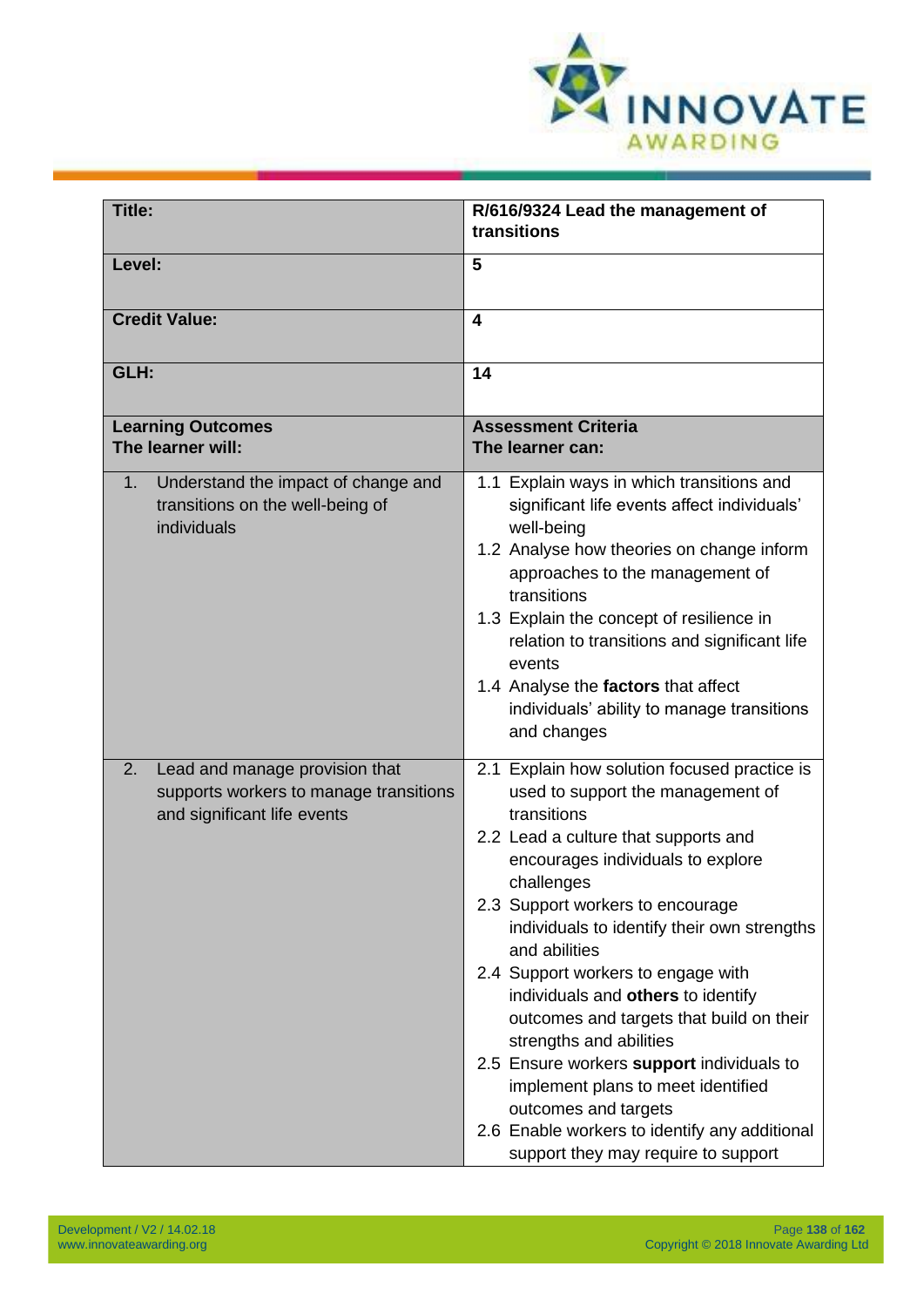

|                                                             | individuals through transition and          |
|-------------------------------------------------------------|---------------------------------------------|
|                                                             | change                                      |
| Additional information about this unit                      |                                             |
| Factors may include:                                        |                                             |
| positive/negative identity and self esteem                  |                                             |
| stable/unstable relationships and networks<br>$\bullet$     |                                             |
| secure/insecure attachments<br>$\bullet$                    |                                             |
| experience of discrimination/social exclusion<br>$\bullet$  |                                             |
| experience of abuse or harm                                 |                                             |
| Others may include:                                         |                                             |
| self                                                        |                                             |
| workers / practitioners                                     |                                             |
| carers<br>$\bullet$                                         |                                             |
| significant others                                          |                                             |
| other professionals<br>$\bullet$<br>people who use services |                                             |
|                                                             |                                             |
| Additional support may include:                             |                                             |
| training<br>$\bullet$                                       |                                             |
| emotional support<br>$\bullet$                              |                                             |
| support to manage tensions and dilemmas                     |                                             |
|                                                             |                                             |
| Unit aim (s)                                                | This unit is designed to assess the         |
|                                                             | knowledge, understanding and skills of a    |
|                                                             | learner who has managerial responsibility   |
|                                                             | over their team to support workers engaging |
|                                                             | with individuals whom are experiencing      |
|                                                             | transitions and change.                     |
| Assessment requirements specified by a                      | This unit must be assessed in accordance    |
| sector or regulatory body (if appropriate)                  | with Skills for Care and Development's RQF  |
|                                                             | Assessment Principles.                      |
| Details of the relationship of the unit and                 | N/A                                         |
| relevant National Occupational Standards                    |                                             |
|                                                             |                                             |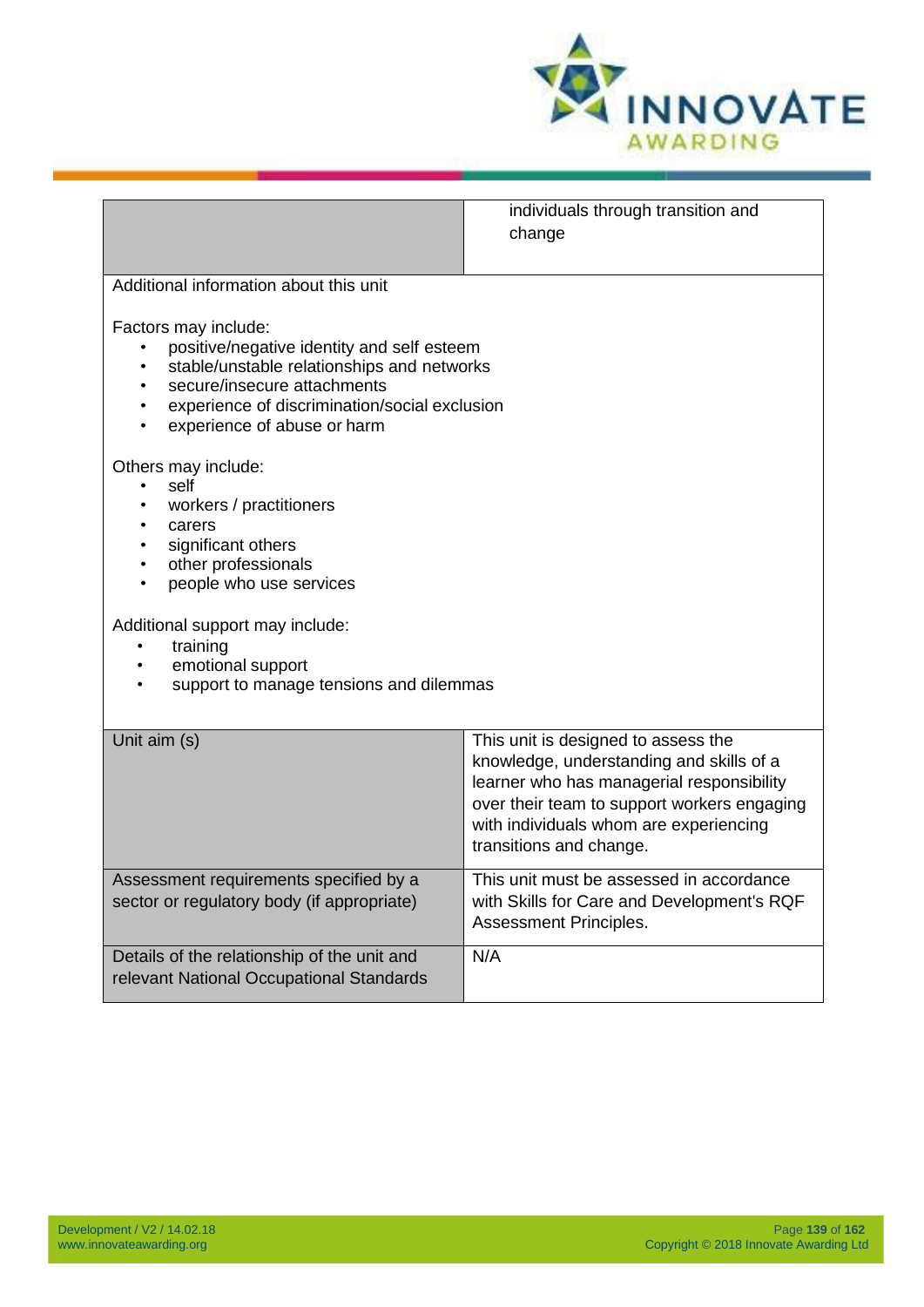

| Title:                                                                                                                                   | Y/616/9325 Lead active support                                                                                                                                                                                                                                                                                                                                                                                                                                                                                                                   |
|------------------------------------------------------------------------------------------------------------------------------------------|--------------------------------------------------------------------------------------------------------------------------------------------------------------------------------------------------------------------------------------------------------------------------------------------------------------------------------------------------------------------------------------------------------------------------------------------------------------------------------------------------------------------------------------------------|
| Level:                                                                                                                                   | 5                                                                                                                                                                                                                                                                                                                                                                                                                                                                                                                                                |
| <b>Credit Value:</b>                                                                                                                     | 4                                                                                                                                                                                                                                                                                                                                                                                                                                                                                                                                                |
| GLH:                                                                                                                                     | 6                                                                                                                                                                                                                                                                                                                                                                                                                                                                                                                                                |
| <b>Learning Outcomes</b><br>The learner will:                                                                                            | <b>Assessment Criteria</b><br>The learner can:                                                                                                                                                                                                                                                                                                                                                                                                                                                                                                   |
| Understand how the active support<br>1 <sub>1</sub><br>model translates values into person-<br>centred practical action with individuals | 1.1 Evaluate the extent to which the<br>outcomes for a range of individuals<br>conform to contemporary person-<br>centred values and aims using the<br>principles of the active support model<br>1.2 Analyse the practical changes which<br>need to be made within a work setting to<br>improve individuals' independence,<br>informed choice and quality of life<br>1.3 Explain how to lead the implementation<br>of practical changes within a work<br>setting to improve individuals'<br>independence, informed choice and<br>quality of life |
| 2.<br>Use practice leadership to promote<br>positive interaction                                                                         | 2.1 Explain the principles behind practice<br>leadership<br>2.2 Demonstrate how others are supported<br>to understand positive interaction<br>2.3 Demonstrate how others are supported<br>to develop skills to interact positively<br>with individuals<br>2.4 Demonstrate how others are supervised<br>and given constructive feedback to<br>others on their positive interaction with<br>individuals                                                                                                                                            |
| Use practice leadership in supporting<br>3.<br>others to develop and implement<br>person-centred daily plans to promote<br>participation | 3.1 Demonstrate how others are supported<br>to develop daily plans to promote<br>participation<br>3.2 Demonstrate how others are supported<br>to organise and deliver assistance to<br>meet individuals' need and preferences<br>3.3 Support others to identify and take<br>remedial action to ensure a valued                                                                                                                                                                                                                                   |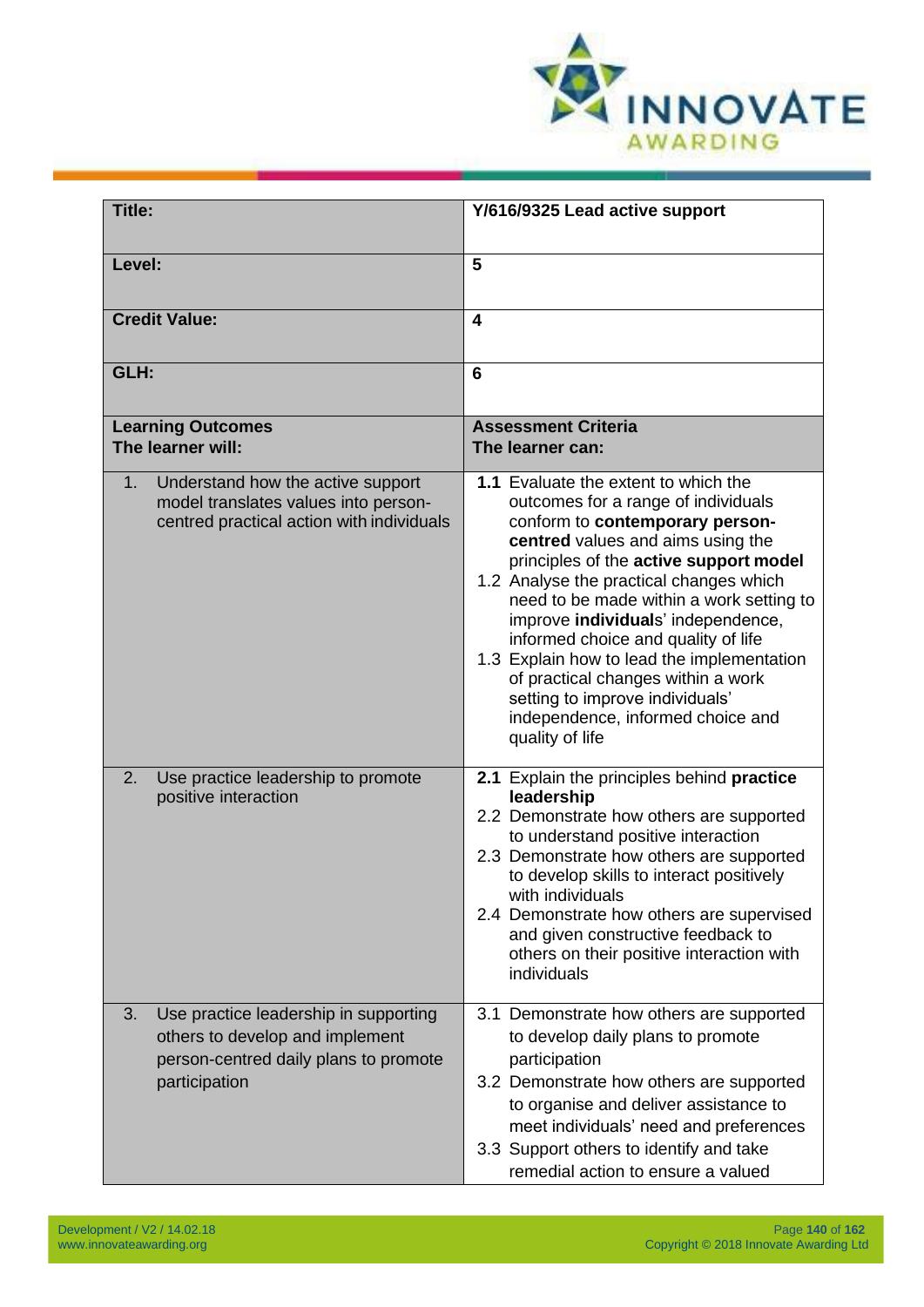

|                                                                                                   | range of activities for individuals are<br>available throughout the day, avoiding<br>lengthy periods of disengagement                                                                                                                                                                                                                                                                                                                                                                                                   |
|---------------------------------------------------------------------------------------------------|-------------------------------------------------------------------------------------------------------------------------------------------------------------------------------------------------------------------------------------------------------------------------------------------------------------------------------------------------------------------------------------------------------------------------------------------------------------------------------------------------------------------------|
| Use practice leadership in supporting<br>4.<br>others to maintain individuals' quality of<br>life | 4.1 Demonstrate how others are supported<br>to review and revise the quality of<br>support provided to individuals<br>4.2 Support others to interpret the extent to<br>which individuals' participation over time<br>represents the balance of activity<br>associated with a valued lifestyle<br>4.3 Support others to improve the quality of<br>an individual's participation, addressing<br>the range, frequency and duration of<br>activities, and the individual's skills,<br>personal preferences and social image |
| Additional information about this unit                                                            |                                                                                                                                                                                                                                                                                                                                                                                                                                                                                                                         |
| Individual is someone requiring care or support.                                                  |                                                                                                                                                                                                                                                                                                                                                                                                                                                                                                                         |
|                                                                                                   | Contemporary person-centred values and aims are derived from Social Role Valorisation and                                                                                                                                                                                                                                                                                                                                                                                                                               |

Contemporary person-centred values and aims are derived from Social Role Valorisation and are commonly expressed as the five service accomplishments of Respect, Competence, Participation, Community Presence and Choice.

Active support model comprises a person-centred model of how to interact positively with individuals combined with daily planning systems that promote participation and enhance quality of life.

Practice leadership refers to the development and maintenance of high quality support, involving a constant focus on promoting an optimum quality of life for individuals.

| Unit aim (s)                                                                            | This unit is designed to assess the<br>knowledge, skills and understanding of the<br>learner when leading active support. It is<br>suitable for managers and others working to<br>directly support and assist individuals. |
|-----------------------------------------------------------------------------------------|----------------------------------------------------------------------------------------------------------------------------------------------------------------------------------------------------------------------------|
| Assessment requirements specified by a<br>sector or regulatory body (if appropriate)    | This unit must be assessed in accordance with<br>Skills for Care and Development's RQF<br>Assessment Principles.                                                                                                           |
| Details of the relationship of the unit and<br>relevant National Occupational Standards | N/A                                                                                                                                                                                                                        |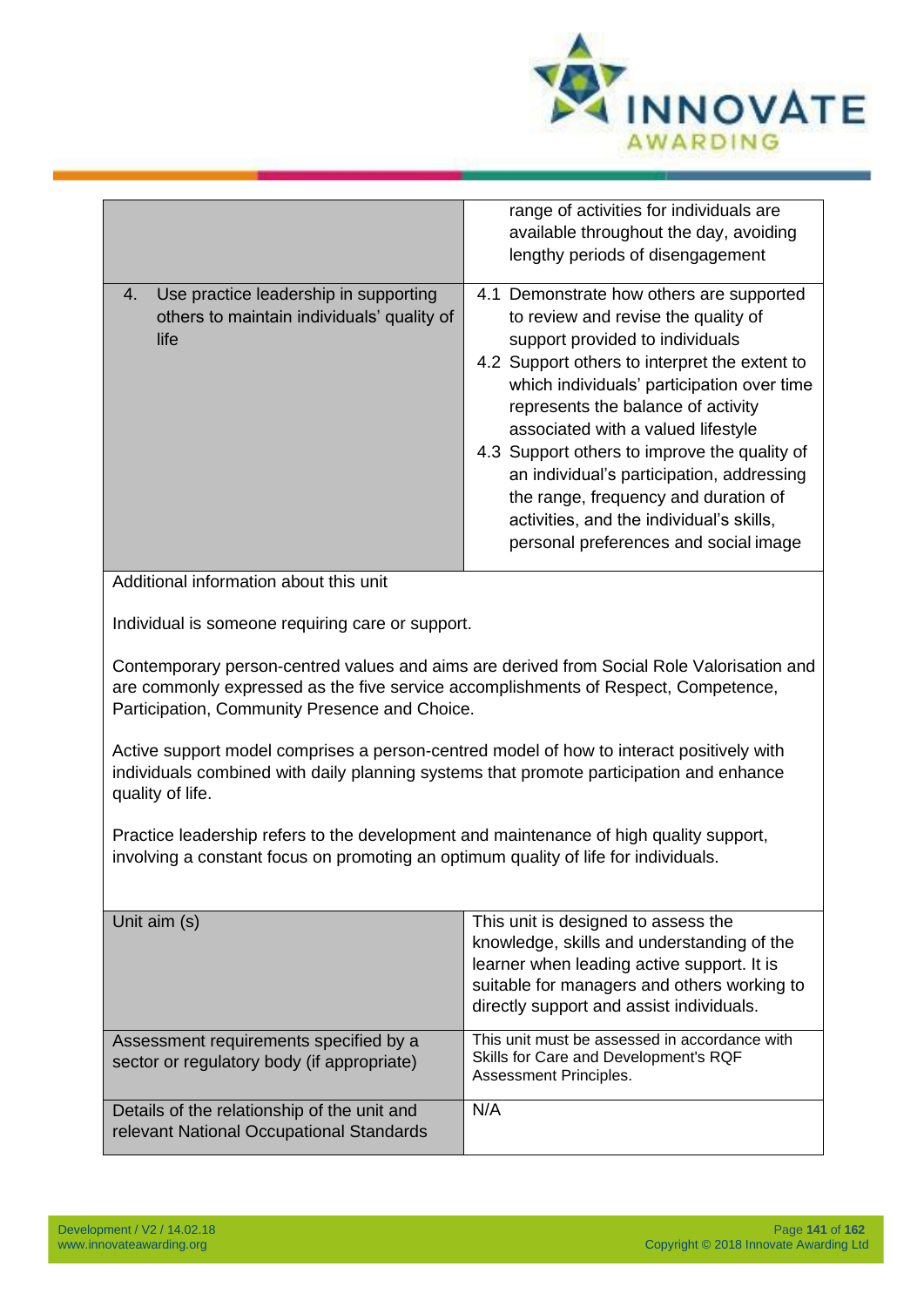

| <b>Title:</b>                                                                             | D/616/9326 Assess the individual in a<br>health and social care setting                                                                                                                                                                                                                   |
|-------------------------------------------------------------------------------------------|-------------------------------------------------------------------------------------------------------------------------------------------------------------------------------------------------------------------------------------------------------------------------------------------|
| Level:                                                                                    | 5                                                                                                                                                                                                                                                                                         |
| <b>Credit Value:</b>                                                                      | 5                                                                                                                                                                                                                                                                                         |
| GLH:                                                                                      | 10                                                                                                                                                                                                                                                                                        |
| <b>Learning Outcomes</b><br>The learner will:                                             | <b>Assessment Criteria</b><br>The learner can:                                                                                                                                                                                                                                            |
| Understand current legislative and<br>1.<br>policy frameworks for statutory<br>assessment | 1.1 Analyse how the legislative and policy<br>frameworks for statutory assessment<br>are applied in own work setting                                                                                                                                                                      |
| Be able to lead and contribute to<br>2.<br>assessments                                    | 2.1 Initiate early assessment of the<br>individual<br>2.2 Support the active participation of the<br>individual in shaping the assessment<br>process<br>2.3 Undertake assessments within the<br>boundaries of own role<br>2.4 Make recommendations to support<br>referral processes       |
| 3.<br>Be able to manage the outcomes of<br>assessments                                    | 3.1 Develop a care or support plan in<br>collaboration with the individual<br>that meets their needs<br>3.2 Implement interventions that<br>contribute to positive outcomes for<br>the individual<br>3.3 Ensure interventions and<br>outcomes are recorded in the care<br>or support plan |
| Be able to promote others'<br>4.<br>understanding of the role of<br>assessment            | 4.1 Develop others' understanding of<br>a range of assessment tools and<br>their functions<br>4.2 Develop others' understanding of<br>the positive and/or negative impact<br>that assessment may have on an<br>individual and their families                                              |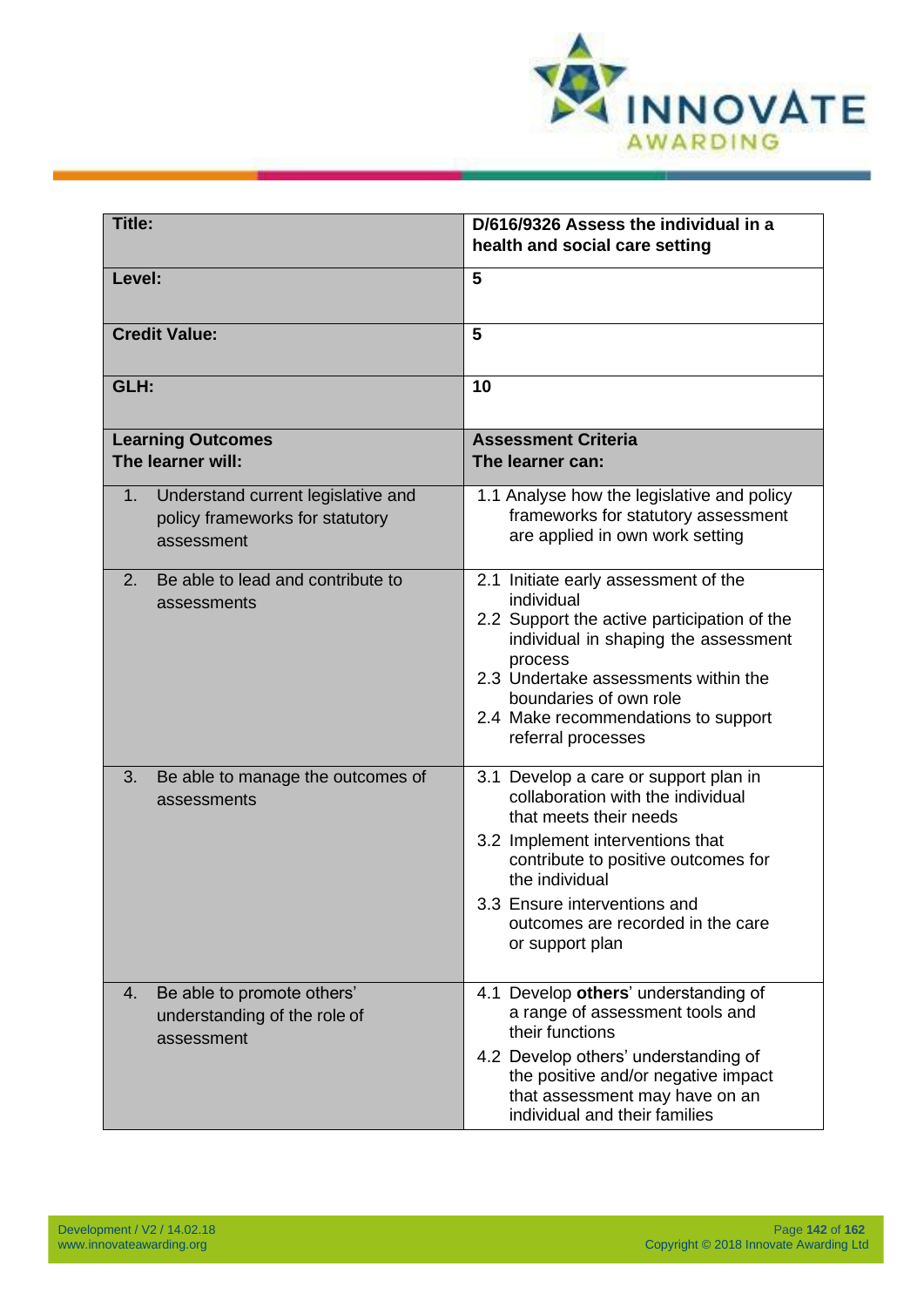

|                                                                                                                 | 4.3 Develop others' understanding of<br>their contribution to the<br>assessment process                                                                                                                                                                   |
|-----------------------------------------------------------------------------------------------------------------|-----------------------------------------------------------------------------------------------------------------------------------------------------------------------------------------------------------------------------------------------------------|
| Review and evaluate the effectiveness<br>5 <sub>1</sub><br>of assessment                                        | 5.1 Review the assessment process<br>based on feedback from the<br>individual and/or others<br>5.2 Evaluate the outcomes of<br>assessment based on feedback<br>from the individual and/or others<br>5.3 Develop an action plan to address<br>the findings |
| Additional information about this unit                                                                          |                                                                                                                                                                                                                                                           |
| Others could include:<br>other professionals<br>$\bullet$<br>carers / family members<br>advocates<br>colleagues |                                                                                                                                                                                                                                                           |
| Unit aim (s)                                                                                                    | The purpose of this unit is to assess the<br>learner's knowledge, understanding and<br>skills required for developing, reviewing and<br>implementing different forms of assessment<br>with the individual and including partnership<br>working.           |
| Assessment requirements specified by a<br>sector or regulatory body (if appropriate)                            | Assessment criteria 2.1, 2.2, 2.3, 2.4, 3.1,<br>3.2, 3.3, 4.1, 4.2, 4.3, 5.1, 5.2, 5.3 must be<br>assessed in the work setting.<br>This unit must be assessed in accordance<br>with Skills for Care and Development's RQF<br>Assessment Principles.       |
| Details of the relationship of the unit and<br>relevant National Occupational Standards                         | Sensory services 1,2,3,4,6,11                                                                                                                                                                                                                             |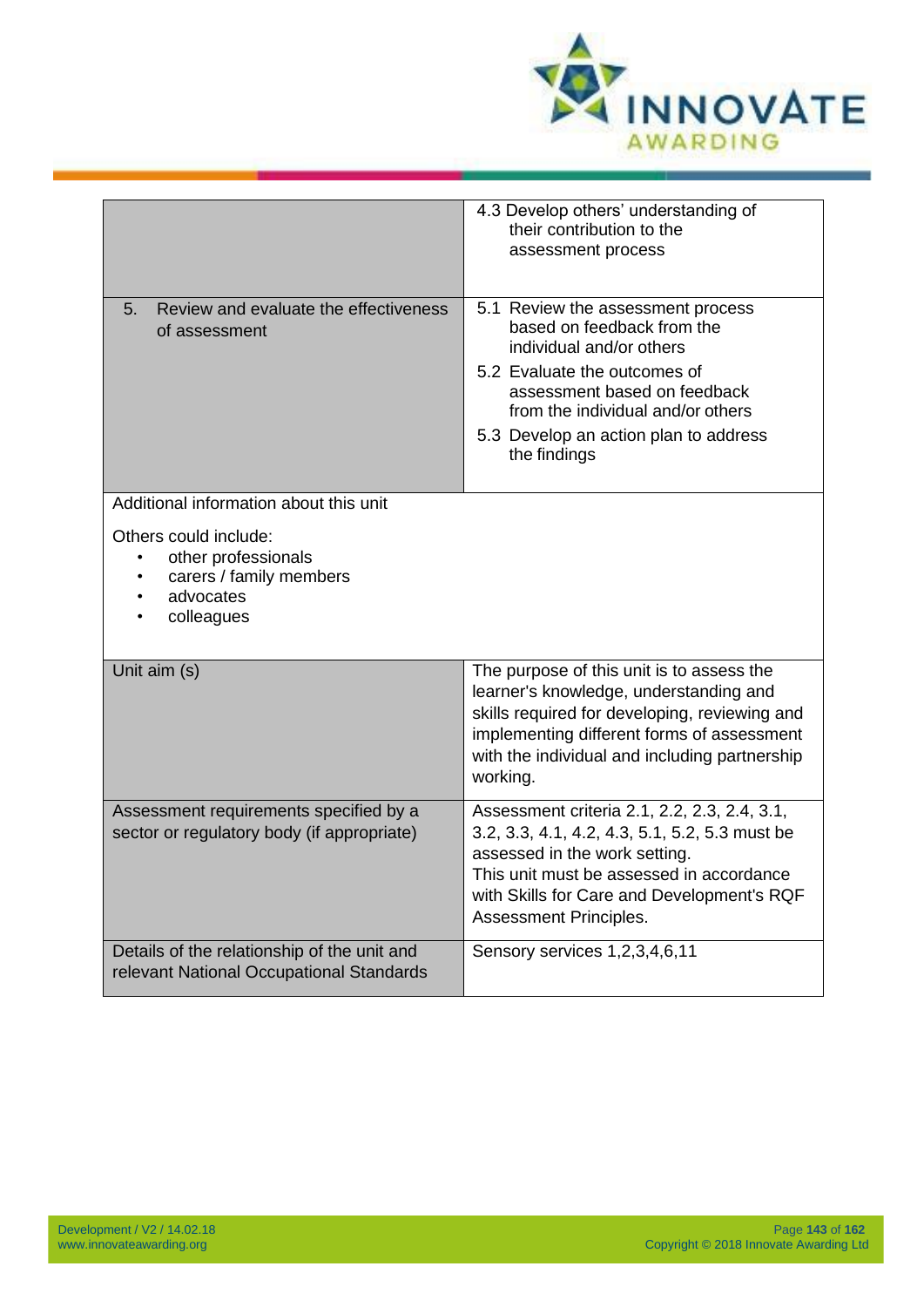

| Title:                                                                                | H/616/9327 Implement the positive<br>behavioural support model                                                                                                                                                                                                           |
|---------------------------------------------------------------------------------------|--------------------------------------------------------------------------------------------------------------------------------------------------------------------------------------------------------------------------------------------------------------------------|
| Level:                                                                                | $\overline{\mathbf{4}}$                                                                                                                                                                                                                                                  |
| <b>Credit Value:</b>                                                                  | 8                                                                                                                                                                                                                                                                        |
| GLH:                                                                                  | 28                                                                                                                                                                                                                                                                       |
| <b>Learning Outcomes</b><br>The learner will:                                         | <b>Assessment Criteria</b><br>The learner can:                                                                                                                                                                                                                           |
| Understand the context of the Positive<br>$1_{-}$<br><b>Behavioural Support model</b> | 1.1 Explain how Positive Behavioural<br>Support has been influenced by:<br>• Applied Behaviour Analysis (ABA)<br>· Social Role Valorisation (SRV)<br>1.2 Identify and summarise current<br>legislation and policy guidance relating<br>to Positive Behavioural Support   |
| Understand the term 'challenging<br>2.<br>behaviour'                                  | 2.1 Define the term 'challenging<br>behaviour'<br>2.2 Explain the reasons for the term<br>challenging behaviour coming into use<br>2.3 Analyse key factors that lead to a<br>behaviour being defined as challenging                                                      |
| Understand the context in which<br>3.<br>challenging behaviour occurs                 | 3.1 Summarise key environmental risk<br>factors for challenging behaviours<br>3.2 Explain how slow and fast triggers<br>contribute to challenging behaviour<br>3.3 Analyse the role of reinforcement in<br>maintaining behaviour<br>3.4 Explain the time intensity model |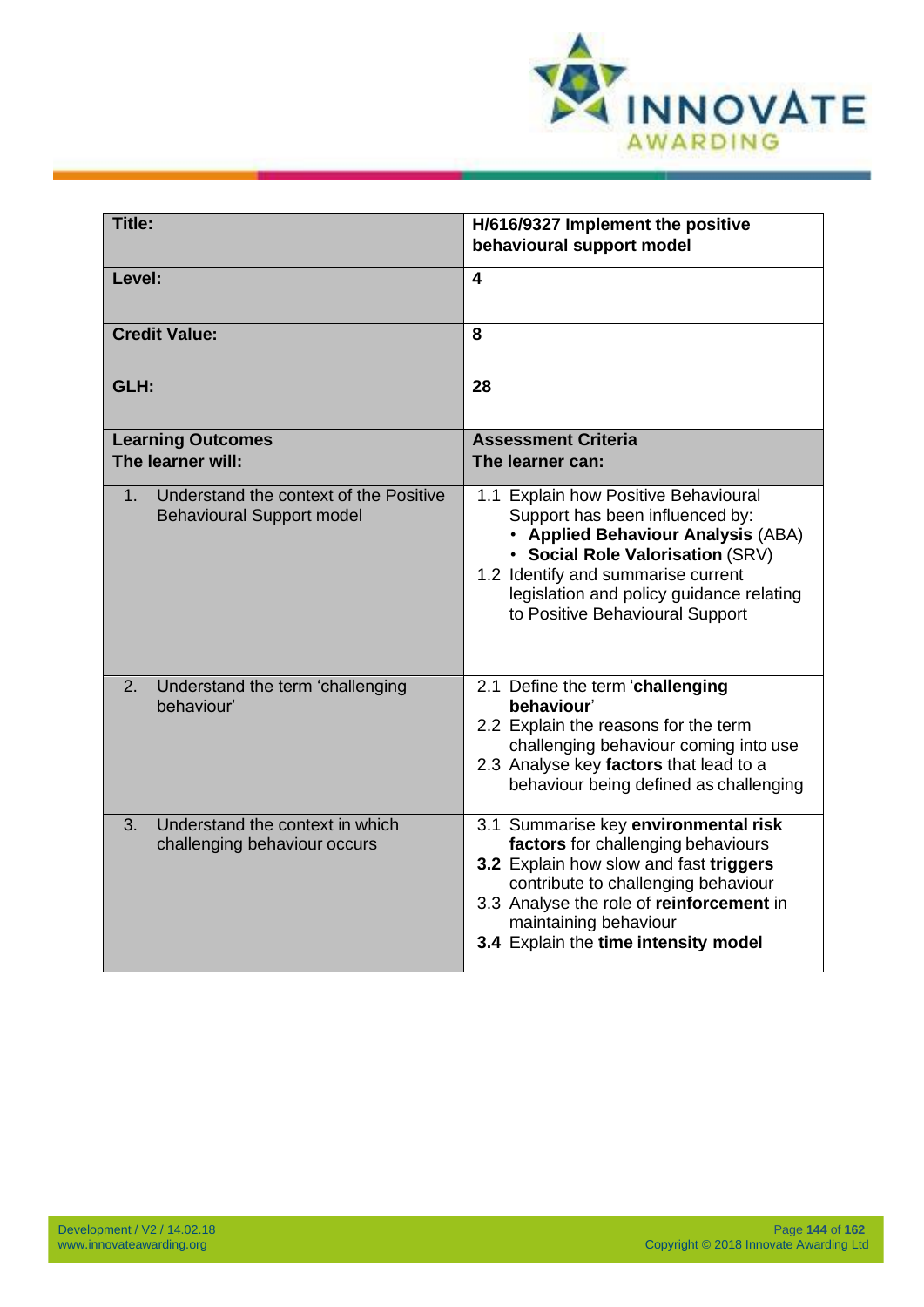

| 4. | Be able to contribute to the functional<br>analysis in relation to an individual's<br>challenging behaviour | 4.1 Describe the key components of<br>functional analysis<br>4.2 Explain the key methods of analysing<br>behaviour<br>4.3 Complete accurate records of behaviour<br>using a structured method<br>4.4 Identify environmental risk factors for an<br>individual's challenging behaviour<br>4.5 Identify possible slow and fast triggers<br>for an individual's challenging behaviour<br>4.6 Identify factors that may contribute to<br>reinforcement of an individual's<br>challenging behaviour<br>4.7 Evaluate the importance of functional<br>analysis in effective person-centred<br>behavioural intervention for individuals |
|----|-------------------------------------------------------------------------------------------------------------|---------------------------------------------------------------------------------------------------------------------------------------------------------------------------------------------------------------------------------------------------------------------------------------------------------------------------------------------------------------------------------------------------------------------------------------------------------------------------------------------------------------------------------------------------------------------------------------------------------------------------------|
| 5. | Understand the key characteristics of                                                                       | 5.1 Explain the key characteristics of                                                                                                                                                                                                                                                                                                                                                                                                                                                                                                                                                                                          |
|    | <b>Positive Behavioural Support</b>                                                                         | <b>Positive Behavioural Support</b>                                                                                                                                                                                                                                                                                                                                                                                                                                                                                                                                                                                             |
|    |                                                                                                             | 5.2 Explain the role of prevention strategies                                                                                                                                                                                                                                                                                                                                                                                                                                                                                                                                                                                   |
|    |                                                                                                             | within Positive Behavioural Support                                                                                                                                                                                                                                                                                                                                                                                                                                                                                                                                                                                             |
|    |                                                                                                             | 5.3 Analyse Agree the importance of social                                                                                                                                                                                                                                                                                                                                                                                                                                                                                                                                                                                      |
|    |                                                                                                             | validity in the Positive Behavioural                                                                                                                                                                                                                                                                                                                                                                                                                                                                                                                                                                                            |
|    |                                                                                                             | Support model                                                                                                                                                                                                                                                                                                                                                                                                                                                                                                                                                                                                                   |
| 6. | Be able to implement primary<br>prevention strategies                                                       | 6.1 Demonstrate an agreed primary<br>prevention strategy using least<br>restrictive practice, respecting the<br>individual's dignity, rights and choice<br>6.2 Demonstrate the importance of effective<br>communication and positive interaction<br>in primary prevention for individuals<br>6.3 Demonstrate interaction with an<br>individual by providing the level of help<br>and reinforcement that enables them to<br>participate in an activity<br>6.4 Evaluate the social validity of an<br>agreed primary prevention strategy for<br>an individual                                                                      |
| 7. | Be able to use a person-centred                                                                             | 7.1 Demonstrate how active support can                                                                                                                                                                                                                                                                                                                                                                                                                                                                                                                                                                                          |
|    | approach to develop plans that                                                                              | help prevent challenging behaviour by                                                                                                                                                                                                                                                                                                                                                                                                                                                                                                                                                                                           |
|    | promote participation                                                                                       | improving an individual's quality of life                                                                                                                                                                                                                                                                                                                                                                                                                                                                                                                                                                                       |
|    |                                                                                                             | 7.2 Evaluate the role of structure and daily                                                                                                                                                                                                                                                                                                                                                                                                                                                                                                                                                                                    |
|    |                                                                                                             | planning in a person-centred approach                                                                                                                                                                                                                                                                                                                                                                                                                                                                                                                                                                                           |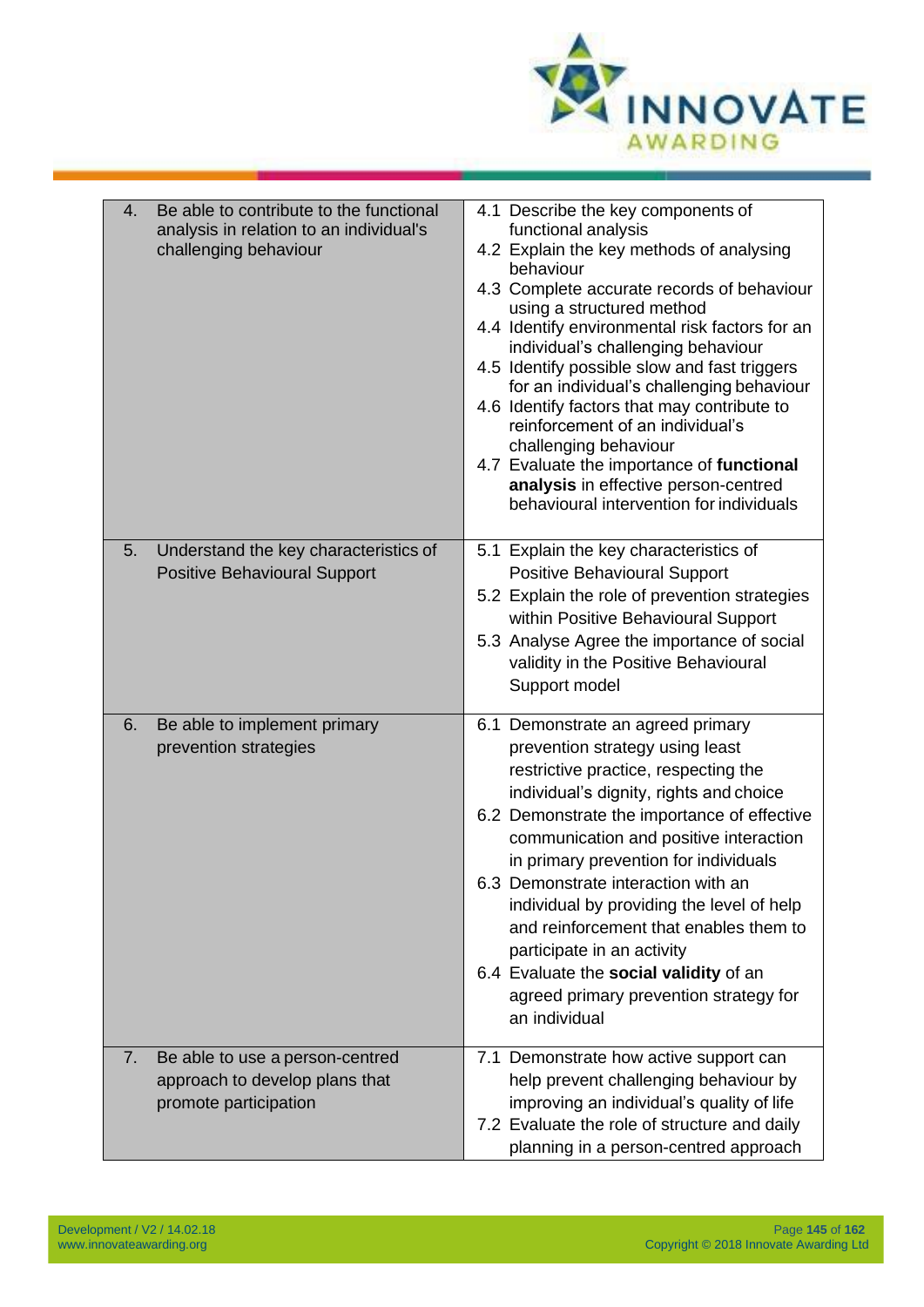

|                                                                | 7.3 Evaluate an individual's routine for<br>opportunities to increase participation<br>and choice<br>7.4 Produce a participation plan with an<br>individual that contributes to the<br>reduction of challenging behaviour by<br>actively supporting their engagement in<br>a specific task<br>7.5 Evaluate the skills that need to be<br>developed with an individual to enable<br>greater participation in day-to-day<br>activities                                                                                                                                            |
|----------------------------------------------------------------|---------------------------------------------------------------------------------------------------------------------------------------------------------------------------------------------------------------------------------------------------------------------------------------------------------------------------------------------------------------------------------------------------------------------------------------------------------------------------------------------------------------------------------------------------------------------------------|
| Be able to implement secondary<br>8.<br>prevention strategies  | 8.1 Explain when secondary prevention<br>strategies should be used with<br>individuals<br>8.2 Evaluate early warning signs of<br>behavioural agitation in an individual<br>8.3 Evaluate possible secondary prevention<br>strategies that may be used with an<br>individual<br>8.4 Implement an agreed secondary<br>prevention strategy using least<br>restrictive practice, respecting the<br>individual's dignity, rights and<br>preferences                                                                                                                                   |
| Be able to implement non-aversive<br>9.<br>reactive strategies | 9.1 Describe the key characteristics and<br>types of non-aversive reactive strategies<br>9.2 Identify the risks in the use of non-<br>aversive reactive strategies<br>9.3 Evaluate possible non-aversive reactive<br>strategies that may be used for an<br>individual<br>9.4 Use an agreed non-aversive reactive<br>strategy using least restrictive practice<br>whilst respecting the individual's dignity,<br>rights and preferences<br>9.5 Establish an individual's preferred post-<br>incident support<br>9.6 Identify and explain own preferred post-<br>incident support |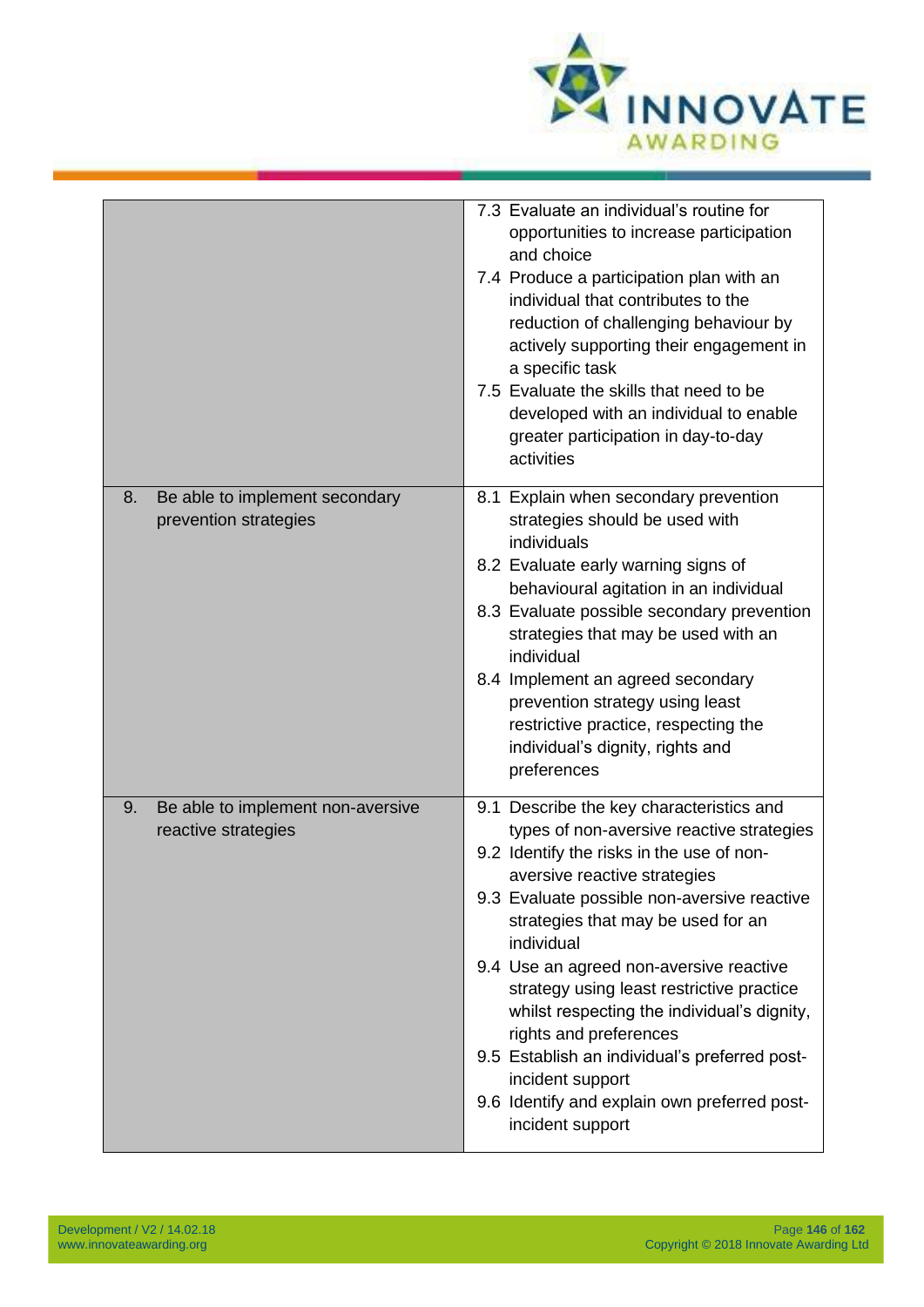

| 10. Be able to implement Positive<br><b>Behavioural Support Plans</b>                                                      | 10.1 Evaluate the key components of a<br>Positive Behaviour Support Plan for<br>individuals |  |
|----------------------------------------------------------------------------------------------------------------------------|---------------------------------------------------------------------------------------------|--|
|                                                                                                                            | 10.2 Use agreed procedures in an<br>individual's Positive Behavioural                       |  |
|                                                                                                                            | Support Plan                                                                                |  |
|                                                                                                                            | 10.3 Contribute to the review and revision<br>of an individual's Positive Behavioural       |  |
|                                                                                                                            | Support Plan                                                                                |  |
| Additional information about this unit                                                                                     |                                                                                             |  |
| Applied Behaviour Analysis focuses on positive behavior change for individuals, groups of<br>people, and society at large. |                                                                                             |  |
| Social Role Valorisation is the name given to a concept for transacting human relationships<br>and human service.          |                                                                                             |  |

Challenging behaviour could include:

- aggression
- self-harm
- verbally abusive
- disruptive
- withdrawn
- obsessive

Factors could include:

Biological causes, Stereotypical behaviours, abuse, communication issues, anger, frustration, pain

Environmental risk factors could include:

Under or over stimulation; poor physical environment – too hot/cold, staffing level, staff turn over, training

Triggers - any stimulus that occurs before the behaviour and influences the likelihood that the behaviour will occur

Reinforcement - an incentive given to an individual who complies with some request for behaviour change

Time intensity model - The stages of increasing agitation to crisis point and back again. This helps to understand the emotional and physiological changes experienced during a severe episode of challenging behaviour.

Functional analysis - Aims to shed light on the particular needs which a person gets met through their behaviour.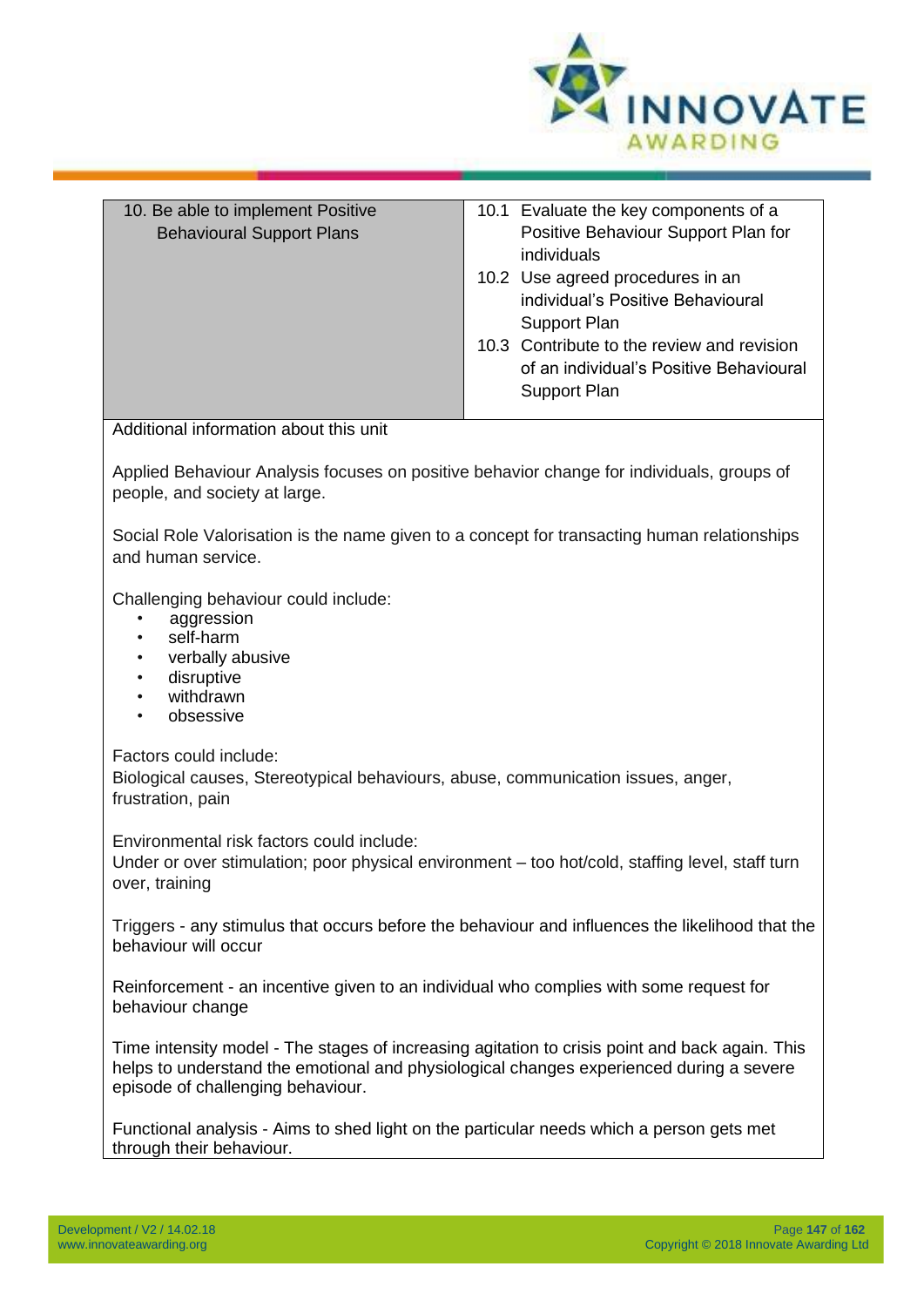

Social validity - refers to interventions that are ethical.

| Unit aim (s)                                                                            | The aim of this unit is to assess the learner's<br>skills, knowledge and understanding when<br>supporting individuals with challenging<br>behaviour and on-going needs within the<br>Positive Behaviour Support Model.                                                                                                                                |
|-----------------------------------------------------------------------------------------|-------------------------------------------------------------------------------------------------------------------------------------------------------------------------------------------------------------------------------------------------------------------------------------------------------------------------------------------------------|
| Assessment requirements specified by a<br>sector or regulatory body (if appropriate)    | Assessment criteria 4.3, 6.2, 6.3, 7.1, 7.4,<br>8.1, 8.4, 9.4, 9.5, 10.2, 10.3 must be<br>assessed in the work setting. Simulation may<br>be used for 8.4 if learner is unable to<br>demonstrate this in the working environment.<br>This unit must be assessed in accordance<br>with Skills for Care and Development's RQF<br>Assessment Principles. |
| Details of the relationship of the unit and<br>relevant National Occupational Standards | Y/601/8145 Promote person centred<br>approaches in health and social care.<br>K/602/2572 Lead positive behavioural<br>support.                                                                                                                                                                                                                        |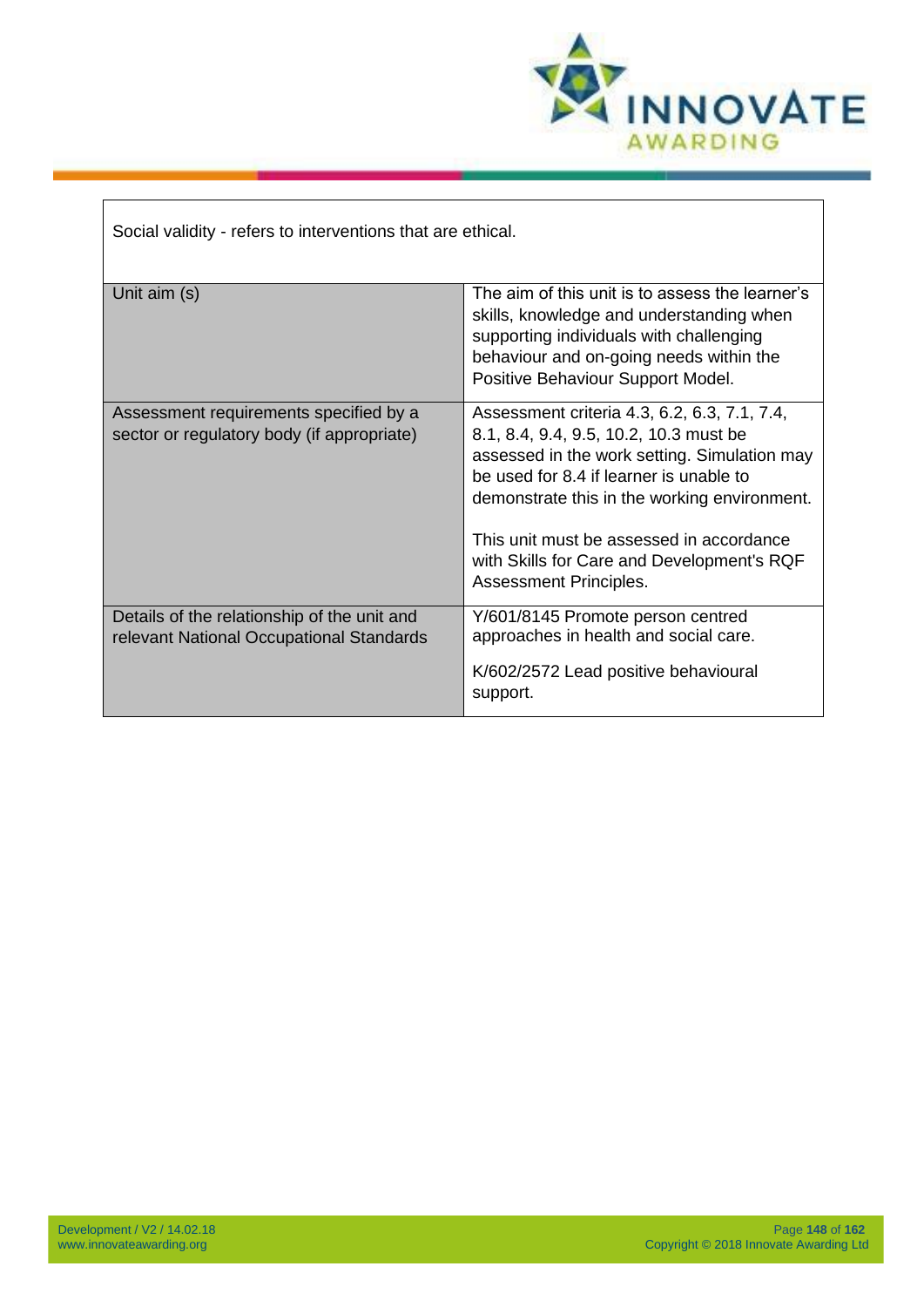

| <b>Title:</b>                                                                                                                                                                                            |                                                                                                                                                                                                                                                                                                                      |
|----------------------------------------------------------------------------------------------------------------------------------------------------------------------------------------------------------|----------------------------------------------------------------------------------------------------------------------------------------------------------------------------------------------------------------------------------------------------------------------------------------------------------------------|
|                                                                                                                                                                                                          | T/616/9333 Understand partnership<br>working                                                                                                                                                                                                                                                                         |
| Level:                                                                                                                                                                                                   | 4                                                                                                                                                                                                                                                                                                                    |
| <b>Credit Value:</b>                                                                                                                                                                                     | 1                                                                                                                                                                                                                                                                                                                    |
| GLH:                                                                                                                                                                                                     | $\overline{3}$                                                                                                                                                                                                                                                                                                       |
| <b>Learning Outcomes</b><br>The learner will:                                                                                                                                                            | <b>Assessment Criteria</b><br>The learner can:                                                                                                                                                                                                                                                                       |
| Understand partnership working<br>1.                                                                                                                                                                     | 1.1 Identify the features of effective<br>partnership working<br>1.2 Explain the importance of partnership<br>working with<br>• colleagues<br>• other professionals<br>• others<br>1.3 Analyse how partnership working<br>delivers better outcomes<br>1.4 Explain how to overcome barriers to<br>partnership working |
| Additional information about this unit<br>Others may include:<br>individuals<br>$\bullet$<br>children and young people<br>$\bullet$<br>families<br>٠<br>carers<br>friends of the individual<br>advocates |                                                                                                                                                                                                                                                                                                                      |
| Unit aim (s)                                                                                                                                                                                             | This unit is designed to assess the learner's<br>knowledge when working in partnership with<br>others.                                                                                                                                                                                                               |
| Assessment requirements specified by a<br>sector or regulatory body (if appropriate)                                                                                                                     | This unit must be assessed in accordance<br>with Skills for Care and Development's RQF<br>Assessment Principles.                                                                                                                                                                                                     |
| Details of the relationship of the unit and<br>relevant National Occupational Standards                                                                                                                  | N/A                                                                                                                                                                                                                                                                                                                  |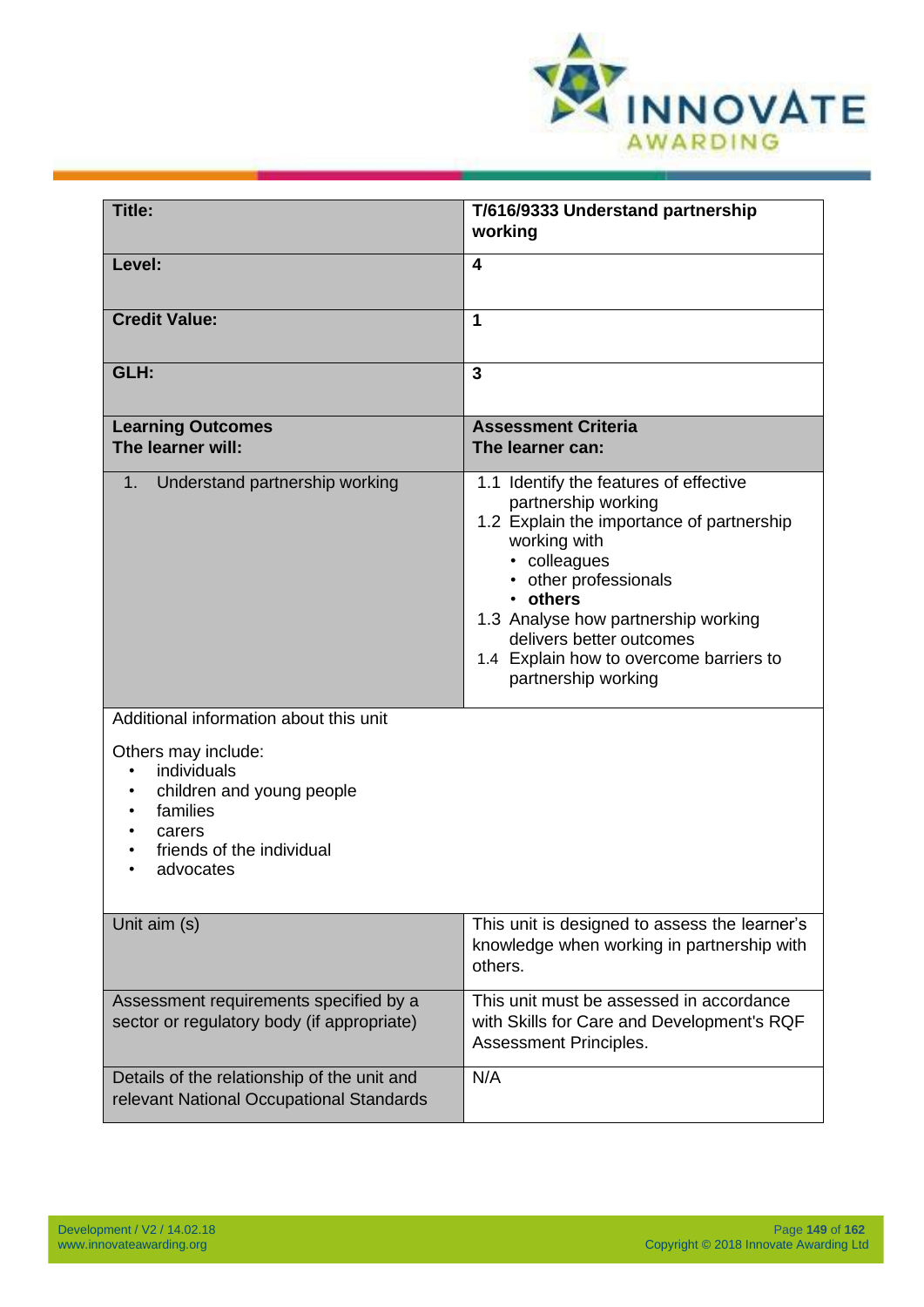

| Title:                                                                               | F/616/9335 Explore models of disability                                                                                                                                                                                                                                                                     |
|--------------------------------------------------------------------------------------|-------------------------------------------------------------------------------------------------------------------------------------------------------------------------------------------------------------------------------------------------------------------------------------------------------------|
| Level:                                                                               | 5                                                                                                                                                                                                                                                                                                           |
| <b>Credit Value:</b>                                                                 | $\overline{3}$                                                                                                                                                                                                                                                                                              |
| GLH:                                                                                 | 19                                                                                                                                                                                                                                                                                                          |
| <b>Learning Outcomes</b><br>The learner will:                                        | <b>Assessment Criteria</b><br>The learner can:                                                                                                                                                                                                                                                              |
| Understand the complexities of models<br>1.<br>of disability                         | 1.1 Explain different theoretical models of<br>disability<br>1.2 Analyse how individuals experience<br>each of the different theoretical models<br>of disability<br>1.3 Analyse how different theoretical<br>models of disability shape<br>organisational structures and outcomes                           |
| 2. Be able to review how models of<br>disability underpin organisational<br>practice | 2.1 Analyse how agreed ways of working<br>can promote particular models of<br>disability<br>2.2 Make recommendations for agreed<br>ways of working that actively promote<br>empowerment and participation<br>2.3 Implement agreed actions in the<br>context of own role                                     |
| 3.<br>Develop others' awareness of models<br>of disability                           | 3.1 Develop activities that increase others'<br>understanding of:<br>models of disability<br>how they are experienced by<br>individuals<br>how they shape organisational<br>structure and agreed ways of<br>working<br>3.2 Implement planned activities<br>3.3 Review the outcomes of planned<br>activities |
| Additional information about this unit                                               |                                                                                                                                                                                                                                                                                                             |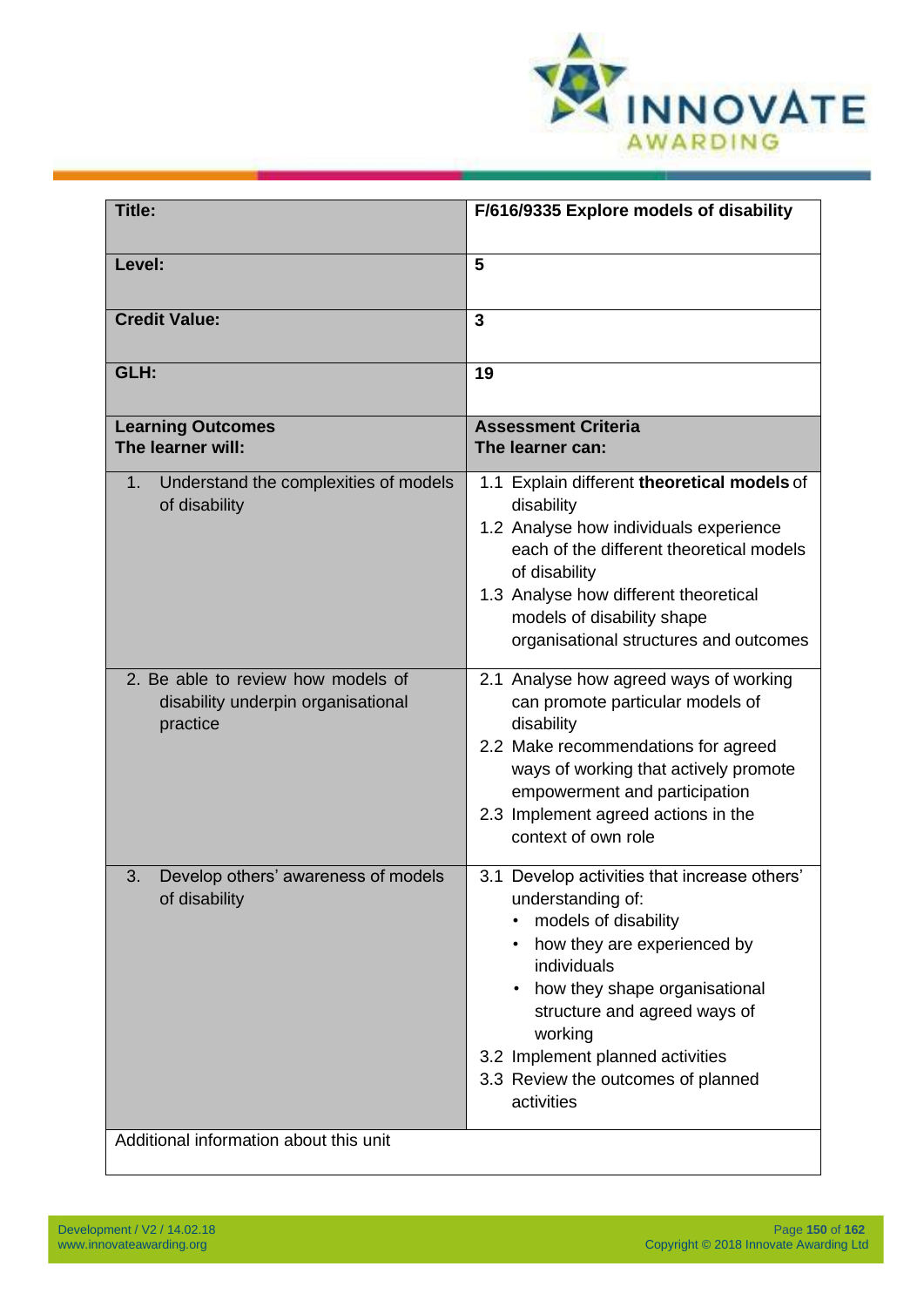

| Theoretical models – could include medical, social, economic, tragedy/charity.          |                                                                                                                                                                                         |  |
|-----------------------------------------------------------------------------------------|-----------------------------------------------------------------------------------------------------------------------------------------------------------------------------------------|--|
| Unit aim (s)                                                                            | The aim of this unit is to provide the<br>knowledge and skills required to understand<br>models of disability and to develop the<br>knowledge and skills of others in the<br>workplace. |  |
| Assessment requirements specified by a<br>sector or regulatory body (if appropriate)    | This unit must be assessed in accordance<br>with Skills for Care and Development's RQF<br>Assessment Principles.                                                                        |  |
| Details of the relationship of the unit and<br>relevant National Occupational Standards | N/A                                                                                                                                                                                     |  |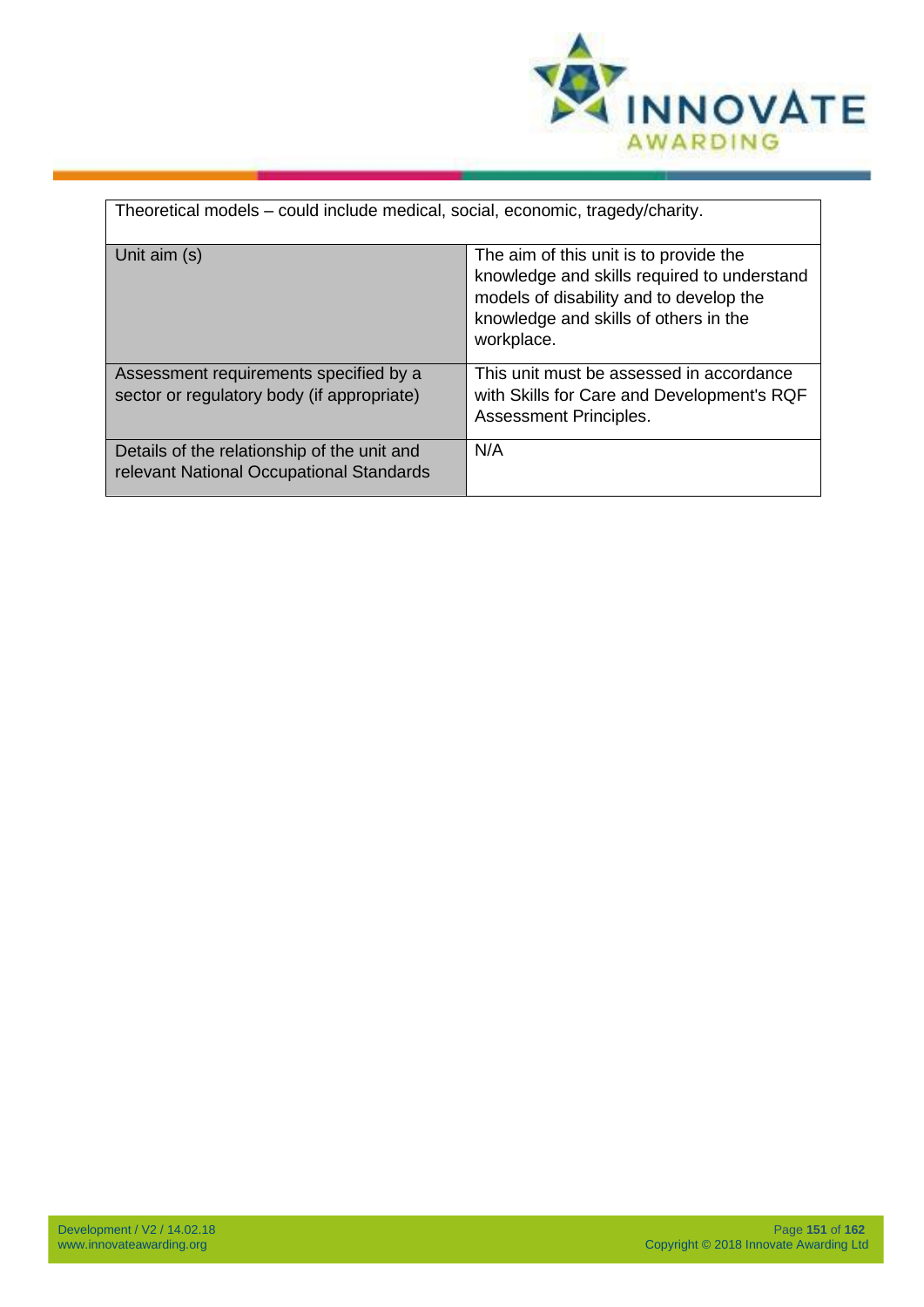

| Title:                                                                                                         | Y/616/9339 Support individuals with<br>multiple conditions or disabilities                                                                                                                                                                                                                                                                                                                                                                 |
|----------------------------------------------------------------------------------------------------------------|--------------------------------------------------------------------------------------------------------------------------------------------------------------------------------------------------------------------------------------------------------------------------------------------------------------------------------------------------------------------------------------------------------------------------------------------|
| Level:                                                                                                         | 5                                                                                                                                                                                                                                                                                                                                                                                                                                          |
| <b>Credit Value:</b>                                                                                           | 3                                                                                                                                                                                                                                                                                                                                                                                                                                          |
| GLH:                                                                                                           | 14                                                                                                                                                                                                                                                                                                                                                                                                                                         |
| <b>Learning Outcomes</b><br>The learner will:                                                                  | <b>Assessment Criteria</b><br>The learner can:                                                                                                                                                                                                                                                                                                                                                                                             |
| Understand the implications of multiple<br>$1_{\cdot}$<br>conditions and/or disabilities for the<br>individual | 1.1 Explain the correlation between multiple<br>conditions and/or disabilities and<br>• disability<br>gender<br>• age<br>• ethnicity<br>· socio-economic status<br>1.2 Analyse how multiple conditions and/or<br>disabilities can impact on the individual<br>1.3 Make recommendations for<br>modifications to service delivery that<br>can result in improved outcomes for<br>individuals with multiple conditions<br>and/or disabilities |
| Be able to support an individual with<br>2.<br>multiple conditions and/or disabilities                         | Work collaboratively with the individual<br>2.1<br>and/or others to support the individual<br>2.2 Provide advice and expertise to support<br>the assessment and/or referral of and<br>individual with multiple conditions and/or<br>disabilities<br>2.3 Use referral processes to secure<br>services for the individual                                                                                                                    |
| Be able to develop others to support<br>3.<br>the individual with multiple conditions<br>and/or disabilities   | Advise and inform others about the<br>3.1<br>implications of multiple conditions<br>3.2 Devise strategies to improve the<br>practice of others<br>at an individual level<br>at an organisational level                                                                                                                                                                                                                                     |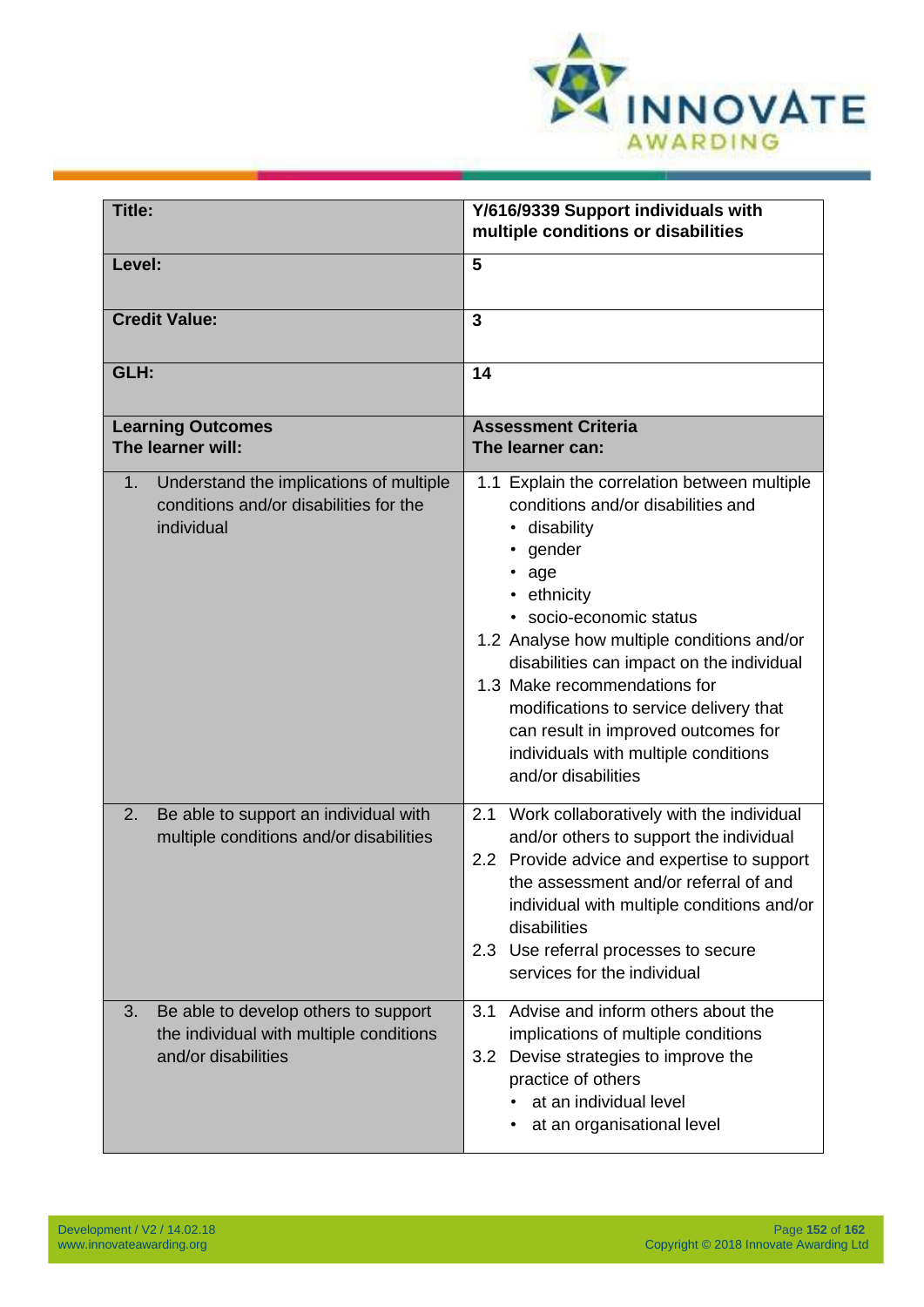

| Be able to review service provision in<br>4.<br>respect of individual with multiple<br>conditions and/or disabilities | 4.1 Reflect on own role in relation to<br>providing a service for individuals with<br>multiple conditions and/or disabilities                                       |
|-----------------------------------------------------------------------------------------------------------------------|---------------------------------------------------------------------------------------------------------------------------------------------------------------------|
| Additional information about this unit                                                                                |                                                                                                                                                                     |
| N/A                                                                                                                   |                                                                                                                                                                     |
| Unit aim (s)                                                                                                          | This unit aims to provide the knowledge and<br>skills required when working in service<br>provision for individuals with multiple<br>conditions and/or disabilities |
| Assessment requirements specified by a<br>sector or regulatory body (if appropriate)                                  | This unit must be assessed in accordance<br>with Skills for Care and Development's RQF<br>Assessment Principles.                                                    |
| Details of the relationship of the unit and<br>relevant National Occupational Standards                               | N/A                                                                                                                                                                 |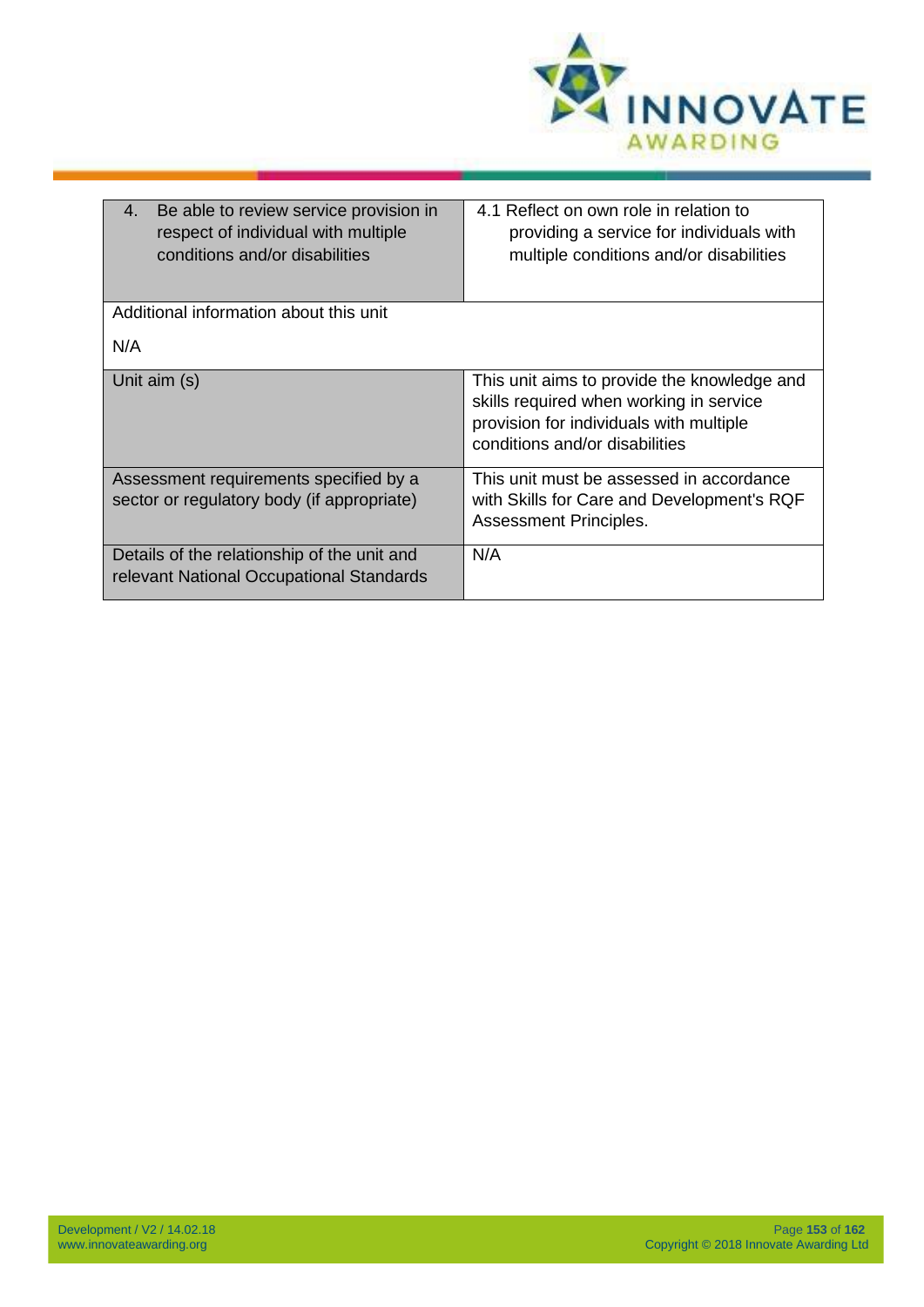

| Title:                                                                                                 | L/616/9340 Support the use of assistive<br>technology                                                                                                                                                                                                                                                                                                                                                                                                                                                                                                                        |
|--------------------------------------------------------------------------------------------------------|------------------------------------------------------------------------------------------------------------------------------------------------------------------------------------------------------------------------------------------------------------------------------------------------------------------------------------------------------------------------------------------------------------------------------------------------------------------------------------------------------------------------------------------------------------------------------|
| Level:                                                                                                 | 4                                                                                                                                                                                                                                                                                                                                                                                                                                                                                                                                                                            |
| <b>Credit Value:</b>                                                                                   | 3                                                                                                                                                                                                                                                                                                                                                                                                                                                                                                                                                                            |
| GLH:                                                                                                   | 16                                                                                                                                                                                                                                                                                                                                                                                                                                                                                                                                                                           |
| <b>Learning Outcomes</b><br>The learner will:                                                          | <b>Assessment Criteria</b><br>The learner can:                                                                                                                                                                                                                                                                                                                                                                                                                                                                                                                               |
| Understand the contribution that<br>1.<br>assistive technology can make to the<br>lives of individuals | 1.1 Investigate and report on the range and<br>availability of assistive technology to<br>meet identified needs<br>1.2 Research how the use of assistive<br>technology can result in positive<br>outcomes for individuals                                                                                                                                                                                                                                                                                                                                                    |
| Be able to facilitate the use of assistive<br>2.<br>technology                                         | 2.1 Analyse how a range of assistive<br>technology solutions can be adapted<br>according to need and context<br>2.2 Assess the risks associated with the<br>range of assistive technology solutions<br>2.3 Describe assessment and referral<br>processes which are used to secure<br>assistive technology<br>2.4 Support the individual to secure the<br>provision of appropriate assistive<br>technology<br>2.5 Support the individual to use assistive<br>technology<br>2.6 Provide information and guidance to<br>others to facilitate the use of assistive<br>technology |
| Be able to review the provision of<br>3.<br>assistive technology                                       | 3.1 Review the assessment and referral<br>processes used to secure assistive<br>technology<br>3.2 Review the outcomes of assistive<br>technology support to individuals<br>against identified needs                                                                                                                                                                                                                                                                                                                                                                          |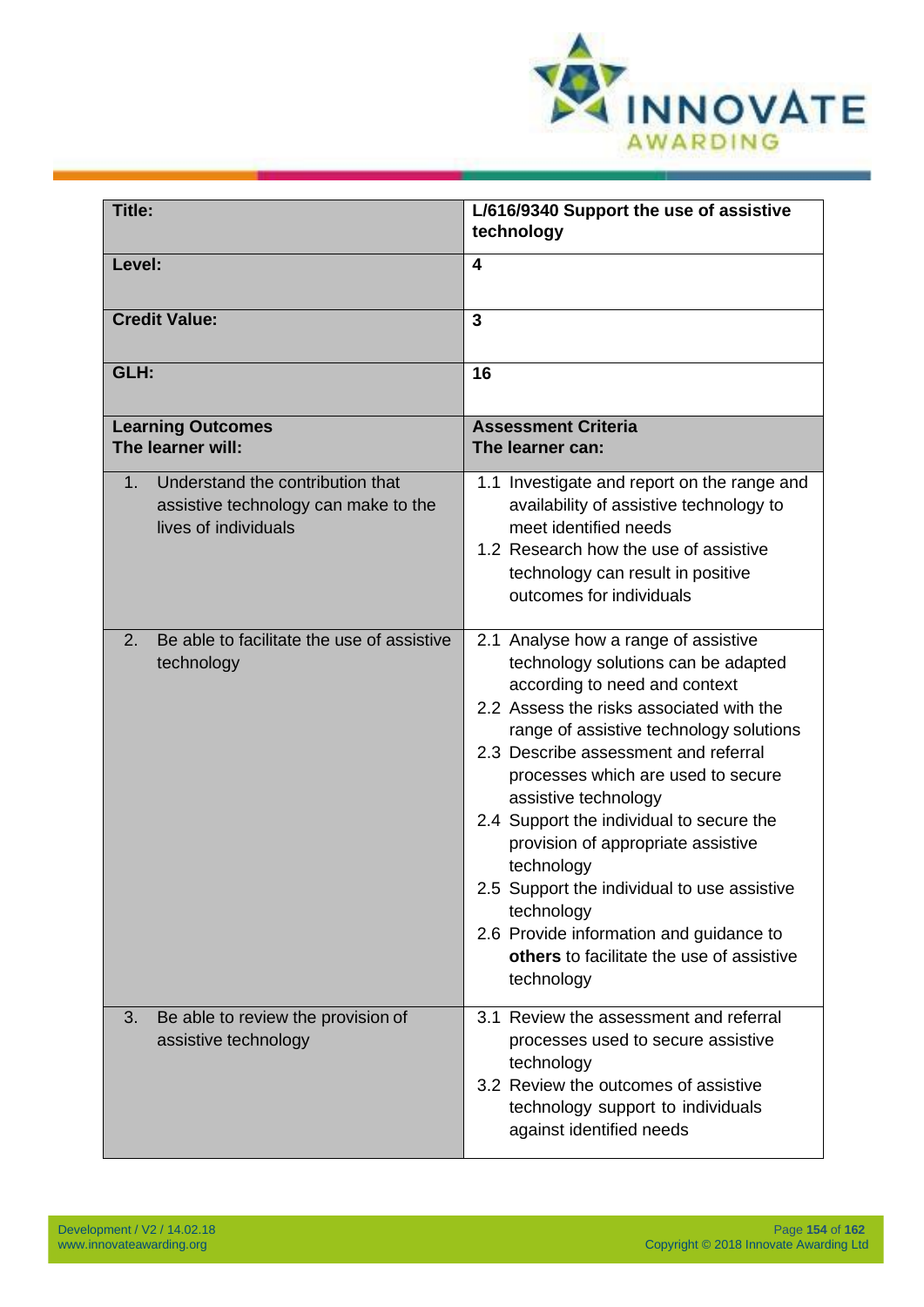

| Additional information about this unit                                                  |                                                                                                                                              |  |
|-----------------------------------------------------------------------------------------|----------------------------------------------------------------------------------------------------------------------------------------------|--|
| Others would be individuals, carers and families, colleagues and advocates              |                                                                                                                                              |  |
| Unit aim (s)                                                                            | This unit aims to develop the learner's<br>knowledge, understanding and skills when<br>supporting individuals to use assistive<br>technology |  |
| Assessment requirements specified by a<br>sector or regulatory body (if appropriate)    | This unit must be assessed in accordance<br>with Skills for Care and Development's RQF<br><b>Assessment Principles.</b>                      |  |
| Details of the relationship of the unit and<br>relevant National Occupational Standards | N/A                                                                                                                                          |  |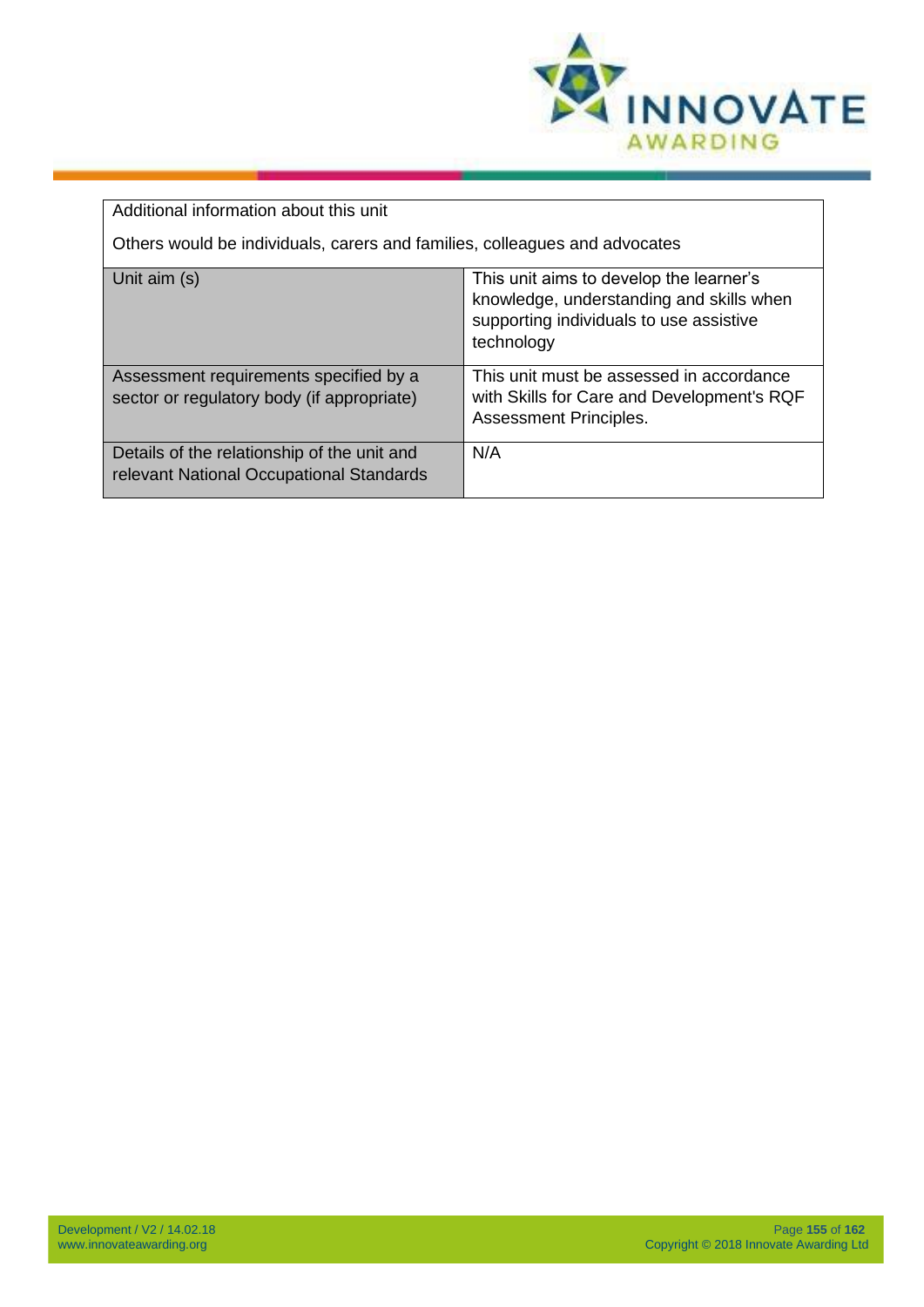

| <b>Title:</b>                                                                                                      | D/616/9343 Lead interactive training                                                                                                                                                                                                                                                                                                             |
|--------------------------------------------------------------------------------------------------------------------|--------------------------------------------------------------------------------------------------------------------------------------------------------------------------------------------------------------------------------------------------------------------------------------------------------------------------------------------------|
| Level:                                                                                                             | 5                                                                                                                                                                                                                                                                                                                                                |
| <b>Credit Value:</b>                                                                                               | 3                                                                                                                                                                                                                                                                                                                                                |
| GLH:                                                                                                               | 14                                                                                                                                                                                                                                                                                                                                               |
| <b>Learning Outcomes</b><br>The learner will:                                                                      | <b>Assessment Criteria</b><br>The learner can:                                                                                                                                                                                                                                                                                                   |
| Understand the theoretical background<br>1.<br>to person centred interactive training                              | 1.1 Explain the process of person-centred<br>interactive training<br>1.2 Evaluate the key factors that make<br>training effective in improving others<br>performance and the service outcomes<br>1.3 Explain how the three-stage training<br>model can be used in interactive<br>training<br>1.4 Summarise the theory of positive<br>interaction |
| 2.<br>Be able to plan person-centred<br>interactive training sessions to<br>enhance whole team performance         | 2.1 Involve others in developing the training<br>plan, to ensure the needs of individuals<br>are met<br>2.2 Develop a timetable of scheduled<br>training sessions for others working<br>directly with individuals<br>2.3 Explain to others the preparation<br>required prior to person-centred<br>interactive training                           |
| З.<br>Be able to lead person-centred<br>interactive training sessions in situ                                      | 3.1 Determine aims and objectives of<br>person-centred interactive training<br>sessions with others to be trained<br>3.2 Assess the performance of others<br>through direct observation using a<br>structured format                                                                                                                             |
| Be able to provide support to improve<br>4.<br>the performance of others<br>Additional information about this unit | Give constructive feedback to others on<br>4.1<br>their performance<br>4.2 Act as a role-model to demonstrate<br>desired performance to others<br>4.3 Assess when others have achieved a<br>satisfactory level of performance                                                                                                                    |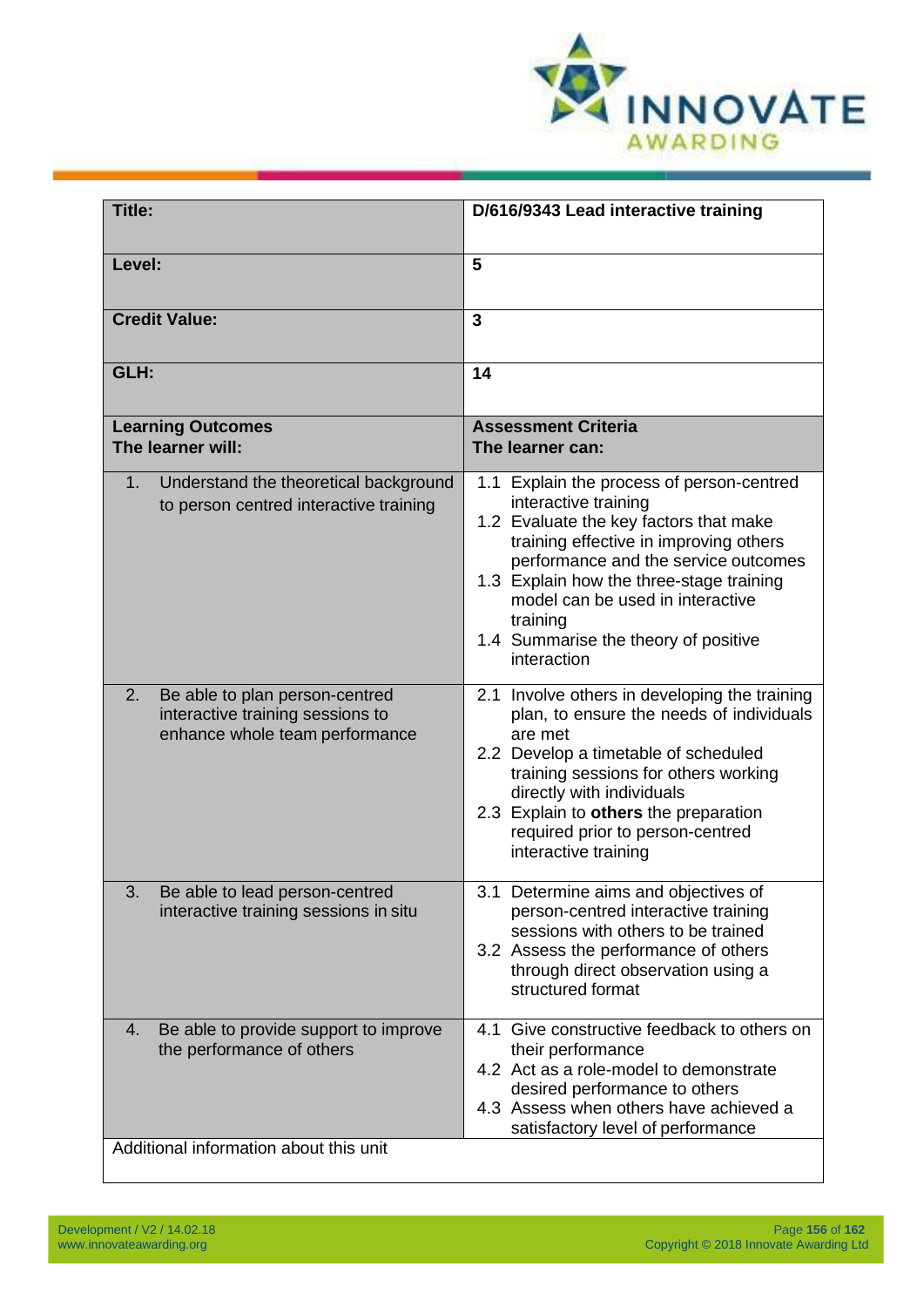

| Others – Could include managers, supervisors, colleagues, individuals at whom the training<br>is targeted |                                                                                                                                                                                                                       |
|-----------------------------------------------------------------------------------------------------------|-----------------------------------------------------------------------------------------------------------------------------------------------------------------------------------------------------------------------|
| Unit aim (s)                                                                                              | This unit is aimed at learners whose role<br>includes managing or training others to<br>deliver direct support and assistance to<br>individuals                                                                       |
| Assessment requirements specified by a<br>sector or regulatory body (if appropriate)                      | Three -stage training model; demonstration<br>of verbal competence, demonstration of<br>competence via role play in a simulated<br>situation, demonstration of competence in<br>the workplace or natural environment. |
|                                                                                                           | This unit must be assessed in accordance<br>with Skills for Care and Development's RQF<br>Assessment Principles.                                                                                                      |
| Details of the relationship of the unit and<br>relevant National Occupational Standards                   | N/A                                                                                                                                                                                                                   |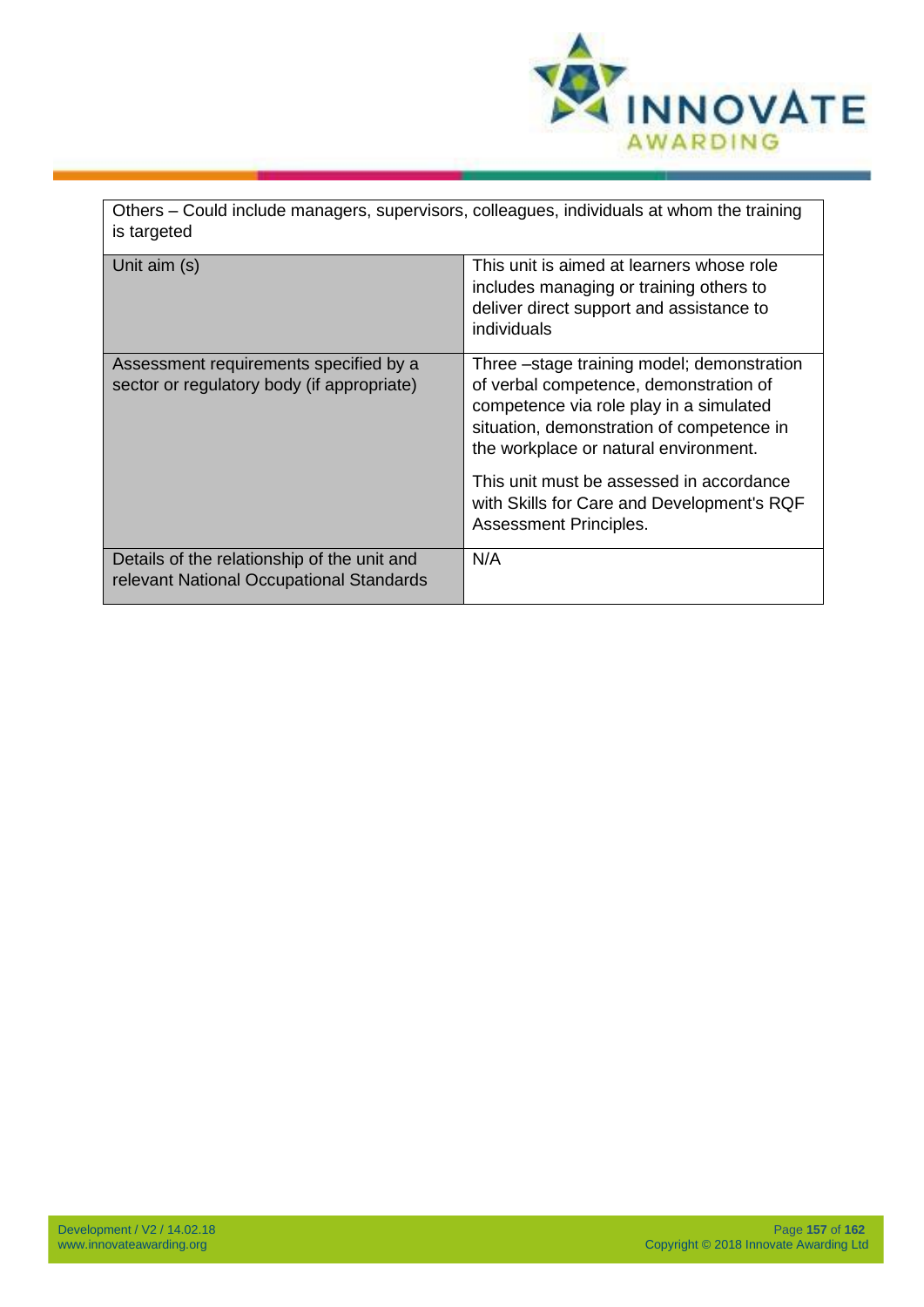

| <b>Title:</b>                                                                                                           | F/616/9349 Develop provision for family<br>support                                                                                                                                                                                                                                                                                                                                                                                                                 |
|-------------------------------------------------------------------------------------------------------------------------|--------------------------------------------------------------------------------------------------------------------------------------------------------------------------------------------------------------------------------------------------------------------------------------------------------------------------------------------------------------------------------------------------------------------------------------------------------------------|
| Level:                                                                                                                  | 5                                                                                                                                                                                                                                                                                                                                                                                                                                                                  |
| <b>Credit Value:</b>                                                                                                    | 5                                                                                                                                                                                                                                                                                                                                                                                                                                                                  |
| GLH:                                                                                                                    | 14                                                                                                                                                                                                                                                                                                                                                                                                                                                                 |
| <b>Learning Outcomes</b><br>The learner will:                                                                           | <b>Assessment Criteria</b><br>The learner can:                                                                                                                                                                                                                                                                                                                                                                                                                     |
| Understand the key policies and<br>$1_{\cdot}$<br>legislative frameworks that govern the<br>provision of family support | 1.1 Evaluate current key policies and<br>legislative frameworks that govern the<br>provision for family support<br>1.2 With reference to current research<br>analyse the impact of key policies and<br>legislative frameworks on the range of<br>provision for family support                                                                                                                                                                                      |
| 2.<br>Understand how to develop provision<br>for family support                                                         | 2.1 Propose and justify the scope, aims, and<br>purpose of provision to meet identified<br>needs including contingency and<br>development and taking account of<br>potential change<br>2.2 Evaluate the challenges that a<br>provision's aims and purpose will be<br>encounter<br>2.3 Explain how to provide detailed, factual<br>and accessible information to others<br>about the provision                                                                      |
| Understand how to implement<br>3.<br>provision for family support                                                       | 3.1 Analyse how to work with families and<br>others to identify the specific provision<br>required to meet their needs<br>3.2 Explain how to support workers to<br>select and justify a range of<br>interventions, tools and resources to<br>meet the needs of families<br>3.3 Evaluate workers practice in the<br>provision of family support and provide<br>constructive feedback<br>3.4 Work with families and others to<br>interpret how their needs have been |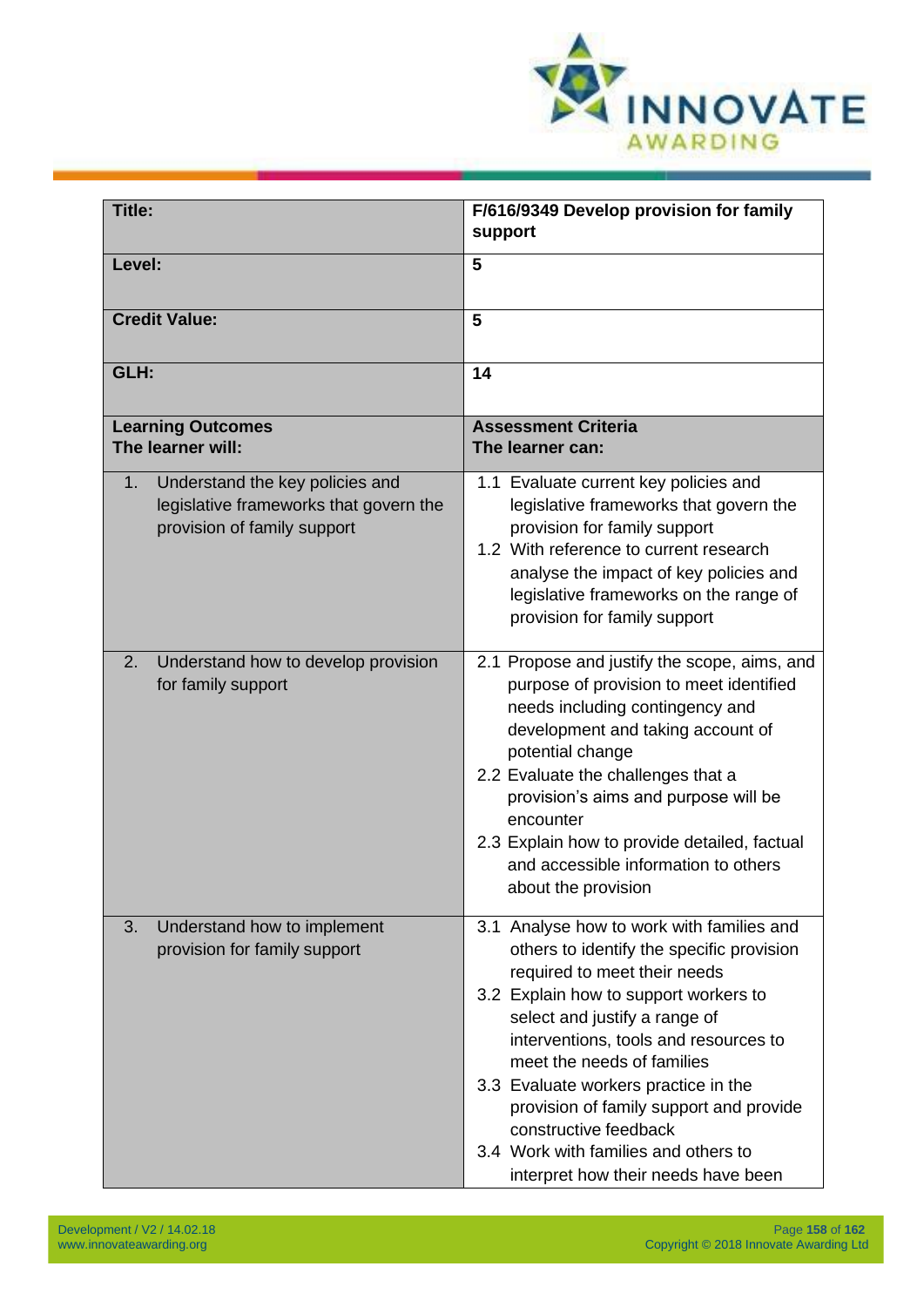

|                                                                                                | met by provision, evaluating and<br>recommending further action and further<br>change<br>3.5 Explain how information that will be<br>shared with others is clarified with<br>families                                                                                                                                                                                                                                                                               |
|------------------------------------------------------------------------------------------------|---------------------------------------------------------------------------------------------------------------------------------------------------------------------------------------------------------------------------------------------------------------------------------------------------------------------------------------------------------------------------------------------------------------------------------------------------------------------|
| 4.<br>Understand how to support others to<br>establish positive relationships with<br>families | 4.1 Explain the principles of establishing<br>positive relationships with families<br>with reference to current research<br>4.2 Propose and justify strategies to<br>support workers in using a solution<br>focussed approach to address<br>difficulties in establishing<br>relationships with families<br>4.3 Suggest and justify strategies to<br>support workers in sharing best<br>practice in relation to establishing<br>positive relationships with families |
| Additional information about this unit                                                         |                                                                                                                                                                                                                                                                                                                                                                                                                                                                     |
| N/A                                                                                            |                                                                                                                                                                                                                                                                                                                                                                                                                                                                     |
| Unit aim (s)                                                                                   | This unit aims to develop the learner's<br>knowledge, understanding and skills when<br>developing provision for family support                                                                                                                                                                                                                                                                                                                                      |
| Assessment requirements specified by a<br>sector or regulatory body (if appropriate)           | This unit must be assessed in accordance<br>with Skills for Care and Development's RQF<br>Assessment Principles.                                                                                                                                                                                                                                                                                                                                                    |
| Details of the relationship of the unit and<br>relevant National Occupational Standards        | N/A                                                                                                                                                                                                                                                                                                                                                                                                                                                                 |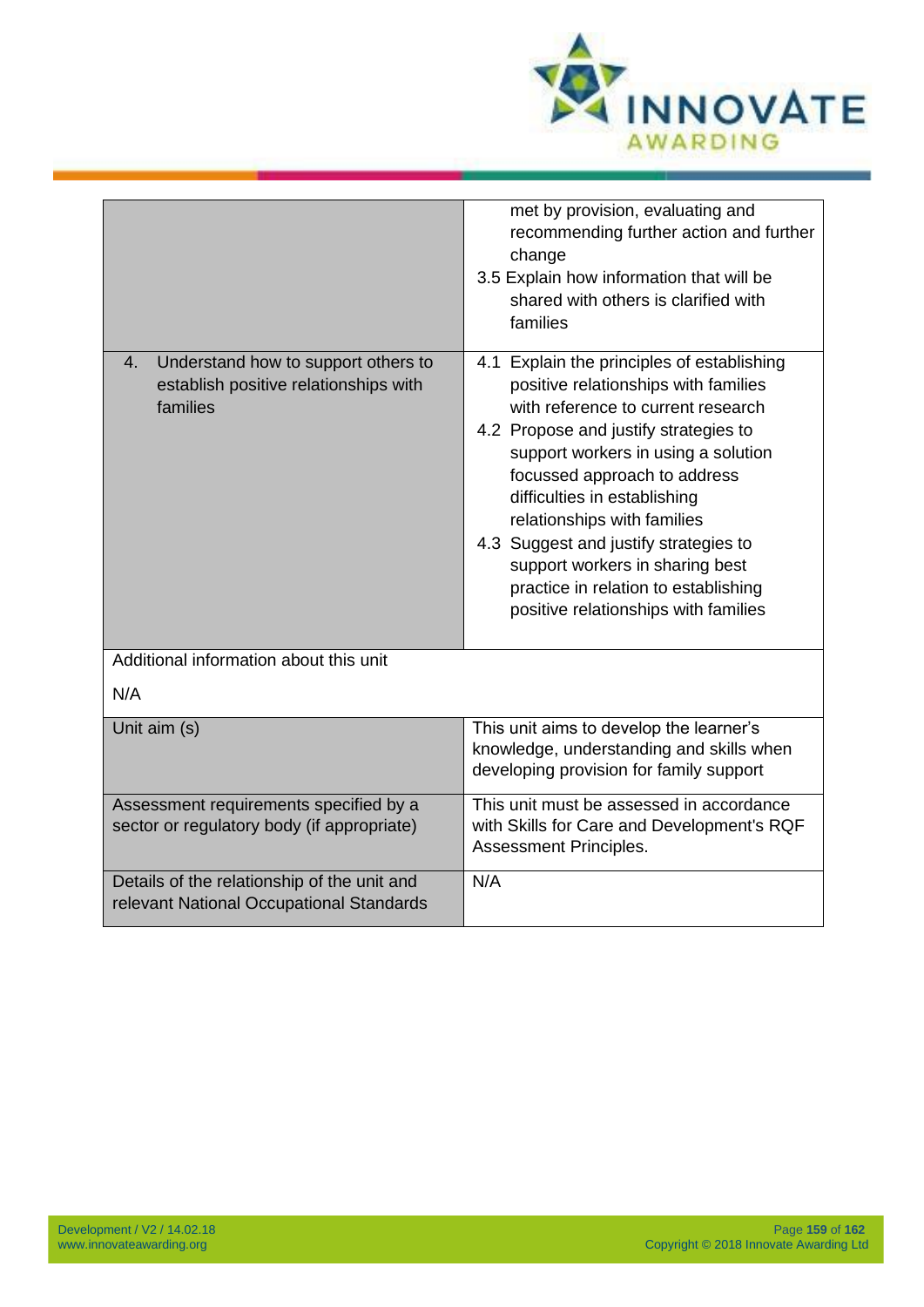

| Title:                                                                                                      | A/616/9351 Facilitate coaching and<br>mentoring of practitioners in health and<br>social care settings                                                                                                                                                                                                                                                                                                                                                                                                                                                                                                                                                                                                                   |
|-------------------------------------------------------------------------------------------------------------|--------------------------------------------------------------------------------------------------------------------------------------------------------------------------------------------------------------------------------------------------------------------------------------------------------------------------------------------------------------------------------------------------------------------------------------------------------------------------------------------------------------------------------------------------------------------------------------------------------------------------------------------------------------------------------------------------------------------------|
| Level:                                                                                                      | 5                                                                                                                                                                                                                                                                                                                                                                                                                                                                                                                                                                                                                                                                                                                        |
| <b>Credit Value:</b>                                                                                        | $\overline{3}$                                                                                                                                                                                                                                                                                                                                                                                                                                                                                                                                                                                                                                                                                                           |
| GLH:                                                                                                        | 16                                                                                                                                                                                                                                                                                                                                                                                                                                                                                                                                                                                                                                                                                                                       |
| <b>Learning Outcomes</b><br>The learner will:                                                               | <b>Assessment Criteria</b><br>The learner can:                                                                                                                                                                                                                                                                                                                                                                                                                                                                                                                                                                                                                                                                           |
| 1. Understand the benefits of coaching<br>and mentoring practitioners in health<br>and social care settings | 1.1 Analyse the differences between<br>coaching and mentoring<br>1.2 Explain circumstances when the<br>appropriate method of supporting<br>learning at work would be:<br>coaching<br>mentoring<br>1.3 Explain how coaching and mentoring<br>complement other methods of<br>supporting learning<br>1.4 Analyse how coaching and mentoring at<br>work can promote the business<br>objectives of the work setting<br>1.5 Evaluate the management implications<br>of supporting coaching and mentoring in<br>the work setting<br>1.6 Explain how coaching and mentoring in<br>the work setting can contribute to a<br>learning culture<br>1.7 Explain the importance of meeting the<br>learning needs of coaches and mentors |
| Be able to promote coaching and<br>2.<br>mentoring of practitioners in health and<br>social care settings   | 2.1 Promote the benefits of coaching and<br>mentoring in the work setting<br>2.2 Identify learning needs where it would<br>be appropriate to use:<br>• coaching<br>• mentoring<br>2.3 Support practitioners to identify learning<br>needs where it would be appropriate to<br>use mentoring                                                                                                                                                                                                                                                                                                                                                                                                                              |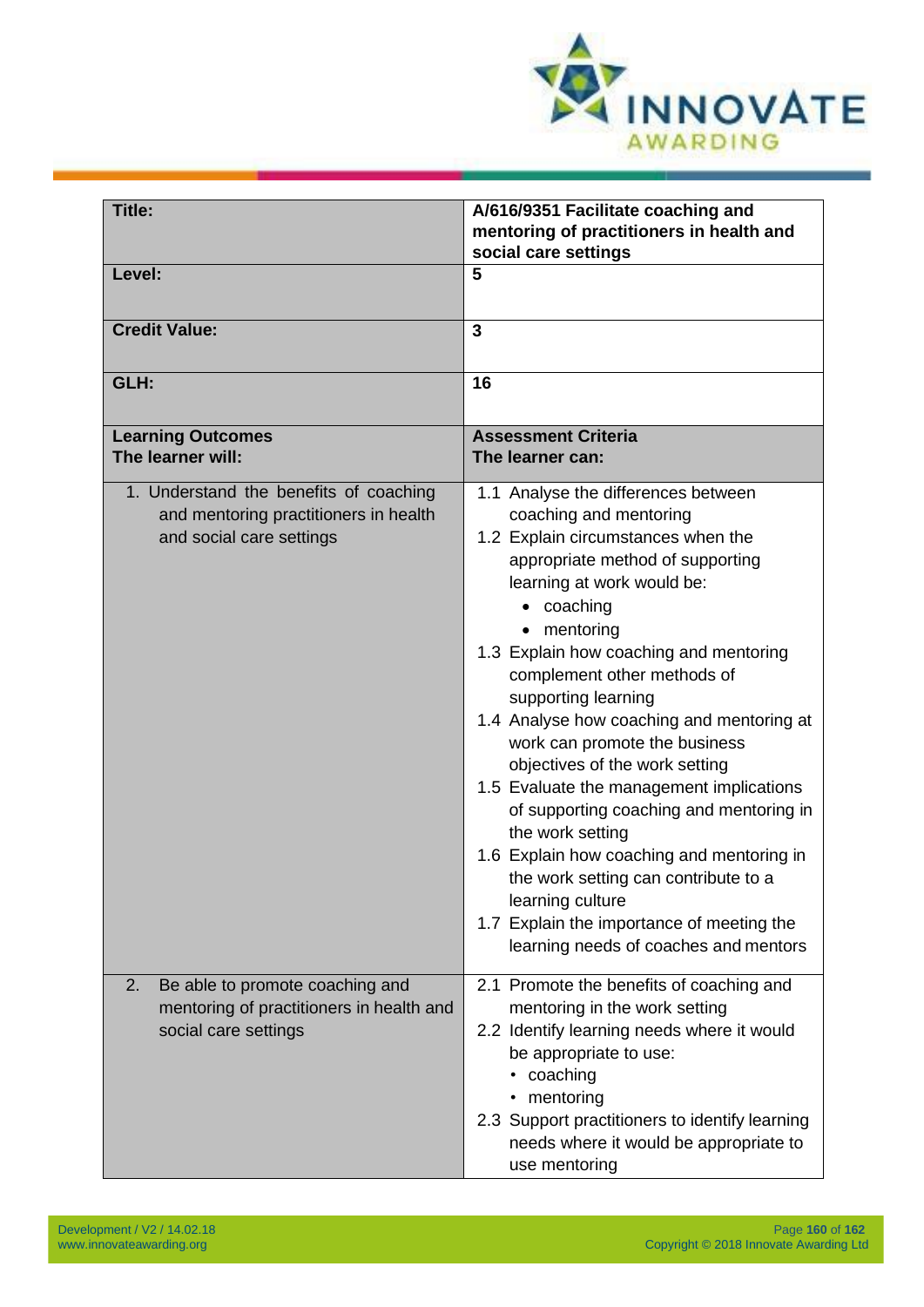

| 3. Identify the coaching and mentoring<br>needs of practitioners in health and<br>social care settings  | 2.4 Explain the different types of<br>information, advice and guidance that<br>can support learning in the work setting<br>2.5 Demonstrate a solution-focussed<br>approach to promoting coaching and<br>mentoring in the work setting<br>3.1 Use different information sources to<br>determine the coaching and mentoring<br>needs of practitioners in the work setting<br>3.2 Plan coaching and mentoring activities |
|---------------------------------------------------------------------------------------------------------|-----------------------------------------------------------------------------------------------------------------------------------------------------------------------------------------------------------------------------------------------------------------------------------------------------------------------------------------------------------------------------------------------------------------------|
| Be able to implement coaching and<br>4.<br>mentoring activities in health and<br>social care settings   | 4.1 Support the implementation of coaching<br>and mentoring activities<br>4.2 Select the most appropriate person to<br>act as coach or mentor<br>4.3 Analyse the support needs of those who<br>are working with peers as coaches or<br>mentors<br>4.4 Provide in a work setting according to<br>the agreed plan:<br>• coaching<br>• mentoring                                                                         |
| Be able to review the outcomes of<br>5.<br>coaching and mentoring in health and<br>social care settings | 5.1 Review how the use of coaching and<br>mentoring in the work setting has<br>supported business objectives<br>5.2 Evaluate the impact of coaching and<br>mentoring on practice<br>5.3 Develop plans to support the future<br>development of coaching and mentoring<br>in the work setting                                                                                                                           |
| Additional information about this unit<br>N/A                                                           |                                                                                                                                                                                                                                                                                                                                                                                                                       |
| Unit aim (s)                                                                                            | The aim of this unit is to develop the<br>learner's knowledge and understanding of<br>coaching and mentoring in the workplace;<br>also, to develop their skills when devising,<br>implementing and reviewing plans for<br>coaching and mentoring                                                                                                                                                                      |